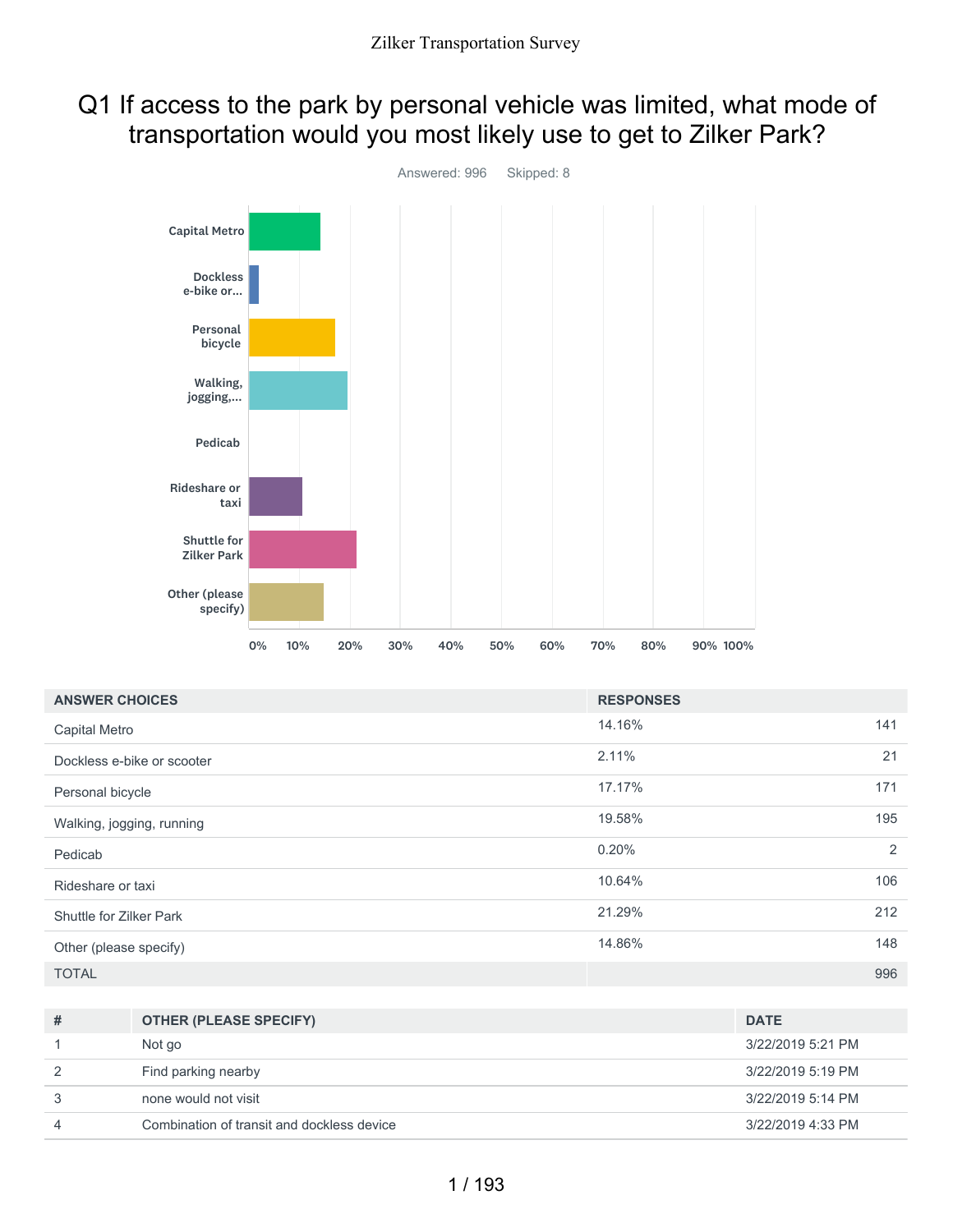| 5  | I wouldn't be able to get to zilker as there's no metro in 78727.                                                                                                                       | 3/22/2019 4:27 PM  |
|----|-----------------------------------------------------------------------------------------------------------------------------------------------------------------------------------------|--------------------|
| 6  | Park in nearby neighborhood                                                                                                                                                             | 3/22/2019 3:54 PM  |
| 7  | Why would you limit people's ability to get to the park. How are you supposed to bring your dog to<br>the park on the bus, a scooter, a shuttle, a ride share, a bike?                  | 3/22/2019 1:58 PM  |
| 8  | I would probably stop visiting.                                                                                                                                                         | 3/22/2019 1:56 PM  |
| 9  | I would not go to Zilker Park if parking was limited                                                                                                                                    | 3/22/2019 1:36 PM  |
| 10 | None                                                                                                                                                                                    | 3/22/2019 1:00 PM  |
| 11 | would stop attending park                                                                                                                                                               | 3/22/2019 12:58 PM |
| 12 | None, I like taking my car                                                                                                                                                              | 3/22/2019 10:41 AM |
| 13 | I don't know if I would visit too often. I don't live close enough to do any of the above.                                                                                              | 3/22/2019 10:35 AM |
| 14 | None, too far away, would not use the park. Would limit my attendance.                                                                                                                  | 3/22/2019 9:57 AM  |
| 15 | Wouldn't go                                                                                                                                                                             | 3/22/2019 9:54 AM  |
| 16 | unsure, most of these options require leaving your car somewherewhere would I leave it?                                                                                                 | 3/22/2019 9:47 AM  |
| 17 | I would not go to Zilker                                                                                                                                                                | 3/22/2019 9:44 AM  |
| 18 | I imagine I would stop bringing my grandkids to the park:(                                                                                                                              | 3/22/2019 9:32 AM  |
| 19 | Pov                                                                                                                                                                                     | 3/22/2019 9:27 AM  |
| 20 | I have 4 children, and a dog. It would be difficult to make it to the park in anything but our personal<br>vehicle.                                                                     | 3/22/2019 8:49 AM  |
| 21 | Would not go to park                                                                                                                                                                    | 3/22/2019 8:39 AM  |
| 22 | Would not go                                                                                                                                                                            | 3/22/2019 8:34 AM  |
| 23 | Ride share/shuttle/bike/pedestrian                                                                                                                                                      | 3/22/2019 8:33 AM  |
| 24 | car                                                                                                                                                                                     | 3/22/2019 8:23 AM  |
| 25 | I might not even go                                                                                                                                                                     | 3/22/2019 7:40 AM  |
| 26 | Why not work on REAL transportation solutions like a train? We built a train to leander, that<br>doesn't really stop within the city except very limitedly. Expand and build new lines. | 3/22/2019 7:21 AM  |
| 27 | Not go                                                                                                                                                                                  | 3/22/2019 6:34 AM  |
| 28 | Free ADA option                                                                                                                                                                         | 3/22/2019 5:39 AM  |
| 29 | Light rail                                                                                                                                                                              | 3/21/2019 11:25 PM |
| 30 | Would love for the train to stop closer                                                                                                                                                 | 3/21/2019 9:49 PM  |
| 31 | Motorcycle, just like I do now                                                                                                                                                          | 3/21/2019 9:25 PM  |
| 32 | anything that allows dogs                                                                                                                                                               | 3/21/2019 9:22 PM  |
| 33 | My car. This is silly, there is not reasonable options for adults.                                                                                                                      | 3/21/2019 9:07 PM  |
| 34 | Uber or Lyft                                                                                                                                                                            | 3/21/2019 9:05 PM  |
| 35 | I just don't go there any more. The situation is pitiful. Sad how they keep cutting out parking, and<br>now you have to pay.                                                            | 3/21/2019 8:45 PM  |
| 36 | Dreaming of Cap Metro Rail service to there!                                                                                                                                            | 3/21/2019 8:40 PM  |
| 37 | Car or school bus aisd                                                                                                                                                                  | 3/21/2019 8:22 PM  |
| 38 | Not go                                                                                                                                                                                  | 3/21/2019 7:55 PM  |
| 39 | I wouldn't go to the park                                                                                                                                                               | 3/21/2019 7:42 PM  |
| 40 | Green Line                                                                                                                                                                              | 3/21/2019 7:29 PM  |
| 41 | Car                                                                                                                                                                                     | 3/21/2019 7:22 PM  |
| 42 | I probably wouldn't come                                                                                                                                                                | 3/21/2019 7:07 PM  |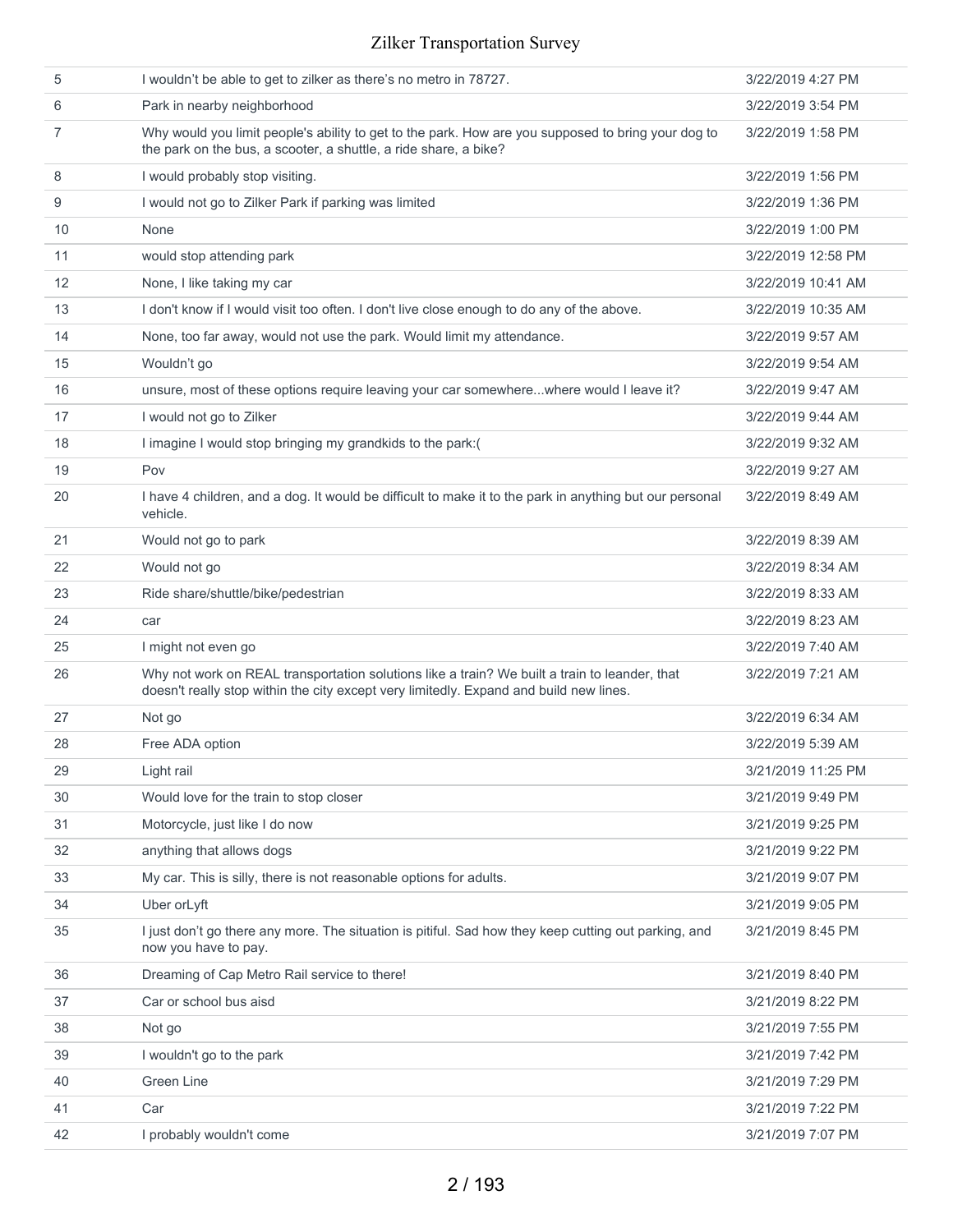| 43 | I would not go.                                                                                                                                                                                                                                                                                 | 3/21/2019 6:57 PM  |
|----|-------------------------------------------------------------------------------------------------------------------------------------------------------------------------------------------------------------------------------------------------------------------------------------------------|--------------------|
| 44 | We would not be able to go. Bus and rail service is not available in my neighborhood.                                                                                                                                                                                                           | 3/21/2019 6:42 PM  |
| 45 | I wouldn't go to Zilker if I can drive there.                                                                                                                                                                                                                                                   | 3/21/2019 6:12 PM  |
| 46 | depends cannot be answered without context                                                                                                                                                                                                                                                      | 3/21/2019 6:09 PM  |
| 47 | I would not go                                                                                                                                                                                                                                                                                  | 3/21/2019 6:05 PM  |
| 48 | I would not go to Zilker Park if no parking.                                                                                                                                                                                                                                                    | 3/21/2019 5:58 PM  |
| 49 | I wouldn't go and visit. Not practical with kids without parking                                                                                                                                                                                                                                | 3/21/2019 5:37 PM  |
| 50 | With little kids I would not come as we are not close enough for a number of the options and car<br>seats are not included in the others.                                                                                                                                                       | 3/21/2019 5:25 PM  |
| 51 | Zilker Park is a dog park. None of these options allow for people to bring dogs, unless you are one<br>of the few that live close enough to walk.                                                                                                                                               | 3/21/2019 5:05 PM  |
| 52 | I would likely not go since Cap Metro would take one hour from my home                                                                                                                                                                                                                          | 3/21/2019 5:04 PM  |
| 53 | other parking                                                                                                                                                                                                                                                                                   | 3/21/2019 5:02 PM  |
| 54 | Bike/Cap Metro combo                                                                                                                                                                                                                                                                            | 3/21/2019 5:00 PM  |
| 55 | None of these options would be viable with young kids.                                                                                                                                                                                                                                          | 3/21/2019 4:49 PM  |
| 56 | If the large venues were moved to an area farther away from central Austin that would be better<br>and leave the park for walkers and bicyclists.                                                                                                                                               | 3/21/2019 3:36 PM  |
| 57 | I wouldn't be able to access the park                                                                                                                                                                                                                                                           | 3/21/2019 3:33 PM  |
| 58 | I probably would just never go to the park again. The transit in austin is not convenient or timely                                                                                                                                                                                             | 3/21/2019 3:18 PM  |
| 59 | Probably wouldn't go                                                                                                                                                                                                                                                                            | 3/21/2019 2:48 PM  |
| 60 | Probably would not go to park considering the choices.                                                                                                                                                                                                                                          | 3/21/2019 2:43 PM  |
| 61 | CAR                                                                                                                                                                                                                                                                                             | 3/21/2019 2:24 PM  |
| 62 | none of the above; it would be too difficult for me to visit my park with my family with any of these<br>options                                                                                                                                                                                | 3/21/2019 2:15 PM  |
| 63 | I would not go to the park if I could not drive and park.                                                                                                                                                                                                                                       | 3/21/2019 1:54 PM  |
| 64 | I would drive my car nearby area and park my car and walk to park                                                                                                                                                                                                                               | 3/20/2019 8:49 AM  |
| 65 | I honestly don't think that I'd go to Zilker much anymore if I couldn't drive there                                                                                                                                                                                                             | 3/19/2019 10:38 PM |
| 66 | Probably would not go to Zilker Park.                                                                                                                                                                                                                                                           | 3/19/2019 7:14 PM  |
| 67 | Cap Metro, but very specifically the train!                                                                                                                                                                                                                                                     | 3/18/2019 9:09 PM  |
| 68 | I just wouldn't go to Zilker if parking was limited because I have a small child who needs a car<br>seat. I don't feel safe taking them without a car seat by transit, rideshare, or shuttle, and it's too far<br>and doesn't feel safe enough for me to bike or walk there with a small child. | 3/18/2019 1:44 PM  |
| 69 | Most likely wouldn't go. Traveling with small children where I cannot bring my own car is a no go<br>for me                                                                                                                                                                                     | 3/18/2019 1:00 PM  |
| 70 | I wouldn't go. Not comfortable taking an infant on public transit bc of car seat limitations                                                                                                                                                                                                    | 3/18/2019 12:53 PM |
| 71 | With young kids in tow with car seats and strollers, none of these options work                                                                                                                                                                                                                 | 3/18/2019 11:24 AM |
| 72 | Wouldn't go                                                                                                                                                                                                                                                                                     | 3/18/2019 8:58 AM  |
| 73 | I probably wouldn't go.                                                                                                                                                                                                                                                                         | 3/18/2019 6:52 AM  |
| 74 | I probably wouldn't go.                                                                                                                                                                                                                                                                         | 3/16/2019 10:52 PM |
| 75 | probably wouldn't go                                                                                                                                                                                                                                                                            | 3/16/2019 6:38 PM  |
| 76 | would not visit                                                                                                                                                                                                                                                                                 | 3/15/2019 6:01 PM  |
| 77 | I wouldn't go.                                                                                                                                                                                                                                                                                  | 3/15/2019 1:21 PM  |
| 78 | Limiting vehicles may keep me from going to the park                                                                                                                                                                                                                                            | 3/15/2019 1:06 PM  |
|    |                                                                                                                                                                                                                                                                                                 |                    |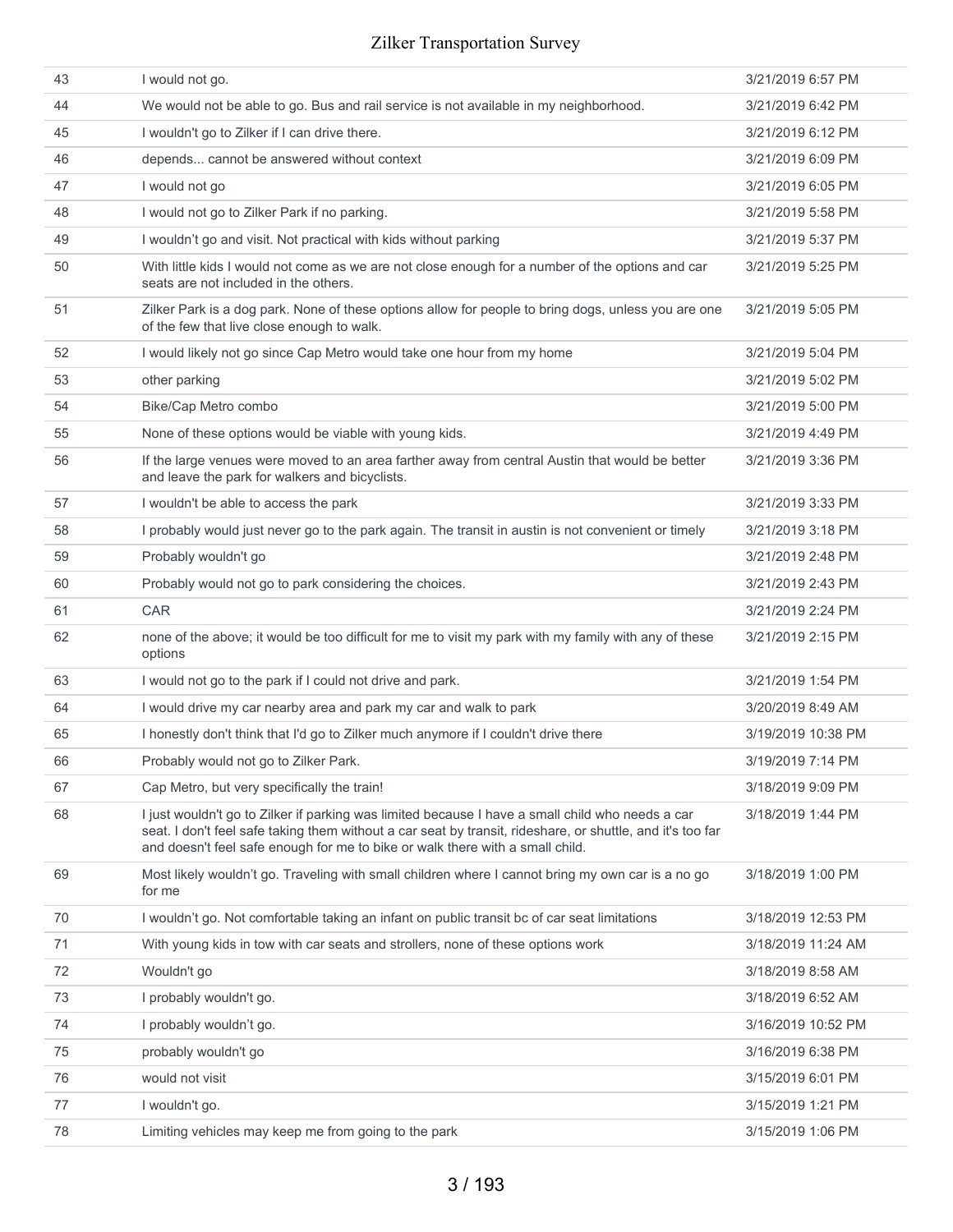| 79  | i would not go                                                                                                                                                                                                                                                                    | 3/15/2019 8:28 AM  |
|-----|-----------------------------------------------------------------------------------------------------------------------------------------------------------------------------------------------------------------------------------------------------------------------------------|--------------------|
| 80  | Not Go!!                                                                                                                                                                                                                                                                          | 3/15/2019 7:59 AM  |
| 81  | Wouldn't go                                                                                                                                                                                                                                                                       | 3/14/2019 8:41 PM  |
| 82  | I would avoid the area and the event                                                                                                                                                                                                                                              | 3/14/2019 8:13 PM  |
| 83  | None of the above                                                                                                                                                                                                                                                                 | 3/14/2019 6:58 PM  |
| 84  | I just would not go to the park.                                                                                                                                                                                                                                                  | 3/14/2019 6:17 PM  |
| 85  | None. I would not go to Zilker.                                                                                                                                                                                                                                                   | 3/14/2019 5:49 PM  |
| 86  | Might not go                                                                                                                                                                                                                                                                      | 3/14/2019 5:19 PM  |
| 87  | Ueber                                                                                                                                                                                                                                                                             | 3/14/2019 5:13 PM  |
| 88  | Since I live in Cedar Park, I would most likely curtail visiting.                                                                                                                                                                                                                 | 3/14/2019 5:08 PM  |
| 89  | I might not come to the park.                                                                                                                                                                                                                                                     | 3/14/2019 4:52 PM  |
| 90  | I wouldn't go.                                                                                                                                                                                                                                                                    | 3/14/2019 12:50 PM |
| 91  | None - I should not have to PAY to get to a park that I am paying for with tax dollars. With no<br>Capital Metro choices in SW Austin, this is not an option and a 60+ age person is most likely NOT<br>going to ride a scooter/bicycle and walking there is not a viable option. | 3/14/2019 11:28 AM |
| 92  | capmetro, but only if we could bring dog with                                                                                                                                                                                                                                     | 3/14/2019 11:02 AM |
| 93  | i would not go any more                                                                                                                                                                                                                                                           | 3/14/2019 9:44 AM  |
| 94  | I wouldn't go.                                                                                                                                                                                                                                                                    | 3/14/2019 9:14 AM  |
| 95  | There is none.                                                                                                                                                                                                                                                                    | 3/14/2019 6:34 AM  |
| 96  | motorcycle                                                                                                                                                                                                                                                                        | 3/14/2019 4:21 AM  |
| 97  | None                                                                                                                                                                                                                                                                              | 3/14/2019 1:33 AM  |
| 98  | I would go somewhere else                                                                                                                                                                                                                                                         | 3/13/2019 9:06 PM  |
| 99  | I do not think that limiting personal vehicles is a good idea.                                                                                                                                                                                                                    | 3/13/2019 8:49 PM  |
| 100 | I would prefer to be able to use my personal transportation since I regularly work at Zilker Botanic<br>Garden                                                                                                                                                                    | 3/13/2019 8:14 PM  |
| 101 | my car                                                                                                                                                                                                                                                                            | 3/13/2019 5:42 PM  |
| 102 | We would car pool or not go at all                                                                                                                                                                                                                                                | 3/13/2019 2:50 PM  |
| 103 | Wouldn't go                                                                                                                                                                                                                                                                       | 3/13/2019 1:53 PM  |
| 104 | Personal vehicle still prefered                                                                                                                                                                                                                                                   | 3/13/2019 11:12 AM |
| 105 | personal vehicle                                                                                                                                                                                                                                                                  | 3/13/2019 10:23 AM |
| 106 | marking only one choice here is dumb - I'd walk or bike                                                                                                                                                                                                                           | 3/13/2019 10:15 AM |
| 107 | I will not go and since the loss of parking under Mopac, I haven't been again.                                                                                                                                                                                                    | 3/13/2019 10:01 AM |
| 108 | I wouldn't go to Zilker                                                                                                                                                                                                                                                           | 3/13/2019 9:34 AM  |
| 109 | I would not go                                                                                                                                                                                                                                                                    | 3/13/2019 9:12 AM  |
| 110 | Handicap metro                                                                                                                                                                                                                                                                    | 3/13/2019 9:09 AM  |
| 111 | Would not go                                                                                                                                                                                                                                                                      | 3/13/2019 7:36 AM  |
| 112 | I would not go to zilker                                                                                                                                                                                                                                                          | 3/13/2019 7:04 AM  |
| 113 | Drive around till a parking space opened                                                                                                                                                                                                                                          | 3/13/2019 2:27 AM  |
| 114 | Honestly, I probably wouldn't go and go to a different park.                                                                                                                                                                                                                      | 3/12/2019 10:59 PM |
| 115 | hover board / skateboard                                                                                                                                                                                                                                                          | 3/12/2019 10:38 PM |
| 116 | Probably wouldn't go. I don't go much at all anyway because of traffic issues.                                                                                                                                                                                                    | 3/12/2019 9:40 PM  |
| 117 | None                                                                                                                                                                                                                                                                              | 3/12/2019 9:30 PM  |
|     |                                                                                                                                                                                                                                                                                   |                    |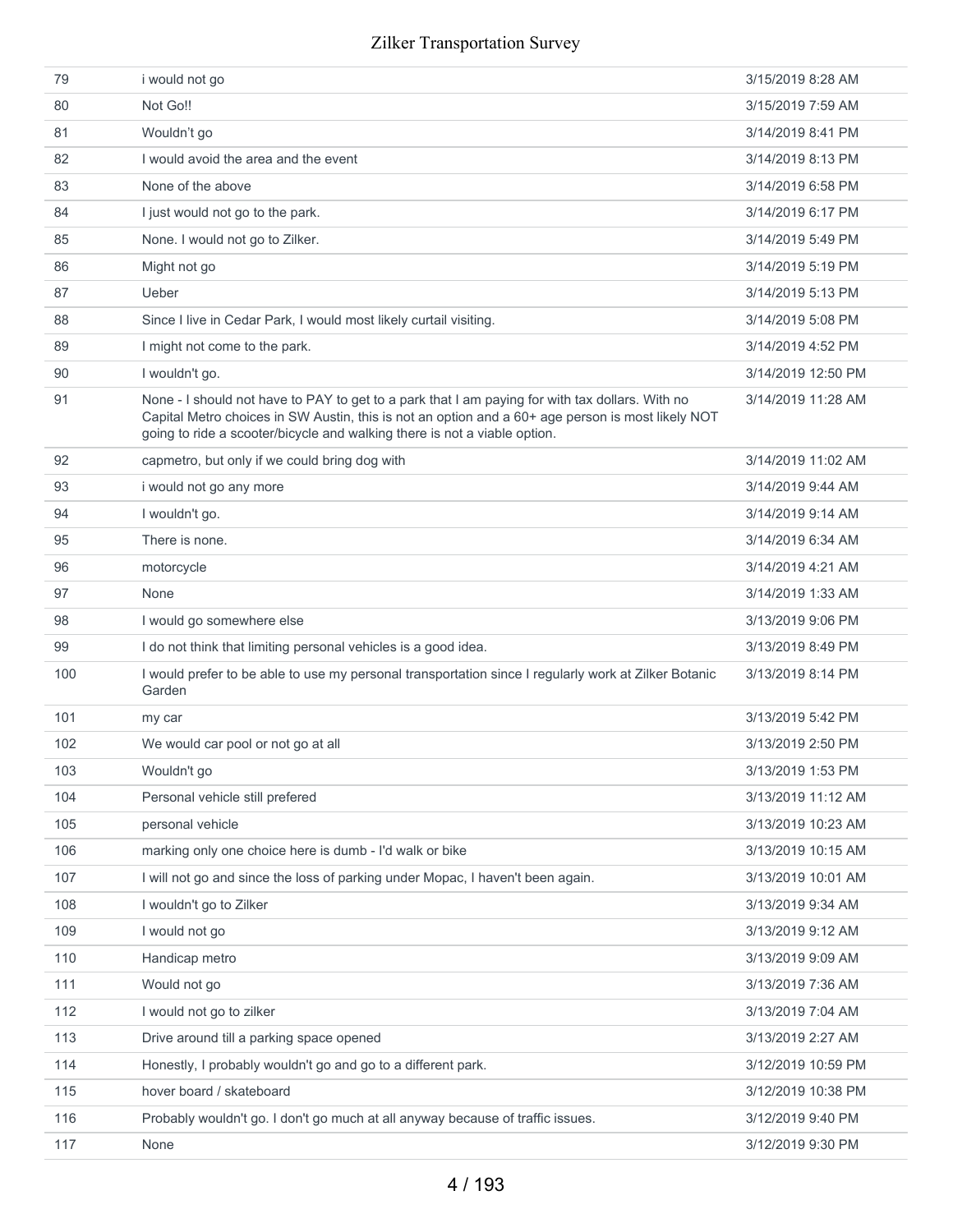| 118 | stay away. i need my car to get there. do not limit car access to visit the park. we pay for it . so do<br>not mess with our access to it by car.                                          | 3/12/2019 9:23 PM  |
|-----|--------------------------------------------------------------------------------------------------------------------------------------------------------------------------------------------|--------------------|
| 119 | Wouldn't go                                                                                                                                                                                | 3/12/2019 9:22 PM  |
| 120 | I wouldn't go                                                                                                                                                                              | 3/12/2019 8:51 PM  |
| 121 | I would not come!                                                                                                                                                                          | 3/12/2019 8:19 PM  |
| 122 | Might have to forgo the park ad we live way out in SW                                                                                                                                      | 3/12/2019 7:44 PM  |
| 123 | Car or motorcycle                                                                                                                                                                          | 3/12/2019 7:40 PM  |
| 124 | Metro accessible                                                                                                                                                                           | 3/12/2019 7:26 PM  |
| 125 | Not use park                                                                                                                                                                               | 3/12/2019 6:48 PM  |
| 126 | I would not be able to come to the park as I can not afford rideshare on a daily basis, there is no<br>bus service in my neighborhood and it is too far to walk or ride a bike.            | 3/12/2019 6:47 PM  |
| 127 | Wouldn't go if I couldn't take my dogsI only live 2 miles away but that's too far round trip and why<br>would I go without my dogs which is the primary reason I go in the first place.    | 3/12/2019 6:28 PM  |
| 128 | Would not go to the park                                                                                                                                                                   | 3/12/2019 6:18 PM  |
| 129 | I prefer driving there                                                                                                                                                                     | 3/12/2019 6:14 PM  |
| 130 | Would not go                                                                                                                                                                               | 3/12/2019 5:50 PM  |
| 131 | Use personal vehicle, plenty of access in place toay                                                                                                                                       | 3/12/2019 5:32 PM  |
| 132 | I wouldn't go to the park                                                                                                                                                                  | 3/12/2019 5:08 PM  |
| 133 | We probably wouldn't go to the park because the other modes of transportation are challenging<br>with two young children. We would use a shuttle service for special events.               | 3/12/2019 5:08 PM  |
| 134 | I hate these surveys, they do not offer enough alternatives. IE, if I live a distance I would drive my<br>car, limited or not.                                                             | 3/12/2019 4:53 PM  |
| 135 | not go                                                                                                                                                                                     | 3/12/2019 4:41 PM  |
| 136 | I would either walk, ride my bike or drive closer to the pool and then walk.                                                                                                               | 3/12/2019 3:22 PM  |
| 137 | If access was limited, I wouldn't go to that park.                                                                                                                                         | 3/12/2019 2:45 PM  |
| 138 | I might not go to the largest park that I pay for in my taxes, which is a shame!                                                                                                           | 3/12/2019 9:52 AM  |
| 139 | I would park in the neighborhood and walk. I'm not going to pay to park offsite and ride,                                                                                                  | 3/11/2019 6:15 PM  |
| 140 | None                                                                                                                                                                                       | 3/11/2019 3:04 PM  |
| 141 | No other mode                                                                                                                                                                              | 3/11/2019 2:14 PM  |
| 142 | <b>Bike share</b>                                                                                                                                                                          | 3/11/2019 11:48 AM |
| 143 | We live south and need to drive                                                                                                                                                            | 3/11/2019 10:45 AM |
| 144 | I would not visit zilker park if i could not take my personal vehicle. I live in far northwest austin and<br>it is not an option for me.                                                   | 3/11/2019 9:21 AM  |
| 145 | With kids, or dogs, or picnic, don't know what I'd do as only options feasible are bus or taxi (many<br>won't take dogs). Not practical to get to park with ice chest etc on mass transit. | 3/10/2019 8:14 PM  |
| 146 | Handicapped and wouldn't be able if I didn't drive.                                                                                                                                        | 3/9/2019 5:20 PM   |
| 147 | will not visit                                                                                                                                                                             | 3/3/2019 7:41 PM   |
| 148 | No way to get there                                                                                                                                                                        | 3/3/2019 9:53 AM   |
|     |                                                                                                                                                                                            |                    |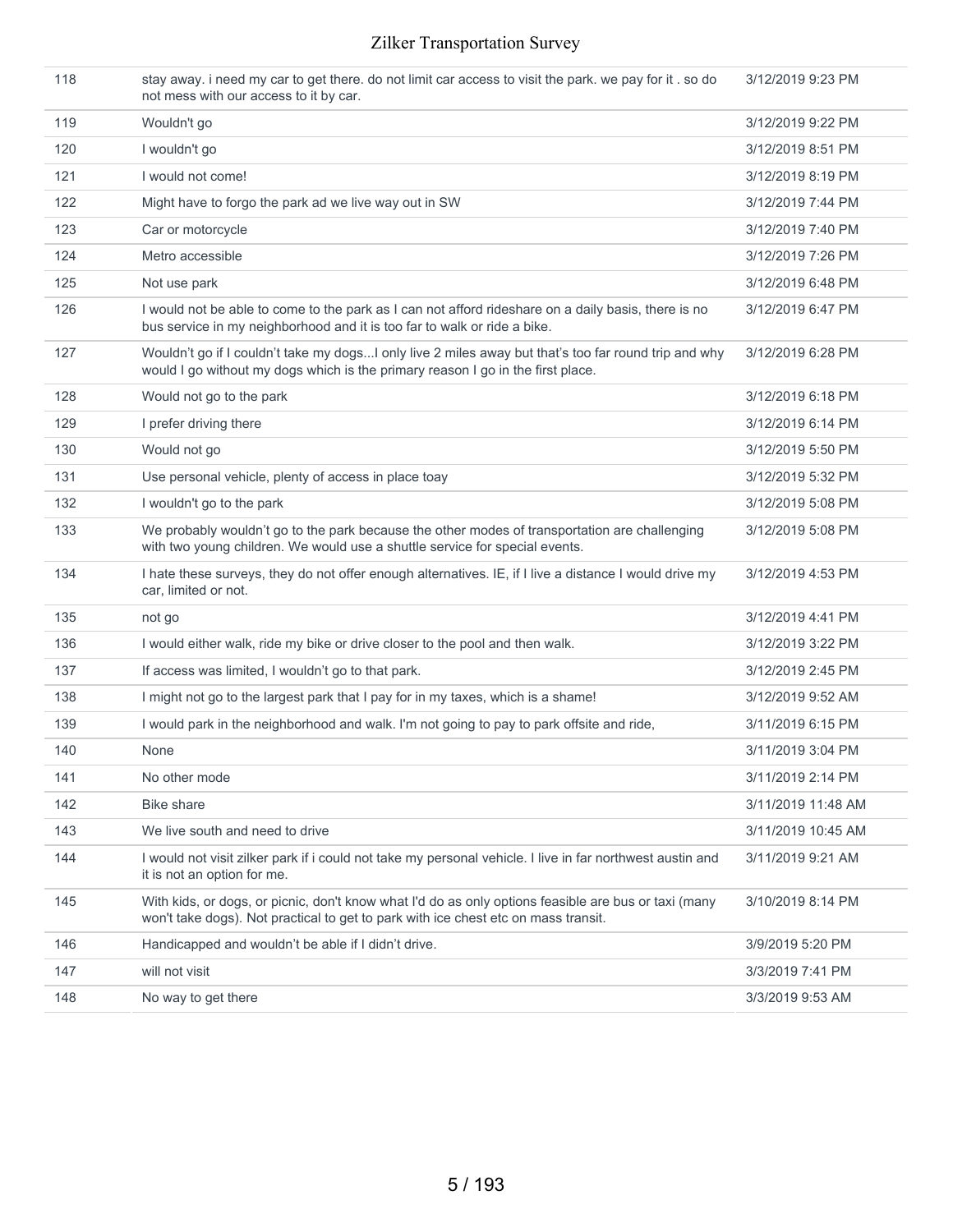## Q2 If a shuttle were provided, what factors would increase your likelihood of using it. Please rank in order of importance to you.



|                                                                                 | 1             | $\overline{2}$ | 3             | $\overline{4}$ | 5             | 6             | $\overline{7}$ | 8             | 9             | <b>TOTAL</b> | <b>SCORE</b> |
|---------------------------------------------------------------------------------|---------------|----------------|---------------|----------------|---------------|---------------|----------------|---------------|---------------|--------------|--------------|
| Air conditioned<br>shuttle                                                      | 12.65%<br>106 | 5.01%<br>42    | 6.68%<br>56   | 7.64%<br>64    | 10.38%<br>87  | 10.50%<br>88  | 8.95%<br>75    | 9.79%<br>82   | 28.40%<br>238 | 838          | 4.15         |
| Availability of off-<br>site parking                                            | 21.97%<br>190 | 16.65%<br>144  | 10.64%<br>92  | 10.98%<br>95   | 10.64%<br>92  | 8.67%<br>75   | 11.33%<br>98   | 5.43%<br>47   | 3.70%<br>32   | 865          | 6.08         |
| Availability of<br>space on the<br>shuttle                                      | 3.97%<br>34   | 8.41%<br>72    | 14.02%<br>120 | 11.10%<br>95   | 13.08%<br>112 | 14.49%<br>124 | 14.25%<br>122  | 12.62%<br>108 | 8.06%<br>69   | 856          | 4.67         |
| Convenience of<br>off-site parking                                              | 14.51%<br>127 | 18.51%<br>162  | 13.71%<br>120 | 11.66%<br>102  | 11.31%<br>99  | 10.29%<br>90  | 10.06%<br>88   | 7.89%<br>69   | 2.06%<br>18   | 875          | 5.90         |
| Distance from<br>shuttle drop-off<br>and park area or<br>amenity<br>destination | 8.79%<br>75   | 9.73%<br>83    | 12.66%<br>108 | 13.13%<br>112  | 12.19%<br>104 | 12.54%<br>107 | 11.25%<br>96   | 12.54%<br>107 | 7.15%<br>61   | 853          | 5.02         |
| Free or nominal<br>fee for shuttle                                              | 16.34%<br>143 | 12.11%<br>106  | 12.23%<br>107 | 13.49%<br>118  | 9.03%<br>79   | 12.46%<br>109 | 9.94%<br>87    | 9.83%<br>86   | 4.57%<br>40   | 875          | 5.60         |
| Frequency of<br>drop-offs and<br>pick-ups                                       | 15.85%<br>142 | 17.41%<br>156  | 15.51%<br>139 | 12.17%<br>109  | 11.94%<br>107 | 9.04%<br>81   | 10.60%<br>95   | 6.03%<br>54   | 1.45%<br>13   | 896          | 6.05         |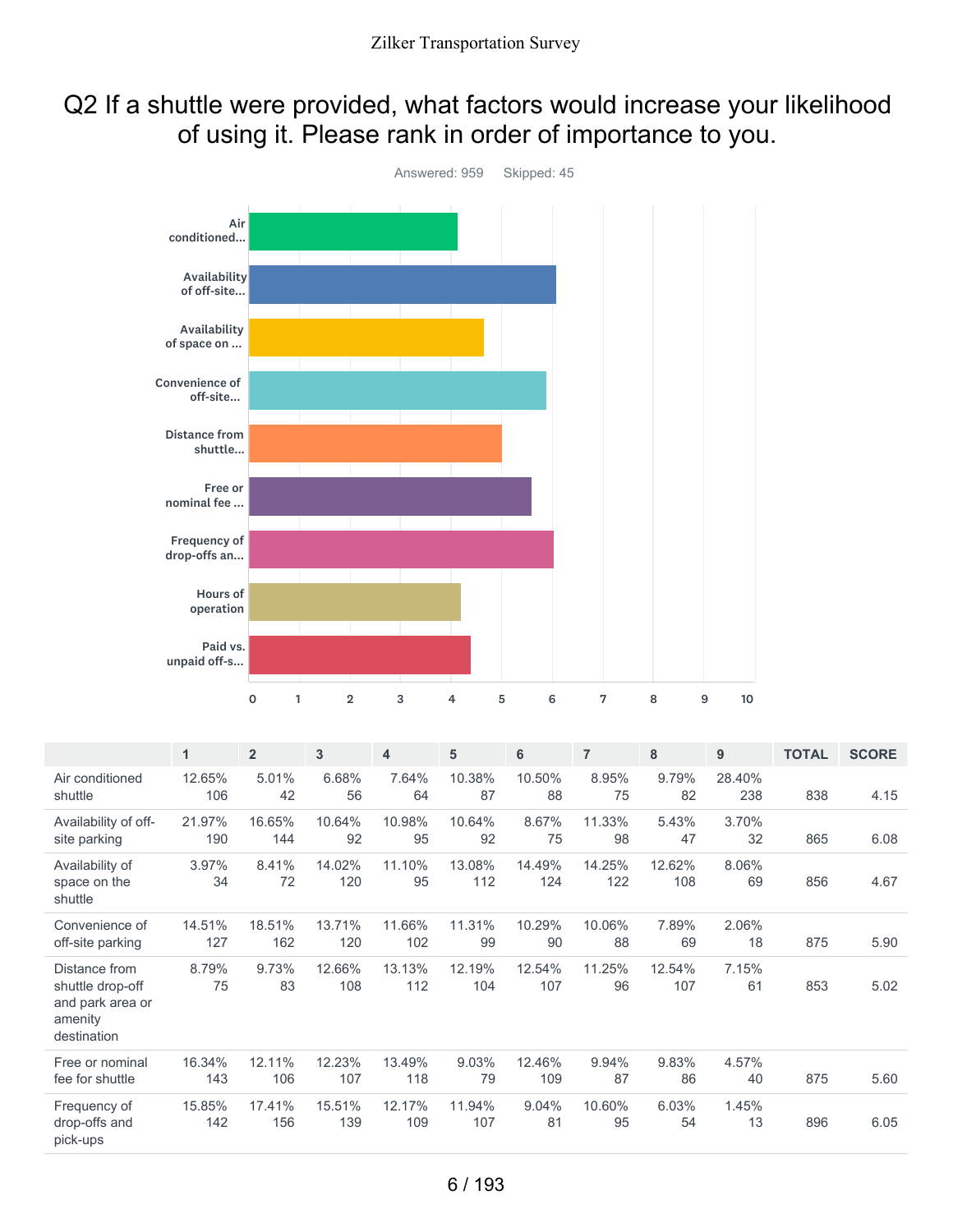| Hours of<br>operation               | 4.51%<br>39 | 8.79%<br>76 | 9.25%<br>80  | 10.40%<br>90 | 10.40%<br>90 | 10.17%<br>88 | 11.45%<br>99   | 20.35%<br>176 | 14.68%<br>127 | 865 | 4.20 |
|-------------------------------------|-------------|-------------|--------------|--------------|--------------|--------------|----------------|---------------|---------------|-----|------|
| Paid vs. unpaid<br>off-site parking | 9.48%<br>82 | 9.48%<br>82 | 10.06%<br>87 | 10.06%<br>87 | 9.60%<br>83  | 7.98%<br>69  | $6.94\%$<br>60 | 10.75%<br>93  | 25.66%<br>222 | 865 | 4.40 |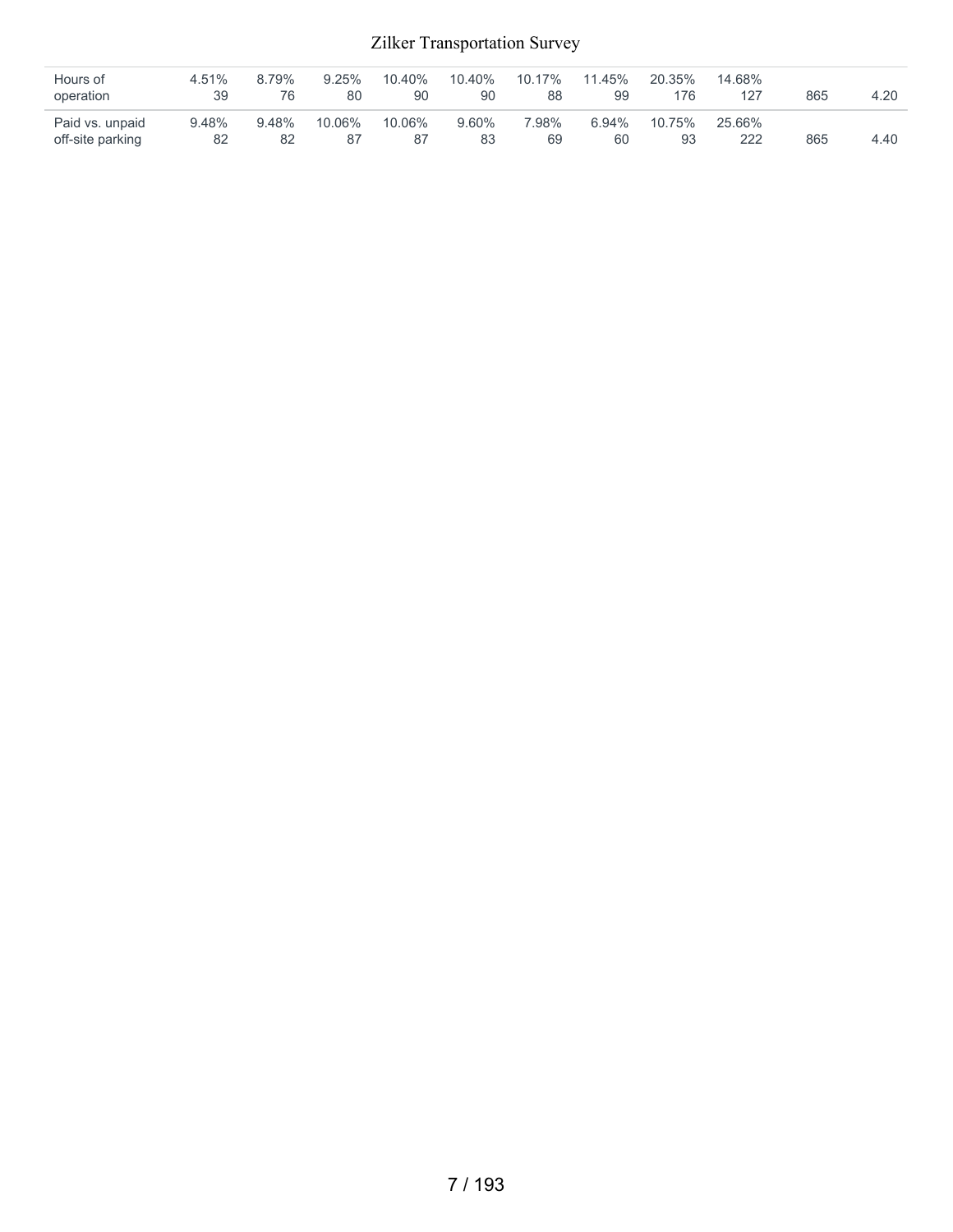# Q3 Would you be more open to taking a shuttle if the shuttle stopped at multiple locations within the park?



| <b>ANSWER CHOICES</b> | <b>RESPONSES</b> |     |
|-----------------------|------------------|-----|
| Yes                   | 67.99%           | 667 |
| <b>No</b>             | 32.01%           | 314 |
| <b>TOTAL</b>          |                  | 981 |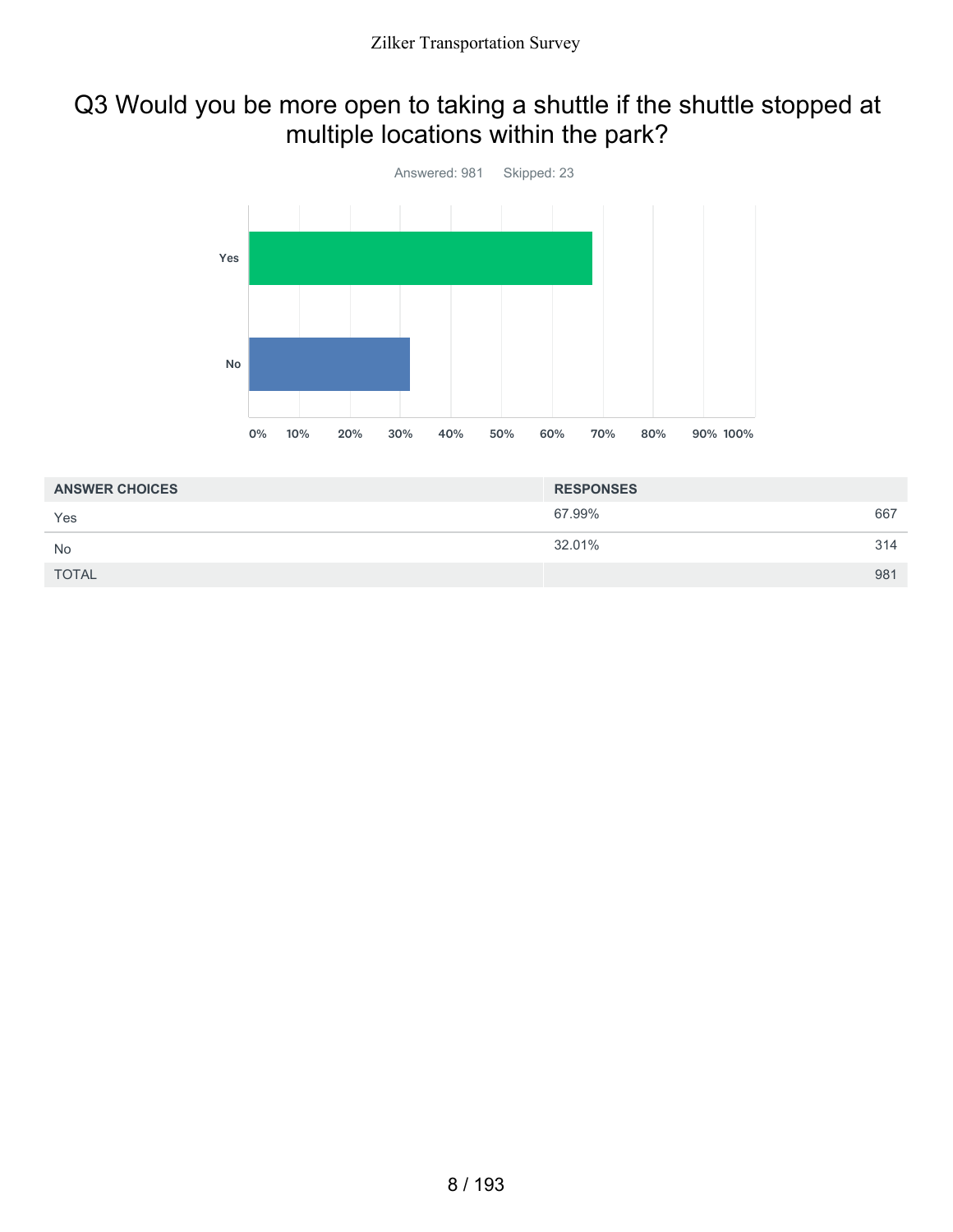# Q4 What additional challenges do you perceive to taking a shuttle?

Answered: 783 Skipped: 221

| #  | <b>RESPONSES</b>                                                                                                                                                                                                                                                                                                                                                                      | <b>DATE</b>       |
|----|---------------------------------------------------------------------------------------------------------------------------------------------------------------------------------------------------------------------------------------------------------------------------------------------------------------------------------------------------------------------------------------|-------------------|
| 1  | Dealing with a cooler and swim bag on the shuttle                                                                                                                                                                                                                                                                                                                                     | 3/22/2019 5:25 PM |
| 2  | Have to go & leave on shuttle schedule. Can't take as much as you want due to limited bus/<br>shuttle space.                                                                                                                                                                                                                                                                          | 3/22/2019 5:19 PM |
| 3  | not enough shuttles or space during peak times, inconvenience of carrying items long distance for<br>picnics, etc                                                                                                                                                                                                                                                                     | 3/22/2019 5:14 PM |
| 4  | Parking                                                                                                                                                                                                                                                                                                                                                                               | 3/22/2019 4:45 PM |
| 5  | Shuttle should connect to a major transit node that is easy to get to- suggest Republic Square Park                                                                                                                                                                                                                                                                                   | 3/22/2019 4:33 PM |
| 6  | Getting kids on and off                                                                                                                                                                                                                                                                                                                                                               | 3/22/2019 4:32 PM |
| 7  | Would there be room on the last one from the park? Especially during big weekends.                                                                                                                                                                                                                                                                                                    | 3/22/2019 4:27 PM |
| 8  | <b>Bike racks</b>                                                                                                                                                                                                                                                                                                                                                                     | 3/22/2019 4:25 PM |
| 9  | Pick up locations                                                                                                                                                                                                                                                                                                                                                                     | 3/22/2019 4:24 PM |
| 10 | Small children and all their stuff. Waiting with small children.                                                                                                                                                                                                                                                                                                                      | 3/22/2019 4:22 PM |
| 11 | inconvenient and takes time away from park enjoyment. have to drive somewhere else to park.<br>have to wait for shuttle. have to travel to Zilker. have to carry all your stuff place to place. have to<br>wait for shuttle to return back to car. and very likely the city will charge for this added<br>inconvenience because they are tacking fees on everything they can nowdays. | 3/22/2019 4:01 PM |
| 12 | Long lines, long waits, infrequent and unreliable schedules, hassle of taking lawn<br>chairs/food/water/blankets/etc. for families, damage/break-in of cars in parking lot.                                                                                                                                                                                                           | 3/22/2019 3:54 PM |
| 13 | I dont like this idea, except for special events                                                                                                                                                                                                                                                                                                                                      | 3/22/2019 3:51 PM |
| 14 | Frequency of stops                                                                                                                                                                                                                                                                                                                                                                    | 3/22/2019 3:33 PM |
| 15 | Parking off site, traffic                                                                                                                                                                                                                                                                                                                                                             | 3/22/2019 3:28 PM |
| 16 | <b>Bikes</b>                                                                                                                                                                                                                                                                                                                                                                          | 3/22/2019 3:27 PM |
| 17 | The time involved. It would likely add 10-20 minutes of annoying time at beginning and end of the<br>visit                                                                                                                                                                                                                                                                            | 3/22/2019 3:26 PM |
| 18 | Having enough running so that you don't wait a long time with little kids, standing at the parking lot<br>in the heat of summer.                                                                                                                                                                                                                                                      | 3/22/2019 3:18 PM |
| 19 | Space, people will need to tote a lot of gear when going to the park. I personally enjoy playing<br>pickup games there and bring a gym bag.                                                                                                                                                                                                                                           | 3/22/2019 3:16 PM |
| 20 | Off Peak availability.                                                                                                                                                                                                                                                                                                                                                                | 3/22/2019 3:13 PM |
| 21 | Hassle. As is being unable to park in the park.                                                                                                                                                                                                                                                                                                                                       | 3/22/2019 3:12 PM |
| 22 | None                                                                                                                                                                                                                                                                                                                                                                                  | 3/22/2019 3:11 PM |
| 23 | I'd love to have a shuttle! Free hop on hop off would help it move faster                                                                                                                                                                                                                                                                                                             | 3/22/2019 3:06 PM |
| 24 | Wait times. Convenience.                                                                                                                                                                                                                                                                                                                                                              | 3/22/2019 2:59 PM |
| 25 | not sure - it depends on where I would need to park to catch it I guess.                                                                                                                                                                                                                                                                                                              | 3/22/2019 2:58 PM |
| 26 | crowded                                                                                                                                                                                                                                                                                                                                                                               | 3/22/2019 2:47 PM |
| 27 | sharing with loud, boisterous individuals, or drunks.                                                                                                                                                                                                                                                                                                                                 | 3/22/2019 2:41 PM |
| 28 | Why?                                                                                                                                                                                                                                                                                                                                                                                  | 3/22/2019 2:39 PM |
| 29 | I would not take shuttle because we would take our dog                                                                                                                                                                                                                                                                                                                                | 3/22/2019 2:33 PM |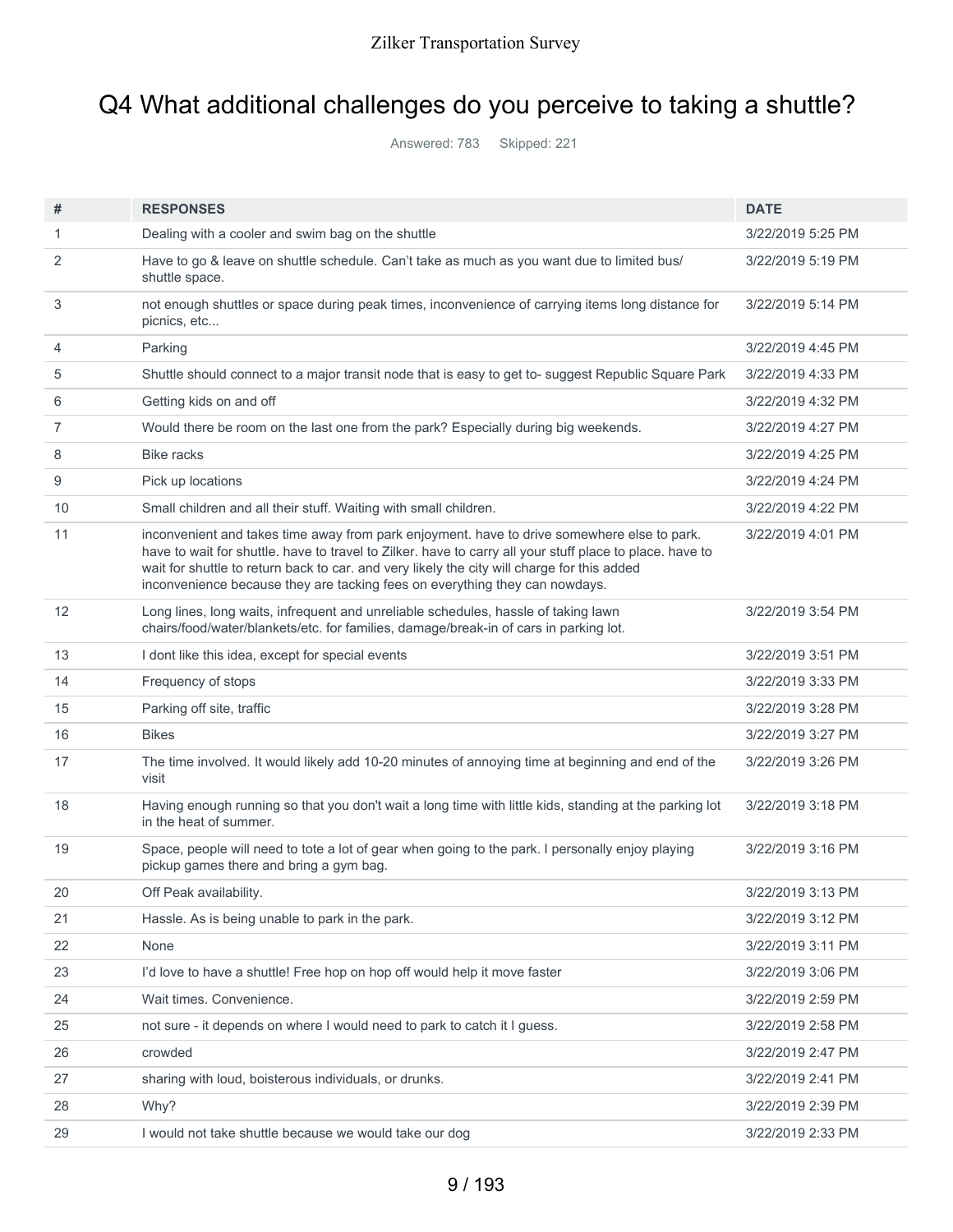| 30 | space available on shuttle during busy times and being dropped of near destination and cost.                                                                                                                                                                                                                                  | 3/22/2019 2:28 PM  |
|----|-------------------------------------------------------------------------------------------------------------------------------------------------------------------------------------------------------------------------------------------------------------------------------------------------------------------------------|--------------------|
| 31 | Could take too long                                                                                                                                                                                                                                                                                                           | 3/22/2019 2:19 PM  |
| 32 | Parking at the shuttle lot                                                                                                                                                                                                                                                                                                    | 3/22/2019 2:08 PM  |
| 33 | Parking                                                                                                                                                                                                                                                                                                                       | 3/22/2019 2:04 PM  |
| 34 | Live to close to make shuttle interesting                                                                                                                                                                                                                                                                                     | 3/22/2019 2:02 PM  |
| 35 | Pickup point. If its north of lake is useless to me                                                                                                                                                                                                                                                                           | 3/22/2019 1:59 PM  |
| 36 | You can't bring your dog                                                                                                                                                                                                                                                                                                      | 3/22/2019 1:58 PM  |
| 37 | none                                                                                                                                                                                                                                                                                                                          | 3/22/2019 1:51 PM  |
| 38 | wet people                                                                                                                                                                                                                                                                                                                    | 3/22/2019 1:44 PM  |
| 39 | Clearly marked dropoff and pickup locations Suitable waiting area Smooth process and minimal<br>wait times                                                                                                                                                                                                                    | 3/22/2019 1:36 PM  |
| 40 | Time and lack of convenience                                                                                                                                                                                                                                                                                                  | 3/22/2019 1:36 PM  |
| 41 | none                                                                                                                                                                                                                                                                                                                          | 3/22/2019 1:28 PM  |
| 42 | Insufficient number of shuttles                                                                                                                                                                                                                                                                                               | 3/22/2019 1:21 PM  |
| 43 | Connecting to it from other modes of transport which are ~not~ single-occupancy-vehicles.                                                                                                                                                                                                                                     | 3/22/2019 1:19 PM  |
| 44 | none                                                                                                                                                                                                                                                                                                                          | 3/22/2019 1:13 PM  |
| 45 | Waiting                                                                                                                                                                                                                                                                                                                       | 3/22/2019 1:08 PM  |
| 46 | flexibility in timing and waiting in lines (on busy/ event days)                                                                                                                                                                                                                                                              | 3/22/2019 1:07 PM  |
| 47 | I want to walk, not take a shuttle. Thought I stated that earlier?                                                                                                                                                                                                                                                            | 3/22/2019 1:07 PM  |
| 48 | Fees and added time to park wait and get there                                                                                                                                                                                                                                                                                | 3/22/2019 1:05 PM  |
| 49 | None                                                                                                                                                                                                                                                                                                                          | 3/22/2019 1:05 PM  |
| 50 | Slow. Make traffic worse                                                                                                                                                                                                                                                                                                      | 3/22/2019 1:00 PM  |
| 51 | Dangers and difficulties in transporting children who should have a carseat and need a stroller<br>when they get there                                                                                                                                                                                                        | 3/22/2019 12:58 PM |
| 52 | over crowding                                                                                                                                                                                                                                                                                                                 | 3/22/2019 12:55 PM |
| 53 | N/A                                                                                                                                                                                                                                                                                                                           | 3/22/2019 12:55 PM |
| 54 | I'm concerned about the concentration of parked cars at any shuttle pickup points and whether it<br>would be any easier to park there than it already is to park in the park or within a short walking<br>distance to the park. Would there be multiple pickup points?                                                        | 3/22/2019 12:48 PM |
| 55 | Unruly crowds and unsupervised children.                                                                                                                                                                                                                                                                                      | 3/22/2019 12:44 PM |
| 56 | Transporting sports gear on the shuttle will pose a challenge, and the likelihood that the city will<br>charge for parking. Cost of living is already high in this city, so adding more fees just to access the<br>park is a frustrating thought                                                                              | 3/22/2019 12:34 PM |
| 57 | Slow                                                                                                                                                                                                                                                                                                                          | 3/22/2019 12:28 PM |
| 58 | It is NEVER as convenient to drive in a personal car to a destination, park, get into a shuttle, and<br>ride the shuttle to your final destination. The hurdle is getting people to skip getting in their<br>personal car up-front. There needs to be ample transportation options to get you to the shuttle<br>pick-up spot. | 3/22/2019 12:25 PM |
| 59 | Carrying bulky items such as ice chests, strollers, umbrellas, blankets, etc.                                                                                                                                                                                                                                                 | 3/22/2019 12:23 PM |
| 60 | Overcrowding at the stops during peak hours                                                                                                                                                                                                                                                                                   | 3/22/2019 12:09 PM |
| 61 | Taking a bus or shuttle takes much longer for me to get where I"m going. I also use my car for<br>work. If there was a better option for me to take a shuttle or bus in, I would                                                                                                                                              | 3/22/2019 11:51 AM |
| 62 | dogs allowed or not? i bring my dog to the park most times                                                                                                                                                                                                                                                                    | 3/22/2019 11:50 AM |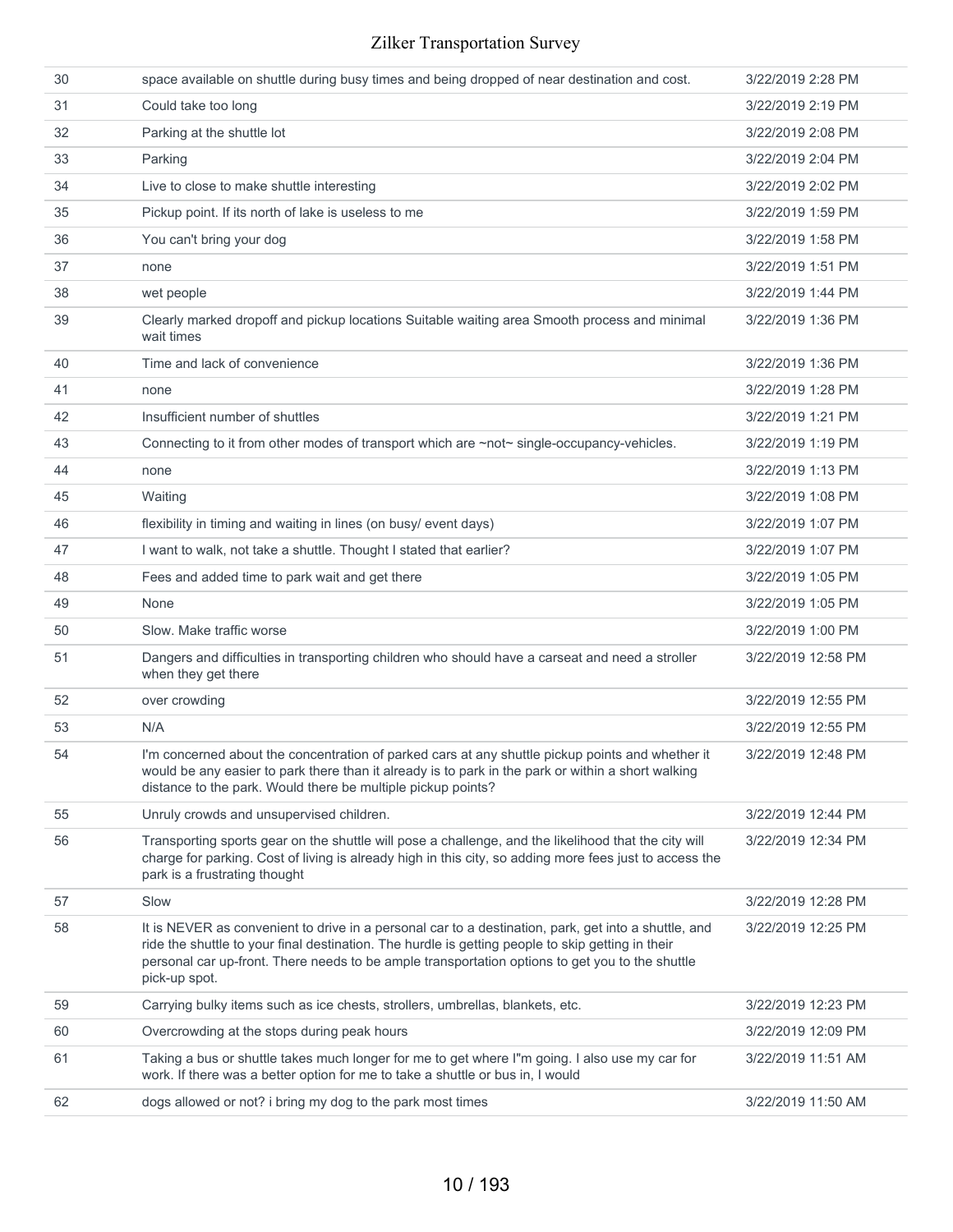| 63 | Whether or not the citizens gathered would behave. By "behave" I mean: Line up - be fair! Not<br>elbow people aside, esp. elderly or handicapped people. Gather as a small mob (family, friends)<br>and take over the shuttle for their group only.                                                                                                        | 3/22/2019 11:50 AM |
|----|------------------------------------------------------------------------------------------------------------------------------------------------------------------------------------------------------------------------------------------------------------------------------------------------------------------------------------------------------------|--------------------|
| 64 | Visiting Zilker with dogs would they be allowed on the shuttle? If so, how will they be<br>controlled/contained? (One suggestion: Many European countries allow dogs on public transit if<br>they're muzzled and leashed.)                                                                                                                                 | 3/22/2019 11:44 AM |
| 65 | Access to shuttle and parking for those not in the downtown core                                                                                                                                                                                                                                                                                           | 3/22/2019 11:31 AM |
| 66 | Remembering that, in case study after case study of transit options, it is level-of-service that drives<br>usage. Accordingly, a Zilker shuttle LOS should be equitably distributed and promoted across the<br>city, so that user perceptions and potentially negative connotations of "who uses the shuttle" can<br>be managed and optimized effectively. | 3/22/2019 11:22 AM |
| 67 | Drunk people/People on drugs/Homeless people/Personal safety/Thieves both on the shuttle and<br>going through my parked unattended car                                                                                                                                                                                                                     | 3/22/2019 11:13 AM |
| 68 | Would pets be allowed on the shuttle? If not, I would not use it.                                                                                                                                                                                                                                                                                          | 3/22/2019 11:05 AM |
| 69 | I like shuttli                                                                                                                                                                                                                                                                                                                                             | 3/22/2019 10:58 AM |
| 70 | unpredictability of space on a convenient shuttle                                                                                                                                                                                                                                                                                                          | 3/22/2019 10:56 AM |
| 71 | must be large enough to accomodate pets, recreation/sporting equipment, etc.                                                                                                                                                                                                                                                                               | 3/22/2019 10:54 AM |
| 72 | How crowded it may be at certain times of the year.                                                                                                                                                                                                                                                                                                        | 3/22/2019 10:53 AM |
| 73 | Not getting back to the shuttle in time to make the last ride of the night. The shuttles need to run<br>latter into the evening.                                                                                                                                                                                                                           | 3/22/2019 10:46 AM |
| 74 | Schedule. Schedule would need to be clearly posted in easy to obtain location (app, mobile site,<br>etc.)                                                                                                                                                                                                                                                  | 3/22/2019 10:46 AM |
| 75 | Adds time/ effort to park visit                                                                                                                                                                                                                                                                                                                            | 3/22/2019 10:45 AM |
| 76 | If there was a free/ very low cost/ affordable for all large parking area near Barton Creek Square<br>Mall that was a drop off point for frequent shuttle service to Zilker Park that would be ideal :)                                                                                                                                                    | 3/22/2019 10:44 AM |
| 77 | Takes to long                                                                                                                                                                                                                                                                                                                                              | 3/22/2019 10:41 AM |
| 78 | Space to carry backpacks and other recreational items                                                                                                                                                                                                                                                                                                      | 3/22/2019 10:37 AM |
| 79 | Needs to be frequent and accessible                                                                                                                                                                                                                                                                                                                        | 3/22/2019 10:35 AM |
| 80 | Parking.                                                                                                                                                                                                                                                                                                                                                   | 3/22/2019 10:35 AM |
| 81 | We live so close, I'd love to be able to walk to a shuttle pick up rather than drive. Having<br>numerous, convenient pick up locations outside the park could make a big difference - send the<br>shuttles to places where people already live/work/congregate/park.                                                                                       | 3/22/2019 10:30 AM |
| 82 | Crowd during peak hours, traffic getting to the park from offsite parking                                                                                                                                                                                                                                                                                  | 3/22/2019 10:30 AM |
| 83 | Giant events with tens of thousands of people and what if I'm bringing cooler, chairs etc? Can I<br>bring a wagon on the shuttle?                                                                                                                                                                                                                          | 3/22/2019 10:28 AM |
| 84 | Rush hours                                                                                                                                                                                                                                                                                                                                                 | 3/22/2019 10:26 AM |
| 85 | Your ranking did not cover the most important pieces, time convenience and origin convenience.                                                                                                                                                                                                                                                             | 3/22/2019 10:26 AM |
| 86 | parking                                                                                                                                                                                                                                                                                                                                                    | 3/22/2019 10:22 AM |
| 87 | Frequency is very important                                                                                                                                                                                                                                                                                                                                | 3/22/2019 10:16 AM |
| 88 | connecting to the on boarding site of the shuttle WITHOUT using a car                                                                                                                                                                                                                                                                                      | 3/22/2019 10:15 AM |
| 89 | For events, shuttles might be full. They will be crowded and multiple buses might pass until they<br>stop for additional passengers.                                                                                                                                                                                                                       | 3/22/2019 10:14 AM |
| 90 | I can help review future surveys for you (free) if you wish. This survey will produce flawed results.<br>e.g. Q@ should have asked for "importance" (1 to 5 scale) and not a ranking.                                                                                                                                                                      | 3/22/2019 10:11 AM |
| 91 | Making it available were space are easy to get to and not in congested area to park when events<br>happy.                                                                                                                                                                                                                                                  | 3/22/2019 10:08 AM |
| 92 | Getting strollers and lunches on and off.                                                                                                                                                                                                                                                                                                                  | 3/22/2019 10:03 AM |
|    |                                                                                                                                                                                                                                                                                                                                                            |                    |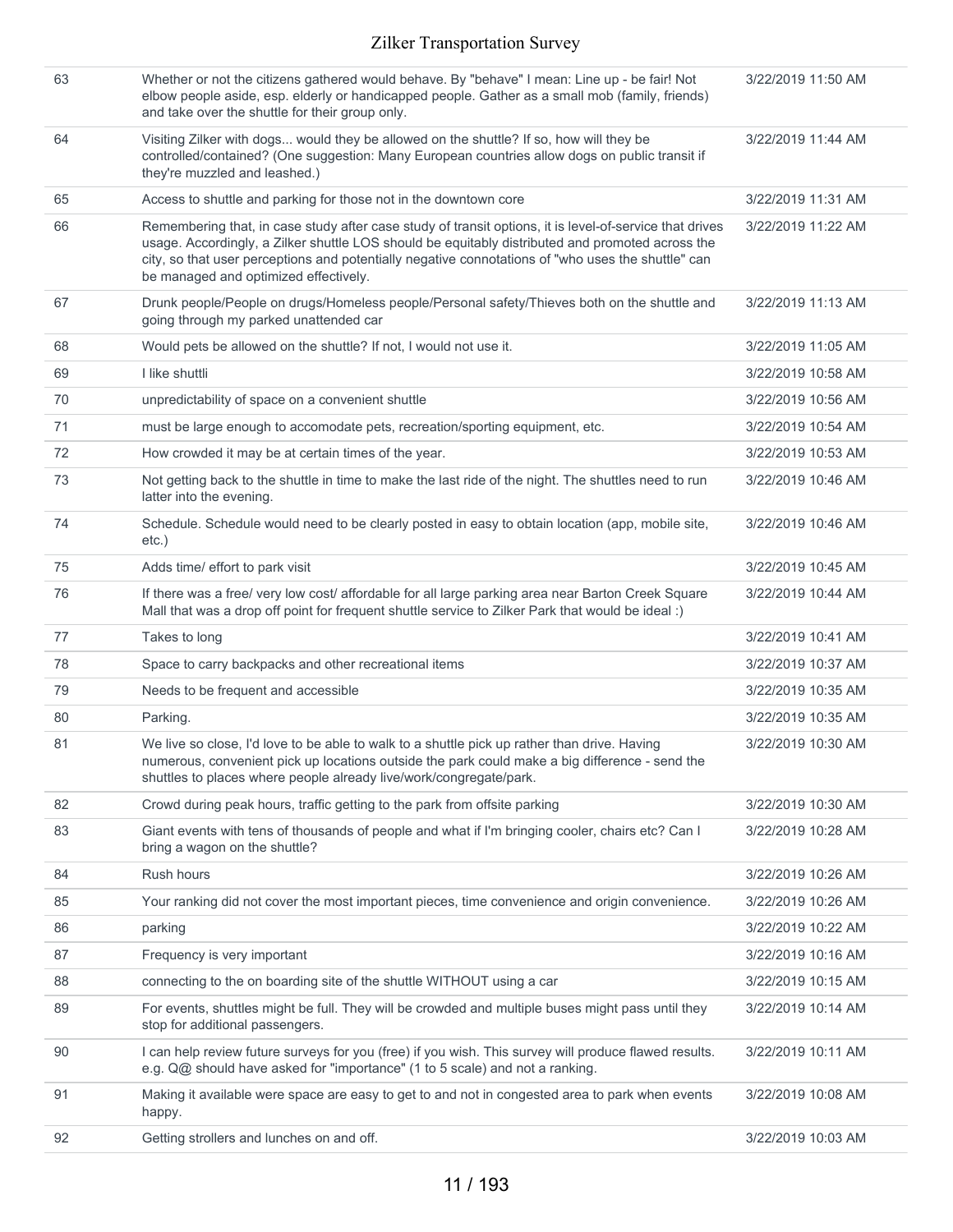| 93  | Frequency and times the shuttle is available most important.                                                                                                                                                        | 3/22/2019 10:01 AM |
|-----|---------------------------------------------------------------------------------------------------------------------------------------------------------------------------------------------------------------------|--------------------|
| 94  | How to manage the queue at pickup locations, both the parking off-site and within the park.<br>Frequency might address this, but it gets hot in Austin and waiting in the sun for a shuttle can<br>become an issue. | 3/22/2019 9:59 AM  |
| 95  | Needs to be very convenient, safe, frequent stops, but high frequency volume. Waiting too long will<br>negatively impact usage.                                                                                     | 3/22/2019 9:57 AM  |
| 96  | No one will do this.                                                                                                                                                                                                | 3/22/2019 9:54 AM  |
| 97  | I do not live in the downtown core and only visit Zilker with my dog. If the shuttle is not dog-friendly<br>then it's worthless for my purposes.                                                                    | 3/22/2019 9:53 AM  |
| 98  | locadion of pick up point                                                                                                                                                                                           | 3/22/2019 9:52 AM  |
| 99  | Where to start? I take my dogs to Zilker for 1. For 2, I typically need to be at Zilker at a specific time<br>and would not want to risk being late due to logistical complexities.                                 | 3/22/2019 9:47 AM  |
| 100 | None                                                                                                                                                                                                                | 3/22/2019 9:45 AM  |
| 101 | DOGS on the shuttle.                                                                                                                                                                                                | 3/22/2019 9:44 AM  |
| 102 | Better proximity to Zilker park                                                                                                                                                                                     | 3/22/2019 9:44 AM  |
| 103 | Use of time and one more thing to coordinate. INCONVENIENCE                                                                                                                                                         | 3/22/2019 9:32 AM  |
| 104 | Handicap situations                                                                                                                                                                                                 | 3/22/2019 9:30 AM  |
| 105 | My health prevents my ability to walk very far.                                                                                                                                                                     | 3/22/2019 9:30 AM  |
| 106 | Availability accessibility                                                                                                                                                                                          | 3/22/2019 9:27 AM  |
| 107 | Wheelchair accessibility. A shuttle must be available to all users.                                                                                                                                                 | 3/22/2019 9:25 AM  |
| 108 | Frequency                                                                                                                                                                                                           | 3/22/2019 9:25 AM  |
| 109 | Parking at shuttle pick up drop off location                                                                                                                                                                        | 3/22/2019 9:16 AM  |
| 110 | Spikes in use, and being abused during ACL                                                                                                                                                                          | 3/22/2019 9:09 AM  |
| 111 | Taking it with small children might be a challenge!                                                                                                                                                                 | 3/22/2019 9:08 AM  |
| 112 | shuttle efficiency                                                                                                                                                                                                  | 3/22/2019 9:08 AM  |
| 113 | It taking two hours to park and get to Zilker by shuttle instead of twenty minutes by car.                                                                                                                          | 3/22/2019 9:06 AM  |
| 114 | Taking supplies for picnic or swimming                                                                                                                                                                              | 3/22/2019 8:54 AM  |
| 115 | I have two small children in diapers, which means packing a larger bag & planning for additional<br>time. We likely wouldn't visit the park as often                                                                | 3/22/2019 8:52 AM  |
| 116 | We bring dogs, bikes, picnic blankets, etc when we make a day of the park. That would be difficult<br>to load our family of 6 and all of the accessories on a shuttle.                                              | 3/22/2019 8:49 AM  |
| 117 | Austin should not be cutting parking. It's Texas! Not NY                                                                                                                                                            | 3/22/2019 8:39 AM  |
| 118 | ADA compliant                                                                                                                                                                                                       | 3/22/2019 8:38 AM  |
| 119 | Parking should be restricted to neighborhood only                                                                                                                                                                   | 3/22/2019 8:34 AM  |
| 120 | None for me. But this should not be a barrier for low income or disabled Austinites.                                                                                                                                | 3/22/2019 8:26 AM  |
| 121 | My wife is handicapped. Ample handicap parking                                                                                                                                                                      | 3/22/2019 8:23 AM  |
| 122 | Crowds during major events                                                                                                                                                                                          | 3/22/2019 8:18 AM  |
| 123 | hours of operation, space for stroller                                                                                                                                                                              | 3/22/2019 8:15 AM  |
| 124 | Not allowing dogs on the shuttle.                                                                                                                                                                                   | 3/22/2019 8:15 AM  |
| 125 | Bringing things with me, particularly larger items like a cooler, could be made difficult on a shuttle                                                                                                              | 3/22/2019 8:01 AM  |
| 126 | Pick-up locations, bike racks                                                                                                                                                                                       | 3/22/2019 7:46 AM  |
| 127 | Why can't we just park? Why is a shuttle necessary?                                                                                                                                                                 | 3/22/2019 7:42 AM  |
| 128 | that it would soon mean no private parking in the park                                                                                                                                                              | 3/22/2019 7:42 AM  |
|     |                                                                                                                                                                                                                     |                    |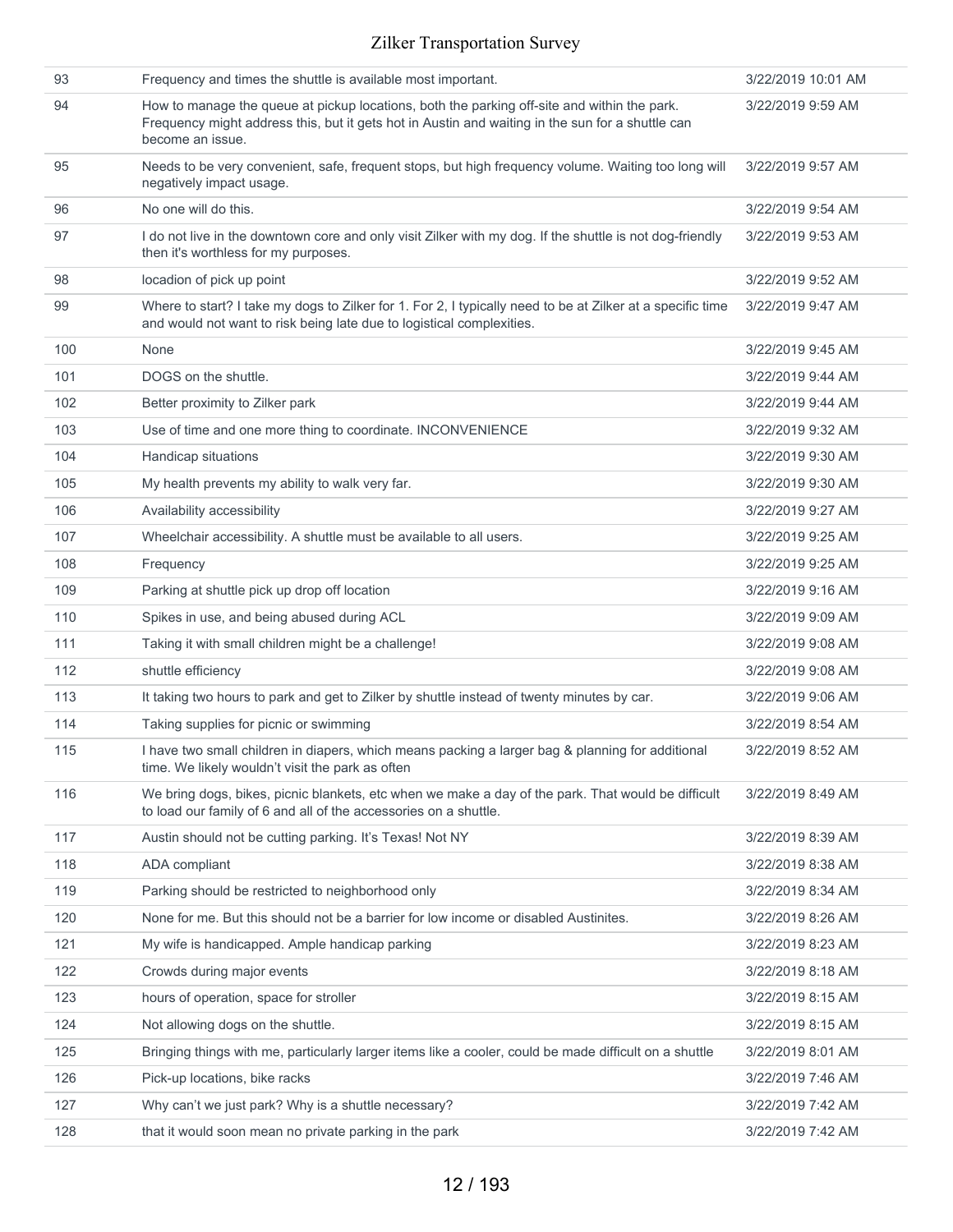129 Why are we doing this? Are we seriously considering eliminating or reducing personal vehicles in our city's main park? So parking can be a bear sometimes, for goodness sakes would someone in City government please step back and think a bit more about this. I would want to know what the true cost to the city would be for a shuttle service. Will it be subsidized by out tax money? to recover the cost to it is the price for using it going to be so high that that itself is a deterrant.

3/22/2019 7:40 AM

|     | TECOVET THE COST TO IT IS THE PHICE TOF USING IT GOING TO DE SO HIGH THAT THAT ITSELF IS A GETERING.                                                                                                                                                                                                                                                                  |                    |
|-----|-----------------------------------------------------------------------------------------------------------------------------------------------------------------------------------------------------------------------------------------------------------------------------------------------------------------------------------------------------------------------|--------------------|
| 130 | Where it picks up                                                                                                                                                                                                                                                                                                                                                     | 3/22/2019 7:36 AM  |
| 131 | I would actually not use a shuttle                                                                                                                                                                                                                                                                                                                                    | 3/22/2019 7:26 AM  |
| 132 | Whether or not dogs are allowed on the shuttle. Dogs should be allowed.                                                                                                                                                                                                                                                                                               | 3/22/2019 7:23 AM  |
| 133 | People asking for money,                                                                                                                                                                                                                                                                                                                                              | 3/22/2019 7:21 AM  |
| 134 | Waiting to come and go to/from the park                                                                                                                                                                                                                                                                                                                               | 3/22/2019 7:15 AM  |
| 135 | space for things like bags                                                                                                                                                                                                                                                                                                                                            | 3/22/2019 7:12 AM  |
| 136 | Heat                                                                                                                                                                                                                                                                                                                                                                  | 3/22/2019 7:05 AM  |
| 137 | Will my dog be able to ride?                                                                                                                                                                                                                                                                                                                                          | 3/22/2019 6:50 AM  |
| 138 | Carrying chairs, blankets or coolers on board. Need overhead bins or space between seating                                                                                                                                                                                                                                                                            | 3/22/2019 6:19 AM  |
| 139 | I'm in a wheelchair on a limited budget, who would help me on and off? I probably can't go<br>anymore                                                                                                                                                                                                                                                                 | 3/22/2019 5:39 AM  |
| 140 | None                                                                                                                                                                                                                                                                                                                                                                  | 3/22/2019 5:21 AM  |
| 141 | Frequecy of shuttles,                                                                                                                                                                                                                                                                                                                                                 | 3/22/2019 4:38 AM  |
| 142 | None                                                                                                                                                                                                                                                                                                                                                                  | 3/22/2019 4:08 AM  |
| 143 | Zilker Park is a major central-city destination surrounded by suburban style development. This<br>means very few people have easy access to the park. Land use around zilker needs to be updated<br>so that real frequent bus service is possible. Not just a special shuttle with off site parking.                                                                  | 3/22/2019 2:46 AM  |
| 144 | hours of operation-would it be available for early morning runs?                                                                                                                                                                                                                                                                                                      | 3/22/2019 2:42 AM  |
| 145 | Acess for those with strollers, sporting equipment or other large items for park activities.                                                                                                                                                                                                                                                                          | 3/22/2019 2:11 AM  |
| 146 | Availability and capacity issues leading to long wait times                                                                                                                                                                                                                                                                                                           | 3/22/2019 1:06 AM  |
| 147 | Expense to city                                                                                                                                                                                                                                                                                                                                                       | 3/21/2019 11:49 PM |
| 148 | My dog needs a ride. Coolers, strollers, etc need space.                                                                                                                                                                                                                                                                                                              | 3/21/2019 11:30 PM |
| 149 | Taking the shuttle in general. Based on myself and the ridership of cap metro over the years                                                                                                                                                                                                                                                                          | 3/21/2019 11:25 PM |
| 150 | I bring children to the park, so the challenges would include if I had to bring a stroller (depending<br>on where the stops are), lugging a larger diaper bag, or 2 bags, since our car wouldn't be close by<br>(for our packed lunches/extra snacks), and then trying to get the kiddos and gear on and off the<br>shuttle (if there's room for all of this and us). | 3/21/2019 11:21 PM |
| 151 | I'd want easy access to Cap Metro Bus lines and one or two well frequented Austin sites and ease<br>in crossing streets and walking on the side of the road. Have a stop within the Barton Springs<br>parking lot and the Botanical Gardens.                                                                                                                          | 3/21/2019 11:10 PM |
| 152 | Car dependent city                                                                                                                                                                                                                                                                                                                                                    | 3/21/2019 11:05 PM |
| 153 | Besides fees and convenience, safety taking it with others knowing that you're by yourself going<br>for a run.                                                                                                                                                                                                                                                        | 3/21/2019 10:54 PM |
| 154 | takes too much time                                                                                                                                                                                                                                                                                                                                                   | 3/21/2019 10:53 PM |
| 155 | Carrying cargo/equipment, traveling with a group of mixed abilities, added time to arrival.                                                                                                                                                                                                                                                                           | 3/21/2019 10:50 PM |
| 156 | Over crowdedness. Ability to bring pets and/or strollers.                                                                                                                                                                                                                                                                                                             | 3/21/2019 10:50 PM |
| 157 | Inconsistent traffic routes                                                                                                                                                                                                                                                                                                                                           | 3/21/2019 10:49 PM |
| 158 | Cleanliness and safety at off-site location                                                                                                                                                                                                                                                                                                                           | 3/21/2019 10:33 PM |
| 159 | For four miles there are only two east/west routes that connect the west side of Austin (Mopac) to<br>the central southside of Austin. Those are Barton Springs and Ben White. Please don't take one of<br>those methods away to car traffic.                                                                                                                         | 3/21/2019 10:30 PM |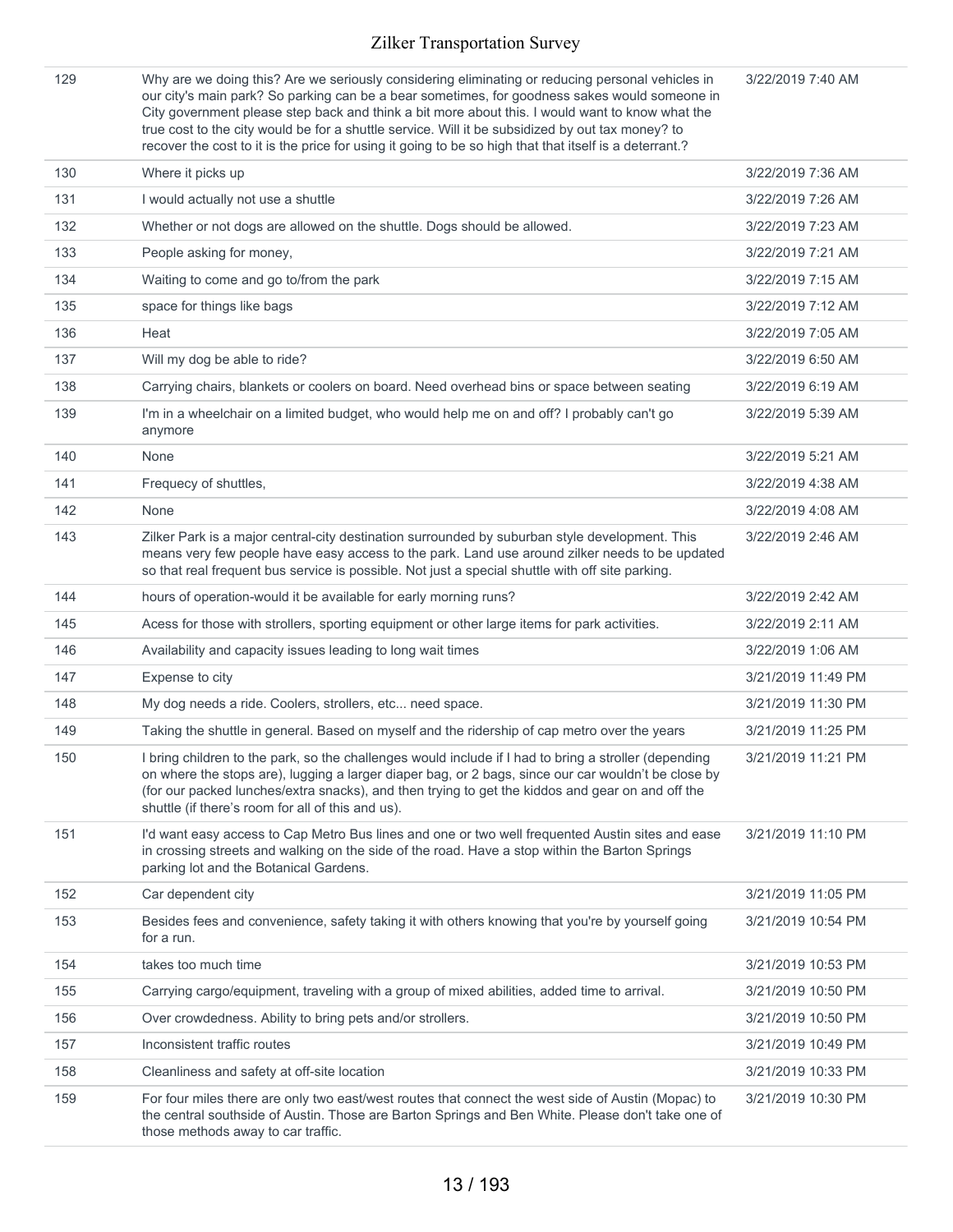| 160 | Thieves take advantage of people. Drunk people.                                                                                                                                                                                                         | 3/21/2019 10:25 PM |
|-----|---------------------------------------------------------------------------------------------------------------------------------------------------------------------------------------------------------------------------------------------------------|--------------------|
| 161 | Carrying items such as picnic basket, ice chest, baby carrier, toys your children will play withif<br>having a party at the park, party supplies etc.                                                                                                   | 3/21/2019 10:23 PM |
| 162 | Traveling with children is always a challenge.                                                                                                                                                                                                          | 3/21/2019 10:21 PM |
| 163 | In rain having no cover to wait under.                                                                                                                                                                                                                  | 3/21/2019 10:20 PM |
| 164 | Hastle, bring things for the day. Bags, strollers, ice chests, bikes, gear also emergency, like need<br>to leave quickly.                                                                                                                               | 3/21/2019 10:06 PM |
| 165 | Bringing a stroller or dog and all of the items you need as a parent as well as safety for children<br>riding on the shuttle. I would probably never take a shuttle alone with 2 small children, and we<br>frequent Zilker 2-3 times a week now by car. | 3/21/2019 10:01 PM |
| 166 | Strollers, animals that would need to be with you-can you easily get them on/off the shuttle                                                                                                                                                            | 3/21/2019 9:49 PM  |
| 167 | Ability to carry picnics, chairs, etc on shuttle                                                                                                                                                                                                        | 3/21/2019 9:46 PM  |
| 168 | Limited space, timing issues (being a few minutes late, busy times of day, etc)                                                                                                                                                                         | 3/21/2019 9:38 PM  |
| 169 | Lots of people, faster to try and park nearby than to park further away and pay to wait for a Shuttle                                                                                                                                                   | 3/21/2019 9:36 PM  |
| 170 | Don't want a shuttle. I rely on using Barton Spring Rd for access to my neighborhood every day of<br>the week.                                                                                                                                          | 3/21/2019 9:36 PM  |
| 171 | Bringing my dog                                                                                                                                                                                                                                         | 3/21/2019 9:32 PM  |
| 172 | Space to bring picnic baskets etc.                                                                                                                                                                                                                      | 3/21/2019 9:30 PM  |
| 173 | Long lines when leaving                                                                                                                                                                                                                                 | 3/21/2019 9:30 PM  |
| 174 | Wasting a lot of time                                                                                                                                                                                                                                   | 3/21/2019 9:25 PM  |
| 175 | taking my dogs                                                                                                                                                                                                                                          | 3/21/2019 9:22 PM  |
| 176 | Extra time involved in travel to park, difficulty with small children/strollers/etc                                                                                                                                                                     | 3/21/2019 9:20 PM  |
| 177 | convenience and time                                                                                                                                                                                                                                    | 3/21/2019 9:18 PM  |
| 178 | Spreading the word about the shuttle                                                                                                                                                                                                                    | 3/21/2019 9:17 PM  |
| 179 | Needing to leave the park at short notice and having to wait a long time for a shuttle                                                                                                                                                                  | 3/21/2019 9:08 PM  |
| 180 | I go to Barton Springs, I have gear. There are huge lines. Add in a shuttle and it could take an<br>extra hour before I get to the pool.                                                                                                                | 3/21/2019 9:07 PM  |
| 181 | Too full                                                                                                                                                                                                                                                | 3/21/2019 9:05 PM  |
| 182 | i'm usually traveling with little kids, so i don't know how the car seat situation would work?                                                                                                                                                          | 3/21/2019 9:03 PM  |
| 183 | Capacity                                                                                                                                                                                                                                                | 3/21/2019 8:55 PM  |
| 184 | Not being able to carry all picnic essentials and children's bikes.                                                                                                                                                                                     | 3/21/2019 8:51 PM  |
| 185 | Schedule of shuttle needs to Be frequent                                                                                                                                                                                                                | 3/21/2019 8:49 PM  |
| 186 | I have two small children so it's likely I would go to the playground much less even if a shuttle was<br>offered.                                                                                                                                       | 3/21/2019 8:47 PM  |
| 187 | It is considerably less convenient than driving and parking. Also doesn't work well if you have<br>small children or elderly.                                                                                                                           | 3/21/2019 8:46 PM  |
| 188 | If I have to take a shuttle, I'm not going. Sad and pathetic.                                                                                                                                                                                           | 3/21/2019 8:45 PM  |
| 189 | Traffic. Austin needs more metro rail / mass transit.                                                                                                                                                                                                   | 3/21/2019 8:40 PM  |
| 190 | Lack of parking at off site locations                                                                                                                                                                                                                   | 3/21/2019 8:36 PM  |
| 191 | Homeless filling up shuttle or causing other issues. With small children, sometimes one just cant<br>wait for things.                                                                                                                                   | 3/21/2019 8:33 PM  |
| 192 | Cost would discourage use by less affluent. Need to offer free to at least some people or this<br>would further Austin as a community that discriminates.                                                                                               | 3/21/2019 8:26 PM  |
| 193 | Expense, extra time, difficulty of taking a shuttle with small children                                                                                                                                                                                 | 3/21/2019 8:23 PM  |
|     |                                                                                                                                                                                                                                                         |                    |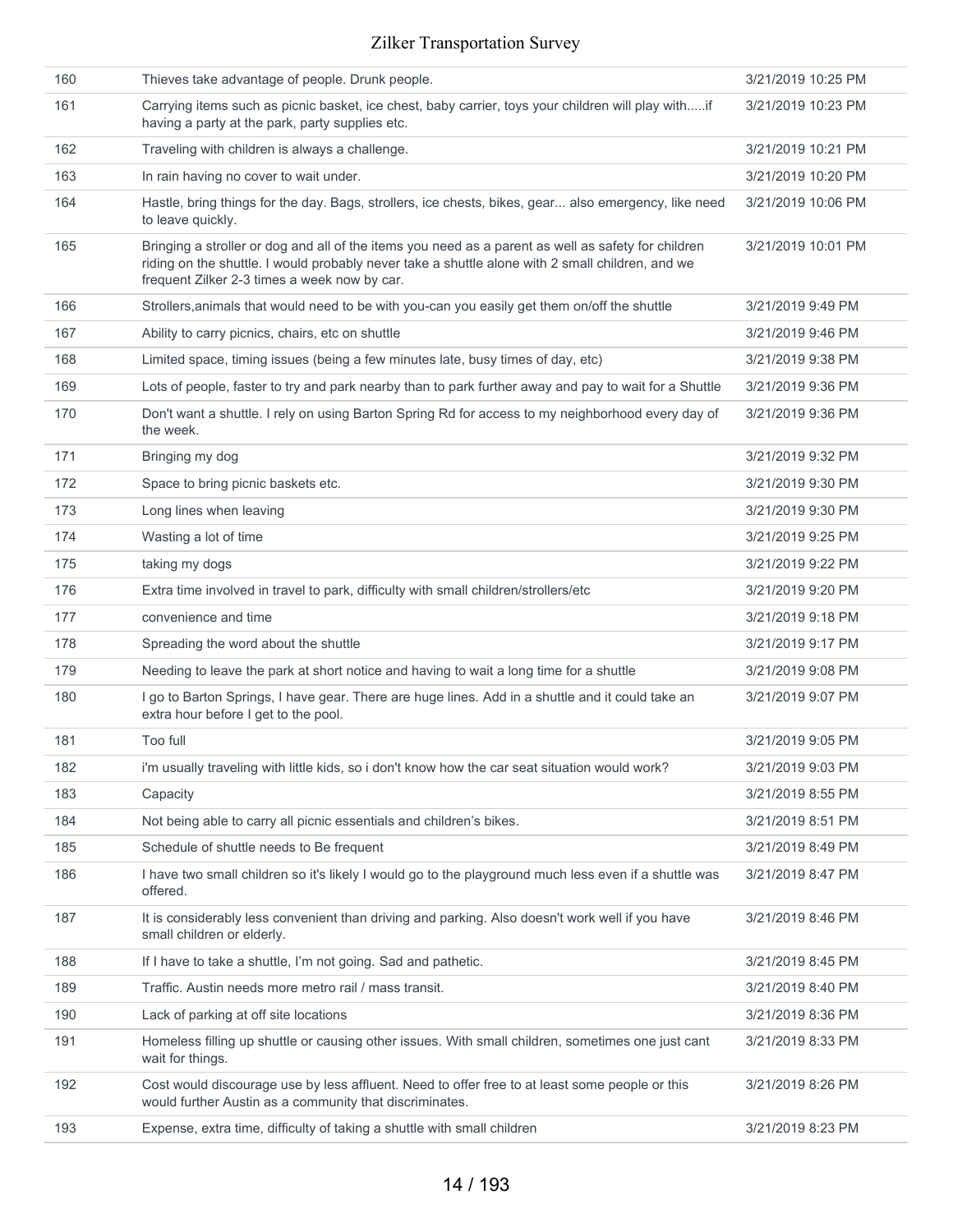| 194 | None                                                                                                                                                                                          | 3/21/2019 8:23 PM |
|-----|-----------------------------------------------------------------------------------------------------------------------------------------------------------------------------------------------|-------------------|
| 195 | Wait time to get on & off bus. At the end of a concert there are never enough buses.                                                                                                          | 3/21/2019 8:22 PM |
| 196 | Austin got too big too many people too scary to ride the shuttle bus                                                                                                                          | 3/21/2019 8:22 PM |
| 197 | Time                                                                                                                                                                                          | 3/21/2019 8:14 PM |
| 198 | Having a stroller and picnic items                                                                                                                                                            | 3/21/2019 8:12 PM |
| 199 | Shuttles only serve downtown. I live in town but sw of the core. All camp metro does is serve<br>people who could already walk there                                                          | 3/21/2019 8:09 PM |
| 200 | I have a toddler and it would be a lot more difficult getting to the park via shuttle than driving<br>myself.                                                                                 | 3/21/2019 8:02 PM |
| 201 | Safety of passengers who may have to stand on shuttle                                                                                                                                         | 3/21/2019 7:58 PM |
| 202 | The convenience is key.                                                                                                                                                                       | 3/21/2019 7:56 PM |
| 203 | Hauling Items for a picnic with children & strollers would be more difficult                                                                                                                  | 3/21/2019 7:55 PM |
| 204 | I'm afraid of the long lines that may be at the pool if absolutely everyone in town goes                                                                                                      | 3/21/2019 7:44 PM |
| 205 | People with animals                                                                                                                                                                           | 3/21/2019 7:43 PM |
| 206 | Wait time                                                                                                                                                                                     | 3/21/2019 7:42 PM |
| 207 | Dog friendly                                                                                                                                                                                  | 3/21/2019 7:35 PM |
| 208 | Line/wait time to get on next shuttle in summer                                                                                                                                               | 3/21/2019 7:34 PM |
| 209 | Hauling all your stuff for an outing picnic stuff, chairs, blankets, towels if swimming etc                                                                                                   | 3/21/2019 7:34 PM |
| 210 | None                                                                                                                                                                                          | 3/21/2019 7:29 PM |
| 211 | Green Line to Zilker shuttle.                                                                                                                                                                 | 3/21/2019 7:29 PM |
| 212 | Wait time to board the shuttle                                                                                                                                                                | 3/21/2019 7:25 PM |
| 213 | nice, well lit waiting areas for the shuttle. not pedestrian or bike friendly along the road.                                                                                                 | 3/21/2019 7:24 PM |
| 214 | Lack of car parking at shuttle pickup                                                                                                                                                         | 3/21/2019 7:22 PM |
| 215 | That is a stupid idea! You would alienate Austin residents!                                                                                                                                   | 3/21/2019 7:22 PM |
| 216 | Over crowding on weekends. Parking associated with people taking the bus                                                                                                                      | 3/21/2019 7:21 PM |
| 217 | security                                                                                                                                                                                      | 3/21/2019 7:07 PM |
| 218 | I love close enough to the park that it would take too long to deal with the shuttle, but I'm still far<br>enough that the walk would take a long time son inorobably wouldn't go to the park | 3/21/2019 7:03 PM |
| 219 | Pain                                                                                                                                                                                          | 3/21/2019 7:01 PM |
| 220 | Where would we park                                                                                                                                                                           | 3/21/2019 7:01 PM |
| 221 | Frequency is extremely important in the summer because waiting in the heat is bad. Air<br>conditioned pickup spot maybe? Definitely need good shade                                           | 3/21/2019 6:57 PM |
| 222 | Wait time. Heat.                                                                                                                                                                              | 3/21/2019 6:57 PM |
| 223 | Traveling with children.                                                                                                                                                                      | 3/21/2019 6:57 PM |
| 224 | Weather                                                                                                                                                                                       | 3/21/2019 6:56 PM |
| 225 | None                                                                                                                                                                                          | 3/21/2019 6:53 PM |
| 226 | Total time to get to the shuttle and then get to the park will be kind                                                                                                                        | 3/21/2019 6:51 PM |
| 227 | Amount of walking required since we are seniors                                                                                                                                               | 3/21/2019 6:50 PM |
| 228 | Availability of restrooms near pick up and drop off sites. Covered waiting area like at some bus<br>stops.                                                                                    | 3/21/2019 6:49 PM |
| 229 | Would only use if of -site parking is free.                                                                                                                                                   | 3/21/2019 6:49 PM |
| 230 | Getting to the shuttle in the first place.                                                                                                                                                    | 3/21/2019 6:45 PM |
|     |                                                                                                                                                                                               |                   |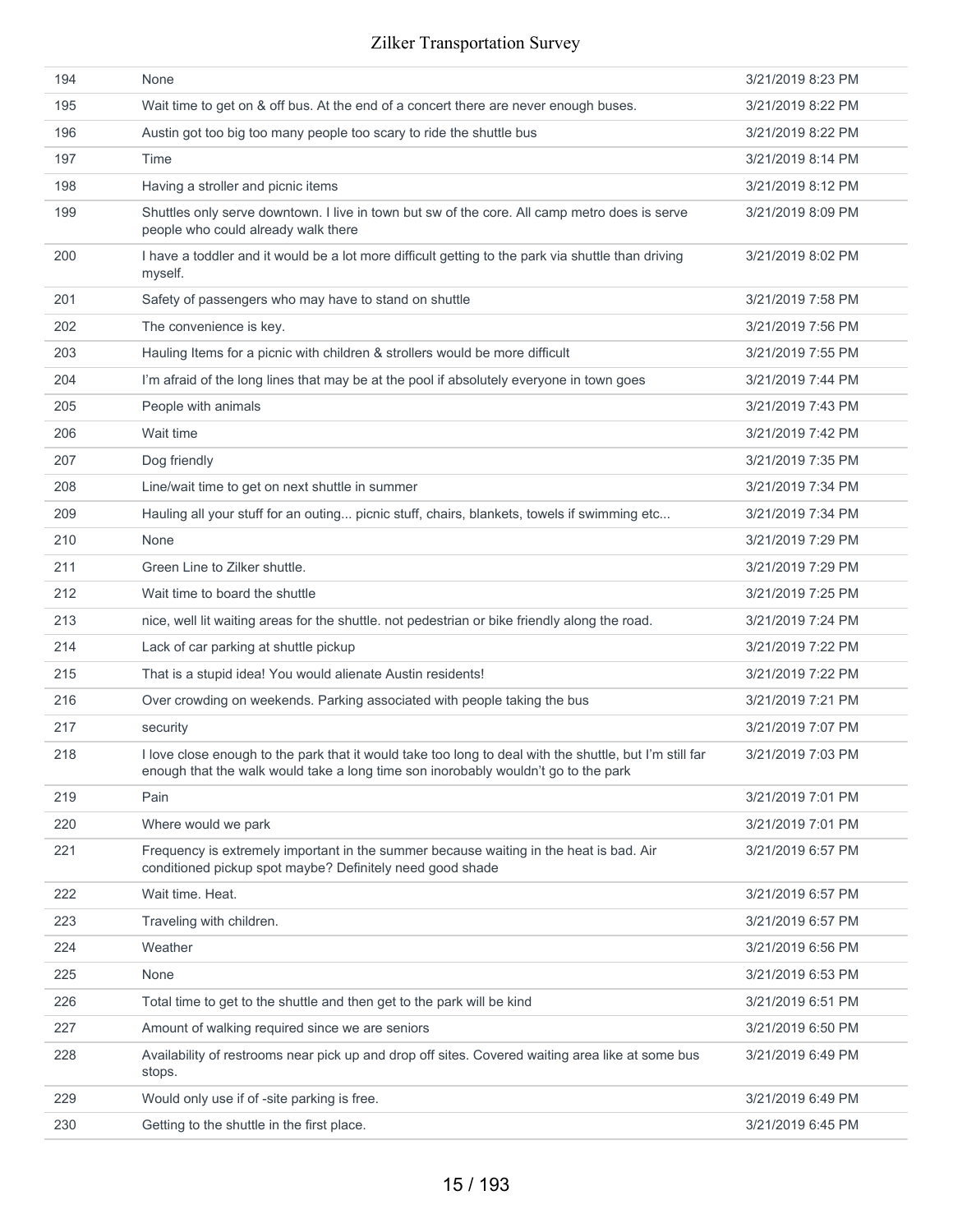| 231 | Time between shuttles and space on shuttles.                                                                                                                                                                                                                                                                                                                                                                                                      | 3/21/2019 6:45 PM |
|-----|---------------------------------------------------------------------------------------------------------------------------------------------------------------------------------------------------------------------------------------------------------------------------------------------------------------------------------------------------------------------------------------------------------------------------------------------------|-------------------|
| 232 | Parking prices, distance from park, parking availability                                                                                                                                                                                                                                                                                                                                                                                          | 3/21/2019 6:42 PM |
| 233 | Pick up location and parking there.                                                                                                                                                                                                                                                                                                                                                                                                               | 3/21/2019 6:34 PM |
| 234 | Roadway congestion. Perhaps the shuttle could have a dedicated lane.                                                                                                                                                                                                                                                                                                                                                                              | 3/21/2019 6:34 PM |
| 235 | Whether dogs could ride                                                                                                                                                                                                                                                                                                                                                                                                                           | 3/21/2019 6:28 PM |
| 236 | lines                                                                                                                                                                                                                                                                                                                                                                                                                                             | 3/21/2019 6:27 PM |
| 237 | Most may not bother going to the park because of the inconvenience and time required to take a<br>shuttle.                                                                                                                                                                                                                                                                                                                                        | 3/21/2019 6:24 PM |
| 238 | Child safety. Are car seats needed?                                                                                                                                                                                                                                                                                                                                                                                                               | 3/21/2019 6:24 PM |
| 239 | cost and hours of operation                                                                                                                                                                                                                                                                                                                                                                                                                       | 3/21/2019 6:23 PM |
| 240 | would like to take our dog                                                                                                                                                                                                                                                                                                                                                                                                                        | 3/21/2019 6:20 PM |
| 241 | I'd like to take my dog.                                                                                                                                                                                                                                                                                                                                                                                                                          | 3/21/2019 6:20 PM |
| 242 | Mainly it will be off-site parking availability & the cost of that but I think a shuttle is s great idea.                                                                                                                                                                                                                                                                                                                                         | 3/21/2019 6:17 PM |
| 243 | Affordability of off site parking                                                                                                                                                                                                                                                                                                                                                                                                                 | 3/21/2019 6:16 PM |
| 244 | The homeless on the shuttle would prevent me from taking my family on any bus or shuttle.                                                                                                                                                                                                                                                                                                                                                         | 3/21/2019 6:12 PM |
| 245 | I'm old and fat but not handicapped. I need convenience.                                                                                                                                                                                                                                                                                                                                                                                          | 3/21/2019 6:09 PM |
| 246 | I go to the park extremely early in the morning - if I could not drive my personal vehicle there then I<br>doubt shuttles would be running at 7am, so I would not be able to go. This is a terrible idea. Why<br>does the city keep limiting access to the park we pay for? It is ours! We already give it up for far<br>too much time for festivals and Trail of Lights each year, and now we pay to park. Going to the<br>park should be easy!! | 3/21/2019 6:04 PM |
| 247 | Location for the shuttle, bus, to get close to Zilker Park as I'm way north in domain area. Pick<br>up/drop off from shuttle/bus parking site location as walking is not an option.                                                                                                                                                                                                                                                               | 3/21/2019 6:04 PM |
| 248 | Riding with small children                                                                                                                                                                                                                                                                                                                                                                                                                        | 3/21/2019 6:04 PM |
| 249 | Availability                                                                                                                                                                                                                                                                                                                                                                                                                                      | 3/21/2019 6:02 PM |
| 250 | Bringing your pet with you                                                                                                                                                                                                                                                                                                                                                                                                                        | 3/21/2019 6:01 PM |
| 251 | Taking dogs on the shuttle                                                                                                                                                                                                                                                                                                                                                                                                                        | 3/21/2019 6:01 PM |
| 252 | Times of operation.                                                                                                                                                                                                                                                                                                                                                                                                                               | 3/21/2019 6:00 PM |
| 253 | Bringing gear and small children would be difficult.                                                                                                                                                                                                                                                                                                                                                                                              | 3/21/2019 5:58 PM |
| 254 | Taking a stroller for children                                                                                                                                                                                                                                                                                                                                                                                                                    | 3/21/2019 5:53 PM |
| 255 | You covered it- space on them.                                                                                                                                                                                                                                                                                                                                                                                                                    | 3/21/2019 5:51 PM |
| 256 | Frequency of pick up                                                                                                                                                                                                                                                                                                                                                                                                                              | 3/21/2019 5:49 PM |
| 257 | Space and frequency                                                                                                                                                                                                                                                                                                                                                                                                                               | 3/21/2019 5:47 PM |
| 258 | Special events                                                                                                                                                                                                                                                                                                                                                                                                                                    | 3/21/2019 5:46 PM |
| 259 | Don't want to spent too long waiting for pickup.                                                                                                                                                                                                                                                                                                                                                                                                  | 3/21/2019 5:46 PM |
| 260 | Their availability  is not broken down. Who pays for them and maintenance???                                                                                                                                                                                                                                                                                                                                                                      | 3/21/2019 5:43 PM |
| 261 | I have a mobility impairment, so availability of services to those with mobility impairments is of<br>great concern.                                                                                                                                                                                                                                                                                                                              | 3/21/2019 5:42 PM |
| 262 | Traffic and time                                                                                                                                                                                                                                                                                                                                                                                                                                  | 3/21/2019 5:41 PM |
| 263 | Pets and carrying things                                                                                                                                                                                                                                                                                                                                                                                                                          | 3/21/2019 5:41 PM |
| 264 | Transfers/schedule integration with other capmetro routes                                                                                                                                                                                                                                                                                                                                                                                         | 3/21/2019 5:39 PM |
| 265 | Timeliness and frequency                                                                                                                                                                                                                                                                                                                                                                                                                          | 3/21/2019 5:38 PM |
| 266 | None                                                                                                                                                                                                                                                                                                                                                                                                                                              | 3/21/2019 5:38 PM |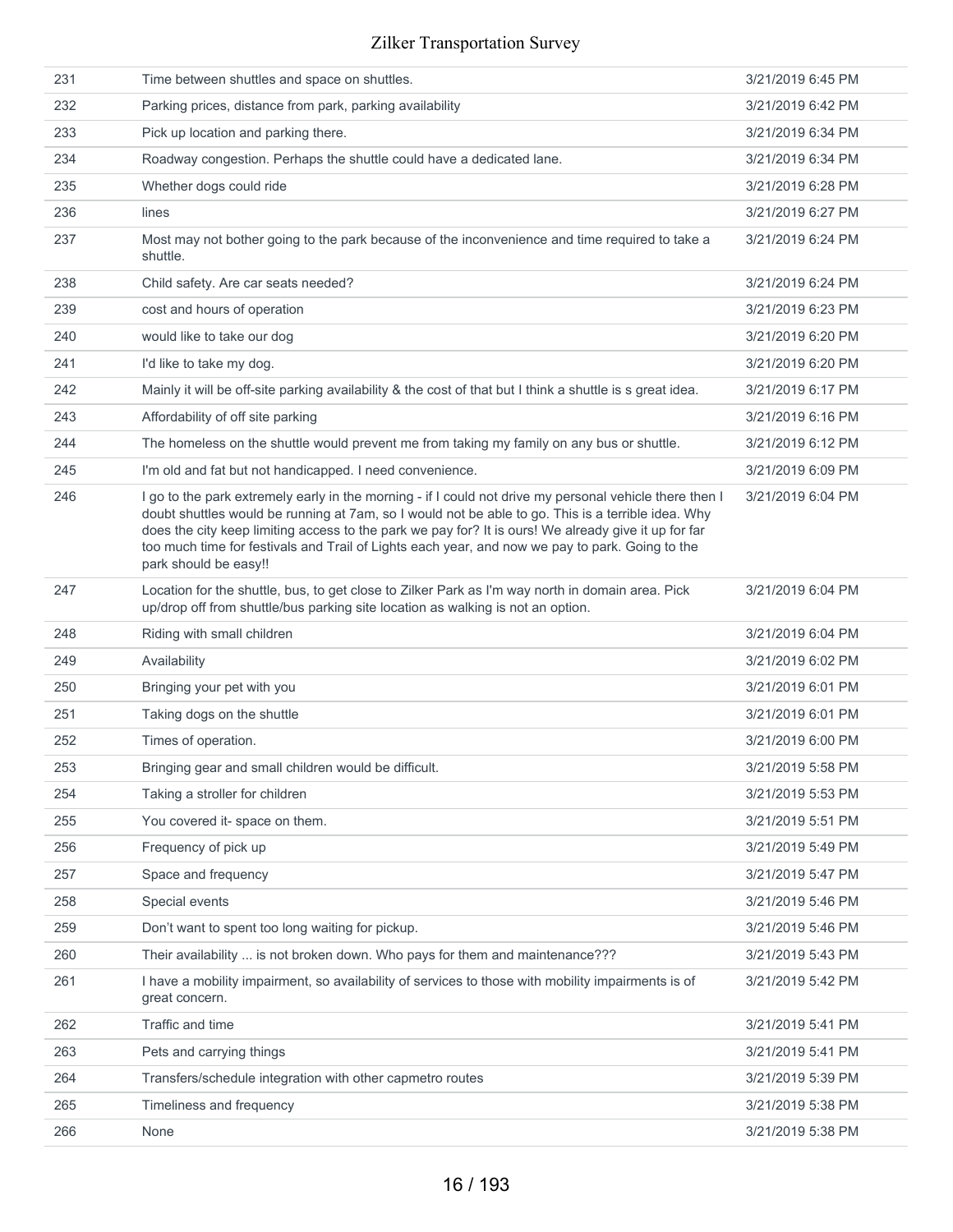| 267 | I do not reside within the city limits. I would still have to commute from any dropoff point                                                                                                                                                                                                                                                                                                                                                                                                                                                                                                                                                                              | 3/21/2019 5:37 PM |
|-----|---------------------------------------------------------------------------------------------------------------------------------------------------------------------------------------------------------------------------------------------------------------------------------------------------------------------------------------------------------------------------------------------------------------------------------------------------------------------------------------------------------------------------------------------------------------------------------------------------------------------------------------------------------------------------|-------------------|
| 268 | I would not take a shuttle with children. Only would visit the park if parking was easy and on site.                                                                                                                                                                                                                                                                                                                                                                                                                                                                                                                                                                      | 3/21/2019 5:37 PM |
| 269 | Needs to be electric and emission free, quiet like National Park shuttles. Parking should be paid to<br>not invite massive traffic.                                                                                                                                                                                                                                                                                                                                                                                                                                                                                                                                       | 3/21/2019 5:36 PM |
| 270 | None                                                                                                                                                                                                                                                                                                                                                                                                                                                                                                                                                                                                                                                                      | 3/21/2019 5:35 PM |
| 271 | It'd be great if it was very frequent and easily accessible to bus routes. Bus connections to zulker<br>are horrible.                                                                                                                                                                                                                                                                                                                                                                                                                                                                                                                                                     | 3/21/2019 5:34 PM |
| 272 | none really, if the off-site parking is a large enough lot in a location convenient to most                                                                                                                                                                                                                                                                                                                                                                                                                                                                                                                                                                               | 3/21/2019 5:34 PM |
| 273 | The amount of time spent on the shuttle waiting to be dropped off.                                                                                                                                                                                                                                                                                                                                                                                                                                                                                                                                                                                                        | 3/21/2019 5:32 PM |
| 274 | Wheelchair accessibility                                                                                                                                                                                                                                                                                                                                                                                                                                                                                                                                                                                                                                                  | 3/21/2019 5:32 PM |
| 275 | Gear, strollers, dogs, kids, picnic baskets, kites, location of shuttle on both ends, frequency,<br>acceptance by users in general, cleanliness,                                                                                                                                                                                                                                                                                                                                                                                                                                                                                                                          | 3/21/2019 5:31 PM |
| 276 | None                                                                                                                                                                                                                                                                                                                                                                                                                                                                                                                                                                                                                                                                      | 3/21/2019 5:30 PM |
| 277 | Where will the shuttle pick me up from? if I have to drive far enough to get the shuttle, I may as<br>well just drive all the way there. I would prefer it pick me up close to my house or there I see no<br>point. A shuttle from DT or the Domain specifically would be useful, if not near my house.                                                                                                                                                                                                                                                                                                                                                                   | 3/21/2019 5:30 PM |
| 278 | <b>TRAFFIC ISSUES</b>                                                                                                                                                                                                                                                                                                                                                                                                                                                                                                                                                                                                                                                     | 3/21/2019 5:27 PM |
| 279 | I do not believe it is the right solution for a large poplulation interested in the parks - such as those<br>with small children, dogs, those with disabilities, and elderly, to name a few. I am surprised this<br>survey is so focused on shuttles and highly suggest better solutions for parking, such as parking<br>garages, be further explored.                                                                                                                                                                                                                                                                                                                    | 3/21/2019 5:25 PM |
| 280 | not being able to bring my dog                                                                                                                                                                                                                                                                                                                                                                                                                                                                                                                                                                                                                                            | 3/21/2019 5:25 PM |
| 281 | I'm able bodied and travel most frequently by bicycle. Probably wouldn't use a shuttle except for<br>special events.                                                                                                                                                                                                                                                                                                                                                                                                                                                                                                                                                      | 3/21/2019 5:25 PM |
| 282 | Crowded shuttle,                                                                                                                                                                                                                                                                                                                                                                                                                                                                                                                                                                                                                                                          | 3/21/2019 5:25 PM |
| 283 | Shuttle needs to be non polluting. - electric and/or solar                                                                                                                                                                                                                                                                                                                                                                                                                                                                                                                                                                                                                | 3/21/2019 5:23 PM |
| 284 | Safety, lighting of parking, and police patrol of parking frequently.                                                                                                                                                                                                                                                                                                                                                                                                                                                                                                                                                                                                     | 3/21/2019 5:22 PM |
| 285 | Mismanagement                                                                                                                                                                                                                                                                                                                                                                                                                                                                                                                                                                                                                                                             | 3/21/2019 5:21 PM |
| 286 | access to off-site parking. Barton Springs is already inaccessible for a lot of people. I primarily<br>commute by bike and bus. Buses going to Barton Springs from the East Side take a long time!!!<br>You definitely have to make a transfer. If the off site parking is even further (like at Barton Creek<br>Mall for example) I am guessing that our east-side communities would feel even less welcome.<br>Considering Barton Springs has an exclusionary past (segregated) it would be wise to gain public<br>input for residents who have been historically left out. If people have to pay a fee for the shuttle that<br>creates an additional economic barrier. | 3/21/2019 5:21 PM |
| 287 | Whether or not I can take my dog who's the reason for going to the park.                                                                                                                                                                                                                                                                                                                                                                                                                                                                                                                                                                                                  | 3/21/2019 5:18 PM |
| 288 | Crowds                                                                                                                                                                                                                                                                                                                                                                                                                                                                                                                                                                                                                                                                    | 3/21/2019 5:18 PM |
| 289 | Packing in coolers/swim stuff/charcoal                                                                                                                                                                                                                                                                                                                                                                                                                                                                                                                                                                                                                                    | 3/21/2019 5:18 PM |
| 290 | None                                                                                                                                                                                                                                                                                                                                                                                                                                                                                                                                                                                                                                                                      | 3/21/2019 5:18 PM |
| 291 | Scheduling and accessibility                                                                                                                                                                                                                                                                                                                                                                                                                                                                                                                                                                                                                                              | 3/21/2019 5:16 PM |
| 292 | Connections with metro                                                                                                                                                                                                                                                                                                                                                                                                                                                                                                                                                                                                                                                    | 3/21/2019 5:14 PM |
| 293 | Carrying items for use in park.                                                                                                                                                                                                                                                                                                                                                                                                                                                                                                                                                                                                                                           | 3/21/2019 5:12 PM |
| 294 | Takes away from public transit and active transportation to the park                                                                                                                                                                                                                                                                                                                                                                                                                                                                                                                                                                                                      | 3/21/2019 5:12 PM |
| 295 | Cleanliness                                                                                                                                                                                                                                                                                                                                                                                                                                                                                                                                                                                                                                                               | 3/21/2019 5:10 PM |
| 296 | There's going to be traffic if shuttle makes stops on Barton Springs rd                                                                                                                                                                                                                                                                                                                                                                                                                                                                                                                                                                                                   | 3/21/2019 5:09 PM |
| 297 | access to free off site parking lot                                                                                                                                                                                                                                                                                                                                                                                                                                                                                                                                                                                                                                       | 3/21/2019 5:09 PM |
|     |                                                                                                                                                                                                                                                                                                                                                                                                                                                                                                                                                                                                                                                                           |                   |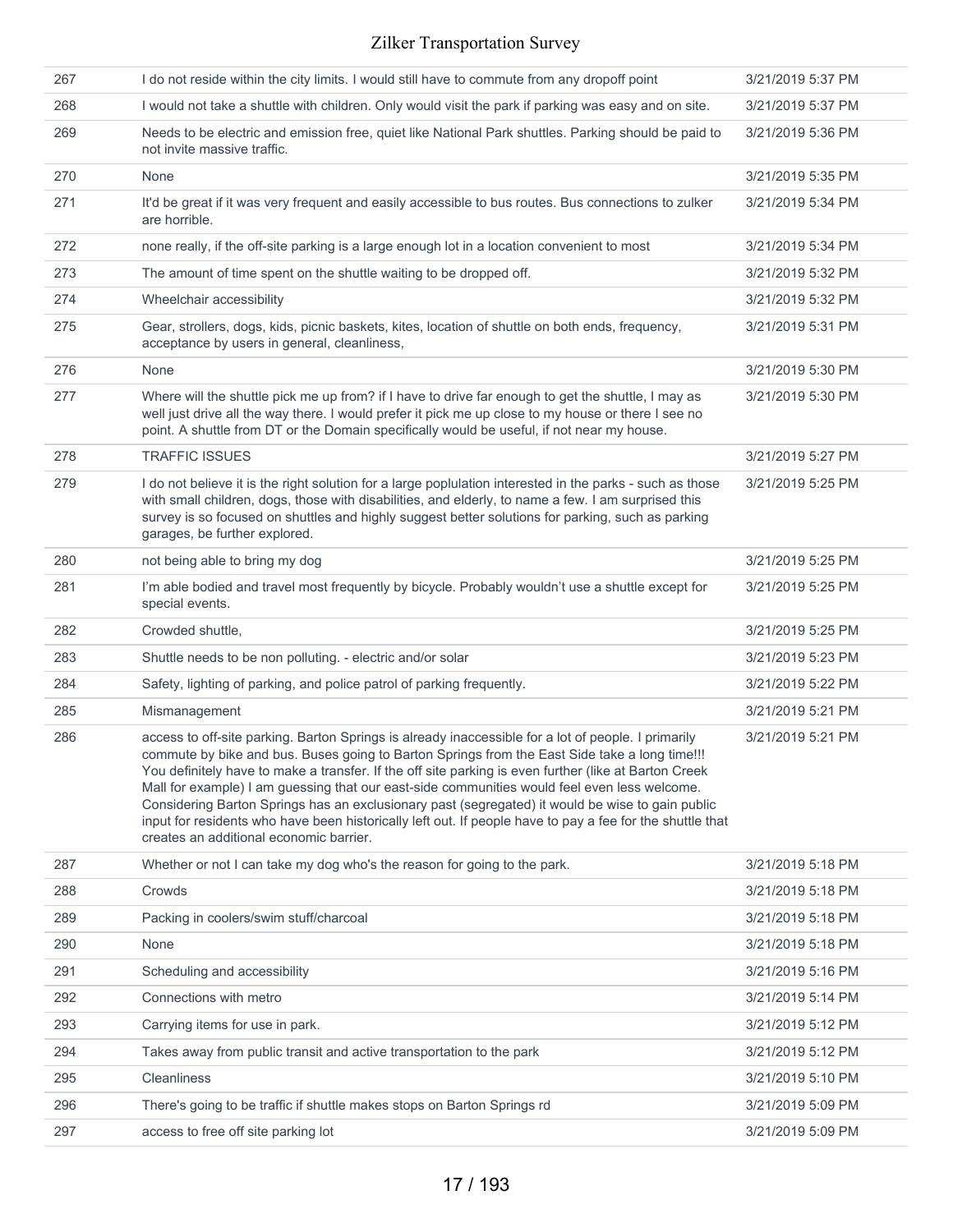| 298 | Pick up and drop off frequency and it being more convenient than a dock less scooter                                                                                                                                            | 3/21/2019 5:08 PM |
|-----|---------------------------------------------------------------------------------------------------------------------------------------------------------------------------------------------------------------------------------|-------------------|
| 299 | Inability to bring my dogs                                                                                                                                                                                                      | 3/21/2019 5:08 PM |
| 300 | Are dogs allowed on the shuttle? I could see this as being a pro or a con depending on the<br>circumstances.                                                                                                                    | 3/21/2019 5:07 PM |
| 301 | That it wouldn't pick me up near my pickup location.                                                                                                                                                                            | 3/21/2019 5:07 PM |
| 302 | I use Zilker Park mostly for my dogs, so I would need to have some accommodation to allow for<br>that                                                                                                                           | 3/21/2019 5:07 PM |
| 303 | Cost, frequency, and where I can pick it up.                                                                                                                                                                                    | 3/21/2019 5:07 PM |
| 304 | Needing to leave the park and return will become much more challenging if you need to go<br>somewhere that isn't within walking distance.                                                                                       | 3/21/2019 5:06 PM |
| 305 | Dogs would not be allowed.                                                                                                                                                                                                      | 3/21/2019 5:05 PM |
| 306 | walking distances if challenged - or if with a stroller                                                                                                                                                                         | 3/21/2019 5:04 PM |
| 307 | Only parking                                                                                                                                                                                                                    | 3/21/2019 5:03 PM |
| 308 | amount of time shuttling vs being in the park                                                                                                                                                                                   | 3/21/2019 5:02 PM |
| 309 | I am disabled and travel with a large service dog. I might need handicap parking nearby the<br>shuttle pick up (or capmetro access to shuttle pick up).                                                                         | 3/21/2019 5:00 PM |
| 310 | Getting stuck in traffic on the shuttle.                                                                                                                                                                                        | 3/21/2019 4:59 PM |
| 311 | It would be difficult to carry coolers, food, grilling supplies, etc.                                                                                                                                                           | 3/21/2019 4:54 PM |
| 312 | Austin's insane traffic; insufficient number of close areas to leave cars; security;<br>disabled/handicapped modifications on each shuttle; no way to control overcrowding and ling lines<br>for shutles both goong and coming. | 3/21/2019 4:52 PM |
| 313 | Cannot think of any right now.                                                                                                                                                                                                  | 3/21/2019 4:50 PM |
| 314 | Heat distance timing parking                                                                                                                                                                                                    | 3/21/2019 4:50 PM |
| 315 | Keeping the shuttle safe and clean                                                                                                                                                                                              | 3/21/2019 4:50 PM |
| 316 | Handling young children and infants as well as anything we wanted to bring to the park (blankets,<br>coolers, etc).                                                                                                             | 3/21/2019 4:49 PM |
| 317 | I'm a regular CapMetro user, but motorists will benefit from outreach.                                                                                                                                                          | 3/21/2019 4:49 PM |
| 318 | Having to wait for it in the hot sun.                                                                                                                                                                                           | 3/21/2019 4:49 PM |
| 319 | wheel chair or other handicap issues                                                                                                                                                                                            | 3/21/2019 4:47 PM |
| 320 | number of people, weather                                                                                                                                                                                                       | 3/21/2019 4:47 PM |
| 321 | Taking you pet on the shuttle                                                                                                                                                                                                   | 3/21/2019 4:45 PM |
| 322 | Wheelchair accessability                                                                                                                                                                                                        | 3/21/2019 4:44 PM |
| 323 | Accessibility for differently-abled citizens, traffic.                                                                                                                                                                          | 3/21/2019 4:43 PM |
| 324 | Location of parking areas.                                                                                                                                                                                                      | 3/21/2019 4:43 PM |
| 325 | crowds of people on shuttle during popular attractions/events                                                                                                                                                                   | 3/21/2019 4:17 PM |
| 326 | I don't know how much a shuttle is needed at all per the fact that the park is often full of people<br>who seem to have no problem getting there.                                                                               | 3/21/2019 4:07 PM |
| 327 | Frequency of pickups and fees                                                                                                                                                                                                   | 3/21/2019 3:58 PM |
| 328 | Hauling coolers, floats, blankets, etc                                                                                                                                                                                          | 3/21/2019 3:55 PM |
| 329 | how Clean they will be and ease of getting strollers on and off the bus                                                                                                                                                         | 3/21/2019 3:45 PM |
| 330 | Too few shuttles during peak periods and when inclement weather arrives.                                                                                                                                                        | 3/21/2019 3:45 PM |
| 331 | Shade and frequency.                                                                                                                                                                                                            | 3/21/2019 3:44 PM |
| 332 | "luggage" or storage space for larger carry on items                                                                                                                                                                            | 3/21/2019 3:42 PM |
| 333 | Finding central locations where people can park & get picked up                                                                                                                                                                 | 3/21/2019 3:41 PM |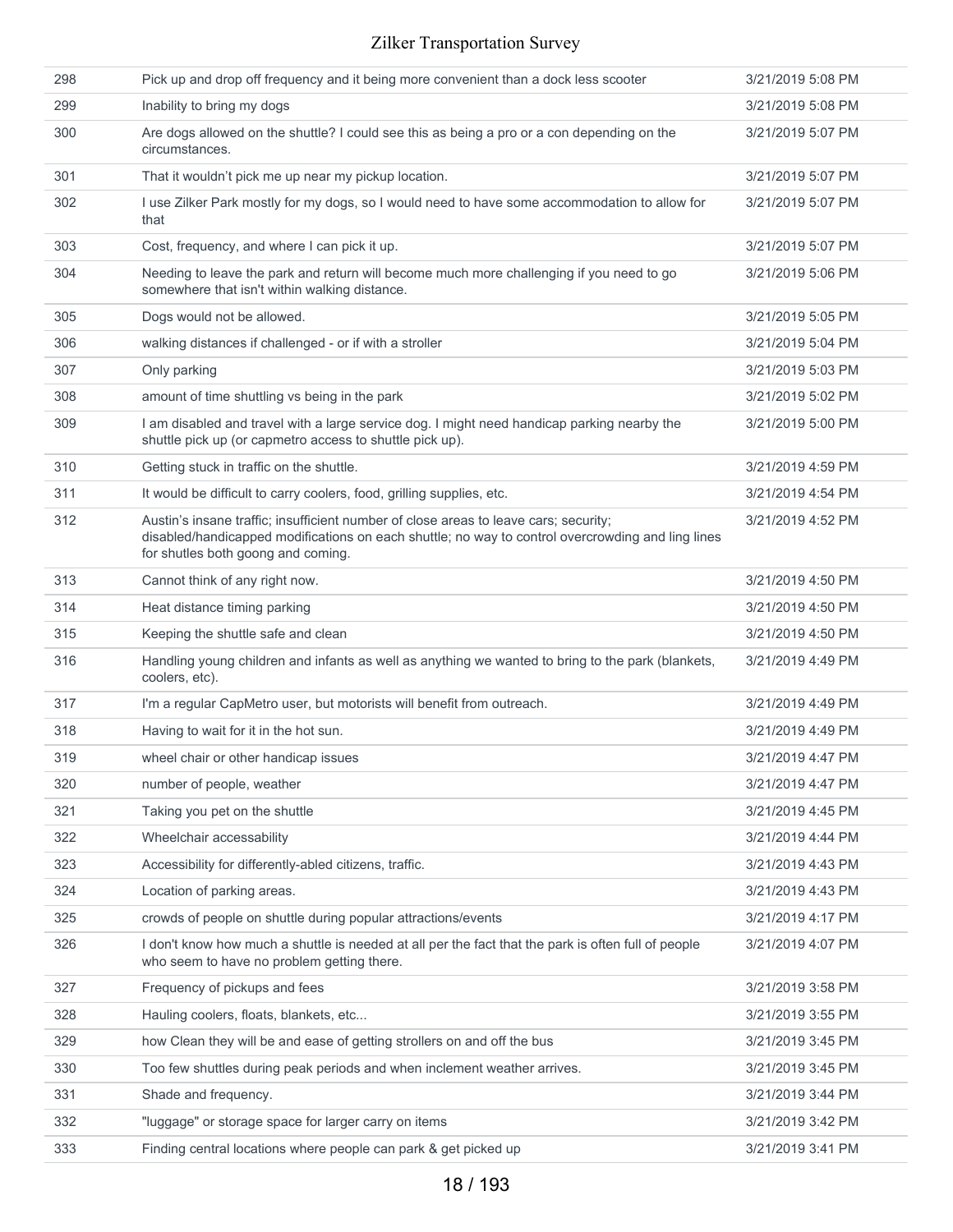| 334 | time                                                                                                                                                                                                                                                                                                                                                                                                                                                                                                                                                                                                                                                                                                                                        | 3/21/2019 3:39 PM |
|-----|---------------------------------------------------------------------------------------------------------------------------------------------------------------------------------------------------------------------------------------------------------------------------------------------------------------------------------------------------------------------------------------------------------------------------------------------------------------------------------------------------------------------------------------------------------------------------------------------------------------------------------------------------------------------------------------------------------------------------------------------|-------------------|
| 335 | The park has become too commercialized. The park should be a green peaceful place, not laden<br>with more vehicles. Take the venues out of the park.                                                                                                                                                                                                                                                                                                                                                                                                                                                                                                                                                                                        | 3/21/2019 3:36 PM |
| 336 | Way more inconvenient. I image the hours would not be good and there would not be enough<br>shuttles                                                                                                                                                                                                                                                                                                                                                                                                                                                                                                                                                                                                                                        | 3/21/2019 3:34 PM |
| 337 | Drop in attendance unless a large public parking area is nearby (short shuttle, easy to use).                                                                                                                                                                                                                                                                                                                                                                                                                                                                                                                                                                                                                                               | 3/21/2019 3:33 PM |
| 338 | Safety                                                                                                                                                                                                                                                                                                                                                                                                                                                                                                                                                                                                                                                                                                                                      | 3/21/2019 3:33 PM |
| 339 | walking distance between shuttle boarding and parking or park amenities.                                                                                                                                                                                                                                                                                                                                                                                                                                                                                                                                                                                                                                                                    | 3/21/2019 3:33 PM |
| 340 | It becoming a place to hang/enjoy air conditioning by the homeless. Or that drunk people/tourists<br>use it as a shuttle around town.                                                                                                                                                                                                                                                                                                                                                                                                                                                                                                                                                                                                       | 3/21/2019 3:28 PM |
| 341 | It would just take too long to get to the park and get home. I think that the shuttle's may leave you<br>at the park and then never take you back to your car.                                                                                                                                                                                                                                                                                                                                                                                                                                                                                                                                                                              | 3/21/2019 3:18 PM |
| 342 | No thanks                                                                                                                                                                                                                                                                                                                                                                                                                                                                                                                                                                                                                                                                                                                                   | 3/21/2019 3:15 PM |
| 343 | none                                                                                                                                                                                                                                                                                                                                                                                                                                                                                                                                                                                                                                                                                                                                        | 3/21/2019 3:12 PM |
| 344 | How to get stroller on shuttle                                                                                                                                                                                                                                                                                                                                                                                                                                                                                                                                                                                                                                                                                                              | 3/21/2019 3:10 PM |
| 345 | Need more businesses and homes nearby.                                                                                                                                                                                                                                                                                                                                                                                                                                                                                                                                                                                                                                                                                                      | 3/21/2019 3:07 PM |
| 346 | Extra (wasted) time due to stops, lack of seat availability, distance to parking lot, shuttle intervals                                                                                                                                                                                                                                                                                                                                                                                                                                                                                                                                                                                                                                     | 3/21/2019 3:04 PM |
| 347 | Size of shuttles / number of shuttles available / seating Storage - ie: strollers, backbacks, bikes, ice<br>chest etc                                                                                                                                                                                                                                                                                                                                                                                                                                                                                                                                                                                                                       | 3/21/2019 3:03 PM |
| 348 | traveling with children                                                                                                                                                                                                                                                                                                                                                                                                                                                                                                                                                                                                                                                                                                                     | 3/21/2019 2:56 PM |
| 349 | I would rather see better bus service around the park than some temporary special shuttle.                                                                                                                                                                                                                                                                                                                                                                                                                                                                                                                                                                                                                                                  | 3/21/2019 2:56 PM |
| 350 | none                                                                                                                                                                                                                                                                                                                                                                                                                                                                                                                                                                                                                                                                                                                                        | 3/21/2019 2:53 PM |
| 351 | Cleanliness and use of shuttle by transients                                                                                                                                                                                                                                                                                                                                                                                                                                                                                                                                                                                                                                                                                                | 3/21/2019 2:50 PM |
| 352 | It being available at free parking site fairly regularly, and returns as well                                                                                                                                                                                                                                                                                                                                                                                                                                                                                                                                                                                                                                                               | 3/21/2019 2:48 PM |
| 353 | Long wait times. Too expensive.                                                                                                                                                                                                                                                                                                                                                                                                                                                                                                                                                                                                                                                                                                             | 3/21/2019 2:34 PM |
| 354 | Shelter at stops when it rains. Personal safety at remote parking places.                                                                                                                                                                                                                                                                                                                                                                                                                                                                                                                                                                                                                                                                   | 3/21/2019 2:28 PM |
| 355 | location, parking, frequency of pick up drop offs                                                                                                                                                                                                                                                                                                                                                                                                                                                                                                                                                                                                                                                                                           | 3/21/2019 2:27 PM |
| 356 | Well I drive to zilker for the camps at Macbeth, hopefully that would not be affected.                                                                                                                                                                                                                                                                                                                                                                                                                                                                                                                                                                                                                                                      | 3/21/2019 2:27 PM |
| 357 | costs tax payers more                                                                                                                                                                                                                                                                                                                                                                                                                                                                                                                                                                                                                                                                                                                       | 3/21/2019 2:24 PM |
| 358 | I live within walking distance to the park. I'm really not sure of this.                                                                                                                                                                                                                                                                                                                                                                                                                                                                                                                                                                                                                                                                    | 3/21/2019 2:24 PM |
| 359 | humans and their dogs wanting to go to the dog park                                                                                                                                                                                                                                                                                                                                                                                                                                                                                                                                                                                                                                                                                         | 3/21/2019 2:22 PM |
| 360 | Safety for kids. Must be convenient while bringing gear (i.e. picnic supplies, kites, yard games,<br>etc.)                                                                                                                                                                                                                                                                                                                                                                                                                                                                                                                                                                                                                                  | 3/21/2019 2:17 PM |
| 361 | This limits the ease in being able to visit the park. Instead of being able to visit Zilker when it is<br>convenient for me and my family, I would have to plan around shuttle times. I have twins and it is<br>difficult enough for me to enjoy the outdoors with them in my own vehicle. If I had to coordinate<br>taking my family, including my dog, and all of the items that we would take to the park (stroller,<br>food, diapers, blanket, etc) on a shuttle, I just would not visit the park at all. It's not a realistic<br>option for people to use easily on a regular basis. The shuttle creates various barriers for<br>everyone who does not live within walking distance of the park to be able to visit this public space. | 3/21/2019 2:15 PM |
| 362 | timing and having to wait to leave                                                                                                                                                                                                                                                                                                                                                                                                                                                                                                                                                                                                                                                                                                          | 3/21/2019 2:12 PM |
| 363 | Number of pick-up locations around town.                                                                                                                                                                                                                                                                                                                                                                                                                                                                                                                                                                                                                                                                                                    | 3/21/2019 2:07 PM |
| 364 | bring picnic/chairs/gear                                                                                                                                                                                                                                                                                                                                                                                                                                                                                                                                                                                                                                                                                                                    | 3/21/2019 2:05 PM |
| 365 | This survey seems to have already decided that a shuttle is the answer. I think this is<br>methodologically flawed. Also I don't ride shuttles because many in the downtown corridor smell<br>like urine, aren't clean and acts as magnets for homeless and vagrants.                                                                                                                                                                                                                                                                                                                                                                                                                                                                       | 3/21/2019 2:04 PM |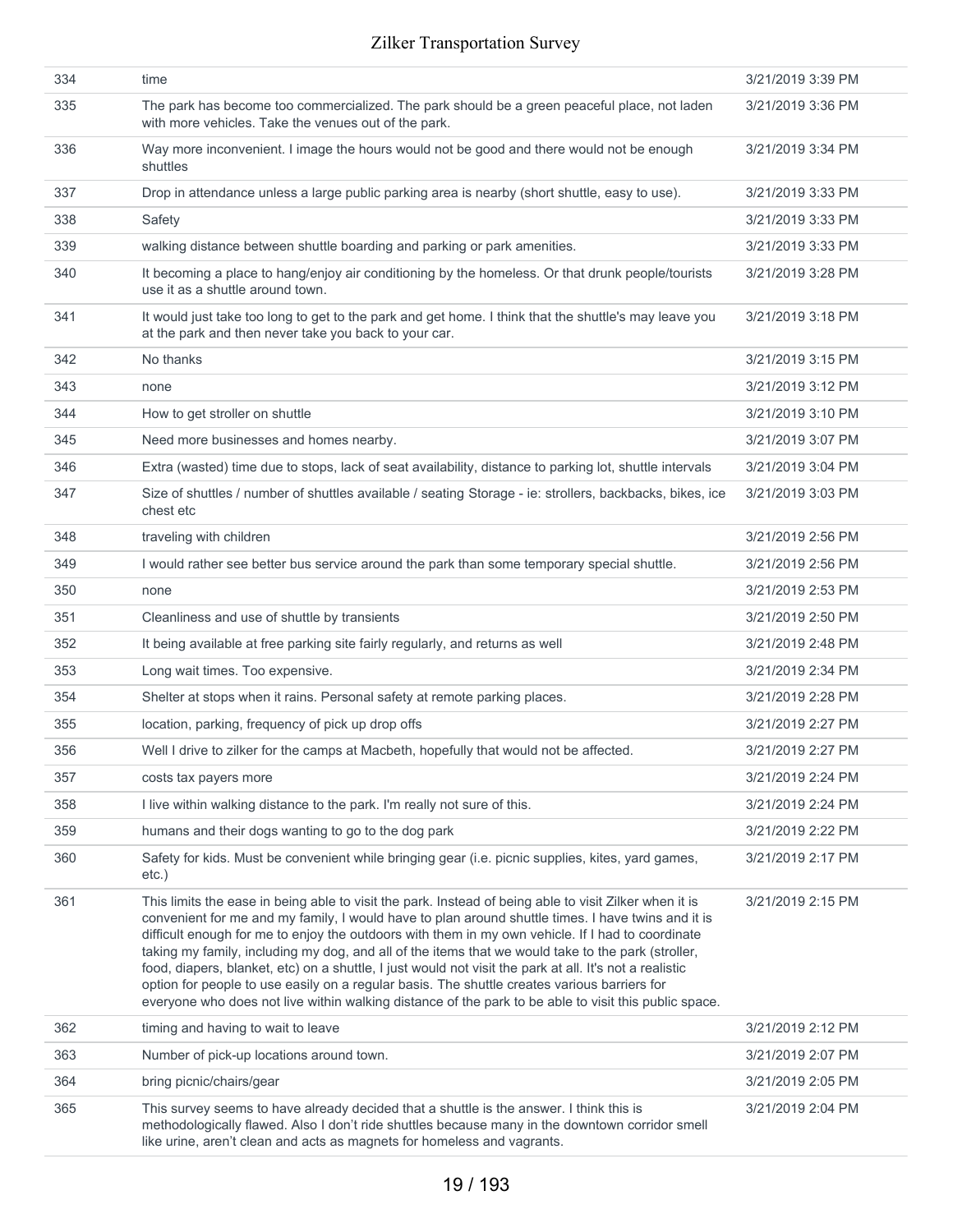| 366 | Just contract with Capital Metro to designate one, or multiple, "Zilker Buses" that would focus on<br>demand into and out of the park.                                                                                                               | 3/21/2019 2:01 PM  |
|-----|------------------------------------------------------------------------------------------------------------------------------------------------------------------------------------------------------------------------------------------------------|--------------------|
| 367 | Traffic                                                                                                                                                                                                                                              | 3/21/2019 2:01 PM  |
| 368 | None                                                                                                                                                                                                                                                 | 3/21/2019 2:00 PM  |
| 369 | Taking little kids.                                                                                                                                                                                                                                  | 3/21/2019 1:58 PM  |
| 370 | price, parking, run times, space, ac                                                                                                                                                                                                                 | 3/21/2019 1:57 PM  |
| 371 | Making sure it's running on time. People need to know that the shuttle leaves at set times and if<br>you miss it you miss it and you'll have to wait for the next one. It's the only way to remain<br>consistent and keep everyone on the same page. | 3/21/2019 1:56 PM  |
| 372 | stuff being carried, esp food, etc. for cook-outs, nice shaded waiting areas                                                                                                                                                                         | 3/21/2019 1:56 PM  |
| 373 | Taking too much time.                                                                                                                                                                                                                                | 3/21/2019 1:54 PM  |
| 374 | Handicap accessibility on the shuttle Whether dogs would be allowed                                                                                                                                                                                  | 3/21/2019 1:52 PM  |
| 375 | stinky people, sticky seats, unclean health conditions. also if you have to wait a long time                                                                                                                                                         | 3/21/2019 1:51 PM  |
| 376 | None                                                                                                                                                                                                                                                 | 3/21/2019 1:51 PM  |
| 377 | ?                                                                                                                                                                                                                                                    | 3/21/2019 1:49 PM  |
| 378 | None                                                                                                                                                                                                                                                 | 3/21/2019 1:49 PM  |
| 379 | Space for gear (backpacks, wagons, coolers, etc).                                                                                                                                                                                                    | 3/21/2019 1:48 PM  |
| 380 | None for me, but needs to have an accessibility option for the disabled                                                                                                                                                                              | 3/21/2019 1:47 PM  |
| 381 | How would one bring a dog to run at the off leash areas?                                                                                                                                                                                             | 3/20/2019 5:50 PM  |
| 382 | No challenges. I would just want to know there was easy access to the parking area and that it<br>was in a relatively safe and well-lit place.                                                                                                       | 3/20/2019 5:10 PM  |
| 383 | none                                                                                                                                                                                                                                                 | 3/20/2019 3:43 PM  |
| 384 | none                                                                                                                                                                                                                                                 | 3/20/2019 2:11 PM  |
| 385 | I took a shuttle from Burger center to trail of lights and it was extremely unorganized.                                                                                                                                                             | 3/20/2019 12:13 PM |
| 386 | Accessibility                                                                                                                                                                                                                                        | 3/20/2019 11:45 AM |
| 387 | The actual route (i.e. where it picks up)                                                                                                                                                                                                            | 3/20/2019 10:30 AM |
| 388 | Having too few shuttles for the demand. Long bus rides.                                                                                                                                                                                              | 3/20/2019 8:49 AM  |
| 389 | It's an added hassle and I would probably attend fewer events at the park. Waiting for a shuttle<br>diminishes my enjoyment wherever they are offered. I avoid national parks that use them, and feel<br>that would extend to Zilker.                | 3/20/2019 8:48 AM  |
| 390 | Delays, delays, delays. And waiting time.                                                                                                                                                                                                            | 3/20/2019 7:46 AM  |
| 391 | Cleanliness, safety, child friendly                                                                                                                                                                                                                  | 3/20/2019 6:07 AM  |
| 392 | Mobility- big steps into and out of the shuttle                                                                                                                                                                                                      | 3/19/2019 8:03 PM  |
| 393 | I attend garden center meetings at night. I cannot see taking a shuttle at night. I would fear for my<br>safety.                                                                                                                                     | 3/19/2019 7:14 PM  |
| 394 | Space constraints on bring personal items (chairs, sports equip)                                                                                                                                                                                     | 3/19/2019 12:47 PM |
| 395 | Cost - using the park, including parking should be free or very very cheap! We need to encourage<br>people to get outdoors and exercise. Get events like ACL to cover additional annual park costs.                                                  | 3/19/2019 12:42 PM |
| 396 | None                                                                                                                                                                                                                                                 | 3/19/2019 11:43 AM |
| 397 | Availability of operating hours and space.                                                                                                                                                                                                           | 3/19/2019 10:18 AM |
| 398 | Accessibility                                                                                                                                                                                                                                        | 3/19/2019 9:19 AM  |
| 399 | I have small children with stroller/bags/car seat. It's difficult to load/unload without someone's help                                                                                                                                              | 3/19/2019 7:16 AM  |
| 400 | Too hot to stand in heat waiting for shuttle in the Texas heat                                                                                                                                                                                       | 3/19/2019 6:06 AM  |
| 401 | stuck on a bus with beligerent and intoxicated people with no escape                                                                                                                                                                                 | 3/19/2019 5:45 AM  |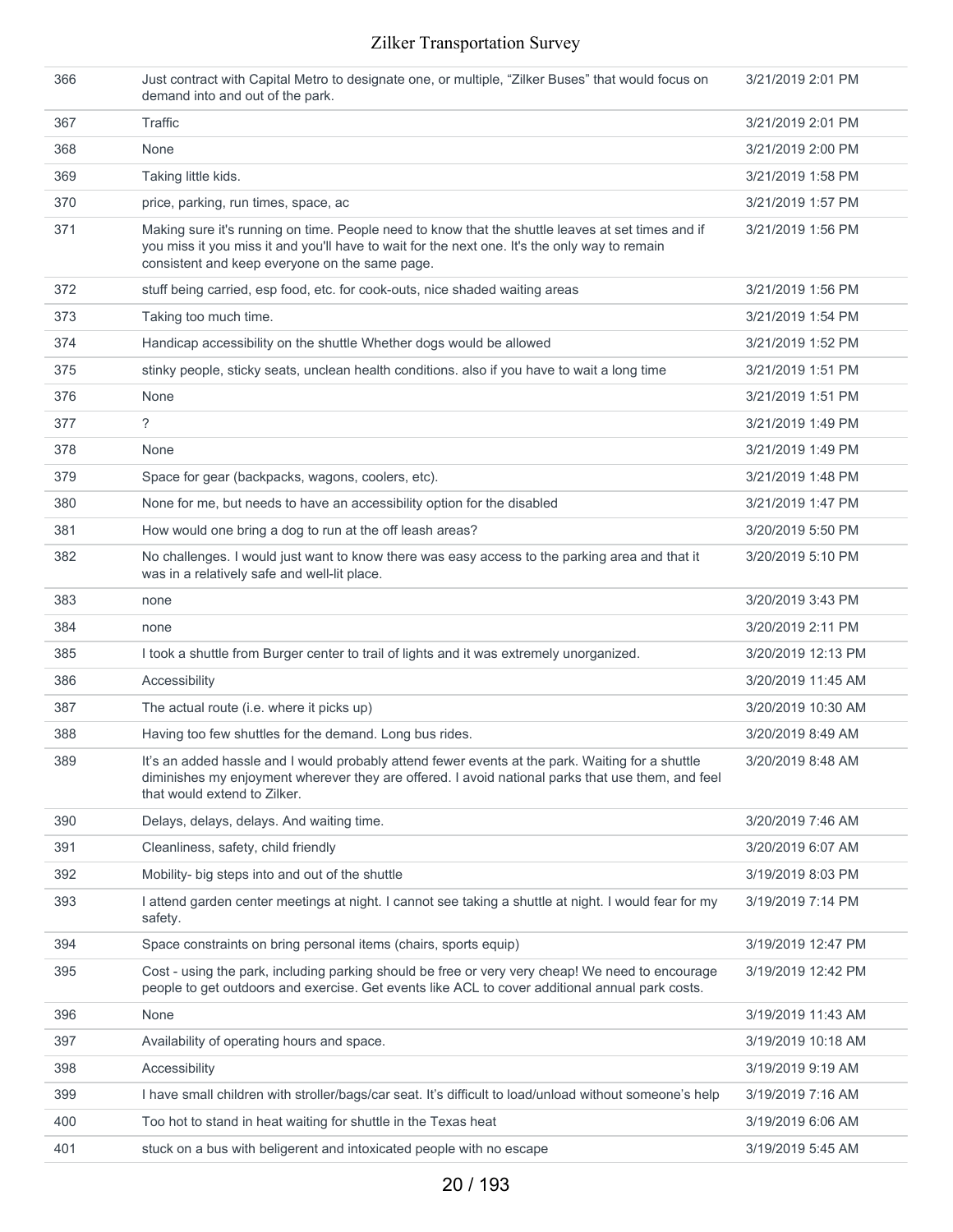| 402 | Car seats for kids                                                                                                                                                                                                                                | 3/19/2019 3:51 AM  |
|-----|---------------------------------------------------------------------------------------------------------------------------------------------------------------------------------------------------------------------------------------------------|--------------------|
| 403 | Stroller space, longer to leave, too hot waiting                                                                                                                                                                                                  | 3/19/2019 3:03 AM  |
| 404 | Hours, frequency, reliability                                                                                                                                                                                                                     | 3/18/2019 10:36 PM |
| 405 | None                                                                                                                                                                                                                                              | 3/18/2019 10:01 PM |
| 406 | Same as always in Austin: Traffic. More wheeled things on the road won't fix anything. Means of<br>getting to places sans roads is always a better idea. Not to mention I think shuttles need a hefty<br>amount of regular cleaning and policing. | 3/18/2019 9:09 PM  |
| 407 | Having access to everything I would need for my children. Would be good to have lockers<br>available in the park.                                                                                                                                 | 3/18/2019 8:50 PM  |
| 408 | I have a toddler, so bringing all her stuff, possibly a stroller, etc. would be incredibly taxing and I<br>would probably just not go and visit a park closer to us instead.                                                                      | 3/18/2019 8:35 PM  |
| 409 | I prefer to keep things in my car and not have to pack everything for the whole time I'm there.<br>Cranky kids with extra waiting and transportation time. WOULD NOT GO TO ZILKER PARK IF A<br>SHUTTLE WAS REQUIRED.                              | 3/18/2019 8:32 PM  |
| 410 | None. Great idea. I wish, actually, that the coty would reinstate the old Dillo buses that used to run<br>around downtown. We used those all the time and would if they still existed!                                                            | 3/18/2019 8:26 PM  |
| 411 | Consistency in timing, accessibility (people and pets), storage on shuttle (for bags, blankets, cooler<br>$etc.$ )                                                                                                                                | 3/18/2019 7:03 PM  |
| 412 | Problem with park and ride is I have to drive 20 minutes beyond my destination. A shuttle may<br>create the same problem                                                                                                                          | 3/18/2019 6:57 PM  |
| 413 | Additional time taken to take shuttle                                                                                                                                                                                                             | 3/18/2019 6:03 PM  |
| 414 | People will just not visit the park if they have to take a shuttle, unless they are on foot or bike.                                                                                                                                              | 3/18/2019 5:03 PM  |
| 415 | Parking to catch shuttle, frequency, duration, comfort of the shuttle.                                                                                                                                                                            | 3/18/2019 4:32 PM  |
| 416 | The additional time involved to get to the park.                                                                                                                                                                                                  | 3/18/2019 3:44 PM  |
| 417 | Having multiple kids in tow, especially babies/toddlers that require diaper bag/stroller. Having to<br>wait around on a ride. Having to pay money to enjoy a park when there's multiple free parks that<br>don't cost or have to be shuttled to   | 3/18/2019 3:27 PM  |
| 418 | <b>LINES</b>                                                                                                                                                                                                                                      | 3/18/2019 3:14 PM  |
| 419 | want it just to be for zilker park, not a regular transit bus                                                                                                                                                                                     | 3/18/2019 2:35 PM  |
| 420 | Crowds and wait times. Possible distance from parking to loading areas for a shuttle                                                                                                                                                              | 3/18/2019 2:33 PM  |
| 421 | Price! Mostly, getting people to use it instead of constantly parking in the nearby neighborhoods.                                                                                                                                                | 3/18/2019 1:53 PM  |
| 422 | It's not convenient/possible to take a car seat on the shuttle then carry it around the park. I won't<br>hold my small child in a moving vehicle.                                                                                                 | 3/18/2019 1:44 PM  |
| 423 | Yes                                                                                                                                                                                                                                               | 3/18/2019 1:34 PM  |
| 424 | Timing. le. will I still be able to meet up w/ friends coming from various parts of the city?                                                                                                                                                     | 3/18/2019 1:28 PM  |
| 425 | None                                                                                                                                                                                                                                              | 3/18/2019 1:21 PM  |
| 426 | Space                                                                                                                                                                                                                                             | 3/18/2019 1:21 PM  |
| 427 | lack of flexibility. There needs to be frequent trips because you know never when a small kid is<br>going to flip out and need to go home.                                                                                                        | 3/18/2019 1:14 PM  |
| 428 | Difficulty transporting small children from a safety perspective that is a huge risk, having to wait for<br>said shuttles at parking areas. Overall not a great idea.                                                                             | 3/18/2019 1:10 PM  |
| 429 | Having small children and a baby in tow means I'm not likely to use a shuttle at all. PLEASE DO<br>NOT LIMIT PERSONAL VEHICLES AT THE PARK.                                                                                                       | 3/18/2019 1:00 PM  |
| 430 | Crwoded                                                                                                                                                                                                                                           | 3/18/2019 12:53 PM |
| 431 | People in cars slowing down the shuttle                                                                                                                                                                                                           | 3/18/2019 12:45 PM |
| 432 | Extra time to and from car with small child                                                                                                                                                                                                       | 3/18/2019 12:40 PM |
|     |                                                                                                                                                                                                                                                   |                    |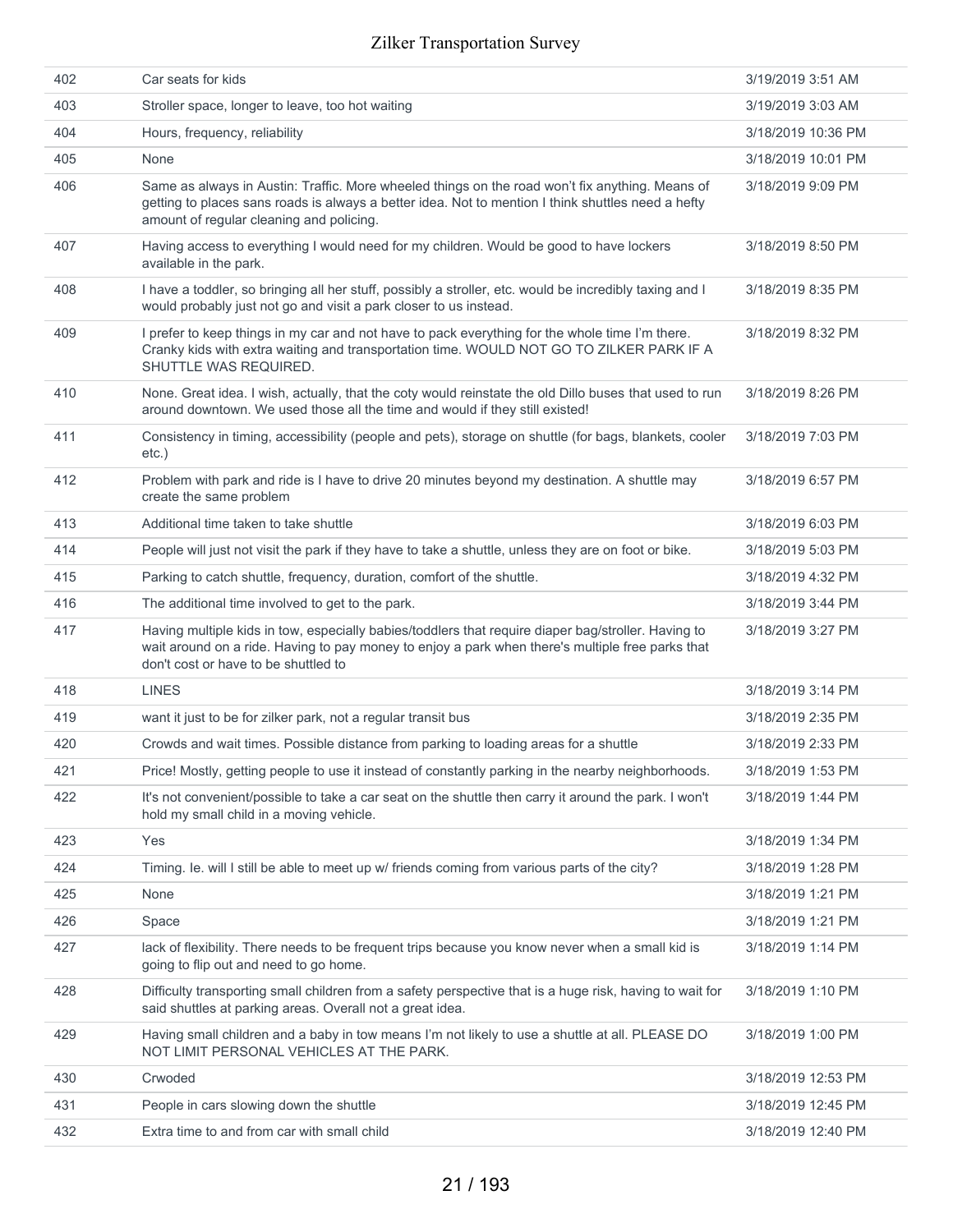| 433 | Time                                                                                                                                                                                                                                                                                            | 3/18/2019 12:39 PM |
|-----|-------------------------------------------------------------------------------------------------------------------------------------------------------------------------------------------------------------------------------------------------------------------------------------------------|--------------------|
| 434 | Long lines to wait in, strollers/wagons/bags taking up too much space                                                                                                                                                                                                                           | 3/18/2019 12:25 PM |
| 435 | Parking issues at shuttle pick up. Drunk people on shuttle. Pretend emotional support animals on<br>shuttle. Homeless people on shuttle. Marijuana use on shuttle.                                                                                                                              | 3/18/2019 12:23 PM |
| 436 | Too many people                                                                                                                                                                                                                                                                                 | 3/18/2019 12:22 PM |
| 437 | finding it                                                                                                                                                                                                                                                                                      | 3/18/2019 12:05 PM |
| 438 | Would pets (dogs) be allowed? What about strollers?                                                                                                                                                                                                                                             | 3/18/2019 12:03 PM |
| 439 | I have multiple kids and a dog. It's hard to lug a folded double jugging stroller anywhere let alone a<br>shuttle. I'd rather park at the park and walk a little ways pushing the stroller. Also, are dogs<br>allowed on this shuttle?                                                          | 3/18/2019 11:55 AM |
| 440 | Riding them with young children. Kind of a hassle just to get to an overcrowded place and mostly<br>ride an overcrowded shuttle, people are not as kind as you think. I love zilker park and growing up<br>it was my all time favorite but now eh it's hassle might as well go to another park. | 3/18/2019 11:41 AM |
| 441 | Off site parking                                                                                                                                                                                                                                                                                | 3/18/2019 11:37 AM |
| 442 | N/A                                                                                                                                                                                                                                                                                             | 3/18/2019 11:29 AM |
| 443 | Securing toddlers and little ones. Would you be able to dock a car seat? It would be hassle to<br>have to take the whole car seat to the park, just for the shuttle ride.                                                                                                                       | 3/18/2019 11:24 AM |
| 444 | <b>ADA</b> violations                                                                                                                                                                                                                                                                           | 3/18/2019 10:30 AM |
| 445 | I wouldn't take a shuttle, period.                                                                                                                                                                                                                                                              | 3/18/2019 6:52 AM  |
| 446 | Pets                                                                                                                                                                                                                                                                                            | 3/17/2019 10:48 PM |
| 447 | If it is more hassle than parking, people won't choose it. Crowds, lines, perception of too much<br>waiting could be an issue.                                                                                                                                                                  | 3/17/2019 10:14 PM |
| 448 | want to be able to take dogs on shuttle                                                                                                                                                                                                                                                         | 3/17/2019 4:21 PM  |
| 449 | unsavory characters using the shuttle                                                                                                                                                                                                                                                           | 3/17/2019 12:00 PM |
| 450 | It's easier for wet, tired, dirty people (especially families) to jump in their car and drive home vs.<br>waiting for a shuttle and riding with a crowd of other wet, tired, dirty people to their car and then<br>driving home.                                                                | 3/17/2019 9:45 AM  |
| 451 | Long lines at the stop during peak times. City needs to be ready to add additional transportation<br>during these times and during special events.                                                                                                                                              | 3/17/2019 9:06 AM  |
| 452 | Time                                                                                                                                                                                                                                                                                            | 3/16/2019 10:52 PM |
| 453 | lack of convenience & time                                                                                                                                                                                                                                                                      | 3/16/2019 6:38 PM  |
| 454 | limited access, so shuttles don't make a difference unless you have remote sites unencumbered<br>by the traffic                                                                                                                                                                                 | 3/16/2019 5:46 PM  |
| 455 | Ability (or not) to have dogs on the shuttle.                                                                                                                                                                                                                                                   | 3/16/2019 4:27 PM  |
| 456 | None, other than convenience and regular schedule.                                                                                                                                                                                                                                              | 3/16/2019 11:52 AM |
| 457 | Wheelchair access                                                                                                                                                                                                                                                                               | 3/16/2019 10:56 AM |
| 458 | Multiple parking locations around Austin for the shuttle to pick up from                                                                                                                                                                                                                        | 3/16/2019 10:24 AM |
| 459 | Ambulation difficulty of patron                                                                                                                                                                                                                                                                 | 3/16/2019 6:22 AM  |
| 460 | Accessible to those with physical challenges                                                                                                                                                                                                                                                    | 3/16/2019 4:54 AM  |
| 461 | Safety of off site parking. Cleanliness of shuttle.                                                                                                                                                                                                                                             | 3/15/2019 10:54 PM |
| 462 | Space to bring personal items                                                                                                                                                                                                                                                                   | 3/15/2019 9:55 PM  |
| 463 | Bike racks/Space for luggage                                                                                                                                                                                                                                                                    | 3/15/2019 8:04 PM  |
| 464 | Very busy during peak summer hours, and festival/kitefestival times                                                                                                                                                                                                                             | 3/15/2019 6:55 PM  |
| 465 | parking                                                                                                                                                                                                                                                                                         | 3/15/2019 6:01 PM  |
| 466 | Seems wasteful, folks should use CapMetro                                                                                                                                                                                                                                                       | 3/15/2019 5:19 PM  |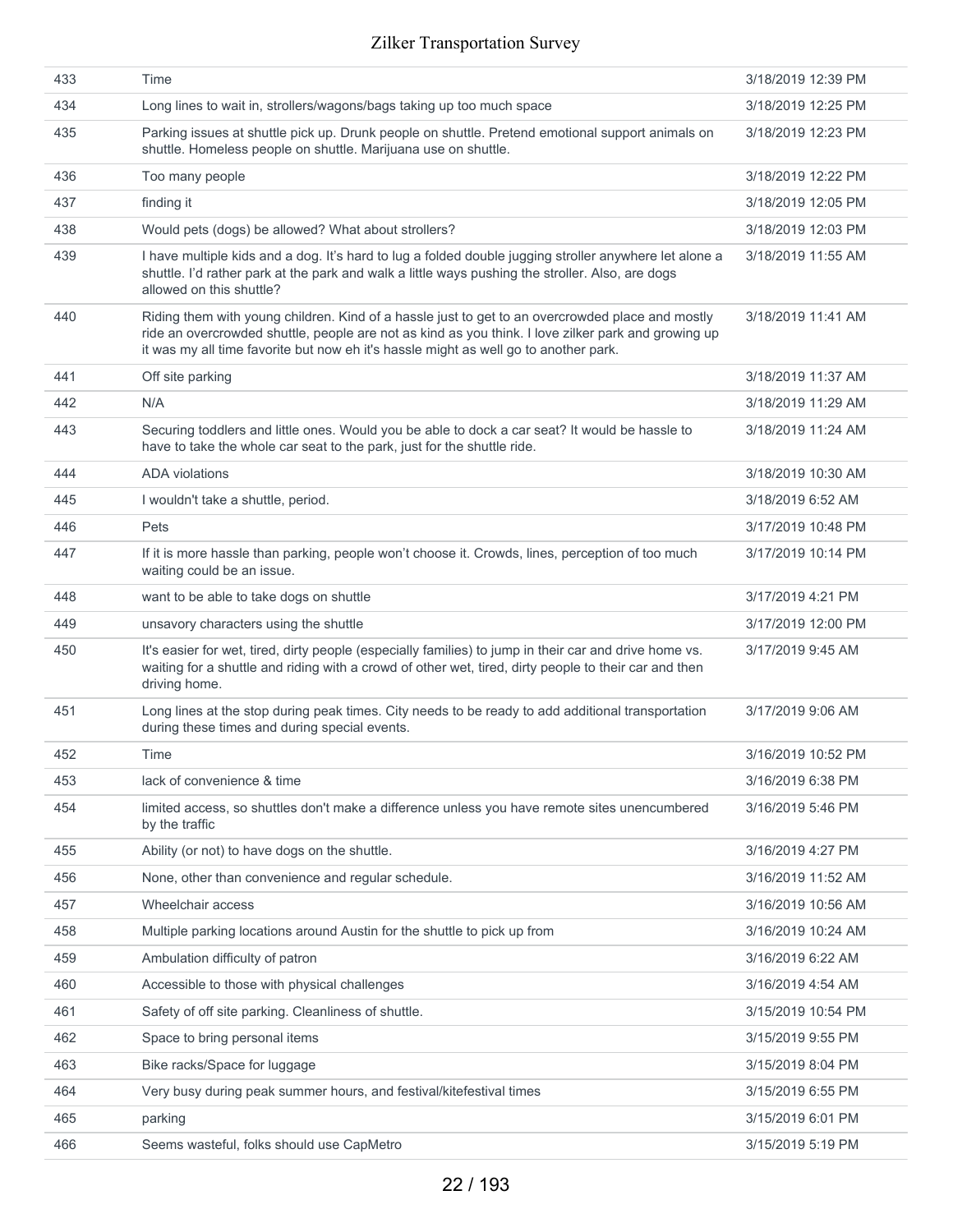| 467 | Space issues for people with strollers                                                                                                                                                                                                    | 3/15/2019 3:02 PM  |
|-----|-------------------------------------------------------------------------------------------------------------------------------------------------------------------------------------------------------------------------------------------|--------------------|
| 468 | none that haven't been ranked above                                                                                                                                                                                                       | 3/15/2019 2:41 PM  |
| 469 | parking and time                                                                                                                                                                                                                          | 3/15/2019 2:24 PM  |
| 470 | ADA accessibility.                                                                                                                                                                                                                        | 3/15/2019 1:43 PM  |
| 471 | I am handicapped, so getting on and off shuttle and distance would be major issues. Also, I do't<br>live in Austin, so buses are not available.                                                                                           | 3/15/2019 1:21 PM  |
| 472 | Not being able to have your vehicle near by to store paraphernalia needed for a visit, such as :<br>picnic baskets, sports equipment, etc. Or leaving immediately if the need arises.                                                     | 3/15/2019 1:06 PM  |
| 473 | The most important thing is how far I would have to go once I parked my car                                                                                                                                                               | 3/15/2019 12:08 PM |
| 474 | Difficulty for people buying items at shows to lug stuff home, thus making shows less attractive and<br>less economic.                                                                                                                    | 3/15/2019 12:04 PM |
| 475 | time between pickups. length of wait for shuttle pickup                                                                                                                                                                                   | 3/15/2019 10:24 AM |
| 476 | finding information as to where and when to park and take shuttle                                                                                                                                                                         | 3/15/2019 9:58 AM  |
| 477 | More of a problem for Elderly and handicapped. Would deter me from coming to Zilker as much as<br>I do now.                                                                                                                               | 3/15/2019 9:52 AM  |
| 478 | No space at peak times.                                                                                                                                                                                                                   | 3/15/2019 9:34 AM  |
| 479 | There have to be enough of them. ACL works because the buses are practically non-stop.                                                                                                                                                    | 3/15/2019 8:52 AM  |
| 480 | it would not be convenient                                                                                                                                                                                                                | 3/15/2019 8:28 AM  |
| 481 | Lack of connectivity to Rollingwood and Westlake areas                                                                                                                                                                                    | 3/15/2019 8:23 AM  |
| 482 | Room t to carry things                                                                                                                                                                                                                    | 3/15/2019 8:15 AM  |
| 483 | Crime, homeless problems and the traffic                                                                                                                                                                                                  | 3/15/2019 7:59 AM  |
| 484 | <b>Demand fluctuations</b>                                                                                                                                                                                                                | 3/15/2019 6:35 AM  |
| 485 | Activities in the park that have large crowds or crowds from downtown activities                                                                                                                                                          | 3/15/2019 3:47 AM  |
| 486 | Don't know                                                                                                                                                                                                                                | 3/14/2019 9:57 PM  |
| 487 | It's just not convenient                                                                                                                                                                                                                  | 3/14/2019 8:41 PM  |
| 488 | Cleanliness of shuttle and security from undesirable occupants.                                                                                                                                                                           | 3/14/2019 8:34 PM  |
| 489 | Long wit period                                                                                                                                                                                                                           | 3/14/2019 8:23 PM  |
| 490 | Time                                                                                                                                                                                                                                      | 3/14/2019 8:16 PM  |
| 491 | Actually climbing the stairs to get on the bus                                                                                                                                                                                            | 3/14/2019 8:13 PM  |
| 492 | Availability                                                                                                                                                                                                                              | 3/14/2019 7:55 PM  |
| 493 | people and traffic                                                                                                                                                                                                                        | 3/14/2019 7:46 PM  |
| 494 | Making sure it runs on time.                                                                                                                                                                                                              | 3/14/2019 7:41 PM  |
| 495 | Convenience ranking as above                                                                                                                                                                                                              | 3/14/2019 7:11 PM  |
| 496 | Cost of operation                                                                                                                                                                                                                         | 3/14/2019 6:58 PM  |
| 497 | <b>Handicapped Parking</b>                                                                                                                                                                                                                | 3/14/2019 6:39 PM  |
| 498 | How far u have to walk from drop off & how often they pick up & drop off                                                                                                                                                                  | 3/14/2019 6:25 PM  |
| 499 | A shuttle needs to be free, provide fast and reliable service to the park. The city has created this<br>no parking availability nightmare through misguided policies and the city needs to provide a free,<br>customer friendly solution. | 3/14/2019 6:17 PM  |
| 500 | <b>Ensuring capacity</b>                                                                                                                                                                                                                  | 3/14/2019 6:13 PM  |
| 501 | Cost for one day                                                                                                                                                                                                                          | 3/14/2019 6:01 PM  |
| 502 | Time involved                                                                                                                                                                                                                             | 3/14/2019 5:49 PM  |
| 503 | Parking location must be easy to get to.                                                                                                                                                                                                  | 3/14/2019 5:46 PM  |
|     |                                                                                                                                                                                                                                           |                    |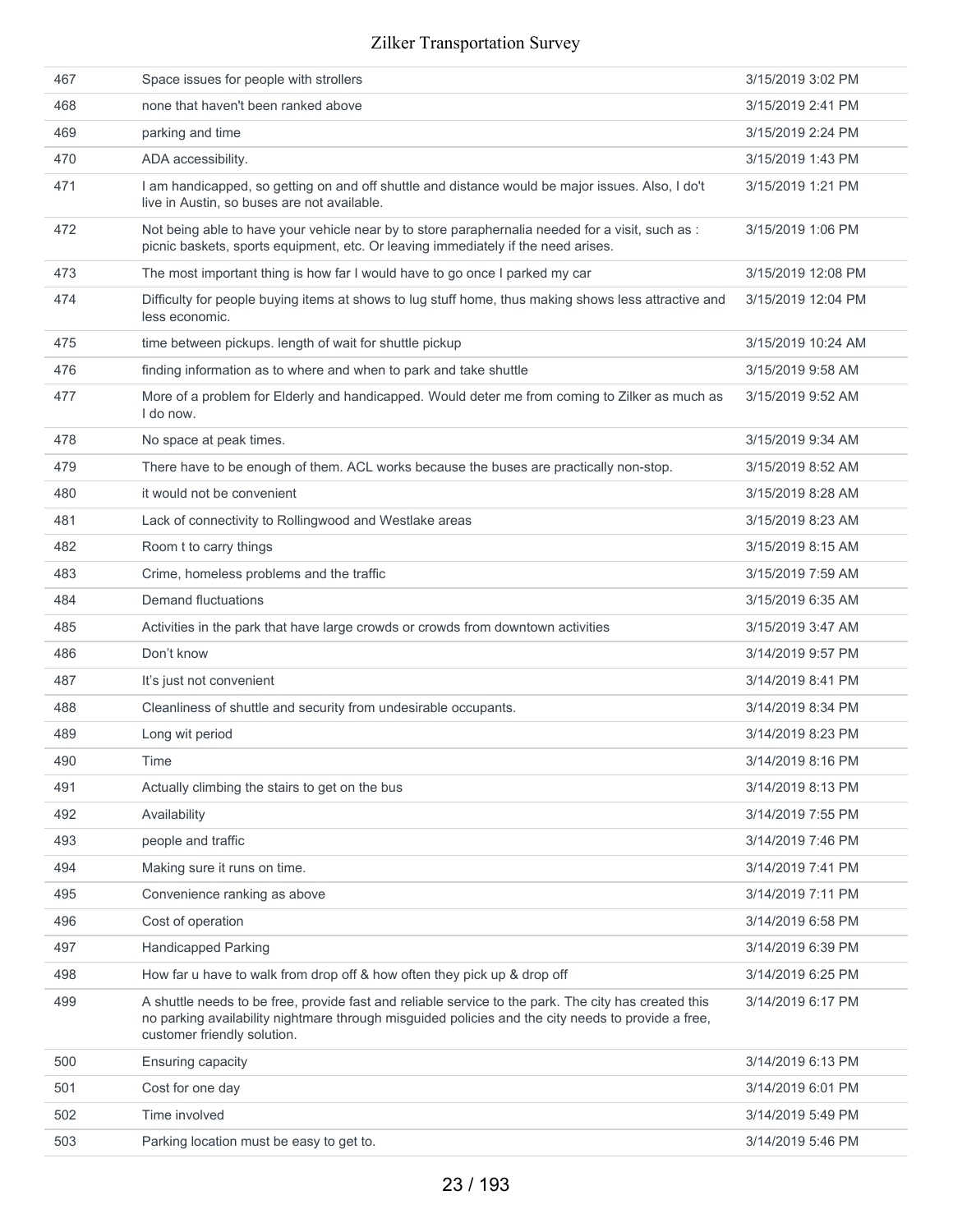| 504 | walking distance from parking to the shuttle pickup spot in 90' heat.                                                                                                                                                                                                                                                                                                                                                                                                                                                                                                                                                                                                                                                             | 3/14/2019 5:30 PM  |
|-----|-----------------------------------------------------------------------------------------------------------------------------------------------------------------------------------------------------------------------------------------------------------------------------------------------------------------------------------------------------------------------------------------------------------------------------------------------------------------------------------------------------------------------------------------------------------------------------------------------------------------------------------------------------------------------------------------------------------------------------------|--------------------|
| 505 | Other events scheduled at the same time creating excessive demand.                                                                                                                                                                                                                                                                                                                                                                                                                                                                                                                                                                                                                                                                | 3/14/2019 5:19 PM  |
| 506 | amount of time to get from my door to the park                                                                                                                                                                                                                                                                                                                                                                                                                                                                                                                                                                                                                                                                                    | 3/14/2019 5:07 PM  |
| 507 | How much time will it add to the outing. Will it be stuck on same traffic or be able to take bus lanes<br>for example?                                                                                                                                                                                                                                                                                                                                                                                                                                                                                                                                                                                                            | 3/14/2019 5:01 PM  |
| 508 | My husband and I are older and less agile.                                                                                                                                                                                                                                                                                                                                                                                                                                                                                                                                                                                                                                                                                        | 3/14/2019 4:52 PM  |
| 509 | additional time needed to park and take shuttle                                                                                                                                                                                                                                                                                                                                                                                                                                                                                                                                                                                                                                                                                   | 3/14/2019 4:51 PM  |
| 510 | I usually visit the Zilker Botanical Gardens at 6 pm or later for club meetings. The shuttle might not<br>run that late.                                                                                                                                                                                                                                                                                                                                                                                                                                                                                                                                                                                                          | 3/14/2019 4:50 PM  |
| 511 | getting stuck in traffic in the park and taking a long time to get back to parking area                                                                                                                                                                                                                                                                                                                                                                                                                                                                                                                                                                                                                                           | 3/14/2019 4:25 PM  |
| 512 | Location of pickup                                                                                                                                                                                                                                                                                                                                                                                                                                                                                                                                                                                                                                                                                                                | 3/14/2019 2:20 PM  |
| 513 | Shleping stuff - stroller, bike, swim stuff                                                                                                                                                                                                                                                                                                                                                                                                                                                                                                                                                                                                                                                                                       | 3/14/2019 2:14 PM  |
| 514 | TAKING A SHUTTLE!!! I usually go swim early A.M. and want to be able to park right --as always.                                                                                                                                                                                                                                                                                                                                                                                                                                                                                                                                                                                                                                   | 3/14/2019 2:11 PM  |
| 515 | How long it takes to get to/from parking location                                                                                                                                                                                                                                                                                                                                                                                                                                                                                                                                                                                                                                                                                 | 3/14/2019 1:58 PM  |
| 516 | Not enough shuttles to handle the volumn of people                                                                                                                                                                                                                                                                                                                                                                                                                                                                                                                                                                                                                                                                                | 3/14/2019 1:16 PM  |
| 517 | too many people using park, too many events                                                                                                                                                                                                                                                                                                                                                                                                                                                                                                                                                                                                                                                                                       | 3/14/2019 1:13 PM  |
| 518 | How far I would have to walk                                                                                                                                                                                                                                                                                                                                                                                                                                                                                                                                                                                                                                                                                                      | 3/14/2019 1:08 PM  |
| 519 | The time added for me to get to the park reduces the time and therefore the value of the park to<br>me and my family.                                                                                                                                                                                                                                                                                                                                                                                                                                                                                                                                                                                                             | 3/14/2019 12:50 PM |
| 520 | proximity to my house                                                                                                                                                                                                                                                                                                                                                                                                                                                                                                                                                                                                                                                                                                             | 3/14/2019 12:43 PM |
| 521 | Running o holidays or special events could be overlooked                                                                                                                                                                                                                                                                                                                                                                                                                                                                                                                                                                                                                                                                          | 3/14/2019 12:27 PM |
| 522 | Access for my dog. I go to the great lawn with my dog more than 5 times a week. I live in oak hill                                                                                                                                                                                                                                                                                                                                                                                                                                                                                                                                                                                                                                | 3/14/2019 11:51 AM |
| 523 | Inclement weather - waiting time at late hours                                                                                                                                                                                                                                                                                                                                                                                                                                                                                                                                                                                                                                                                                    | 3/14/2019 11:28 AM |
| 524 | homeless people without a place to go may ride the shuttle like they sometimes ride Cap Metro                                                                                                                                                                                                                                                                                                                                                                                                                                                                                                                                                                                                                                     | 3/14/2019 11:06 AM |
| 525 | we come to the park with our dog and kids. how would that work?                                                                                                                                                                                                                                                                                                                                                                                                                                                                                                                                                                                                                                                                   | 3/14/2019 11:02 AM |
| 526 | Long lines                                                                                                                                                                                                                                                                                                                                                                                                                                                                                                                                                                                                                                                                                                                        | 3/14/2019 10:58 AM |
| 527 | Getting to the shuttle itself. If it's cumbersome to get to a shuttle stop and no parking to get Cap<br>Metro buses then the shuttle, I'd be disinclined.                                                                                                                                                                                                                                                                                                                                                                                                                                                                                                                                                                         | 3/14/2019 10:31 AM |
| 528 | Safety while waiting at parking site for the shuttle.                                                                                                                                                                                                                                                                                                                                                                                                                                                                                                                                                                                                                                                                             | 3/14/2019 9:46 AM  |
| 529 | I think it would limit the spontaneity of a visit to a park. Also people with stollers, picnics, and ice<br>chests would have a hard time with space and a location to store their belongings if they planned<br>to spend part of the day at the park and the rest of the day at Barton Spring. No ice chests, food,<br>etc) allowed in the pool. More crossings along Barton Springs Road with the flashing lights along<br>different points. Across from the Botanical Gardens at the back of the Austin Nature and Science<br>Center, where the bike trail crossing is very dangerous to cross by foot because of fast cars and<br>hills blocking the view. That way you can access more of the park once a shuttle drops off. | 3/14/2019 9:14 AM  |
| 530 | none                                                                                                                                                                                                                                                                                                                                                                                                                                                                                                                                                                                                                                                                                                                              | 3/14/2019 8:26 AM  |
| 531 | Why not just let Capital Metro buses continue through during special events?                                                                                                                                                                                                                                                                                                                                                                                                                                                                                                                                                                                                                                                      | 3/14/2019 8:16 AM  |
| 532 | Time involved                                                                                                                                                                                                                                                                                                                                                                                                                                                                                                                                                                                                                                                                                                                     | 3/14/2019 7:29 AM  |
| 533 | Access for handi cap parking, shuttle.                                                                                                                                                                                                                                                                                                                                                                                                                                                                                                                                                                                                                                                                                            | 3/14/2019 6:45 AM  |
| 534 | My age.                                                                                                                                                                                                                                                                                                                                                                                                                                                                                                                                                                                                                                                                                                                           | 3/14/2019 6:34 AM  |
| 535 | <b>Mobility</b>                                                                                                                                                                                                                                                                                                                                                                                                                                                                                                                                                                                                                                                                                                                   | 3/14/2019 1:33 AM  |
| 536 | Having a stop in Barton Hills where bus 29 used to stop in front of the convenience store. After 35<br>yrs we finally need a bus and its gone (sorry to get off topic)                                                                                                                                                                                                                                                                                                                                                                                                                                                                                                                                                            | 3/13/2019 11:44 PM |
| 537 | Limited shuttle pick up areas around town                                                                                                                                                                                                                                                                                                                                                                                                                                                                                                                                                                                                                                                                                         | 3/13/2019 10:35 PM |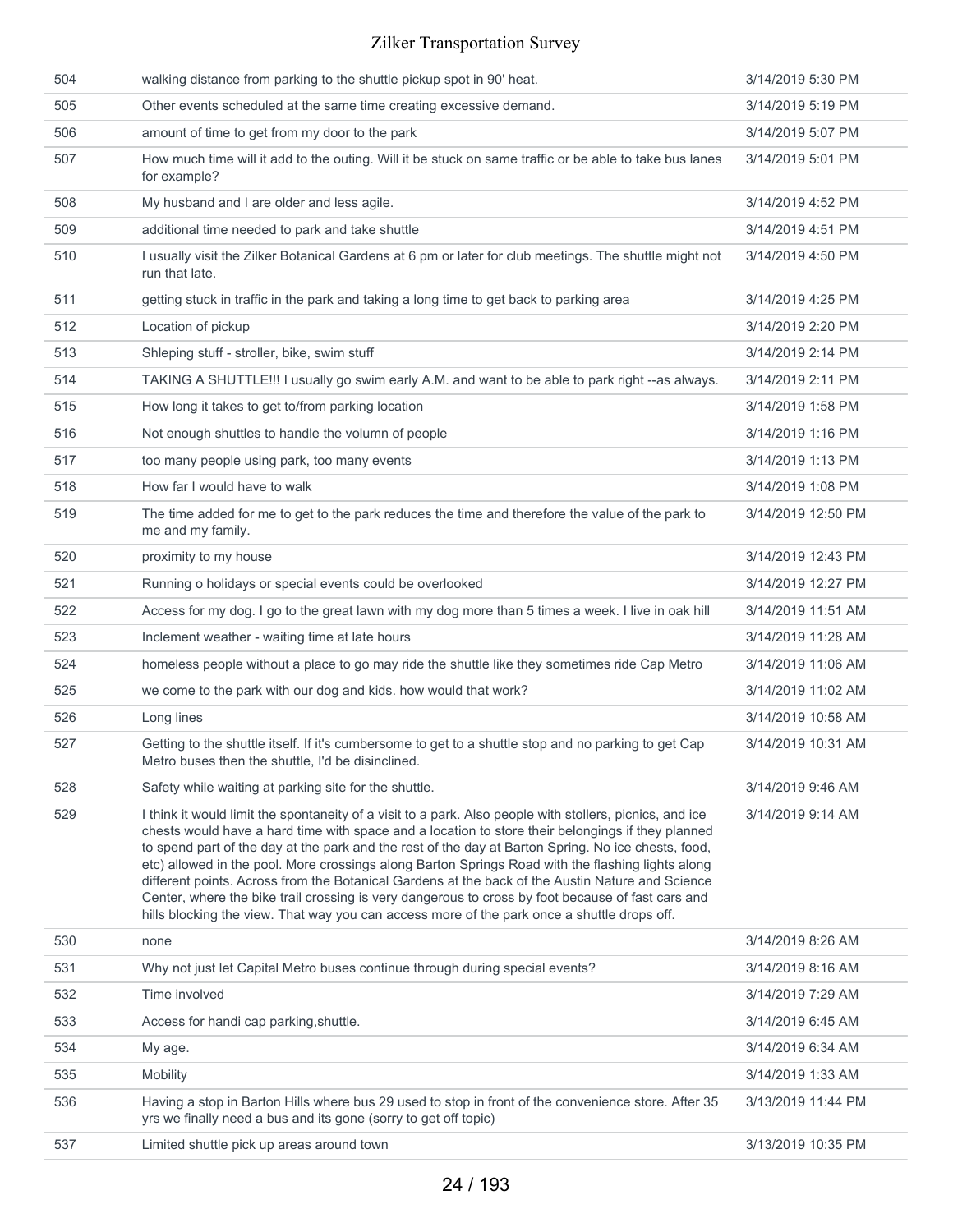| 538 | Problems for handicapped people who can't walk far.                                                                                                                                                                                                                                                                              | 3/13/2019 9:53 PM  |
|-----|----------------------------------------------------------------------------------------------------------------------------------------------------------------------------------------------------------------------------------------------------------------------------------------------------------------------------------|--------------------|
| 539 | Don't know                                                                                                                                                                                                                                                                                                                       | 3/13/2019 9:34 PM  |
| 540 | I shouldnt have to take a shuttle to go to the park                                                                                                                                                                                                                                                                              | 3/13/2019 9:06 PM  |
| 541 | For those of us who are in garden clubs we need to be able to park at the Botanic garden when<br>working. Also when our clubs have annual shows we need parking available close so we actually<br>have people come visit. If parking becomes a problem you will ruin all of our shows and the ability<br>to recruit new members. | 3/13/2019 8:14 PM  |
| 542 | Packing children, strollers and cooler                                                                                                                                                                                                                                                                                           | 3/13/2019 7:52 PM  |
| 543 | Needs to run very often - 10 minute headways or less at peak.                                                                                                                                                                                                                                                                    | 3/13/2019 7:34 PM  |
| 544 | For me to take it, it would have to (1) take my dog; (2) be free, (3) have sufficient room for my<br>whole family at one time (including said dog), and (4) have abundant, safe parking for my vehicle<br>at the shuttle pickup site.                                                                                            | 3/13/2019 7:29 PM  |
| 545 | Shuttles have been used in the past like for the Kite Festival it works                                                                                                                                                                                                                                                          | 3/13/2019 7:24 PM  |
| 546 | Timing                                                                                                                                                                                                                                                                                                                           | 3/13/2019 7:20 PM  |
| 547 | Handicap accessible?                                                                                                                                                                                                                                                                                                             | 3/13/2019 5:59 PM  |
| 548 | the amount of time taking a shuttle adds to getting there, needs to be frequent cycles.                                                                                                                                                                                                                                          | 3/13/2019 5:42 PM  |
| 549 | if the shuttles are wheelchair accessible                                                                                                                                                                                                                                                                                        | 3/13/2019 5:08 PM  |
| 550 | publicizing availability, parking, and schedule                                                                                                                                                                                                                                                                                  | 3/13/2019 4:03 PM  |
| 551 | Allowing pets - dogs predominantly                                                                                                                                                                                                                                                                                               | 3/13/2019 3:47 PM  |
| 552 | To make it work the City will really have to invest in making the system able to handle a lot of<br>people at peak times. Also, no fees for riding or parking.                                                                                                                                                                   | 3/13/2019 3:08 PM  |
| 553 | Price and location                                                                                                                                                                                                                                                                                                               | 3/13/2019 2:50 PM  |
| 554 | Have children in strollers - we love the park, but that's not worth it.                                                                                                                                                                                                                                                          | 3/13/2019 1:53 PM  |
| 555 | Knowing the hours of operation and any changing hours based on seasonal use and when the<br>pool, of example, is free, will there still be a need to use shuttle.                                                                                                                                                                | 3/13/2019 1:39 PM  |
| 556 | It's likely the Shuttle won't run early in the morning, cold winter days or in the rain, all of which are<br>times I go to Barton Springs.                                                                                                                                                                                       | 3/13/2019 1:37 PM  |
| 557 | Promised by the city, only to have it cancelled unexpectedly without notice shortly after<br>implementation due to the usual city incompetence.                                                                                                                                                                                  | 3/13/2019 1:33 PM  |
| 558 | I think you covered them.                                                                                                                                                                                                                                                                                                        | 3/13/2019 1:20 PM  |
| 559 | This is only helping the people who live around zilker park and others should not have to subsidize<br>their lifestyle.                                                                                                                                                                                                          | 3/13/2019 1:19 PM  |
| 560 | our of operation and frequency of trips                                                                                                                                                                                                                                                                                          | 3/13/2019 1:16 PM  |
| 561 | Pickup location convenience.                                                                                                                                                                                                                                                                                                     | 3/13/2019 1:16 PM  |
| 562 | frequency of pickup & drop off. Location of shuttle stop outside of Zilker. How about Barton Square<br>Mall.                                                                                                                                                                                                                     | 3/13/2019 12:55 PM |
| 563 | Shuttle interaction with personal bicycle.                                                                                                                                                                                                                                                                                       | 3/13/2019 12:53 PM |
| 564 | Handicap access                                                                                                                                                                                                                                                                                                                  | 3/13/2019 12:31 PM |
| 565 | Accessing the shuttle                                                                                                                                                                                                                                                                                                            | 3/13/2019 12:16 PM |
| 566 | safety                                                                                                                                                                                                                                                                                                                           | 3/13/2019 11:42 AM |
| 567 | long waits for the shuttle and limited availability of off-site parking during most popular events                                                                                                                                                                                                                               | 3/13/2019 11:37 AM |
| 568 | Reliability                                                                                                                                                                                                                                                                                                                      | 3/13/2019 11:28 AM |
| 569 | It's a terrible idea to have someone drive to drive again. Accessible public transportation like light<br>rail that is consistent and trusted would protect and make more available community assets like<br>Zilker Park.                                                                                                        | 3/13/2019 11:27 AM |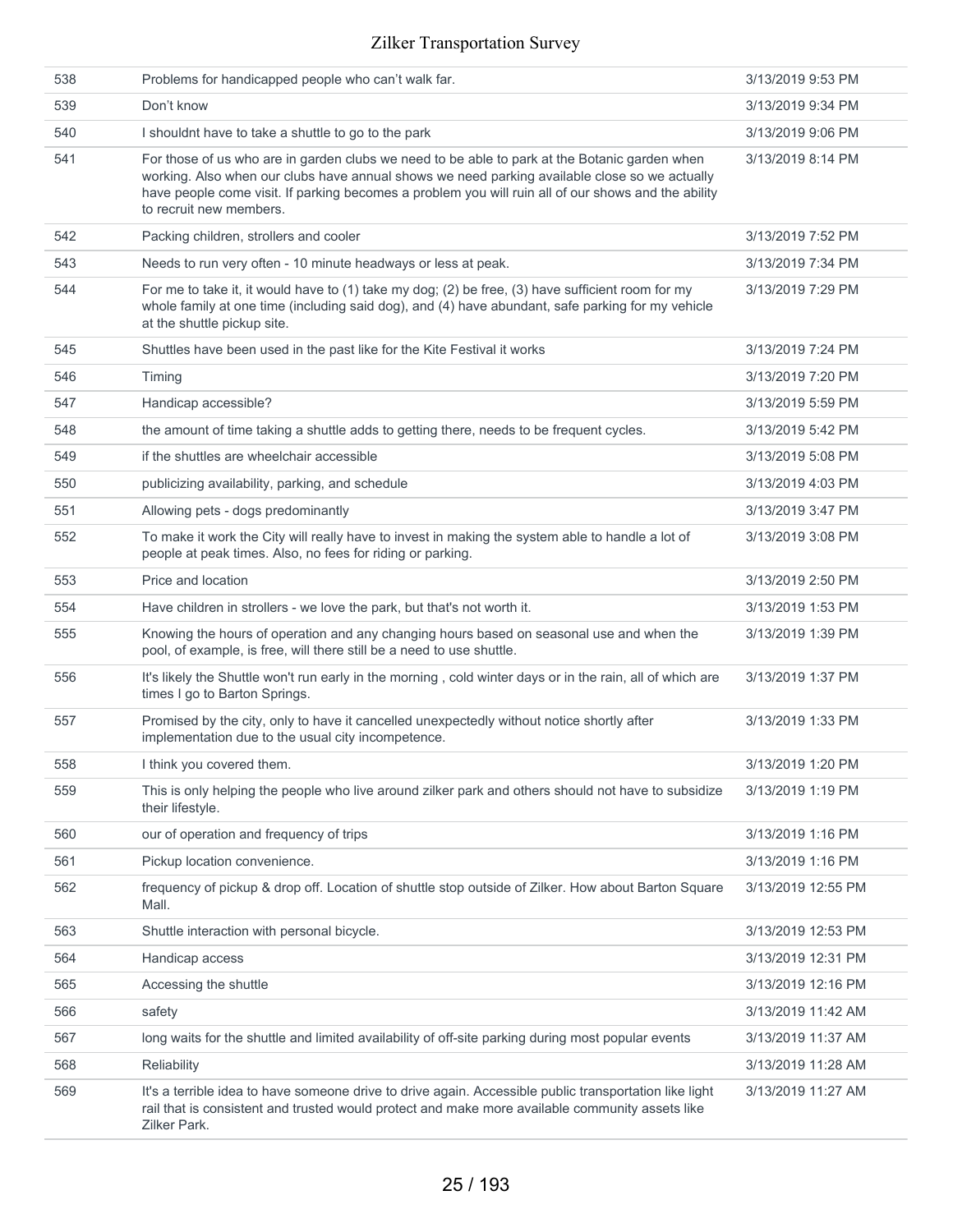| 570 | Hauling the stuff to enjoy the park for a picnic, or the necessities of a family with kids.                                                                                                                                                                                                                                                         | 3/13/2019 11:27 AM |
|-----|-----------------------------------------------------------------------------------------------------------------------------------------------------------------------------------------------------------------------------------------------------------------------------------------------------------------------------------------------------|--------------------|
| 571 | Not a good plan                                                                                                                                                                                                                                                                                                                                     | 3/13/2019 11:12 AM |
| 572 | Any congestion from private vehicles. The shuttle, and buses in general in Austin, should have<br>dedicated lanes. Cities that have them have seen car use decline as it becomes inconvenient. Our<br>environmental needs cry out for this simple and cheap solution to our congestion.                                                             | 3/13/2019 10:44 AM |
| 573 | location pick up and drop off and frequency of shuttle                                                                                                                                                                                                                                                                                              | 3/13/2019 10:30 AM |
| 574 | Wheelchair accessibility on every shuttle                                                                                                                                                                                                                                                                                                           | 3/13/2019 10:23 AM |
| 575 | Safety, cleanliness, harassment by bums                                                                                                                                                                                                                                                                                                             | 3/13/2019 10:19 AM |
| 576 | Inconvenience and wasted time trying to use it                                                                                                                                                                                                                                                                                                      | 3/13/2019 10:15 AM |
| 577 | reliable schedule                                                                                                                                                                                                                                                                                                                                   | 3/13/2019 10:01 AM |
| 578 | If you take us out of the car via bureaucracy, then I'll find another place. It sucks being an Austinite<br>now. Thanks, for taking away access to our favorite park assholes.                                                                                                                                                                      | 3/13/2019 10:01 AM |
| 579 | None                                                                                                                                                                                                                                                                                                                                                | 3/13/2019 9:49 AM  |
| 580 | It increases the amount of time that I must devote to spending at the park with out increasing my<br>actual park usage time.                                                                                                                                                                                                                        | 3/13/2019 9:34 AM  |
| 581 | none, good to get cars out of park                                                                                                                                                                                                                                                                                                                  | 3/13/2019 9:22 AM  |
| 582 | Availability                                                                                                                                                                                                                                                                                                                                        | 3/13/2019 9:12 AM  |
| 583 | Ease of getting to shuttle                                                                                                                                                                                                                                                                                                                          | 3/13/2019 9:09 AM  |
| 584 | Pick up and drop off locations and times                                                                                                                                                                                                                                                                                                            | 3/13/2019 9:01 AM  |
| 585 | How often it runs                                                                                                                                                                                                                                                                                                                                   | 3/13/2019 8:38 AM  |
| 586 | Getting to it                                                                                                                                                                                                                                                                                                                                       | 3/13/2019 8:36 AM  |
| 587 | Too crowded. Adds to traffic congestion in park. Too slow.                                                                                                                                                                                                                                                                                          | 3/13/2019 8:22 AM  |
| 588 | Cost                                                                                                                                                                                                                                                                                                                                                | 3/13/2019 8:22 AM  |
| 589 | Traffic around the park, Number of shuttles                                                                                                                                                                                                                                                                                                         | 3/13/2019 8:16 AM  |
| 590 | People loading on strollers, bikes, etc.                                                                                                                                                                                                                                                                                                            | 3/13/2019 8:07 AM  |
| 591 | Need to carry more stuff with you (e.g. for kids etc), stuff you'd normally leave close by in the car.                                                                                                                                                                                                                                              | 3/13/2019 8:04 AM  |
| 592 | convenience of bringing a disc golf cart on the shuttle                                                                                                                                                                                                                                                                                             | 3/13/2019 7:59 AM  |
| 593 | Would this be like the Dillo, but for Zilker? If so, it should either be free or use CapMetro's existing<br>payment system. Also, it absolutely *must* be handicapped accessible. As well, if it reduces<br>number of people walking in the park at night due to park visitors all using the shuttle, that could<br>become a public safety concern. | 3/13/2019 7:42 AM  |
| 594 | How convenient will the pick up spots be in relation to my point of origin?                                                                                                                                                                                                                                                                         | 3/13/2019 7:36 AM  |
| 595 | When we go to the park it's spontaneous and we have a ton of stuffpets, kids, blankets, picnic<br>baskets, etc. If I could hop on a light rail and hop off that would be great, but driving to a parking<br>lot, waiting for a shuttle, getting back on the shuttle afterwards, back to parkingit just doesn't<br>seem like something we'd do.      | 3/13/2019 7:13 AM  |
| 596 | Space for baby strollers or walkers for elderly & disabled.                                                                                                                                                                                                                                                                                         | 3/13/2019 7:05 AM  |
| 597 | I won't ride the shuttle                                                                                                                                                                                                                                                                                                                            | 3/13/2019 7:04 AM  |
| 598 | Off-site parking availability, cost of parking, safety of shuttle, impact on traffic surrounding park                                                                                                                                                                                                                                               | 3/13/2019 6:41 AM  |
| 599 | Frequency of runs. Should be at least every 15 minutes.                                                                                                                                                                                                                                                                                             | 3/13/2019 6:09 AM  |
| 600 | Carrying all the stuff you need and getting little kids to walk can be tough                                                                                                                                                                                                                                                                        | 3/13/2019 5:46 AM  |
| 601 | Accessibility and ease of use.                                                                                                                                                                                                                                                                                                                      | 3/13/2019 4:34 AM  |
| 602 | Parking for shuttle                                                                                                                                                                                                                                                                                                                                 | 3/13/2019 2:27 AM  |
| 603 | Sounds like a horrible idea. Ride a bike! For those that can't bike, subsidize Rideshare for WAY<br>cheaper than a shuttle.                                                                                                                                                                                                                         | 3/13/2019 1:55 AM  |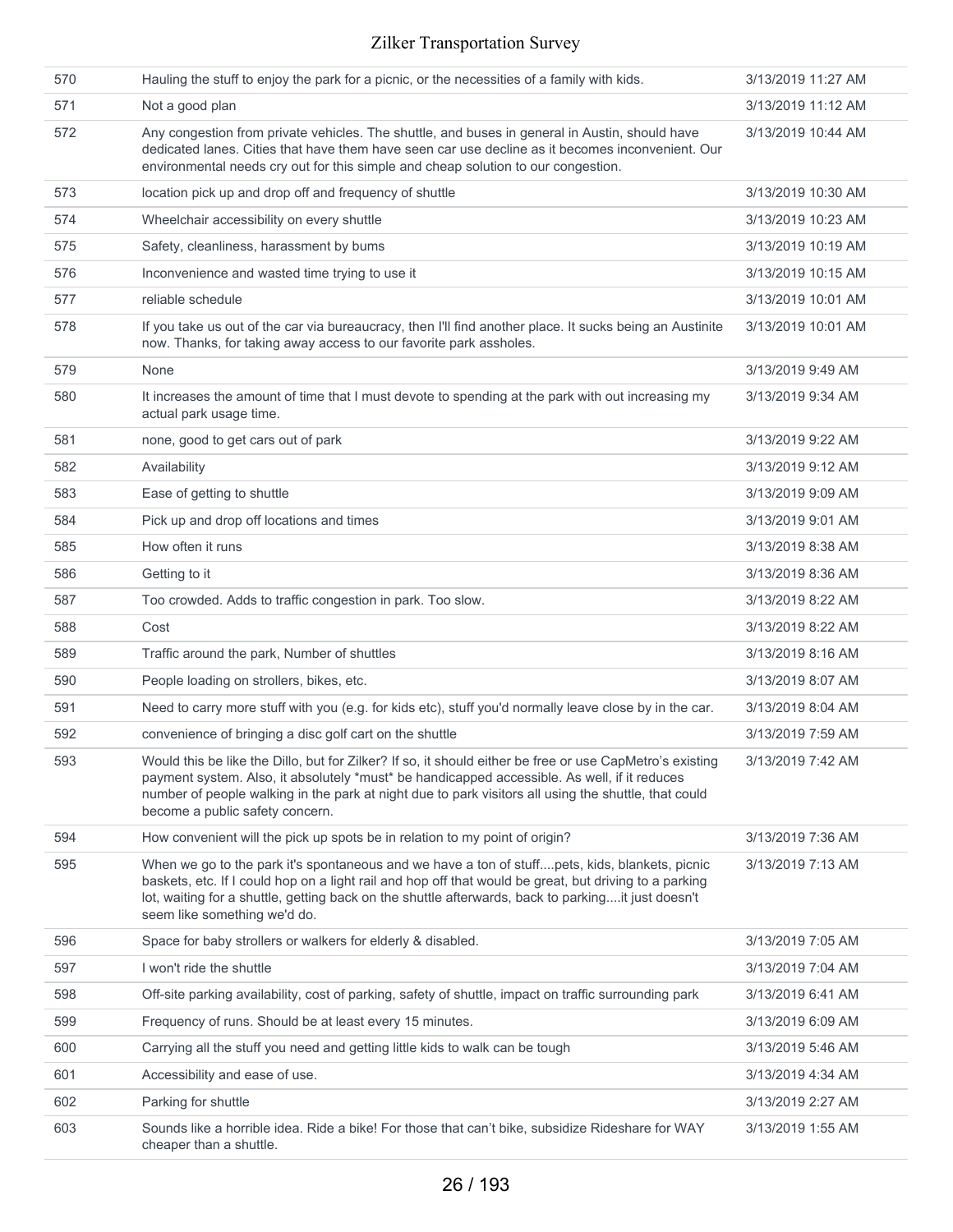| 604 | Low capacity and frequency. People trying to bring pets                                                                                                                          | 3/12/2019 11:59 PM |
|-----|----------------------------------------------------------------------------------------------------------------------------------------------------------------------------------|--------------------|
| 605 | unknown wait times                                                                                                                                                               | 3/12/2019 11:28 PM |
| 606 | Getting to shuttle parking lot. Wait times between pick up and drop off                                                                                                          | 3/12/2019 11:01 PM |
| 607 | Most of the time I'm bringing a disc golf cart and bag with me. Having to move those from my<br>vehicle to the shuttle and back again is an added hassle.                        | 3/12/2019 10:59 PM |
| 608 | being too crowded                                                                                                                                                                | 3/12/2019 10:44 PM |
| 609 | frequency, especially during event experiences                                                                                                                                   | 3/12/2019 10:38 PM |
| 610 | I live 6 miles from park and carry all my disc golf discs there. I wouldn't go to hassle of parking and<br>taking a shuttle with all my gear.                                    | 3/12/2019 10:15 PM |
| 611 | Special events close Barton Springs Rd all the time.                                                                                                                             | 3/12/2019 10:13 PM |
| 612 | Increased transport time, less schedule flexibility                                                                                                                              | 3/12/2019 10:12 PM |
| 613 | Convenience of parking or location of picking up the shuttle & frequency of departures                                                                                           | 3/12/2019 10:07 PM |
| 614 | Do I need to know a schedule or will it operate continuously every few minutes?                                                                                                  | 3/12/2019 9:57 PM  |
| 615 | I would rather ride a dockless bike or scooter than a shuttle.                                                                                                                   | 3/12/2019 9:49 PM  |
| 616 | All have been mentioned.                                                                                                                                                         | 3/12/2019 9:47 PM  |
| 617 | Challenges for disabled persons getting where they want to go                                                                                                                    | 3/12/2019 9:40 PM  |
| 618 | Time involved in driving to the pick-up, waiting for the shuttle, getting to the park.                                                                                           | 3/12/2019 9:32 PM  |
| 619 | My dog has to be able to ride                                                                                                                                                    | 3/12/2019 9:31 PM  |
| 620 | Access to the shuttle. You have to get to it to take it.                                                                                                                         | 3/12/2019 9:24 PM  |
| 621 | I live in far south Austin. There is no way you can provide timely shuttle when I need kit. So, do<br>not mess with how I drive to my park.                                      | 3/12/2019 9:23 PM  |
| 622 | $\prime$                                                                                                                                                                         | 3/12/2019 9:22 PM  |
| 623 | I should be able to take my leashed dog on the shuttle                                                                                                                           | 3/12/2019 9:19 PM  |
| 624 | Handicapped. Not able to walk far.                                                                                                                                               | 3/12/2019 9:16 PM  |
| 625 | Will it run through the Zilker neighborhood? If only stops on Lamar (e.g., current bus stops) I would<br>just walk to park instead of bus stop.                                  | 3/12/2019 9:14 PM  |
| 626 | Ability to take pets to the park on a shuttle. Length of wait to get shuttle. Cost of parking offsite and<br>cost of shuttle.                                                    | 3/12/2019 9:03 PM  |
| 627 | N/A                                                                                                                                                                              | 3/12/2019 8:59 PM  |
| 628 | I'm there all the time - there's no lack of parking at all. There is plenty of space.                                                                                            | 3/12/2019 8:51 PM  |
| 629 | People won't use it. They will continue to park in the neighborhood, ruining our quality of life.                                                                                | 3/12/2019 8:46 PM  |
| 630 | None                                                                                                                                                                             | 3/12/2019 8:43 PM  |
| 631 | Space, safety                                                                                                                                                                    | 3/12/2019 8:42 PM  |
| 632 | Would need to be space on the shuttle for my stuff and/or my family's stuff.                                                                                                     | 3/12/2019 8:26 PM  |
| 633 | Having a shuttle available on the SOUTH side. FFS what sense does it make to have to drive<br>north of the river just to get a shuttle to get back south of the river to Zilker? | 3/12/2019 8:21 PM  |
| 634 | Takes too long to get to park.                                                                                                                                                   | 3/12/2019 8:19 PM  |
| 635 | None. I'm walking                                                                                                                                                                | 3/12/2019 8:08 PM  |
| 636 | How well does the bus system work in Austin. I don't think people will take it.                                                                                                  | 3/12/2019 8:03 PM  |
| 637 | none                                                                                                                                                                             | 3/12/2019 8:00 PM  |
| 638 | Nothing more than the points in #2                                                                                                                                               | 3/12/2019 7:52 PM  |
| 639 | Getting people to use it instead of parking in the neighborhood.                                                                                                                 | 3/12/2019 7:47 PM  |
| 640 | I am disabled and use a walker. So the shuttle needs a drop side and/or very low rise steps.                                                                                     | 3/12/2019 7:44 PM  |
|     |                                                                                                                                                                                  |                    |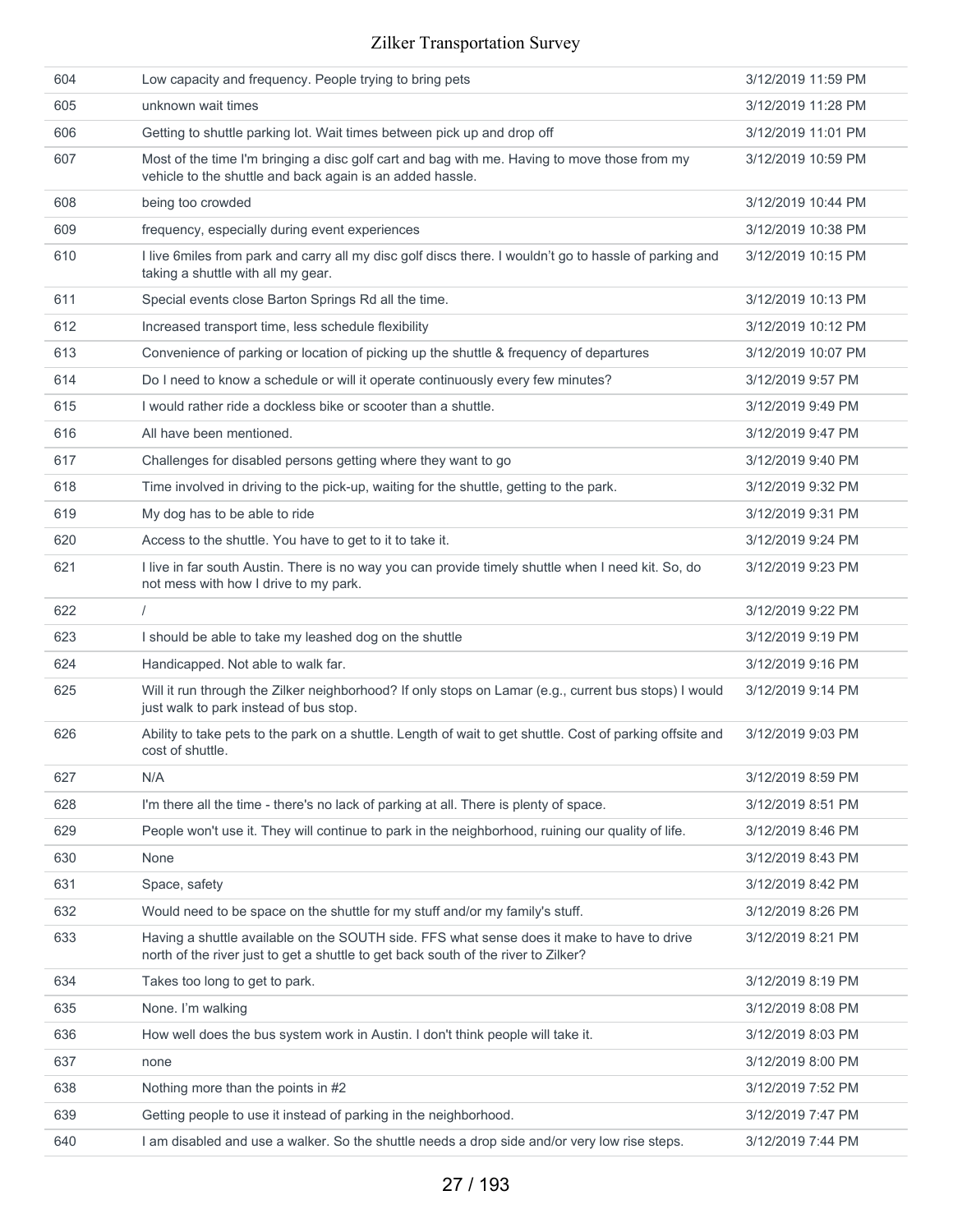| 641 | I wold not use a shuttle                                                                                                                                                                 | 3/12/2019 7:40 PM |
|-----|------------------------------------------------------------------------------------------------------------------------------------------------------------------------------------------|-------------------|
| 642 | Waiting in the heat for the shuttle to arrive. Shuttle service is slow and uncomfortable in new<br>Braunfels and San Marcos during the heat of the summer months.                        | 3/12/2019 7:37 PM |
| 643 | Being accessible for walkers and wheelchairs                                                                                                                                             | 3/12/2019 7:26 PM |
| 644 | Walking distance-more important handicapped accessibility from drop off and pick up sites -                                                                                              | 3/12/2019 7:23 PM |
| 645 | Time getting there                                                                                                                                                                       | 3/12/2019 7:22 PM |
| 646 | It is not eco friendly                                                                                                                                                                   | 3/12/2019 7:10 PM |
| 647 | Fees charged for shuttle and/or parking                                                                                                                                                  | 3/12/2019 7:08 PM |
| 648 | Timing and flexibility for swimming!                                                                                                                                                     | 3/12/2019 7:08 PM |
| 649 | Room for an entire family, and all the items required (strollers, blankets, coolers, hot food, etc)                                                                                      | 3/12/2019 7:07 PM |
| 650 | it might take to long between pickup and drop off spots                                                                                                                                  | 3/12/2019 6:53 PM |
| 651 | Cleanliness, shuttle wait times                                                                                                                                                          | 3/12/2019 6:48 PM |
| 652 | Parking                                                                                                                                                                                  | 3/12/2019 6:47 PM |
| 653 | No dogs                                                                                                                                                                                  | 3/12/2019 6:28 PM |
| 654 | Cleanliness, frequency, safety, homeless use for personal transportation                                                                                                                 | 3/12/2019 6:26 PM |
| 655 | What parking it will pick up from (space to park, fee?)                                                                                                                                  | 3/12/2019 6:23 PM |
| 656 | Other people                                                                                                                                                                             | 3/12/2019 6:18 PM |
| 657 | Drunks, not room to bring along a picnic basket, stroller, etc                                                                                                                           | 3/12/2019 6:18 PM |
| 658 | All of the many items (pets included), you usually tote to an outing at the park - how do you tote it<br>and where does it fit on the shuttle                                            | 3/12/2019 6:14 PM |
| 659 | Ease of access to remote parking, security, reasonable fees for use.                                                                                                                     | 3/12/2019 6:10 PM |
| 660 | Cost to Residents.                                                                                                                                                                       | 3/12/2019 6:10 PM |
| 661 | Dogs allowed                                                                                                                                                                             | 3/12/2019 6:06 PM |
| 662 | Safety                                                                                                                                                                                   | 3/12/2019 5:59 PM |
| 663 | Cost of shuttel vs. cost of any other more convenient mode of transportation, such as ride share.                                                                                        | 3/12/2019 5:58 PM |
| 664 | Use of strollers and wagons for babies and children if I use a shuttle. How would I transport those<br>items?                                                                            | 3/12/2019 5:55 PM |
| 665 | Bike rack on shuttle                                                                                                                                                                     | 3/12/2019 5:54 PM |
| 666 | N/A                                                                                                                                                                                      | 3/12/2019 5:54 PM |
| 667 | The permittance of animals on shuttle.                                                                                                                                                   | 3/12/2019 5:54 PM |
| 668 | How far south would the shuttle go to pick up people                                                                                                                                     | 3/12/2019 5:52 PM |
| 669 | Issues for older folks                                                                                                                                                                   | 3/12/2019 5:50 PM |
| 670 | Honestly, I expect whatever alternative gets developed is likely to be cost prohibitive and make it<br>hard to go to the park on a whim. I'm worried about restricting access like that. | 3/12/2019 5:47 PM |
| 671 | None                                                                                                                                                                                     | 3/12/2019 5:45 PM |
| 672 | I am used to parking at the park so I would see the requirement of taking a shuttle as infringing on<br>my rights to use the park whenever I wanted.                                     | 3/12/2019 5:42 PM |
| 673 | Prefer to be let off at the back entrance to B.S. pool.                                                                                                                                  | 3/12/2019 5:39 PM |
| 674 | Other people's behavior.                                                                                                                                                                 | 3/12/2019 5:35 PM |
| 675 | Where to pick up the shuttle, frequency of drop off and cost                                                                                                                             | 3/12/2019 5:34 PM |
| 676 | unnecessary, private vehicle transportation works fine just like all the other public spaces in the<br>city                                                                              | 3/12/2019 5:32 PM |
| 677 | Pick up site                                                                                                                                                                             | 3/12/2019 5:29 PM |
|     |                                                                                                                                                                                          |                   |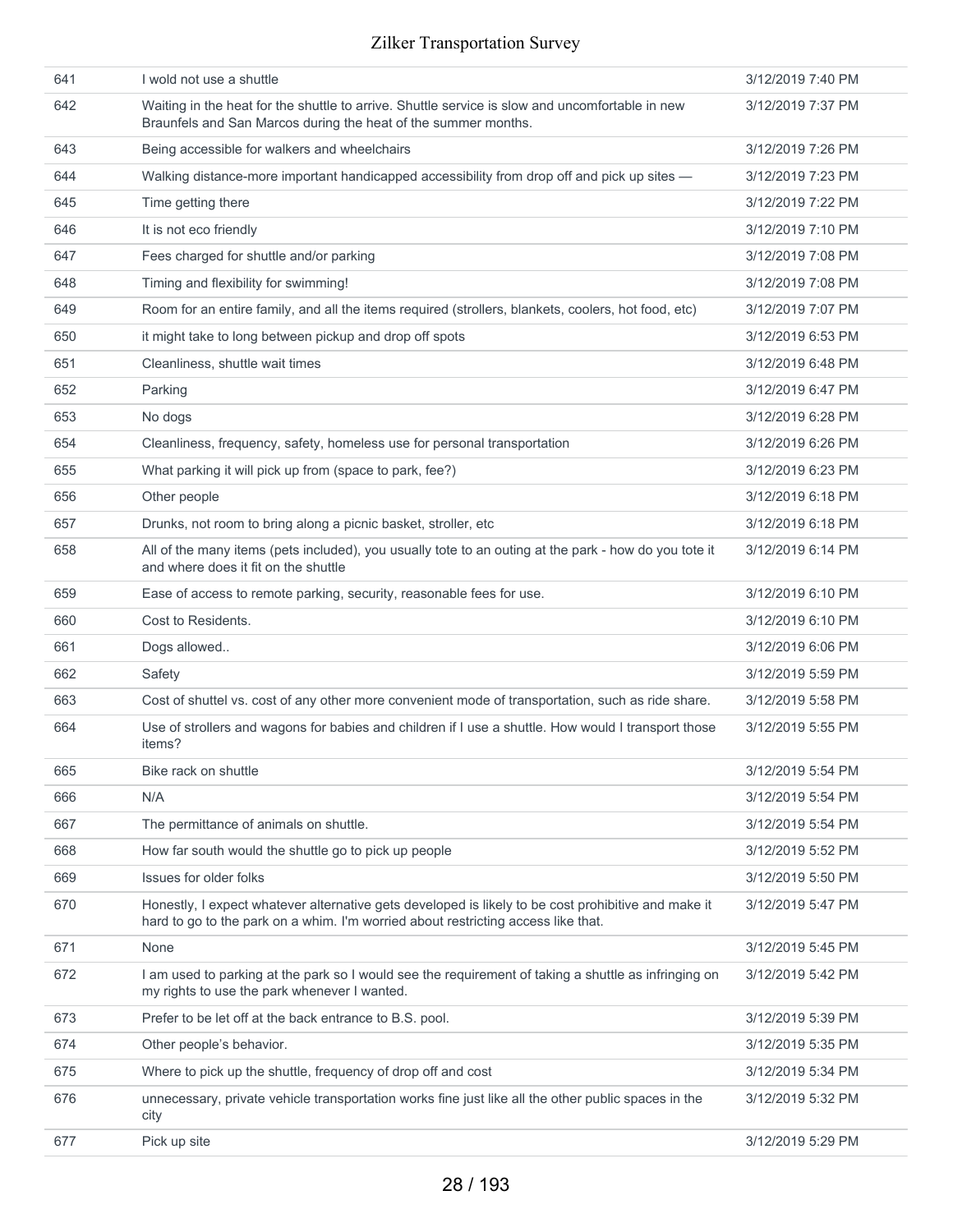| 678 | I'm in a wheelchair.                                                                                                                                                                                                                                                                                                                        | 3/12/2019 5:27 PM  |
|-----|---------------------------------------------------------------------------------------------------------------------------------------------------------------------------------------------------------------------------------------------------------------------------------------------------------------------------------------------|--------------------|
| 679 | Frequency is the main concern                                                                                                                                                                                                                                                                                                               | 3/12/2019 5:22 PM  |
| 680 | Having to wait in line to catch a shuttle, the frequency of pick ups / drops offs                                                                                                                                                                                                                                                           | 3/12/2019 5:14 PM  |
| 681 | Access to Barton Springs during ACL TAKEOVER?                                                                                                                                                                                                                                                                                               | 3/12/2019 5:12 PM  |
| 682 | Having to pay for parking. No one should! We pay enough taxes!                                                                                                                                                                                                                                                                              | 3/12/2019 5:09 PM  |
| 683 | Has to allow dogs without requiring they be on a container                                                                                                                                                                                                                                                                                  | 3/12/2019 5:08 PM  |
| 684 | Managing Small children and the extra time it would take.                                                                                                                                                                                                                                                                                   | 3/12/2019 5:08 PM  |
| 685 | Traffic, crowding, cost, frequency                                                                                                                                                                                                                                                                                                          | 3/12/2019 5:05 PM  |
| 686 | Stinky people                                                                                                                                                                                                                                                                                                                               | 3/12/2019 5:03 PM  |
| 687 | Parking at shuttle                                                                                                                                                                                                                                                                                                                          | 3/12/2019 5:01 PM  |
| 688 | Frequency, climate control, comfort, space for baggage/swim gear.                                                                                                                                                                                                                                                                           | 3/12/2019 4:59 PM  |
| 689 | Getting to the shuttle is the first shuttle I can think of. Would it take people just around the park or<br>from downtown into the park? If it's circulating people just around the park, I'm not sure if that<br>solves anything. There might be a lot to consider when special events in Zilker come into play too.                       | 3/12/2019 4:58 PM  |
| 690 | That it would be used primarily by tourists and that the frequency of shuttles wouldn't increase<br>during busy times of the year like ACL and SXSW.                                                                                                                                                                                        | 3/12/2019 4:54 PM  |
| 691 | time of operation. Would need to be 9 AM - 10 PM daily.                                                                                                                                                                                                                                                                                     | 3/12/2019 4:53 PM  |
| 692 | Slowing traffic                                                                                                                                                                                                                                                                                                                             | 3/12/2019 4:51 PM  |
| 693 | Too close to take a shuttle.                                                                                                                                                                                                                                                                                                                | 3/12/2019 4:50 PM  |
| 694 | Cost, availability, and Frequency. Love the idea of eliminating parking at the park!                                                                                                                                                                                                                                                        | 3/12/2019 4:49 PM  |
| 695 | Connection to existing mass transit and the hike and bike trail.                                                                                                                                                                                                                                                                            | 3/12/2019 4:45 PM  |
| 696 | taking dogs on shuttle to zilker                                                                                                                                                                                                                                                                                                            | 3/12/2019 4:41 PM  |
| 697 | The joy of the park is taking the whole family. The shuttle process is a hassle with little kids,<br>babies, and dogs.                                                                                                                                                                                                                      | 3/12/2019 4:38 PM  |
| 698 | Schedule and convenience                                                                                                                                                                                                                                                                                                                    | 3/12/2019 4:32 PM  |
| 699 | limited hours or frequency                                                                                                                                                                                                                                                                                                                  | 3/12/2019 3:32 PM  |
| 700 | I live a short car ride from the park and swim laps every day at barton springs pool for my exercise.<br>I often have a very specific time window to be able to swim - my concern would be how much time<br>would a shuttle add to my commute. five minutes waiting, twenty, forty? and how far would I have<br>to walk to get the shuttle? | 3/12/2019 3:22 PM  |
| 701 | Waiting in line.                                                                                                                                                                                                                                                                                                                            | 3/12/2019 3:18 PM  |
| 702 | I bring my dog to the park a lot - but I know animals (especially multiple on a shuttle) would be an<br>issue                                                                                                                                                                                                                               | 3/12/2019 2:49 PM  |
| 703 | Not being able to arrive and leave when I want to, at my convenience.                                                                                                                                                                                                                                                                       | 3/12/2019 2:45 PM  |
| 704 | safety; dealing with homeless                                                                                                                                                                                                                                                                                                               | 3/12/2019 1:50 PM  |
| 705 | Overcrowding and parking                                                                                                                                                                                                                                                                                                                    | 3/12/2019 12:51 PM |
| 706 | N/a                                                                                                                                                                                                                                                                                                                                         | 3/12/2019 12:47 PM |
| 707 | Wait time between pick-up                                                                                                                                                                                                                                                                                                                   | 3/12/2019 12:29 PM |
| 708 | where is the offsite parking?                                                                                                                                                                                                                                                                                                               | 3/12/2019 11:54 AM |
| 709 | Traffic through the park endangering pedestrians                                                                                                                                                                                                                                                                                            | 3/12/2019 11:46 AM |
| 710 | Won't take a shuttle. I live close by                                                                                                                                                                                                                                                                                                       | 3/12/2019 11:40 AM |
| 711 | Abundance of free or low-cost parking in the park.                                                                                                                                                                                                                                                                                          | 3/12/2019 11:20 AM |
| 712 | Transportation of bicycles, coolers and other recreational equipment                                                                                                                                                                                                                                                                        | 3/12/2019 11:03 AM |
| 713 | takes more time -- but it would keep more of the park space green                                                                                                                                                                                                                                                                           | 3/12/2019 10:56 AM |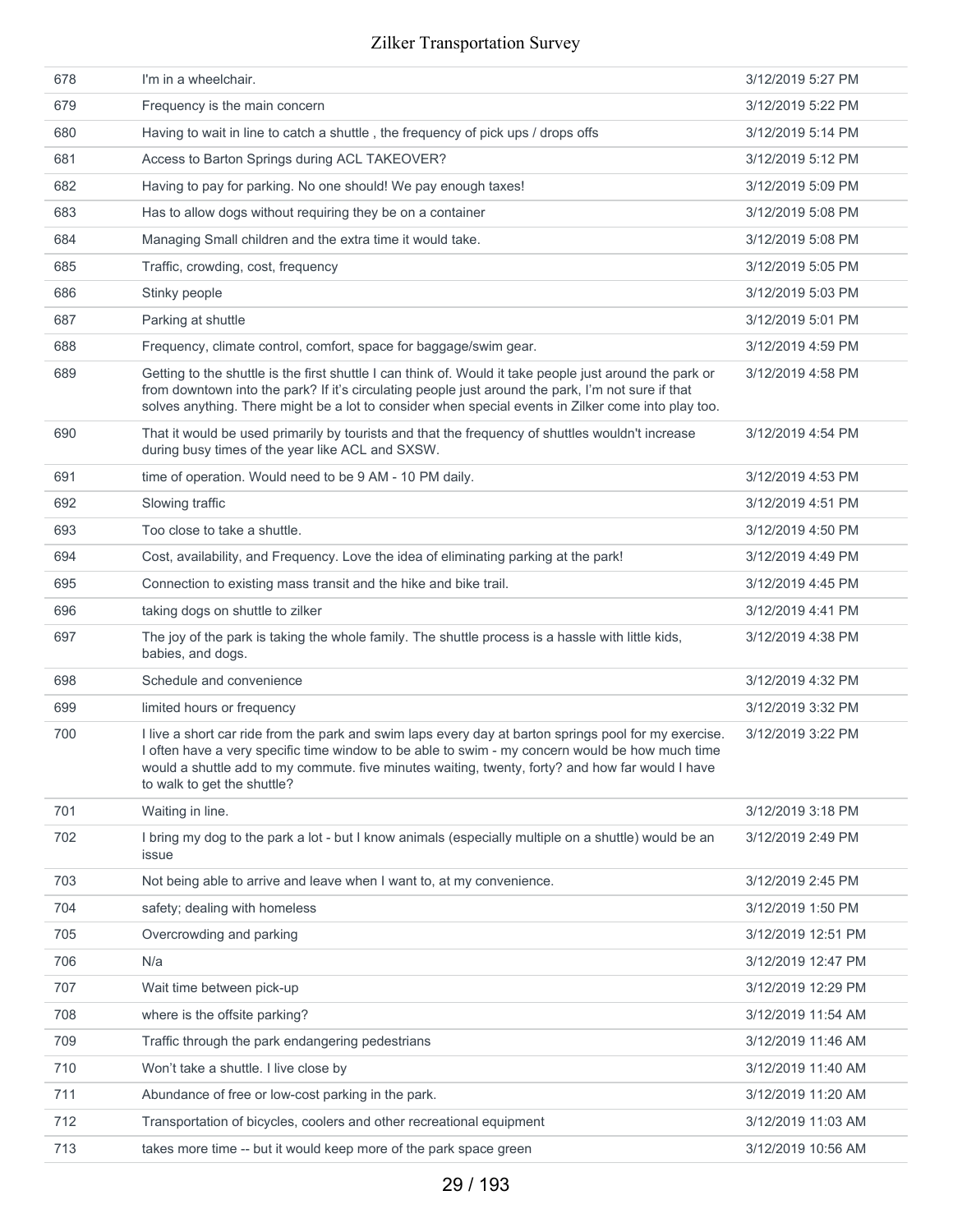| 714 | of course main issue would be availability of parking at pick up points outside the park.                                                                                                                                                                                                                                                                                                                                                                                 | 3/12/2019 10:36 AM |
|-----|---------------------------------------------------------------------------------------------------------------------------------------------------------------------------------------------------------------------------------------------------------------------------------------------------------------------------------------------------------------------------------------------------------------------------------------------------------------------------|--------------------|
| 715 | Several drop off and pick up locations                                                                                                                                                                                                                                                                                                                                                                                                                                    | 3/12/2019 10:30 AM |
| 716 | Needs to have extra capacity for busy weekends                                                                                                                                                                                                                                                                                                                                                                                                                            | 3/12/2019 10:23 AM |
| 717 | This one is hypothetical for me. I live in walking distance from the park, and usually ride my bike if I<br>want to go there.                                                                                                                                                                                                                                                                                                                                             | 3/12/2019 10:22 AM |
| 718 | Waiting time between shuttles                                                                                                                                                                                                                                                                                                                                                                                                                                             | 3/12/2019 10:20 AM |
| 719 | Where do I get on the thing? When is ACL going to stop making decisions for the city?                                                                                                                                                                                                                                                                                                                                                                                     | 3/12/2019 9:52 AM  |
| 720 | Crowds. Delays. Takes too much of my time. I feel like this is unwelcoming.                                                                                                                                                                                                                                                                                                                                                                                               | 3/11/2019 11:15 PM |
| 721 | Accessing shuttle location without a car (by bike or CapMetro)                                                                                                                                                                                                                                                                                                                                                                                                            | 3/11/2019 11:08 PM |
| 722 | Would not take shuttle                                                                                                                                                                                                                                                                                                                                                                                                                                                    | 3/11/2019 7:55 PM  |
| 723 | Not gonna work. Kids, blankets, pets, cakes. Are you kidding me. Charge more to park onsite<br>especially the Southgate area to stop free loader parking there.                                                                                                                                                                                                                                                                                                           | 3/11/2019 6:15 PM  |
| 724 | hauling stuff                                                                                                                                                                                                                                                                                                                                                                                                                                                             | 3/11/2019 5:21 PM  |
| 725 | None                                                                                                                                                                                                                                                                                                                                                                                                                                                                      | 3/11/2019 5:20 PM  |
| 726 | Strollers & dogs?                                                                                                                                                                                                                                                                                                                                                                                                                                                         | 3/11/2019 4:30 PM  |
| 727 | It's taking away more time for getting to the trail                                                                                                                                                                                                                                                                                                                                                                                                                       | 3/11/2019 4:18 PM  |
| 728 | none                                                                                                                                                                                                                                                                                                                                                                                                                                                                      | 3/11/2019 3:45 PM  |
| 729 | Pick up points                                                                                                                                                                                                                                                                                                                                                                                                                                                            | 3/11/2019 3:31 PM  |
| 730 | Getting out-of-town visitors/tourists to even know it exists, convincing people the shuttle is better<br>than their personal car, if its convenient I think people would use it especially during big events                                                                                                                                                                                                                                                              | 3/11/2019 3:25 PM  |
| 731 | None                                                                                                                                                                                                                                                                                                                                                                                                                                                                      | 3/11/2019 3:08 PM  |
| 732 | Traffic traffic traffic Security in lots.                                                                                                                                                                                                                                                                                                                                                                                                                                 | 3/11/2019 3:04 PM  |
| 733 | Where to get on it                                                                                                                                                                                                                                                                                                                                                                                                                                                        | 3/11/2019 2:14 PM  |
| 734 | Packing too many people onto them due to not having enough shuttles running.                                                                                                                                                                                                                                                                                                                                                                                              | 3/11/2019 1:50 PM  |
| 735 | Too crowd Too expensive No convenient drop off locations No air or heating                                                                                                                                                                                                                                                                                                                                                                                                | 3/11/2019 1:38 PM  |
| 736 | none. I am 100% behind a shuttle if it was free OR had free parking.                                                                                                                                                                                                                                                                                                                                                                                                      | 3/11/2019 1:27 PM  |
| 737 | Space                                                                                                                                                                                                                                                                                                                                                                                                                                                                     | 3/11/2019 1:07 PM  |
| 738 | A huge percentage of the people who drive to Zilker are bringing dogs. If the shuttle doesn't<br>welcome dogs, no one is going to use it. Also, if it's infrequent, no one will use it. It needs to<br>integrate with CapMetro - why couldn't it be an extension of CapMetro, like a new CapMetro line?<br>In the same way that UT has it's own set of integrated, coordinated bus routes? I think that would<br>be WAY cheaper, and probably better run and better used. | 3/11/2019 12:44 PM |
| 739 | None                                                                                                                                                                                                                                                                                                                                                                                                                                                                      | 3/11/2019 11:59 AM |
| 740 | None                                                                                                                                                                                                                                                                                                                                                                                                                                                                      | 3/11/2019 11:48 AM |
| 741 | Live nearby                                                                                                                                                                                                                                                                                                                                                                                                                                                               | 3/11/2019 11:48 AM |
| 742 | Time to get to the park. Will not use it as often.                                                                                                                                                                                                                                                                                                                                                                                                                        | 3/11/2019 11:32 AM |
| 743 | Time between shuttles. Multiple pick-up locations (I.e. - not just a park and ride but going in a loop<br>to other places people may be coming from. Maybe a loop from republic park, south congress,<br>auditorium shores and Zilker)                                                                                                                                                                                                                                    | 3/11/2019 11:28 AM |
| 744 | Keeping an open lane for the shuttle to move freely.                                                                                                                                                                                                                                                                                                                                                                                                                      | 3/11/2019 10:50 AM |
| 745 | We have no challenges now, so if it isn't broke, don't try to fix it!                                                                                                                                                                                                                                                                                                                                                                                                     | 3/11/2019 10:45 AM |
| 746 | I would love it to be dog friendly, since I frequently bring my pets to the park. And that can be a<br>challenge for a shuttle                                                                                                                                                                                                                                                                                                                                            | 3/11/2019 10:26 AM |
| 747 | Space for sporting equipment, strollers, bike racks, etc. Also it must be safe for children.                                                                                                                                                                                                                                                                                                                                                                              | 3/11/2019 10:25 AM |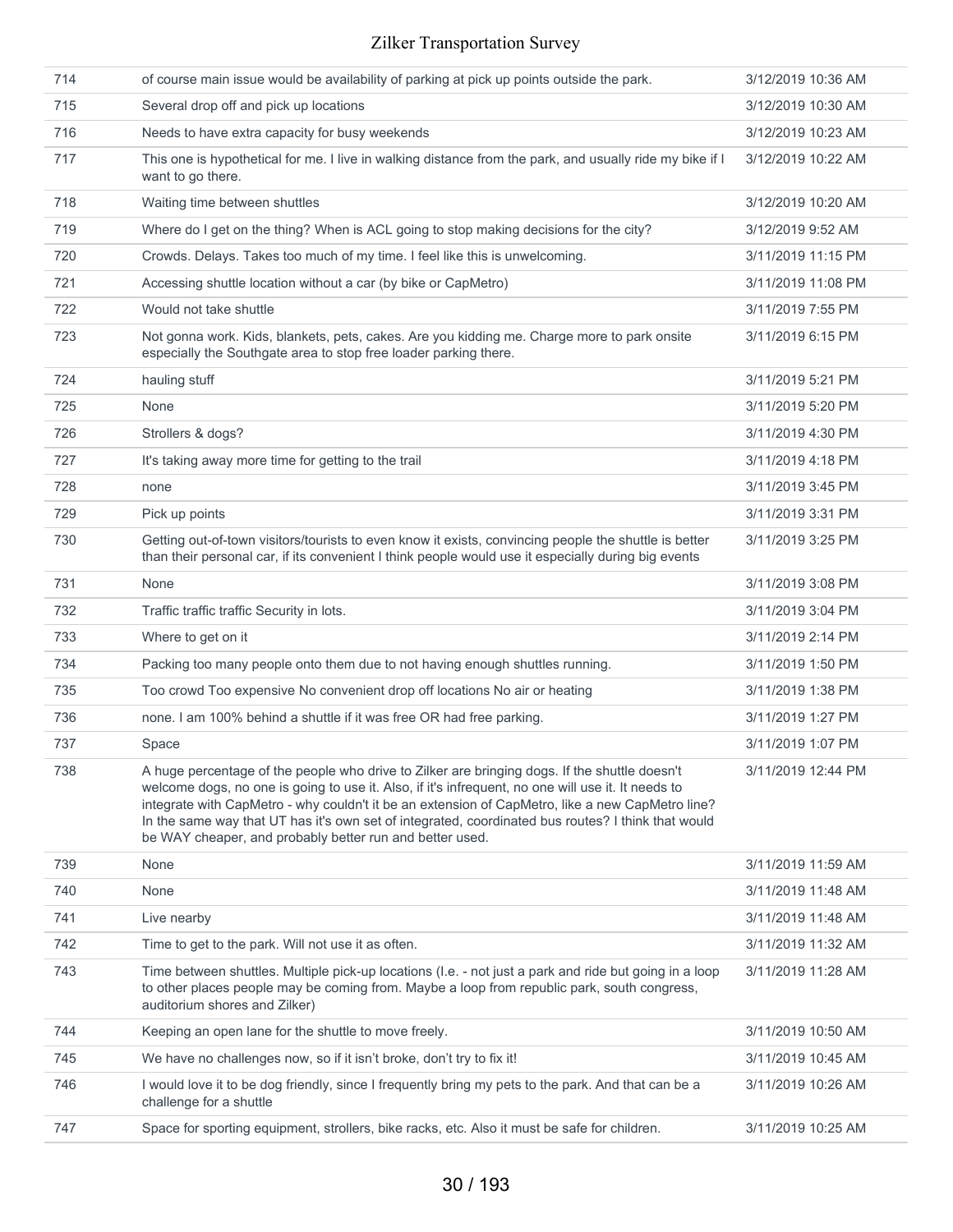| 748 | Transportation with children including needing to take stroller and safety of children on a bus.                                                                                   | 3/11/2019 10:16 AM |
|-----|------------------------------------------------------------------------------------------------------------------------------------------------------------------------------------|--------------------|
| 749 | Long lines/waiting to get back to car                                                                                                                                              | 3/11/2019 10:13 AM |
| 750 | Off site parking                                                                                                                                                                   | 3/11/2019 10:13 AM |
| 751 | Posible traffic issues around shuttle drop off/pick up spots due to shuttle stopping for riders                                                                                    | 3/11/2019 10:03 AM |
| 752 | I don't see a need for a shuttle                                                                                                                                                   | 3/11/2019 9:59 AM  |
| 753 | How long it takes in traffic                                                                                                                                                       | 3/11/2019 9:57 AM  |
| 754 | Taking shuttle would not be in my top 3 means to get to the park.                                                                                                                  | 3/11/2019 9:41 AM  |
| 755 | I do not think you are taking into consideration people brining multiple children and items this is not<br>a viable solution create more parking not less.                         | 3/11/2019 9:21 AM  |
| 756 | I think it is completely unreasonable to charge for parking and disallow parking at Zilker- a public<br>park. I can think of no comparisons.                                       | 3/10/2019 8:35 PM  |
| 757 | impractical for families with children and picnics and incredibly inconvenient. Would go to another<br>park instead.                                                               | 3/10/2019 8:14 PM  |
| 758 | Wait times.                                                                                                                                                                        | 3/10/2019 6:39 PM  |
| 759 | The fact that a shuttle would likely not stop anywhere near where I live.                                                                                                          | 3/10/2019 1:17 PM  |
| 760 | People with their dogs, BBQs, coolers, and other park items.                                                                                                                       | 3/10/2019 12:29 PM |
| 761 | distance from home to shuttle lot vs. (relatively short) distance from home to park -- don't want to<br>drive farther to have to ride bus.                                         | 3/10/2019 8:59 AM  |
| 762 | dependability and consistency                                                                                                                                                      | 3/10/2019 1:22 AM  |
| 763 | Can't fit everything I want to take to the park on a shuttle, like volleyballs, volleyball lines, water,<br>and other things not provided at the park                              | 3/9/2019 9:44 PM   |
| 764 | Weather, hours, drop off and pick up                                                                                                                                               | 3/9/2019 9:08 PM   |
| 765 | The time element. Loss of control of how I accomplish what I want to do within my time frame. I<br>guess it would I make me less autonomous than the way I do things now.          | 3/9/2019 8:14 PM   |
| 766 | Added travel time                                                                                                                                                                  | 3/9/2019 6:16 PM   |
| 767 | Handicap parking near shuttle                                                                                                                                                      | 3/9/2019 5:20 PM   |
| 768 | Timing, inflexibility, have to drive to shuttle place anyway. Would not take shuttle.                                                                                              | 3/9/2019 2:07 PM   |
| 769 | ease of use for families with small children                                                                                                                                       | 3/9/2019 1:12 PM   |
| 770 | I swim at Barton Springs in the morning before going to work. The shuttle would need to be<br>efficient and frequent because I don't have lots of extra time.                      | 3/9/2019 1:09 PM   |
| 771 | I like to take my dog to the park so if dogs weren't allowed I wouldn't use it.                                                                                                    | 3/9/2019 12:45 PM  |
| 772 | Convenient, free off-site parking                                                                                                                                                  | 3/9/2019 11:29 AM  |
| 773 | Can't make a spontaneous decision to just quick go to park. All that effort we would need to spend<br>the day there. Where would we store all of our "park play" items on the bus? | 3/9/2019 11:18 AM  |
| 774 | Reliability of schedule                                                                                                                                                            | 3/9/2019 10:51 AM  |
| 775 | Wheelchair access                                                                                                                                                                  | 3/9/2019 9:45 AM   |
| 776 | Inconvenience.                                                                                                                                                                     | 3/9/2019 9:45 AM   |
| 777 | Shuttle frequency.                                                                                                                                                                 | 3/9/2019 9:43 AM   |
| 778 | Offsite parking availability and length of time for shuttle transit to park                                                                                                        | 3/9/2019 9:27 AM   |
| 779 | Being able to take my dog                                                                                                                                                          | 3/9/2019 9:15 AM   |
| 780 | 1. Should have dog-friendly route 2. Will require broad public education announcements                                                                                             | 3/9/2019 8:36 AM   |
| 781 | Nothing I can think of                                                                                                                                                             | 3/8/2019 7:45 PM   |
| 782 | kgh                                                                                                                                                                                | 3/3/2019 7:41 PM   |
| 783 | Aging parents, young kids, pets                                                                                                                                                    | 3/3/2019 9:53 AM   |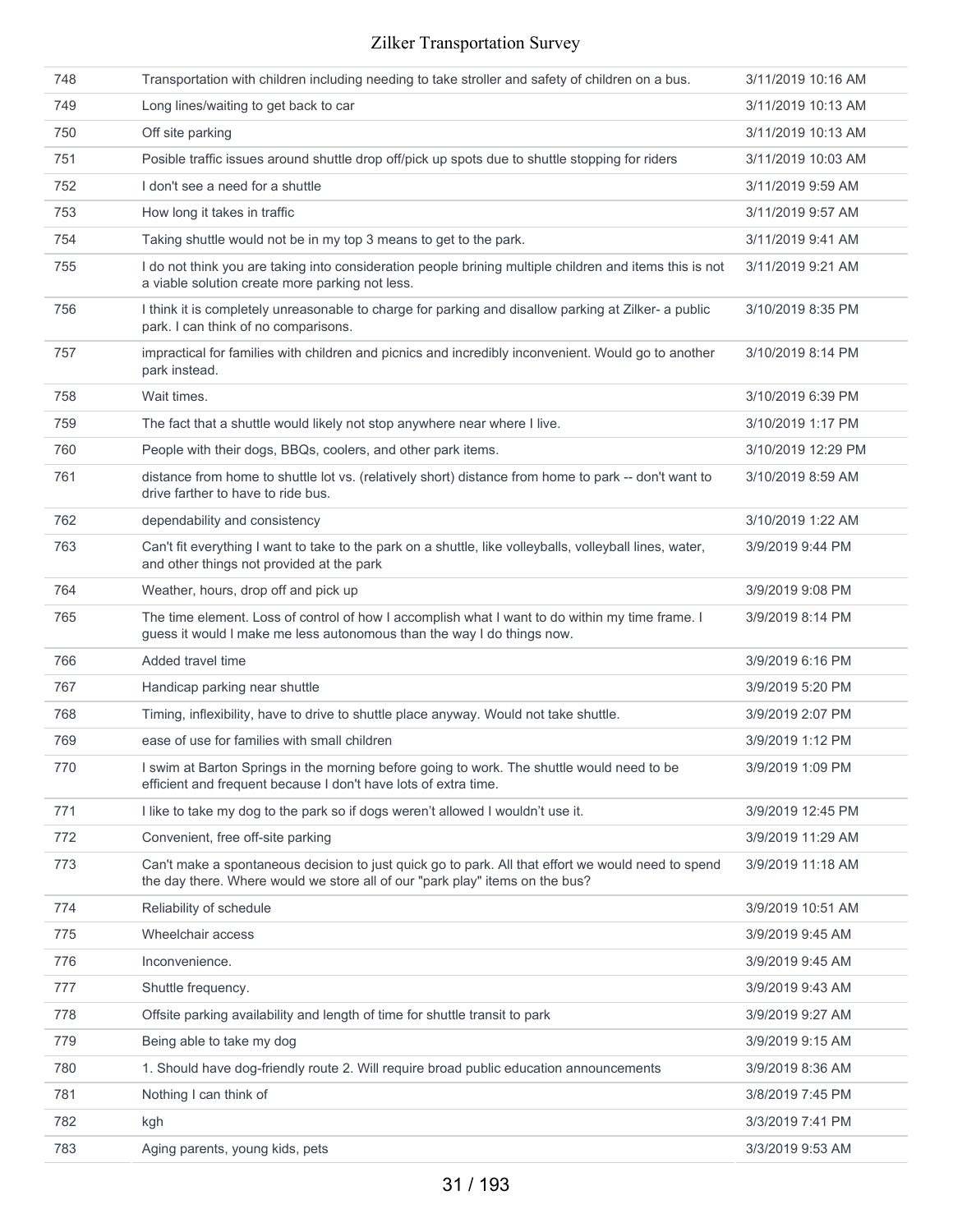## Q5 What factors would increase your likelihood of using Capital Metro buses and trains to get to the park? Please rank in order of importance.



|                                                                               | 1             | $\overline{2}$ | 3             | 4             | 5             | 6             | $\overline{7}$ | 8             | <b>TOTAL</b> | <b>SCORE</b> |
|-------------------------------------------------------------------------------|---------------|----------------|---------------|---------------|---------------|---------------|----------------|---------------|--------------|--------------|
| Additional bus routes going<br>through Zilker Park                            | 19.97%<br>148 | 12.15%<br>90   | 9.85%<br>73   | 9.99%<br>74   | 8.64%<br>64   | 12.55%<br>93  | 14.04%<br>104  | 12.82%<br>95  | 741          | 4.67         |
| Additional bus stops along<br>Barton Springs Rd. or<br>Stratford Dr.          | 6.03%<br>44   | 13.29%<br>97   | 10.14%<br>74  | 8.49%<br>62   | 10.82%<br>79  | 11.10%<br>81  | 19.86%<br>145  | 20.27%<br>148 | 730          | 3.81         |
| Availability of off-site parking<br>near origin bus or train stop             | 21.53%<br>166 | 16.60%<br>128  | 16.86%<br>130 | 14.27%<br>110 | 10.77%<br>83  | 10.77%<br>83  | 6.36%<br>49    | 2.85%<br>22   | 771          | 5.52         |
| Convenience of off-site<br>parking near origin bus or<br>train stop           | 11.26%<br>86  | 21.07%<br>161  | 15.58%<br>119 | 18.98%<br>145 | 12.57%<br>96  | 10.08%<br>77  | 7.59%<br>58    | 2.88%<br>22   | 764          | 5.24         |
| Distance from bus stop and<br>park area or amenity<br>destination             | 7.69%<br>58   | 10.61%<br>80   | 16.05%<br>121 | 12.86%<br>97  | 19.50%<br>147 | 15.78%<br>119 | 11.80%<br>89   | 5.70%<br>43   | 754          | 4.51         |
| Frequency of buses or trains                                                  | 24.03%<br>193 | 17.56%<br>141  | 15.32%<br>123 | 14.07%<br>113 | 10.59%<br>85  | 10.34%<br>83  | 5.60%<br>45    | 2.49%<br>20   | 803          | 5.65         |
| Number of stops between<br>origin bus or train stop and<br>Zilker destination | 6.92%<br>52   | 8.66%<br>65    | 9.85%<br>74   | 10.25%<br>77  | 15.85%<br>119 | 13.72%<br>103 | 23.17%<br>174  | 11.58%<br>87  | 751          | 3.89         |
| Paid vs. unpaid off-site<br>parking                                           | 12.43%<br>94  | 6.22%<br>47    | 9.26%<br>70   | 10.05%<br>76  | 7.80%<br>59   | 9.79%<br>74   | 6.61%<br>50    | 37.83%<br>286 | 756          | 3.60         |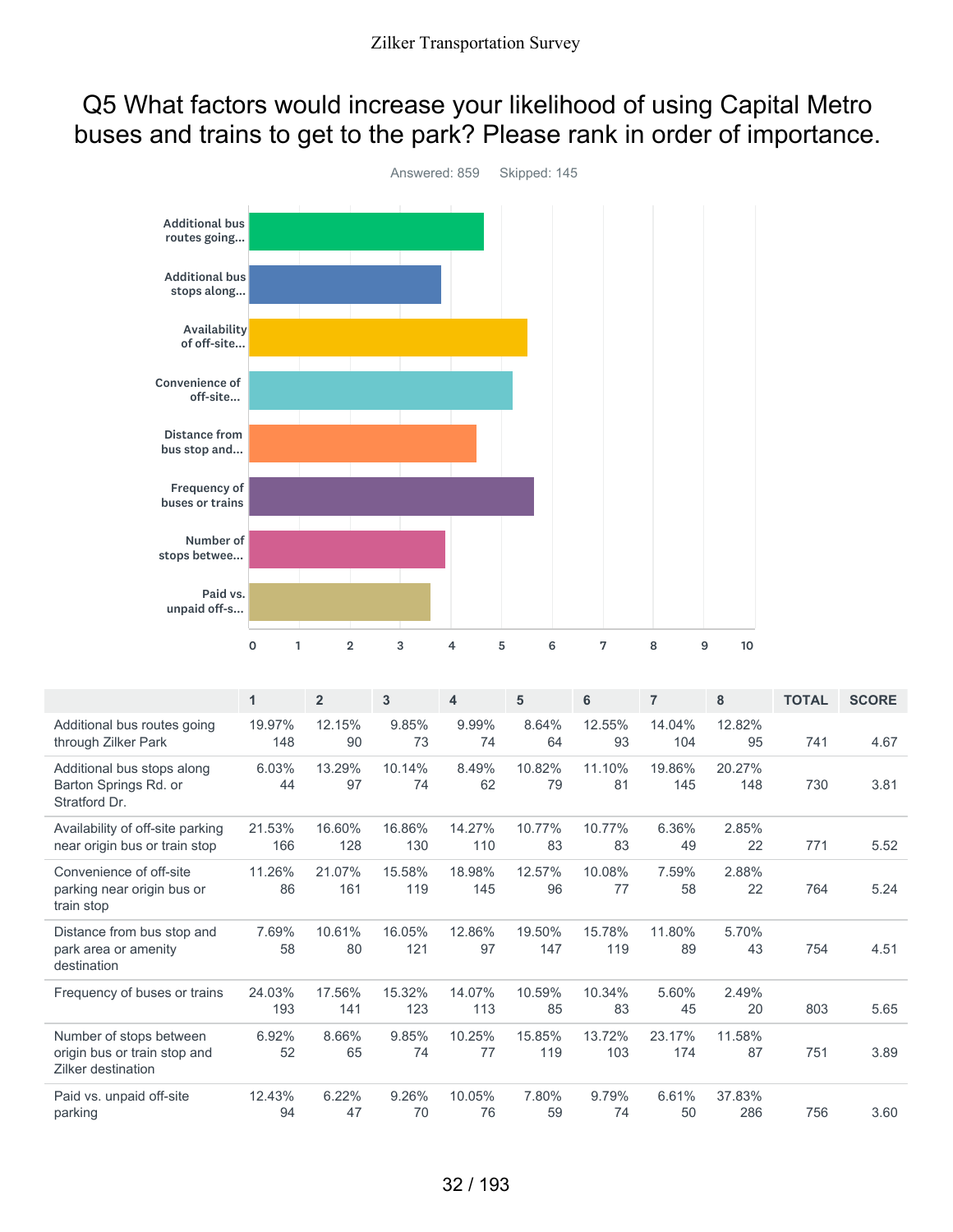## Q6 What additional challenges do you perceive to taking a Capital Metro bus to the park?

Answered: 697 Skipped: 307

| #  | <b>RESPONSES</b>                                                                                                                                                                                                                                                                                                         | <b>DATE</b>       |
|----|--------------------------------------------------------------------------------------------------------------------------------------------------------------------------------------------------------------------------------------------------------------------------------------------------------------------------|-------------------|
| 1  | Seems more of a hassle since I go with lots to carry. And seems like it would take a long time to<br>get to and from the park.                                                                                                                                                                                           | 3/22/2019 5:25 PM |
| 2  | No bus near us                                                                                                                                                                                                                                                                                                           | 3/22/2019 5:21 PM |
| 3  | Please keep car parking willing to pay. Still have to park car to take shuttle & have to go/ leave<br>on shuttle schedule. Worry about car vandalism in shuttle lot. Will not go to Zilker as much based<br>on extra step with shuttle.                                                                                  | 3/22/2019 5:19 PM |
| 4  | not interested in shuttle- build a multi-level garage on stratford on big field for FREE Parking!                                                                                                                                                                                                                        | 3/22/2019 5:14 PM |
| 5  | Limited parking                                                                                                                                                                                                                                                                                                          | 3/22/2019 4:45 PM |
| 6  | I will not take a busno matter what.                                                                                                                                                                                                                                                                                     | 3/22/2019 4:36 PM |
| 7  | Getting stuff and kids on and off                                                                                                                                                                                                                                                                                        | 3/22/2019 4:32 PM |
| 8  | Will there be more than one bus heading back to off site parking, say after the fireworks or other<br>large gathering where everybody leaves at the same time                                                                                                                                                            | 3/22/2019 4:27 PM |
| 9  | need more bike racks                                                                                                                                                                                                                                                                                                     | 3/22/2019 4:25 PM |
| 10 | Would prefer a train                                                                                                                                                                                                                                                                                                     | 3/22/2019 4:24 PM |
| 11 | Bus with small kids and taking strollers etc on bus                                                                                                                                                                                                                                                                      | 3/22/2019 4:22 PM |
| 12 | wouldn't take a cap metro bus or a shuttle to the park. I like fairly close by and there is no way the<br>city could make a shuttle or a cap metro bus convenient for me                                                                                                                                                 | 3/22/2019 4:01 PM |
| 13 | Too many to list here                                                                                                                                                                                                                                                                                                    | 3/22/2019 3:54 PM |
| 14 | This issue can be best addressed by revising the LDC to improve land use and access to transit<br>everywhere. Improve the whole mobility system, not this area. Zone for density and stop protecting<br>the NCCDs like they are precious. The WHOLE city needs to adapt to reality, we cannot make<br>Austin 1990 again. | 3/22/2019 3:51 PM |
| 15 | Frequency of stops                                                                                                                                                                                                                                                                                                       | 3/22/2019 3:33 PM |
| 16 | Traffic, stops                                                                                                                                                                                                                                                                                                           | 3/22/2019 3:28 PM |
| 17 | The extra time involved.                                                                                                                                                                                                                                                                                                 | 3/22/2019 3:26 PM |
| 18 | having enough running that pickups are often and you don't feel stuck. Having enough shade in<br>the pickup waiting areas. Also, anticipating number of potential riders based on good weather<br>days.                                                                                                                  | 3/22/2019 3:18 PM |
| 19 | I probably wont go to the park                                                                                                                                                                                                                                                                                           | 3/22/2019 3:13 PM |
| 20 | Capitol Metro is inefficient and their bust locations are often inconvenient, especially if one has<br>small children with them. Too much walking and waiting in the heat, routes are too inefficient, etc.                                                                                                              | 3/22/2019 3:12 PM |
| 21 | None                                                                                                                                                                                                                                                                                                                     | 3/22/2019 3:11 PM |
| 22 | The ability to take extra items with you to the park including pets                                                                                                                                                                                                                                                      | 3/22/2019 2:59 PM |
| 23 | getting from my house to bus stop                                                                                                                                                                                                                                                                                        | 3/22/2019 2:47 PM |
| 24 | Sharing with homeless or drunk, unruly people.                                                                                                                                                                                                                                                                           | 3/22/2019 2:41 PM |
| 25 | Length of time/transfers                                                                                                                                                                                                                                                                                                 | 3/22/2019 2:39 PM |
| 26 | I would not take bus because we would be going to park to take our dog                                                                                                                                                                                                                                                   | 3/22/2019 2:33 PM |
| 27 | Getting from one side of the park to another in a reasonable amount of time.                                                                                                                                                                                                                                             | 3/22/2019 2:28 PM |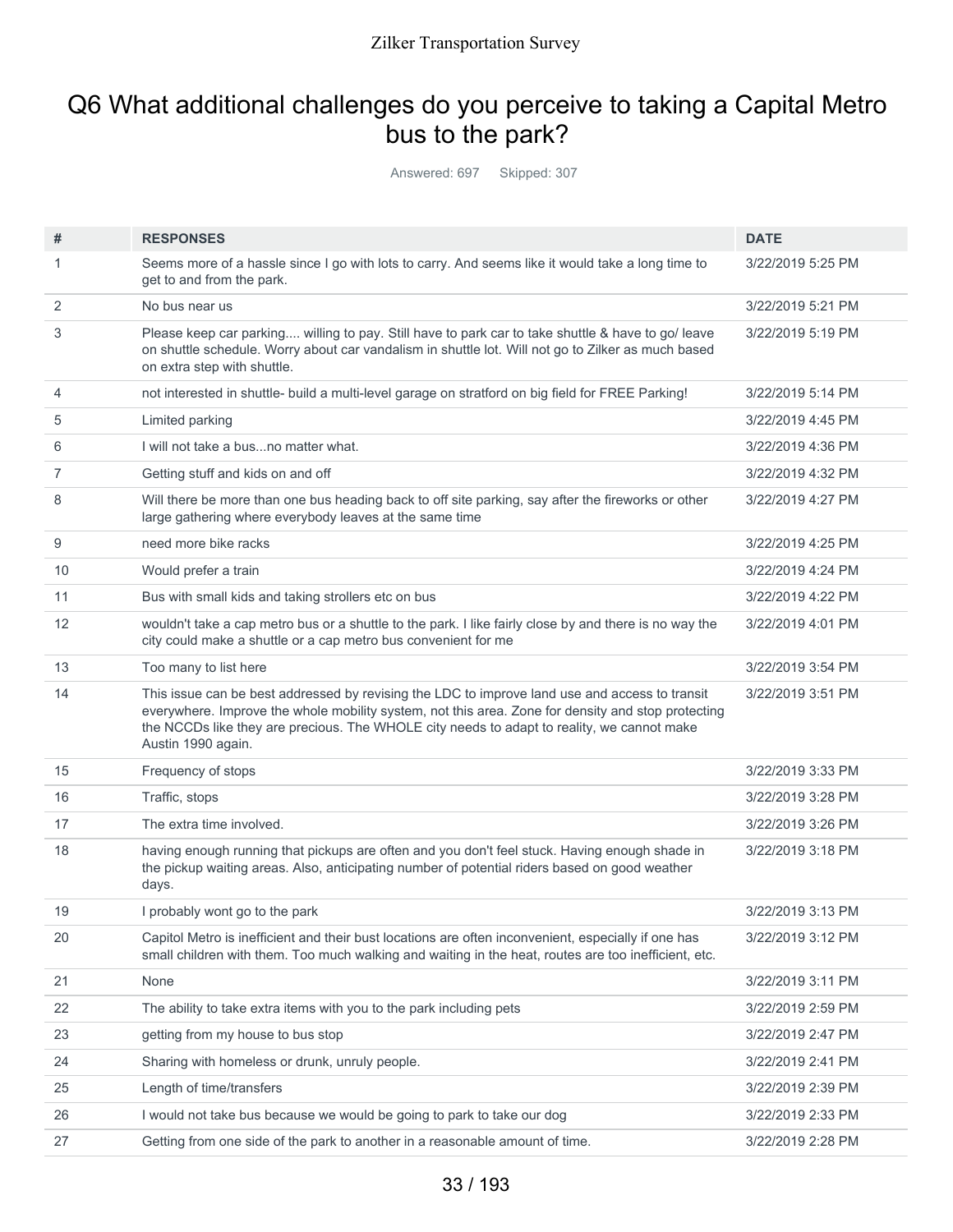| 28 | Same                                                                                                                                                                                                                                                                                                                                                                                                                                                  | 3/22/2019 2:19 PM  |
|----|-------------------------------------------------------------------------------------------------------------------------------------------------------------------------------------------------------------------------------------------------------------------------------------------------------------------------------------------------------------------------------------------------------------------------------------------------------|--------------------|
| 29 | Affordability                                                                                                                                                                                                                                                                                                                                                                                                                                         | 3/22/2019 2:08 PM  |
| 30 | Parking and times                                                                                                                                                                                                                                                                                                                                                                                                                                     | 3/22/2019 2:04 PM  |
| 31 | Live to close to consider anything but bike or walk                                                                                                                                                                                                                                                                                                                                                                                                   | 3/22/2019 2:02 PM  |
| 32 | You can't bring your dog                                                                                                                                                                                                                                                                                                                                                                                                                              | 3/22/2019 1:58 PM  |
| 33 | none                                                                                                                                                                                                                                                                                                                                                                                                                                                  | 3/22/2019 1:51 PM  |
| 34 | Safety                                                                                                                                                                                                                                                                                                                                                                                                                                                | 3/22/2019 1:48 PM  |
| 35 | From my experience with Cap Metro on campus, I would worry that buses would be too full once<br>they arrived to take me, stops would be delayed or wouldn't come at all - this being a popular<br>location with high demans                                                                                                                                                                                                                           | 3/22/2019 1:36 PM  |
| 36 | need for a transfer                                                                                                                                                                                                                                                                                                                                                                                                                                   | 3/22/2019 1:28 PM  |
| 37 | hours of availability                                                                                                                                                                                                                                                                                                                                                                                                                                 | 3/22/2019 1:21 PM  |
| 38 | 1) Reliability of transit schedules/trip planning. 2) Trip time if/when there aren't dedicated ROW for<br>the buses.                                                                                                                                                                                                                                                                                                                                  | 3/22/2019 1:19 PM  |
| 39 | Cost?                                                                                                                                                                                                                                                                                                                                                                                                                                                 | 3/22/2019 1:13 PM  |
| 40 | Not enough busses, crowding, etc.                                                                                                                                                                                                                                                                                                                                                                                                                     | 3/22/2019 1:08 PM  |
| 41 | transfers and amount of time spent traveling from some locations                                                                                                                                                                                                                                                                                                                                                                                      | 3/22/2019 1:07 PM  |
| 42 | I don't want to take a bus!                                                                                                                                                                                                                                                                                                                                                                                                                           | 3/22/2019 1:07 PM  |
| 43 | Added time                                                                                                                                                                                                                                                                                                                                                                                                                                            | 3/22/2019 1:05 PM  |
| 44 | None                                                                                                                                                                                                                                                                                                                                                                                                                                                  | 3/22/2019 1:05 PM  |
| 45 | Dirty bus                                                                                                                                                                                                                                                                                                                                                                                                                                             | 3/22/2019 1:00 PM  |
| 46 | Crowding                                                                                                                                                                                                                                                                                                                                                                                                                                              | 3/22/2019 12:58 PM |
| 47 | In terms of driving to the park from my house versus taking a bus, I would much prefer to drive<br>because it is at least 20 minutes faster and costs much less. Cap Metro busses service many other<br>points of interest and take indirect routes compared to how I would drive to the park. I also can't<br>see driving to a park-and-ride point closer to the park and then paying to take a bus once I'm within<br>walking distance of the park. | 3/22/2019 12:48 PM |
| 48 | Walking to a bus stop.                                                                                                                                                                                                                                                                                                                                                                                                                                | 3/22/2019 12:44 PM |
| 49 | Not enough shuttles running                                                                                                                                                                                                                                                                                                                                                                                                                           | 3/22/2019 12:34 PM |
| 50 | Taking a long time                                                                                                                                                                                                                                                                                                                                                                                                                                    | 3/22/2019 12:28 PM |
| 51 | Cap Metro buses (1) do not pick up in convenient spots, and (2) take too long to get to your final<br>destination. As long as it is more convenient and quicker to take a personal vehicle, people will do<br>SO.                                                                                                                                                                                                                                     | 3/22/2019 12:25 PM |
| 52 | Carrying bulky items                                                                                                                                                                                                                                                                                                                                                                                                                                  | 3/22/2019 12:23 PM |
| 53 | No challenge TO THE PARK but, would not like to see a bus caravan through the park. Sensitive<br>area as it is. Put more energy into other parks to help reduce overuse and crowding!                                                                                                                                                                                                                                                                 | 3/22/2019 12:09 PM |
| 54 | none                                                                                                                                                                                                                                                                                                                                                                                                                                                  | 3/22/2019 11:50 AM |
| 55 | Being afraid of the mentally ill people who ride buses and the unruly people who ride buses                                                                                                                                                                                                                                                                                                                                                           | 3/22/2019 11:50 AM |
| 56 | How to go with large groups of people, or with things like sports equipment/dogs, etc?                                                                                                                                                                                                                                                                                                                                                                | 3/22/2019 11:44 AM |
| 57 | using the bus adds about 90 minutes to get there and back from my house                                                                                                                                                                                                                                                                                                                                                                               | 3/22/2019 11:35 AM |
| 58 | Traffic along the route (sitting on the bus)                                                                                                                                                                                                                                                                                                                                                                                                          | 3/22/2019 11:23 AM |
| 59 | Same issue of LOS mentioned above for shuttle service. A key opportunity to ensuring that Zilker<br>remains a city-wide destination is to insist on a broad and diverse distribution of bus service<br>arriving frequently at the park from all parts of the city.                                                                                                                                                                                    | 3/22/2019 11:22 AM |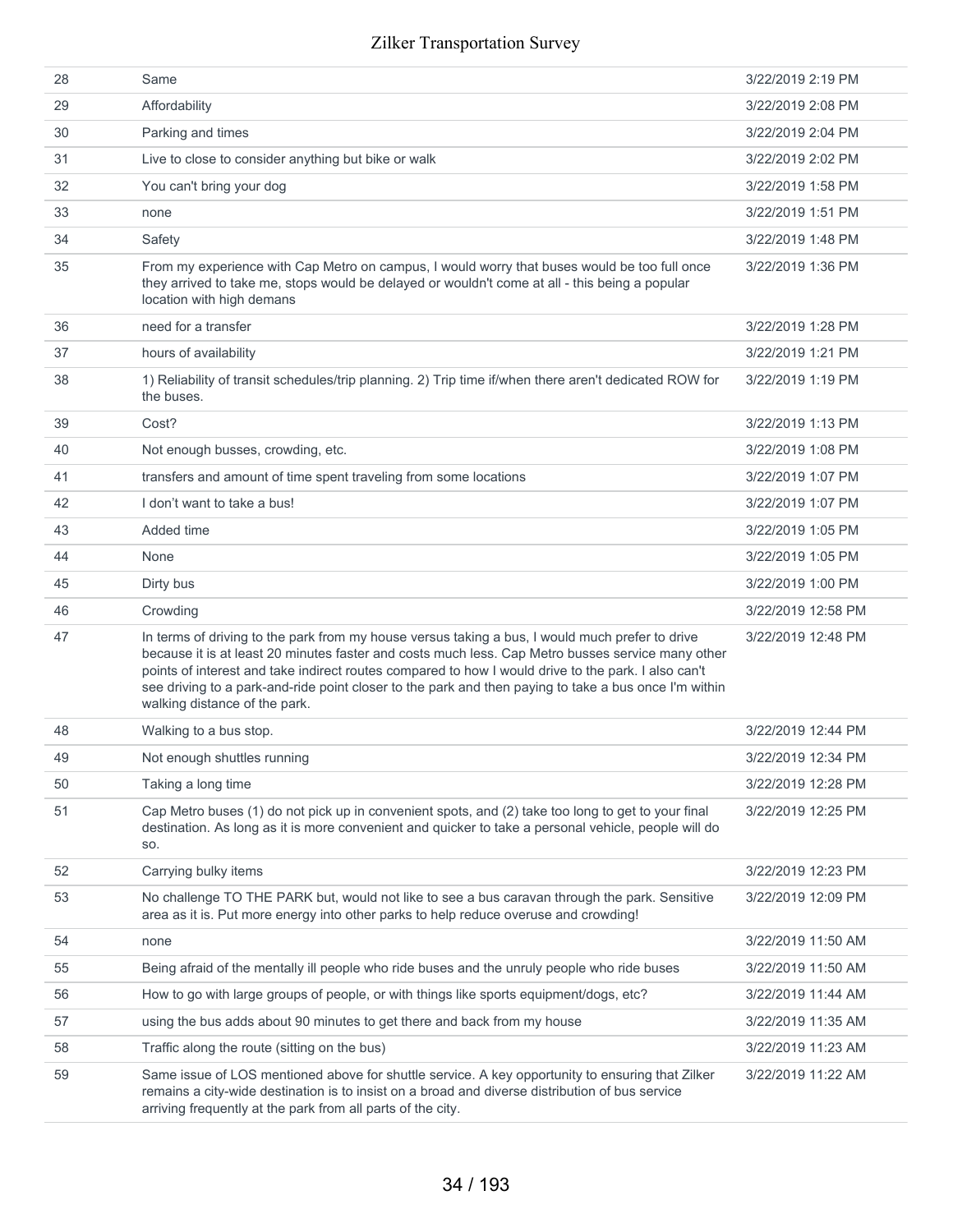| 60 | Drunk people/People on drugs/Homeless people/Personal safety/Thieves both on the shuttle and<br>going through my parked unattended car                                                                                                                                                                                                                                                                                                                                                                                                                                   | 3/22/2019 11:13 AM |
|----|--------------------------------------------------------------------------------------------------------------------------------------------------------------------------------------------------------------------------------------------------------------------------------------------------------------------------------------------------------------------------------------------------------------------------------------------------------------------------------------------------------------------------------------------------------------------------|--------------------|
| 61 | The biggest challenge is not being able to take my dog on a bus.                                                                                                                                                                                                                                                                                                                                                                                                                                                                                                         | 3/22/2019 11:05 AM |
| 62 | walking distance between bus origin and attractions                                                                                                                                                                                                                                                                                                                                                                                                                                                                                                                      | 3/22/2019 10:56 AM |
| 63 | difficult for cap metro buses to navigate through zilker neighborhoods for pickup                                                                                                                                                                                                                                                                                                                                                                                                                                                                                        | 3/22/2019 10:54 AM |
| 64 | Too many stops on the way to Zilker.                                                                                                                                                                                                                                                                                                                                                                                                                                                                                                                                     | 3/22/2019 10:53 AM |
| 65 | Waiting too long at the bus stop for the bus.                                                                                                                                                                                                                                                                                                                                                                                                                                                                                                                            | 3/22/2019 10:46 AM |
| 66 | The buses running on a timely schedule that you can count on.                                                                                                                                                                                                                                                                                                                                                                                                                                                                                                            | 3/22/2019 10:44 AM |
| 67 | They block traffic, and I want to take my car                                                                                                                                                                                                                                                                                                                                                                                                                                                                                                                            | 3/22/2019 10:41 AM |
| 68 | None                                                                                                                                                                                                                                                                                                                                                                                                                                                                                                                                                                     | 3/22/2019 10:37 AM |
| 69 | It takes a lot longer than car at the moment, 8 minute drive versus almost an hour bus ride and<br>isn't frequent. West Campus to Zilker. Huge impediment for students who want to visit the park but<br>don't want to spend an hour getting there                                                                                                                                                                                                                                                                                                                       | 3/22/2019 10:35 AM |
| 70 | Safety for vehicles. Will you have security cameras or guards?                                                                                                                                                                                                                                                                                                                                                                                                                                                                                                           | 3/22/2019 10:35 AM |
| 71 | If a transfer was necessary, that would be a big drawback.                                                                                                                                                                                                                                                                                                                                                                                                                                                                                                               | 3/22/2019 10:30 AM |
| 72 | Having to change transfer buses (if confusing and intimidating for me and many other users)                                                                                                                                                                                                                                                                                                                                                                                                                                                                              | 3/22/2019 10:30 AM |
| 73 | Will there just be giant lines at the bus stops? How will that work?                                                                                                                                                                                                                                                                                                                                                                                                                                                                                                     | 3/22/2019 10:28 AM |
| 74 | Harder for low economic families to pay for bus and pool for whole family.                                                                                                                                                                                                                                                                                                                                                                                                                                                                                               | 3/22/2019 10:26 AM |
| 75 | Cap metro buses need to be able to skip the traffic to make it appealing to users. But Barton<br>springs rd is so narrow that it doesn't seem feasible at all.                                                                                                                                                                                                                                                                                                                                                                                                           | 3/22/2019 10:26 AM |
| 76 | pick-up locations                                                                                                                                                                                                                                                                                                                                                                                                                                                                                                                                                        | 3/22/2019 10:22 AM |
| 77 | Hours of operation                                                                                                                                                                                                                                                                                                                                                                                                                                                                                                                                                       | 3/22/2019 10:16 AM |
| 78 | If buses are crowded                                                                                                                                                                                                                                                                                                                                                                                                                                                                                                                                                     | 3/22/2019 10:14 AM |
| 79 | Takes too long and too many stops along way. That's why you need more trains, and for the train<br>to work aroind the whole city. I can never ride the train to work due to by the time it gets to my area<br>at Howard station it's standing room only. You keep on wanting to add more buses to solve the<br>problem, and that's not the solution. The other factor is your building station around downtown<br>area, and the areas you need to work on is Pflugerville, Round Rock, and south Austin, buds & &<br>Kyle that where your traffic coming from in Austin. | 3/22/2019 10:08 AM |
| 80 | Same getting baby gear on and off.                                                                                                                                                                                                                                                                                                                                                                                                                                                                                                                                       | 3/22/2019 10:03 AM |
| 81 | Cap Metro does not run near my area of Austin.                                                                                                                                                                                                                                                                                                                                                                                                                                                                                                                           | 3/22/2019 10:01 AM |
| 82 | Frequency of the bus would be an issue especially with the traffic in the local area.                                                                                                                                                                                                                                                                                                                                                                                                                                                                                    | 3/22/2019 9:59 AM  |
| 83 | Additional time to take bus to the park will severely limit usage from many parts of the City. Zilker<br>is for everyone, not just those in the core area of the city.                                                                                                                                                                                                                                                                                                                                                                                                   | 3/22/2019 9:57 AM  |
| 84 | Would never take the bus to go there.                                                                                                                                                                                                                                                                                                                                                                                                                                                                                                                                    | 3/22/2019 9:54 AM  |
| 85 | Full buses                                                                                                                                                                                                                                                                                                                                                                                                                                                                                                                                                               | 3/22/2019 9:53 AM  |
| 86 | frequency of bus                                                                                                                                                                                                                                                                                                                                                                                                                                                                                                                                                         | 3/22/2019 9:52 AM  |
| 87 | Same as i mentioned before. DOGS have to go to Zilker, period. Sometimes we also bring large<br>coolers, tents, tables, all that stuff - where does it go?                                                                                                                                                                                                                                                                                                                                                                                                               | 3/22/2019 9:47 AM  |
| 88 | None                                                                                                                                                                                                                                                                                                                                                                                                                                                                                                                                                                     | 3/22/2019 9:45 AM  |
| 89 | it's stupid.                                                                                                                                                                                                                                                                                                                                                                                                                                                                                                                                                             | 3/22/2019 9:44 AM  |
| 90 | Off site parking at start of bus stop                                                                                                                                                                                                                                                                                                                                                                                                                                                                                                                                    | 3/22/2019 9:44 AM  |
| 91 | Inconvenience for me                                                                                                                                                                                                                                                                                                                                                                                                                                                                                                                                                     | 3/22/2019 9:32 AM  |
| 92 | My limited physical ability.                                                                                                                                                                                                                                                                                                                                                                                                                                                                                                                                             | 3/22/2019 9:30 AM  |
| 93 | Can't provide tailored service or charter service                                                                                                                                                                                                                                                                                                                                                                                                                                                                                                                        | 3/22/2019 9:27 AM  |
|    |                                                                                                                                                                                                                                                                                                                                                                                                                                                                                                                                                                          |                    |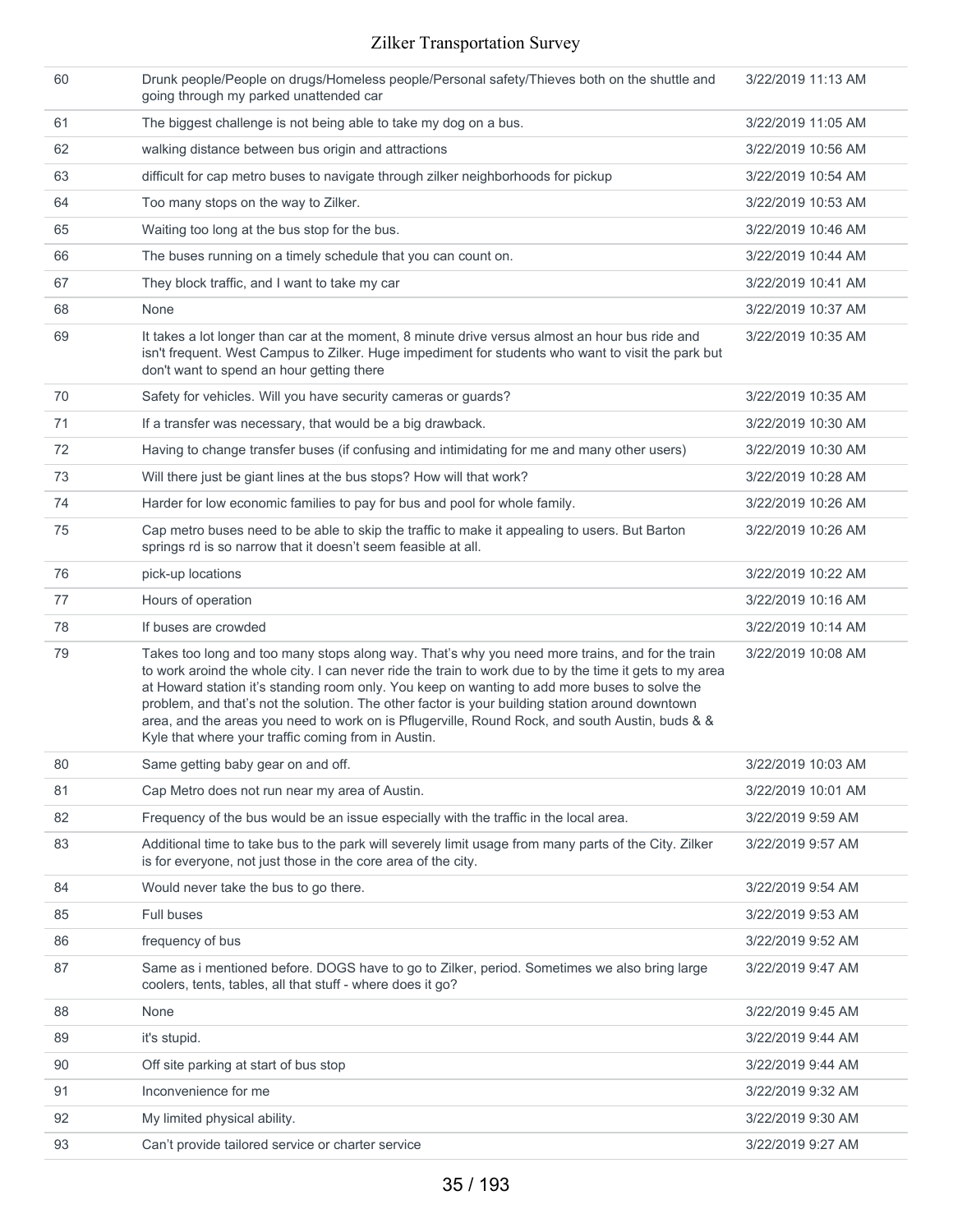| 94  | None.                                                                                                                                                                                                                                                                           | 3/22/2019 9:25 AM |
|-----|---------------------------------------------------------------------------------------------------------------------------------------------------------------------------------------------------------------------------------------------------------------------------------|-------------------|
| 95  | The amount of time it takes to get to the park.                                                                                                                                                                                                                                 | 3/22/2019 9:09 AM |
| 96  | Times available to and from park                                                                                                                                                                                                                                                | 3/22/2019 9:08 AM |
| 97  | Anytime I want to take capital metro it more than triples my commute time and cost.                                                                                                                                                                                             | 3/22/2019 9:06 AM |
| 98  | Room to take supplies for picnic or swimming                                                                                                                                                                                                                                    | 3/22/2019 8:54 AM |
| 99  | Getting small children from my house to a bus stop                                                                                                                                                                                                                              | 3/22/2019 8:52 AM |
| 100 | Same as above. Loading our entire family and all of the accessories onto a bus for a day at the<br>park. We'd probably find it easier to go to a different park.                                                                                                                | 3/22/2019 8:49 AM |
| 101 | I will not take a bus                                                                                                                                                                                                                                                           | 3/22/2019 8:39 AM |
| 102 | N/A                                                                                                                                                                                                                                                                             | 3/22/2019 8:38 AM |
| 103 | It's a waste                                                                                                                                                                                                                                                                    | 3/22/2019 8:34 AM |
| 104 | Well given that the local bus nearest my home (#5) had its hours and service drastically cut last<br>summer I don't trust Cap Metro to make good decisions. Who cuts service on a well-used route<br>while the city is growing? It's been a huge inconvenience to my household. | 3/22/2019 8:26 AM |
| 105 | none                                                                                                                                                                                                                                                                            | 3/22/2019 8:23 AM |
| 106 | direct vs having to transfer                                                                                                                                                                                                                                                    | 3/22/2019 8:15 AM |
| 107 | Not allowing dogs                                                                                                                                                                                                                                                               | 3/22/2019 8:15 AM |
| 108 | If there are too many stops between pick up and Zilker Park that will discourage riders stops<br>between                                                                                                                                                                        | 3/22/2019 7:46 AM |
| 109 | I use a free park and ride. More of these are needed through the city. Also the 5 bus is the closest<br>to zilker but the traffic on Lamar is a major issue in even e we getting on that bus or making it<br>convienient                                                        | 3/22/2019 7:42 AM |
| 110 | I am just about positive that it wouldn't be convenient enough                                                                                                                                                                                                                  | 3/22/2019 7:42 AM |
| 111 | I will not take a Capital Metro bud to a park                                                                                                                                                                                                                                   | 3/22/2019 7:40 AM |
| 112 | Getting stuck in traffic. Need priority.                                                                                                                                                                                                                                        | 3/22/2019 7:36 AM |
| 113 | Bus stop is far from my house.                                                                                                                                                                                                                                                  | 3/22/2019 7:34 AM |
| 114 | Cap Metro comes no where near my house                                                                                                                                                                                                                                          | 3/22/2019 7:27 AM |
| 115 | I would never use a metro bus                                                                                                                                                                                                                                                   | 3/22/2019 7:26 AM |
| 116 | Dogs aren't allowed on Capital Metro.                                                                                                                                                                                                                                           | 3/22/2019 7:23 AM |
| 117 | cost, people experiencing homelessness asking for money,                                                                                                                                                                                                                        | 3/22/2019 7:21 AM |
| 118 | Over crowded "train"                                                                                                                                                                                                                                                            | 3/22/2019 7:15 AM |
| 119 | space on bus to a busy location                                                                                                                                                                                                                                                 | 3/22/2019 7:12 AM |
| 120 | People from suburbs needing to navigate through transfers                                                                                                                                                                                                                       | 3/22/2019 7:08 AM |
| 121 | No stops near me. Easier to rideshare directly                                                                                                                                                                                                                                  | 3/22/2019 7:05 AM |
| 122 | Will my dog be able to ride?                                                                                                                                                                                                                                                    | 3/22/2019 6:50 AM |
| 123 | It's slow. Need a dedicated bus lane.                                                                                                                                                                                                                                           | 3/22/2019 6:19 AM |
| 124 | They can't run a service that works from south to north Austin. Takes too long to get anywhere.<br>Lower income foljs will be shut out as usual                                                                                                                                 | 3/22/2019 5:39 AM |
| 125 | None                                                                                                                                                                                                                                                                            | 3/22/2019 5:21 AM |
| 126 | Not enough cap metro routes and stops in zilker park                                                                                                                                                                                                                            | 3/22/2019 4:38 AM |
| 127 | See my comments above. Land use near zilker needs to be updated to allow more housing and<br>diverse housing options. Denser housing would make frequent bus service more viable and put<br>more people within walking/biking distance of the park.                             | 3/22/2019 2:46 AM |
| 128 | availability                                                                                                                                                                                                                                                                    | 3/22/2019 2:42 AM |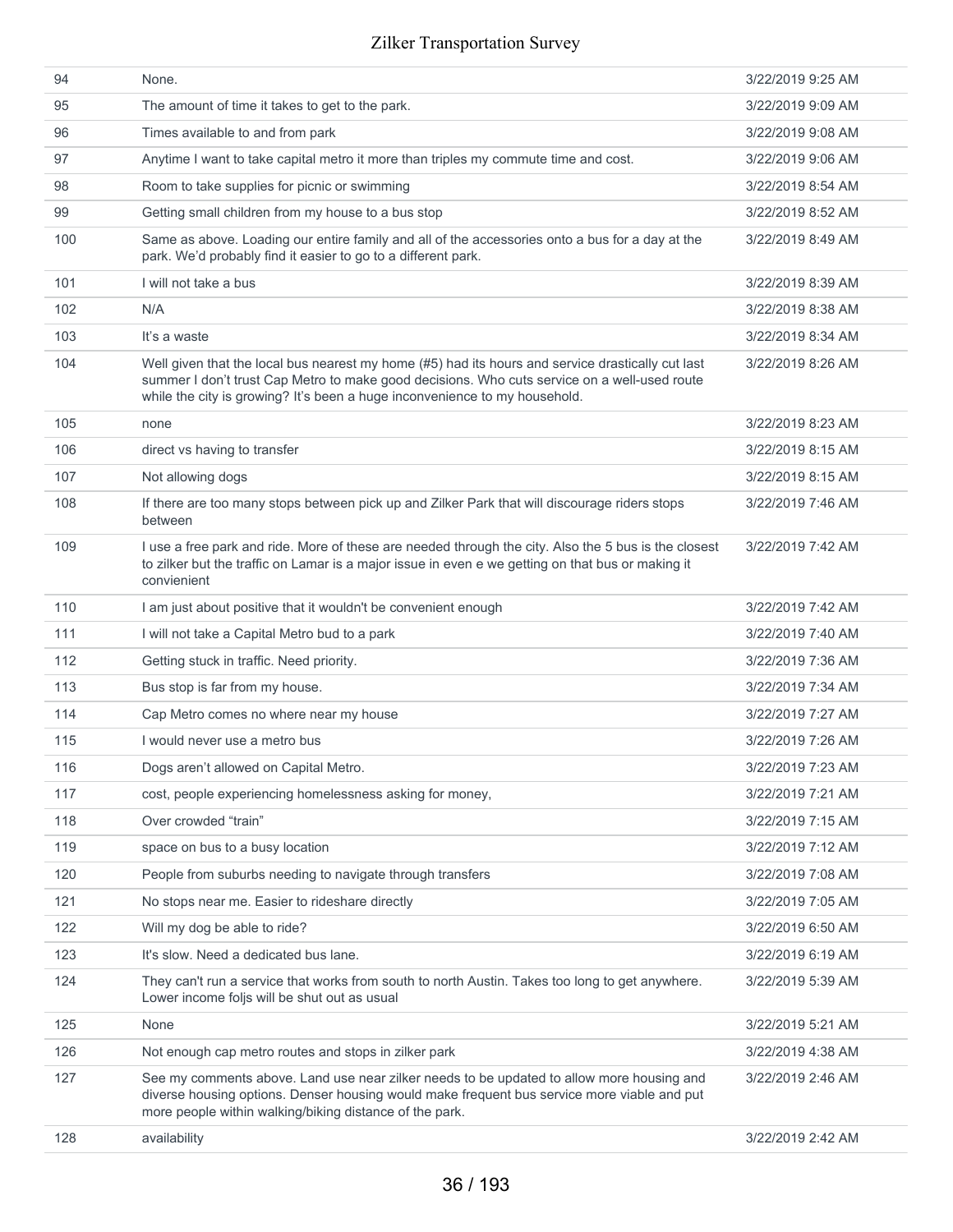| 129 | Need a bus stop within walking distance of my house or parking at a bus stop near my house.<br>Frankly, it's ridiculous that Barton Hills has such limited access to public transportation.                                                                                                                      | 3/22/2019 2:11 AM  |
|-----|------------------------------------------------------------------------------------------------------------------------------------------------------------------------------------------------------------------------------------------------------------------------------------------------------------------|--------------------|
| 130 | Availability and capacity issues leading to long wait times                                                                                                                                                                                                                                                      | 3/22/2019 1:06 AM  |
| 131 | bus smog going through the park; just drop people off at the edge of it                                                                                                                                                                                                                                          | 3/21/2019 11:55 PM |
| 132 | Not enough busses and routes                                                                                                                                                                                                                                                                                     | 3/21/2019 11:49 PM |
| 133 | My dog needs a ride. Coolers, strollers, etc needs space.                                                                                                                                                                                                                                                        | 3/21/2019 11:30 PM |
| 134 | Nutty people on the bus. Use Lamar buses a lot, and nutty people abound.                                                                                                                                                                                                                                         | 3/21/2019 11:26 PM |
| 135 | Bus stops with pedestrians and bikers                                                                                                                                                                                                                                                                            | 3/21/2019 11:25 PM |
| 136 | The same challenges as mentioned under the shuttle. Also, there aren't always convenient Capital<br>Metro bus routes near my work places. That would cause our travel time to be almost<br>tripled/quadrupled compared to me driving my personal vehicle to the park.                                            | 3/21/2019 11:21 PM |
| 137 | Same as for shuttle question.                                                                                                                                                                                                                                                                                    | 3/21/2019 11:10 PM |
| 138 | Want a train                                                                                                                                                                                                                                                                                                     | 3/21/2019 11:05 PM |
| 139 | Cost of parking and riding?                                                                                                                                                                                                                                                                                      | 3/21/2019 10:54 PM |
| 140 | take too much time                                                                                                                                                                                                                                                                                               | 3/21/2019 10:53 PM |
| 141 | Cost of fare vs parking, slowness/delays due to traffic and multiple stops, keeping group together                                                                                                                                                                                                               | 3/21/2019 10:50 PM |
| 142 | Time it takes to get to park.                                                                                                                                                                                                                                                                                    | 3/21/2019 10:50 PM |
| 143 | Heat                                                                                                                                                                                                                                                                                                             | 3/21/2019 10:49 PM |
| 144 | None                                                                                                                                                                                                                                                                                                             | 3/21/2019 10:33 PM |
| 145 | I wouldn't want to have to change buses to get on a different line.                                                                                                                                                                                                                                              | 3/21/2019 10:25 PM |
| 146 | None                                                                                                                                                                                                                                                                                                             | 3/21/2019 10:25 PM |
| 147 | Carrying large items and multiple children isn't easy to load onto a bus or train if you're the only<br>parent/adult taking them. I prefer taking my own vehicle and parking on-site. Children get tired<br>after playing and fall asleep on drive home. Riding on bus with multiple children will be difficult. | 3/21/2019 10:23 PM |
| 148 | Getting close enough to town to park. We need a parking shuttle location south around Slaughter<br>and Old Manchaca Road. That runs 24/7 every four hours round trip.                                                                                                                                            | 3/21/2019 10:20 PM |
| 149 | Hustle of bringing things for a day at the park. Also needing to be able to leave quickly in case of<br>emergency. It is nice to have that flexibility.                                                                                                                                                          | 3/21/2019 10:06 PM |
| 150 | Same as shuttle Too hard to bring kids and dogs.                                                                                                                                                                                                                                                                 | 3/21/2019 10:01 PM |
| 151 | The amount of "gear" you need to use the pool, playground, etc if you have children                                                                                                                                                                                                                              | 3/21/2019 9:49 PM  |
| 152 | Ability to carry picnic, chairs, etc onto bus                                                                                                                                                                                                                                                                    | 3/21/2019 9:46 PM  |
| 153 | Bus is slow                                                                                                                                                                                                                                                                                                      | 3/21/2019 9:36 PM  |
| 154 | I don't have one that comes near my house.                                                                                                                                                                                                                                                                       | 3/21/2019 9:35 PM  |
| 155 | Bringing my dog                                                                                                                                                                                                                                                                                                  | 3/21/2019 9:32 PM  |
| 156 | I've never taken cap metro and wouldn't know where to get on or the fee                                                                                                                                                                                                                                          | 3/21/2019 9:30 PM  |
| 157 | Expense                                                                                                                                                                                                                                                                                                          | 3/21/2019 9:30 PM  |
| 158 | Too far to walk from my house to any bus                                                                                                                                                                                                                                                                         | 3/21/2019 9:25 PM  |
| 159 | taking my dogs                                                                                                                                                                                                                                                                                                   | 3/21/2019 9:22 PM  |
| 160 | The buses smell, so this might affect the park.                                                                                                                                                                                                                                                                  | 3/21/2019 9:18 PM  |
| 161 | Stigma regarding bus riding (seen as something for poverty stricken or homeless people)                                                                                                                                                                                                                          | 3/21/2019 9:17 PM  |
| 162 | Abailable routes and off site parking                                                                                                                                                                                                                                                                            | 3/21/2019 9:12 PM  |
| 163 | Carrying snacks and diaper bag rather than having them in the car                                                                                                                                                                                                                                                | 3/21/2019 9:08 PM  |
| 164 | Open up additional park options. Why a golf course at Muniwe need parks!                                                                                                                                                                                                                                         | 3/21/2019 9:07 PM  |
|     |                                                                                                                                                                                                                                                                                                                  |                    |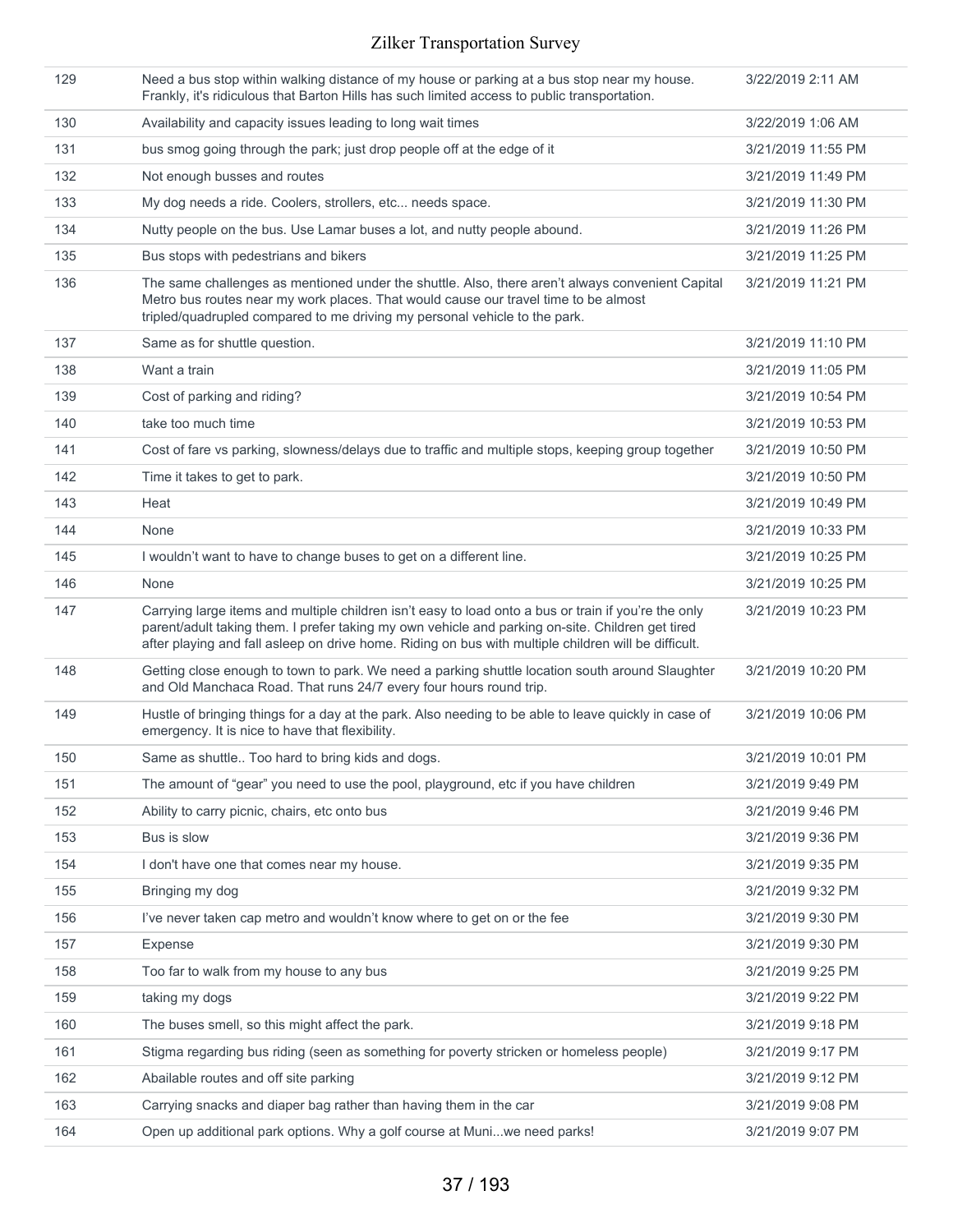| 165 | i am a fairly long walk away from a bus stop, i wouldn't want to have to change busses, i'm<br>traveling with kids and a stroller, i don't want to have to drive to a place, park, THEN get on a bus                     | 3/21/2019 9:03 PM |
|-----|--------------------------------------------------------------------------------------------------------------------------------------------------------------------------------------------------------------------------|-------------------|
| 166 | N/A                                                                                                                                                                                                                      | 3/21/2019 8:55 PM |
| 167 | Cleanness and too many transients. Child endangerment with mentally disturbed people. They<br>often hang out at the park.                                                                                                | 3/21/2019 8:51 PM |
| 168 | Number and types of bags allowed                                                                                                                                                                                         | 3/21/2019 8:49 PM |
| 169 | having to take more than one bus (i.e. a transfer) would impact likeness of use. Lack of frequency.                                                                                                                      | 3/21/2019 8:47 PM |
| 170 | Pretty much same issues as shuttle                                                                                                                                                                                       | 3/21/2019 8:46 PM |
| 171 | Traffic. Austin needs more metro rail/ mass transit not using existing road ways.                                                                                                                                        | 3/21/2019 8:40 PM |
| 172 | We don't have convenient bus stops in the suburbs                                                                                                                                                                        | 3/21/2019 8:36 PM |
| 173 | Homeless making ride uncomfortable due to cleanliness, language, or drunk. With small children<br>and unexpected, trips cant always be timed.                                                                            | 3/21/2019 8:33 PM |
| 174 | It would take a long time if a bus change is necessary. Parking needs to be sufficient at close in<br>lot.                                                                                                               | 3/21/2019 8:26 PM |
| 175 | None                                                                                                                                                                                                                     | 3/21/2019 8:23 PM |
| 176 | parking to get on the bus                                                                                                                                                                                                | 3/21/2019 8:22 PM |
| 177 | Austin's too big I wouldn't ride the shuttle bus to many people it's getting creepy                                                                                                                                      | 3/21/2019 8:22 PM |
| 178 | Cap metro does not serve my neighborhood and you block parking then you are only serving the<br>downtown core and not the people who also pay taxes to use city parks                                                    | 3/21/2019 8:09 PM |
| 179 | Same as shuttle. Very inconvenient to be on a crowded bus with a toddler.                                                                                                                                                | 3/21/2019 8:02 PM |
| 180 | Habit                                                                                                                                                                                                                    | 3/21/2019 8:01 PM |
| 181 | None                                                                                                                                                                                                                     | 3/21/2019 7:58 PM |
| 182 | Taking things to the park is a pain if you have kids.                                                                                                                                                                    | 3/21/2019 7:56 PM |
| 183 | Taking children & stroller & picnic items would be a challenge                                                                                                                                                           | 3/21/2019 7:55 PM |
| 184 | Bus stops are dangerous places to be, esp when buses come infrequently. A security guard is<br>needed.                                                                                                                   | 3/21/2019 7:44 PM |
| 185 | It's inconvenient not having your vehicle nearby. We like to go back to the car to cool off, to eat, etc                                                                                                                 | 3/21/2019 7:42 PM |
| 186 | Again, hauling everything that would usually be in my car                                                                                                                                                                | 3/21/2019 7:34 PM |
| 187 | Time                                                                                                                                                                                                                     | 3/21/2019 7:29 PM |
| 188 | Green line to zilker                                                                                                                                                                                                     | 3/21/2019 7:29 PM |
| 189 | inconvenient routes from most locations; waiting for buses ends up taking longer than walking                                                                                                                            | 3/21/2019 7:24 PM |
| 190 | No direct route. Use direct routes from major hubs. Hancock Shopping Center, UT Campus,<br>Mueller Shopping area, etc.                                                                                                   | 3/21/2019 7:22 PM |
| 191 | You have got to be kidding me! Have you seen what rides that bus                                                                                                                                                         | 3/21/2019 7:22 PM |
| 192 | Is Capital metro a valued source of transportation for the majority of Austinites. Cost Cost Cost                                                                                                                        | 3/21/2019 7:21 PM |
| 193 | I live in Northwest Austin. I can't get there from here!!                                                                                                                                                                | 3/21/2019 7:07 PM |
| 194 | Time consuming                                                                                                                                                                                                           | 3/21/2019 7:03 PM |
| 195 | Dirty                                                                                                                                                                                                                    | 3/21/2019 7:01 PM |
| 196 | My kids sometimes take the bus to the park, but it takes a LONG time because they have to<br>transfer. It would be nice if buses had more bike racks so you could bring a bike to zilker.                                | 3/21/2019 7:01 PM |
| 197 | We have a large family and it is just easier to drive or ride our electric bikes. I would work on<br>improving bike/scooter access via roads(not the hike and bike) which is too crowded for efficient<br>transportation | 3/21/2019 6:57 PM |
| 198 | Wait time. Heat. Late busses.                                                                                                                                                                                            | 3/21/2019 6:57 PM |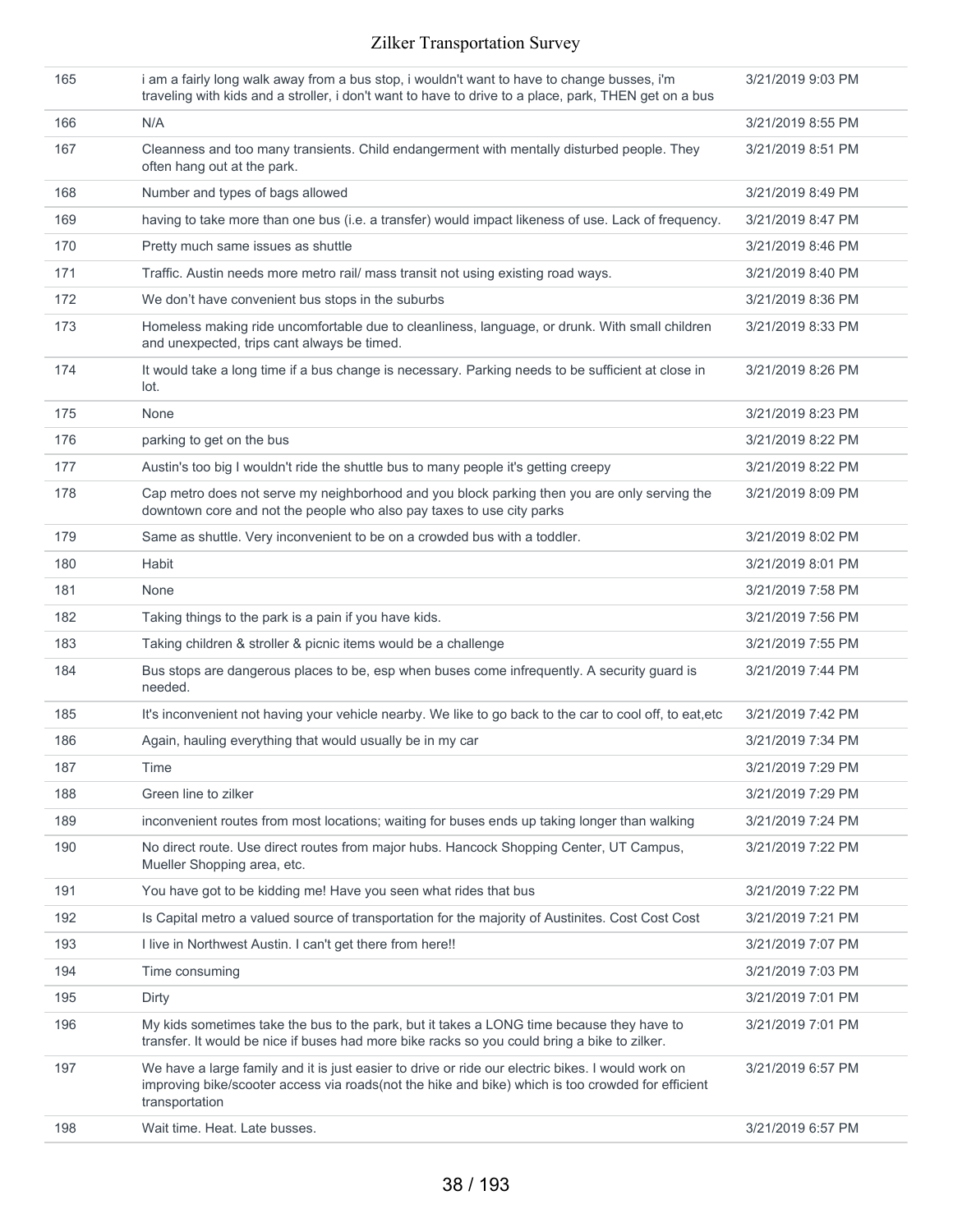| 199 | Not baby friendly.                                                                                                                                                                                                                                                                                                                                                            | 3/21/2019 6:57 PM |
|-----|-------------------------------------------------------------------------------------------------------------------------------------------------------------------------------------------------------------------------------------------------------------------------------------------------------------------------------------------------------------------------------|-------------------|
| 200 | Rising ticket fares                                                                                                                                                                                                                                                                                                                                                           | 3/21/2019 6:56 PM |
| 201 | I'd have to change buses at least once, since our closest bus stop (322) doesn't go anywhere near<br>Zilker. It would take too long to try to get there via Cap Metro's limited routes.                                                                                                                                                                                       | 3/21/2019 6:53 PM |
| 202 | No bus stops close to my home                                                                                                                                                                                                                                                                                                                                                 | 3/21/2019 6:51 PM |
| 203 | Having to make transfers from one bus to another                                                                                                                                                                                                                                                                                                                              | 3/21/2019 6:50 PM |
| 204 | covered areas to wait out of the sun.                                                                                                                                                                                                                                                                                                                                         | 3/21/2019 6:49 PM |
| 205 | Would only use if off-site parking is free.                                                                                                                                                                                                                                                                                                                                   | 3/21/2019 6:49 PM |
| 206 | Cost                                                                                                                                                                                                                                                                                                                                                                          | 3/21/2019 6:45 PM |
| 207 | People on the bus who not going to the park.                                                                                                                                                                                                                                                                                                                                  | 3/21/2019 6:45 PM |
| 208 | Amount of time it takes to park and ride the shuttle to my car.                                                                                                                                                                                                                                                                                                               | 3/21/2019 6:42 PM |
| 209 | None                                                                                                                                                                                                                                                                                                                                                                          | 3/21/2019 6:34 PM |
| 210 | Perceptions of safety on public transit.                                                                                                                                                                                                                                                                                                                                      | 3/21/2019 6:34 PM |
| 211 | Dogs not allowed                                                                                                                                                                                                                                                                                                                                                              | 3/21/2019 6:28 PM |
| 212 | lines                                                                                                                                                                                                                                                                                                                                                                         | 3/21/2019 6:27 PM |
| 213 | Capital Metro doesn't serve enough routes outside of Zilker. Ideally people can take Capital Metro<br>from their home to the park. Need wider build out of Capital Metro.                                                                                                                                                                                                     | 3/21/2019 6:24 PM |
| 214 | na                                                                                                                                                                                                                                                                                                                                                                            | 3/21/2019 6:23 PM |
| 215 | dogs not allowed                                                                                                                                                                                                                                                                                                                                                              | 3/21/2019 6:20 PM |
| 216 | Way too much bus traffic within the park                                                                                                                                                                                                                                                                                                                                      | 3/21/2019 6:20 PM |
| 217 | Sub-par bus stops. Nobody wants to wait for a bus at a stop with no seating or shade                                                                                                                                                                                                                                                                                          | 3/21/2019 6:16 PM |
| 218 | The homeless people on the buses.                                                                                                                                                                                                                                                                                                                                             | 3/21/2019 6:12 PM |
| 219 | Cap Metro continues to "herd" passengers into narrower and narrower pathways. Unless they go<br>small, frequent and convenient, I will never use Cap Metro                                                                                                                                                                                                                    | 3/21/2019 6:09 PM |
| 220 | There is no way I am taking a bus                                                                                                                                                                                                                                                                                                                                             | 3/21/2019 6:05 PM |
| 221 | We are sick and tired of it getting more difficult and expensive to use OUR park. The city should be<br>working to make it easier, not harder. The time spent parking off site and taking a shuttle will<br>prevent people from using the park on the way to and from work, for example. It should not require<br>so much time and hassle to stop at the park to take a walk! | 3/21/2019 6:04 PM |
| 222 | Location to connect to bus for the park, frequency of trips (easily accessible throughout the day) so<br>your able to catch the bus to zilker pretty easy and don't have to plan the day or activities around<br>that specific trip to the park or pool.                                                                                                                      | 3/21/2019 6:04 PM |
| 223 | Paying for it                                                                                                                                                                                                                                                                                                                                                                 | 3/21/2019 6:04 PM |
| 224 | Frequency                                                                                                                                                                                                                                                                                                                                                                     | 3/21/2019 6:02 PM |
| 225 | What about our pet ??                                                                                                                                                                                                                                                                                                                                                         | 3/21/2019 6:01 PM |
| 226 | Like most Austinites, I am not a fan of Capital Metro buses. That's why they are also empty.                                                                                                                                                                                                                                                                                  | 3/21/2019 6:01 PM |
| 227 | Parking at terminal                                                                                                                                                                                                                                                                                                                                                           | 3/21/2019 6:00 PM |
| 228 | Safety, bringing small children, transporting gear.                                                                                                                                                                                                                                                                                                                           | 3/21/2019 5:58 PM |
| 229 | I would not take the bus                                                                                                                                                                                                                                                                                                                                                      | 3/21/2019 5:53 PM |
| 230 | Would they pick up from my neighborhood                                                                                                                                                                                                                                                                                                                                       | 3/21/2019 5:49 PM |
| 231 | Waiting time                                                                                                                                                                                                                                                                                                                                                                  | 3/21/2019 5:47 PM |
| 232 | Handicap accesability                                                                                                                                                                                                                                                                                                                                                         | 3/21/2019 5:46 PM |
| 233 | Lack of understanding of bus routes and schedules.                                                                                                                                                                                                                                                                                                                            | 3/21/2019 5:46 PM |
| 234 | Crowds. Availablitly                                                                                                                                                                                                                                                                                                                                                          | 3/21/2019 5:43 PM |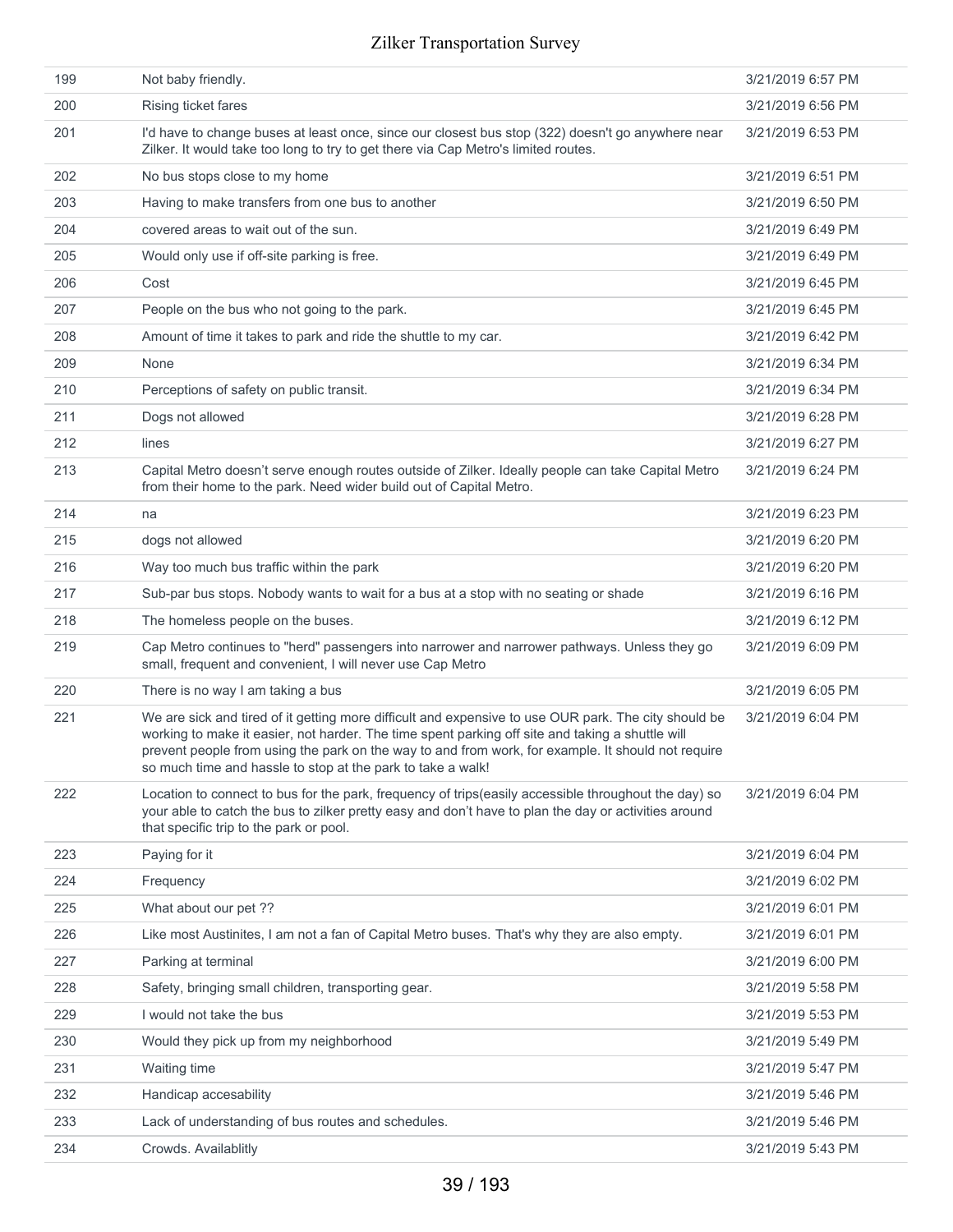| 235 | Time is a factor, as traffic tends to make bus travel intolerable.                                                                                                                                                                                                                                                                                                                                                                                                      | 3/21/2019 5:42 PM |
|-----|-------------------------------------------------------------------------------------------------------------------------------------------------------------------------------------------------------------------------------------------------------------------------------------------------------------------------------------------------------------------------------------------------------------------------------------------------------------------------|-------------------|
| 236 | Not convenient                                                                                                                                                                                                                                                                                                                                                                                                                                                          | 3/21/2019 5:41 PM |
| 237 | Parking, distance, pets                                                                                                                                                                                                                                                                                                                                                                                                                                                 | 3/21/2019 5:41 PM |
| 238 | Near my home I only have choice of 17 or 350 buses. I'd like an option to go to a location near the<br>river without crossing it twice to get there. A bus from a park and ride along South mopac to the<br>Roy g Guerrero park area via Barton springs and West Riverside would be very helpful.                                                                                                                                                                       | 3/21/2019 5:39 PM |
| 239 | Timelines and frequency                                                                                                                                                                                                                                                                                                                                                                                                                                                 | 3/21/2019 5:38 PM |
| 240 | None                                                                                                                                                                                                                                                                                                                                                                                                                                                                    | 3/21/2019 5:38 PM |
| 241 | number of passengers                                                                                                                                                                                                                                                                                                                                                                                                                                                    | 3/21/2019 5:37 PM |
| 242 | I would not visit the park use a Metro Bus                                                                                                                                                                                                                                                                                                                                                                                                                              | 3/21/2019 5:37 PM |
| 243 | Need bike parking and wide sidewalks to bus stops. Parking needs electric car chargers and solar<br>canopies. It would be great to have a year round car free park!                                                                                                                                                                                                                                                                                                     | 3/21/2019 5:36 PM |
| 244 | None                                                                                                                                                                                                                                                                                                                                                                                                                                                                    | 3/21/2019 5:35 PM |
| 245 | Again, current bus access to the park are horrible and there should be a lot more accessible to<br>Barton springs especially.                                                                                                                                                                                                                                                                                                                                           | 3/21/2019 5:34 PM |
| 246 | understanding which bus to take when                                                                                                                                                                                                                                                                                                                                                                                                                                    | 3/21/2019 5:34 PM |
| 247 | Too much time on the bus. There should be express busses                                                                                                                                                                                                                                                                                                                                                                                                                | 3/21/2019 5:32 PM |
| 248 | Kids, dogs, strollers, gear, bikes, picnic baskets, acceptance by the public, total ease of use                                                                                                                                                                                                                                                                                                                                                                         | 3/21/2019 5:31 PM |
| 249 | There is no CapMetro service in Del Valle.                                                                                                                                                                                                                                                                                                                                                                                                                              | 3/21/2019 5:30 PM |
| 250 | There are no busses near my house, I live by Mt Bonnell, so I don't want to pay for parking and<br>then pay for a bus. I also don't want to wait in the heat for a bus.                                                                                                                                                                                                                                                                                                 | 3/21/2019 5:30 PM |
| 251 | TRAFFIC COULD CAUSE THE BUS RUN LATE AND NOT AS OFTEN.                                                                                                                                                                                                                                                                                                                                                                                                                  | 3/21/2019 5:27 PM |
| 252 | Same as mentioned above.                                                                                                                                                                                                                                                                                                                                                                                                                                                | 3/21/2019 5:25 PM |
| 253 | not being able to bring my dog                                                                                                                                                                                                                                                                                                                                                                                                                                          | 3/21/2019 5:25 PM |
| 254 | Overall traffic                                                                                                                                                                                                                                                                                                                                                                                                                                                         | 3/21/2019 5:25 PM |
| 255 | $\overline{\phantom{0}}$                                                                                                                                                                                                                                                                                                                                                                                                                                                | 3/21/2019 5:25 PM |
| 256 | Non-polluting busses                                                                                                                                                                                                                                                                                                                                                                                                                                                    | 3/21/2019 5:23 PM |
| 257 | Overcrowding, mismanagement                                                                                                                                                                                                                                                                                                                                                                                                                                             | 3/21/2019 5:21 PM |
| 258 | I do use cap metro. Currently I have to take two buses and it takes me over an hour. In contrast,<br>biking takes me 28 minutes from home and driving takes me between 20-30 minutes. I live in East<br>Riverside area. To me the biggest barrier is efficient & quick bus lines. Frequency is another big<br>challenge. The current bus route (30) runs every 1/2 hourway too infrequent. To others I am<br>sure off site parking lot convenience will be a challenge. | 3/21/2019 5:21 PM |
| 259 | My dog is not allowed.                                                                                                                                                                                                                                                                                                                                                                                                                                                  | 3/21/2019 5:18 PM |
| 260 | Frequency of bus schedule                                                                                                                                                                                                                                                                                                                                                                                                                                               | 3/21/2019 5:18 PM |
| 261 | NA                                                                                                                                                                                                                                                                                                                                                                                                                                                                      | 3/21/2019 5:18 PM |
| 262 | Bus routes or lack thereof                                                                                                                                                                                                                                                                                                                                                                                                                                              | 3/21/2019 5:16 PM |
| 263 | Needs to connect with a rapid bus line and frequency                                                                                                                                                                                                                                                                                                                                                                                                                    | 3/21/2019 5:14 PM |
| 264 | If parking is free, people will never take transit. Need to charge for parking all days of the week at<br>zilker park and overflow parking areas.                                                                                                                                                                                                                                                                                                                       | 3/21/2019 5:12 PM |
| 265 | No stops close to home                                                                                                                                                                                                                                                                                                                                                                                                                                                  | 3/21/2019 5:10 PM |
| 266 | Bus causing traffic. We're fine getting there the way we do now                                                                                                                                                                                                                                                                                                                                                                                                         | 3/21/2019 5:09 PM |
| 267 | There is no bus by my house (off southwest parkway) I would need to drive to bus                                                                                                                                                                                                                                                                                                                                                                                        | 3/21/2019 5:09 PM |
| 268 | Hauling our "gear" to the park.                                                                                                                                                                                                                                                                                                                                                                                                                                         | 3/21/2019 5:08 PM |
|     |                                                                                                                                                                                                                                                                                                                                                                                                                                                                         |                   |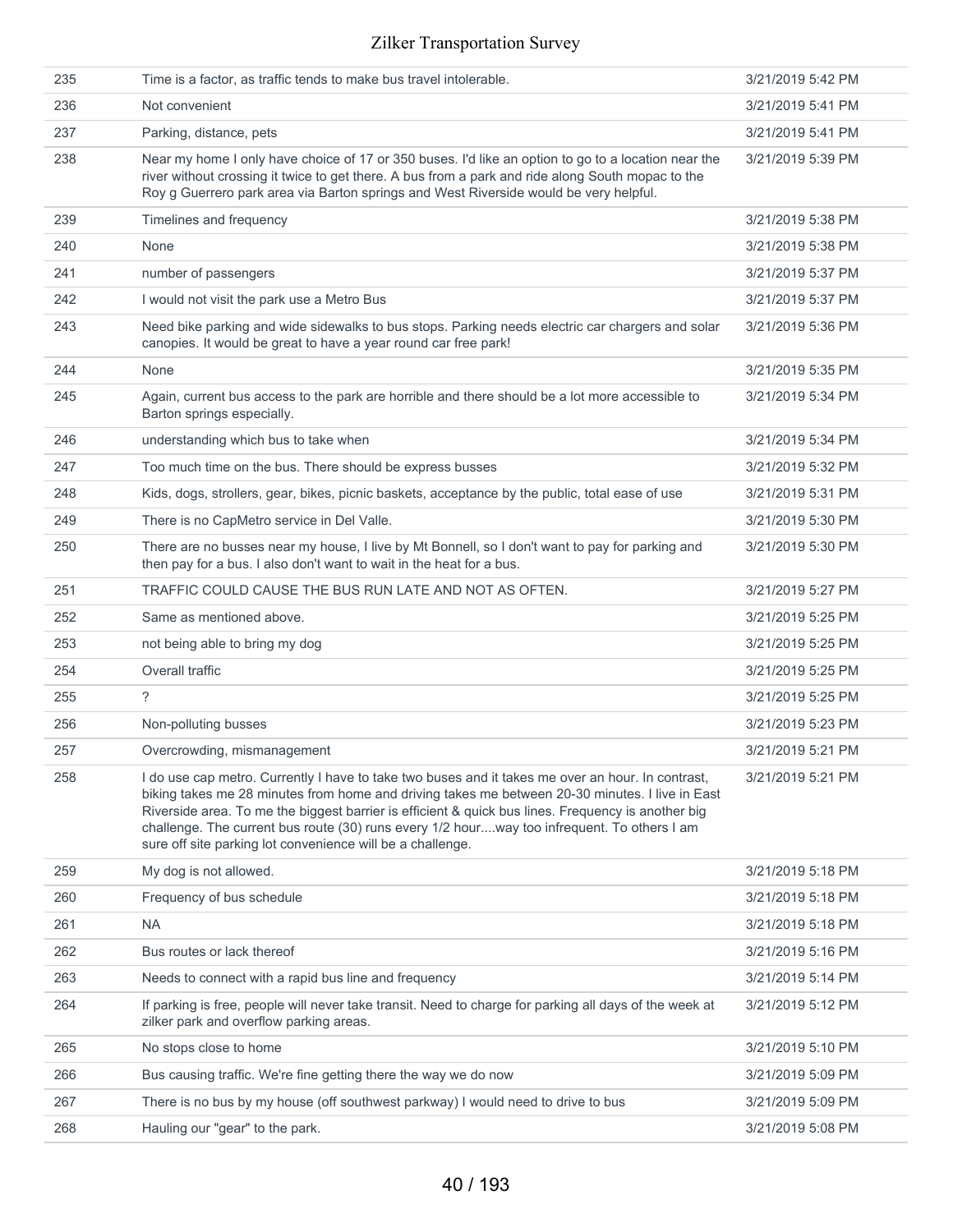| 269 | I live too close                                                                                                                                                 | 3/21/2019 5:08 PM |
|-----|------------------------------------------------------------------------------------------------------------------------------------------------------------------|-------------------|
| 270 | Inability to bring my dogs                                                                                                                                       | 3/21/2019 5:08 PM |
| 271 | I live close enough to the park that taking a bus to the park is unnecessary.                                                                                    | 3/21/2019 5:07 PM |
| 272 | I use Zilker Park mostly for my dogs, so I would need to have some accommodation to allow for<br>that                                                            | 3/21/2019 5:07 PM |
| 273 | If I need to make multiple bus changes to get to Zilker, the appeal fades.                                                                                       | 3/21/2019 5:07 PM |
| 274 | Having so few routes that are direct in and out of Zilker, Frequency and distance between<br>amenities are the biggest challenges now.                           | 3/21/2019 5:06 PM |
| 275 | Dogs are not allowed.                                                                                                                                            | 3/21/2019 5:05 PM |
| 276 | frequency of buses has to be minimally every 5 minutes                                                                                                           | 3/21/2019 5:04 PM |
| 277 | Origin of bus                                                                                                                                                    | 3/21/2019 5:03 PM |
| 278 | amount of time shuttling vs being in the park                                                                                                                    | 3/21/2019 5:02 PM |
| 279 | I'd rather ride my bike.                                                                                                                                         | 3/21/2019 4:59 PM |
| 280 | I would not use Cap Metro, period                                                                                                                                | 3/21/2019 4:52 PM |
| 281 | Easy access locations outside the city core to frequent bus routes                                                                                               | 3/21/2019 4:51 PM |
| 282 | Route transfers.                                                                                                                                                 | 3/21/2019 4:50 PM |
| 283 | Location of pick Up Shade shelter at bus stop Frequency of pick up                                                                                               | 3/21/2019 4:50 PM |
| 284 | Making the bus convenient for more neighborhoods to use to get to Zilker. Keeping the riff raff off<br>the buses so people feel safe and willing to us them      | 3/21/2019 4:50 PM |
| 285 | Handling young children and infants as well as anything we wanted to bring to the park (blankets,<br>coolers, etc).                                              | 3/21/2019 4:49 PM |
| 286 | CapMetro #30 is infrequent on the weekends                                                                                                                       | 3/21/2019 4:49 PM |
| 287 | Finding a capitol metro bus stop near my residence.                                                                                                              | 3/21/2019 4:49 PM |
| 288 | N/A at this moment                                                                                                                                               | 3/21/2019 4:47 PM |
| 289 | Cannot take my dog on the bus                                                                                                                                    | 3/21/2019 4:45 PM |
| 290 | cost                                                                                                                                                             | 3/21/2019 4:44 PM |
| 291 | Cost, frequency of routes, late busses and trains, full busses and trains.                                                                                       | 3/21/2019 4:43 PM |
| 292 | none                                                                                                                                                             | 3/21/2019 4:43 PM |
| 293 | none                                                                                                                                                             | 3/21/2019 4:17 PM |
| 294 | I don't really take the bus. I prefer other transport like scooters, bikes, or ride shares.                                                                      | 3/21/2019 4:07 PM |
| 295 | Infrequent routes, homeless and other questionable people on bus with my family, inconvenient                                                                    | 3/21/2019 3:55 PM |
| 296 | None                                                                                                                                                             | 3/21/2019 3:45 PM |
| 297 | cash                                                                                                                                                             | 3/21/2019 3:44 PM |
| 298 | the cost of a bus trip vs shuttle trip                                                                                                                           | 3/21/2019 3:42 PM |
| 299 | Inconvenient to find the bus stop to park & extra time to ride a bus there                                                                                       | 3/21/2019 3:41 PM |
| 300 | Do not want to take a bus or shuttle to the park. Want to park close and use the park as a park as<br>it should be.                                              | 3/21/2019 3:36 PM |
| 301 | Traffic created by increased bus traffic blocking traffic in and near Zilker.                                                                                    | 3/21/2019 3:33 PM |
| 302 | distance to the bus stop                                                                                                                                         | 3/21/2019 3:33 PM |
| 303 | I live in far south Austin so I would still have to use my car or ride share to get to off site parking.<br>This would not entirely eliminate the use of my car. | 3/21/2019 3:28 PM |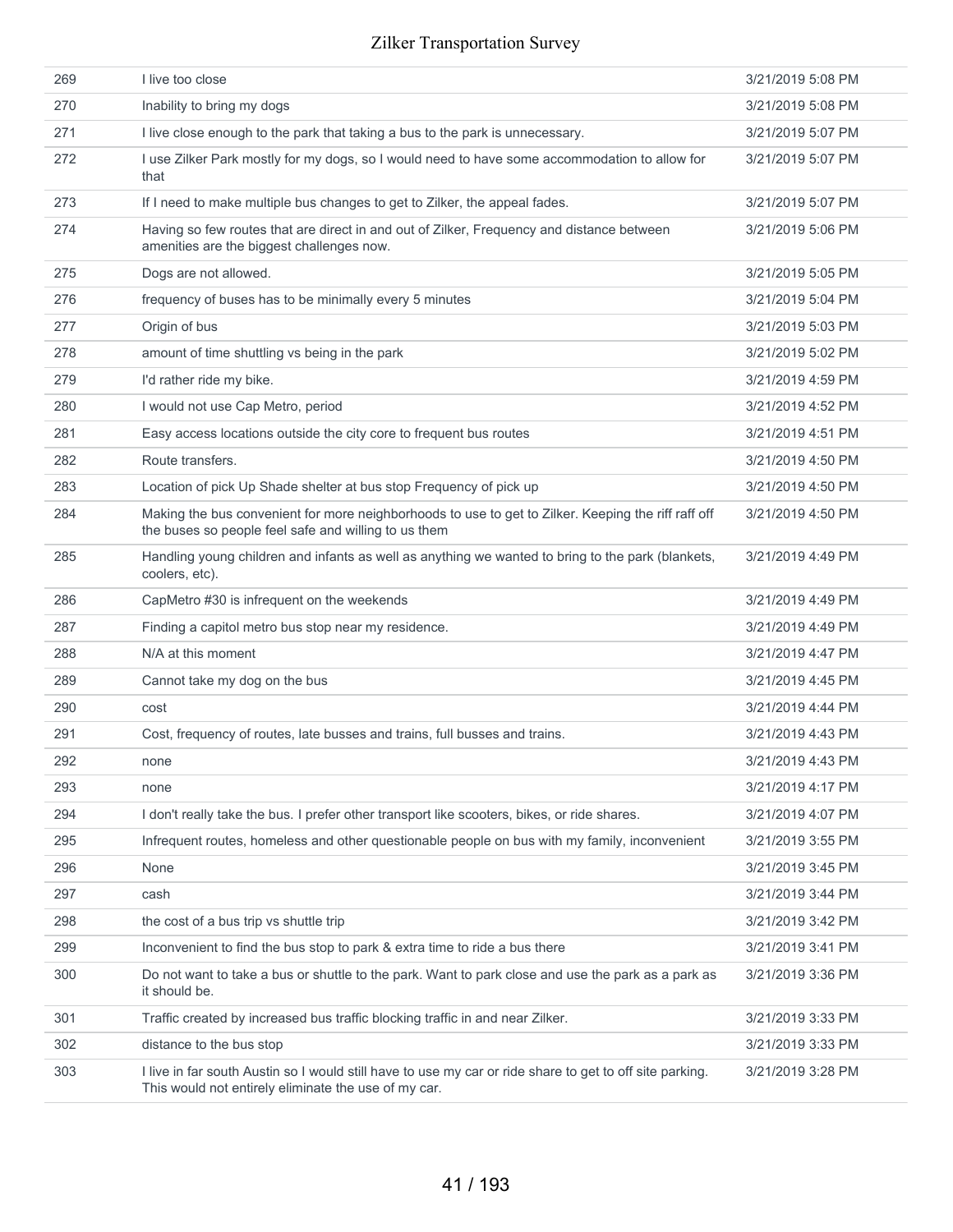| 304 | The capital metro bus has very few origin stops in nieghborhoods even a 10 minute drive out of<br>downtown. It does't stop on Brodie Lane at all, only on Slaughter Ln. in a couple of locations and<br>almost entirely neglects oak hill. If I have to get in to my car anyways, I will not take a bus. The bus<br>and or train needs to actually be able to reach a large portion of the community in a timely and<br>convenient manner. If a person already owns/ uses a car they aren't going to take a bus unless it's<br>cheaper or more convenient and cap metro buses are neither because the only way to get on it is<br>mainly from a park n ride. | 3/21/2019 3:18 PM |
|-----|--------------------------------------------------------------------------------------------------------------------------------------------------------------------------------------------------------------------------------------------------------------------------------------------------------------------------------------------------------------------------------------------------------------------------------------------------------------------------------------------------------------------------------------------------------------------------------------------------------------------------------------------------------------|-------------------|
| 305 | It's much faster to drive from house and park at zilker                                                                                                                                                                                                                                                                                                                                                                                                                                                                                                                                                                                                      | 3/21/2019 3:15 PM |
| 306 | none                                                                                                                                                                                                                                                                                                                                                                                                                                                                                                                                                                                                                                                         | 3/21/2019 3:12 PM |
| 307 | I don't understand how to pay for the bus. Why can't you load money onto the app?                                                                                                                                                                                                                                                                                                                                                                                                                                                                                                                                                                            | 3/21/2019 3:10 PM |
| 308 | Extra time involved                                                                                                                                                                                                                                                                                                                                                                                                                                                                                                                                                                                                                                          | 3/21/2019 3:04 PM |
| 309 | Why did a TRAIN get put in this section? The same items as above                                                                                                                                                                                                                                                                                                                                                                                                                                                                                                                                                                                             | 3/21/2019 3:03 PM |
| 310 | Without dedicated lanes, the bus would be sitting in traffic like all other cars. If we want people to<br>take the bus, we need to create better incentives or prioritize this use over personal cars.                                                                                                                                                                                                                                                                                                                                                                                                                                                       | 3/21/2019 2:57 PM |
| 311 | proximity of bus to home                                                                                                                                                                                                                                                                                                                                                                                                                                                                                                                                                                                                                                     | 3/21/2019 2:56 PM |
| 312 | none                                                                                                                                                                                                                                                                                                                                                                                                                                                                                                                                                                                                                                                         | 3/21/2019 2:53 PM |
| 313 | The homeless people hanging around or using the bus pick up locations as housing or drug<br>dealing areas                                                                                                                                                                                                                                                                                                                                                                                                                                                                                                                                                    | 3/21/2019 2:50 PM |
| 314 | I live in south austin, and go to the park at least once a week for club meetings, volunteering,<br>activities, etc. There should be a parking for volunteers                                                                                                                                                                                                                                                                                                                                                                                                                                                                                                | 3/21/2019 2:48 PM |
| 315 | Not sure.                                                                                                                                                                                                                                                                                                                                                                                                                                                                                                                                                                                                                                                    | 3/21/2019 2:27 PM |
| 316 | Access to Mcbeth or annex                                                                                                                                                                                                                                                                                                                                                                                                                                                                                                                                                                                                                                    | 3/21/2019 2:27 PM |
| 317 | cost to tax payers to high                                                                                                                                                                                                                                                                                                                                                                                                                                                                                                                                                                                                                                   | 3/21/2019 2:24 PM |
| 318 | extra time, issues of Zilker being a big attraction for dogs                                                                                                                                                                                                                                                                                                                                                                                                                                                                                                                                                                                                 | 3/21/2019 2:22 PM |
| 319 | Taking a bus/shuttle should be on par with the experience of walking from any new/proposed<br>parking area and the park. If you make one better than the other, prioritize the pedestrian<br>experience walking over shuttle/bus.                                                                                                                                                                                                                                                                                                                                                                                                                            | 3/21/2019 2:17 PM |
| 320 | I did not rank any of the bus options because they are not a viable option. Our public<br>transportation system is poor. I live in Central Austin and when I have taken the bus to Zilker Park,<br>it takes me close to 45 minutes to go one way. The train is not close to me and has limited<br>weekend hours. Until our public transportation system improves to the point where it is a reliable,<br>efficient, and widespread mode of transportation, I won't take the bus to the park or anywhere else<br>I need to go unless I am able to dedicate a whole day to get there.                                                                          | 3/21/2019 2:15 PM |
| 321 | Ease (user experience) in purchasing bus fare, by offering transportation memberships or<br>plans/one-time fare via digital purchase. Cleanliness of bus and friendliness of driver. Routes<br>running on time.                                                                                                                                                                                                                                                                                                                                                                                                                                              | 3/21/2019 2:07 PM |
| 322 | wanting to have access to gear for multiple activities: swim, picnic, disc golf. bringing dog                                                                                                                                                                                                                                                                                                                                                                                                                                                                                                                                                                | 3/21/2019 2:05 PM |
| 323 | Again, these questions force canned answers and leave no place for other. Specifically, I don't<br>want more busses. They already drive poorly (killed a pedestrian/biker) and they are almost<br>always empty. Even during rush hour. The demand isn't there for this product. Stop making more.                                                                                                                                                                                                                                                                                                                                                            | 3/21/2019 2:04 PM |
| 324 | Capital Metro is not an on-demand service such as Uber or Lyft, or offers the convience of<br>personal vehicle use. It is the same challenges that make Capital Metro an unpopular service<br>today. According to the Austin Strategic Mobility Plan, only 4% of Austinites use Capital Metro for<br>their commutes. I guarantee you more than 4% of Austinites frequent Zilker Park.                                                                                                                                                                                                                                                                        | 3/21/2019 2:01 PM |
| 325 | Location of bus stops                                                                                                                                                                                                                                                                                                                                                                                                                                                                                                                                                                                                                                        | 3/21/2019 2:01 PM |
| 326 | Keeping ridership high enough                                                                                                                                                                                                                                                                                                                                                                                                                                                                                                                                                                                                                                | 3/21/2019 2:00 PM |
| 327 | Slow. Expensive. They skip pickups. Always late.                                                                                                                                                                                                                                                                                                                                                                                                                                                                                                                                                                                                             | 3/21/2019 1:59 PM |
| 328 | Getting through all the logistics with little kids.                                                                                                                                                                                                                                                                                                                                                                                                                                                                                                                                                                                                          | 3/21/2019 1:58 PM |
| 329 | How to catch south by slaughter                                                                                                                                                                                                                                                                                                                                                                                                                                                                                                                                                                                                                              | 3/21/2019 1:57 PM |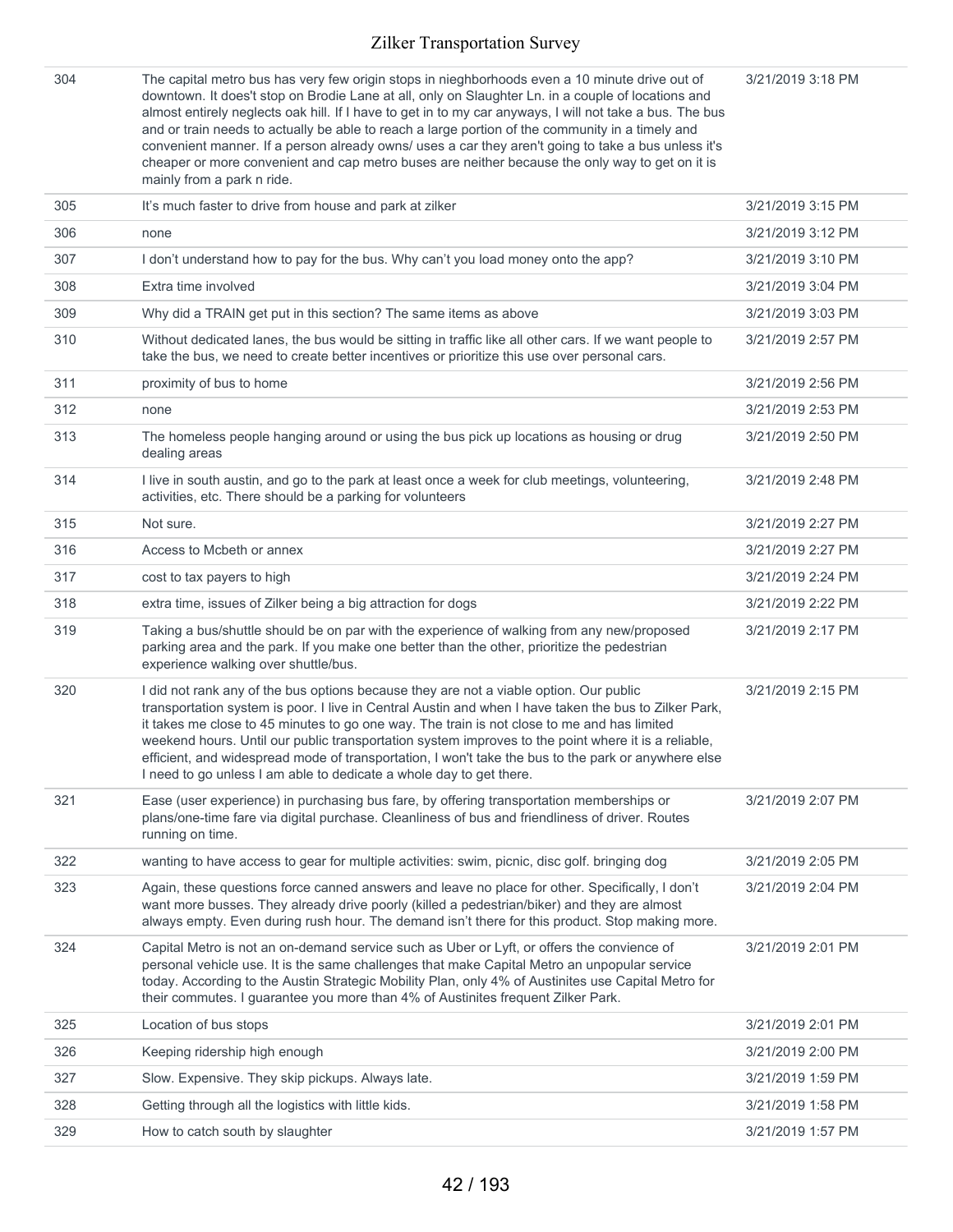| 330 | Cost primarily                                                                                                                                                                                                                                                                                                                                                                                                                                                                                                                                                                                                                                                                                   | 3/21/2019 1:56 PM  |
|-----|--------------------------------------------------------------------------------------------------------------------------------------------------------------------------------------------------------------------------------------------------------------------------------------------------------------------------------------------------------------------------------------------------------------------------------------------------------------------------------------------------------------------------------------------------------------------------------------------------------------------------------------------------------------------------------------------------|--------------------|
| 331 | stuff being carried, esp food, etc. for cook-outs, nice shaded waiting areas                                                                                                                                                                                                                                                                                                                                                                                                                                                                                                                                                                                                                     | 3/21/2019 1:56 PM  |
| 332 | Taking too much time.                                                                                                                                                                                                                                                                                                                                                                                                                                                                                                                                                                                                                                                                            | 3/21/2019 1:54 PM  |
| 333 | hot, unclean, no wifi or amenities. stinky people                                                                                                                                                                                                                                                                                                                                                                                                                                                                                                                                                                                                                                                | 3/21/2019 1:51 PM  |
| 334 | None                                                                                                                                                                                                                                                                                                                                                                                                                                                                                                                                                                                                                                                                                             | 3/21/2019 1:51 PM  |
| 335 | $\overline{\phantom{a}}$                                                                                                                                                                                                                                                                                                                                                                                                                                                                                                                                                                                                                                                                         | 3/21/2019 1:49 PM  |
| 336 | None                                                                                                                                                                                                                                                                                                                                                                                                                                                                                                                                                                                                                                                                                             | 3/21/2019 1:49 PM  |
| 337 | Room for gear.                                                                                                                                                                                                                                                                                                                                                                                                                                                                                                                                                                                                                                                                                   | 3/21/2019 1:48 PM  |
| 338 | None for me                                                                                                                                                                                                                                                                                                                                                                                                                                                                                                                                                                                                                                                                                      | 3/21/2019 1:47 PM  |
| 339 | land use and funding challenges making it impossible for Cap Metro to provide park goers with<br>frequent service :/                                                                                                                                                                                                                                                                                                                                                                                                                                                                                                                                                                             | 3/21/2019 1:45 PM  |
| 340 | Hard to carry large things on a bus -- sporting equipment, dogs, etc.                                                                                                                                                                                                                                                                                                                                                                                                                                                                                                                                                                                                                            | 3/20/2019 5:50 PM  |
| 341 | None. As long as there is a reliable schedule, a shuttle is a great idea.                                                                                                                                                                                                                                                                                                                                                                                                                                                                                                                                                                                                                        | 3/20/2019 5:10 PM  |
| 342 | understanding the schedule and bus changes                                                                                                                                                                                                                                                                                                                                                                                                                                                                                                                                                                                                                                                       | 3/20/2019 3:43 PM  |
| 343 | not reliable                                                                                                                                                                                                                                                                                                                                                                                                                                                                                                                                                                                                                                                                                     | 3/20/2019 2:11 PM  |
| 344 | There are no stops by my house, I would have to drive to stop, park and then get on the bus. The<br>bus would then follow normal route and get eventually get me there.                                                                                                                                                                                                                                                                                                                                                                                                                                                                                                                          | 3/20/2019 12:13 PM |
| 345 | Family friendly                                                                                                                                                                                                                                                                                                                                                                                                                                                                                                                                                                                                                                                                                  | 3/20/2019 11:45 AM |
| 346 | Frequency and hours of operation                                                                                                                                                                                                                                                                                                                                                                                                                                                                                                                                                                                                                                                                 | 3/20/2019 10:30 AM |
| 347 | Capital Metro bus service sucks. I would say Austin's bus service is the worst bus service for a<br>City in the nation compared to similar sized City. The bus service slow, poorly planned and not will<br>connected. Except MLK station and UT, there is no bus services between the downtown station<br>and any other tourist destination like the Capital, Zilker Park, Waller District, Attitorium Shores,<br>Palmer Event Center, etc. People are forced to use scooter, bikes, or walk get from the train to<br>any place that is not the convention center. In addition, there is no train service south of river. All<br>newly proposed routes; the green line, are north of the river. | 3/20/2019 8:49 AM  |
| 348 | Catching a bus is difficult. The bus routes inbbe city are so limited I'd have to drive or uber to a bus<br>stop.                                                                                                                                                                                                                                                                                                                                                                                                                                                                                                                                                                                | 3/20/2019 8:48 AM  |
| 349 | Lack of east west routes. Hassles of changing routes. Waits between buses.                                                                                                                                                                                                                                                                                                                                                                                                                                                                                                                                                                                                                       | 3/20/2019 7:46 AM  |
| 350 | don't ride bus. don't understand routes or schedules                                                                                                                                                                                                                                                                                                                                                                                                                                                                                                                                                                                                                                             | 3/20/2019 7:37 AM  |
| 351 | Cleanliness, safety, child friendly                                                                                                                                                                                                                                                                                                                                                                                                                                                                                                                                                                                                                                                              | 3/20/2019 6:07 AM  |
| 352 | They have no parking at origin, do not run anywhere close to my neighborhood and they are too<br>far from the ground.                                                                                                                                                                                                                                                                                                                                                                                                                                                                                                                                                                            | 3/19/2019 8:03 PM  |
| 353 | none                                                                                                                                                                                                                                                                                                                                                                                                                                                                                                                                                                                                                                                                                             | 3/19/2019 12:47 PM |
| 354 | I appreciate group transport - but am not fond of Cap Metro's management, and they are not<br>convenient. And we do NOT need more buses going through Zilker Park.                                                                                                                                                                                                                                                                                                                                                                                                                                                                                                                               | 3/19/2019 12:42 PM |
| 355 | None                                                                                                                                                                                                                                                                                                                                                                                                                                                                                                                                                                                                                                                                                             | 3/19/2019 11:43 AM |
| 356 | N/a                                                                                                                                                                                                                                                                                                                                                                                                                                                                                                                                                                                                                                                                                              | 3/19/2019 10:18 AM |
| 357 | Accessibility                                                                                                                                                                                                                                                                                                                                                                                                                                                                                                                                                                                                                                                                                    | 3/19/2019 9:19 AM  |
| 358 | Same as shuttle                                                                                                                                                                                                                                                                                                                                                                                                                                                                                                                                                                                                                                                                                  | 3/19/2019 7:16 AM  |
| 359 | Heat                                                                                                                                                                                                                                                                                                                                                                                                                                                                                                                                                                                                                                                                                             | 3/19/2019 6:06 AM  |
| 360 | unsafe transportation                                                                                                                                                                                                                                                                                                                                                                                                                                                                                                                                                                                                                                                                            | 3/19/2019 5:45 AM  |
| 361 | Cultural bias against busses                                                                                                                                                                                                                                                                                                                                                                                                                                                                                                                                                                                                                                                                     | 3/19/2019 3:51 AM  |
| 362 |                                                                                                                                                                                                                                                                                                                                                                                                                                                                                                                                                                                                                                                                                                  |                    |
|     | Takes too long                                                                                                                                                                                                                                                                                                                                                                                                                                                                                                                                                                                                                                                                                   | 3/19/2019 3:03 AM  |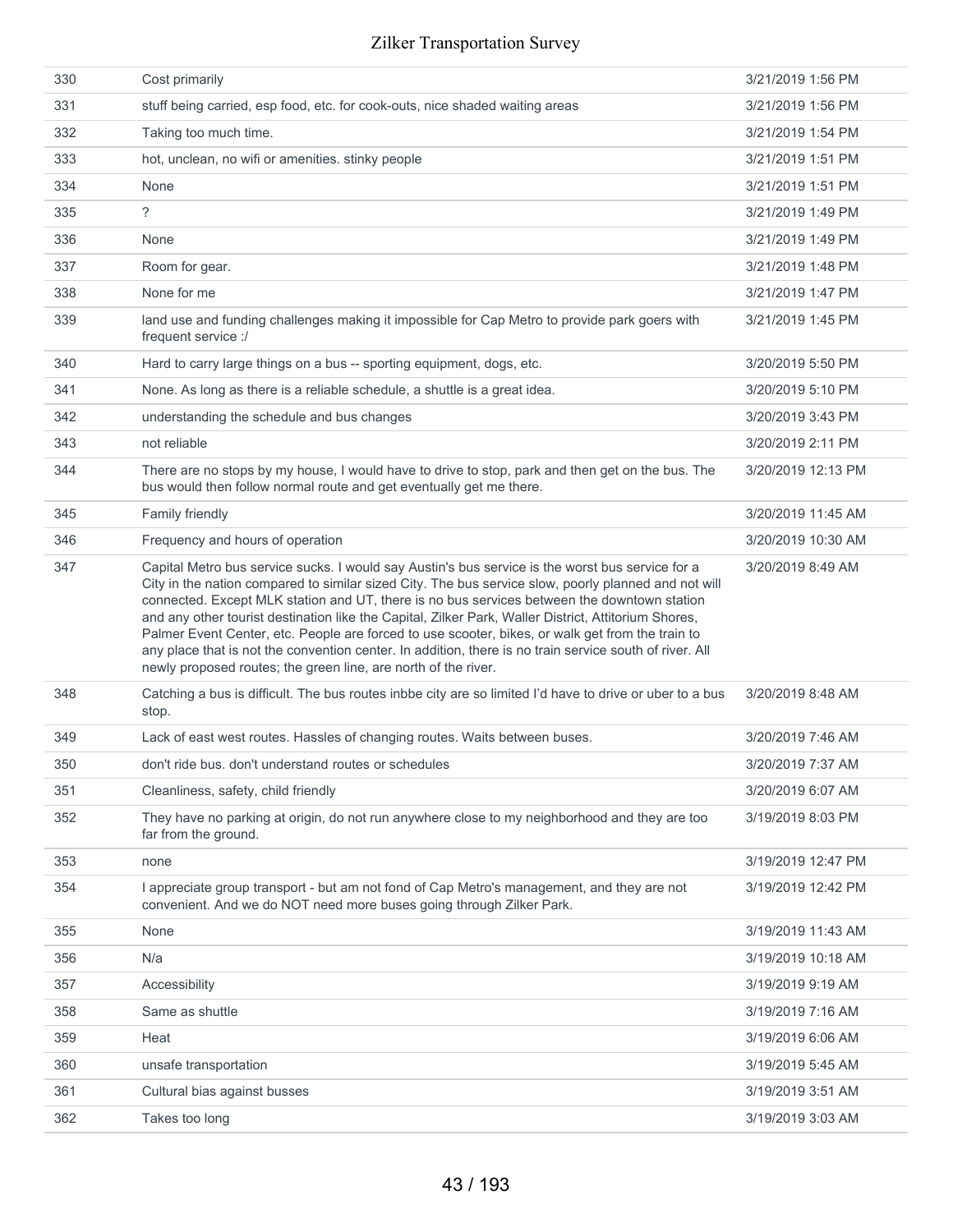| 363 | Irregular service undermines the effort. In the past, bus routes that serve the park have been<br>detoured during special events that close Barton Springs Road through the park. Once you've<br>experienced that after *planning* to use CapMetro to get to special event, why would you ever<br>trust the park folks to work intelligently on transportation planning ever again. | 3/18/2019 11:04 PM |
|-----|-------------------------------------------------------------------------------------------------------------------------------------------------------------------------------------------------------------------------------------------------------------------------------------------------------------------------------------------------------------------------------------|--------------------|
| 364 | None. I love taking Cap Metro.                                                                                                                                                                                                                                                                                                                                                      | 3/18/2019 10:01 PM |
| 365 | Same as a shuttle, really.                                                                                                                                                                                                                                                                                                                                                          | 3/18/2019 9:09 PM  |
| 366 | I would have to figure out which buses go through Zilker. Also, would have to haul a lot of stuff for<br>my children that I would normally keep in the car.                                                                                                                                                                                                                         | 3/18/2019 8:50 PM  |
| 367 | Heat, crowds, toting my toddler without a car seat, no rail line, just a bus.                                                                                                                                                                                                                                                                                                       | 3/18/2019 8:35 PM  |
| 368 | WOULD NOT GO TO ZILKER PARK BY BUS.                                                                                                                                                                                                                                                                                                                                                 | 3/18/2019 8:32 PM  |
| 369 | Having to have cash on hand                                                                                                                                                                                                                                                                                                                                                         | 3/18/2019 8:26 PM  |
| 370 | Paying for the busses with debit card. A lot of people don't want another app that they don't use<br>often, and a lot don't carry cash. Also, transferring to the bus that goes through Zilker should be<br>fairly simple.                                                                                                                                                          | 3/18/2019 7:03 PM  |
| 371 | It take 1.5 to 3 hours to get there from my home.                                                                                                                                                                                                                                                                                                                                   | 3/18/2019 6:57 PM  |
| 372 | Overall time and distance between the bus near my house. Also, pet transportion on the bus                                                                                                                                                                                                                                                                                          | 3/18/2019 6:03 PM  |
| 373 | How much extra time it adds to my trip.                                                                                                                                                                                                                                                                                                                                             | 3/18/2019 5:03 PM  |
| 374 | I don't usually take the bus                                                                                                                                                                                                                                                                                                                                                        | 3/18/2019 4:32 PM  |
| 375 | The time involved to get to the park.                                                                                                                                                                                                                                                                                                                                               | 3/18/2019 3:44 PM  |
| 376 | Inconvenience of having to haul multiple kids and supplies.                                                                                                                                                                                                                                                                                                                         | 3/18/2019 3:27 PM  |
| 377 | Not family friendly                                                                                                                                                                                                                                                                                                                                                                 | 3/18/2019 3:14 PM  |
| 378 | We have 4 young kids so getting everyone on a metro may pose a chalkenge                                                                                                                                                                                                                                                                                                            | 3/18/2019 2:33 PM  |
| 379 | Running times. Place to get on bus to go to zilker. Number of bus changes, if required.                                                                                                                                                                                                                                                                                             | 3/18/2019 1:53 PM  |
| 380 | I can't take a car seat on the bus then carry it around the park. I won't take my small child on a bus<br>or train without a car seat because it's unsafe.                                                                                                                                                                                                                          | 3/18/2019 1:44 PM  |
| 381 | It easier always have trouble finding parking                                                                                                                                                                                                                                                                                                                                       | 3/18/2019 1:34 PM  |
| 382 | unavailability                                                                                                                                                                                                                                                                                                                                                                      | 3/18/2019 1:28 PM  |
| 383 | None                                                                                                                                                                                                                                                                                                                                                                                | 3/18/2019 1:21 PM  |
| 384 | I wouldn't want to be sitting next to other people who arent going to the gym                                                                                                                                                                                                                                                                                                       | 3/18/2019 1:21 PM  |
| 385 | Taking my car somewhere to park it and then getting on a shuttle with my kids. It's not going to<br>happen. I don't want to add an extra hour to hour and a half to my travel time. Going anywhere with<br>small children is difficult. Don't make it harder for us by making us take a bus.                                                                                        | 3/18/2019 1:00 PM  |
| 386 | Crowded                                                                                                                                                                                                                                                                                                                                                                             | 3/18/2019 12:53 PM |
| 387 | None                                                                                                                                                                                                                                                                                                                                                                                | 3/18/2019 12:45 PM |
| 388 | Walking distance after getting off bus                                                                                                                                                                                                                                                                                                                                              | 3/18/2019 12:40 PM |
| 389 | Time waiting for bus                                                                                                                                                                                                                                                                                                                                                                | 3/18/2019 12:39 PM |
| 390 | Frequency of buses, routes to serve wide areas in Austin                                                                                                                                                                                                                                                                                                                            | 3/18/2019 12:25 PM |
| 391 | Working dtown and kids on other sides of town                                                                                                                                                                                                                                                                                                                                       | 3/18/2019 12:22 PM |
| 392 | understanding the difference between routes and shuttles                                                                                                                                                                                                                                                                                                                            | 3/18/2019 12:05 PM |
| 393 | Park users versus commuters. This may fall into space, availability, and number of routes.                                                                                                                                                                                                                                                                                          | 3/18/2019 12:03 PM |
| 394 | Paying for it. Lugging multiple kids with big strollers. Dogs.                                                                                                                                                                                                                                                                                                                      | 3/18/2019 11:55 AM |
| 395 | Waiting for the bus, people bum rushing to get in, not too many seats.                                                                                                                                                                                                                                                                                                              | 3/18/2019 11:41 AM |
| 396 | Finding a bus that is near my house                                                                                                                                                                                                                                                                                                                                                 | 3/18/2019 11:37 AM |
|     |                                                                                                                                                                                                                                                                                                                                                                                     |                    |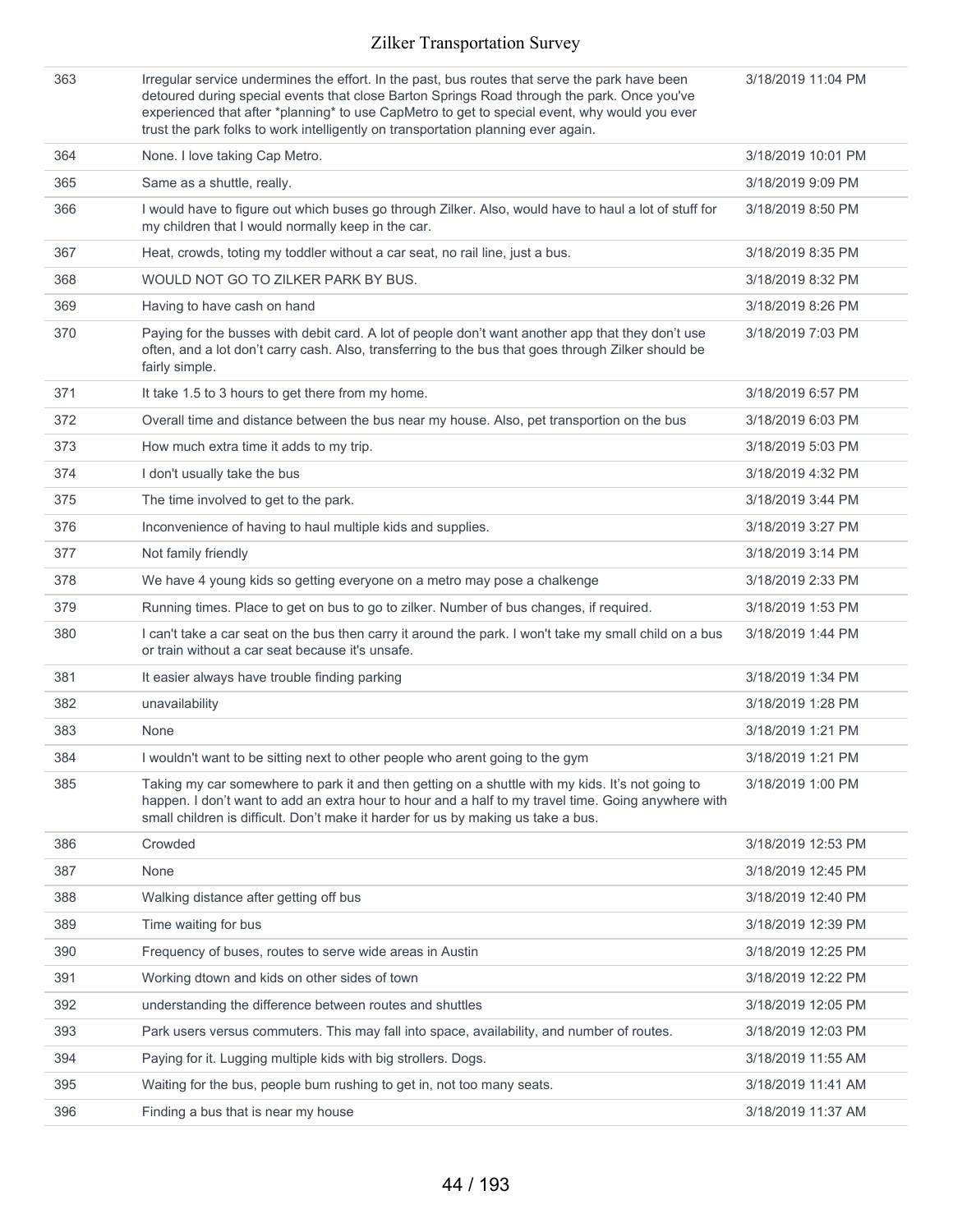| 397 | Cost? Family of 6 from Round Rock - I would rather find other park to visit, and we visit zilker once<br>in 2 years.                                                                                                                                                                    | 3/18/2019 11:29 AM |
|-----|-----------------------------------------------------------------------------------------------------------------------------------------------------------------------------------------------------------------------------------------------------------------------------------------|--------------------|
| 398 | Securing toddlers and little ones. Would you be able to dock a car seat? It would be hassle to<br>have to take the whole car seat to the park, just for the bus ride.                                                                                                                   | 3/18/2019 11:24 AM |
| 399 | ADA accessible                                                                                                                                                                                                                                                                          | 3/18/2019 10:30 AM |
| 400 | I can't imagine taking a bus to the park. I am nearly always hauling "stuff" (gardening tools, flowers,<br>etc.) to the garden. I don't go elsewhere in the park very often.                                                                                                            | 3/18/2019 6:52 AM  |
| 401 | <b>Pets</b>                                                                                                                                                                                                                                                                             | 3/17/2019 10:48 PM |
| 402 | There should be a train line going to the park!                                                                                                                                                                                                                                         | 3/17/2019 10:14 PM |
| 403 | More time consuming, slower commute, less convenient, not likely to serve near my neighborhood                                                                                                                                                                                          | 3/17/2019 12:00 PM |
| 404 | Please see my response to the shuttle question, above, only more so. There would be passengers<br>who aren't using the bus only for transportation to and from Zilker Park. If I'm going to work, for<br>instance, I might not want to deal with folks loaded up for a day at the park. | 3/17/2019 9:45 AM  |
| 405 | Need availability all over the city and surrounding areas. How to provide for those in wheelchairs<br>and other mobility issues?                                                                                                                                                        | 3/17/2019 9:06 AM  |
| 406 | To do so from my home would require transfers. And I like to being my dogs to Zilker and the hike<br>and bike trail. Can they go too?                                                                                                                                                   | 3/16/2019 10:52 PM |
| 407 | will not ride Capital Metro busses except in dire emergency                                                                                                                                                                                                                             | 3/16/2019 6:38 PM  |
| 408 | difficulty with their schedule and actual availability                                                                                                                                                                                                                                  | 3/16/2019 5:46 PM  |
| 409 | Ability (or not) to take dogs                                                                                                                                                                                                                                                           | 3/16/2019 4:27 PM  |
| 410 | More frequent schedule.                                                                                                                                                                                                                                                                 | 3/16/2019 11:52 AM |
| 411 | signage in the park to locate bus stops, orientation                                                                                                                                                                                                                                    | 3/16/2019 10:56 AM |
| 412 | I'd be more likely to take a bus that has no stops between the parking solution and the Park                                                                                                                                                                                            | 3/16/2019 10:24 AM |
| 413 | I live near the park and have accessed it for 50 years. I don't anticipate using a bus to get to the<br>park, honestly. I love the garden center, but if I had to take a bus I wd not go.                                                                                               | 3/16/2019 6:22 AM  |
| 414 | Na                                                                                                                                                                                                                                                                                      | 3/16/2019 4:54 AM  |
| 415 | How close to my home would a bus stop be                                                                                                                                                                                                                                                | 3/15/2019 11:52 PM |
| 416 | Reliability of bus. Adherence to scheduled stops.                                                                                                                                                                                                                                       | 3/15/2019 10:54 PM |
| 417 | Time and expense                                                                                                                                                                                                                                                                        | 3/15/2019 9:55 PM  |
| 418 | Having to have a transit card or exact change?                                                                                                                                                                                                                                          | 3/15/2019 8:04 PM  |
| 419 | cost                                                                                                                                                                                                                                                                                    | 3/15/2019 6:55 PM  |
| 420 | None                                                                                                                                                                                                                                                                                    | 3/15/2019 5:19 PM  |
| 421 | I do not live in Austin. Capital Metro would be very inconvenient.                                                                                                                                                                                                                      | 3/15/2019 5:02 PM  |
| 422 | saftey                                                                                                                                                                                                                                                                                  | 3/15/2019 3:02 PM  |
| 423 | It's difficult for people who live on the outskirts of town to use Cap Metro over a car. The buses are<br>just too inconvenient. Park and Rides with direct Express routes to the park and high weekend<br>frequency would be nice!                                                     | 3/15/2019 3:02 PM  |
| 424 | Hours of operation. I visit the park at night for meetings.                                                                                                                                                                                                                             | 3/15/2019 2:41 PM  |
| 425 | parking distance                                                                                                                                                                                                                                                                        | 3/15/2019 2:24 PM  |
| 426 | bus not available, and I cannot climb onto the bus.                                                                                                                                                                                                                                     | 3/15/2019 1:21 PM  |
| 427 | Not having a vehicle near by to store paraphernalia needed for the park, such as : picnic baskets,<br>sports equipment, etc. If you needed to leave the park immediately you couldn't because you have<br>to wait for a bus or shuttle.                                                 | 3/15/2019 1:06 PM  |
| 428 | Difficulty getting items to venue and purchases home, thus making shows less economic                                                                                                                                                                                                   | 3/15/2019 12:04 PM |
| 429 | lack of stops and / or any bus in my area                                                                                                                                                                                                                                               | 3/15/2019 9:58 AM  |
|     |                                                                                                                                                                                                                                                                                         |                    |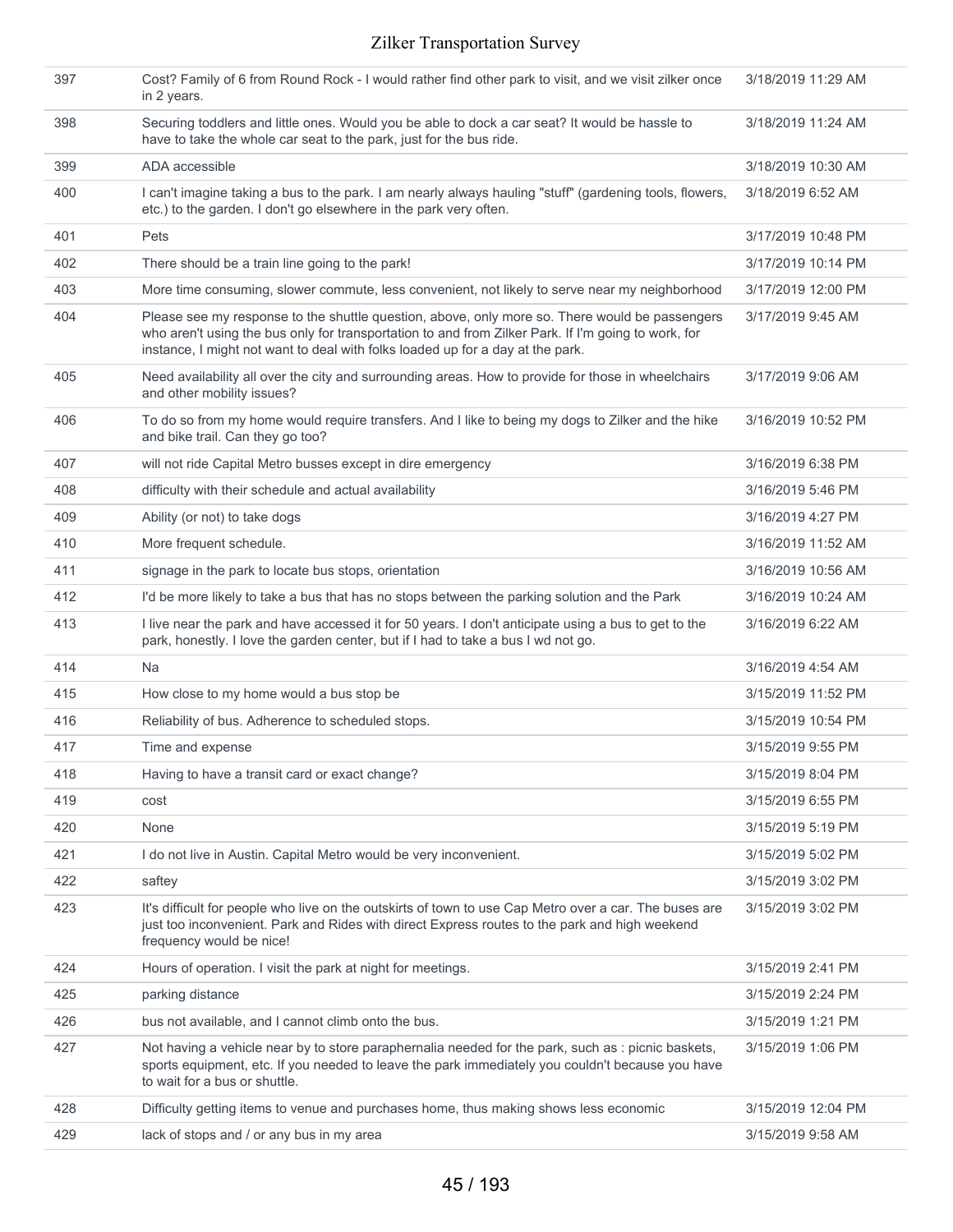| 430 | Your survey assumes that there will be no parking in Zilker, and that we will have to manage with<br>a shuttle or other transportation options. This wlll be a BIG deterrent forpeople wanting to go to the<br>Garden. Special Events should have shuttles. Parking should be provided for those everyday<br>events in the Garden | 3/15/2019 9:52 AM |
|-----|-----------------------------------------------------------------------------------------------------------------------------------------------------------------------------------------------------------------------------------------------------------------------------------------------------------------------------------|-------------------|
| 431 | Slow, unreliable.                                                                                                                                                                                                                                                                                                                 | 3/15/2019 9:34 AM |
| 432 | If it's a defined shuttle, fine. But if it's coming from my neighborhood down to ZP, forget it. Takes<br>too long.                                                                                                                                                                                                                | 3/15/2019 8:52 AM |
| 433 | it would not be convenient                                                                                                                                                                                                                                                                                                        | 3/15/2019 8:28 AM |
| 434 | Too many aggressive bus drivers around too many families and children.                                                                                                                                                                                                                                                            | 3/15/2019 8:23 AM |
| 435 | I'm not sure I would ride a bus or shuttle. Might not go at all. I go to evening functions at clubhouse<br>by myself. Not going to wait in dark.                                                                                                                                                                                  | 3/15/2019 8:15 AM |
| 436 | Drivers are not Capital Metro Employees they are contracted out.                                                                                                                                                                                                                                                                  | 3/15/2019 7:59 AM |
| 437 | Time                                                                                                                                                                                                                                                                                                                              | 3/14/2019 9:57 PM |
| 438 | Just don't want to ride a bus                                                                                                                                                                                                                                                                                                     | 3/14/2019 8:41 PM |
| 439 | Cleanliness of bus and security from undesirable persons                                                                                                                                                                                                                                                                          | 3/14/2019 8:34 PM |
| 440 | I live out of town so would not use bus.                                                                                                                                                                                                                                                                                          | 3/14/2019 8:23 PM |
| 441 | Convenience                                                                                                                                                                                                                                                                                                                       | 3/14/2019 8:16 PM |
| 442 | Standing for a period of time waiting for the shuttle to arrive                                                                                                                                                                                                                                                                   | 3/14/2019 8:13 PM |
| 443 | traffic and stops                                                                                                                                                                                                                                                                                                                 | 3/14/2019 7:46 PM |
| 444 | Not free or convenient.                                                                                                                                                                                                                                                                                                           | 3/14/2019 7:41 PM |
| 445 | Cap metro buses don't go anywhere near my house so I will never be interested in using<br>CapMetro                                                                                                                                                                                                                                | 3/14/2019 7:11 PM |
| 446 | I would not use Cap metrothere is no service to my home and even if there wereit takes hours<br>(literally, I have tried to use it before) to get anywhere.                                                                                                                                                                       | 3/14/2019 6:58 PM |
| 447 | Time                                                                                                                                                                                                                                                                                                                              | 3/14/2019 6:39 PM |
| 448 | I would not take cap metro                                                                                                                                                                                                                                                                                                        | 3/14/2019 6:25 PM |
| 449 | Where are we going to park to catch a Capital Metro bus? It would take me all day of just riding a<br>bus just to get to and from the park allowing no time to enjoy the park. Forget the bus, it just<br>doesn't work for someone who wants to go to the park.                                                                   | 3/14/2019 6:17 PM |
| 450 | Schedules for outer areas, such as Cedar Park                                                                                                                                                                                                                                                                                     | 3/14/2019 6:13 PM |
| 451 | None                                                                                                                                                                                                                                                                                                                              | 3/14/2019 6:01 PM |
| 452 | I live where there is no public transportation at all                                                                                                                                                                                                                                                                             | 3/14/2019 5:49 PM |
| 453 | Currently There is not a route in my neighborhood.                                                                                                                                                                                                                                                                                | 3/14/2019 5:46 PM |
| 454 | If having a pick-nick trying to carry coolers and food on a bus.                                                                                                                                                                                                                                                                  | 3/14/2019 5:30 PM |
| 455 | I live in Pflugerville.                                                                                                                                                                                                                                                                                                           | 3/14/2019 5:19 PM |
| 456 | I do not live near a bus station                                                                                                                                                                                                                                                                                                  | 3/14/2019 5:13 PM |
| 457 | Keeping on schedule, hours of service                                                                                                                                                                                                                                                                                             | 3/14/2019 5:08 PM |
| 458 | buses are slow and not very direct                                                                                                                                                                                                                                                                                                | 3/14/2019 5:07 PM |
| 459 | Not a great fan of buses. Except Hop on Hop off type.                                                                                                                                                                                                                                                                             | 3/14/2019 5:01 PM |
| 460 | Walking distances, especially is carrying something, could be a problem.                                                                                                                                                                                                                                                          | 3/14/2019 4:52 PM |
| 461 | I am coming from Round Rock, so a bus is completely impractical.                                                                                                                                                                                                                                                                  | 3/14/2019 4:50 PM |
| 462 | Current routes are inadequate. Austin traffic would be the same for my car as it would be for a<br>bus.                                                                                                                                                                                                                           | 3/14/2019 4:45 PM |
| 463 | I doubt a direct bus would go from my area to the park, and if it involves connections downtown, it<br>would be too inconvenient for me                                                                                                                                                                                           | 3/14/2019 4:25 PM |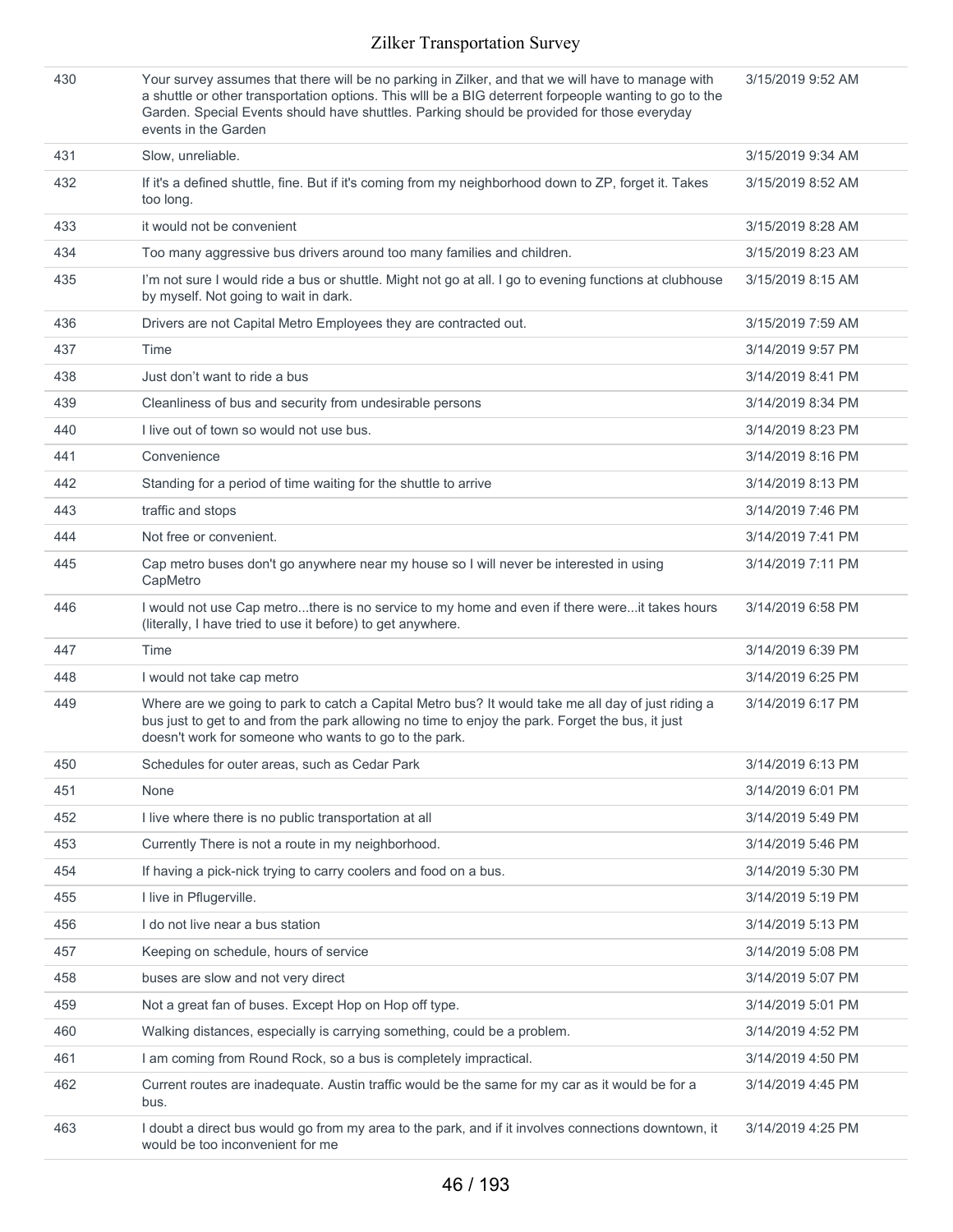| 464 | Carrying sports equipment and other supplies                                                                                                                                                                                                                                                                                                | 3/14/2019 2:20 PM  |
|-----|---------------------------------------------------------------------------------------------------------------------------------------------------------------------------------------------------------------------------------------------------------------------------------------------------------------------------------------------|--------------------|
| 465 | I live in far east Austin, so there would have to be good transit priority lanes to get from east to<br>west in a time competitive manner.                                                                                                                                                                                                  | 3/14/2019 2:14 PM  |
| 466 | knowledge about where to park to take the bus to the park. Impact of events on bus routes. When<br>events close Barton Springs Rd, the bus route no longer serves the park.                                                                                                                                                                 | 3/14/2019 1:58 PM  |
| 467 | Not convenient                                                                                                                                                                                                                                                                                                                              | 3/14/2019 1:16 PM  |
| 468 | Capital Metro has been historically poorly run. The buses are way too big and barely fit in the lane.<br>They would be a blight on Zilker Park. Smaller vehicles please and more often                                                                                                                                                      | 3/14/2019 1:13 PM  |
| 469 | Door to destination travel time                                                                                                                                                                                                                                                                                                             | 3/14/2019 12:50 PM |
| 470 | traffic condition                                                                                                                                                                                                                                                                                                                           | 3/14/2019 12:43 PM |
| 471 | Buses that require transfers are going to impact the use just as cost to a public space discourages<br>equal access                                                                                                                                                                                                                         | 3/14/2019 12:27 PM |
| 472 | Time on the bus. Dog access                                                                                                                                                                                                                                                                                                                 | 3/14/2019 11:51 AM |
| 473 | There curently are NO viable Captial Metro bus options available to SW Austin                                                                                                                                                                                                                                                               | 3/14/2019 11:28 AM |
| 474 | any switching of buses significantly complicates the time it takes to use the bus                                                                                                                                                                                                                                                           | 3/14/2019 11:06 AM |
| 475 | again, would not be able to bring our dog with.                                                                                                                                                                                                                                                                                             | 3/14/2019 11:02 AM |
| 476 | full buses                                                                                                                                                                                                                                                                                                                                  | 3/14/2019 10:58 AM |
| 477 | Problem of storing on the bus picnic supplies, blanket, swim suits, sports equipment for activities.                                                                                                                                                                                                                                        | 3/14/2019 9:46 AM  |
| 478 | will not take bus so it does not matter what i think                                                                                                                                                                                                                                                                                        | 3/14/2019 9:44 AM  |
| 479 | Making the entire city more transit-friendly  so more and better sidewalks & off-street bikeways,<br>frequency increases throughout the bus network. That kind of thing.                                                                                                                                                                    | 3/14/2019 9:20 AM  |
| 480 | Just need more frequency                                                                                                                                                                                                                                                                                                                    | 3/14/2019 8:26 AM  |
| 481 | Keeping a bus-only corridor open during special events. Monorail system would be great<br>alternative.                                                                                                                                                                                                                                      | 3/14/2019 8:16 AM  |
| 482 | Takes too long to get there                                                                                                                                                                                                                                                                                                                 | 3/14/2019 7:29 AM  |
| 483 | Whether amount of people on bus. No crowding.                                                                                                                                                                                                                                                                                               | 3/14/2019 6:45 AM  |
| 484 | Mobility                                                                                                                                                                                                                                                                                                                                    | 3/14/2019 1:33 AM  |
| 485 | It will be way to hot for 75 yr. to walk to a far away bus stop                                                                                                                                                                                                                                                                             | 3/13/2019 11:44 PM |
| 486 | Limited bus routes to park                                                                                                                                                                                                                                                                                                                  | 3/13/2019 10:35 PM |
| 487 | Hauling swim gear, sports equipment, picnik food.                                                                                                                                                                                                                                                                                           | 3/13/2019 9:53 PM  |
| 488 | None                                                                                                                                                                                                                                                                                                                                        | 3/13/2019 9:34 PM  |
| 489 | I have zero intention of shuttling to the park. Stop being so greedy with OUR park that ie taxes<br>already pay for.                                                                                                                                                                                                                        | 3/13/2019 9:06 PM  |
| 490 | It would be impossible to carry all our tools plants and materials on a bus.                                                                                                                                                                                                                                                                | 3/13/2019 8:14 PM  |
| 491 | Always car parking and bus frequency                                                                                                                                                                                                                                                                                                        | 3/13/2019 7:51 PM  |
| 492 | Most people would need to transfer at least once to get to the park. Currently having to transfer<br>makes the trip an hour long. The trip time should be shorter.                                                                                                                                                                          | 3/13/2019 7:34 PM  |
| 493 | I will not take more than one bus. If i have to transfer, then I won't take the bus. Cap Metro needs<br>to be more like Seattle or San Francisco where riding the bus is so easy and you can get where<br>you want quickly and with few or no transfers. Also, I can't take my dog on CapMetro, and I won't<br>go to Zilker without my dog. | 3/13/2019 7:29 PM  |
| 494 | I live north                                                                                                                                                                                                                                                                                                                                | 3/13/2019 7:20 PM  |
| 495 | Age, need transportation for handicap.                                                                                                                                                                                                                                                                                                      | 3/13/2019 6:10 PM  |
| 496 | Distance from bus stop to garden center                                                                                                                                                                                                                                                                                                     | 3/13/2019 5:59 PM  |
| 497 | crowds on the bus                                                                                                                                                                                                                                                                                                                           | 3/13/2019 5:42 PM  |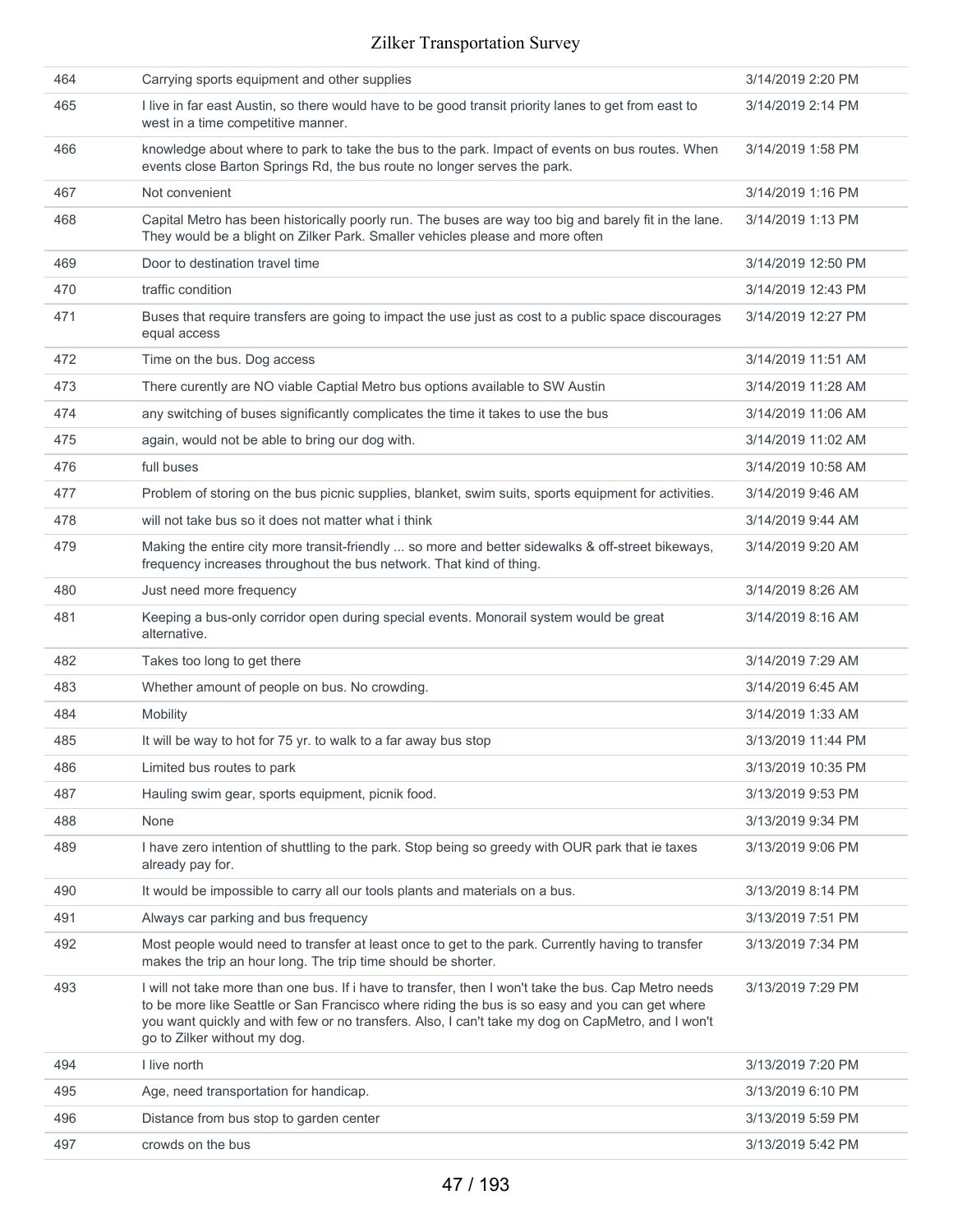| 498 | the bus not being wheelchair accessible; accessible parking                                                                                                                                                                                                                                                                                                                                                                                                                                                                                                                                                                                                                                             | 3/13/2019 5:08 PM  |
|-----|---------------------------------------------------------------------------------------------------------------------------------------------------------------------------------------------------------------------------------------------------------------------------------------------------------------------------------------------------------------------------------------------------------------------------------------------------------------------------------------------------------------------------------------------------------------------------------------------------------------------------------------------------------------------------------------------------------|--------------------|
| 499 | None                                                                                                                                                                                                                                                                                                                                                                                                                                                                                                                                                                                                                                                                                                    | 3/13/2019 4:13 PM  |
| 500 | major slow up of traffic flow on Barton Springs and routes going to and in Zilker Park                                                                                                                                                                                                                                                                                                                                                                                                                                                                                                                                                                                                                  | 3/13/2019 4:03 PM  |
| 501 | If they don't allow dogs, no one will be able to take the bus. A huge amount of people bring their<br>dogs to the park.                                                                                                                                                                                                                                                                                                                                                                                                                                                                                                                                                                                 | 3/13/2019 3:47 PM  |
| 502 | Not my chose of transportation                                                                                                                                                                                                                                                                                                                                                                                                                                                                                                                                                                                                                                                                          | 3/13/2019 2:50 PM  |
| 503 | children in strollers - not worth it.                                                                                                                                                                                                                                                                                                                                                                                                                                                                                                                                                                                                                                                                   | 3/13/2019 1:53 PM  |
| 504 | Knowing the schedule and changes as events may require different hours of operation for example<br>during the winter events                                                                                                                                                                                                                                                                                                                                                                                                                                                                                                                                                                             | 3/13/2019 1:39 PM  |
| 505 | they are always late or off schedule. They do not stop frequently at park. They would not run early<br>mornings on weekends                                                                                                                                                                                                                                                                                                                                                                                                                                                                                                                                                                             | 3/13/2019 1:37 PM  |
| 506 | That the buses actually show up and follow some semblance of a schedule. Several cases in<br>point, rapid buses failure to show up and/or be rapid. Bus 29 cancellation and no replacement and<br>lots of hills to walk. Cancellation of 338 removing single bus from south to north lamar just to name<br>a few.                                                                                                                                                                                                                                                                                                                                                                                       | 3/13/2019 1:33 PM  |
| 507 | Frequency of buses and cost (even though it's way less than paying to park anywhere in town).                                                                                                                                                                                                                                                                                                                                                                                                                                                                                                                                                                                                           | 3/13/2019 1:20 PM  |
| 508 | number of transfers required. availability of buses near home/office                                                                                                                                                                                                                                                                                                                                                                                                                                                                                                                                                                                                                                    | 3/13/2019 1:16 PM  |
| 509 | Convenience of starting stop to my house.                                                                                                                                                                                                                                                                                                                                                                                                                                                                                                                                                                                                                                                               | 3/13/2019 1:16 PM  |
| 510 | frequency of pickups & drop offs.                                                                                                                                                                                                                                                                                                                                                                                                                                                                                                                                                                                                                                                                       | 3/13/2019 12:55 PM |
| 511 | Finding out the schedule and the routes                                                                                                                                                                                                                                                                                                                                                                                                                                                                                                                                                                                                                                                                 | 3/13/2019 12:47 PM |
| 512 | Please discontinue bus routes on Barton Springs Rd                                                                                                                                                                                                                                                                                                                                                                                                                                                                                                                                                                                                                                                      | 3/13/2019 12:31 PM |
| 513 | safety                                                                                                                                                                                                                                                                                                                                                                                                                                                                                                                                                                                                                                                                                                  | 3/13/2019 11:42 AM |
| 514 | Having to take multi-stop routes to the park. Having to carry recreational equipment to the park on<br>public transportation.                                                                                                                                                                                                                                                                                                                                                                                                                                                                                                                                                                           | 3/13/2019 11:37 AM |
| 515 | Multiple stops                                                                                                                                                                                                                                                                                                                                                                                                                                                                                                                                                                                                                                                                                          | 3/13/2019 11:28 AM |
| 516 | Barton Spring/South Lamar should be treated as a gateway to some of Austin's most important<br>treasures. Thinking about how to position the gateway for both traffic and for destination purposes<br>is imperative for both citizens and tourists.                                                                                                                                                                                                                                                                                                                                                                                                                                                     | 3/13/2019 11:27 AM |
| 517 | Carrying gear to enjoy a day at the park.                                                                                                                                                                                                                                                                                                                                                                                                                                                                                                                                                                                                                                                               | 3/13/2019 11:27 AM |
| 518 | Is it where I need it                                                                                                                                                                                                                                                                                                                                                                                                                                                                                                                                                                                                                                                                                   | 3/13/2019 10:19 AM |
| 519 | see #4                                                                                                                                                                                                                                                                                                                                                                                                                                                                                                                                                                                                                                                                                                  | 3/13/2019 10:15 AM |
| 520 | I just don't use it and never will unless your Green New "Deal" absolutely kills the car.                                                                                                                                                                                                                                                                                                                                                                                                                                                                                                                                                                                                               | 3/13/2019 10:01 AM |
| 521 | None                                                                                                                                                                                                                                                                                                                                                                                                                                                                                                                                                                                                                                                                                                    | 3/13/2019 9:49 AM  |
| 522 | none                                                                                                                                                                                                                                                                                                                                                                                                                                                                                                                                                                                                                                                                                                    | 3/13/2019 9:22 AM  |
| 523 | Frequency of route, getting park supplies onto the bus                                                                                                                                                                                                                                                                                                                                                                                                                                                                                                                                                                                                                                                  | 3/13/2019 9:12 AM  |
| 524 | I swim early mornings at BS year round, and even at that time it is difficult finding a parking place,<br>because of runners and school groups that show up before 8am, when they start charging entry<br>fees. I live 5 miles away; having to wait for a bus at that time of day or worse, having to change<br>buses, would mean foregoing my daily swim. There should be parking space for swimmers only,<br>although I don't know how that would would be policed. Sick of having to avoid large groups of<br>runners who just stand in the water, blocking lap swimmers. If they're running they can park<br>anywhere. And right now, a large area of parking places is closed due to construction. | 3/13/2019 9:09 AM  |
| 525 | pick up and drop off frequency and times                                                                                                                                                                                                                                                                                                                                                                                                                                                                                                                                                                                                                                                                | 3/13/2019 9:01 AM  |
| 526 | n/a                                                                                                                                                                                                                                                                                                                                                                                                                                                                                                                                                                                                                                                                                                     | 3/13/2019 8:38 AM  |
| 527 | Free parking                                                                                                                                                                                                                                                                                                                                                                                                                                                                                                                                                                                                                                                                                            | 3/13/2019 8:36 AM  |
| 528 | Traffic congestion.                                                                                                                                                                                                                                                                                                                                                                                                                                                                                                                                                                                                                                                                                     | 3/13/2019 8:22 AM  |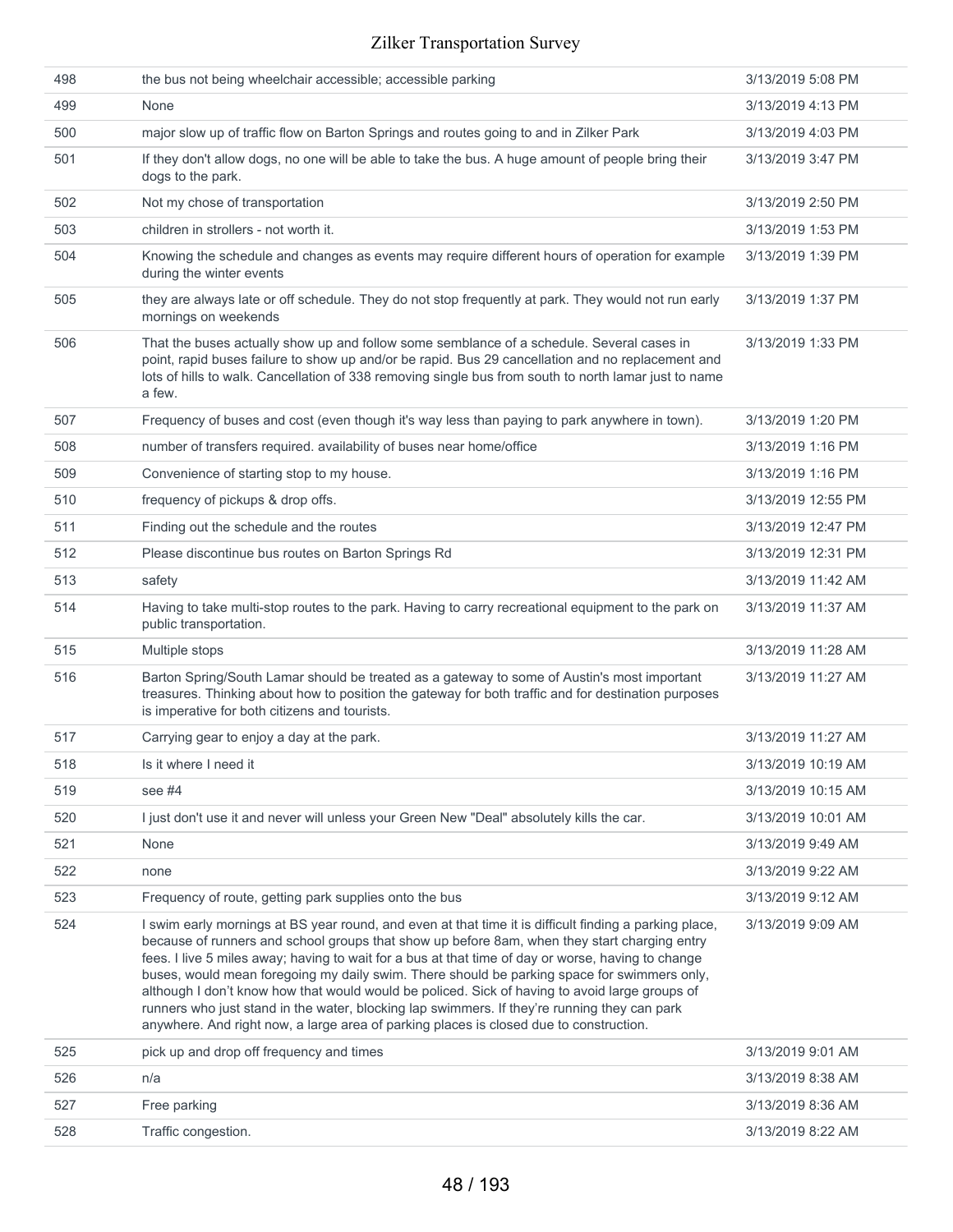| 529 | Available                                                                                                                                                                                                                                                                                                                                                                                       | 3/13/2019 8:22 AM  |
|-----|-------------------------------------------------------------------------------------------------------------------------------------------------------------------------------------------------------------------------------------------------------------------------------------------------------------------------------------------------------------------------------------------------|--------------------|
| 530 | How long it would take to get there                                                                                                                                                                                                                                                                                                                                                             | 3/13/2019 8:16 AM  |
| 531 | Safety of my vehicle where it is left parked                                                                                                                                                                                                                                                                                                                                                    | 3/13/2019 8:07 AM  |
| 532 | Need to carry more stuff with you (e.g. for kids etc), stuff you'd normally leave close by in the car.                                                                                                                                                                                                                                                                                          | 3/13/2019 8:04 AM  |
| 533 | The bus routes heading to the park should primarily be those that serve Austin neighborhoods<br>with little park access.                                                                                                                                                                                                                                                                        | 3/13/2019 7:42 AM  |
| 534 | How convenient will the pick up spots be in relation to my point of origin?                                                                                                                                                                                                                                                                                                                     | 3/13/2019 7:36 AM  |
| 535 | Too hot. Standing in the sun, waiting for the bus, getting really hot and angry, questioning why we<br>moved to Texas. No waiting for buses and shuttles. This city needs subways or light rails that are<br>not in traffic to get us to the airport and the park and downtown and up and down Lamar. Stop it<br>with buses and shuttles and other forms of transportation that are in traffic. | 3/13/2019 7:13 AM  |
| 536 | Space for baby strollers or walkers for elderly & disabled                                                                                                                                                                                                                                                                                                                                      | 3/13/2019 7:05 AM  |
| 537 | I won't ride the metro bus                                                                                                                                                                                                                                                                                                                                                                      | 3/13/2019 7:04 AM  |
| 538 | Bus stops are too far from my house and the routes are looooong. I don't ride the bus because it's<br>not efficient or convenient for my schedule.                                                                                                                                                                                                                                              | 3/13/2019 6:41 AM  |
| 539 | The location and safety of the offsite parking.                                                                                                                                                                                                                                                                                                                                                 | 3/13/2019 4:34 AM  |
| 540 | Transporting bicycles, coolers, chairs, sports equipment, etc                                                                                                                                                                                                                                                                                                                                   | 3/13/2019 2:27 AM  |
| 541 | Lack of investment in bus stops makes them unpleasant and sometimes dangerous with cars<br>speeding past.                                                                                                                                                                                                                                                                                       | 3/13/2019 1:55 AM  |
| 542 | Relatively infrequent service, poor connectivity to rest of system. Incomplete sidewalks                                                                                                                                                                                                                                                                                                        | 3/12/2019 11:59 PM |
| 543 | No bus stops in Barton Hills. We need a bus route through Barton Hills                                                                                                                                                                                                                                                                                                                          | 3/12/2019 11:01 PM |
| 544 | Same as before, having to load disc bag and cart onto a bus from the car and then back again is<br>going to be a hassle.                                                                                                                                                                                                                                                                        | 3/12/2019 10:59 PM |
| 545 | frequency, especially during event experiences                                                                                                                                                                                                                                                                                                                                                  | 3/12/2019 10:38 PM |
| 546 | Too slow                                                                                                                                                                                                                                                                                                                                                                                        | 3/12/2019 10:15 PM |
| 547 | Barton Springs closes when major events happen, putting the bus service on detour AWAY from<br>the park. During those events, there should be a dedicated transit lane combined with higher<br>frequency service. Instead, the City closes the street to transit :(                                                                                                                             | 3/12/2019 10:13 PM |
| 548 | Figuring out the schedule                                                                                                                                                                                                                                                                                                                                                                       | 3/12/2019 10:12 PM |
| 549 | Not convenient from my home                                                                                                                                                                                                                                                                                                                                                                     | 3/12/2019 10:07 PM |
| 550 | Needs to be frequent, reliable, and dedicated in its own lane.                                                                                                                                                                                                                                                                                                                                  | 3/12/2019 9:57 PM  |
| 551 | The bus is not very clean.                                                                                                                                                                                                                                                                                                                                                                      | 3/12/2019 9:47 PM  |
| 552 | same thing as above; the ability for disabled folks to get where they want to go                                                                                                                                                                                                                                                                                                                | 3/12/2019 9:40 PM  |
| 553 | I live walking distance and probably wouldn't use it.                                                                                                                                                                                                                                                                                                                                           | 3/12/2019 9:32 PM  |
| 554 | I need to bring my dog                                                                                                                                                                                                                                                                                                                                                                          | 3/12/2019 9:31 PM  |
| 555 | Getting to the bus stop. Waiting for a bus. Much longer than just driving to the park.                                                                                                                                                                                                                                                                                                          | 3/12/2019 9:24 PM  |
| 556 | I can not get there when I decide to get there. So, do not mess how I drive to my park. You are<br>taking a bad approach to try to force people to take the bus. The problem is not the people who<br>take their kids to the park, but with the festivals the City allows to take place in the park. So, solve<br>your neighborhood traffic issues by not hving these festivals.                | 3/12/2019 9:23 PM  |
| 557 | m,                                                                                                                                                                                                                                                                                                                                                                                              | 3/12/2019 9:22 PM  |
| 558 | Buses don't allow dogs                                                                                                                                                                                                                                                                                                                                                                          | 3/12/2019 9:19 PM  |
| 559 | The buses don't run on time. Potentially having an Indirect, time consuming route. Other people on<br>the bus that might be insane or otherwise annoying                                                                                                                                                                                                                                        | 3/12/2019 9:03 PM  |
| 560 | N/A                                                                                                                                                                                                                                                                                                                                                                                             | 3/12/2019 8:59 PM  |
|     |                                                                                                                                                                                                                                                                                                                                                                                                 |                    |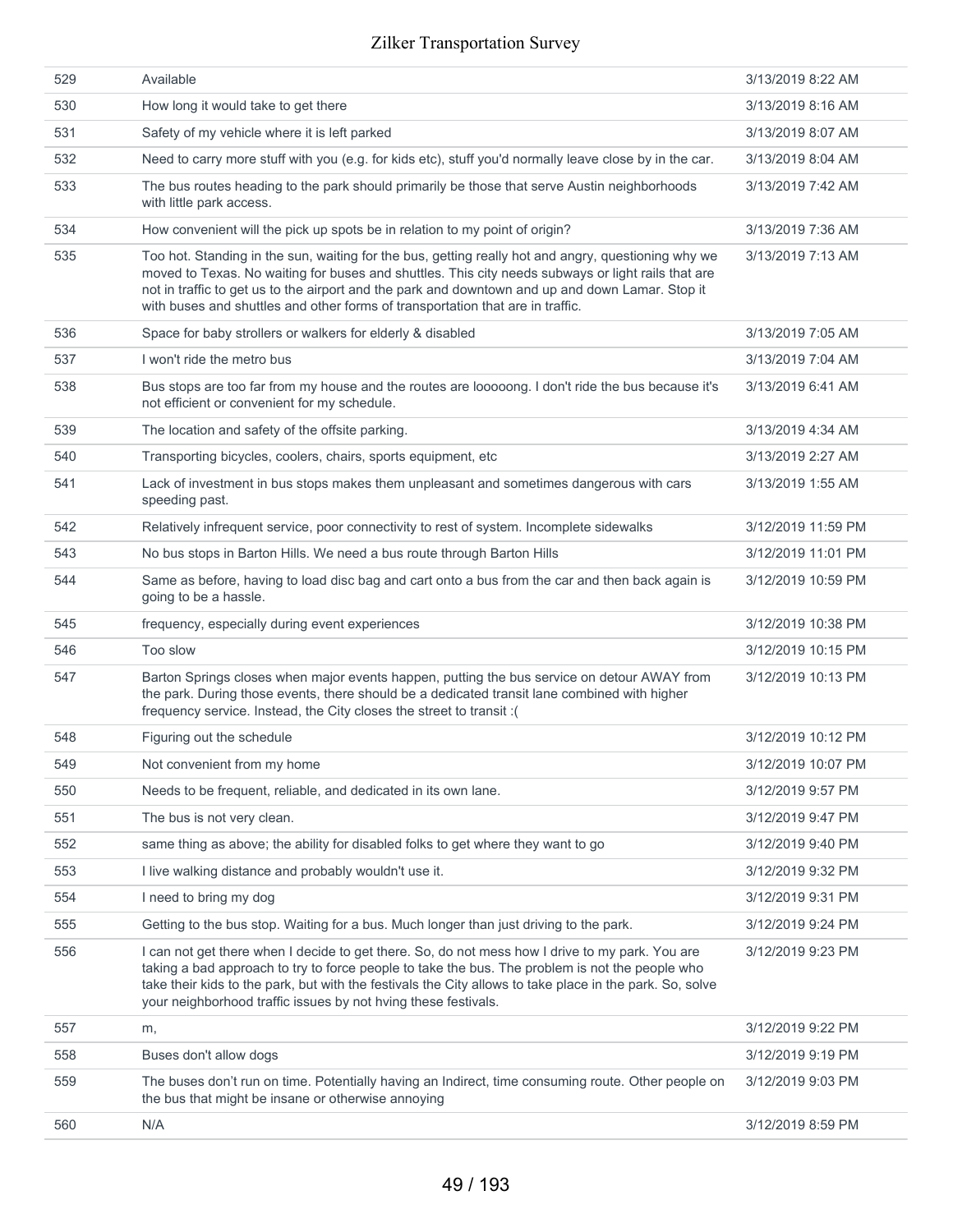| 561 | The block traffic.                                                                                                                                                                                                                    | 3/12/2019 8:46 PM |
|-----|---------------------------------------------------------------------------------------------------------------------------------------------------------------------------------------------------------------------------------------|-------------------|
| 562 | None                                                                                                                                                                                                                                  | 3/12/2019 8:43 PM |
| 563 | Would need to be space on the shuttle for my stuff and/or my family's stuff.                                                                                                                                                          | 3/12/2019 8:26 PM |
| 564 | Well, Cap Metro for one. I live 2 miles from the park yet I have to walk over 1/2 mile to get to the<br>nearest Cap Metro bus stop. Cap Metro is the problem here.                                                                    | 3/12/2019 8:21 PM |
| 565 | Takes too long to get to the park                                                                                                                                                                                                     | 3/12/2019 8:19 PM |
| 566 | None. I'm walking.                                                                                                                                                                                                                    | 3/12/2019 8:08 PM |
| 567 | I dont think the majority of people in Austin use Cap Merto I don't think they will use it                                                                                                                                            | 3/12/2019 8:03 PM |
| 568 | none                                                                                                                                                                                                                                  | 3/12/2019 8:00 PM |
| 569 | None more than in #5                                                                                                                                                                                                                  | 3/12/2019 7:52 PM |
| 570 | Knowing how to pay for the bus if you're not a regular user                                                                                                                                                                           | 3/12/2019 7:47 PM |
| 571 | Am disabled and use a walker. The bus needs a drop side and/or very low rise steps.                                                                                                                                                   | 3/12/2019 7:44 PM |
| 572 | Talking me into taking a bus to the park. Not going to happen                                                                                                                                                                         | 3/12/2019 7:40 PM |
| 573 | The bus does not run often enough                                                                                                                                                                                                     | 3/12/2019 7:37 PM |
| 574 | Being accessible for mobility challenged                                                                                                                                                                                              | 3/12/2019 7:26 PM |
| 575 | Handicap accessibility- What train by the way?                                                                                                                                                                                        | 3/12/2019 7:23 PM |
| 576 | Not accepting various forms of payment other than coins or a bus pass                                                                                                                                                                 | 3/12/2019 7:22 PM |
| 577 | Traffic                                                                                                                                                                                                                               | 3/12/2019 7:10 PM |
| 578 | I would never use if fees are charged for parking or the bus                                                                                                                                                                          | 3/12/2019 7:08 PM |
| 579 | Flexibility for swimming.                                                                                                                                                                                                             | 3/12/2019 7:08 PM |
| 580 | Room for an entire family, and all the items required (strollers, blankets, coolers, hot food, etc).<br>Timing, will it be as frequent after a hillside show?                                                                         | 3/12/2019 7:07 PM |
| 581 | transporting pets                                                                                                                                                                                                                     | 3/12/2019 7:06 PM |
| 582 | too crowded                                                                                                                                                                                                                           | 3/12/2019 6:53 PM |
| 583 | Cleanliness, wait times                                                                                                                                                                                                               | 3/12/2019 6:48 PM |
| 584 | There is no bus service anywhere near my house and no place to park a car at the nearest bus<br>stop.                                                                                                                                 | 3/12/2019 6:47 PM |
| 585 | No dogs                                                                                                                                                                                                                               | 3/12/2019 6:28 PM |
| 586 | Cleanliness, safety, homeless using for personal transportation, frequencies, timeliness of buses                                                                                                                                     | 3/12/2019 6:26 PM |
| 587 | Amount of additional time needed vs taking my own car.                                                                                                                                                                                | 3/12/2019 6:18 PM |
| 588 | Not room for picnic baskets, strollers, lawn chairs, grills                                                                                                                                                                           | 3/12/2019 6:18 PM |
| 589 | bad-wet-cold weather                                                                                                                                                                                                                  | 3/12/2019 6:14 PM |
| 590 | Public transportation stops at Southpark Mall. Driving from south Austin to the Mall can take up to<br>40 minutes, coupled with waiting for a bus doesn't make the trip practical. Extend public<br>transportation to the City border | 3/12/2019 6:10 PM |
| 591 | <b>Cost to Residents</b>                                                                                                                                                                                                              | 3/12/2019 6:10 PM |
| 592 | no dogs allowed                                                                                                                                                                                                                       | 3/12/2019 6:06 PM |
| 593 | Safety                                                                                                                                                                                                                                | 3/12/2019 5:59 PM |
| 594 | Directness of the route; we have to take a few transfers from our house                                                                                                                                                               | 3/12/2019 5:57 PM |
| 595 | Speed and efficiency.                                                                                                                                                                                                                 | 3/12/2019 5:55 PM |
| 596 | Reliability                                                                                                                                                                                                                           | 3/12/2019 5:54 PM |
| 597 | N/A                                                                                                                                                                                                                                   | 3/12/2019 5:54 PM |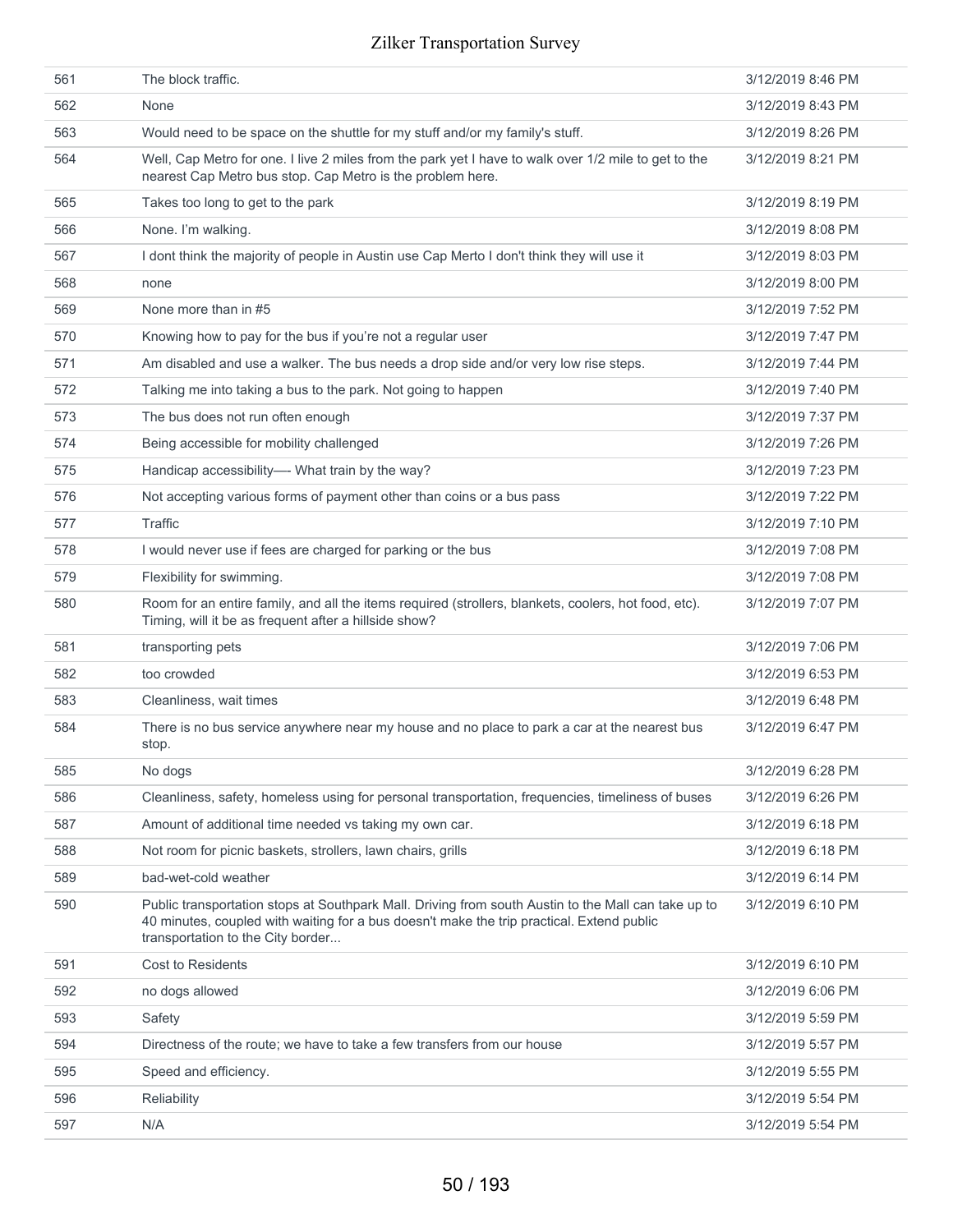| 598 | Permittance of animals on bus                                                                                                                                                     | 3/12/2019 5:54 PM  |
|-----|-----------------------------------------------------------------------------------------------------------------------------------------------------------------------------------|--------------------|
| 599 | Too many stops b/w pick up and park and Visa versa                                                                                                                                | 3/12/2019 5:52 PM  |
| 600 | Taking a stupid bus                                                                                                                                                               | 3/12/2019 5:50 PM  |
| 601 | It is usually a pain, and very hard to do spontaneously with kids. We'll see the park a lot less if we<br>can't drive there.                                                      | 3/12/2019 5:47 PM  |
| 602 | No buses. Buses are a terrible idea.                                                                                                                                              | 3/12/2019 5:45 PM  |
| 603 | we need a completely overhauled bus system that is prompt, frequent, and bus stops that have<br>shade/AC                                                                          | 3/12/2019 5:43 PM  |
| 604 | I am not used to riding the bus and I would like to drive instead.                                                                                                                | 3/12/2019 5:42 PM  |
| 605 | Would need space on bus for large swim bags & lawn chairs                                                                                                                         | 3/12/2019 5:39 PM  |
| 606 | Other people's behavior.                                                                                                                                                          | 3/12/2019 5:35 PM  |
| 607 | No way I'm taking a Cap Metro bus                                                                                                                                                 | 3/12/2019 5:32 PM  |
| 608 | weather conditions                                                                                                                                                                | 3/12/2019 5:27 PM  |
| 609 | I live close enough - 1 mile - that it wouldn't make sense for me to take a bus. But if I were with my<br>dog, I would drive because I cannot take a dog on the bus.              | 3/12/2019 5:22 PM  |
| 610 | Easily locating the schedule and the shuttle being on the schedule                                                                                                                | 3/12/2019 5:14 PM  |
| 611 | Consider family bus fee so families can afford bus; otherwise they will need to drive.                                                                                            | 3/12/2019 5:12 PM  |
| 612 | Bus stops in Barton Hills.                                                                                                                                                        | 3/12/2019 5:09 PM  |
| 613 | Doesn't allow dogs                                                                                                                                                                | 3/12/2019 5:08 PM  |
| 614 | Time consuming and more difficult with small children. As much as we love Zilker Park we would<br>probAbly stop going there and opt for other parks with parking.                 | 3/12/2019 5:08 PM  |
| 615 | Currently there is one route.                                                                                                                                                     | 3/12/2019 5:05 PM  |
| 616 | Routes                                                                                                                                                                            | 3/12/2019 5:03 PM  |
| 617 | Parking at shuttle location                                                                                                                                                       | 3/12/2019 5:01 PM  |
| 618 | Frequency, unshaded bus stops without a comfortable place to sit.                                                                                                                 | 3/12/2019 4:59 PM  |
| 619 | How many connections someone has to make to get to the routes that run through the park.                                                                                          | 3/12/2019 4:58 PM  |
| 620 | I've never taken one so I don't know anything about them                                                                                                                          | 3/12/2019 4:54 PM  |
| 621 | I would never take a CAP METRO bus anywhere!                                                                                                                                      | 3/12/2019 4:53 PM  |
| 622 | Slowing traffic                                                                                                                                                                   | 3/12/2019 4:51 PM  |
| 623 | Live too close to take a bus.                                                                                                                                                     | 3/12/2019 4:50 PM  |
| 624 | More parking in neighborhoods- we would need more law enforcement to eliminate parking in<br>neighborhoods                                                                        | 3/12/2019 4:49 PM  |
| 625 | taking dogs on cap metro bus                                                                                                                                                      | 3/12/2019 4:41 PM  |
| 626 | Convenient schedule                                                                                                                                                               | 3/12/2019 4:32 PM  |
| 627 | since I live a five minute drive from the park/pool the above questions do not seem applicable to<br>my situation. I would not drive to a parking area to ride a bus to the pool. | 3/12/2019 3:22 PM  |
| 628 | Waiting in line                                                                                                                                                                   | 3/12/2019 3:18 PM  |
| 629 | never on time, too many stops to arrive at destination                                                                                                                            | 3/12/2019 1:50 PM  |
| 630 | You covered it well                                                                                                                                                               | 3/12/2019 12:51 PM |
| 631 | N/a                                                                                                                                                                               | 3/12/2019 12:47 PM |
| 632 | Amount of time it would take to get there                                                                                                                                         | 3/12/2019 12:29 PM |
| 633 | Connections on CapMetro take a long time                                                                                                                                          | 3/12/2019 12:09 PM |
| 634 | location of offsite parking or pickup spots                                                                                                                                       | 3/12/2019 11:54 AM |
|     |                                                                                                                                                                                   |                    |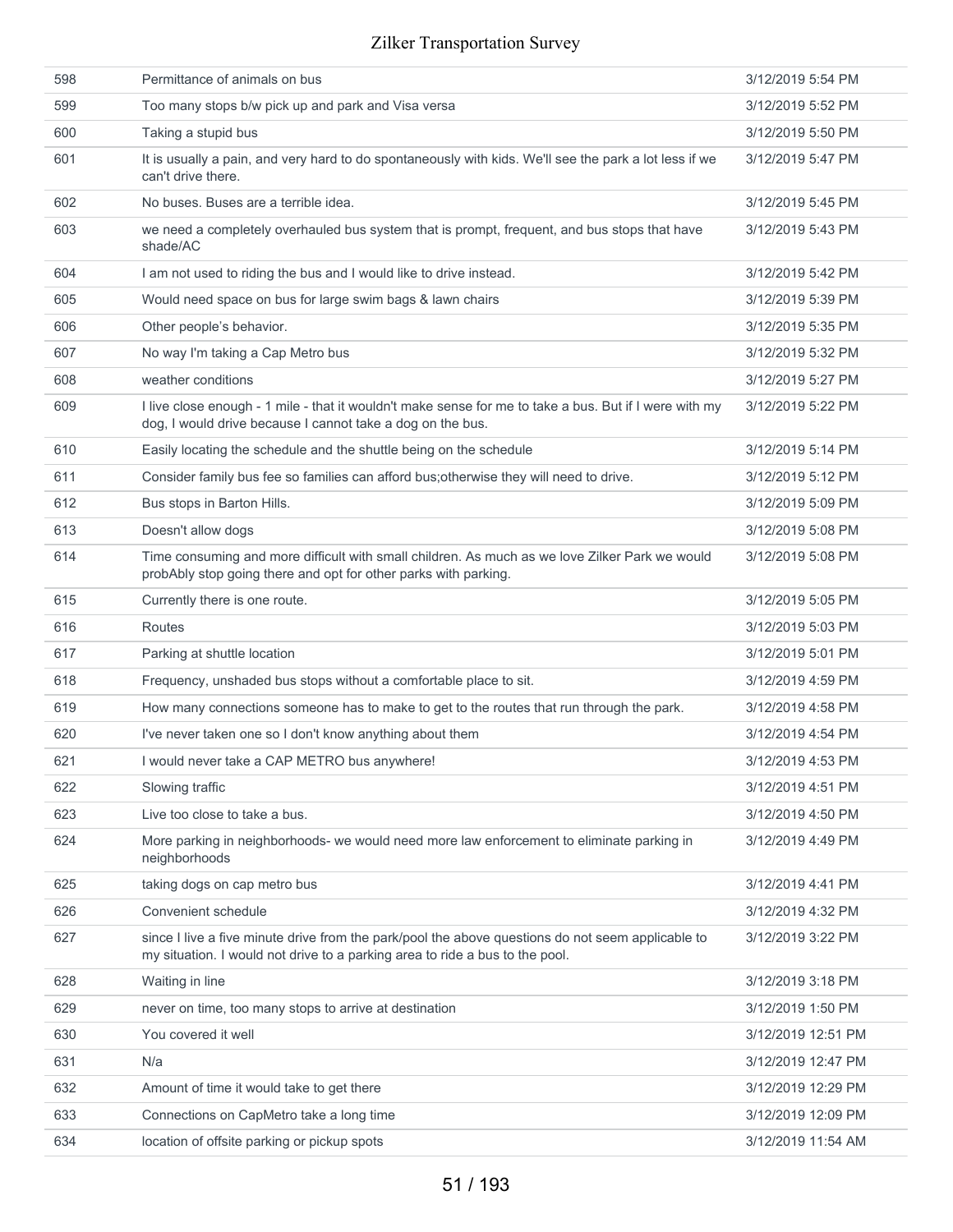| 635 | Ability to bring your dog(s)                                                                                                                                                                                                                                                                            | 3/12/2019 11:48 AM |
|-----|---------------------------------------------------------------------------------------------------------------------------------------------------------------------------------------------------------------------------------------------------------------------------------------------------------|--------------------|
| 636 | Inconvenience                                                                                                                                                                                                                                                                                           | 3/12/2019 11:46 AM |
| 637 | I won't take the bus.                                                                                                                                                                                                                                                                                   | 3/12/2019 11:40 AM |
| 638 | Negative perceptions of city bus travel experience                                                                                                                                                                                                                                                      | 3/12/2019 11:03 AM |
| 639 | finding off site parking -- and frequency of route runs                                                                                                                                                                                                                                                 | 3/12/2019 10:56 AM |
| 640 | During peak use times it seems silly to use such huge buses for just to and from Zilker park.<br>Smaller quicker buses seem more practical. Would be nice to create a network of several car drop<br>off/parking areas to use during specific high use time periods utilizing smaller shuttle vehicles. | 3/12/2019 10:36 AM |
| 641 | Pick up locations                                                                                                                                                                                                                                                                                       | 3/12/2019 10:30 AM |
| 642 | Needs to have extra capacity for busy weekends!                                                                                                                                                                                                                                                         | 3/12/2019 10:23 AM |
| 643 | When taking Cap Metro, I usually worry most about frequency of buses and hours of operation.                                                                                                                                                                                                            | 3/12/2019 10:22 AM |
| 644 | none in my area of Zilker neighborhood                                                                                                                                                                                                                                                                  | 3/12/2019 10:20 AM |
| 645 | Where do you get on it? Is there parking available where you get on it?                                                                                                                                                                                                                                 | 3/12/2019 9:52 AM  |
| 646 | Takes WAY too much of my limited time. Crowds. Wait time. Too many stops. WAITING FOR THE<br>DAMN BUS OUT IN THE HEAT.                                                                                                                                                                                  | 3/11/2019 11:15 PM |
| 647 | Hours of operation                                                                                                                                                                                                                                                                                      | 3/11/2019 11:08 PM |
| 648 | Would not take bus                                                                                                                                                                                                                                                                                      | 3/11/2019 7:55 PM  |
| 649 | It is already available. Not feasible if you don't live near the park. The system isn't strong enough<br>like in New York. I'm not gonna ride 10 miles and then bus back another 45 to the park,                                                                                                        | 3/11/2019 6:15 PM  |
| 650 | I would bike.                                                                                                                                                                                                                                                                                           | 3/11/2019 5:21 PM  |
| 651 | Many atops                                                                                                                                                                                                                                                                                              | 3/11/2019 5:20 PM  |
| 652 | It's just very time consuming and if it is not free, why not just take a private uber or lyft?                                                                                                                                                                                                          | 3/11/2019 4:18 PM  |
| 653 | none                                                                                                                                                                                                                                                                                                    | 3/11/2019 3:45 PM  |
| 654 | Rush hour traffic                                                                                                                                                                                                                                                                                       | 3/11/2019 3:31 PM  |
| 655 | I usually ride the Red Line train when I go downtown. Never attempted to take the bus from<br>Downtown Station to Zilker park, but if that was a convenient option I think people would use it.                                                                                                         | 3/11/2019 3:25 PM  |
| 656 | Dependable service                                                                                                                                                                                                                                                                                      | 3/11/2019 2:14 PM  |
| 657 | I still have to get from my house to the bus (which is a hassle).                                                                                                                                                                                                                                       | 3/11/2019 1:50 PM  |
| 658 | Too crowded Too expensive No convenient locations No air or heating                                                                                                                                                                                                                                     | 3/11/2019 1:38 PM  |
| 659 | Not convenient and not on my schedule.                                                                                                                                                                                                                                                                  | 3/11/2019 1:27 PM  |
| 660 | Other traffic                                                                                                                                                                                                                                                                                           | 3/11/2019 1:07 PM  |
| 661 | DOGS. Honestly, if there were some way to ride the bus with my dogs, I'd totally do it. The ONLY<br>reason I drive to Zilker is because I'm bringing my dogs.                                                                                                                                           | 3/11/2019 12:44 PM |
| 662 | accommodating a dog, frequency of route passing near home                                                                                                                                                                                                                                               | 3/11/2019 12:32 PM |
| 663 | Distance between our home and a bus route                                                                                                                                                                                                                                                               | 3/11/2019 11:59 AM |
| 664 | Inconvenience!!!                                                                                                                                                                                                                                                                                        | 3/11/2019 11:32 AM |
| 665 | Clarity as to which routes go there. I'll never remember route numbers - needs some special<br>branding so I can tell by looking at the bus                                                                                                                                                             | 3/11/2019 11:28 AM |
| 666 | Keeping it full to justify the route.                                                                                                                                                                                                                                                                   | 3/11/2019 10:50 AM |
| 667 | No bus service close and time schedule                                                                                                                                                                                                                                                                  | 3/11/2019 10:45 AM |
| 668 | Dogs are not allowed on cap metro                                                                                                                                                                                                                                                                       | 3/11/2019 10:26 AM |
| 669 | Time. When traveling with children, time is of great importance. Waiting for a bus for 15-30<br>minutes then making 10 stops along the way can almost triple the time it takes to drive.                                                                                                                | 3/11/2019 10:25 AM |
| 670 | Dogs are not allowed. Site facilities have event needs that can not be met by Capital Metro.                                                                                                                                                                                                            | 3/11/2019 10:16 AM |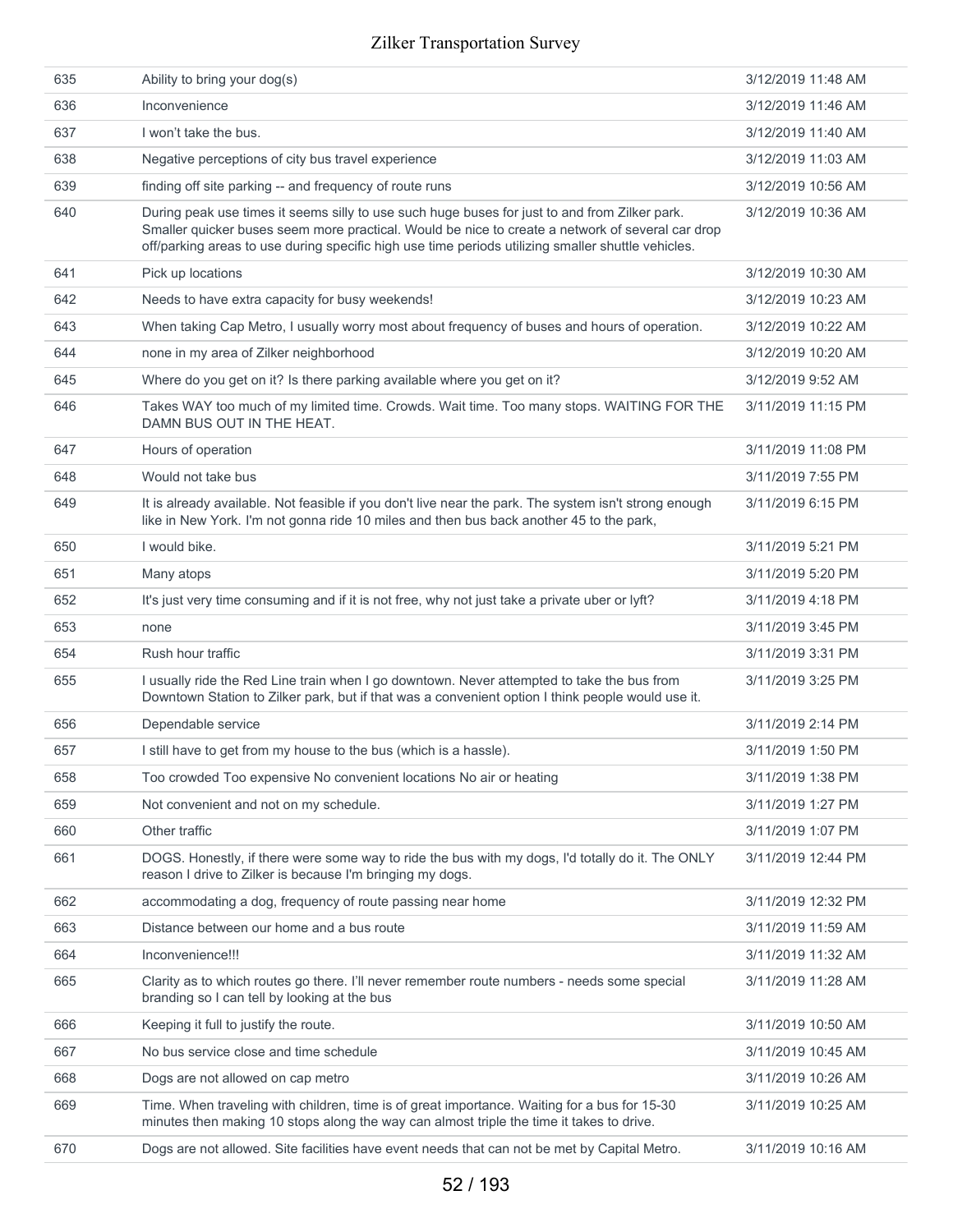| 671 | Unknown                                                                                                                                                                                                              | 3/11/2019 10:13 AM |
|-----|----------------------------------------------------------------------------------------------------------------------------------------------------------------------------------------------------------------------|--------------------|
| 672 | I don't ever take the bus anywhere else                                                                                                                                                                              | 3/11/2019 10:13 AM |
| 673 | <b>Na</b>                                                                                                                                                                                                            | 3/11/2019 10:03 AM |
| 674 | Does not apply to me, I live close                                                                                                                                                                                   | 3/11/2019 9:57 AM  |
| 675 | Yes right I am going to pack an ice chest and 4 kids on a train or bus.                                                                                                                                              | 3/11/2019 9:21 AM  |
| 676 | I live in a neighborhood adjacent to the park, but still about 2 miles from the park epicenter. It<br>would be ridiculous for me to walk 2 miles in the opposite direction to catch a bus for an<br>equidistant park | 3/10/2019 8:35 PM  |
| 677 | Wait times, especially during hot weather                                                                                                                                                                            | 3/10/2019 6:39 PM  |
| 678 | The fact that the closest bus stop is in the park itself.                                                                                                                                                            | 3/10/2019 1:17 PM  |
| 679 | I live so close to the park that it wouldn't make sense for me to ride Cap Metro at all.                                                                                                                             | 3/10/2019 12:29 PM |
| 680 | bus detours during special events, (auto) traffic along Barton Springs Road                                                                                                                                          | 3/10/2019 8:59 AM  |
| 681 | I live in Barton Hills and a bus would not be worth it.                                                                                                                                                              | 3/10/2019 1:22 AM  |
| 682 | Frequency of drop off and pick up times and the bus causing additional traffic in the area.                                                                                                                          | 3/9/2019 9:44 PM   |
| 683 | Where the bus stop is located                                                                                                                                                                                        | 3/9/2019 9:08 PM   |
| 684 | I would want to board a bus and go straight to Bartons. Period.                                                                                                                                                      | 3/9/2019 8:14 PM   |
| 685 | No bus routes in my neighborhood                                                                                                                                                                                     | 3/9/2019 5:20 PM   |
| 686 | Not convenient, inflexible timing and locations to walk to/from.                                                                                                                                                     | 3/9/2019 2:07 PM   |
| 687 | i do not use cap metro                                                                                                                                                                                               | 3/9/2019 1:12 PM   |
| 688 | Lack of time.                                                                                                                                                                                                        | 3/9/2019 1:09 PM   |
| 689 | Inconvenience, time, hassle.                                                                                                                                                                                         | 3/9/2019 11:51 AM  |
| 690 | Would not want a big Capital Metro bus driving through Zilker regularly.                                                                                                                                             | 3/9/2019 10:51 AM  |
| 691 | Travel time would be excessive.                                                                                                                                                                                      | 3/9/2019 9:45 AM   |
| 692 | Busses are slow. If you have to make a connection bus to get to the park, you might as well walk<br>or take an e-scooter.                                                                                            | 3/9/2019 9:45 AM   |
| 693 | Traffic delays, timeliness/frequency of busses                                                                                                                                                                       | 3/9/2019 9:27 AM   |
| 694 | Being able to take my dog                                                                                                                                                                                            | 3/9/2019 9:15 AM   |
| 695 | Their routes are difficult to change and do not go through my neighborhood                                                                                                                                           | 3/9/2019 8:36 AM   |
| 696 | Too many transfers and more time soent traveling                                                                                                                                                                     | 3/8/2019 7:45 PM   |
| 697 | Aging parents, young kids, pets                                                                                                                                                                                      | 3/3/2019 9:53 AM   |
|     |                                                                                                                                                                                                                      |                    |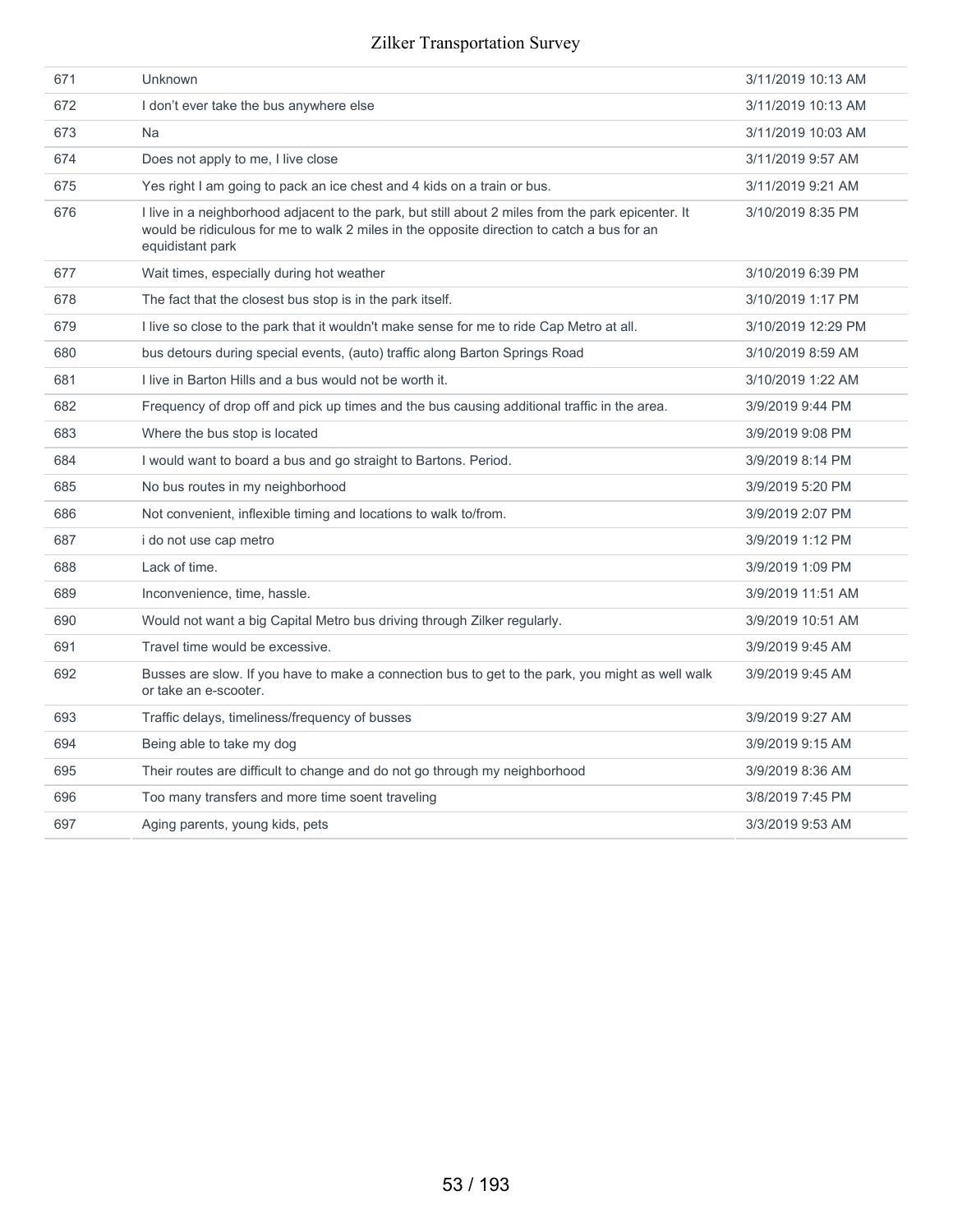# Q7 What other solutions would make it easier for you to not bring your personal vehicle to Zilker Park?

Answered: 691 Skipped: 313

| 3/22/2019 5:25 PM<br>3/22/2019 5:21 PM<br>3/22/2019 5:19 PM |
|-------------------------------------------------------------|
|                                                             |
|                                                             |
|                                                             |
| 3/22/2019 5:14 PM                                           |
| 3/22/2019 4:45 PM                                           |
| 3/22/2019 4:33 PM                                           |
| 3/22/2019 4:33 PM                                           |
| 3/22/2019 4:32 PM                                           |
| 3/22/2019 4:27 PM                                           |
| 3/22/2019 4:25 PM                                           |
| 3/22/2019 4:24 PM                                           |
| 3/22/2019 4:22 PM                                           |
| 3/22/2019 4:01 PM                                           |
| 3/22/2019 3:54 PM                                           |
| 3/22/2019 3:51 PM                                           |
| 3/22/2019 3:33 PM                                           |
| 3/22/2019 3:28 PM                                           |
| 3/22/2019 3:26 PM                                           |
| 3/22/2019 3:16 PM                                           |
| 3/22/2019 3:13 PM                                           |
| 3/22/2019 3:12 PM                                           |
| 3/22/2019 3:11 PM                                           |
| 3/22/2019 3:06 PM                                           |
| 3/22/2019 2:41 PM                                           |
| 3/22/2019 2:39 PM                                           |
|                                                             |
|                                                             |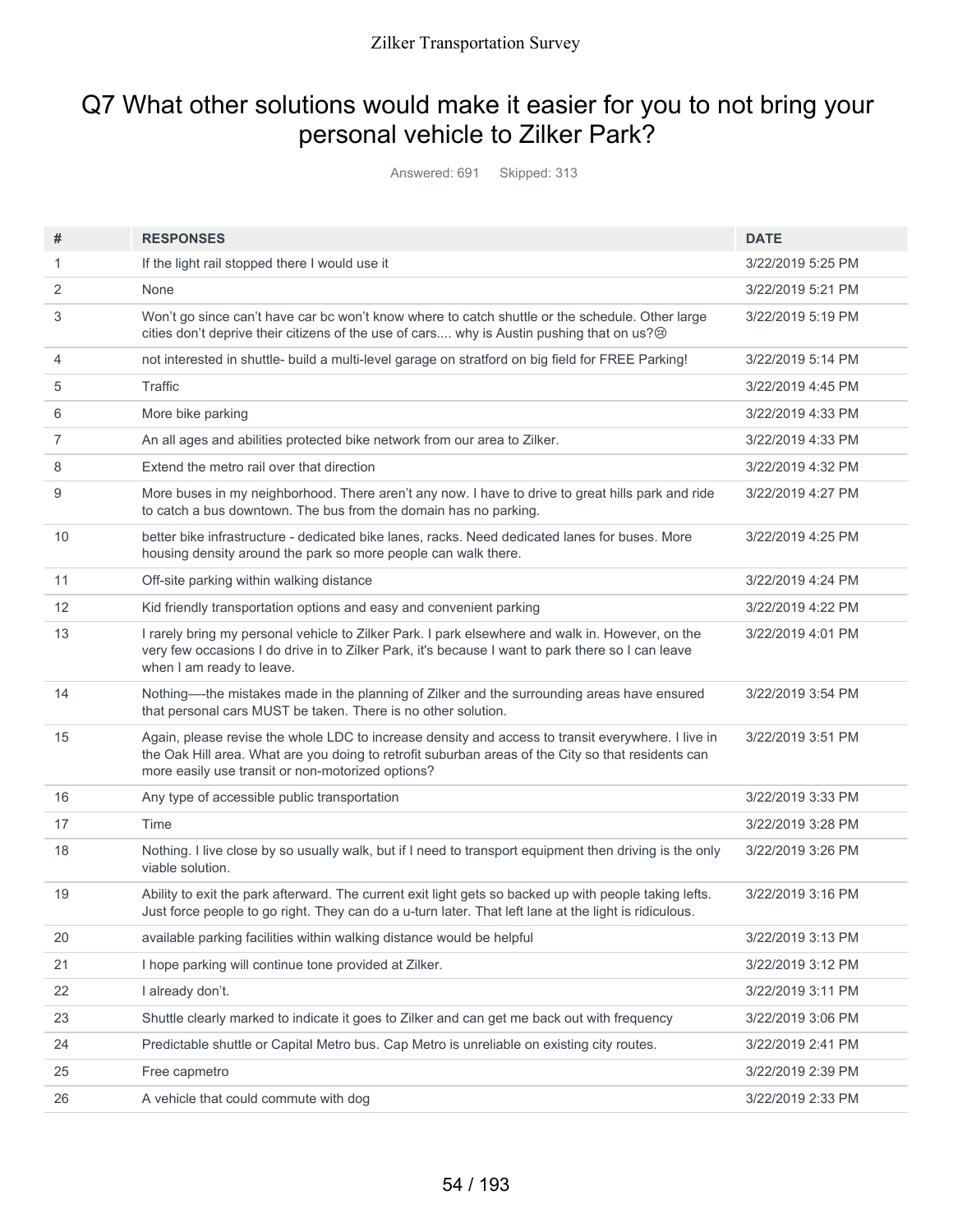| 27 | Buses running into the park on a consistent schedule more often and drop offs in additional<br>places, including Stratford dr. under or near mopac overpass to accommodate those going to<br>Nature Center and rowing dock.                                                                                                                                                                                                                                        | 3/22/2019 2:28 PM  |
|----|--------------------------------------------------------------------------------------------------------------------------------------------------------------------------------------------------------------------------------------------------------------------------------------------------------------------------------------------------------------------------------------------------------------------------------------------------------------------|--------------------|
| 28 | Dog friendly carpool network (like an app maybe? Or connected to Nextdoor?) It would be great to<br>have a free, neighborhood based ride share option.                                                                                                                                                                                                                                                                                                             | 3/22/2019 2:19 PM  |
| 29 | ??                                                                                                                                                                                                                                                                                                                                                                                                                                                                 | 3/22/2019 2:04 PM  |
| 30 | None                                                                                                                                                                                                                                                                                                                                                                                                                                                               | 3/22/2019 2:02 PM  |
| 31 | Close the street to through traffic at the Barton Springs bridge.                                                                                                                                                                                                                                                                                                                                                                                                  | 3/22/2019 1:59 PM  |
| 32 | No question. My car is easiest. The metro would require at least 2 bus changes. Cant see taking<br>buses or travelling to a shuttle—depends on where it is - when driving during non rush hour takes<br>15-20 minutes. Not interested in 2x-3x-4x-5x time to go tomand from                                                                                                                                                                                        | 3/22/2019 1:59 PM  |
| 33 | Please stop trying to limit people's ability to use their cars if that is their preferred method of<br>transportation. There should always be parking available at Zilker.                                                                                                                                                                                                                                                                                         | 3/22/2019 1:58 PM  |
| 34 | rental bikes or scooters would help                                                                                                                                                                                                                                                                                                                                                                                                                                | 3/22/2019 1:51 PM  |
| 35 | Taxi and other ride services to be permitted.                                                                                                                                                                                                                                                                                                                                                                                                                      | 3/22/2019 1:48 PM  |
| 36 | Perhaps incentive use in someway at the beginning to establish excitement and get early<br>adopters. Perhaps those who can prove they took a bus or train that day receive a food voucher to<br>somewhere? And perhaps some education or a campaign on the fact that, yes Zilker is a fabulous<br>destination in Austin, but it's also a vibrant community of residents whose space should be<br>respected and considered so that all can enjoy this awesome area. | 3/22/2019 1:36 PM  |
| 37 | good bike racks                                                                                                                                                                                                                                                                                                                                                                                                                                                    | 3/22/2019 1:28 PM  |
| 38 | I do not want a ban on personal vehicles to Zilker Park                                                                                                                                                                                                                                                                                                                                                                                                            | 3/22/2019 1:21 PM  |
| 39 | Transit shelters which adequately protect from the elements, esp. sunlight.                                                                                                                                                                                                                                                                                                                                                                                        | 3/22/2019 1:19 PM  |
| 40 | park and ride for bikes                                                                                                                                                                                                                                                                                                                                                                                                                                            | 3/22/2019 1:08 PM  |
| 41 | COA continuing to build out bike route infrastructure, connected hike and bike trail systems (and<br>maintaining them- example bridge that connects Roy G Guerro park to Krieg fields).                                                                                                                                                                                                                                                                            | 3/22/2019 1:07 PM  |
| 42 | Don't own a personal vehicle                                                                                                                                                                                                                                                                                                                                                                                                                                       | 3/22/2019 1:07 PM  |
| 43 | Not sure                                                                                                                                                                                                                                                                                                                                                                                                                                                           | 3/22/2019 1:05 PM  |
| 44 | None                                                                                                                                                                                                                                                                                                                                                                                                                                                               | 3/22/2019 1:05 PM  |
| 45 | Train                                                                                                                                                                                                                                                                                                                                                                                                                                                              | 3/22/2019 1:00 PM  |
| 46 | Personal vehicle only practical solution due to kids, stroller, time. Build parking garage.                                                                                                                                                                                                                                                                                                                                                                        | 3/22/2019 12:58 PM |
| 47 | A convenient and cheap rapid transit system that is faster than a bus or car and with stops/access<br>points close to my house and other points of interest. OR safer bike lanes and trails throughout the<br>city.                                                                                                                                                                                                                                                | 3/22/2019 12:48 PM |
| 48 | The City needs a viable public transportation option that is more convenient than driving. Until that<br>happens, no one will leave their personal cars.                                                                                                                                                                                                                                                                                                           | 3/22/2019 12:25 PM |
| 49 | Maybe offer something like a ride share program using vans with discounted prices so families<br>with small children/lots of bulky items could travel easier to the park.                                                                                                                                                                                                                                                                                          | 3/22/2019 12:23 PM |
| 50 | Specific Cap Metro bus shuttles from Park n Rides                                                                                                                                                                                                                                                                                                                                                                                                                  | 3/22/2019 12:09 PM |
| 51 | Drop off only driveways for ride shares, taxi, or parents bringing kids to programs.                                                                                                                                                                                                                                                                                                                                                                               | 3/22/2019 11:51 AM |
| 52 | free parking in far south Austin near a bus stop                                                                                                                                                                                                                                                                                                                                                                                                                   | 3/22/2019 11:50 AM |
| 53 | Have special Cap Metro buses that park at places (a school or community center, etc) for a bit<br>longer than usual (to get plenty of people onboard to make it financially feasible) on Saturday and<br>Sunday and maybe Fridays? Target different neighborhoods all over a defined area of Austin so<br>more people fine out how easy and wonderful it is to visit Zilker                                                                                        | 3/22/2019 11:50 AM |
| 54 | More racks/docks for rentable bikes and scooters.                                                                                                                                                                                                                                                                                                                                                                                                                  | 3/22/2019 11:44 AM |
| 55 | More trails and better sidewalks. Additional pedestrian bridges or a dedicated transit, bike, and<br>pedestrian bridge.                                                                                                                                                                                                                                                                                                                                            | 3/22/2019 11:39 AM |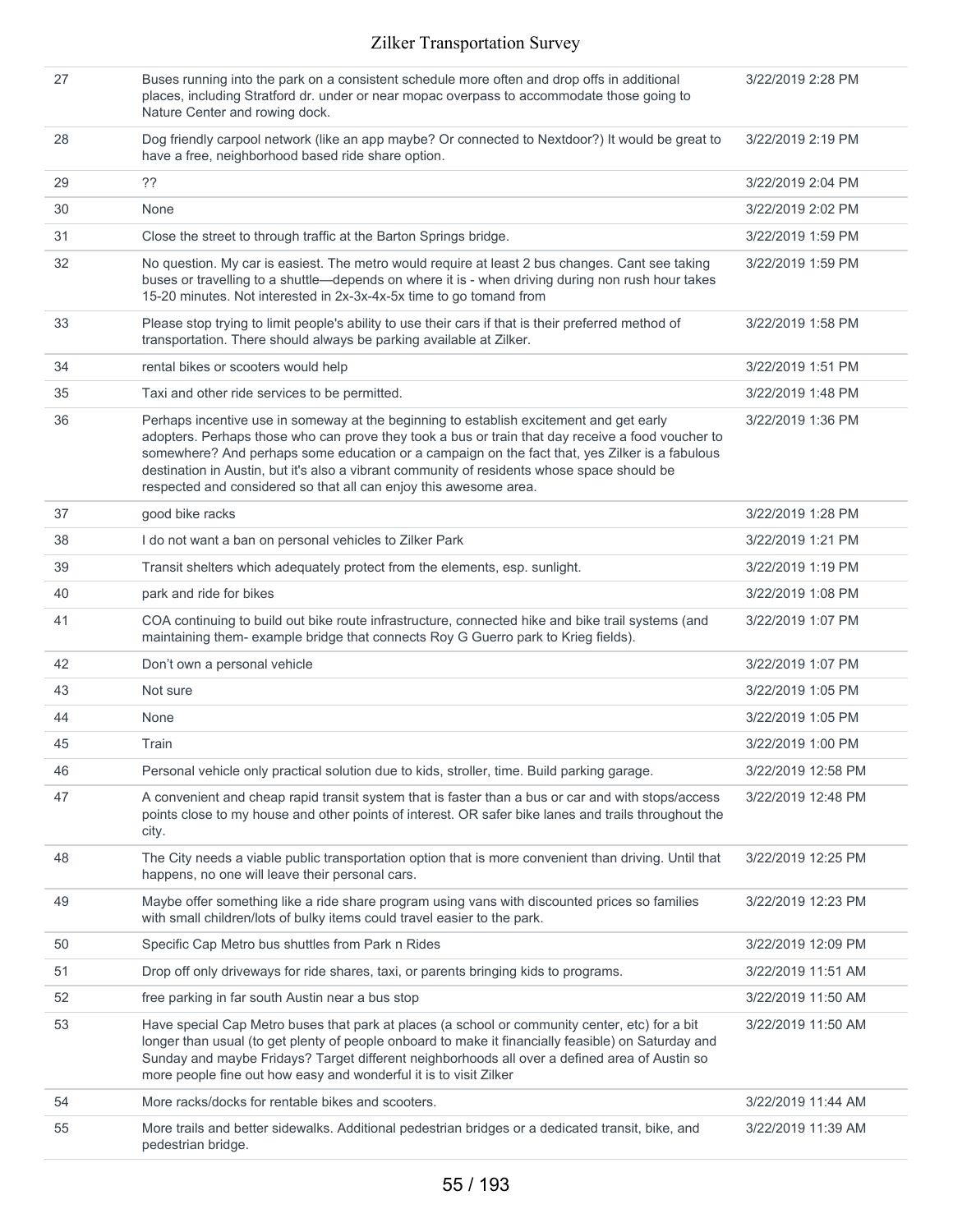| 56 | 1. Offer transit/shuttle passes for free or at a reduced rate, then 2. Eliminate free parking<br>altogether and substitute metered parking on a sliding demand scale (i.e. high foot-traffic events at<br>highest rates), then 3. Since the money-cost of parking and time-cost of walking are lowest closer<br>to the destination, consider decommissioning and re-purposing closest-in parking areas, replacing<br>only as needed but at an optimal distance from destination areas so that parking is not more cost-<br>effective than shuttling+walking/biking.                                          | 3/22/2019 11:22 AM |
|----|--------------------------------------------------------------------------------------------------------------------------------------------------------------------------------------------------------------------------------------------------------------------------------------------------------------------------------------------------------------------------------------------------------------------------------------------------------------------------------------------------------------------------------------------------------------------------------------------------------------|--------------------|
| 57 | Anti-theft and additional safety measures installed in parking area (security cameras/well<br>lighted/security officer on duty), Drunk/High/Homeless people denied access to shuttle/bus/train.<br>Police officers stationed on shuttle/bus/train.                                                                                                                                                                                                                                                                                                                                                           | 3/22/2019 11:13 AM |
| 58 | Allowing pets on public transportation.                                                                                                                                                                                                                                                                                                                                                                                                                                                                                                                                                                      | 3/22/2019 11:05 AM |
| 59 | CapMetro routes and frequency                                                                                                                                                                                                                                                                                                                                                                                                                                                                                                                                                                                | 3/22/2019 10:58 AM |
| 60 | subscription-based (monthly fee), on-demand micro shuttles (e.g. large electric golf-carts) with<br>door-to-door service                                                                                                                                                                                                                                                                                                                                                                                                                                                                                     | 3/22/2019 10:54 AM |
| 61 | Metro rail closer to my house.                                                                                                                                                                                                                                                                                                                                                                                                                                                                                                                                                                               | 3/22/2019 10:53 AM |
| 62 | Provide more off site parking near bus stops in Austin.                                                                                                                                                                                                                                                                                                                                                                                                                                                                                                                                                      | 3/22/2019 10:46 AM |
| 63 | Metro Rail                                                                                                                                                                                                                                                                                                                                                                                                                                                                                                                                                                                                   | 3/22/2019 10:46 AM |
| 64 | Seriously - a free park and ride shuttle lot at Barton Creek Square Mall or one of the nearby office<br>parks off of Mopac would be amazing - even if they are originally only available for weekend use -<br>we do not currently utilize Zilker or Bastron Springs as much as we would like to due to the lack of<br>parking and affordable parking options. These two parks are the city's crown jewels and there<br>should be parking for locals and visitors alike to truly enjoy them as they deserved to be enjoyed<br>affordably as a public asset for all. Not just ACL attendees dishing out \$\$\$ | 3/22/2019 10:44 AM |
| 65 | None                                                                                                                                                                                                                                                                                                                                                                                                                                                                                                                                                                                                         | 3/22/2019 10:41 AM |
| 66 | Train service                                                                                                                                                                                                                                                                                                                                                                                                                                                                                                                                                                                                | 3/22/2019 10:37 AM |
| 67 | More housing options near the park to put more people within walking distance, frequent bus<br>service, better bike parking, dockless spots, etc.                                                                                                                                                                                                                                                                                                                                                                                                                                                            | 3/22/2019 10:35 AM |
| 68 | I live 13 miles away, but still in the city limits. It takes too long to travel by bus and the closest stop<br>isn't near my neighborhood.                                                                                                                                                                                                                                                                                                                                                                                                                                                                   | 3/22/2019 10:35 AM |
| 69 | Safer bike lanes throughout the city (I live about 6 miles north of Zilker, which is definitely bikeable,<br>but there is not a simple/safe route for me to take)                                                                                                                                                                                                                                                                                                                                                                                                                                            | 3/22/2019 10:30 AM |
| 70 | More parking lots. Is that not an option?                                                                                                                                                                                                                                                                                                                                                                                                                                                                                                                                                                    | 3/22/2019 10:28 AM |
| 71 | neighborhood shuttles                                                                                                                                                                                                                                                                                                                                                                                                                                                                                                                                                                                        | 3/22/2019 10:26 AM |
| 72 | Enforce parking fees. Provide real bike infrastructure- Barton springs rd is so narrow, that bike lane<br>is an embarrassment.                                                                                                                                                                                                                                                                                                                                                                                                                                                                               | 3/22/2019 10:26 AM |
| 73 | Bike lanes.                                                                                                                                                                                                                                                                                                                                                                                                                                                                                                                                                                                                  | 3/22/2019 10:22 AM |
| 74 | 1. Create contraflow bike lanes on all of the one-way roads through the park! 2. More bike parking<br>dispersed around the park.                                                                                                                                                                                                                                                                                                                                                                                                                                                                             | 3/22/2019 10:16 AM |
| 75 | for an event it might be good it there were vector shuttles feeding from municipal parks for<br>example, in various neighborhoods taking people to Zilker                                                                                                                                                                                                                                                                                                                                                                                                                                                    | 3/22/2019 10:15 AM |
| 76 | None right now                                                                                                                                                                                                                                                                                                                                                                                                                                                                                                                                                                                               | 3/22/2019 10:14 AM |
| 77 | I'm fine with it now. It helps limit the number of people in the pool/train/playground area.                                                                                                                                                                                                                                                                                                                                                                                                                                                                                                                 | 3/22/2019 10:11 AM |
| 78 | Yes, to park somewhere in an area that not congested, and take a train into Zilker.                                                                                                                                                                                                                                                                                                                                                                                                                                                                                                                          | 3/22/2019 10:08 AM |
| 79 | I really can't think of one                                                                                                                                                                                                                                                                                                                                                                                                                                                                                                                                                                                  | 3/22/2019 10:03 AM |
| 80 | This would be very inconvenient with my daughter needing to get there very early to meet up with<br>her cross country team before school in summer and fall.                                                                                                                                                                                                                                                                                                                                                                                                                                                 | 3/22/2019 10:01 AM |
| 81 | I don't mind walking to the park but there is limited options for close-by parking. I usually park on<br>the north side of the river under by Austin High and walk across. That's fine unless you are<br>accessing the springs, then it's a long walk. A shuttle exclusively within the park would make the<br>trip better.                                                                                                                                                                                                                                                                                  | 3/22/2019 9:59 AM  |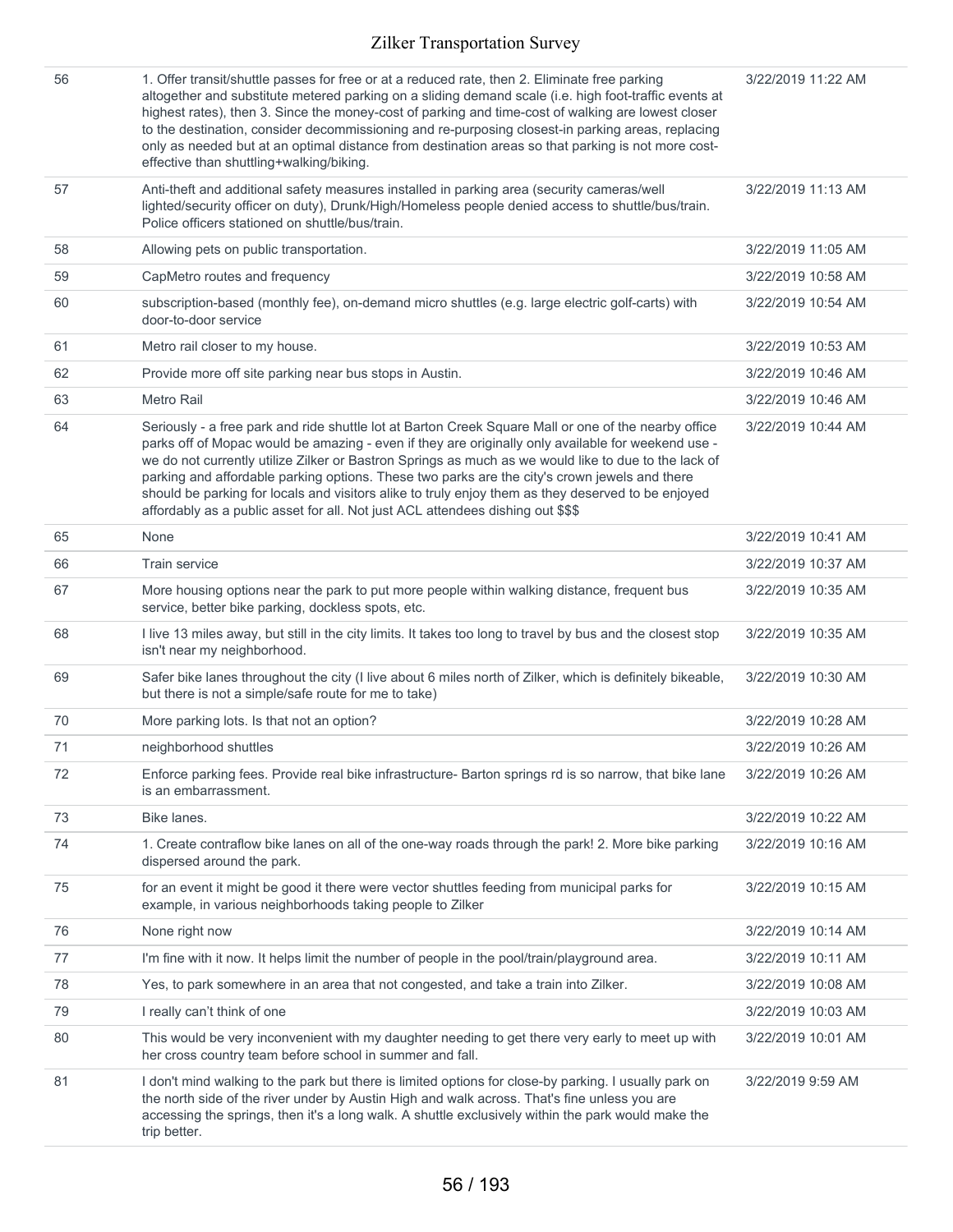| 82  | Convenient shuttle system and generally closeby parking, not much of a charge if one is needed.                                                                                                                                                  | 3/22/2019 9:57 AM |
|-----|--------------------------------------------------------------------------------------------------------------------------------------------------------------------------------------------------------------------------------------------------|-------------------|
| 83  | None                                                                                                                                                                                                                                             | 3/22/2019 9:54 AM |
| 84  | More off leash dog parks in north and east austin                                                                                                                                                                                                | 3/22/2019 9:53 AM |
| 85  | location of bus pick up point and frequency of runs                                                                                                                                                                                              | 3/22/2019 9:52 AM |
| 86  | none                                                                                                                                                                                                                                             | 3/22/2019 9:47 AM |
| 87  | I'm at the park between 7:30-10:00parking is not an issue but trash is. focus on that.                                                                                                                                                           | 3/22/2019 9:44 AM |
| 88  | Maybe a two-story parking garage on Stratford next to the Mopac area.                                                                                                                                                                            | 3/22/2019 9:32 AM |
| 89  | Due to limited physical ability not being able to drive and park at zilker would severely limit my<br>ability to enjoy zilker. Please don't leave me out!                                                                                        | 3/22/2019 9:30 AM |
| 90  | ?                                                                                                                                                                                                                                                | 3/22/2019 9:27 AM |
| 91  | Unpaid parking should be eliminated from the park.                                                                                                                                                                                               | 3/22/2019 9:25 AM |
| 92  | Extend the train to a central drop off in the park and then provide shuttles to amenities.                                                                                                                                                       | 3/22/2019 9:09 AM |
| 93  | If I lived close enough to walk or bike.                                                                                                                                                                                                         | 3/22/2019 9:06 AM |
| 94  | Don't know                                                                                                                                                                                                                                       | 3/22/2019 8:54 AM |
| 95  | Frequent bus times or shuttles                                                                                                                                                                                                                   | 3/22/2019 8:52 AM |
| 96  | Convenient and affordable off site parking.                                                                                                                                                                                                      | 3/22/2019 8:49 AM |
| 97  | Nothing                                                                                                                                                                                                                                          | 3/22/2019 8:39 AM |
| 98  | Better solution to entry backups when \$ are required                                                                                                                                                                                            | 3/22/2019 8:38 AM |
| 99  | I live downtown so a shuttle from, say, Republic Square that was like the ACL shuttles, free and<br>frequent, would be amazing. Especially if it made stops at different park areas. I would even be<br>willing to pay a couple of bucks for it. | 3/22/2019 8:34 AM |
| 100 | Close the park                                                                                                                                                                                                                                   | 3/22/2019 8:34 AM |
| 101 | Walk/ bike multiple modes of transportation EASILY ACCESSIBLE                                                                                                                                                                                    | 3/22/2019 8:33 AM |
| 102 | Off-site parking with rental bicycles. Scooters, pedi-cabs available as well as bus or shuttle. Safe<br>lanes for such vehicles to use the entire distance.                                                                                      | 3/22/2019 8:26 AM |
| 103 | Charge a parking fee all week                                                                                                                                                                                                                    | 3/22/2019 8:26 AM |
| 104 | None                                                                                                                                                                                                                                             | 3/22/2019 8:23 AM |
| 105 | Free parking                                                                                                                                                                                                                                     | 3/22/2019 8:18 AM |
| 106 | better bike lanes to Zilker                                                                                                                                                                                                                      | 3/22/2019 8:15 AM |
| 107 | Easy ride share drop off. Scooter lane on pedestrain bridge for easier ride share drop off                                                                                                                                                       | 3/22/2019 8:15 AM |
| 108 | Protected crosswalks from neighborhoods into the park, especially along Azie Morton at Lund<br>Street.                                                                                                                                           | 3/22/2019 8:07 AM |
| 109 | Better bike lanes that are more protected from vehicular traffic along Barton Springs Road and<br>routes to Barton Springs Road.                                                                                                                 | 3/22/2019 7:46 AM |
| 110 | Why is this a problem? Stop punishing us with cars! I take the bus and Uber etc but there is no<br>easy way to do this to that park.                                                                                                             | 3/22/2019 7:42 AM |
| 111 | a well-developed trolley/train system in Austin                                                                                                                                                                                                  | 3/22/2019 7:42 AM |
| 112 | Let's start with getting some additional parking in place. Thank you for your consideration.                                                                                                                                                     | 3/22/2019 7:40 AM |
| 113 | Safer bike/scooter routes to the park                                                                                                                                                                                                            | 3/22/2019 7:36 AM |
| 114 | An urban rail system that works for more of the people who live in the city. It should go down<br>Lamar or Guadalupe, where traffic is so terribly packed with one-occupant cars. A train would<br>make so much sense.                           | 3/22/2019 7:34 AM |
| 115 | Parking in that area of town. Cap Metro is not an option for me. A shuttle is not an option unless I<br>could get on the shuttle in West Austin                                                                                                  | 3/22/2019 7:27 AM |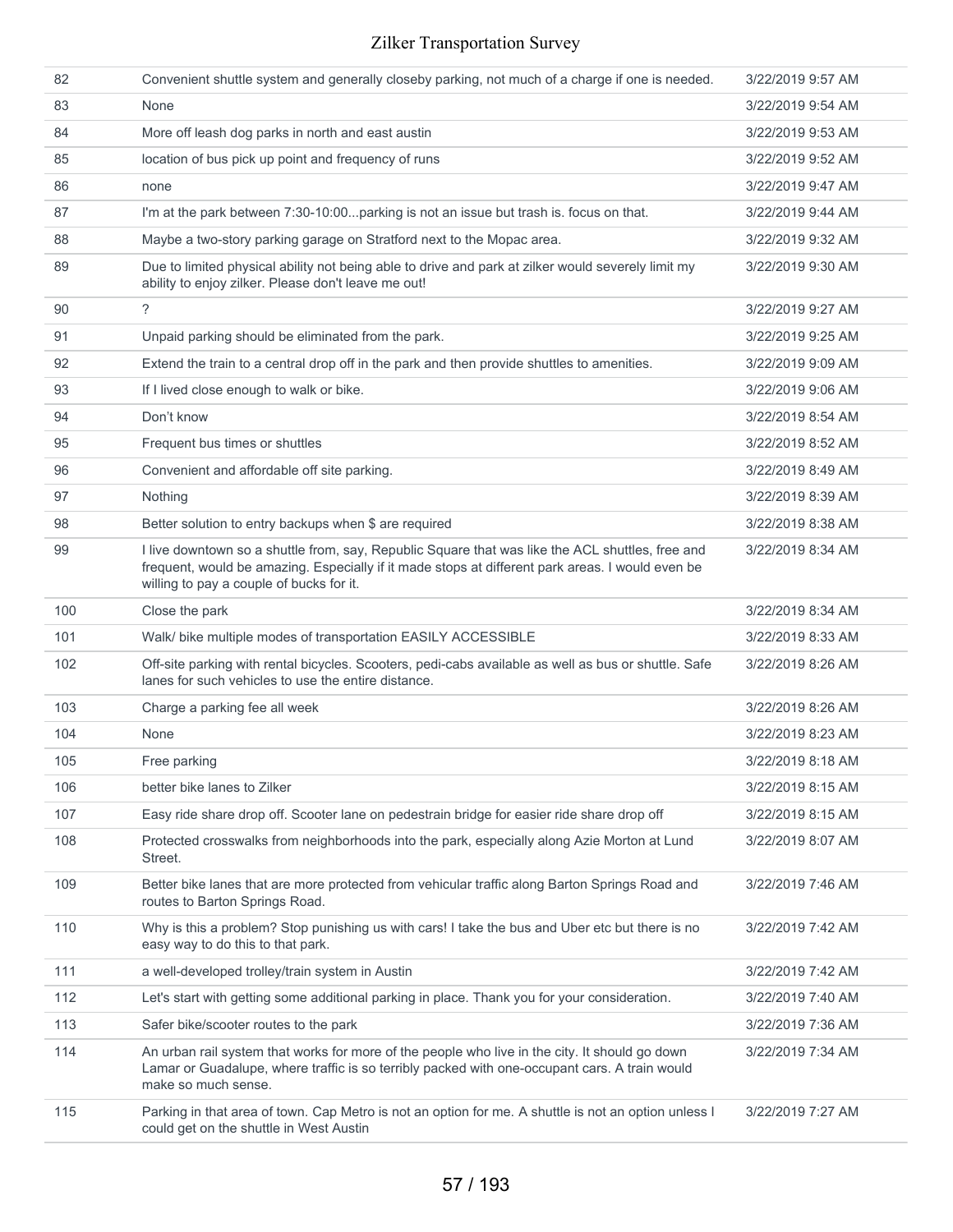| 116 | Safe Biking/walking paths from surrounding area parking(possibly new parking areas) to and from<br>Zilker                                                                                                                                                                                                                                                                                                                                                      | 3/22/2019 7:26 AM  |
|-----|----------------------------------------------------------------------------------------------------------------------------------------------------------------------------------------------------------------------------------------------------------------------------------------------------------------------------------------------------------------------------------------------------------------------------------------------------------------|--------------------|
| 117 | ACTUAL PUBLIC TRANSPORTATION SOLUTIONS. We need a train line like other large cities,<br>such as boston, ny, san fran. Austin needs to invest in infrastructure, NOW.                                                                                                                                                                                                                                                                                          | 3/22/2019 7:21 AM  |
| 118 | Afordable housing near the park                                                                                                                                                                                                                                                                                                                                                                                                                                | 3/22/2019 7:15 AM  |
| 119 | not sure                                                                                                                                                                                                                                                                                                                                                                                                                                                       | 3/22/2019 7:12 AM  |
| 120 | More frequent Oak Hill Flyer 171                                                                                                                                                                                                                                                                                                                                                                                                                               | 3/22/2019 7:08 AM  |
| 121 | Rideshare                                                                                                                                                                                                                                                                                                                                                                                                                                                      | 3/22/2019 7:05 AM  |
| 122 | Carpooling                                                                                                                                                                                                                                                                                                                                                                                                                                                     | 3/22/2019 6:50 AM  |
| 123 | Electric people movers like they use downtown are quiet and fast. More access to parking garages<br>in the area to spread out traffic. Dedicated and protected bike lanes.                                                                                                                                                                                                                                                                                     | 3/22/2019 6:19 AM  |
| 124 | Real mass transit, not the empty inefficient buses we've had for decades.                                                                                                                                                                                                                                                                                                                                                                                      | 3/22/2019 5:39 AM  |
| 125 | N                                                                                                                                                                                                                                                                                                                                                                                                                                                              | 3/22/2019 5:21 AM  |
| 126 | Ample parking somewhere near Zilker park from where I can ride frequent shuttles or cap metro<br>buses.                                                                                                                                                                                                                                                                                                                                                        | 3/22/2019 4:38 AM  |
| 127 | More housing options near zilker. Clearly marked spots to park Dockless scooters and bikes.<br>Secure bike parking.                                                                                                                                                                                                                                                                                                                                            | 3/22/2019 2:46 AM  |
| 128 | bike over the bridges over 360                                                                                                                                                                                                                                                                                                                                                                                                                                 | 3/22/2019 2:42 AM  |
| 129 | More b-cycle stations serving a broader geographic range in Austin would be amazing. Also,<br>having a bus stop near my home would make me much more likely to take public transit anywhere<br>in the city.                                                                                                                                                                                                                                                    | 3/22/2019 2:11 AM  |
| 130 | Ease of use and cost of transportation options                                                                                                                                                                                                                                                                                                                                                                                                                 | 3/22/2019 1:06 AM  |
| 131 | e-scooters / bikes are a capitalistic Godsend. stop sticking them w/ licensing fees and other<br>restrictions!!!!                                                                                                                                                                                                                                                                                                                                              | 3/21/2019 11:55 PM |
| 132 | Better, more comprehensive public transit options                                                                                                                                                                                                                                                                                                                                                                                                              | 3/21/2019 11:49 PM |
| 133 | Walking early, dusk, and evening times with the amount of homeless is unsafe.                                                                                                                                                                                                                                                                                                                                                                                  | 3/21/2019 11:30 PM |
| 134 | Jet packs! They promised us jet packs!                                                                                                                                                                                                                                                                                                                                                                                                                         | 3/21/2019 11:26 PM |
| 135 | Light rail from airport                                                                                                                                                                                                                                                                                                                                                                                                                                        | 3/21/2019 11:25 PM |
| 136 | As a person bringing children, their lunches, and gear (and not living within a 20 minute radius of<br>Zilker Park), if I can't drive my personal car to Zilker, I'd stop going to this park. And that wouldn't<br>just be me making that decision; a LOT of other Austin families would stop visiting the park, train,<br>etc. There are some areas near the current parking lots that could be converted to parking spaces,<br>and that would help somewhat. | 3/21/2019 11:21 PM |
| 137 | I don't want to have to walk far; I might be carrying towels, toys, etc. Make buses go where people<br>want to go: UT, shopping malls, downtown, major parks. Have buses go from one MAJOR site at<br>one end of a line to another at the other end.                                                                                                                                                                                                           | 3/21/2019 11:10 PM |
| 138 | Train                                                                                                                                                                                                                                                                                                                                                                                                                                                          | 3/21/2019 11:05 PM |
| 139 | Weekend morning running group shuttles from the 'burbs, ha!                                                                                                                                                                                                                                                                                                                                                                                                    | 3/21/2019 10:54 PM |
| 140 | more parking off site                                                                                                                                                                                                                                                                                                                                                                                                                                          | 3/21/2019 10:53 PM |
| 141 | Addional rail options, dedicated bus lanes, and protected bike lanes                                                                                                                                                                                                                                                                                                                                                                                           | 3/21/2019 10:50 PM |
| 142 | Honestly, Zilker is not in a great public transit location unless you live south central. Better express<br>options from North central part of town                                                                                                                                                                                                                                                                                                            | 3/21/2019 10:50 PM |
| 143 | More walking paths                                                                                                                                                                                                                                                                                                                                                                                                                                             | 3/21/2019 10:49 PM |
| 144 | Further development of the park to integrate it into the other attractions like the botanical garden,<br>the soccer fields and umlauf so that it doesn't feel like you have to get into your car to get there.<br>Vendors so that you don't have to haul as much to the park.                                                                                                                                                                                  | 3/21/2019 10:33 PM |
| 145 | Light rail                                                                                                                                                                                                                                                                                                                                                                                                                                                     | 3/21/2019 10:33 PM |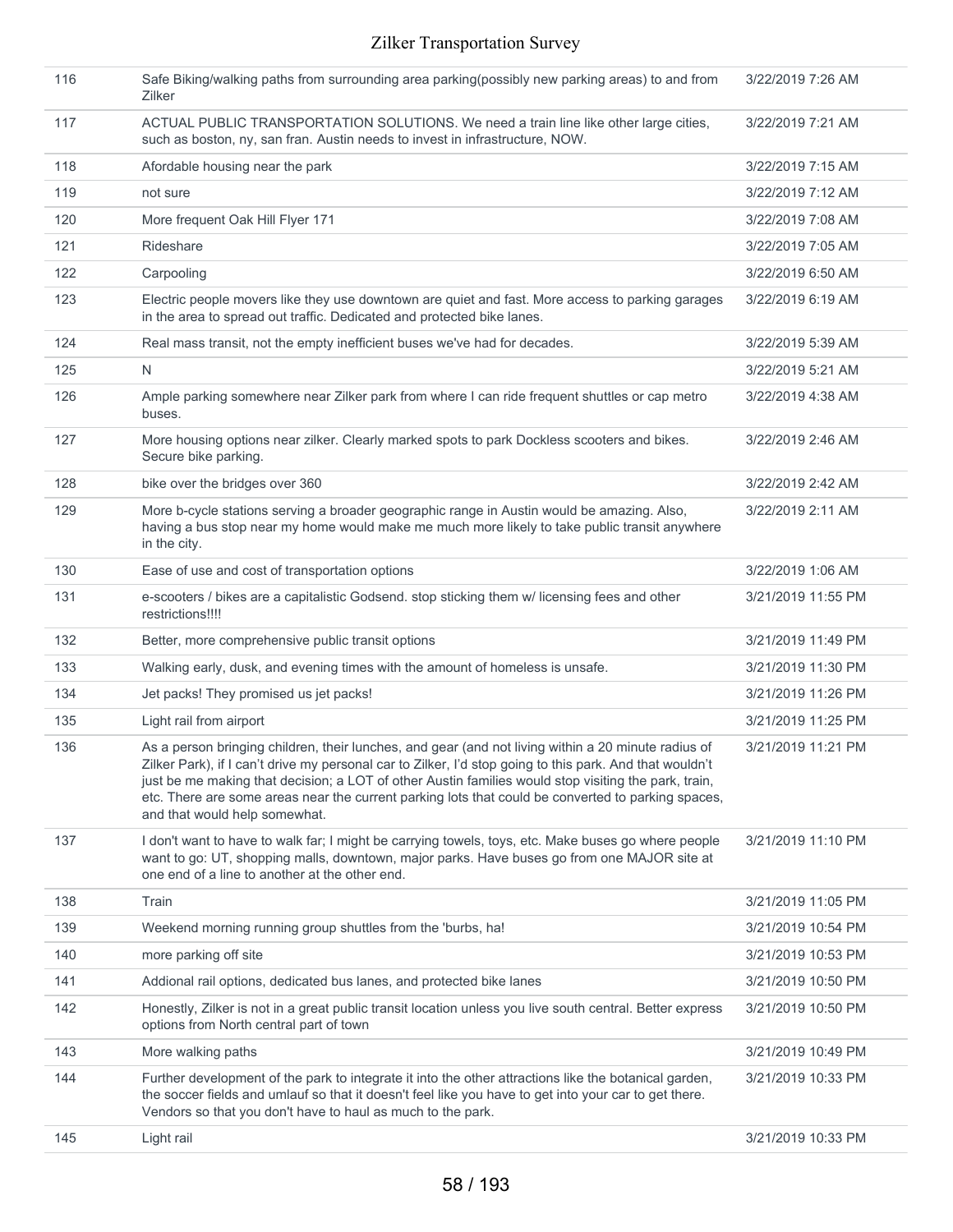| 146 | Please don't inhibit the ability to drive through the park via car along Barton Springs/ Strafford.                                                                                                                                                                                                                                                                                | 3/21/2019 10:30 PM |
|-----|------------------------------------------------------------------------------------------------------------------------------------------------------------------------------------------------------------------------------------------------------------------------------------------------------------------------------------------------------------------------------------|--------------------|
| 147 | Actually all I think you need is a few strategically located, convenient and free parking garages so<br>that people can just walk. You don't need buses or shuttles except for those that cannot walk. That<br>is probably a small percentage $~10\%$                                                                                                                              | 3/21/2019 10:25 PM |
| 148 | I would have to take another adult with me to help me with my 3 young grandchildren, I can't think<br>of how cap metro would help someone taking small children or a group of children.                                                                                                                                                                                            | 3/21/2019 10:23 PM |
| 149 | Handicap access that is very close to bus or transit loading.                                                                                                                                                                                                                                                                                                                      | 3/21/2019 10:20 PM |
| 150 | Must be a SUPER CONVENIENT FREQUENT shuttle. If there is any chance to park closer I<br>would try that first. The park and ride would have to become the preferred option. It would have to<br>reduce the hastle, and be frequent enough and close enough/short ride in case of needing to leave<br>quickly. Amenities help, like AC, water, fun facts, on board docent, brochure, | 3/21/2019 10:06 PM |
| 151 | Having affordable places to live near the park so I could walk.                                                                                                                                                                                                                                                                                                                    | 3/21/2019 10:01 PM |
| 152 | Direct drop off at the park-no additional walking                                                                                                                                                                                                                                                                                                                                  | 3/21/2019 9:49 PM  |
| 153 | Parking options far enough away to have a large space but also a reasonable walking distance                                                                                                                                                                                                                                                                                       | 3/21/2019 9:38 PM  |
| 154 | Subway                                                                                                                                                                                                                                                                                                                                                                             | 3/21/2019 9:36 PM  |
| 155 | A personal helicopter. Otherwise I need Barton Springs Rd to get in and out of my neighborhood.                                                                                                                                                                                                                                                                                    | 3/21/2019 9:36 PM  |
| 156 | If a bus came near my house.                                                                                                                                                                                                                                                                                                                                                       | 3/21/2019 9:35 PM  |
| 157 | Being able to bring my dog in any public form of transportation.                                                                                                                                                                                                                                                                                                                   | 3/21/2019 9:32 PM  |
| 158 | Zilker Park is overused by ACL and Trail of Lights. It's highest use is public recreation and<br>enjoyment of the open spaces. It's time to reduce its use for big event, esp TOL.                                                                                                                                                                                                 | 3/21/2019 9:31 PM  |
| 159 | More parking areas and pick up zones south of the river                                                                                                                                                                                                                                                                                                                            | 3/21/2019 9:30 PM  |
| 160 | Availability of pedicabs                                                                                                                                                                                                                                                                                                                                                           | 3/21/2019 9:29 PM  |
| 161 | A limo to pick me up?                                                                                                                                                                                                                                                                                                                                                              | 3/21/2019 9:25 PM  |
| 162 | Anything that allows my pets is good. Harassment is bad (almost every time I've taken a bus it has<br>led to a male being weird with me).                                                                                                                                                                                                                                          | 3/21/2019 9:22 PM  |
| 163 | Easy rail access to the park                                                                                                                                                                                                                                                                                                                                                       | 3/21/2019 9:20 PM  |
| 164 | I'm coming from North Austin, I would like to be able to take the Rail then hop on a bus towards<br>zilker that is convenient from a rail station.                                                                                                                                                                                                                                 | 3/21/2019 9:18 PM  |
| 165 | Increased availability of SECURE bike parking in more areas of the park- especially where events<br>like kite festival are held (I don't mind parking & walking away from my car for an event but if I'm<br>worried about my bike, I'm always going to want it within sight of me).                                                                                                | 3/21/2019 9:17 PM  |
| 166 | Better bicycle infrastructure everywhere.                                                                                                                                                                                                                                                                                                                                          | 3/21/2019 9:11 PM  |
| 167 | More options for snacks and drinks to purchase cheaply                                                                                                                                                                                                                                                                                                                             | 3/21/2019 9:08 PM  |
| 168 | None, this is silly. Just open more parks for the residents. My taxes are now at around \$12,000 a<br>year and you are now telling me I can't go to the park in my car. Ridiculous.                                                                                                                                                                                                | 3/21/2019 9:07 PM  |
| 169 | south austin light rail (lol). anything geared toward people with small children                                                                                                                                                                                                                                                                                                   | 3/21/2019 9:03 PM  |
| 170 | Cycling                                                                                                                                                                                                                                                                                                                                                                            | 3/21/2019 8:55 PM  |
| 171 | None at this moment. Maybe make a parking garage near Mopac /Stratford and pave the road<br>better so that we can ride bikes/ scooters to Zilker Park.                                                                                                                                                                                                                             | 3/21/2019 8:51 PM  |
| 172 | More parks                                                                                                                                                                                                                                                                                                                                                                         | 3/21/2019 8:49 PM  |
| 173 | frequent easy shuttle from off-site lot.                                                                                                                                                                                                                                                                                                                                           | 3/21/2019 8:47 PM  |
| 174 | Light rail would be the best option. Without that I probably wouldn't visit as much if cars aren't an<br>option.                                                                                                                                                                                                                                                                   | 3/21/2019 8:46 PM  |
| 175 | We take our car, otherwise, we don't go. It's a very sad situation.                                                                                                                                                                                                                                                                                                                | 3/21/2019 8:45 PM  |
| 176 | Faster and more convenient routes from northeast Austin to zilker                                                                                                                                                                                                                                                                                                                  | 3/21/2019 8:40 PM  |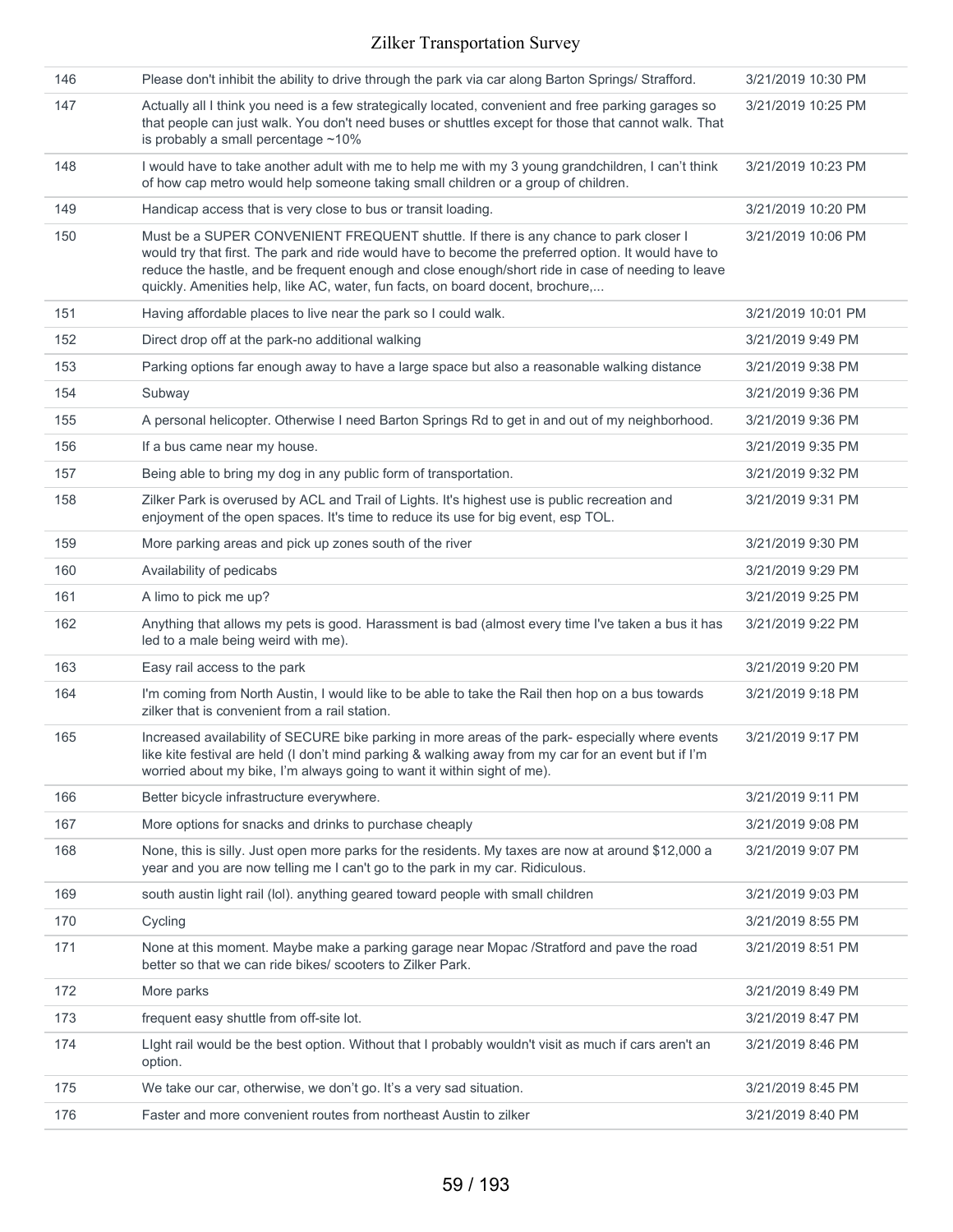| 177 | A metro rail line that links to the existing metro rail one and Zilker park. Metro rail needs to extend<br>its hours and frequency of trains and increase cab/rail cars for more capacity                                                                         | 3/21/2019 8:40 PM |
|-----|-------------------------------------------------------------------------------------------------------------------------------------------------------------------------------------------------------------------------------------------------------------------|-------------------|
| 178 | Well organized and efficient public transportation                                                                                                                                                                                                                | 3/21/2019 8:36 PM |
| 179 | Parking nearby which to be able to walk or take bicycle or scooter.                                                                                                                                                                                               | 3/21/2019 8:26 PM |
| 180 | It would be very difficult to use any transportation with small children other than a personal<br>vehicle. Most taxis and rideshares do not have car seats, which are the safest way to travel with<br>children when you don't live close enough to walk or bike. | 3/21/2019 8:23 PM |
| 181 | None                                                                                                                                                                                                                                                              | 3/21/2019 8:23 PM |
| 182 | Not as many people in Austin that want to come to an event.                                                                                                                                                                                                       | 3/21/2019 8:22 PM |
| 183 | None                                                                                                                                                                                                                                                              | 3/21/2019 8:22 PM |
| 184 | Better and more frequent bus service to SW Austin                                                                                                                                                                                                                 | 3/21/2019 8:09 PM |
| 185 | None. You should make more parking for personal vehicles available at the park instead of forcing<br>people to take the bus.                                                                                                                                      | 3/21/2019 8:02 PM |
| 186 | Shuttle                                                                                                                                                                                                                                                           | 3/21/2019 8:01 PM |
| 187 | Don't know                                                                                                                                                                                                                                                        | 3/21/2019 7:58 PM |
| 188 | Having drop zones for stuff maybe.                                                                                                                                                                                                                                | 3/21/2019 7:56 PM |
| 189 | Have a hiking trail and natural pool in my neighborhood. Williamson creek could be developed that<br>way.                                                                                                                                                         | 3/21/2019 7:44 PM |
| 190 | Nothing. I do not like being at the mercy of public transportation. Y'all need to build under or above<br>ground parking at the park                                                                                                                              | 3/21/2019 7:42 PM |
| 191 | Space to transport coolers and/or bags to take with me to the park. Assistance, if needed to load a<br>cooler for transport to the park                                                                                                                           | 3/21/2019 7:35 PM |
| 192 | Discounted ride shares to Zilker Park                                                                                                                                                                                                                             | 3/21/2019 7:34 PM |
| 193 | Improve outer northern parks Convenient free or (very) low cost offsite parkingand frequent<br>pick ups so that you're not waiting forever for bus to show up                                                                                                     | 3/21/2019 7:34 PM |
| 194 | Rail to downtown                                                                                                                                                                                                                                                  | 3/21/2019 7:29 PM |
| 195 | Unknown                                                                                                                                                                                                                                                           | 3/21/2019 7:29 PM |
| 196 | Promo codes to use on ride share platforms                                                                                                                                                                                                                        | 3/21/2019 7:25 PM |
| 197 | better public transportation in austin as a whole. at this time, it's incredibly inconvenient so i don't<br>even give it a thought.                                                                                                                               | 3/21/2019 7:24 PM |
| 198 | Direct routes from the neighborhood hubs                                                                                                                                                                                                                          | 3/21/2019 7:22 PM |
| 199 | None!                                                                                                                                                                                                                                                             | 3/21/2019 7:22 PM |
| 200 | Close in parking . But where! To much congestion on Lamar. Toomy is already a disaster. Barton<br>springs Rd is a highway. No vehicles should be allowed people will figure it out.                                                                               | 3/21/2019 7:21 PM |
| 201 | Have the Metro Rail train go to Zilker!! And have it run on Sundays!! And more often on weekends<br>during good-weather months.                                                                                                                                   | 3/21/2019 7:07 PM |
| 202 | It's hard to not bring your vehicle when you have kids                                                                                                                                                                                                            | 3/21/2019 7:01 PM |
| 203 | more bike racks on buses, bus that goes from Northwest Hills to Zilker area without transfer                                                                                                                                                                      | 3/21/2019 7:01 PM |
| 204 | More bike parking and better bike routes. 2 way bike traffic on road around zilker would be good.<br>Close the loop road to cars!                                                                                                                                 | 3/21/2019 6:57 PM |
| 205 | Allow carpooling at nominal fee                                                                                                                                                                                                                                   | 3/21/2019 6:57 PM |
| 206 | None.                                                                                                                                                                                                                                                             | 3/21/2019 6:57 PM |
| 207 | More Cap Metro cab or services to reduce last mile distance from Austinite homes.                                                                                                                                                                                 | 3/21/2019 6:56 PM |
| 208 | More Cap Metro routes from our nearby stop.                                                                                                                                                                                                                       | 3/21/2019 6:53 PM |
| 209 | A light rail system                                                                                                                                                                                                                                               | 3/21/2019 6:51 PM |
|     |                                                                                                                                                                                                                                                                   |                   |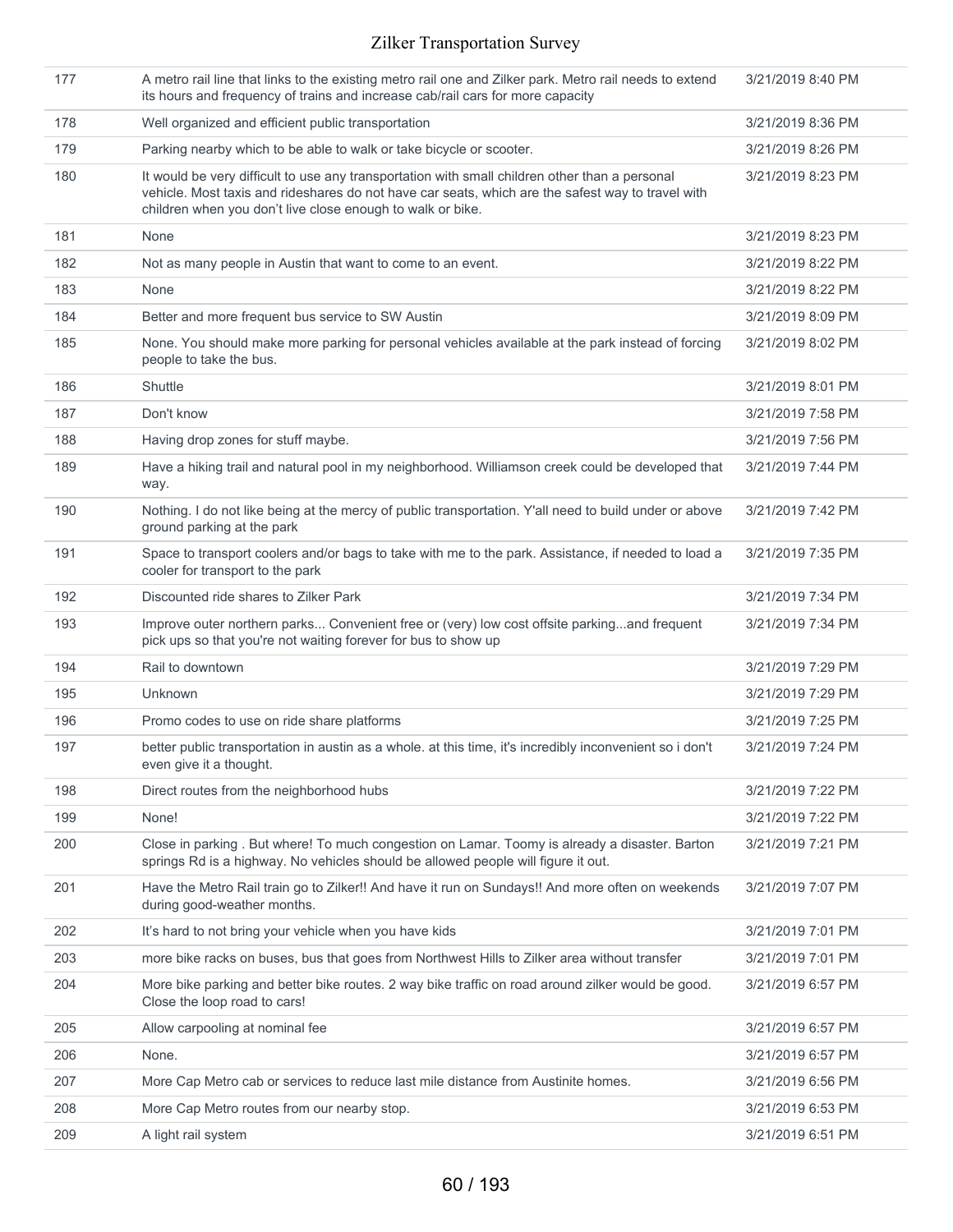| 210 | One or two stop transportaion between South Congress bridge and Zilker Park                                                                                                                                                                                                                                                                                                                                                                                                                                                            | 3/21/2019 6:50 PM |
|-----|----------------------------------------------------------------------------------------------------------------------------------------------------------------------------------------------------------------------------------------------------------------------------------------------------------------------------------------------------------------------------------------------------------------------------------------------------------------------------------------------------------------------------------------|-------------------|
| 211 | I have no other suggestions.                                                                                                                                                                                                                                                                                                                                                                                                                                                                                                           | 3/21/2019 6:49 PM |
| 212 | Not sure.                                                                                                                                                                                                                                                                                                                                                                                                                                                                                                                              | 3/21/2019 6:49 PM |
| 213 | Frequency of operation.                                                                                                                                                                                                                                                                                                                                                                                                                                                                                                                | 3/21/2019 6:45 PM |
| 214 | Flying carpets or jet packs. Other than that, this survey covered the available modes of<br>transportation.                                                                                                                                                                                                                                                                                                                                                                                                                            | 3/21/2019 6:45 PM |
| 215 | Nothing. Parking at Zilker Park should be a priority for the city's most popular and most frequently<br>visited park. The City of Austin has second rate rate small town solutions for a large metropolitan<br>population. Parkng, traffic, and "smart growth" solutions the city comes up with make it a look like<br>a dumb southern small town joke, especially when more money is spent on soliciting visitation<br>than expansion and growith solutions for basic infrastructure needs such as mobility, parking, and<br>housing. | 3/21/2019 6:42 PM |
| 216 | Can't think of others                                                                                                                                                                                                                                                                                                                                                                                                                                                                                                                  | 3/21/2019 6:34 PM |
| 217 | If there were less on-site parking, or that parking were to charge something close to market rate, I<br>would be less likely to drive.                                                                                                                                                                                                                                                                                                                                                                                                 | 3/21/2019 6:34 PM |
| 218 | Na                                                                                                                                                                                                                                                                                                                                                                                                                                                                                                                                     | 3/21/2019 6:28 PM |
| 219 | Off site parking. Near by parking so I can bring my bike to ride.                                                                                                                                                                                                                                                                                                                                                                                                                                                                      | 3/21/2019 6:27 PM |
| 220 | Need better public transportation in general servicing the entire city so people can get around in a<br>timely fashion                                                                                                                                                                                                                                                                                                                                                                                                                 | 3/21/2019 6:24 PM |
| 221 | na                                                                                                                                                                                                                                                                                                                                                                                                                                                                                                                                     | 3/21/2019 6:23 PM |
| 222 | I don't see any other solutions; I probably won"t go to Zilker Dog Park.                                                                                                                                                                                                                                                                                                                                                                                                                                                               | 3/21/2019 6:20 PM |
| 223 | Be younger!                                                                                                                                                                                                                                                                                                                                                                                                                                                                                                                            | 3/21/2019 6:20 PM |
| 224 | None                                                                                                                                                                                                                                                                                                                                                                                                                                                                                                                                   | 3/21/2019 6:12 PM |
| 225 | Small frequent shuttles around the park with a convenient parking garage close by                                                                                                                                                                                                                                                                                                                                                                                                                                                      | 3/21/2019 6:09 PM |
| 226 | Better bike lanes on barton springs rd.                                                                                                                                                                                                                                                                                                                                                                                                                                                                                                | 3/21/2019 6:07 PM |
| 227 | None. Like everyone else in Austin, I need to drive to the park in order to make it work time-wise to<br>exercise there. It is insulting to make it harder than it already is!                                                                                                                                                                                                                                                                                                                                                         | 3/21/2019 6:04 PM |
| 228 | Expansion of Metro Rail so I could take to pretty much where I need to go instead of just north<br>south straight line. A lot of walking after getting off the light rail isn't an option for me. Cold is ok,<br>sweating like crazy and walking in 100' plus is not cool. Or 90's                                                                                                                                                                                                                                                     | 3/21/2019 6:04 PM |
| 229 | Real transit system that could take me from home to park without transfers                                                                                                                                                                                                                                                                                                                                                                                                                                                             | 3/21/2019 6:04 PM |
| 230 | Additional pedestrian bridge.                                                                                                                                                                                                                                                                                                                                                                                                                                                                                                          | 3/21/2019 6:02 PM |
| 231 | Allow dogs on the bus                                                                                                                                                                                                                                                                                                                                                                                                                                                                                                                  | 3/21/2019 6:01 PM |
| 232 | We have always parked offsite and walked to Zilker.                                                                                                                                                                                                                                                                                                                                                                                                                                                                                    | 3/21/2019 6:01 PM |
| 233 | More rail options                                                                                                                                                                                                                                                                                                                                                                                                                                                                                                                      | 3/21/2019 6:00 PM |
| 234 | Stay at home or go elsewhere. Please increase available parking. We want to drive our own<br>vehicles and make our own choices.                                                                                                                                                                                                                                                                                                                                                                                                        | 3/21/2019 5:58 PM |
| 235 | Paid parking                                                                                                                                                                                                                                                                                                                                                                                                                                                                                                                           | 3/21/2019 5:49 PM |
| 236 | Train station south                                                                                                                                                                                                                                                                                                                                                                                                                                                                                                                    | 3/21/2019 5:47 PM |
| 237 | Um, close all the roads, prohibiting all private vehicles? That ought to do it.                                                                                                                                                                                                                                                                                                                                                                                                                                                        | 3/21/2019 5:46 PM |
| 238 | Water taxi! That would just make it more fun.                                                                                                                                                                                                                                                                                                                                                                                                                                                                                          | 3/21/2019 5:46 PM |
| 239 | Nothing it's fine the way it is.                                                                                                                                                                                                                                                                                                                                                                                                                                                                                                       | 3/21/2019 5:43 PM |
| 240 | The amount of off-site parking is of great concern, as having parking in an area that fills up quickly                                                                                                                                                                                                                                                                                                                                                                                                                                 | 3/21/2019 5:42 PM |
|     | makes that parking area useless.                                                                                                                                                                                                                                                                                                                                                                                                                                                                                                       |                   |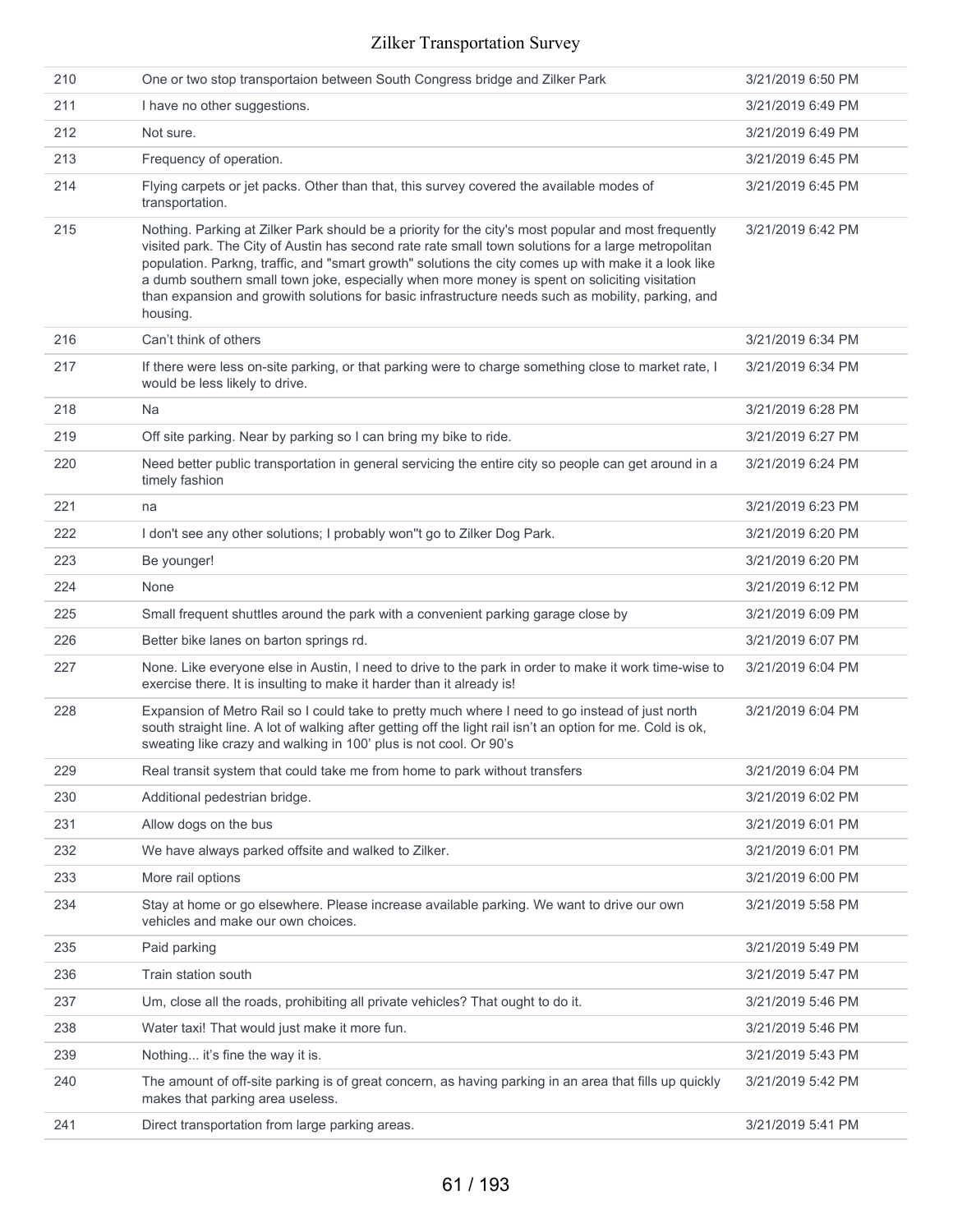| 242 | Replacing the washed out bridge over country club Creek and another bridge in zilker crossing<br>Barton Creek farther north. Better bike trail maintenance and enforcement of leash laws                                                                                                                                                                                                                                              | 3/21/2019 5:39 PM |
|-----|---------------------------------------------------------------------------------------------------------------------------------------------------------------------------------------------------------------------------------------------------------------------------------------------------------------------------------------------------------------------------------------------------------------------------------------|-------------------|
| 243 | A large parking lot that is within walking distance and food vendors available on site. Maybe<br>closing off Barton Springs during peak season.                                                                                                                                                                                                                                                                                       | 3/21/2019 5:38 PM |
| 244 | I frequently ride the bus. It would be cool if the metro train sort of branches off around town                                                                                                                                                                                                                                                                                                                                       | 3/21/2019 5:38 PM |
| 245 | Easier access to Lake Trail from Southeast Austin                                                                                                                                                                                                                                                                                                                                                                                     | 3/21/2019 5:37 PM |
| 246 | Anyone with small children will want their vehicle close by to have access to it.                                                                                                                                                                                                                                                                                                                                                     | 3/21/2019 5:37 PM |
| 247 | Bike, scooters, run on trail, rideshare dropoff. Parking needs to cost more and no loopholes like<br>huge free fields. Those pollute our neighborhood and teach bad habits, not to use alternatives.                                                                                                                                                                                                                                  | 3/21/2019 5:36 PM |
| 248 | None                                                                                                                                                                                                                                                                                                                                                                                                                                  | 3/21/2019 5:35 PM |
| 249 | Busses! Shuttles or a train to Barton springs                                                                                                                                                                                                                                                                                                                                                                                         | 3/21/2019 5:34 PM |
| 250 | a shuttle is my first choice                                                                                                                                                                                                                                                                                                                                                                                                          | 3/21/2019 5:34 PM |
| 251 | Express routes with good parking                                                                                                                                                                                                                                                                                                                                                                                                      | 3/21/2019 5:32 PM |
| 252 | A transportation option that was fun. Protected, dedicated bike lanes. Shuttles with entertainment.<br>Gondolas.                                                                                                                                                                                                                                                                                                                      | 3/21/2019 5:31 PM |
| 253 | Safe bicycle routes                                                                                                                                                                                                                                                                                                                                                                                                                   | 3/21/2019 5:30 PM |
| 254 | If there was a shuttle that I could get from the domain or from a mall where this is an AC waiting<br>area and also an app so I could check the times, I would definitely get a shuttle. There also needs<br>to be not long waiting times.                                                                                                                                                                                            | 3/21/2019 5:30 PM |
| 255 | BRING BACK THE ARMADILLO BUS THAT RAN OFTEN AND DID NOT COST A THING.                                                                                                                                                                                                                                                                                                                                                                 | 3/21/2019 5:27 PM |
| 256 | None - this is the only manner I can feasibility believe to get there                                                                                                                                                                                                                                                                                                                                                                 | 3/21/2019 5:25 PM |
| 257 | $\overline{\phantom{a}}$                                                                                                                                                                                                                                                                                                                                                                                                              | 3/21/2019 5:25 PM |
| 258 | ?                                                                                                                                                                                                                                                                                                                                                                                                                                     | 3/21/2019 5:25 PM |
| 259 | Group bus rate                                                                                                                                                                                                                                                                                                                                                                                                                        | 3/21/2019 5:23 PM |
| 260 | Shuttles from Republic Square                                                                                                                                                                                                                                                                                                                                                                                                         | 3/21/2019 5:21 PM |
| 261 | Transportation allowing my dog to ride, too.                                                                                                                                                                                                                                                                                                                                                                                          | 3/21/2019 5:18 PM |
| 262 | Parking near by                                                                                                                                                                                                                                                                                                                                                                                                                       | 3/21/2019 5:18 PM |
| 263 | Permanent or at least seasonal hours and locations for off-site parking and shuttle                                                                                                                                                                                                                                                                                                                                                   | 3/21/2019 5:18 PM |
| 264 | Can't think of any more                                                                                                                                                                                                                                                                                                                                                                                                               | 3/21/2019 5:16 PM |
| 265 | A circulating trolly around park from a rapid bus stop                                                                                                                                                                                                                                                                                                                                                                                | 3/21/2019 5:14 PM |
| 266 | Charge for parking.                                                                                                                                                                                                                                                                                                                                                                                                                   | 3/21/2019 5:12 PM |
| 267 | there's lots of parking                                                                                                                                                                                                                                                                                                                                                                                                               | 3/21/2019 5:09 PM |
| 268 | That traffic light on Barton springs road is dangerous for pedestrians. Make that safer                                                                                                                                                                                                                                                                                                                                               | 3/21/2019 5:08 PM |
| 269 | None                                                                                                                                                                                                                                                                                                                                                                                                                                  | 3/21/2019 5:08 PM |
| 270 | I've never brough my personal vehicle to Zilker. I always walk.                                                                                                                                                                                                                                                                                                                                                                       | 3/21/2019 5:07 PM |
| 271 | Dog friendly shuttle or metro                                                                                                                                                                                                                                                                                                                                                                                                         | 3/21/2019 5:07 PM |
| 272 | Building fully protected (by a physical barrier) bike lanes down Barton Springs and Azie Morton<br>road. This would allow me to take both my personal bike, and also bike share/ a rented electric<br>scooter in safety. Biking on Azie Morton in particular is dangerous, and with all the people using<br>scooters/bikes, we need a safer way for people to travel on roads to get to the secondary entrance<br>for Barton Springs. | 3/21/2019 5:07 PM |
| 273 | Making Barton Springs no longer be a main thoroughfare, have side walks and bike lanes, and lots<br>of place to cross the street so both sides of the park can be accessed.                                                                                                                                                                                                                                                           | 3/21/2019 5:06 PM |
| 274 | I would gladly take a shuttle or convenient Cap Metro bus if it is inexpensive and easy.                                                                                                                                                                                                                                                                                                                                              | 3/21/2019 5:04 PM |
| 275 | mass transportation that works in Austin - ALL OF AUSTIN                                                                                                                                                                                                                                                                                                                                                                              | 3/21/2019 5:04 PM |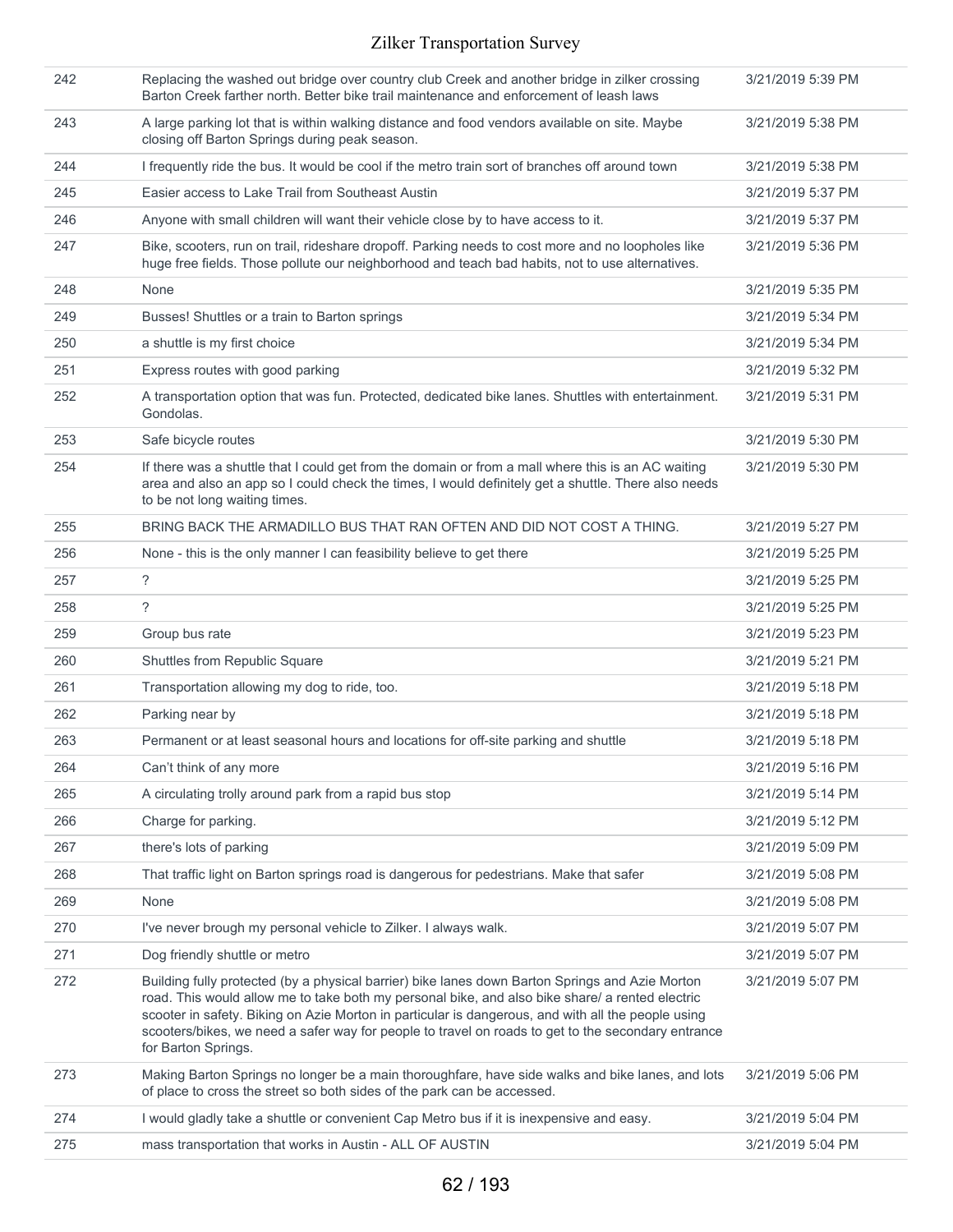| 276<br>N/A<br>3/21/2019 5:02 PM<br>277<br>express bus routes from S Congress to Zilker.<br>3/21/2019 5:00 PM<br>278<br>Improved bike access, esp. when crossing Barton Creek on Barton Springs road, which is VERY<br>3/21/2019 4:59 PM<br>dangerous because the bike lane merges with the traffic lane on the bridge.<br>I would need public transportation that had REASONABLE transportation time (30-45 mins) and<br>279<br>3/21/2019 4:54 PM<br>went as far south as William Cannon.<br>280<br>I prefer to do exactly that: bring my own car.<br>3/21/2019 4:52 PM<br>281<br>Cannot think of any.<br>3/21/2019 4:50 PM<br>282<br>Address walking distances, public trans convenience, heat<br>3/21/2019 4:50 PM<br>283<br>More free or cheap ride share to/from Zilker, designated drop off and pick up locations<br>3/21/2019 4:50 PM<br>More/Better bike racks<br>284<br>3/21/2019 4:49 PM<br>285<br>Frequent, comfortable busses that do not include smelly homeless people who make me and my<br>3/21/2019 4:49 PM<br>children feel unsafe.<br>286<br>N/A at this moment<br>3/21/2019 4:47 PM<br>287<br>3/21/2019 4:45 PM<br>for Cap Metro to allow pets<br>288<br>Pool dropoff shuttle<br>3/21/2019 4:44 PM<br>289<br>Nothing that the parks department can really do - the City of Austin and CapMetro is desperately<br>3/21/2019 4:43 PM<br>behind in city rail options, and it's a self-fulfilling prophecy when "nobody uses the rail" is the<br>excuse, because it's not convenient in hours & locations for most people in this city TO actually<br>use the existing rail routes.<br>290<br>3/21/2019 4:17 PM<br>none<br>291<br>I think the trail provides easy foot access. I'd prefer bikes and scooters stay off the dirt trail, but<br>3/21/2019 4:07 PM<br>there are plenty of ways to use the bike lanes on the street to get to the park.<br>292<br>Austin needs to look at a situation like Houston's. Centralized parking for Barton Springs, Botanical<br>3/21/2019 3:55 PM<br>Garden, Zilker Zephyr, Hillside Theatre, etc Texans will not stop driving to the park. If it becomes<br>too difficult, people will stop using the park.<br>293<br>Trolley/bus from Lamar to Zilker<br>3/21/2019 3:45 PM<br>294<br>More locations to secure a bicycle at the park.<br>3/21/2019 3:45 PM<br>295<br>3/21/2019 3:44 PM<br>Have more parks in neighborhoods.<br>296<br>better bike lane infrastructure, particularly from south, south Austin (south of Ben White)<br>3/21/2019 3:42 PM<br>297<br>better transportation routes along south lamar!!!! South lamar needs to be addressed. commuter<br>3/21/2019 3:39 PM<br>traffic cutting though residential areas at rush hour is not a solution<br>298<br>Could park down the street at a parking garage.<br>3/21/2019 3:36 PM<br>299<br>Build a version of the Zilker train that circles the entire hike and bike trail so that there are multiple<br>3/21/2019 3:33 PM<br>places for people to get on and off and decentralize the commuting process. Kind of like the old<br>Dillo.<br>300<br>Have benches or seating areas for elderly and disabled to take breaks between walks to and from<br>3/21/2019 3:33 PM<br>park area to shuttle stop. Make exiting and boarding easier by adjusting high bus steps.<br>301<br>Easy or close drop off locations for ride shares. Ample parking for scooters very near the park.<br>3/21/2019 3:28 PM<br>302<br>Easy access cap metro bus or high speed rail within a short walk/ or cycle ride from my home.<br>3/21/2019 3:18 PM<br>South austin has been utterly neglected from a transit perspective. The bus is stuck in the same<br>traffic as the cars and for most families only accessible from a park n ride (that you have to drive<br>$to)$ .<br>303<br>Bike path from my house to zilker. Off street.<br>3/21/2019 3:15 PM<br>304<br>trolley<br>3/21/2019 3:12 PM<br>305<br>Tram along Barton springs road<br>3/21/2019 3:10 PM |  |  |
|----------------------------------------------------------------------------------------------------------------------------------------------------------------------------------------------------------------------------------------------------------------------------------------------------------------------------------------------------------------------------------------------------------------------------------------------------------------------------------------------------------------------------------------------------------------------------------------------------------------------------------------------------------------------------------------------------------------------------------------------------------------------------------------------------------------------------------------------------------------------------------------------------------------------------------------------------------------------------------------------------------------------------------------------------------------------------------------------------------------------------------------------------------------------------------------------------------------------------------------------------------------------------------------------------------------------------------------------------------------------------------------------------------------------------------------------------------------------------------------------------------------------------------------------------------------------------------------------------------------------------------------------------------------------------------------------------------------------------------------------------------------------------------------------------------------------------------------------------------------------------------------------------------------------------------------------------------------------------------------------------------------------------------------------------------------------------------------------------------------------------------------------------------------------------------------------------------------------------------------------------------------------------------------------------------------------------------------------------------------------------------------------------------------------------------------------------------------------------------------------------------------------------------------------------------------------------------------------------------------------------------------------------------------------------------------------------------------------------------------------------------------------------------------------------------------------------------------------------------------------------------------------------------------------------------------------------------------------------------------------------------------------------------------------------------------------------------------------------------------------------------------------------------------------------------------------------------------------------------------------------------------------------------------------------------------------------------------------------------------------------------------------------------------------------------------------------------------------------------------------------------------------------------------------------------------------------------------------------------------------------------------------------------------------------------------------------------------------------------------------------------------------------------------------------------------------------------------------------------------------------------------------------------------------------------------------------------------|--|--|
|                                                                                                                                                                                                                                                                                                                                                                                                                                                                                                                                                                                                                                                                                                                                                                                                                                                                                                                                                                                                                                                                                                                                                                                                                                                                                                                                                                                                                                                                                                                                                                                                                                                                                                                                                                                                                                                                                                                                                                                                                                                                                                                                                                                                                                                                                                                                                                                                                                                                                                                                                                                                                                                                                                                                                                                                                                                                                                                                                                                                                                                                                                                                                                                                                                                                                                                                                                                                                                                                                                                                                                                                                                                                                                                                                                                                                                                                                                                                                                |  |  |
|                                                                                                                                                                                                                                                                                                                                                                                                                                                                                                                                                                                                                                                                                                                                                                                                                                                                                                                                                                                                                                                                                                                                                                                                                                                                                                                                                                                                                                                                                                                                                                                                                                                                                                                                                                                                                                                                                                                                                                                                                                                                                                                                                                                                                                                                                                                                                                                                                                                                                                                                                                                                                                                                                                                                                                                                                                                                                                                                                                                                                                                                                                                                                                                                                                                                                                                                                                                                                                                                                                                                                                                                                                                                                                                                                                                                                                                                                                                                                                |  |  |
|                                                                                                                                                                                                                                                                                                                                                                                                                                                                                                                                                                                                                                                                                                                                                                                                                                                                                                                                                                                                                                                                                                                                                                                                                                                                                                                                                                                                                                                                                                                                                                                                                                                                                                                                                                                                                                                                                                                                                                                                                                                                                                                                                                                                                                                                                                                                                                                                                                                                                                                                                                                                                                                                                                                                                                                                                                                                                                                                                                                                                                                                                                                                                                                                                                                                                                                                                                                                                                                                                                                                                                                                                                                                                                                                                                                                                                                                                                                                                                |  |  |
|                                                                                                                                                                                                                                                                                                                                                                                                                                                                                                                                                                                                                                                                                                                                                                                                                                                                                                                                                                                                                                                                                                                                                                                                                                                                                                                                                                                                                                                                                                                                                                                                                                                                                                                                                                                                                                                                                                                                                                                                                                                                                                                                                                                                                                                                                                                                                                                                                                                                                                                                                                                                                                                                                                                                                                                                                                                                                                                                                                                                                                                                                                                                                                                                                                                                                                                                                                                                                                                                                                                                                                                                                                                                                                                                                                                                                                                                                                                                                                |  |  |
|                                                                                                                                                                                                                                                                                                                                                                                                                                                                                                                                                                                                                                                                                                                                                                                                                                                                                                                                                                                                                                                                                                                                                                                                                                                                                                                                                                                                                                                                                                                                                                                                                                                                                                                                                                                                                                                                                                                                                                                                                                                                                                                                                                                                                                                                                                                                                                                                                                                                                                                                                                                                                                                                                                                                                                                                                                                                                                                                                                                                                                                                                                                                                                                                                                                                                                                                                                                                                                                                                                                                                                                                                                                                                                                                                                                                                                                                                                                                                                |  |  |
|                                                                                                                                                                                                                                                                                                                                                                                                                                                                                                                                                                                                                                                                                                                                                                                                                                                                                                                                                                                                                                                                                                                                                                                                                                                                                                                                                                                                                                                                                                                                                                                                                                                                                                                                                                                                                                                                                                                                                                                                                                                                                                                                                                                                                                                                                                                                                                                                                                                                                                                                                                                                                                                                                                                                                                                                                                                                                                                                                                                                                                                                                                                                                                                                                                                                                                                                                                                                                                                                                                                                                                                                                                                                                                                                                                                                                                                                                                                                                                |  |  |
|                                                                                                                                                                                                                                                                                                                                                                                                                                                                                                                                                                                                                                                                                                                                                                                                                                                                                                                                                                                                                                                                                                                                                                                                                                                                                                                                                                                                                                                                                                                                                                                                                                                                                                                                                                                                                                                                                                                                                                                                                                                                                                                                                                                                                                                                                                                                                                                                                                                                                                                                                                                                                                                                                                                                                                                                                                                                                                                                                                                                                                                                                                                                                                                                                                                                                                                                                                                                                                                                                                                                                                                                                                                                                                                                                                                                                                                                                                                                                                |  |  |
|                                                                                                                                                                                                                                                                                                                                                                                                                                                                                                                                                                                                                                                                                                                                                                                                                                                                                                                                                                                                                                                                                                                                                                                                                                                                                                                                                                                                                                                                                                                                                                                                                                                                                                                                                                                                                                                                                                                                                                                                                                                                                                                                                                                                                                                                                                                                                                                                                                                                                                                                                                                                                                                                                                                                                                                                                                                                                                                                                                                                                                                                                                                                                                                                                                                                                                                                                                                                                                                                                                                                                                                                                                                                                                                                                                                                                                                                                                                                                                |  |  |
|                                                                                                                                                                                                                                                                                                                                                                                                                                                                                                                                                                                                                                                                                                                                                                                                                                                                                                                                                                                                                                                                                                                                                                                                                                                                                                                                                                                                                                                                                                                                                                                                                                                                                                                                                                                                                                                                                                                                                                                                                                                                                                                                                                                                                                                                                                                                                                                                                                                                                                                                                                                                                                                                                                                                                                                                                                                                                                                                                                                                                                                                                                                                                                                                                                                                                                                                                                                                                                                                                                                                                                                                                                                                                                                                                                                                                                                                                                                                                                |  |  |
|                                                                                                                                                                                                                                                                                                                                                                                                                                                                                                                                                                                                                                                                                                                                                                                                                                                                                                                                                                                                                                                                                                                                                                                                                                                                                                                                                                                                                                                                                                                                                                                                                                                                                                                                                                                                                                                                                                                                                                                                                                                                                                                                                                                                                                                                                                                                                                                                                                                                                                                                                                                                                                                                                                                                                                                                                                                                                                                                                                                                                                                                                                                                                                                                                                                                                                                                                                                                                                                                                                                                                                                                                                                                                                                                                                                                                                                                                                                                                                |  |  |
|                                                                                                                                                                                                                                                                                                                                                                                                                                                                                                                                                                                                                                                                                                                                                                                                                                                                                                                                                                                                                                                                                                                                                                                                                                                                                                                                                                                                                                                                                                                                                                                                                                                                                                                                                                                                                                                                                                                                                                                                                                                                                                                                                                                                                                                                                                                                                                                                                                                                                                                                                                                                                                                                                                                                                                                                                                                                                                                                                                                                                                                                                                                                                                                                                                                                                                                                                                                                                                                                                                                                                                                                                                                                                                                                                                                                                                                                                                                                                                |  |  |
|                                                                                                                                                                                                                                                                                                                                                                                                                                                                                                                                                                                                                                                                                                                                                                                                                                                                                                                                                                                                                                                                                                                                                                                                                                                                                                                                                                                                                                                                                                                                                                                                                                                                                                                                                                                                                                                                                                                                                                                                                                                                                                                                                                                                                                                                                                                                                                                                                                                                                                                                                                                                                                                                                                                                                                                                                                                                                                                                                                                                                                                                                                                                                                                                                                                                                                                                                                                                                                                                                                                                                                                                                                                                                                                                                                                                                                                                                                                                                                |  |  |
|                                                                                                                                                                                                                                                                                                                                                                                                                                                                                                                                                                                                                                                                                                                                                                                                                                                                                                                                                                                                                                                                                                                                                                                                                                                                                                                                                                                                                                                                                                                                                                                                                                                                                                                                                                                                                                                                                                                                                                                                                                                                                                                                                                                                                                                                                                                                                                                                                                                                                                                                                                                                                                                                                                                                                                                                                                                                                                                                                                                                                                                                                                                                                                                                                                                                                                                                                                                                                                                                                                                                                                                                                                                                                                                                                                                                                                                                                                                                                                |  |  |
|                                                                                                                                                                                                                                                                                                                                                                                                                                                                                                                                                                                                                                                                                                                                                                                                                                                                                                                                                                                                                                                                                                                                                                                                                                                                                                                                                                                                                                                                                                                                                                                                                                                                                                                                                                                                                                                                                                                                                                                                                                                                                                                                                                                                                                                                                                                                                                                                                                                                                                                                                                                                                                                                                                                                                                                                                                                                                                                                                                                                                                                                                                                                                                                                                                                                                                                                                                                                                                                                                                                                                                                                                                                                                                                                                                                                                                                                                                                                                                |  |  |
|                                                                                                                                                                                                                                                                                                                                                                                                                                                                                                                                                                                                                                                                                                                                                                                                                                                                                                                                                                                                                                                                                                                                                                                                                                                                                                                                                                                                                                                                                                                                                                                                                                                                                                                                                                                                                                                                                                                                                                                                                                                                                                                                                                                                                                                                                                                                                                                                                                                                                                                                                                                                                                                                                                                                                                                                                                                                                                                                                                                                                                                                                                                                                                                                                                                                                                                                                                                                                                                                                                                                                                                                                                                                                                                                                                                                                                                                                                                                                                |  |  |
|                                                                                                                                                                                                                                                                                                                                                                                                                                                                                                                                                                                                                                                                                                                                                                                                                                                                                                                                                                                                                                                                                                                                                                                                                                                                                                                                                                                                                                                                                                                                                                                                                                                                                                                                                                                                                                                                                                                                                                                                                                                                                                                                                                                                                                                                                                                                                                                                                                                                                                                                                                                                                                                                                                                                                                                                                                                                                                                                                                                                                                                                                                                                                                                                                                                                                                                                                                                                                                                                                                                                                                                                                                                                                                                                                                                                                                                                                                                                                                |  |  |
|                                                                                                                                                                                                                                                                                                                                                                                                                                                                                                                                                                                                                                                                                                                                                                                                                                                                                                                                                                                                                                                                                                                                                                                                                                                                                                                                                                                                                                                                                                                                                                                                                                                                                                                                                                                                                                                                                                                                                                                                                                                                                                                                                                                                                                                                                                                                                                                                                                                                                                                                                                                                                                                                                                                                                                                                                                                                                                                                                                                                                                                                                                                                                                                                                                                                                                                                                                                                                                                                                                                                                                                                                                                                                                                                                                                                                                                                                                                                                                |  |  |
|                                                                                                                                                                                                                                                                                                                                                                                                                                                                                                                                                                                                                                                                                                                                                                                                                                                                                                                                                                                                                                                                                                                                                                                                                                                                                                                                                                                                                                                                                                                                                                                                                                                                                                                                                                                                                                                                                                                                                                                                                                                                                                                                                                                                                                                                                                                                                                                                                                                                                                                                                                                                                                                                                                                                                                                                                                                                                                                                                                                                                                                                                                                                                                                                                                                                                                                                                                                                                                                                                                                                                                                                                                                                                                                                                                                                                                                                                                                                                                |  |  |
|                                                                                                                                                                                                                                                                                                                                                                                                                                                                                                                                                                                                                                                                                                                                                                                                                                                                                                                                                                                                                                                                                                                                                                                                                                                                                                                                                                                                                                                                                                                                                                                                                                                                                                                                                                                                                                                                                                                                                                                                                                                                                                                                                                                                                                                                                                                                                                                                                                                                                                                                                                                                                                                                                                                                                                                                                                                                                                                                                                                                                                                                                                                                                                                                                                                                                                                                                                                                                                                                                                                                                                                                                                                                                                                                                                                                                                                                                                                                                                |  |  |
|                                                                                                                                                                                                                                                                                                                                                                                                                                                                                                                                                                                                                                                                                                                                                                                                                                                                                                                                                                                                                                                                                                                                                                                                                                                                                                                                                                                                                                                                                                                                                                                                                                                                                                                                                                                                                                                                                                                                                                                                                                                                                                                                                                                                                                                                                                                                                                                                                                                                                                                                                                                                                                                                                                                                                                                                                                                                                                                                                                                                                                                                                                                                                                                                                                                                                                                                                                                                                                                                                                                                                                                                                                                                                                                                                                                                                                                                                                                                                                |  |  |
|                                                                                                                                                                                                                                                                                                                                                                                                                                                                                                                                                                                                                                                                                                                                                                                                                                                                                                                                                                                                                                                                                                                                                                                                                                                                                                                                                                                                                                                                                                                                                                                                                                                                                                                                                                                                                                                                                                                                                                                                                                                                                                                                                                                                                                                                                                                                                                                                                                                                                                                                                                                                                                                                                                                                                                                                                                                                                                                                                                                                                                                                                                                                                                                                                                                                                                                                                                                                                                                                                                                                                                                                                                                                                                                                                                                                                                                                                                                                                                |  |  |
|                                                                                                                                                                                                                                                                                                                                                                                                                                                                                                                                                                                                                                                                                                                                                                                                                                                                                                                                                                                                                                                                                                                                                                                                                                                                                                                                                                                                                                                                                                                                                                                                                                                                                                                                                                                                                                                                                                                                                                                                                                                                                                                                                                                                                                                                                                                                                                                                                                                                                                                                                                                                                                                                                                                                                                                                                                                                                                                                                                                                                                                                                                                                                                                                                                                                                                                                                                                                                                                                                                                                                                                                                                                                                                                                                                                                                                                                                                                                                                |  |  |
|                                                                                                                                                                                                                                                                                                                                                                                                                                                                                                                                                                                                                                                                                                                                                                                                                                                                                                                                                                                                                                                                                                                                                                                                                                                                                                                                                                                                                                                                                                                                                                                                                                                                                                                                                                                                                                                                                                                                                                                                                                                                                                                                                                                                                                                                                                                                                                                                                                                                                                                                                                                                                                                                                                                                                                                                                                                                                                                                                                                                                                                                                                                                                                                                                                                                                                                                                                                                                                                                                                                                                                                                                                                                                                                                                                                                                                                                                                                                                                |  |  |
|                                                                                                                                                                                                                                                                                                                                                                                                                                                                                                                                                                                                                                                                                                                                                                                                                                                                                                                                                                                                                                                                                                                                                                                                                                                                                                                                                                                                                                                                                                                                                                                                                                                                                                                                                                                                                                                                                                                                                                                                                                                                                                                                                                                                                                                                                                                                                                                                                                                                                                                                                                                                                                                                                                                                                                                                                                                                                                                                                                                                                                                                                                                                                                                                                                                                                                                                                                                                                                                                                                                                                                                                                                                                                                                                                                                                                                                                                                                                                                |  |  |
|                                                                                                                                                                                                                                                                                                                                                                                                                                                                                                                                                                                                                                                                                                                                                                                                                                                                                                                                                                                                                                                                                                                                                                                                                                                                                                                                                                                                                                                                                                                                                                                                                                                                                                                                                                                                                                                                                                                                                                                                                                                                                                                                                                                                                                                                                                                                                                                                                                                                                                                                                                                                                                                                                                                                                                                                                                                                                                                                                                                                                                                                                                                                                                                                                                                                                                                                                                                                                                                                                                                                                                                                                                                                                                                                                                                                                                                                                                                                                                |  |  |
|                                                                                                                                                                                                                                                                                                                                                                                                                                                                                                                                                                                                                                                                                                                                                                                                                                                                                                                                                                                                                                                                                                                                                                                                                                                                                                                                                                                                                                                                                                                                                                                                                                                                                                                                                                                                                                                                                                                                                                                                                                                                                                                                                                                                                                                                                                                                                                                                                                                                                                                                                                                                                                                                                                                                                                                                                                                                                                                                                                                                                                                                                                                                                                                                                                                                                                                                                                                                                                                                                                                                                                                                                                                                                                                                                                                                                                                                                                                                                                |  |  |
|                                                                                                                                                                                                                                                                                                                                                                                                                                                                                                                                                                                                                                                                                                                                                                                                                                                                                                                                                                                                                                                                                                                                                                                                                                                                                                                                                                                                                                                                                                                                                                                                                                                                                                                                                                                                                                                                                                                                                                                                                                                                                                                                                                                                                                                                                                                                                                                                                                                                                                                                                                                                                                                                                                                                                                                                                                                                                                                                                                                                                                                                                                                                                                                                                                                                                                                                                                                                                                                                                                                                                                                                                                                                                                                                                                                                                                                                                                                                                                |  |  |
|                                                                                                                                                                                                                                                                                                                                                                                                                                                                                                                                                                                                                                                                                                                                                                                                                                                                                                                                                                                                                                                                                                                                                                                                                                                                                                                                                                                                                                                                                                                                                                                                                                                                                                                                                                                                                                                                                                                                                                                                                                                                                                                                                                                                                                                                                                                                                                                                                                                                                                                                                                                                                                                                                                                                                                                                                                                                                                                                                                                                                                                                                                                                                                                                                                                                                                                                                                                                                                                                                                                                                                                                                                                                                                                                                                                                                                                                                                                                                                |  |  |
|                                                                                                                                                                                                                                                                                                                                                                                                                                                                                                                                                                                                                                                                                                                                                                                                                                                                                                                                                                                                                                                                                                                                                                                                                                                                                                                                                                                                                                                                                                                                                                                                                                                                                                                                                                                                                                                                                                                                                                                                                                                                                                                                                                                                                                                                                                                                                                                                                                                                                                                                                                                                                                                                                                                                                                                                                                                                                                                                                                                                                                                                                                                                                                                                                                                                                                                                                                                                                                                                                                                                                                                                                                                                                                                                                                                                                                                                                                                                                                |  |  |
|                                                                                                                                                                                                                                                                                                                                                                                                                                                                                                                                                                                                                                                                                                                                                                                                                                                                                                                                                                                                                                                                                                                                                                                                                                                                                                                                                                                                                                                                                                                                                                                                                                                                                                                                                                                                                                                                                                                                                                                                                                                                                                                                                                                                                                                                                                                                                                                                                                                                                                                                                                                                                                                                                                                                                                                                                                                                                                                                                                                                                                                                                                                                                                                                                                                                                                                                                                                                                                                                                                                                                                                                                                                                                                                                                                                                                                                                                                                                                                |  |  |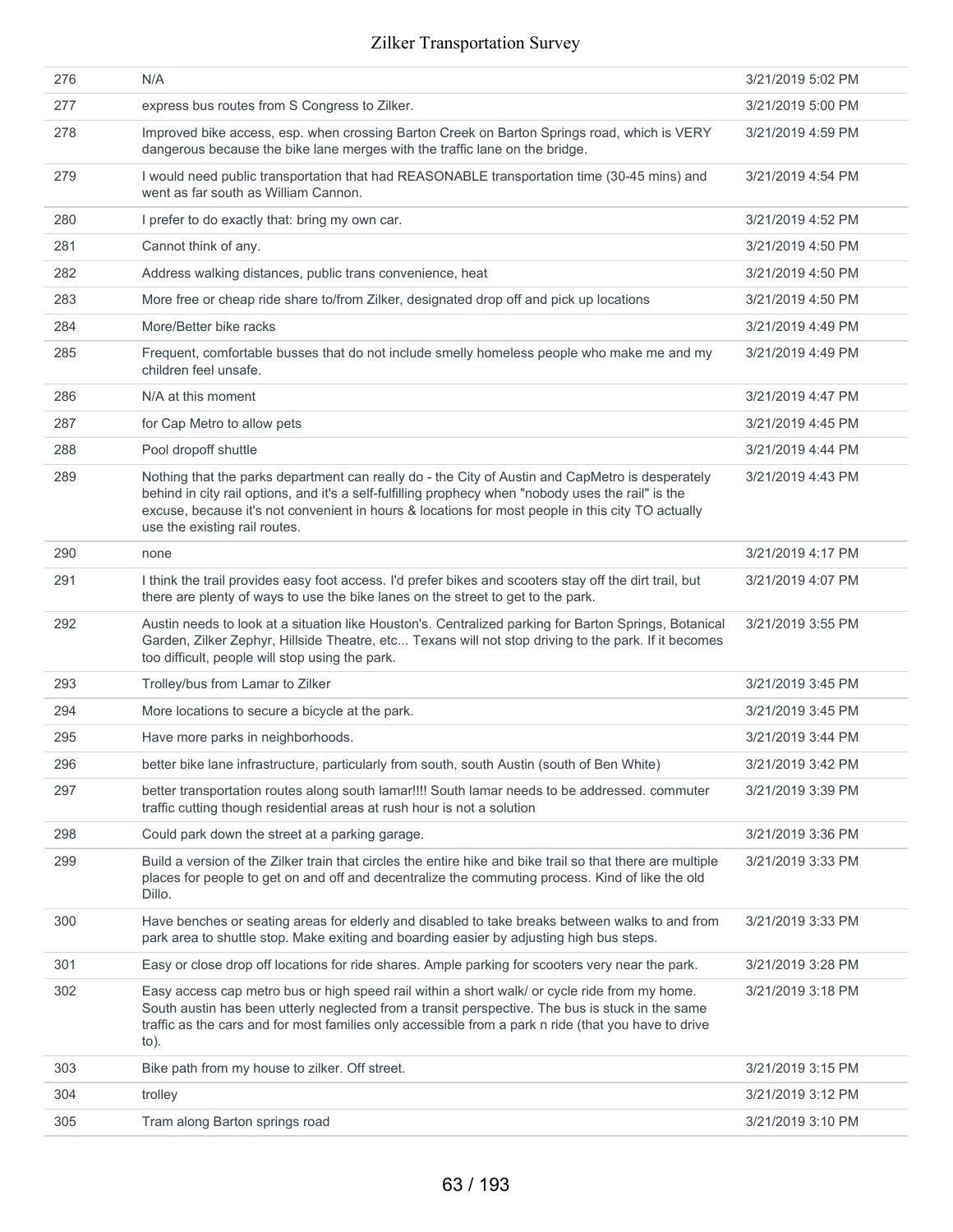| 306 | Removing parking requirements city wide so that we can stop subsidizing automobiles and<br>encourage more active transportation for everyone.                                                                                                                                                                                                                                                                                                                                                                                                                                                                              | 3/21/2019 3:07 PM |
|-----|----------------------------------------------------------------------------------------------------------------------------------------------------------------------------------------------------------------------------------------------------------------------------------------------------------------------------------------------------------------------------------------------------------------------------------------------------------------------------------------------------------------------------------------------------------------------------------------------------------------------------|-------------------|
| 307 | Sidewalk on north side of Barton Springs Rd. connecting Nature Center, Zilker Gardens, Zilker<br>Park. Pedestrian bridge over Barton Springs Rd connecting north park to south park. Widen<br>Barton Springs Rd bridge at Azie Morton so is safe for bikes, scooters and pedestrians.                                                                                                                                                                                                                                                                                                                                      | 3/21/2019 3:04 PM |
| 308 | Bicycles and dockless scooters and bikes are the best ways to access the park and should be<br>promoted as such. Car use needs to be disincentivized completely. Paid parking is a good start<br>but should occur all over the park, including the back side of Barton Springs. If nearby neighbors<br>are afraid of parking spilling into their neighborhood then implement Park ATX services in the<br>neighborhood and allow residents to have 1 parking pass. The park should better promote transit<br>lines that stop in Zilker. Also speed limits should be reduced on Barton Springs from Azie Morton<br>to Mopac. | 3/21/2019 2:57 PM |
| 309 | better, more accessible public transportation in general                                                                                                                                                                                                                                                                                                                                                                                                                                                                                                                                                                   | 3/21/2019 2:56 PM |
| 310 | We need more permanent bike racks at Zilker (at multiple locations, disc golf course, great lawn,<br>kayak rental area). I often bike and play at the park, but I have to park lock my bike against a street<br>sign. This is unreasonable in such a large park.                                                                                                                                                                                                                                                                                                                                                           | 3/21/2019 2:56 PM |
| 311 | ??                                                                                                                                                                                                                                                                                                                                                                                                                                                                                                                                                                                                                         | 3/21/2019 2:53 PM |
| 312 | Sorry can't think of any                                                                                                                                                                                                                                                                                                                                                                                                                                                                                                                                                                                                   | 3/21/2019 2:48 PM |
| 313 | Easier bike access. The trail is often very crowded. If cars are backed up on Stratford, a bike<br>cannot get by.                                                                                                                                                                                                                                                                                                                                                                                                                                                                                                          | 3/21/2019 2:28 PM |
| 314 | I get your dilemma and I am generally in favor of discontinuing personal vehicles in Zilker. But, I<br>also live far enough away and am worried that it would then become yet another central/west<br>Austin amenity that is only accessible to the wealthy, 'in crowd' of runners, bikers and nearby luxury<br>condo dwellers. Austin is becoming inaccessible and exclusive so I hope families remain in the<br>mix of considerations. Thank you.                                                                                                                                                                        | 3/21/2019 2:27 PM |
| 315 | ?                                                                                                                                                                                                                                                                                                                                                                                                                                                                                                                                                                                                                          | 3/21/2019 2:27 PM |
| 316 | build roads                                                                                                                                                                                                                                                                                                                                                                                                                                                                                                                                                                                                                | 3/21/2019 2:24 PM |
| 317 | Just ease and convenience of getting to the park. I think fees and comfort are secondary to "park<br>people"                                                                                                                                                                                                                                                                                                                                                                                                                                                                                                               | 3/21/2019 2:24 PM |
| 318 | dogs being allowed on shuttle buses or special buses                                                                                                                                                                                                                                                                                                                                                                                                                                                                                                                                                                       | 3/21/2019 2:22 PM |
| 319 | Clarity. It must be clear where to park, where not to park, hours, cost, etc.                                                                                                                                                                                                                                                                                                                                                                                                                                                                                                                                              | 3/21/2019 2:17 PM |
| 320 | This is the only option unless we have real public transportation options in Austin.                                                                                                                                                                                                                                                                                                                                                                                                                                                                                                                                       | 3/21/2019 2:15 PM |
| 321 | More transportation options in general, choices.                                                                                                                                                                                                                                                                                                                                                                                                                                                                                                                                                                           | 3/21/2019 2:07 PM |
| 322 | Just outlaw cars arleady. Turn us into the Nederlands. Subsidize bike for every household. Start<br>by donating your salary to the "cause".                                                                                                                                                                                                                                                                                                                                                                                                                                                                                | 3/21/2019 2:04 PM |
| 323 | On-demand services. The City must partner with the the private sector when it comes to mobility<br>services.                                                                                                                                                                                                                                                                                                                                                                                                                                                                                                               | 3/21/2019 2:01 PM |
| 324 | Better facilities at other parks.                                                                                                                                                                                                                                                                                                                                                                                                                                                                                                                                                                                          | 3/21/2019 2:01 PM |
| 325 | Sacre bike routes on S Lamar; bike lockers at the pool                                                                                                                                                                                                                                                                                                                                                                                                                                                                                                                                                                     | 3/21/2019 2:00 PM |
| 326 | Rideshare passes.                                                                                                                                                                                                                                                                                                                                                                                                                                                                                                                                                                                                          | 3/21/2019 1:58 PM |
| 327 | Would have to run frequently and not stop too early                                                                                                                                                                                                                                                                                                                                                                                                                                                                                                                                                                        | 3/21/2019 1:57 PM |
| 328 | MINIMAL space for food trucks. Say 4 or 5. So people don't have to worry about leaving for food or<br>drink. Perhaps more water fountains.                                                                                                                                                                                                                                                                                                                                                                                                                                                                                 | 3/21/2019 1:56 PM |
| 329 | Safer, wider sidewalks between Lamar and the park.                                                                                                                                                                                                                                                                                                                                                                                                                                                                                                                                                                         | 3/21/2019 1:52 PM |
| 330 | enough personal space to have a stroller, backpacks etc.                                                                                                                                                                                                                                                                                                                                                                                                                                                                                                                                                                   | 3/21/2019 1:51 PM |
| 331 | Public transport down Barton Hills Drive                                                                                                                                                                                                                                                                                                                                                                                                                                                                                                                                                                                   | 3/21/2019 1:51 PM |
| 332 | ?                                                                                                                                                                                                                                                                                                                                                                                                                                                                                                                                                                                                                          | 3/21/2019 1:49 PM |
| 333 | None                                                                                                                                                                                                                                                                                                                                                                                                                                                                                                                                                                                                                       | 3/21/2019 1:49 PM |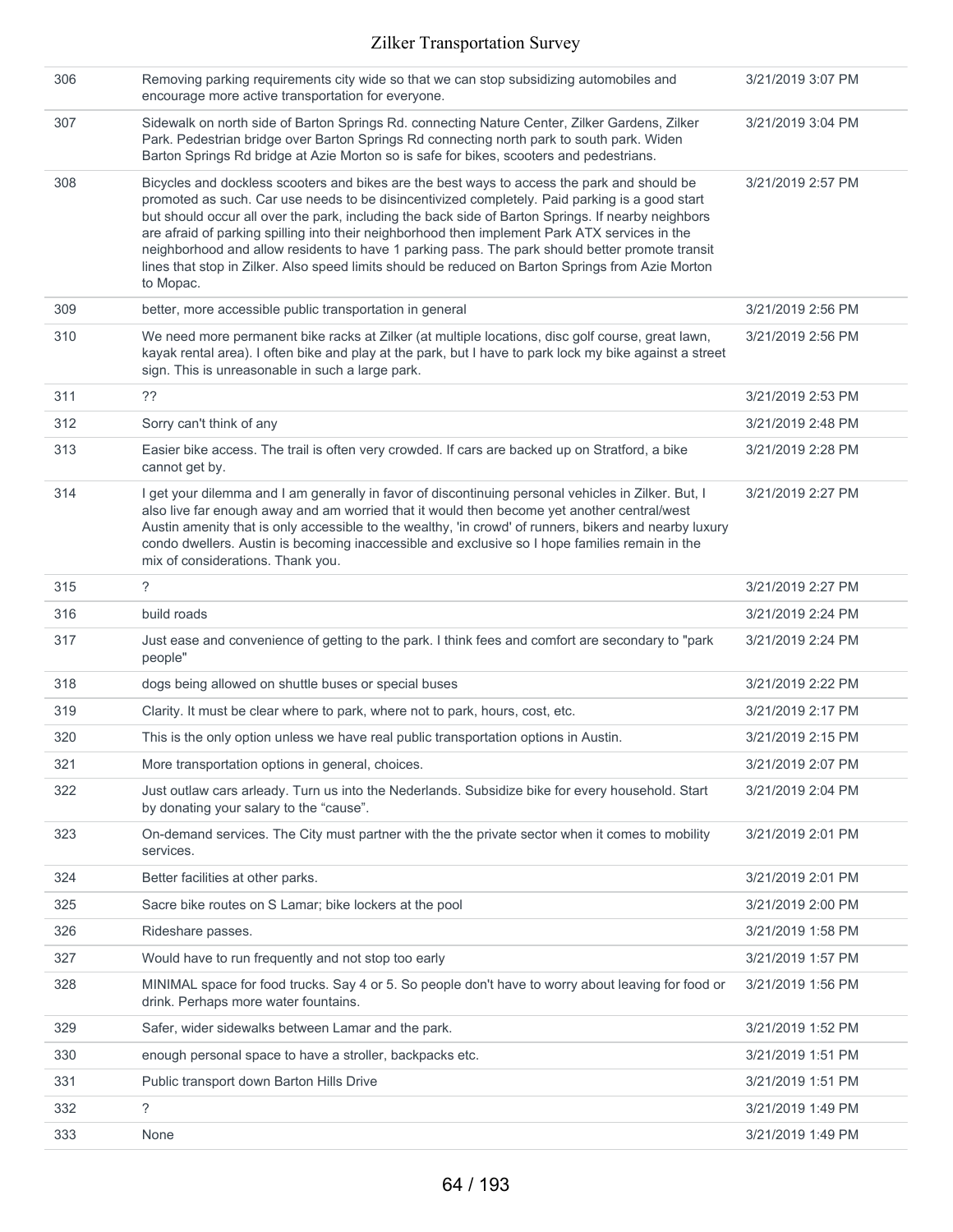| 334 | Park amenities.                                                                                                                                                                                                                                                                                                                                                                                                                                                                              | 3/21/2019 1:48 PM  |
|-----|----------------------------------------------------------------------------------------------------------------------------------------------------------------------------------------------------------------------------------------------------------------------------------------------------------------------------------------------------------------------------------------------------------------------------------------------------------------------------------------------|--------------------|
| 335 | I currently do not take my personal vehicle to Zilker, only walk                                                                                                                                                                                                                                                                                                                                                                                                                             | 3/21/2019 1:47 PM  |
| 336 | Increase parking fee to \$10 per car on weekends and high season.                                                                                                                                                                                                                                                                                                                                                                                                                            | 3/21/2019 1:46 PM  |
| 337 | more housing options within a few miles of Zilker safe and secure bike routes and BIKE PARKING                                                                                                                                                                                                                                                                                                                                                                                               | 3/21/2019 1:45 PM  |
| 338 | Having a tramline like proposed previously for 1st Street.                                                                                                                                                                                                                                                                                                                                                                                                                                   | 3/20/2019 5:50 PM  |
| 339 | More bike racks, and a safer way to get across the bridge on Barton Springs Road (wider sidewalk<br>or a designated bike lane on Barton Springs Road)                                                                                                                                                                                                                                                                                                                                        | 3/20/2019 5:10 PM  |
| 340 | Question 1 covers all the options I can think of.                                                                                                                                                                                                                                                                                                                                                                                                                                            | 3/20/2019 3:43 PM  |
| 341 | none                                                                                                                                                                                                                                                                                                                                                                                                                                                                                         | 3/20/2019 2:11 PM  |
| 342 | Satellite parking at Barton Creek Mall or Burger Center that is more organized. Or parking areas at<br>trailheads that go to Zilker Park.                                                                                                                                                                                                                                                                                                                                                    | 3/20/2019 12:13 PM |
| 343 | Free shuttles, free offsite parking                                                                                                                                                                                                                                                                                                                                                                                                                                                          | 3/20/2019 11:45 AM |
| 344 | Have a well connect Bus and train system and off site parking locations (more than one) with a<br>well run shuttle service (not provided by CapMetro). For example, how about constructing City<br>Parking garage located several locations outside the downtown area around Austin, like at Barton<br>Square Mail, Howard Station, Colony Park, the Pavillion with not stopped shuttle service to Zilker<br>Parker and Riverside Drive (South Congress) and Convention Center (6th Street). | 3/20/2019 8:49 AM  |
| 345 | I can't think of any. If I can't drive to the park, I wouldn't go.                                                                                                                                                                                                                                                                                                                                                                                                                           | 3/20/2019 8:48 AM  |
| 346 | More European style bus/public transit.                                                                                                                                                                                                                                                                                                                                                                                                                                                      | 3/20/2019 7:46 AM  |
| 347 | train                                                                                                                                                                                                                                                                                                                                                                                                                                                                                        | 3/20/2019 7:37 AM  |
| 348 | Better park amenities in other areas of town so we can go there.                                                                                                                                                                                                                                                                                                                                                                                                                             | 3/20/2019 6:07 AM  |
| 349 | Taxi, shuttle or bus pick up and drop off at Botanical Gardens                                                                                                                                                                                                                                                                                                                                                                                                                               | 3/19/2019 8:03 PM  |
| 350 | I live in Zilker area. Honestly, since pedicabs and scooters type options it really has not been that<br>bad in our neighborhood. As with most things, it is supply/demand. Reduce # of parking spots<br>and/or increase costs to park to encourage alt methods to get to the park. A Zilker Dillo would be<br>great running from 803/801 dowtwn routes. Folks can get to DT and grab the Zilker Dillo at regular<br>intervals.                                                              | 3/19/2019 12:47 PM |
| 351 | I really like the shuttle idea. Cost will be a big issue for me as a user for remote parking and shuttle<br>use. (ex: Long Center/Palmer parking of \$7 too expensive - drove most of the events I like away<br>from downtown). I use Barton Springs Pool regularly. I love Zilker Park and miss Zilker Fest. And<br>use the hike & bike trail and the Barton Springs hiking trail from the Zilker Park area frequently.                                                                     | 3/19/2019 12:42 PM |
| 352 | Shuttle or bus would be fine with me if it dropped me off at entrance to Barton Springs Pool.                                                                                                                                                                                                                                                                                                                                                                                                | 3/19/2019 11:43 AM |
| 353 | Not much. I go to Zilker with my dogs; one, sometimes two. The easiest way to transport them is<br>with my own vehicle.                                                                                                                                                                                                                                                                                                                                                                      | 3/19/2019 10:18 AM |
| 354 | Can't think of any                                                                                                                                                                                                                                                                                                                                                                                                                                                                           | 3/19/2019 9:19 AM  |
| 355 | Paid parking                                                                                                                                                                                                                                                                                                                                                                                                                                                                                 | 3/19/2019 6:06 AM  |
| 356 | parking garage and walk                                                                                                                                                                                                                                                                                                                                                                                                                                                                      | 3/19/2019 5:45 AM  |
| 357 | Not sure. I don't go at all now because of the traffic and parking. It's sad.                                                                                                                                                                                                                                                                                                                                                                                                                | 3/19/2019 3:51 AM  |
| 358 | I have 3 kids in carseats, in the warm months it would be almost impossible without a car.                                                                                                                                                                                                                                                                                                                                                                                                   | 3/19/2019 3:03 AM  |
| 359 | Stop shutting down bus access to the park during special events like the Trail of Lights.                                                                                                                                                                                                                                                                                                                                                                                                    | 3/18/2019 11:04 PM |
| 360 | accessible sidewalks                                                                                                                                                                                                                                                                                                                                                                                                                                                                         | 3/18/2019 10:01 PM |
| 361 | Austin in general needs to very seriously get more train lines built ASAP, damn the haters and<br>people worrying about construction. Either the stuff gets built now and we can all enjoy it down the<br>road when Austin has literally a million more people living here, or we can struggle with traffic<br>despite all the highways having a million lanes by then.                                                                                                                      | 3/18/2019 9:09 PM  |
| 362 | Lockers.                                                                                                                                                                                                                                                                                                                                                                                                                                                                                     | 3/18/2019 8:50 PM  |
| 363 | Rail line                                                                                                                                                                                                                                                                                                                                                                                                                                                                                    | 3/18/2019 8:35 PM  |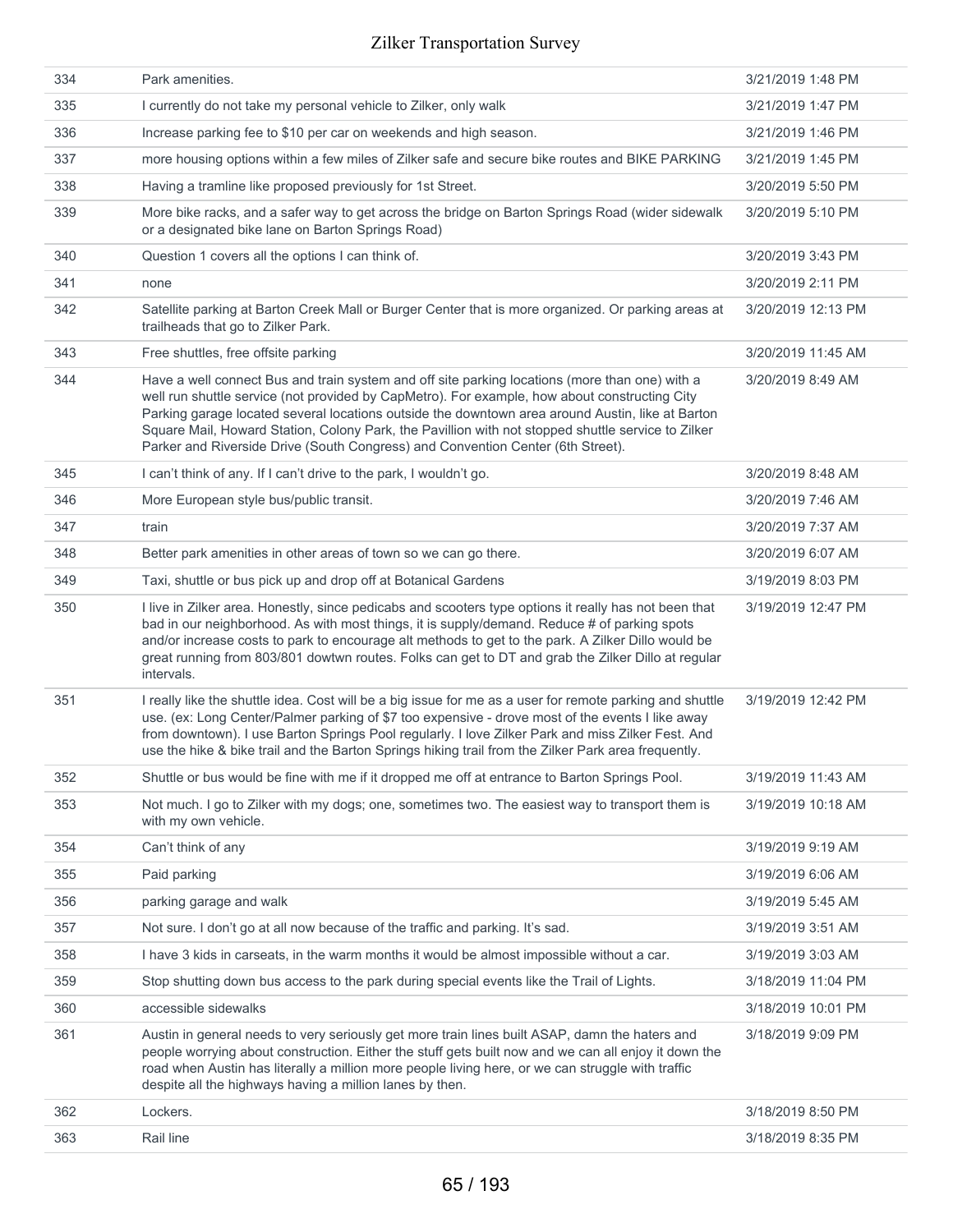| 364 | Would choose another park.                                                                                                                                                                                                                                         | 3/18/2019 8:32 PM  |
|-----|--------------------------------------------------------------------------------------------------------------------------------------------------------------------------------------------------------------------------------------------------------------------|--------------------|
| 365 | Real bike trails along Barton Springs, protected from cars with concrete barriers.                                                                                                                                                                                 | 3/18/2019 8:26 PM  |
| 366 | Better bike/scooter infrasturcture to the park.                                                                                                                                                                                                                    | 3/18/2019 7:03 PM  |
| 367 | Better bus system                                                                                                                                                                                                                                                  | 3/18/2019 6:57 PM  |
| 368 | Easier access to the hike and bike trail from North of the lake.                                                                                                                                                                                                   | 3/18/2019 5:21 PM  |
| 369 | <b>IDK</b>                                                                                                                                                                                                                                                         | 3/18/2019 5:03 PM  |
| 370 | I live a half a block away, so nothing                                                                                                                                                                                                                             | 3/18/2019 4:32 PM  |
| 371 | A safe bike route to the park from the Zilker neighborhood.                                                                                                                                                                                                        | 3/18/2019 3:44 PM  |
| 372 | Other free parking nearby.                                                                                                                                                                                                                                         | 3/18/2019 3:27 PM  |
| 373 | Free parking close enough to bring more than 1 freaking child strollers multiple children<br>parents use the back of the car to change pullups, breast feed and SO much more!                                                                                      | 3/18/2019 3:14 PM  |
| 374 | I don't know                                                                                                                                                                                                                                                       | 3/18/2019 2:33 PM  |
| 375 | Better trails from Crestview neighborhood                                                                                                                                                                                                                          | 3/18/2019 2:09 PM  |
| 376 | I already don't bring my car. I'll hike it over or bring my bike. Plenty of bike parking. Lockers or<br>something for personal items you're carrying, if needed.                                                                                                   | 3/18/2019 1:53 PM  |
| 377 | The most convenient/feasible thing is my personal vehicle so my child can ride safely in a car seat.<br>If parking at Zilker becomes even more limited, family parking should be considered so those with<br>children who need car seats can still enjoy the park. | 3/18/2019 1:44 PM  |
| 378 | More parking                                                                                                                                                                                                                                                       | 3/18/2019 1:34 PM  |
| 379 | I can't think of any.                                                                                                                                                                                                                                              | 3/18/2019 1:28 PM  |
| 380 | Free paeking                                                                                                                                                                                                                                                       | 3/18/2019 1:21 PM  |
| 381 | Free shuttles                                                                                                                                                                                                                                                      | 3/18/2019 1:21 PM  |
| 382 | Need express buses so that families are not having to deal with extra stops. Especially important<br>for those with younger kids.                                                                                                                                  | 3/18/2019 1:14 PM  |
| 383 | I would never visit Zilker if I was unable to bring my own vehicle.                                                                                                                                                                                                | 3/18/2019 1:10 PM  |
| 384 | There are none. Please do not limit personal vehicles. It's an easy way to limit access to parents<br>with young children. In limiting personal vehicles you're actually limiting the ability for families to<br>get to the park to use it. Do not do this.        | 3/18/2019 1:00 PM  |
| 385 | Better walking routes                                                                                                                                                                                                                                              | 3/18/2019 12:53 PM |
| 386 | More protected bike Lanes and closing Lanes to cars completely                                                                                                                                                                                                     | 3/18/2019 12:45 PM |
| 387 | Bus/train/discount on uber                                                                                                                                                                                                                                         | 3/18/2019 12:39 PM |
| 388 | Better bike Lanes around park. More bike racks in various locations around park. Fewer idiots on<br>rental bikes on the trails.                                                                                                                                    | 3/18/2019 12:23 PM |
| 389 | Family friendly frequent flyer                                                                                                                                                                                                                                     | 3/18/2019 12:22 PM |
| 390 | clear understanding of options and operation                                                                                                                                                                                                                       | 3/18/2019 12:05 PM |
| 391 | Would a lake shuttle be feasible? Park on the north side and ferry to the park. Wouldn't be<br>impacted by other traffic and could run a pretty tight schedule.                                                                                                    | 3/18/2019 12:03 PM |
| 392 | Designated taxi or ride share drop off zones                                                                                                                                                                                                                       | 3/18/2019 11:58 AM |
| 393 | A trolley                                                                                                                                                                                                                                                          | 3/18/2019 11:55 AM |
| 394 | None really, I have a bunch of kiddos and rather them ride in their carseats                                                                                                                                                                                       | 3/18/2019 11:41 AM |
| 395 | I usually park at a friends house who lives nearby then take a scooter. I would do the same if there<br>was off-site parking                                                                                                                                       | 3/18/2019 11:37 AM |
| 396 | Going to other parks.                                                                                                                                                                                                                                              | 3/18/2019 11:29 AM |
| 397 | Expemtions for families with little ones and the gear required for a day at the park.                                                                                                                                                                              | 3/18/2019 11:24 AM |
|     |                                                                                                                                                                                                                                                                    |                    |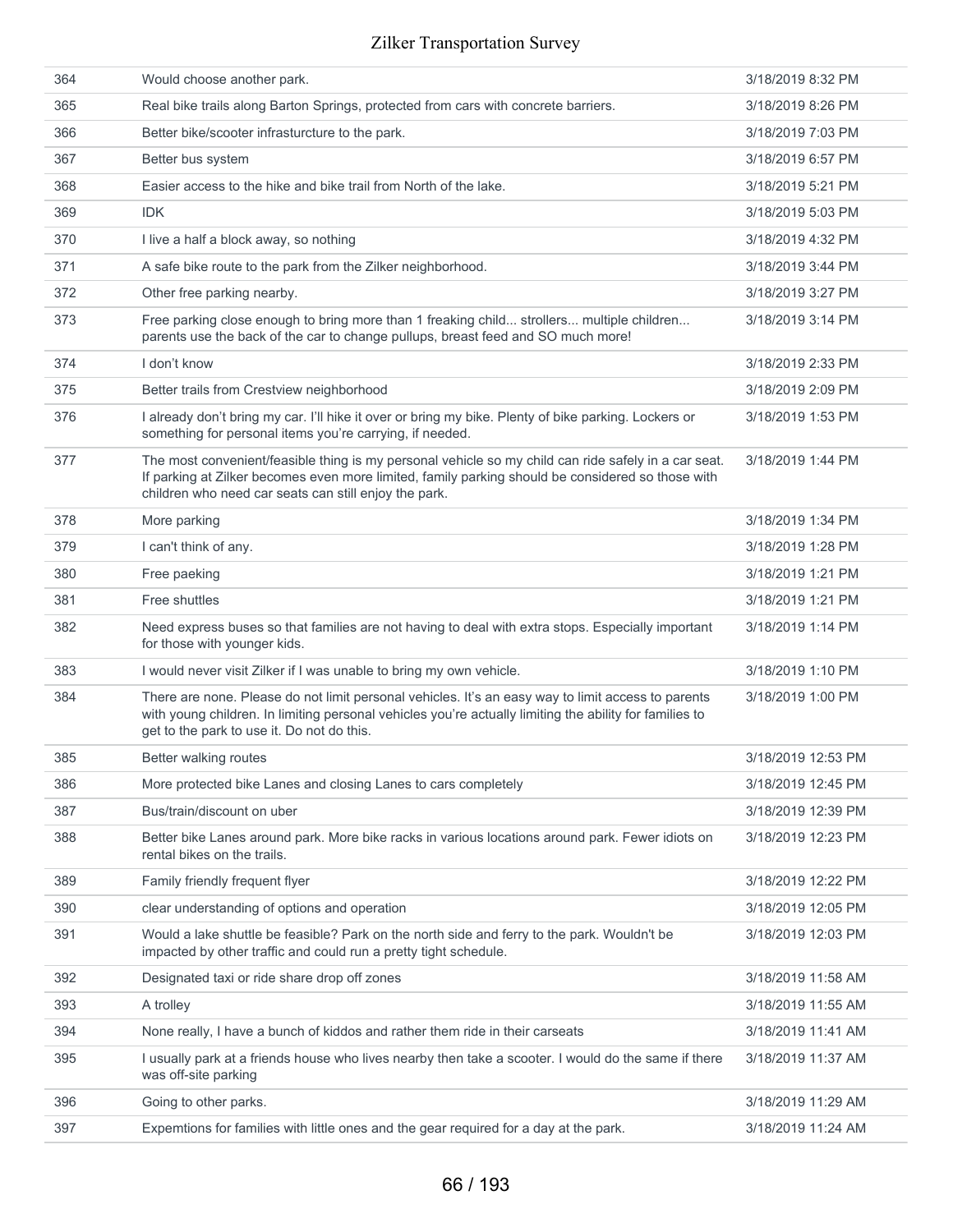| 398 | Nothing would make this feasible.                                                                                                                                                                                                                                                                                                                                                                                                                                                                                                                                                                                                                           | 3/18/2019 10:30 AM |
|-----|-------------------------------------------------------------------------------------------------------------------------------------------------------------------------------------------------------------------------------------------------------------------------------------------------------------------------------------------------------------------------------------------------------------------------------------------------------------------------------------------------------------------------------------------------------------------------------------------------------------------------------------------------------------|--------------------|
| 399 | I can't think of any.                                                                                                                                                                                                                                                                                                                                                                                                                                                                                                                                                                                                                                       | 3/18/2019 6:52 AM  |
| 400 | Train stop, dedicated bus or shuttle from train to Zilker                                                                                                                                                                                                                                                                                                                                                                                                                                                                                                                                                                                                   | 3/17/2019 10:14 PM |
| 401 | Higher parking fees and consistent ACTUAL PARKING ENFORCEMENT                                                                                                                                                                                                                                                                                                                                                                                                                                                                                                                                                                                               | 3/17/2019 12:00 PM |
| 402 | I live in southwest Austin. Even with the new bridge beside MoPac over the Barton Creek<br>Greenbelt, riding a bike to Zilker Park is still a risky proposition. Perhaps better trail access and<br>signage would help in getting to the bridge. Bus service requires using a car to get to the nearest<br>Park and Ride or walking almost a mile to get to the nearest stop, then at least one transfer to get<br>to Zilker Park. We already lost routes recently, when Capital Metro reworked things. Trains? Ha!<br>City services are inadequate in our part of town. I don't expect concierge service, but fewer<br>roadblocks to access would be nice. | 3/17/2019 9:45 AM  |
| 403 | Bring back the Dillo buses and advertise like crazy.                                                                                                                                                                                                                                                                                                                                                                                                                                                                                                                                                                                                        | 3/17/2019 9:06 AM  |
| 404 | Free shuttle to Zilker Park to/from south Austin.                                                                                                                                                                                                                                                                                                                                                                                                                                                                                                                                                                                                           | 3/17/2019 8:06 AM  |
| 405 | Living closer to the park.                                                                                                                                                                                                                                                                                                                                                                                                                                                                                                                                                                                                                                  | 3/16/2019 10:52 PM |
| 406 | off site parking with shuttle combo                                                                                                                                                                                                                                                                                                                                                                                                                                                                                                                                                                                                                         | 3/16/2019 5:46 PM  |
| 407 | Weather protection at bus / shuttle stops. App showing location of next shuttle. Ability to request a<br>shuttle during less busy hours.                                                                                                                                                                                                                                                                                                                                                                                                                                                                                                                    | 3/16/2019 4:27 PM  |
| 408 | Maybe an in-park shuttle and a main bus drop-off area that could be covered for weather<br>protection.                                                                                                                                                                                                                                                                                                                                                                                                                                                                                                                                                      | 3/16/2019 11:52 AM |
| 409 | prohibiting vehicles, adequate restroom facilities, access to water and bus frequency. Much like<br>Trail of lights                                                                                                                                                                                                                                                                                                                                                                                                                                                                                                                                         | 3/16/2019 10:56 AM |
| 410 | Safety of crossing Barton Springs Rd                                                                                                                                                                                                                                                                                                                                                                                                                                                                                                                                                                                                                        | 3/16/2019 7:28 AM  |
| 411 | Not having a personal vehicle increases the time one must allot to the outing. If one uses the park                                                                                                                                                                                                                                                                                                                                                                                                                                                                                                                                                         | 3/16/2019 6:22 AM  |
|     | with children this can be daunting. I miss the old days!!!!                                                                                                                                                                                                                                                                                                                                                                                                                                                                                                                                                                                                 |                    |
| 412 | <b>Na</b>                                                                                                                                                                                                                                                                                                                                                                                                                                                                                                                                                                                                                                                   | 3/16/2019 4:54 AM  |
| 413 | Location and availability of public transportation.                                                                                                                                                                                                                                                                                                                                                                                                                                                                                                                                                                                                         | 3/15/2019 10:54 PM |
| 414 | <b>Dk</b>                                                                                                                                                                                                                                                                                                                                                                                                                                                                                                                                                                                                                                                   | 3/15/2019 9:55 PM  |
| 415 | A train that actually served central Austin!                                                                                                                                                                                                                                                                                                                                                                                                                                                                                                                                                                                                                | 3/15/2019 8:04 PM  |
| 416 | Shuttles from downtown and close neighborhoods (Barton Hills, Clarksville, UT, Terrytown, etc.,<br>bouldin)                                                                                                                                                                                                                                                                                                                                                                                                                                                                                                                                                 | 3/15/2019 6:55 PM  |
| 417 | Improved access road for vehicles                                                                                                                                                                                                                                                                                                                                                                                                                                                                                                                                                                                                                           | 3/15/2019 6:01 PM  |
| 418 | More motorcycle parking, more dedicated bike lanes, people in general should bring less stuff to<br>the park, City should advertise that you can have a better time with less things.                                                                                                                                                                                                                                                                                                                                                                                                                                                                       | 3/15/2019 5:19 PM  |
| 419 | A Weekend Experience Austin Express Bus Route, with high weekend frequency that leaves from<br>existing park and ride locations. The route could take people to major weekend destinations, like<br>Zilker Park.                                                                                                                                                                                                                                                                                                                                                                                                                                            | 3/15/2019 3:02 PM  |
| 420 | Finding an alternative venue.                                                                                                                                                                                                                                                                                                                                                                                                                                                                                                                                                                                                                               | 3/15/2019 2:41 PM  |
| 421 | Safe bike lanes around the park.                                                                                                                                                                                                                                                                                                                                                                                                                                                                                                                                                                                                                            | 3/15/2019 1:43 PM  |
| 422 | None that I can think of.                                                                                                                                                                                                                                                                                                                                                                                                                                                                                                                                                                                                                                   | 3/15/2019 1:21 PM  |
| 423 | I would rather bring my vehicle.                                                                                                                                                                                                                                                                                                                                                                                                                                                                                                                                                                                                                            | 3/15/2019 1:06 PM  |
| 424 | People need to drive. There are not buses in the rural areas (like Dripping Springs, Bee Cave) that<br>go to Zilker. What is needed is more parking options, like a parking garage. Cars are not evil and if<br>you want people to continue to come downtown or Zilker, you need to accommodate cars and<br>parking for them.                                                                                                                                                                                                                                                                                                                               | 3/15/2019 12:04 PM |
| 425 | free would be best                                                                                                                                                                                                                                                                                                                                                                                                                                                                                                                                                                                                                                          | 3/15/2019 10:24 AM |
| 426 | parking garage close to mopac                                                                                                                                                                                                                                                                                                                                                                                                                                                                                                                                                                                                                               | 3/15/2019 9:58 AM  |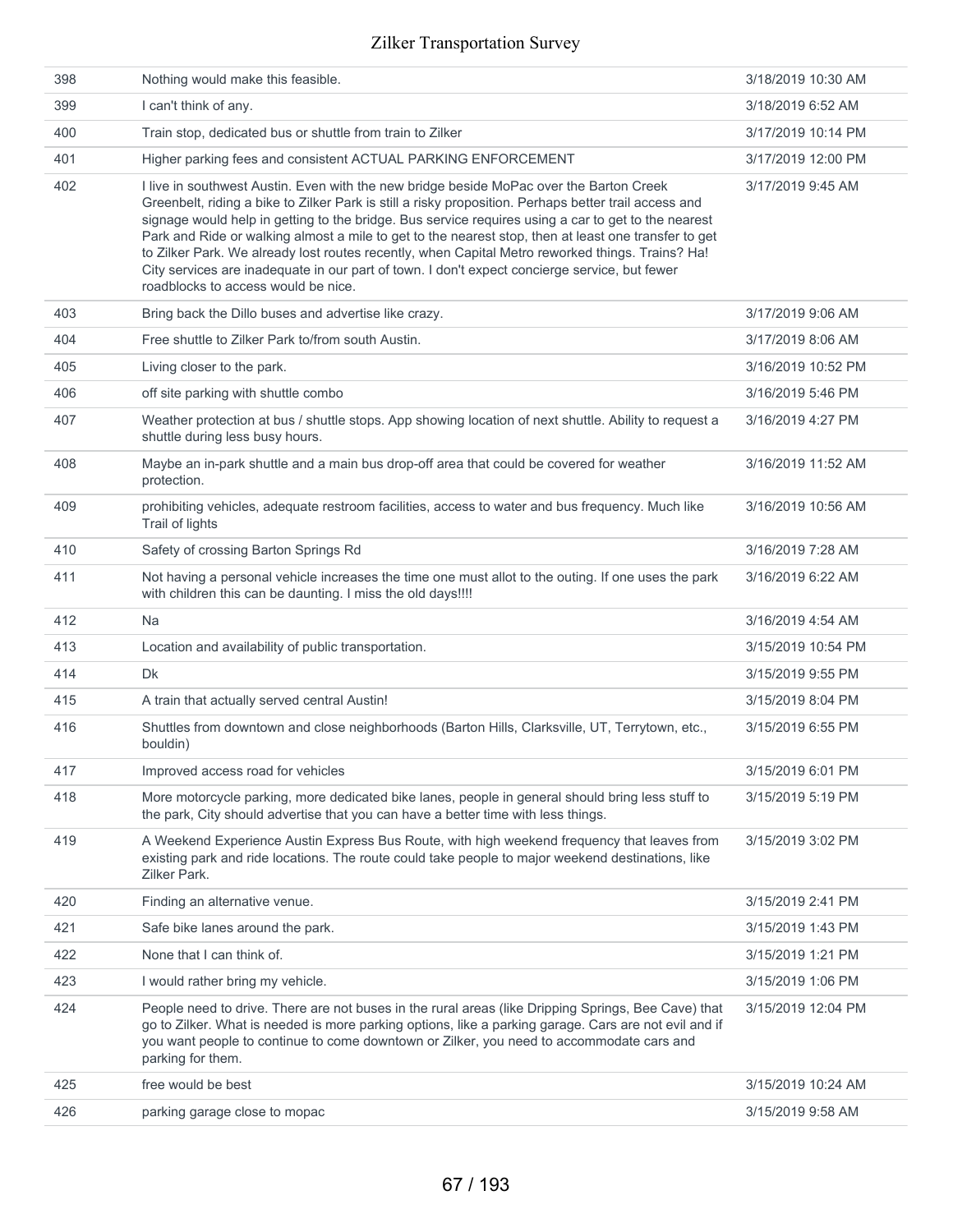| 427 | I have no problem taking a shuttle for a special event. But for visitors to the Garden on a daily<br>basis this is a problem. The garden is open EVERY DAY and events are scheduled everyday.<br>Adequate parking for the garden should be provided and not require a shuttle to attend daily<br>events or visits.                           | 3/15/2019 9:52 AM |
|-----|----------------------------------------------------------------------------------------------------------------------------------------------------------------------------------------------------------------------------------------------------------------------------------------------------------------------------------------------|-------------------|
| 428 | Don't know.                                                                                                                                                                                                                                                                                                                                  | 3/15/2019 9:34 AM |
| 429 | Get over it. People often times need a personal car with lots of kids, handicapped needs, lots of<br>stuff to bring with them.                                                                                                                                                                                                               | 3/15/2019 8:52 AM |
| 430 | light rail connecting the suburbs to downtown to Zilker                                                                                                                                                                                                                                                                                      | 3/15/2019 8:28 AM |
| 431 | Reduce the amount of time the park is closed for set up, and take down of ACL. In fact, ACL<br>should be moved to COTA.                                                                                                                                                                                                                      | 3/15/2019 8:23 AM |
| 432 | Maybe taxi. I greatly prefer car.                                                                                                                                                                                                                                                                                                            | 3/15/2019 8:15 AM |
| 433 | Make it the Law.                                                                                                                                                                                                                                                                                                                             | 3/15/2019 7:59 AM |
| 434 | Safer bike lanes getting to the park and riding around the park.                                                                                                                                                                                                                                                                             | 3/15/2019 6:35 AM |
| 435 | Don't know                                                                                                                                                                                                                                                                                                                                   | 3/14/2019 9:57 PM |
| 436 | None                                                                                                                                                                                                                                                                                                                                         | 3/14/2019 8:41 PM |
| 437 | Safe plentiful parking for my vehicle                                                                                                                                                                                                                                                                                                        | 3/14/2019 8:23 PM |
| 438 | ?                                                                                                                                                                                                                                                                                                                                            | 3/14/2019 8:16 PM |
| 439 | There are none. I would avoid the park and find another event and place to go to.                                                                                                                                                                                                                                                            | 3/14/2019 8:13 PM |
| 440 | more parking spaces                                                                                                                                                                                                                                                                                                                          | 3/14/2019 7:46 PM |
| 441 | Bicycle or electric scooter rentals at a nearby off site parking, that did not require going on busy<br>streets to get to destination.                                                                                                                                                                                                       | 3/14/2019 7:41 PM |
| 442 | Just walking, biking, or dedicated shuttel bus from a convenient location with free parking                                                                                                                                                                                                                                                  | 3/14/2019 7:11 PM |
| 443 | Don't know of any.                                                                                                                                                                                                                                                                                                                           | 3/14/2019 6:58 PM |
| 444 | Limo                                                                                                                                                                                                                                                                                                                                         | 3/14/2019 6:39 PM |
| 445 | Free admission w no car Uber entry free                                                                                                                                                                                                                                                                                                      | 3/14/2019 6:25 PM |
| 446 | Rent space at Barton Creek Sq. Mall for parking and then provide a FREE shuttle that runs on a<br>continuous basis just between the mall parking lot and Zilker. The service should be free to serve<br>as a notice to the city fathers to quit making decisions that create these problems you are trying to<br>address in the first place. | 3/14/2019 6:17 PM |
| 447 | Transportation from rail stops to Zilker                                                                                                                                                                                                                                                                                                     | 3/14/2019 6:13 PM |
| 448 | None                                                                                                                                                                                                                                                                                                                                         | 3/14/2019 5:49 PM |
| 449 | I don't know                                                                                                                                                                                                                                                                                                                                 | 3/14/2019 5:30 PM |
| 450 | Shuttles from Pflugerville, Wells Branch, and other areas on the periphery of Austin proper.                                                                                                                                                                                                                                                 | 3/14/2019 5:19 PM |
| 451 | ?                                                                                                                                                                                                                                                                                                                                            | 3/14/2019 5:08 PM |
| 452 | bike / scooter lanes separated from cars BY MORE THAN A STRIP OF PAINT!!!! That paint stripe<br>doesn't make me feel safe                                                                                                                                                                                                                    | 3/14/2019 5:07 PM |
| 453 | I live quite far away, so it's not easily solvable with the other options.                                                                                                                                                                                                                                                                   | 3/14/2019 5:01 PM |
| 454 | Zilker Park parking garage(s) with optional moving sidewalks (like at the airport) to major<br>destinations.                                                                                                                                                                                                                                 | 3/14/2019 4:52 PM |
| 455 | Dogs would need to be allowed on the shuttle.                                                                                                                                                                                                                                                                                                | 3/14/2019 4:50 PM |
| 456 | Reinstate the "Dillo" concept. Have several "dillo" buses/trams for specific streets/locations. These<br>don't need to be full size buses and can be placed on a set route and time. These are not for work<br>transportation, but for destination transportation. One for Zilker, one for South Congress, one for<br>Downtown.              | 3/14/2019 4:45 PM |
| 457 | manned bike valet in the park on a regular basis, designated places to park scooters                                                                                                                                                                                                                                                         | 3/14/2019 4:25 PM |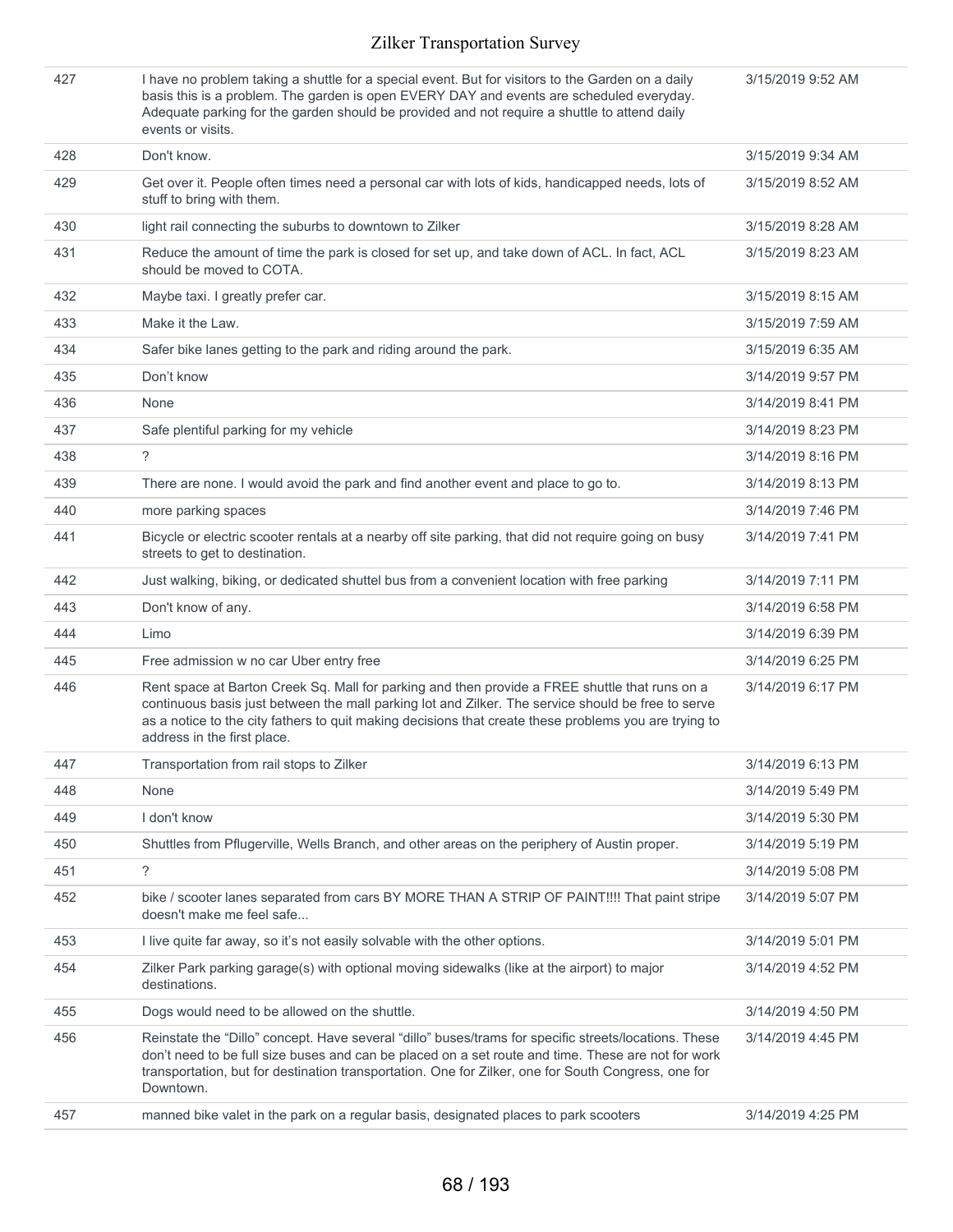| 458 | Bus routes through the Barton Hills neighborhood. I live fairly near the park, but there is no public<br>transportation in and out of my neighborhood.                                                                                                                                                                                                              | 3/14/2019 4:13 PM  |
|-----|---------------------------------------------------------------------------------------------------------------------------------------------------------------------------------------------------------------------------------------------------------------------------------------------------------------------------------------------------------------------|--------------------|
| 459 | A comfortable station in Zilker Park with bathrooms and a shady place to wait for the bus                                                                                                                                                                                                                                                                           | 3/14/2019 2:20 PM  |
| 460 | Shuttles from One Texas Center or Parmer where there is plenty of parking.                                                                                                                                                                                                                                                                                          | 3/14/2019 2:14 PM  |
| 461 | I would not bring my personal vehicle, I would do a ride share                                                                                                                                                                                                                                                                                                      | 3/14/2019 1:16 PM  |
| 462 | A way to get from one side of the park to the other without having to go around                                                                                                                                                                                                                                                                                     | 3/14/2019 1:13 PM  |
| 463 | Let neighbors like me park cars                                                                                                                                                                                                                                                                                                                                     | 3/14/2019 1:08 PM  |
| 464 | Autonomous driving low passenger low cost ride share                                                                                                                                                                                                                                                                                                                | 3/14/2019 12:50 PM |
| 465 | mini rail                                                                                                                                                                                                                                                                                                                                                           | 3/14/2019 12:43 PM |
| 466 | anything that is little to no cost and does not require transferring from one or more modes of<br>transport                                                                                                                                                                                                                                                         | 3/14/2019 12:27 PM |
| 467 | More off leash dog parks. Especially in sw Austin.                                                                                                                                                                                                                                                                                                                  | 3/14/2019 11:51 AM |
| 468 | A train - if we had one that serviced our area - would be great, but it's obviously not an option.<br>Perhaps contracted buses, like they use for the Trail of Lights, is an option. It's easy enough to<br>park at the Burger Center and get dropped back off at the same locaiton.                                                                                | 3/14/2019 11:28 AM |
| 469 | ensuring Barton Spgs road is safe for non-car transportation (bikes, e-bikes, scooters, etc.)                                                                                                                                                                                                                                                                       | 3/14/2019 11:06 AM |
| 470 | off-site parking within walking distance or connected by safe walking trail.                                                                                                                                                                                                                                                                                        | 3/14/2019 11:02 AM |
| 471 | CLOSE DOWN BARTON SPRINGS RD TO VEHICLE TRAFFIC & FORCE THOSE WHO USE<br>PERSONAL VEHICLES TO FIND ALTERNATE TRANSPORTATION MEANS = HELP SAVE OUR<br><b>PLANET</b>                                                                                                                                                                                                  | 3/14/2019 10:58 AM |
| 472 | Can't think of other solutions than putting in more roads and parking. It's really odd that the people<br>of Austin wouldn't be able to visit their premier park by driving their vehicle to it. We drive<br>everywhere. Why not change the road access and enlarge parking to Zilker instead of making<br>people take buses, shuttles, bikes etc from their homes? | 3/14/2019 9:46 AM  |
| 473 | stop the urban sprawl                                                                                                                                                                                                                                                                                                                                               | 3/14/2019 9:44 AM  |
| 474 | I think a walk over Barton Springs to Park is way over due. Plenty of parking just on wrong side of<br>road.                                                                                                                                                                                                                                                        | 3/14/2019 9:23 AM  |
| 475 | Again: Making the entire city more transit-friendly  so more and better sidewalks & off-street<br>bikeways, frequency increases throughout the bus network. That kind of thing.                                                                                                                                                                                     | 3/14/2019 9:20 AM  |
| 476 | More crossings with the flashing lights along different points of Barton Springs road. Across from<br>the Botanical Gardens at the back of the Austin Nature and Science Center, where the bike trail<br>crossing is very dangerous to cross by foot because of fast cars and hills blocking the view.                                                              | 3/14/2019 9:14 AM  |
| 477 | unknown                                                                                                                                                                                                                                                                                                                                                             | 3/14/2019 8:26 AM  |
| 478 | I don't own a personal vehicle.                                                                                                                                                                                                                                                                                                                                     | 3/14/2019 8:16 AM  |
| 479 | These questions make little sense to me. I think there there should be more parking in Zilker -<br>under the mopac bridge.                                                                                                                                                                                                                                          | 3/14/2019 7:52 AM  |
| 480 | Just go somewhere else like i do now. Zilker has been unusable for years now                                                                                                                                                                                                                                                                                        | 3/14/2019 7:29 AM  |
| 481 | There none I live 22 miles from Zilker, cannot imagine the inconvenience of parking and getting on<br>bus to reach Zilker.                                                                                                                                                                                                                                          | 3/14/2019 6:45 AM  |
| 482 | Better access for mobility impaired                                                                                                                                                                                                                                                                                                                                 | 3/14/2019 1:33 AM  |
| 483 | See above comments                                                                                                                                                                                                                                                                                                                                                  | 3/13/2019 11:44 PM |
| 484 | Need bus routes to park from all directions, not just Barton Creek Mall                                                                                                                                                                                                                                                                                             | 3/13/2019 10:35 PM |
| 485 | I probably would not go if I couldn't take my car.                                                                                                                                                                                                                                                                                                                  | 3/13/2019 9:53 PM  |
| 486 | Why shouldn't I take my personal vehicle to the park.                                                                                                                                                                                                                                                                                                               | 3/13/2019 9:06 PM  |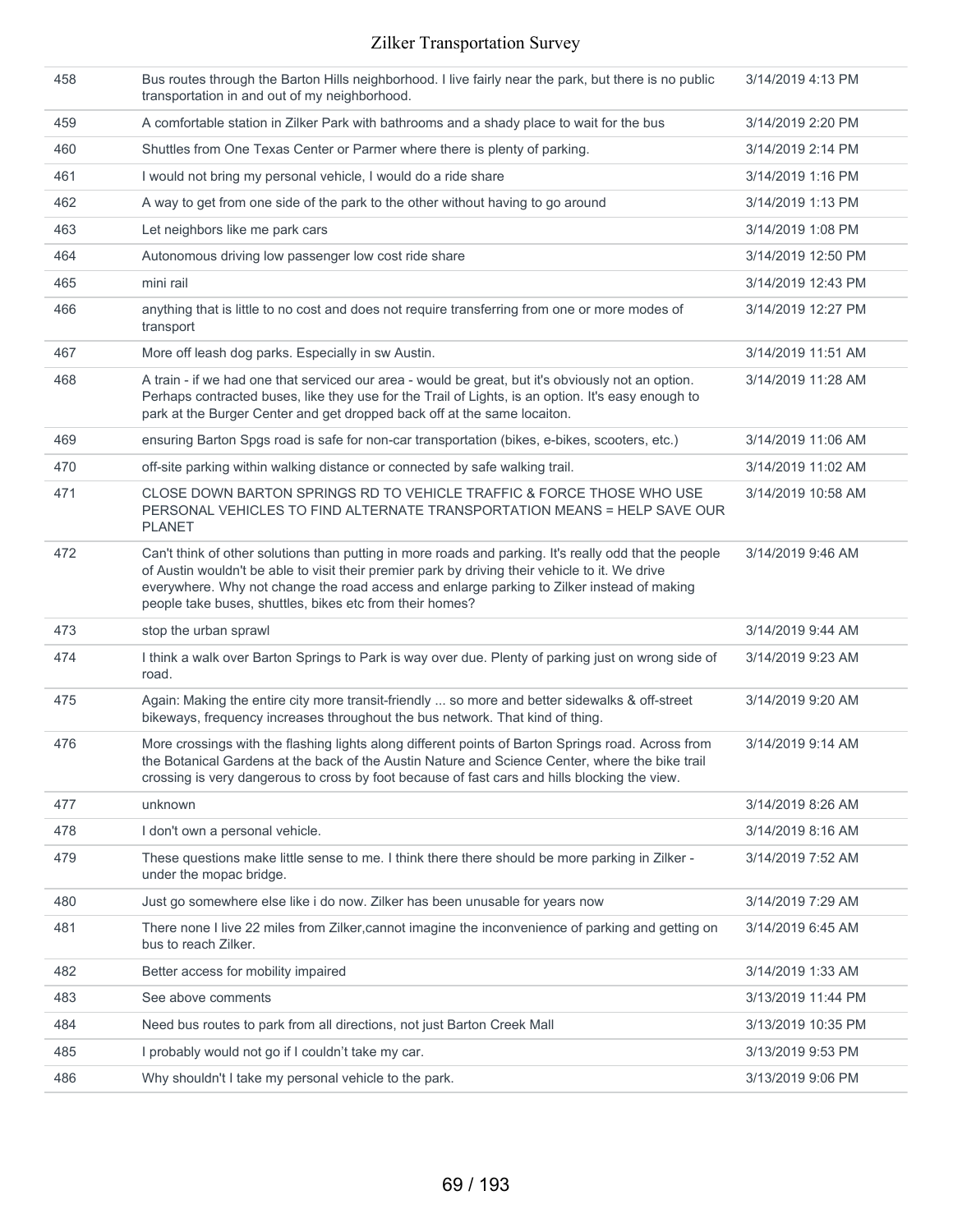| 487 | Why don't you build a parking garage at either end of the park and run shuttles from garages to<br>the different venues. Eliminating all through traffic on Barton Springs Road between Strafford and<br>the springs would allow for better pedestrian safety. Also since MoPac will be widened you can<br>realign the road from the outer road straight to Strafford under the MoPac lanes. Pollard's could be<br>installed on Barton Springs Road to allow for emergency vehicle access while eliminating through<br>traffic. | 3/13/2019 8:14 PM  |
|-----|---------------------------------------------------------------------------------------------------------------------------------------------------------------------------------------------------------------------------------------------------------------------------------------------------------------------------------------------------------------------------------------------------------------------------------------------------------------------------------------------------------------------------------|--------------------|
| 488 | Extend the Zilker Zepher to the LB Lake pedestrian bridge via the traileveryone loves a train<br>ride                                                                                                                                                                                                                                                                                                                                                                                                                           | 3/13/2019 7:51 PM  |
| 489 | More bus-only lanes and TSP and queue jumps all over town. Investing in these would make<br>massive improvements to the bus system and reduce travel times. Right now I have to decide if it's<br>worth the hour long bus trip or just to ride my bike (20 minutes).                                                                                                                                                                                                                                                            | 3/13/2019 7:34 PM  |
| 490 | More bus routes with no transfers from my neighborhoods. Let my dog on the bus so I can hike<br>with him. Need whatever transportation solution emerges to be able to accommodate family of<br>four, a dog and/or multiple bikes.                                                                                                                                                                                                                                                                                               | 3/13/2019 7:29 PM  |
| 491 | Uber et al                                                                                                                                                                                                                                                                                                                                                                                                                                                                                                                      | 3/13/2019 7:24 PM  |
| 492 | Not sure!                                                                                                                                                                                                                                                                                                                                                                                                                                                                                                                       | 3/13/2019 7:20 PM  |
| 493 | need car close with handicap tag                                                                                                                                                                                                                                                                                                                                                                                                                                                                                                | 3/13/2019 6:10 PM  |
| 494 | No idea at the moment                                                                                                                                                                                                                                                                                                                                                                                                                                                                                                           | 3/13/2019 5:59 PM  |
| 495 | ease of access and entry                                                                                                                                                                                                                                                                                                                                                                                                                                                                                                        | 3/13/2019 5:08 PM  |
| 496 | Maybe lockers at Barton Springs Pool or nearby for those things you would have left in the<br>car/don't want to have to watch the whole time.                                                                                                                                                                                                                                                                                                                                                                                   | 3/13/2019 4:13 PM  |
| 497 | shuttle is great solution. Possibly working with ride share and taxis to offer minimal or major<br>discounted fees for Zilker park or Zilker neighborhood residents, at least at certain times of the day                                                                                                                                                                                                                                                                                                                       | 3/13/2019 4:03 PM  |
| 498 | I never drive to the park because I live within walking and biking distance. You need to create a<br>frequent shuttle that allows dogs that comes from a free parking area on the weekends. If you got<br>rid of corporate-events (acl, trail of boredom, etc.) taking away our park land for more than a<br>month, then the demand wouldn't be as great across the year.                                                                                                                                                       | 3/13/2019 3:47 PM  |
| 499 | Free Parking garage that has a free shuttle to and from Ziker park                                                                                                                                                                                                                                                                                                                                                                                                                                                              | 3/13/2019 2:50 PM  |
| 500 | None - if there is no parking, we won't go. It will become like the central library (prohibitively<br>difficult to access for families with small children)                                                                                                                                                                                                                                                                                                                                                                     | 3/13/2019 1:53 PM  |
| 501 | Be able to use my vehicle if I carry more people, some method for getting to park closely if I have<br>a full car load or if I'm with my ADA friends with limited mobility. That has to remain. Also if there is<br>greater frequency during heavily attended events.                                                                                                                                                                                                                                                           | 3/13/2019 1:39 PM  |
| 502 | Legitimate bus service would be nice if we had it.                                                                                                                                                                                                                                                                                                                                                                                                                                                                              | 3/13/2019 1:33 PM  |
| 503 | Charge a per car entry fee.                                                                                                                                                                                                                                                                                                                                                                                                                                                                                                     | 3/13/2019 1:27 PM  |
| 504 | We live within walking distance but if I didn't I would love the option of shuttle with off-site<br>parking that made frequent stops on varied routes. If off-site parking was free it would seem<br>reasonable to pay a nominal shuttle fee. However, if personal cars weren't allowed in the park it<br>would be very important to me that people from all over the city had easy ways to access Zilker<br>Park. So, in that case, maybe free off-site parking and free shuttle, for folks who don't have a lot of<br>income. | 3/13/2019 1:20 PM  |
| 505 | Why is it such a big deal?                                                                                                                                                                                                                                                                                                                                                                                                                                                                                                      | 3/13/2019 1:19 PM  |
| 506 | train stop at or near zilker park.                                                                                                                                                                                                                                                                                                                                                                                                                                                                                              | 3/13/2019 1:16 PM  |
| 507 | Living closer to the park.                                                                                                                                                                                                                                                                                                                                                                                                                                                                                                      | 3/13/2019 1:16 PM  |
| 508 | I do not have a car.                                                                                                                                                                                                                                                                                                                                                                                                                                                                                                            | 3/13/2019 12:57 PM |
| 509 | More parking lots away from Zilker where I could leave my car and take my bike. I live about 16<br>miles away. I thing an aerial tram from Barton Square Mall to Zilker would be great.                                                                                                                                                                                                                                                                                                                                         | 3/13/2019 12:55 PM |
| 510 | More pedestrian crossings of Azie Morton and the creek itself.                                                                                                                                                                                                                                                                                                                                                                                                                                                                  | 3/13/2019 12:53 PM |
| 511 | Park and ride from mall, tony burger, to electric bus making circular route through Zilker                                                                                                                                                                                                                                                                                                                                                                                                                                      | 3/13/2019 12:31 PM |
| 512 | improved bike safety/lanes                                                                                                                                                                                                                                                                                                                                                                                                                                                                                                      | 3/13/2019 11:42 AM |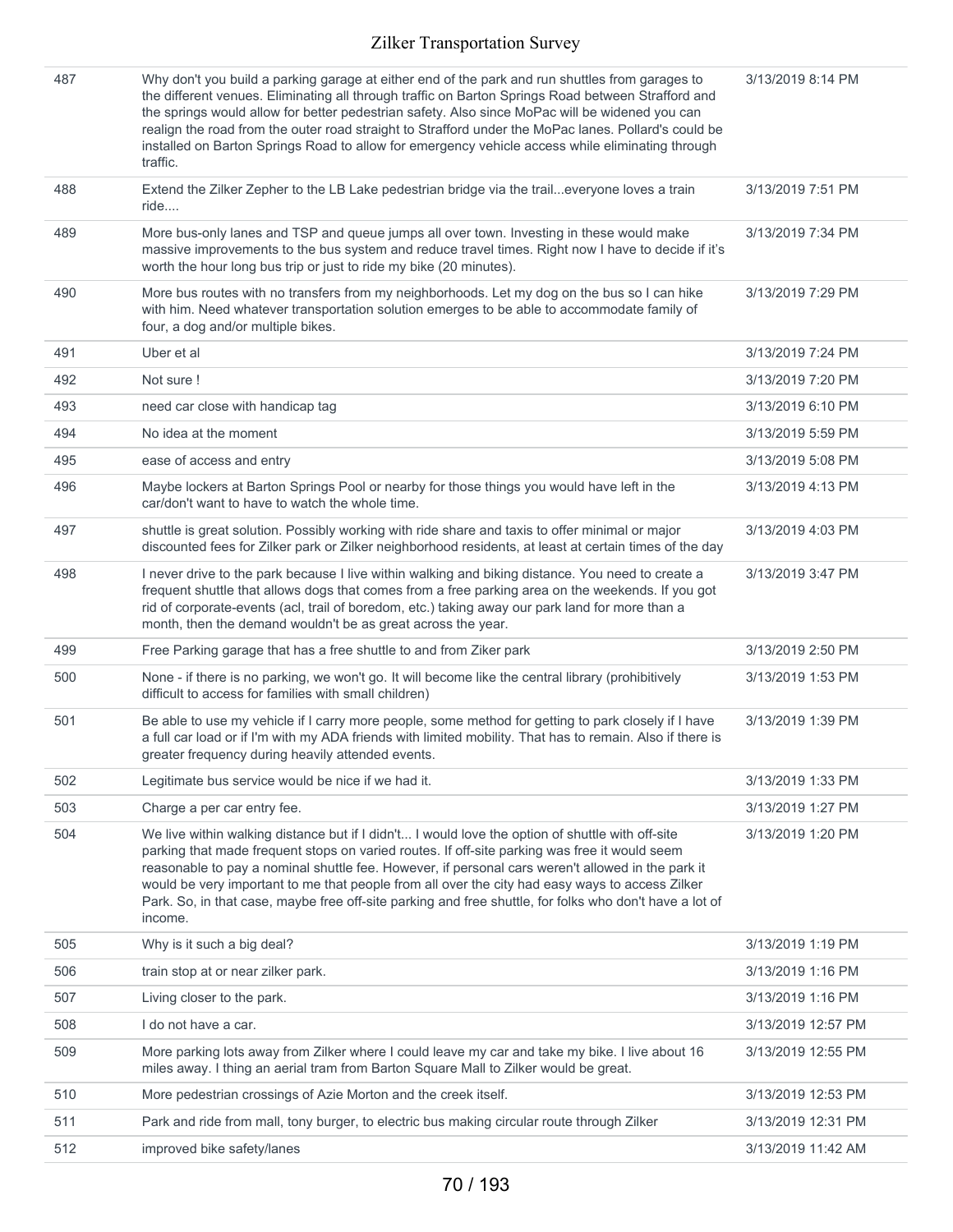| 513 | free parking and frequent/free shuttle access to park would the most important factors.                                                                                                                                                                                                   | 3/13/2019 11:37 AM |
|-----|-------------------------------------------------------------------------------------------------------------------------------------------------------------------------------------------------------------------------------------------------------------------------------------------|--------------------|
| 514 | Don't know                                                                                                                                                                                                                                                                                | 3/13/2019 11:28 AM |
| 515 | Bike lanes on Rabb St. it would help a lot, as it's become common to see people use it from Lamar<br>on commuting to Zilker or to other treasures within the neighborhood. Protecting it for travel by<br>bike, with all the canopy cover, would be excellent.                            | 3/13/2019 11:27 AM |
| 516 | More connectivity of the Hike and Bike Trail to the park.                                                                                                                                                                                                                                 | 3/13/2019 11:27 AM |
| 517 | Light rail system                                                                                                                                                                                                                                                                         | 3/13/2019 11:12 AM |
| 518 | I don't ever drive to the Park being a transportation life style cyclist (even at the age of 69) and<br>living in Barton Hills.                                                                                                                                                           | 3/13/2019 10:44 AM |
| 519 | Minimize the risk to bike travel through the Azie Morton side of the Barton Springs Pool area due to<br>vagrants (both day and night).                                                                                                                                                    | 3/13/2019 10:42 AM |
| 520 | This is the most popular park in the city. Why are you limiting paring. A lot of people live miles<br>away. They will wan to pa k on site.                                                                                                                                                | 3/13/2019 10:30 AM |
| 521 | Safe bike lanes, not the ridiculous and unsafe things you have now. Put curbs or turtles in to<br>separate bikes from cars                                                                                                                                                                | 3/13/2019 10:19 AM |
| 522 | Keep your bloody park! There are plenty of others around that we can DRIVE OUR OWN CARS<br><b>TO!!!</b>                                                                                                                                                                                   | 3/13/2019 10:01 AM |
| 523 | None                                                                                                                                                                                                                                                                                      | 3/13/2019 9:49 AM  |
| 524 | Nothing I need to bring my personal vehicle I live in far north Austin                                                                                                                                                                                                                    | 3/13/2019 9:34 AM  |
| 525 | none                                                                                                                                                                                                                                                                                      | 3/13/2019 9:22 AM  |
| 526 | Teleporting! Or share driving with a friend.                                                                                                                                                                                                                                              | 3/13/2019 9:09 AM  |
| 527 | make e-scooters illegal in city of austin please                                                                                                                                                                                                                                          | 3/13/2019 9:01 AM  |
| 528 | Easy to understand bus schedules. Perhaps a simple shuttle like the old Dillo shuttle                                                                                                                                                                                                     | 3/13/2019 8:58 AM  |
| 529 | free shuttles                                                                                                                                                                                                                                                                             | 3/13/2019 8:38 AM  |
| 530 | Bike lanes separated from traffic                                                                                                                                                                                                                                                         | 3/13/2019 8:36 AM  |
| 531 | Reroute Barton Springs Rd around the park, maybe from Strezing to Stratford, and close the road<br>going through the park, except for trains or shuttles.                                                                                                                                 | 3/13/2019 8:22 AM  |
| 532 | Car pull                                                                                                                                                                                                                                                                                  | 3/13/2019 8:22 AM  |
| 533 | Cars not allowed, especially if park amenities were improved, and the park wasn't shut down so<br>frequently (e.g. ACL festival, Trail of Lights)                                                                                                                                         | 3/13/2019 8:16 AM  |
| 534 | Low cost for children to ride the other transportation options                                                                                                                                                                                                                            | 3/13/2019 8:07 AM  |
| 535 | Load and unload zone.                                                                                                                                                                                                                                                                     | 3/13/2019 8:04 AM  |
| 536 | Eliminate parking lots, or charge more for parking.                                                                                                                                                                                                                                       | 3/13/2019 7:42 AM  |
| 537 | none                                                                                                                                                                                                                                                                                      | 3/13/2019 7:36 AM  |
| 538 | Light rail. Subways. Go to Toronto or Zurich or any New York. Get on transit like that and get to the<br>park and you'll know what we need. I hope we can get there! Until then, just put a big underground<br>parking lot across from Umlauf in that no-mans-land area and we'll use it. | 3/13/2019 7:13 AM  |
| 539 | I won't go to Zilker if I can't ride drive me car.                                                                                                                                                                                                                                        | 3/13/2019 7:04 AM  |
| 540 | I think a shuttle is a great idea personally. It's already in place for Trail of Lights and ACL, and it<br>will hopefully have a positive environmental impact on the park.                                                                                                               | 3/13/2019 6:41 AM  |
| 541 | More bike racks                                                                                                                                                                                                                                                                           | 3/13/2019 6:09 AM  |
| 542 | Would still have to drive into town, so free offsite parking with direct shuttles to the park that are<br>capable of transporting bicycles, coolers, strollers, chairs, sporting equipment, etc is the only<br>option                                                                     | 3/13/2019 2:27 AM  |
| 543 | Raise the price of parking!!! Add racks for bike and scooters, make clear loading zones for<br>Rideshare, and improve the bike/scooter lanes around the park. Thanks for taking feedback!                                                                                                 | 3/13/2019 1:55 AM  |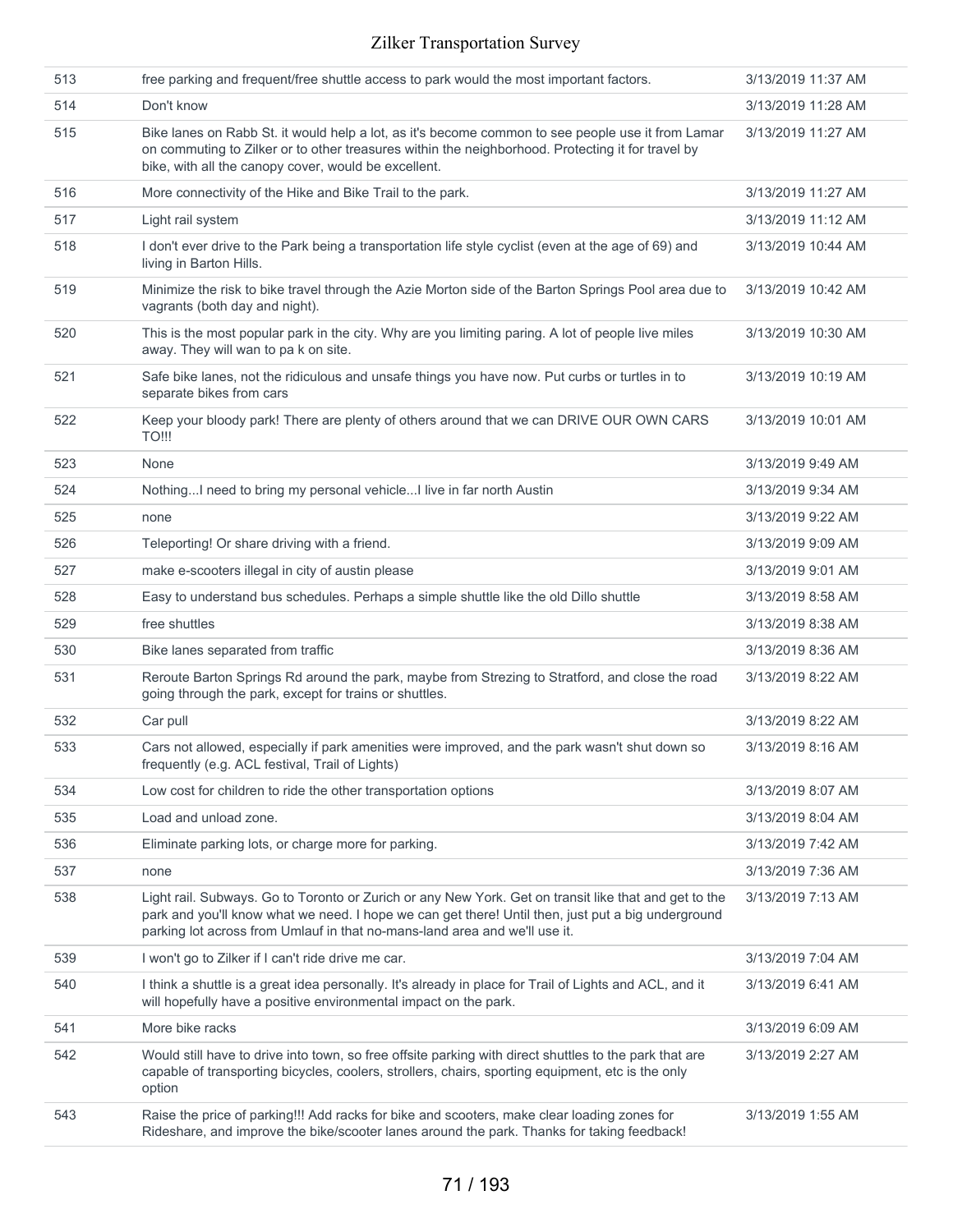| 544 | Protected bike and scooter lanes, wider sidewalks on Barton springs Rd. Frequent capmetro<br>service on Barton springs.                                                                                                                                                                      | 3/12/2019 11:59 PM |
|-----|----------------------------------------------------------------------------------------------------------------------------------------------------------------------------------------------------------------------------------------------------------------------------------------------|--------------------|
| 545 | Charging more for parking and using those funds to provide more shuttles                                                                                                                                                                                                                     | 3/12/2019 11:28 PM |
| 546 | A protected bike lane on Barton Springs Rd and Azie Morton                                                                                                                                                                                                                                   | 3/12/2019 11:01 PM |
| 547 | There used to be parking under Mopac on the side of the park. This was convenient to the disc<br>golf course and would cut down on park traffic immensely.                                                                                                                                   | 3/12/2019 10:59 PM |
| 548 | ride share community / corporate partners offering elevated discounts on a daily basis / rotations                                                                                                                                                                                           | 3/12/2019 10:38 PM |
| 549 | A real point to point public transportation system, which this city completely lacks.                                                                                                                                                                                                        | 3/12/2019 10:21 PM |
| 550 | Really none. I go there to play disc golf. If I can't drive my car I'm going elsewhere.                                                                                                                                                                                                      | 3/12/2019 10:15 PM |
| 551 | B-Cycle parking at South entrance to Barton Springs Higher frequency service on Route 30 (Thu -<br>Sun during the summer) and during all special events.                                                                                                                                     | 3/12/2019 10:13 PM |
| 552 | Convenient and frequent shuttles                                                                                                                                                                                                                                                             | 3/12/2019 10:12 PM |
| 553 | Safer bike route to get there. Alternative transportation to get there                                                                                                                                                                                                                       | 3/12/2019 10:07 PM |
| 554 | Protected bike lanes and trails that allow for scooters and walking in every direction.                                                                                                                                                                                                      | 3/12/2019 9:57 PM  |
| 555 | Please improve the bridge on Barton Springs near the park! It is very dangerous especially at night<br>for peds/bikes.                                                                                                                                                                       | 3/12/2019 9:49 PM  |
| 556 | More parkings at original bus stop. More options/locations for original bus stop.                                                                                                                                                                                                            | 3/12/2019 9:47 PM  |
| 557 | ban all the hipsters                                                                                                                                                                                                                                                                         | 3/12/2019 9:40 PM  |
| 558 | Trolley                                                                                                                                                                                                                                                                                      | 3/12/2019 9:31 PM  |
| 559 | Hover craft. No more gas left on earth.                                                                                                                                                                                                                                                      | 3/12/2019 9:24 PM  |
| 560 | None . I need to drive to the park when I feel like it and when my Kids want to go there. Stop all<br>the festivals near the park and you will solve your neighborhood traffic problems. Do not try to limit<br>access to ordinary tax paying citizens . We pay for it, not the neighborhood | 3/12/2019 9:23 PM  |
| 561 | not go to Park                                                                                                                                                                                                                                                                               | 3/12/2019 9:22 PM  |
| 562 | More bike parking, including near the hike and bike trail entrance at Azie Morton and Barton<br>Springs Blvd.                                                                                                                                                                                | 3/12/2019 9:14 PM  |
| 563 | Train Better sidewalks east of Lamar. Less homeless people along walking routes.                                                                                                                                                                                                             | 3/12/2019 9:03 PM  |
| 564 | N/A                                                                                                                                                                                                                                                                                          | 3/12/2019 8:59 PM  |
| 565 | Eliminating motorized scooters.                                                                                                                                                                                                                                                              | 3/12/2019 8:46 PM  |
| 566 | Improve the bridge walkway over Barton Creek. The traffic is fast and the walkway seems narrow.                                                                                                                                                                                              | 3/12/2019 8:43 PM  |
| 567 | More rail options                                                                                                                                                                                                                                                                            | 3/12/2019 8:42 PM  |
| 568 | parking. parking. parking.                                                                                                                                                                                                                                                                   | 3/12/2019 8:21 PM  |
| 569 | Build a parking garage.                                                                                                                                                                                                                                                                      | 3/12/2019 8:19 PM  |
| 570 | None. I'm walking                                                                                                                                                                                                                                                                            | 3/12/2019 8:08 PM  |
| 571 | No vehicles just like other great parks in the US. Bike walk run people will figure it out Barton<br>Springs rd is a freeway at present. If you get on it at rush hour your not going to the park anyway.<br>Close the road from Mopac to Lamar                                              | 3/12/2019 8:03 PM  |
| 572 | you covered possible solutions in this survey                                                                                                                                                                                                                                                | 3/12/2019 8:00 PM  |
| 573 | Can't think of any more                                                                                                                                                                                                                                                                      | 3/12/2019 7:52 PM  |
| 574 | Better bike paths                                                                                                                                                                                                                                                                            | 3/12/2019 7:47 PM  |
| 575 | Because we live in area with poor to no CapMetro service, a lot of monies would be needed by<br>CapMetro to cover us.                                                                                                                                                                        | 3/12/2019 7:44 PM  |
| 576 | None                                                                                                                                                                                                                                                                                         | 3/12/2019 7:40 PM  |
| 577 | A train!                                                                                                                                                                                                                                                                                     | 3/12/2019 7:37 PM  |
|     |                                                                                                                                                                                                                                                                                              |                    |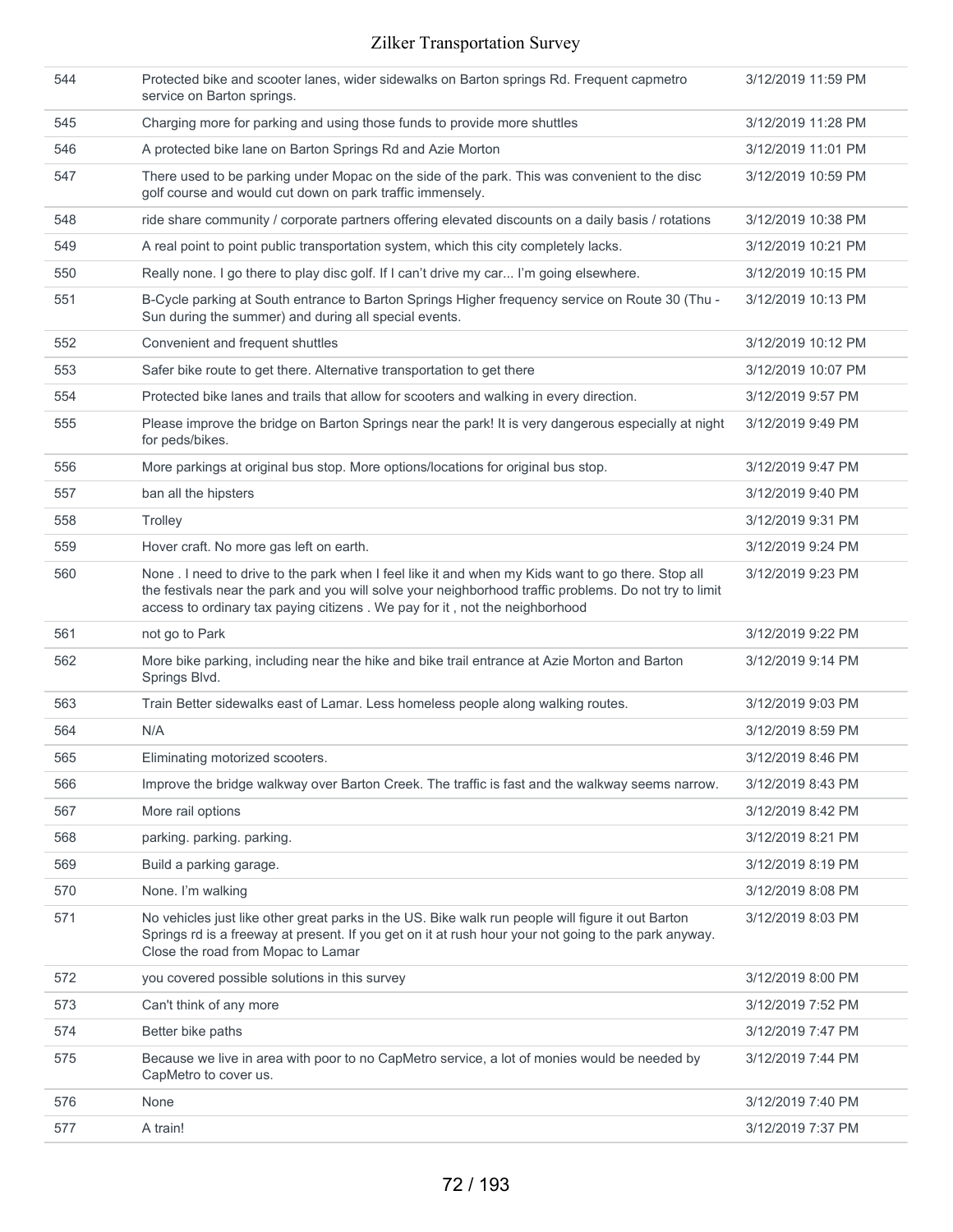| 578 | No idea                                                                                                                                                                                                                                                                                                                                            | 3/12/2019 7:26 PM |
|-----|----------------------------------------------------------------------------------------------------------------------------------------------------------------------------------------------------------------------------------------------------------------------------------------------------------------------------------------------------|-------------------|
| 579 | Buses that picked up and dropped off inside park areas-                                                                                                                                                                                                                                                                                            | 3/12/2019 7:23 PM |
| 580 | Not sure.                                                                                                                                                                                                                                                                                                                                          | 3/12/2019 7:22 PM |
| 581 | Free parking and shuttles                                                                                                                                                                                                                                                                                                                          | 3/12/2019 7:08 PM |
| 582 | Offsite parking within rational walking distance to pool.                                                                                                                                                                                                                                                                                          | 3/12/2019 7:08 PM |
| 583 | Availability of off-site parking within 0.5 miles. Also concerned about how to drop off my kid at<br>Nature Center camp without on-site parking. You have to walk the kid all the way in.                                                                                                                                                          | 3/12/2019 7:07 PM |
| 584 | Able to transport pets                                                                                                                                                                                                                                                                                                                             | 3/12/2019 7:06 PM |
| 585 | I like the little electric bus! Get several of those running frequently!                                                                                                                                                                                                                                                                           | 3/12/2019 6:53 PM |
| 586 | Free parking and free transportation                                                                                                                                                                                                                                                                                                               | 3/12/2019 6:48 PM |
| 587 | Can't think of any.                                                                                                                                                                                                                                                                                                                                | 3/12/2019 6:47 PM |
| 588 | None                                                                                                                                                                                                                                                                                                                                               | 3/12/2019 6:28 PM |
| 589 | I feel ACL now is HUGE festival and takes up 2 weekends. It has overtaken Zilker and the<br>neighborhoods, restaurants and streets/mobility. It needs to be move out to Austin 360/COTA<br>where there is space to handle 75k+ attendees, cars, etc Zilker needs to be used as a public park,<br>not a park where C3 monopolizes it over 3 months. | 3/12/2019 6:26 PM |
| 590 | Provide off-site parking that allows me to park and ride my bike safely to Zilker from south Austin.<br>Example: park at Barton Creek Mall, then safely access the Violet Crown bike path.                                                                                                                                                         | 3/12/2019 6:18 PM |
| 591 | I think it is a mistake to discourage personal vehicles.                                                                                                                                                                                                                                                                                           | 3/12/2019 6:18 PM |
| 592 | im thinking                                                                                                                                                                                                                                                                                                                                        | 3/12/2019 6:14 PM |
| 593 | Reasonable access to safe public transportation at a reasonable cost.                                                                                                                                                                                                                                                                              | 3/12/2019 6:10 PM |
| 594 | Bicycles.                                                                                                                                                                                                                                                                                                                                          | 3/12/2019 6:10 PM |
| 595 | right now i dont have access to a bus that goes toward downtown and i cant bring my dog on the<br>bus                                                                                                                                                                                                                                              | 3/12/2019 6:06 PM |
| 596 | Scooters, well light area of the park                                                                                                                                                                                                                                                                                                              | 3/12/2019 5:59 PM |
| 597 | Making the park an actual transportation hub, with a number of bus routes and perhaps a nice,<br>larger transit area, would be great                                                                                                                                                                                                               | 3/12/2019 5:57 PM |
| 598 | Free off site parking, free shuttle, short waits, few stops                                                                                                                                                                                                                                                                                        | 3/12/2019 5:54 PM |
| 599 | Dedicate light rail stop that also allows for animals on light rail                                                                                                                                                                                                                                                                                | 3/12/2019 5:54 PM |
| 600 | Increase parking in the area, except residential areas                                                                                                                                                                                                                                                                                             | 3/12/2019 5:50 PM |
| 601 | Something that still makes it a lower entry barrier to the park with young kids. Maybe limit parking<br>to people with mobility issues and people with young kids?                                                                                                                                                                                 | 3/12/2019 5:47 PM |
| 602 | 30 story parking garage at BSR & Stratford. Or tunnel BSR under Zilker.                                                                                                                                                                                                                                                                            | 3/12/2019 5:45 PM |
| 603 | shade in the park                                                                                                                                                                                                                                                                                                                                  | 3/12/2019 5:43 PM |
| 604 | I want to park at the park.                                                                                                                                                                                                                                                                                                                        | 3/12/2019 5:42 PM |
| 605 | Shuttles from convenient locations in S. Austin with adequate parking at no charge.                                                                                                                                                                                                                                                                | 3/12/2019 5:39 PM |
| 606 | Have a daily cap on amount of visitors. Pro gets too crowded.                                                                                                                                                                                                                                                                                      | 3/12/2019 5:35 PM |
| 607 | Not sure                                                                                                                                                                                                                                                                                                                                           | 3/12/2019 5:34 PM |
| 608 | only reason I wouldn't bring my pers vehicle is if city closed everything off and turned us away                                                                                                                                                                                                                                                   | 3/12/2019 5:32 PM |
| 609 | <b>Bike parking</b>                                                                                                                                                                                                                                                                                                                                | 3/12/2019 5:29 PM |
| 610 | n/a                                                                                                                                                                                                                                                                                                                                                | 3/12/2019 5:27 PM |
| 611 | Create the gondola from south Austin along first street to Barton Springs Road !                                                                                                                                                                                                                                                                   | 3/12/2019 5:14 PM |
| 612 | Safe bike lot parks so good bikes won't be stolen. This is available, for example, at Seattle light rail<br>stations.                                                                                                                                                                                                                              | 3/12/2019 5:12 PM |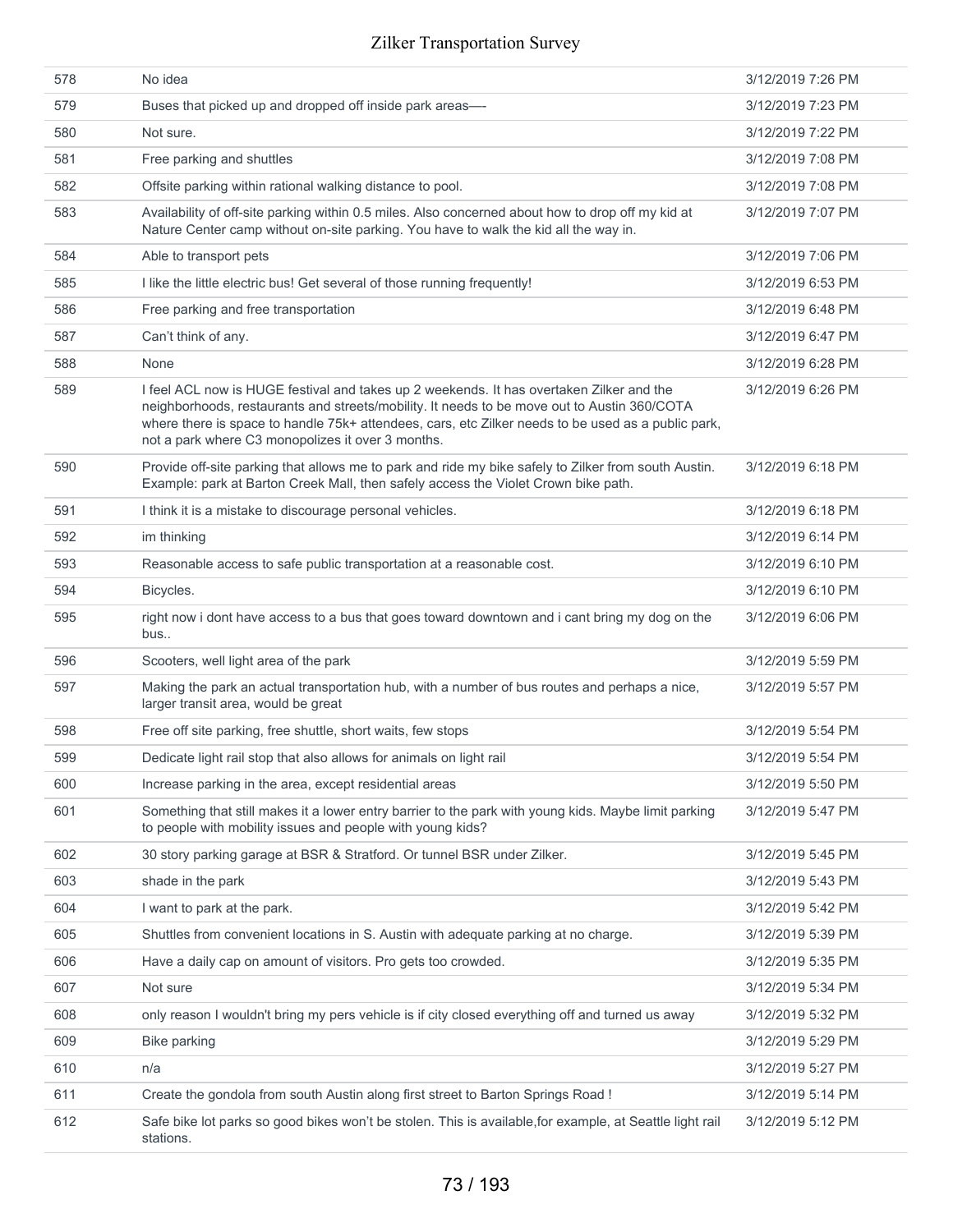| 613 | More bus stops in BH.                                                                                                                                                                                                                                                                                                        | 3/12/2019 5:09 PM  |
|-----|------------------------------------------------------------------------------------------------------------------------------------------------------------------------------------------------------------------------------------------------------------------------------------------------------------------------------|--------------------|
| 614 | High speed rail that quickly gets to the park from location near our house or convenient off site<br>parking in other words not something available to us anytime soon.                                                                                                                                                      | 3/12/2019 5:08 PM  |
| 615 | First, you have to keep access for people who have to use a car, such as people with disabilities.<br>Second, don't just make parking super expensive. Then only rich people can park. Shut down<br>some streets on weekend. Allow only bikes and buses and shuttles, so they have preference.                               | 3/12/2019 5:05 PM  |
| 616 | Ghondala to downtown                                                                                                                                                                                                                                                                                                         | 3/12/2019 5:03 PM  |
| 617 | Also bikes/scooters, Put back the toilet at the Spyglass Drive entrance. Add more potable water<br>sources throughout the park. STOP THE CONSTRUCTION PROJECTS so there is more parking.                                                                                                                                     | 3/12/2019 4:59 PM  |
| 618 | I don't now- because I walk.                                                                                                                                                                                                                                                                                                 | 3/12/2019 4:54 PM  |
| 619 | there are none if I lived a distance from the park                                                                                                                                                                                                                                                                           | 3/12/2019 4:53 PM  |
| 620 | Underground tunnels under Barton Springs Road                                                                                                                                                                                                                                                                                | 3/12/2019 4:51 PM  |
| 621 | None. I wouldn't take it to the park.                                                                                                                                                                                                                                                                                        | 3/12/2019 4:50 PM  |
| 622 | Increase bike racks and make shuttle really attractive                                                                                                                                                                                                                                                                       | 3/12/2019 4:49 PM  |
| 623 | Moving large public events to a site outside of Zilker Park. I feel that the number of people<br>attending these concerts and other events is simply to large for the site and neighborhood, and is<br>pummeling the park. I think these events should be moved to the race track or elsewhere.                              | 3/12/2019 4:41 PM  |
| 624 | I think this is a solution looking for a problem. i take my dog to dog park. there is no way to do that<br>with cap metro bus or shuttle.                                                                                                                                                                                    | 3/12/2019 4:41 PM  |
| 625 | I live very near the park so charging higher fees for cars is ok by me to encourage more transit<br>use.                                                                                                                                                                                                                     | 3/12/2019 4:32 PM  |
| 626 | While I live close enough to walk to the park, I hope the group recognizes that driving through the<br>park is one of the few ways to access MoPac and areas west including Rollingwood. The survey<br>doesn't differentiate between driving through (and the related congestion) and driving to (with its<br>own problems). | 3/12/2019 3:23 PM  |
| 627 | timely shuttle buses (maybe every 15 minutes) through the zilker area - specifically down rea dell /<br>rabb road to azie morton and the pool.                                                                                                                                                                               | 3/12/2019 3:22 PM  |
| 628 | Enhance bicycle access routes to and from the park. Bike lane over the Barton Springs bridge.<br>Improved connectors from the Zilker trail to Zilker Park                                                                                                                                                                    | 3/12/2019 3:18 PM  |
| 629 | my dogs are not able to ride public transit which is a reason many people use the park in the first<br>place                                                                                                                                                                                                                 | 3/12/2019 1:50 PM  |
| 630 | Bus shuttles like the armadillo shuttle that used to be downtown. I can't think of any other solution<br>then buses.                                                                                                                                                                                                         | 3/12/2019 12:51 PM |
| 631 | Make it harder or more costly to park in adjacent neighborhoods                                                                                                                                                                                                                                                              | 3/12/2019 12:47 PM |
| 632 | Not sure                                                                                                                                                                                                                                                                                                                     | 3/12/2019 12:29 PM |
| 633 | a small fleet of electric shuttles that buzz around the park and out to predetermined pickup/dropoff<br>spots                                                                                                                                                                                                                | 3/12/2019 11:54 AM |
| 634 | Safe transit options                                                                                                                                                                                                                                                                                                         | 3/12/2019 11:46 AM |
| 635 | No idea. I never take my car. I ride a bike.                                                                                                                                                                                                                                                                                 | 3/12/2019 11:40 AM |
| 636 | Secure on-site storage for coolers and recreational equipment                                                                                                                                                                                                                                                                | 3/12/2019 11:03 AM |
| 637 | Increasing the Zilker Zepher line -- that would be fun.                                                                                                                                                                                                                                                                      | 3/12/2019 10:56 AM |
| 638 | More dedicated bike lanes and sidewalks in area neighborhoods.                                                                                                                                                                                                                                                               | 3/12/2019 10:36 AM |
| 639 | Being able to use the ride as s tax credit                                                                                                                                                                                                                                                                                   | 3/12/2019 10:30 AM |
| 640 | Better bike access. Freedom to use scooters, ebikes, etc. Better pedestrian access - lets close the<br>streets on busy summer weekends!                                                                                                                                                                                      | 3/12/2019 10:23 AM |
| 641 | Living near the park has been my solution.                                                                                                                                                                                                                                                                                   | 3/12/2019 10:22 AM |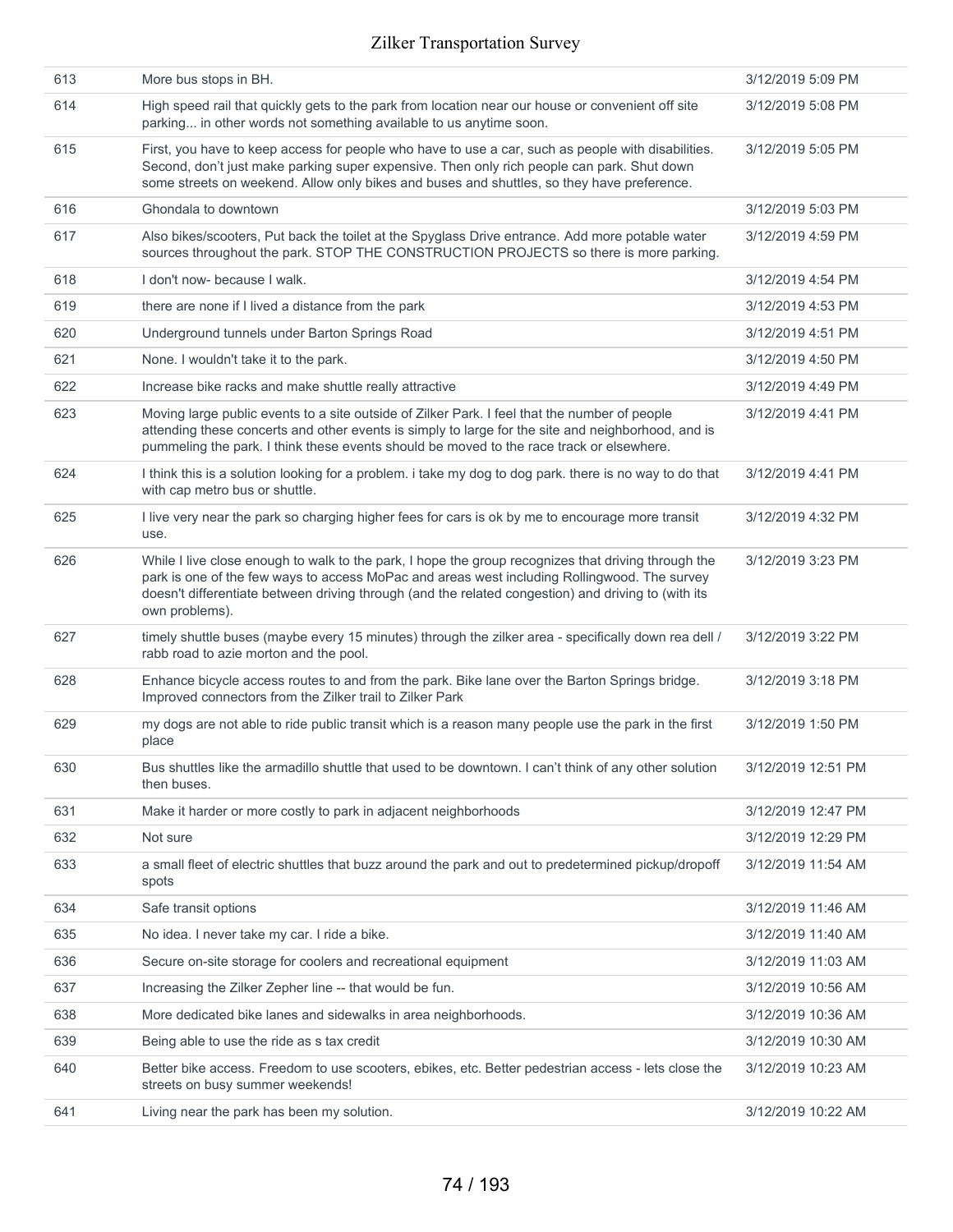| 642 | Provide more parking in the dirt lot near the bridge, perhaps make the park more available and<br>eliminate ACL?                                                                                                                                                 | 3/12/2019 9:52 AM  |
|-----|------------------------------------------------------------------------------------------------------------------------------------------------------------------------------------------------------------------------------------------------------------------|--------------------|
| 643 | no idea                                                                                                                                                                                                                                                          | 3/11/2019 11:15 PM |
| 644 | Better bike infrastructure throughout the city to connect to the hike and bike trail; more/better<br>designed bike racks throughout Zilker; safer bike routes within Zilker.                                                                                     | 3/11/2019 11:08 PM |
| 645 | Not sure                                                                                                                                                                                                                                                         | 3/11/2019 7:55 PM  |
| 646 | More parking needs to be made available. Period. This isn't a neighborhood park. Stop acting like<br>it is. Build a deck or 2 for parking.                                                                                                                       | 3/11/2019 6:15 PM  |
| 647 | I bike.                                                                                                                                                                                                                                                          | 3/11/2019 5:21 PM  |
| 648 | It's ridiculous that they are taking away all free parking.                                                                                                                                                                                                      | 3/11/2019 4:18 PM  |
| 649 | keeping back side of Barton Springs open for more                                                                                                                                                                                                                | 3/11/2019 3:45 PM  |
| 650 | Walkability via safe sidewalks                                                                                                                                                                                                                                   | 3/11/2019 3:31 PM  |
| 651 | The CapMetro Red Line schedule is just very limited. For example, many times on the weekend I<br>would use it early in the day but the first train isn't until the evening.                                                                                      | 3/11/2019 3:25 PM  |
| 652 | none                                                                                                                                                                                                                                                             | 3/11/2019 2:14 PM  |
| 653 | Shuttles that get you from a convenient pick up spot to a drop off spot that is really close to the<br>park would be amazing, especially if they are not crammed full of people (aka everyone has a<br>seat). Somewhere like Burger Center or area high schools. | 3/11/2019 1:50 PM  |
| 654 | A private shuttle to and from my house or other location.                                                                                                                                                                                                        | 3/11/2019 1:38 PM  |
| 655 | Free shuttle is my only suggestion.                                                                                                                                                                                                                              | 3/11/2019 1:27 PM  |
| 656 | More and better bike lanes                                                                                                                                                                                                                                       | 3/11/2019 1:07 PM  |
| 657 | Being able to bring dogs on the bus.                                                                                                                                                                                                                             | 3/11/2019 12:44 PM |
| 658 | None                                                                                                                                                                                                                                                             | 3/11/2019 11:59 AM |
| 659 | I probably won't use Zilker Paek unless it's easy and free to get on a shuttle.                                                                                                                                                                                  | 3/11/2019 11:32 AM |
| 660 | Better bike lanes - make it protected. Need a wider bridge or separate bike bridge across Barton<br>creek so bikes don't bottleneck.                                                                                                                             | 3/11/2019 11:28 AM |
| 661 | I saw mention of a train in the previous question. A small shuttle "train" could also be a tourist<br>attraction and generate more revenue than just a transit option.                                                                                           | 3/11/2019 10:50 AM |
| 662 | There isn't any, we make our trip to the park as an outing where we put other errands along with<br>it. Last Sunday we did three stops after our walk/run                                                                                                        | 3/11/2019 10:45 AM |
| 663 | availability of off-site parking                                                                                                                                                                                                                                 | 3/11/2019 10:26 AM |
| 664 | Pets are not allowed on public transit or ride share. So if you want to bring your pet there would<br>have to be a way to do that without driving your personal vehicle.                                                                                         | 3/11/2019 10:25 AM |
| 665 | Zilker shuttle that runs every 15 minutes from 8am through 9pm in the summer and 9am and 6pm<br>in the winter.                                                                                                                                                   | 3/11/2019 10:16 AM |
| 666 | Unknown                                                                                                                                                                                                                                                          | 3/11/2019 10:13 AM |
| 667 | Better bike lanes                                                                                                                                                                                                                                                | 3/11/2019 10:13 AM |
| 668 | More bike lanes to get to zilker                                                                                                                                                                                                                                 | 3/11/2019 10:03 AM |
| 669 | MORE PARKING at zilker park.                                                                                                                                                                                                                                     | 3/11/2019 9:21 AM  |
| 670 | as long as I need car seats and have my dog with me, a vehicle is my best option                                                                                                                                                                                 | 3/10/2019 8:35 PM  |
| 671 | Ability to bring bike to park on shuttle                                                                                                                                                                                                                         | 3/10/2019 6:39 PM  |
| 672 | I rarely, if ever, bring my personal vehicle to Zilker. Normally, I walk.                                                                                                                                                                                        | 3/10/2019 1:17 PM  |
| 673 | Again, I can walk.                                                                                                                                                                                                                                               | 3/10/2019 12:29 PM |
| 674 | A way to cross the creek into the park from the south side by bike or on foot -- nearish to the back<br>entrance to the pool -- without having to go to Barton Springs or Town Lake Trail bridges.                                                               | 3/10/2019 8:59 AM  |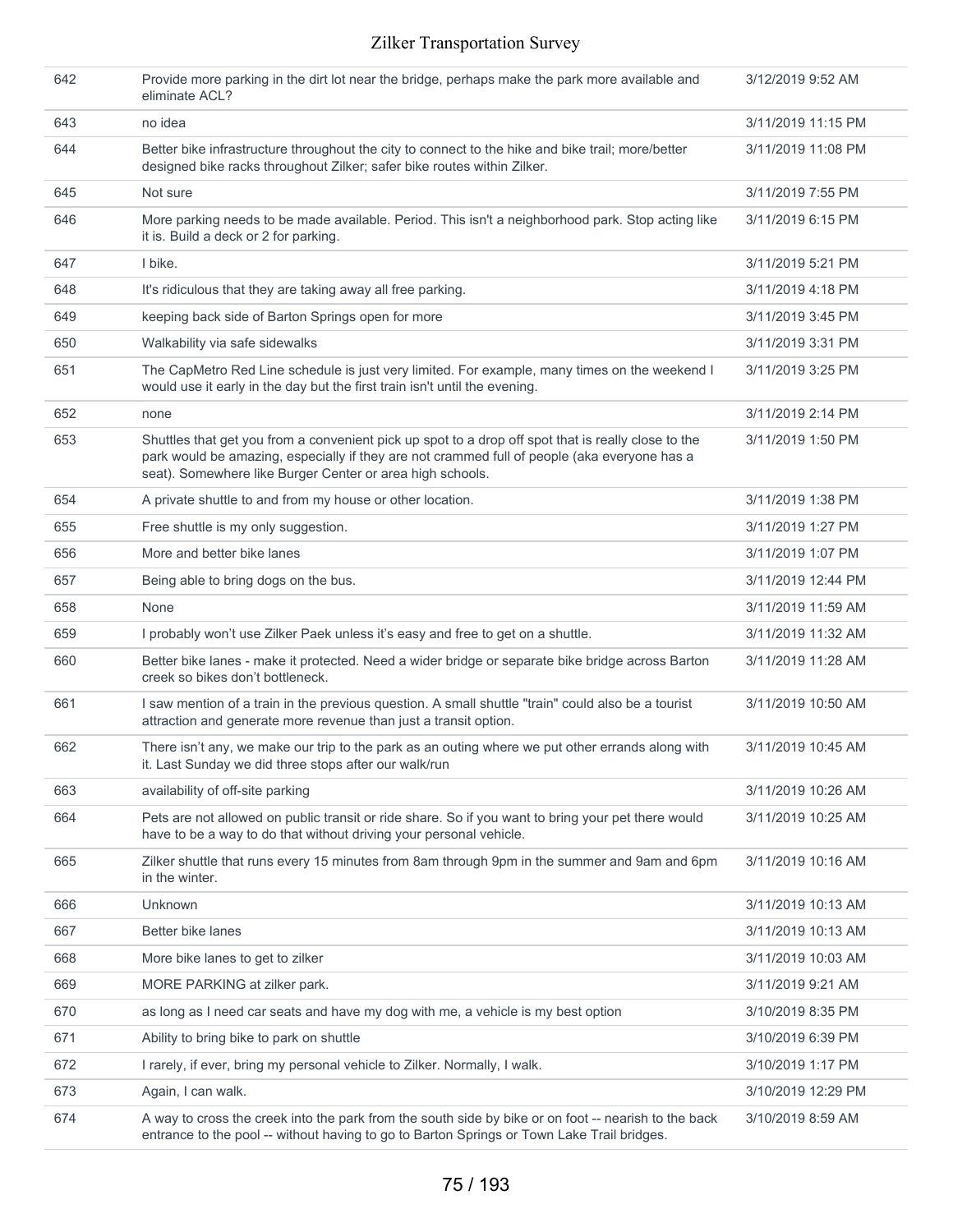| 675 | safety and convenience of bike paths to and from Barton Hills                                                           | 3/10/2019 1:22 AM |
|-----|-------------------------------------------------------------------------------------------------------------------------|-------------------|
| 676 | Drop off near the volleyball courts, Barton Springs, and parking near a shuttle that runs frequently                    | 3/9/2019 9:44 PM  |
| 677 | I don't have answers.                                                                                                   | 3/9/2019 8:14 PM  |
| 678 | Charge for parking and admission year round and at all hours.                                                           | 3/9/2019 5:20 PM  |
| 679 | Parking available off the trail at another location to allow walking to Zilker.                                         | 3/9/2019 2:07 PM  |
| 680 | i think the shuttle is a great idea                                                                                     | 3/9/2019 1:12 PM  |
| 681 | Express bus from my area of town (east) directly to park.                                                               | 3/9/2019 1:09 PM  |
| 682 | Bus stops throughout Barton Hills that go to the park.                                                                  | 3/9/2019 12:45 PM |
| 683 | Convenient free parking walking distance of the park                                                                    | 3/9/2019 11:29 AM |
| 684 | More bike racks                                                                                                         | 3/9/2019 11:18 AM |
| 685 | I wish there was a small pedestrian bridge across barking springs area to Zilker.                                       | 3/9/2019 10:51 AM |
| 686 | Designated Lyft and Uber pickup/dropoff areas                                                                           | 3/9/2019 9:45 AM  |
| 687 | Rail option and/or bike lane that extends along Barton Springs Rd                                                       | 3/9/2019 9:45 AM  |
| 688 | Safety. The amount of transients in the park can be pretty scary.                                                       | 3/9/2019 9:15 AM  |
| 689 | First solution would be Cap Metro (smaller bus or vehicle) that runs through our neighborhood that<br>goes to the park. | 3/9/2019 8:36 AM  |
| 690 | More bike infrastructure                                                                                                | 3/8/2019 7:45 PM  |
| 691 | Robust transportation system (bus and rail) throughout Austin                                                           | 3/3/2019 9:53 AM  |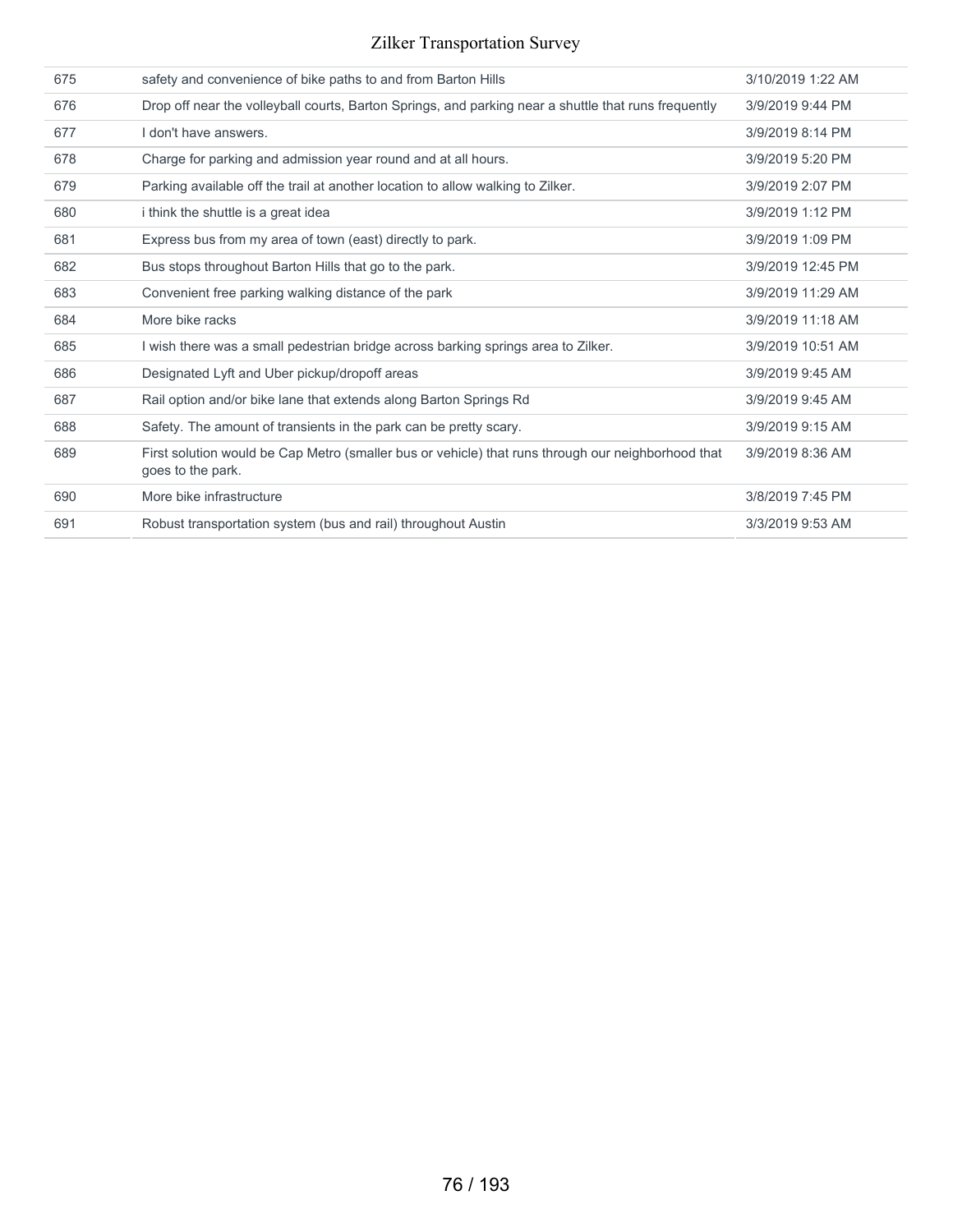

# Q8 On average, how often do you visit Zilker Park

| <b>ANSWER CHOICES</b>       | <b>RESPONSES</b> |     |
|-----------------------------|------------------|-----|
| More than 2 visits per week | 21.51%           | 194 |
| 1 visit per week            | 12.75%           | 115 |
| 1 to 3 visits per month     | 21.40%           | 193 |
| 1 visit per month           | 11.75%           | 106 |
| 2 to 11 visits per year     | 26.05%           | 235 |
| 1 visit or fewer per year   | 6.54%            | 59  |
| <b>TOTAL</b>                |                  | 902 |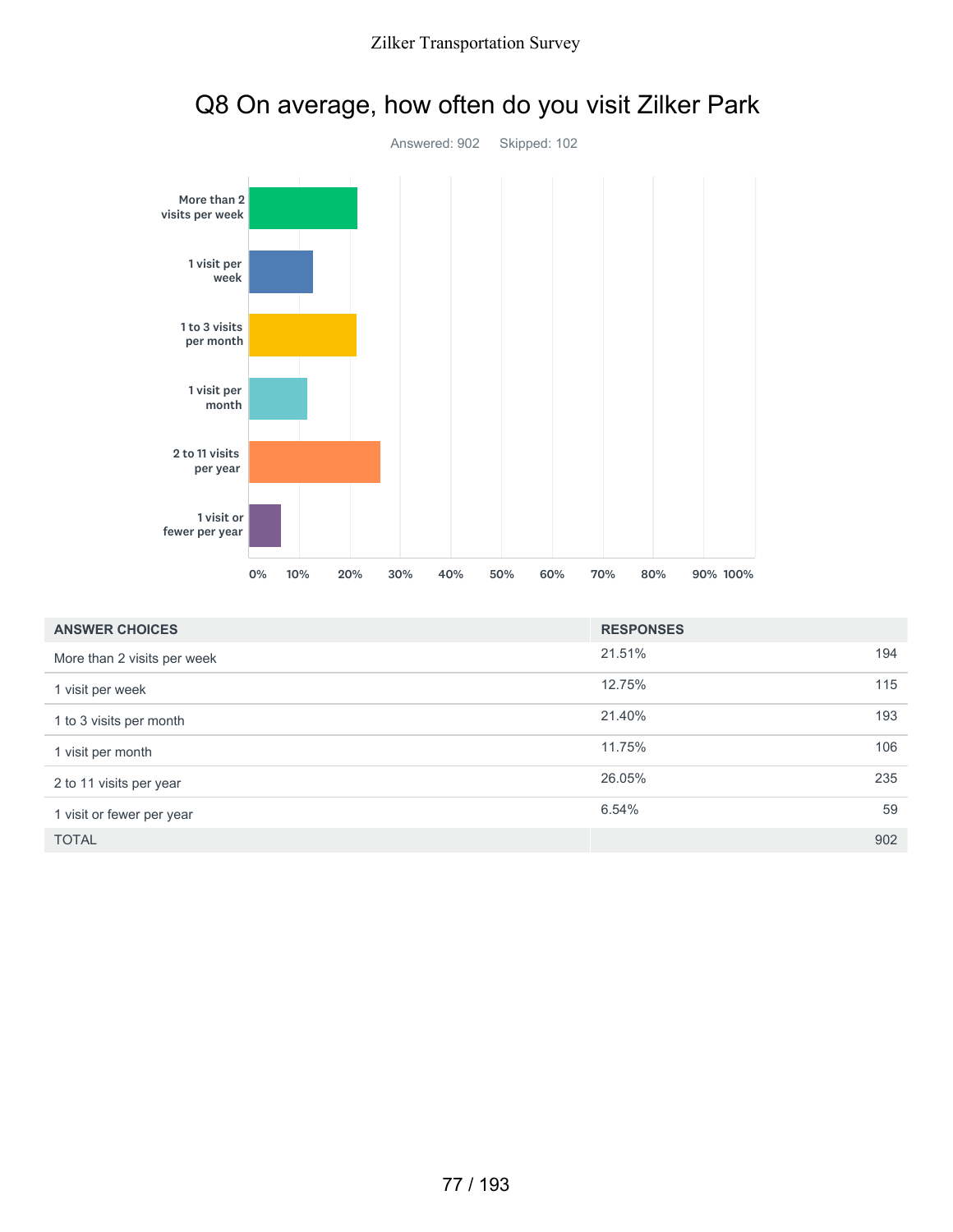

## Q9 What areas or amenities of the park do you typically visit?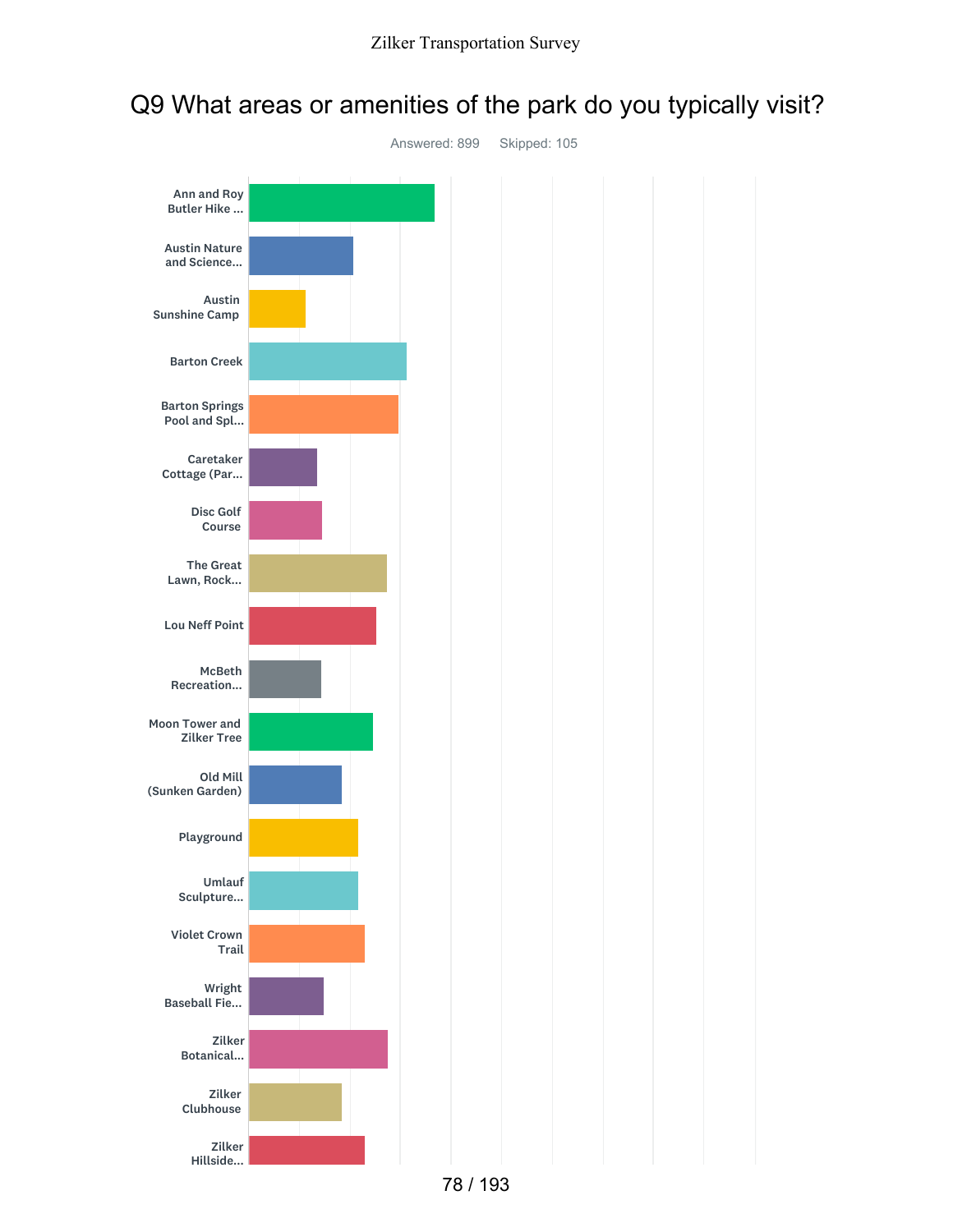

|                                                             | <b>NEVER</b>  | (NO<br>LABEL) | (NO<br>LABEL) | (NO<br>LABEL)           | <b>ALWAYS</b> | <b>TOTAL</b> | <b>WEIGHTED</b><br><b>AVERAGE</b> |
|-------------------------------------------------------------|---------------|---------------|---------------|-------------------------|---------------|--------------|-----------------------------------|
| Ann and Roy Butler Hike and Bike Trail at<br>Lady Bird Lake | 9.20%<br>79   | 11.29%<br>97  | 18.39%<br>158 | 24.68%<br>212           | 36.44%<br>313 | 859          | 3.68                              |
| Austin Nature and Science Center                            | 36.13%<br>297 | 33.82%<br>278 | 18.37%<br>151 | 8.88%<br>73             | 2.80%<br>23   | 822          | 2.08                              |
| Austin Sunshine Camp                                        | 91.76%<br>735 | 5.74%<br>46   | 1.75%<br>14   | 0.50%<br>$\overline{4}$ | 0.25%<br>2    | 801          | 1.12                              |
| <b>Barton Creek</b>                                         | 12.71%<br>106 | 16.55%<br>138 | 29.98%<br>250 | 25.54%<br>213           | 15.23%<br>127 | 834          | 3.14                              |
| Barton Springs Pool and Splash Exhibit                      | 14.88%<br>126 | 23.49%<br>199 | 25.15%<br>213 | 21.84%<br>185           | 14.64%<br>124 | 847          | 2.98                              |
| Caretaker Cottage (Park Ranger Station) and<br>Field        | 78.55%<br>637 | 13.07%<br>106 | 4.44%<br>36   | 2.96%<br>24             | 0.99%<br>8    | 811          | 1.35                              |
| Disc Golf Course                                            | 75.83%<br>615 | 11.71%<br>95  | 5.43%<br>44   | 3.45%<br>28             | 3.58%<br>29   | 811          | 1.47                              |
| The Great Lawn, Rock Island, and volleyball<br>courts       | 26.79%<br>225 | 18.69%<br>157 | 21.67%<br>182 | 19.76%<br>166           | 13.10%<br>110 | 840          | 2.74                              |
| Lou Neff Point                                              | 31.00%<br>253 | 18.38%<br>150 | 24.51%<br>200 | 17.77%<br>145           | 8.33%<br>68   | 816          | 2.54                              |
| <b>McBeth Recreation Center</b>                             | 74.10%<br>595 | 13.95%<br>112 | 7.10%<br>57   | 3.11%<br>25             | 1.74%<br>14   | 803          | 1.44                              |
| Moon Tower and Zilker Tree                                  | 23.57%<br>194 | 32.08%<br>264 | 23.57%<br>194 | 15.07%<br>124           | 5.71%<br>47   | 823          | 2.47                              |
| Old Mill (Sunken Garden)                                    | 51.43%<br>413 | 23.66%<br>190 | 15.57%<br>125 | 6.72%<br>54             | 2.62%<br>21   | 803          | 1.85                              |
| Playground                                                  | 46.12%<br>374 | 18.99%<br>154 | 15.29%<br>124 | 10.85%<br>88            | 8.75%<br>71   | 811          | 2.17                              |
| Umlauf Sculpture Garden and Museum                          | 31.72%<br>262 | 34.02%<br>281 | 21.91%<br>181 | 10.53%<br>87            | 1.82%<br>15   | 826          | 2.17                              |
| <b>Violet Crown Trail</b>                                   | 37.64%<br>303 | 21.49%<br>173 | 21.61%<br>174 | 12.05%<br>97            | 7.20%<br>58   | 805          | 2.30                              |
| Wright Baseball Field on Azie Morton Rd.                    | 72.51%<br>583 | 14.55%<br>117 | 7.34%<br>59   | 3.36%<br>27             | 2.24%<br>18   | 804          | 1.48                              |
| <b>Zilker Botanical Garden</b>                              | 17.33%<br>149 | 28.84%<br>248 | 24.88%<br>214 | 17.56%<br>151           | 11.40%<br>98  | 860          | 2.77                              |
| Zilker Clubhouse                                            | 50.37%<br>411 | 27.33%<br>223 | 12.99%<br>106 | 5.64%<br>46             | 3.68%<br>30   | 816          | 1.85                              |
| Zilker Hillside Theater                                     | 27.31%<br>225 | 33.62%<br>277 | 23.06%<br>190 | 12.99%<br>107           | 3.03%<br>25   | 824          | 2.31                              |
| Zilker Nature Preserve and Trail                            | 21.35%<br>177 | 23.88%<br>198 | 25.81%<br>214 | 18.70%<br>155           | 10.25%<br>85  | 829          | 2.73                              |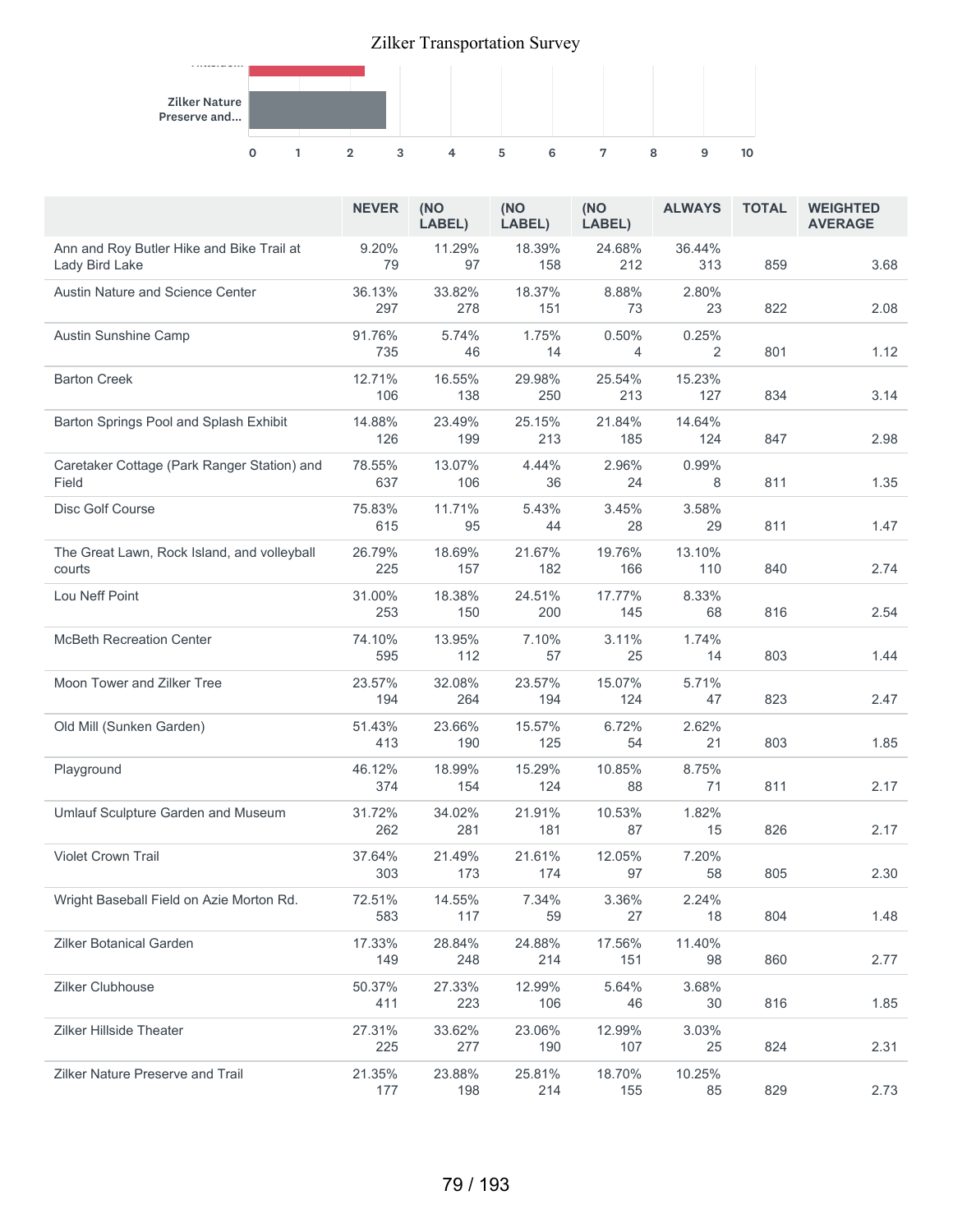# Q10 What are the top 3 amenities you usually use during a visit to the park? (Select up to 3)



| <b>ANSWER CHOICES</b>        | <b>RESPONSES</b> |     |
|------------------------------|------------------|-----|
| <b>Ball fields</b>           | 3.60%            | 32  |
| Canoes, kayaks, paddleboards | 23.71%           | 211 |
| Disc golf                    | 5.96%            | 53  |
| Food vendors                 | 7.42%            | 66  |
| Nature walks or experiences  | 62.36%           | 555 |
| Open fields                  | 41.12%           | 366 |
| Picnic tables and grills     | 16.07%           | 143 |
| Trails                       | 70.22%           | 625 |
| Volleyball courts            | 2.47%            | 22  |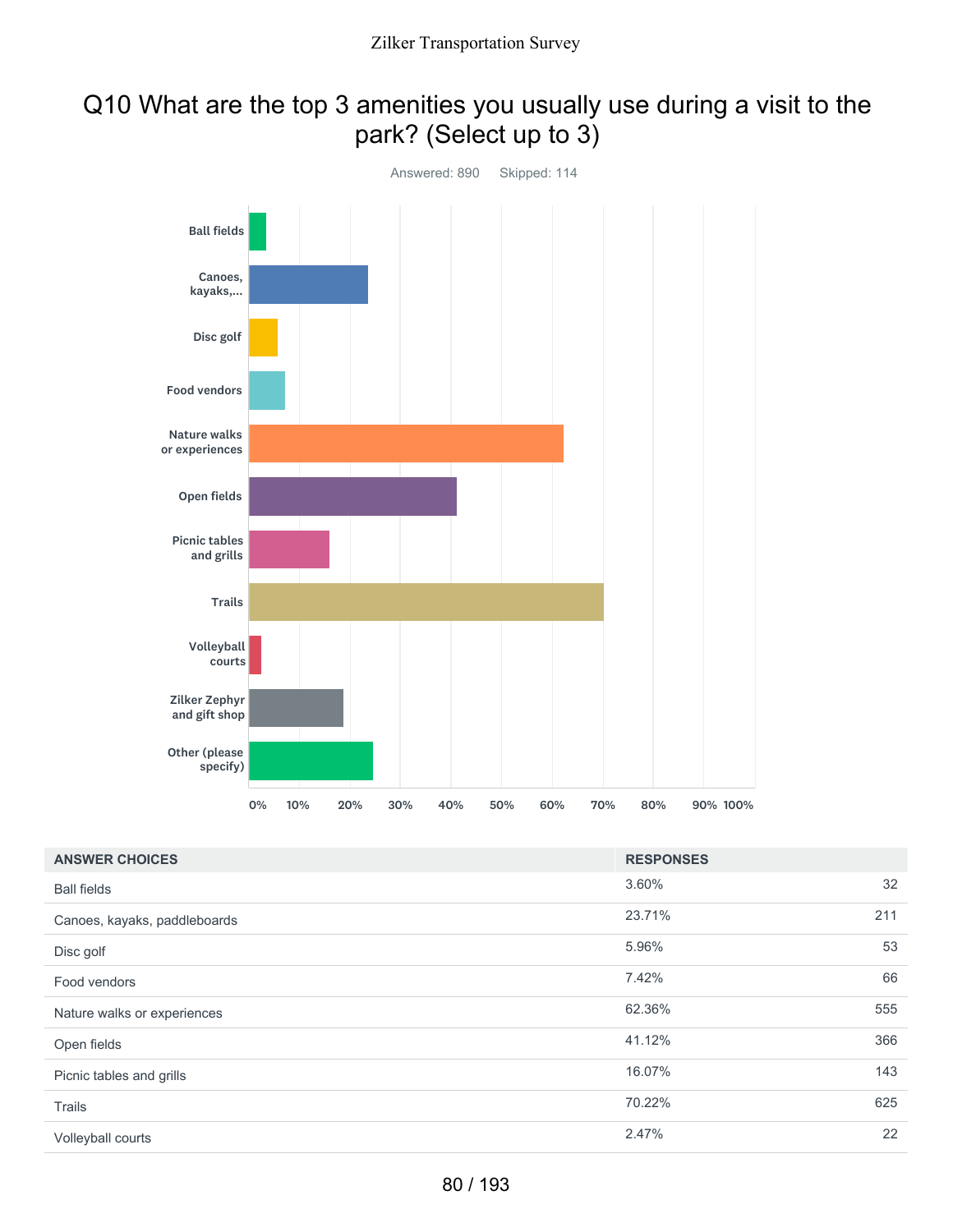| Zilker Zephyr and gift shop | 18.88% | 168 |
|-----------------------------|--------|-----|
| Other (please specify)      | 24.61% | 219 |
| Total Respondents: 890      |        |     |

| #              | <b>OTHER (PLEASE SPECIFY)</b>                          | <b>DATE</b>        |
|----------------|--------------------------------------------------------|--------------------|
| 1              | Playground                                             | 3/22/2019 4:38 PM  |
| 2              | Playground                                             | 3/22/2019 4:33 PM  |
| 3              | <b>Barton Springs</b>                                  | 3/22/2019 3:17 PM  |
| 4              | <b>Barton Springs Pool</b>                             | 3/22/2019 2:53 PM  |
| 5              | Playground                                             | 3/22/2019 2:11 PM  |
| 6              | $\mathsf S$                                            | 3/22/2019 2:10 PM  |
| $\overline{7}$ | Shower facilities at Barton Springs Pool               | 3/22/2019 1:29 PM  |
| 8              | trails                                                 | 3/22/2019 12:56 PM |
| 9              | swimming in Barton Springs Pool                        | 3/22/2019 12:36 PM |
| 10             | Pool                                                   | 3/22/2019 12:16 PM |
| 11             | restrooms                                              | 3/22/2019 12:15 PM |
| 12             | swimming                                               | 3/22/2019 11:12 AM |
| 13             | <b>Barton Springs</b>                                  | 3/22/2019 10:48 AM |
| 14             | Pool                                                   | 3/22/2019 10:44 AM |
| 15             | POOL                                                   | 3/22/2019 10:36 AM |
| 16             | Porta-potties                                          | 3/22/2019 10:30 AM |
| 17             | Playground                                             | 3/22/2019 10:26 AM |
| 18             | shower                                                 | 3/22/2019 10:21 AM |
| 19             | Train                                                  | 3/22/2019 10:16 AM |
| 20             | don't forget the Off Leash Dog Park which is number 1. | 3/22/2019 10:01 AM |
| 21             | playground                                             | 3/22/2019 9:44 AM  |
| 22             | Special events                                         | 3/22/2019 9:38 AM  |
| 23             | Feed the swans                                         | 3/22/2019 9:14 AM  |
| 24             | Hillside Theater & swimming                            | 3/22/2019 9:03 AM  |
| 25             | <b>Barton springs</b>                                  | 3/22/2019 8:40 AM  |
| 26             | Barton Springs pool                                    | 3/22/2019 7:54 AM  |
| 27             | Hillside theater                                       | 3/22/2019 7:48 AM  |
| 28             | Barton Creek pool                                      | 3/22/2019 7:26 AM  |
| 29             | barton springs pool                                    | 3/22/2019 7:25 AM  |
| 30             | <b>Barton Springs</b>                                  | 3/22/2019 7:09 AM  |
| 31             | Walk, run, play ball or hang with my dog               | 3/22/2019 6:59 AM  |
| 32             | Plays ape                                              | 3/22/2019 5:45 AM  |
| 33             | Barton springs pool                                    | 3/22/2019 2:10 AM  |
| 34             | springs                                                | 3/22/2019 12:01 AM |
| 35             | <b>Barking Springs</b>                                 | 3/21/2019 11:40 PM |
| 36             | <b>Barton Springs</b>                                  | 3/21/2019 10:40 PM |
|                |                                                        |                    |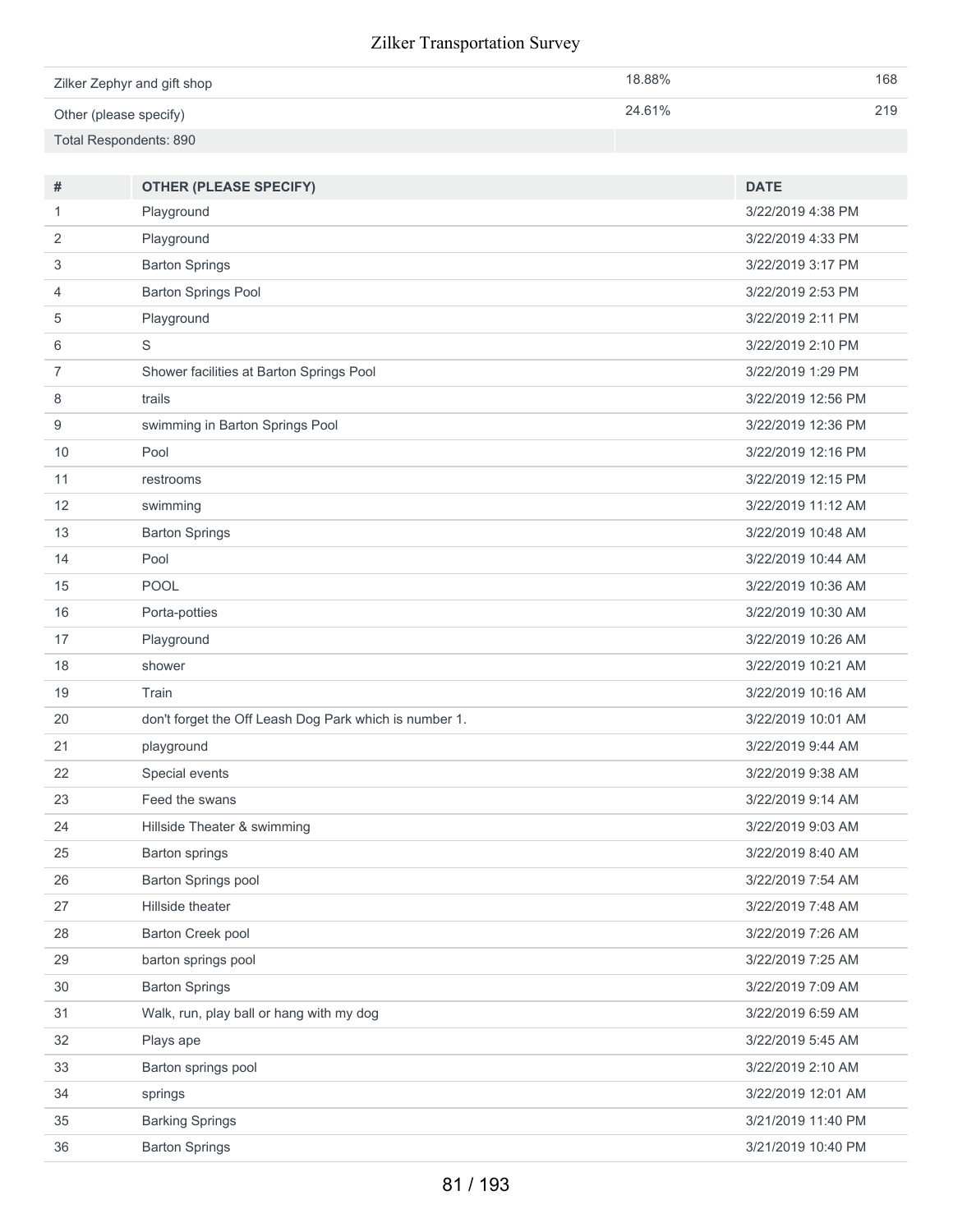| 37 | I drive through it on Barton Springs Rd 5 times per week                                                                               | 3/21/2019 10:32 PM |
|----|----------------------------------------------------------------------------------------------------------------------------------------|--------------------|
| 38 | <b>History Culture</b>                                                                                                                 | 3/21/2019 10:18 PM |
| 39 | Barton springs pool                                                                                                                    | 3/21/2019 9:54 PM  |
| 40 | Austin Nature and science center                                                                                                       | 3/21/2019 9:38 PM  |
| 41 | Playground                                                                                                                             | 3/21/2019 9:19 PM  |
| 42 | Playground                                                                                                                             | 3/21/2019 9:18 PM  |
| 43 | <b>Barton Springs Pool</b>                                                                                                             | 3/21/2019 9:12 PM  |
| 44 | playground                                                                                                                             | 3/21/2019 9:09 PM  |
| 45 | Playground                                                                                                                             | 3/21/2019 9:00 PM  |
| 46 | Playground                                                                                                                             | 3/21/2019 8:46 PM  |
| 47 | Playground                                                                                                                             | 3/21/2019 8:31 PM  |
| 48 | Zilker Park food skack bar and pool                                                                                                    | 3/21/2019 8:31 PM  |
| 49 | Pool, changing area, restroom                                                                                                          | 3/21/2019 7:49 PM  |
| 50 | Barton Spring pool                                                                                                                     | 3/21/2019 7:33 PM  |
| 51 | <b>Barton Springs</b>                                                                                                                  | 3/21/2019 7:29 PM  |
| 52 | Special events                                                                                                                         | 3/21/2019 7:16 PM  |
| 53 | barton springs                                                                                                                         | 3/21/2019 7:07 PM  |
| 54 | Playground                                                                                                                             | 3/21/2019 7:04 PM  |
| 55 | Apart from the hike & bike trail, I usually only go to Zilker Park for events (Trail of Lights, Blues on<br>the Green, ACL Fest, etc.) | 3/21/2019 7:01 PM  |
| 56 | Restrooms                                                                                                                              | 3/21/2019 6:55 PM  |
| 57 | playgrounds                                                                                                                            | 3/21/2019 6:50 PM  |
| 58 | Plsygroung                                                                                                                             | 3/21/2019 6:41 PM  |
| 59 | Pool                                                                                                                                   | 3/21/2019 6:10 PM  |
| 60 | <b>Barton Springs Pool</b>                                                                                                             | 3/21/2019 6:09 PM  |
| 61 | Dog park                                                                                                                               | 3/21/2019 6:05 PM  |
| 62 | Benches on the Trail                                                                                                                   | 3/21/2019 6:05 PM  |
| 63 | Pool                                                                                                                                   | 3/21/2019 5:56 PM  |
| 64 | Playground                                                                                                                             | 3/21/2019 5:53 PM  |
| 65 | Playground                                                                                                                             | 3/21/2019 5:52 PM  |
| 66 | <b>BS</b> pool                                                                                                                         | 3/21/2019 5:48 PM  |
| 67 | Pool                                                                                                                                   | 3/21/2019 5:44 PM  |
| 68 | <b>Barton springs</b>                                                                                                                  | 3/21/2019 5:40 PM  |
| 69 | Use the hike and bike trail as my daily route to Deep Eddy Pool                                                                        | 3/21/2019 5:33 PM  |
| 70 | Austin Nature & Science Center                                                                                                         | 3/21/2019 5:30 PM  |
| 71 | <b>Barton Springs Pool</b>                                                                                                             | 3/21/2019 5:24 PM  |
| 72 | Playground                                                                                                                             | 3/21/2019 5:22 PM  |
| 73 | Barton Springs.                                                                                                                        | 3/21/2019 5:12 PM  |
| 74 | Austin Nature & Science Center                                                                                                         | 3/21/2019 5:12 PM  |
| 75 | Pool                                                                                                                                   | 3/21/2019 5:10 PM  |
| 76 | handicap parking                                                                                                                       | 3/21/2019 5:10 PM  |
|    |                                                                                                                                        |                    |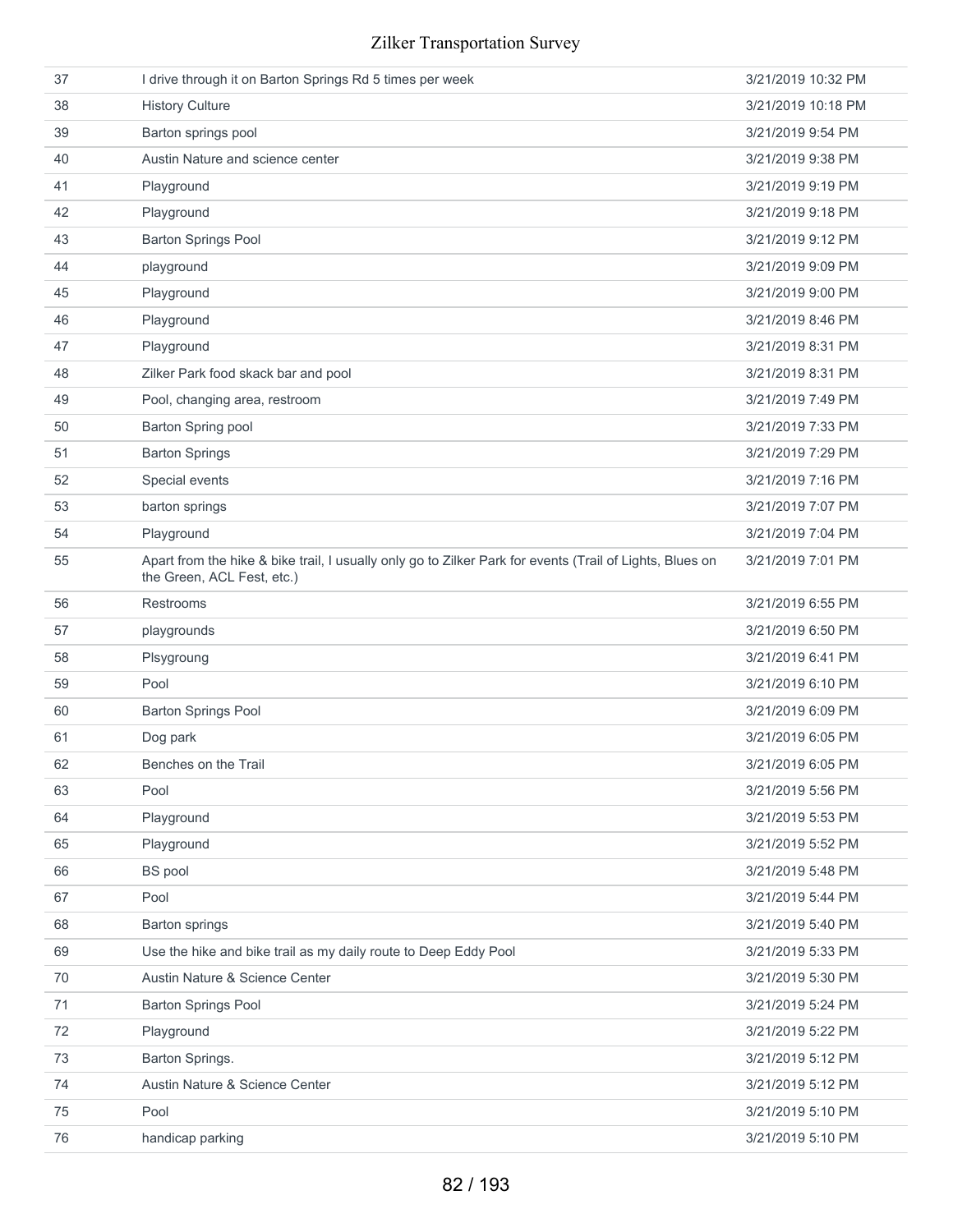| 77  | The pool                                                                             | 3/21/2019 5:01 PM  |
|-----|--------------------------------------------------------------------------------------|--------------------|
| 78  | No 3rd amenity used.                                                                 | 3/21/2019 4:58 PM  |
| 79  | Pool and playground.                                                                 | 3/21/2019 4:58 PM  |
| 80  | Barton Springs pool                                                                  | 3/21/2019 4:55 PM  |
| 81  | <b>Barton Springs Pool</b>                                                           | 3/21/2019 4:49 PM  |
| 82  | events, ie Kite Festival                                                             | 3/21/2019 4:49 PM  |
| 83  | springs                                                                              | 3/21/2019 4:46 PM  |
| 84  | I love, love, love to take my dog to the park.                                       | 3/21/2019 4:13 PM  |
| 85  | Pool                                                                                 | 3/21/2019 4:09 PM  |
| 86  | <b>Botanical Garden</b>                                                              | 3/21/2019 3:59 PM  |
| 87  | <b>Barton Springs Pool</b>                                                           | 3/21/2019 3:53 PM  |
| 88  | <b>Barton Springs</b>                                                                | 3/21/2019 3:38 PM  |
| 89  | Spring Garden sale                                                                   | 3/21/2019 3:27 PM  |
| 90  | barton springs & greenbelt                                                           | 3/21/2019 2:59 PM  |
| 91  | Barton Springs, ACL Music Fest, Blues on the Green                                   | 3/21/2019 2:34 PM  |
| 92  | pool                                                                                 | 3/21/2019 2:13 PM  |
| 93  | Grass. Less events that year up the grass.                                           | 3/21/2019 2:09 PM  |
| 94  | Restrooms / showers / changing rooms                                                 | 3/21/2019 1:53 PM  |
| 95  | Pool                                                                                 | 3/20/2019 5:18 PM  |
| 96  | Gardens                                                                              | 3/20/2019 7:50 AM  |
| 97  | Disc golf again                                                                      | 3/19/2019 10:41 PM |
| 98  | Parking                                                                              | 3/19/2019 1:13 PM  |
| 99  | <b>Barton Springs Pool</b>                                                           | 3/19/2019 12:24 PM |
| 100 | Playground                                                                           | 3/18/2019 3:38 PM  |
| 101 | playground                                                                           | 3/18/2019 2:40 PM  |
| 102 | Playground                                                                           | 3/18/2019 1:51 PM  |
| 103 | <b>Zilker Botanical Gardens</b>                                                      | 3/18/2019 1:36 PM  |
| 104 | Girl scout camp                                                                      | 3/18/2019 12:50 PM |
| 105 | Playground                                                                           | 3/18/2019 12:00 PM |
| 106 | Pool                                                                                 | 3/18/2019 10:36 AM |
| 107 | <b>Zilker Botanical Garden</b>                                                       | 3/18/2019 6:59 AM  |
| 108 | Pool                                                                                 | 3/17/2019 10:56 PM |
| 109 | Events in the garden multipurpose room                                               | 3/17/2019 10:19 PM |
| 110 | Swimming in BS pol                                                                   | 3/17/2019 9:52 PM  |
| 111 | MG Greenhouse                                                                        | 3/17/2019 9:40 PM  |
| 112 | swimming pool                                                                        | 3/17/2019 12:11 PM |
| 113 | SWIMMING POOL, FREE SIDE OF BARTON aka DOG BEACH NEEDS BETTER TRAILS TO<br>OUT OF IT | 3/15/2019 7:01 PM  |
| 114 | <b>Barton Springs</b>                                                                | 3/15/2019 3:09 PM  |
| 115 | Playscape                                                                            | 3/15/2019 1:48 PM  |
| 116 | Botanical Garden, AAGC Club House, educational programs                              | 3/15/2019 1:28 PM  |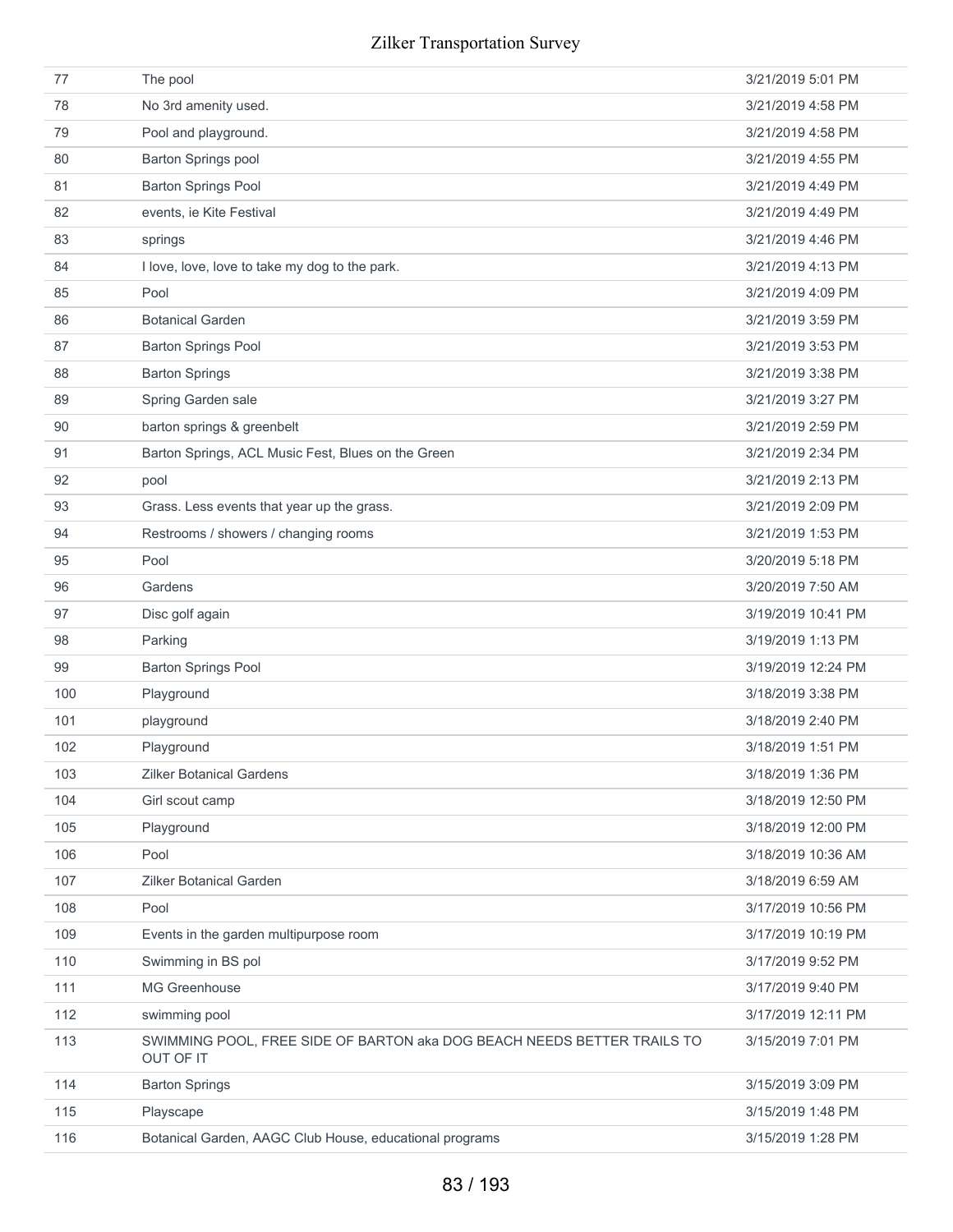| 117 | <b>Botanical Gardens</b>                              | 3/15/2019 1:09 PM  |
|-----|-------------------------------------------------------|--------------------|
| 118 | i'm there for monthly garden meetings                 | 3/15/2019 10:29 AM |
| 119 | Botanical garden                                      | 3/15/2019 9:57 AM  |
| 120 | <b>Botanical Gardens</b>                              | 3/15/2019 9:43 AM  |
| 121 | ACL or similar festival                               | 3/15/2019 9:16 AM  |
| 122 | <b>Barton Springs Pool</b>                            | 3/15/2019 7:30 AM  |
| 123 | botanical center                                      | 3/15/2019 1:58 AM  |
| 124 | Pond Meeting at Zilker Botanical Garden one a month.  | 3/15/2019 12:12 AM |
| 125 | Garden center meeting rooms                           | 3/14/2019 8:21 PM  |
| 126 | Botanical garden                                      | 3/14/2019 7:46 PM  |
| 127 | Botanical gardens only                                | 3/14/2019 7:02 PM  |
| 128 | Restroom                                              | 3/14/2019 6:28 PM  |
| 129 | Nature preserve                                       | 3/14/2019 6:12 PM  |
| 130 | <b>Zilker Garden</b>                                  | 3/14/2019 5:53 PM  |
| 131 | <b>Botanical gardens</b>                              | 3/14/2019 5:25 PM  |
| 132 | <b>Botanical gardens</b>                              | 3/14/2019 5:22 PM  |
| 133 | gardens                                               | 3/14/2019 5:20 PM  |
| 134 | <b>Master Gardener events</b>                         | 3/14/2019 5:10 PM  |
| 135 | <b>Zilker Botanical Garden</b>                        | 3/14/2019 5:03 PM  |
| 136 | <b>Barton Springs Pool</b>                            | 3/14/2019 2:19 PM  |
| 137 | <b>POOL</b>                                           | 3/14/2019 2:17 PM  |
| 138 | Playground                                            | 3/14/2019 2:01 PM  |
| 139 | no comment                                            | 3/14/2019 1:18 PM  |
| 140 | um BARTON SPRINGS??? not even listed???               | 3/14/2019 1:17 PM  |
| 141 | <b>Barton Springs</b>                                 | 3/14/2019 12:47 PM |
| 142 | Great larn                                            | 3/14/2019 12:01 PM |
| 143 | <b>Trail of Lights</b>                                | 3/14/2019 11:34 AM |
| 144 | barton springs pool                                   | 3/14/2019 11:10 AM |
| 145 | <b>Barton Springs Pool!!!!</b>                        | 3/14/2019 10:10 AM |
| 146 | <b>Botanical Gardens</b>                              | 3/14/2019 9:58 AM  |
| 147 | <b>Barton Springs</b>                                 | 3/14/2019 8:22 AM  |
| 148 | Events at garden center - Cactus Society, Orchid Show | 3/14/2019 7:58 AM  |
| 149 | Club meetings                                         | 3/14/2019 7:00 AM  |
| 150 | none listed                                           | 3/13/2019 11:49 PM |
| 151 | <b>Barton Springs pool</b>                            | 3/13/2019 10:45 PM |
| 152 | Taniguchi Japanese Garden                             | 3/13/2019 8:56 PM  |
| 153 | Zilker Botanical garden                               | 3/13/2019 8:21 PM  |
| 154 | <b>Botanical Garden</b>                               | 3/13/2019 7:48 PM  |
| 155 | Nature Center, Zilker Gardens                         | 3/13/2019 7:36 PM  |
| 156 | Garden Center for garden club meetings                | 3/13/2019 6:05 PM  |
| 157 | Barton Springs Pool (and kids water feature)          | 3/13/2019 2:02 PM  |
|     |                                                       |                    |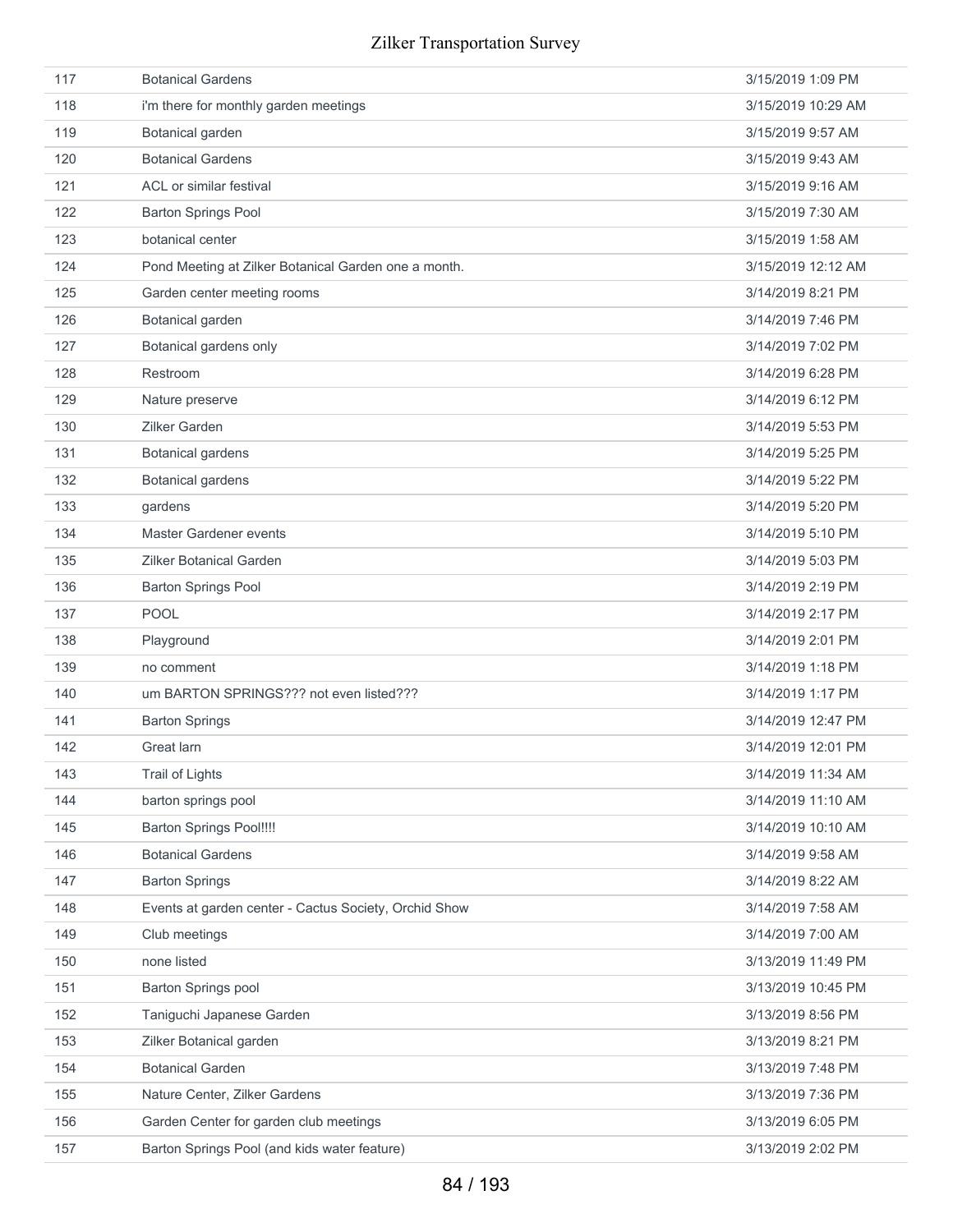| 158 | <b>Barton Springs!!</b>                                               | 3/13/2019 1:43 PM  |
|-----|-----------------------------------------------------------------------|--------------------|
| 159 | The pool                                                              | 3/13/2019 1:14 PM  |
| 160 | Off Leash Areas                                                       | 3/13/2019 1:00 PM  |
| 161 | The pool                                                              | 3/13/2019 12:53 PM |
| 162 | Springs                                                               | 3/13/2019 12:38 PM |
| 163 | Playground                                                            | 3/13/2019 12:28 PM |
| 164 | Pool and Gardens                                                      | 3/13/2019 11:43 AM |
| 165 | Pool                                                                  | 3/13/2019 11:36 AM |
| 166 | <b>Barton Springs Pool</b>                                            | 3/13/2019 11:33 AM |
| 167 | Kayaking and swimming downstream of Barton Springs Pool               | 3/13/2019 10:50 AM |
| 168 | playscape                                                             | 3/13/2019 10:36 AM |
| 169 | Springs & Trail                                                       | 3/13/2019 10:23 AM |
| 170 | <b>Barton Springs Pool!!!</b>                                         | 3/13/2019 9:45 AM  |
| 171 | Barton Springs, Barton Spring, Barton Springs                         | 3/13/2019 9:45 AM  |
| 172 | <b>Barton Springs pool!</b>                                           | 3/13/2019 9:16 AM  |
| 173 | Botanical gardens, Zilker Hillside theater, Pool area, Umlauf gardens | 3/13/2019 8:32 AM  |
| 174 | Zilker Zephr                                                          | 3/13/2019 7:19 AM  |
| 175 | I only go to Zilker to play disc golf                                 | 3/13/2019 7:06 AM  |
| 176 | Barton Springs pool                                                   | 3/13/2019 5:13 AM  |
| 177 | The swimming pool!                                                    | 3/12/2019 10:49 PM |
| 178 | The springs/pool                                                      | 3/12/2019 10:14 PM |
| 179 | <b>Botanical Garden</b>                                               | 3/12/2019 9:38 PM  |
| 180 | KEEP THE VENDORS OUT OF THE PARK !!!                                  | 3/12/2019 9:31 PM  |
| 181 | Botanical garden                                                      | 3/12/2019 8:50 PM  |
| 182 | <b>Barton Creek</b>                                                   | 3/12/2019 8:26 PM  |
| 183 | <b>Barton Springs Pool</b>                                            | 3/12/2019 8:09 PM  |
| 184 | Hillside theater events                                               | 3/12/2019 7:54 PM  |
| 185 | Barton Springs pool                                                   | 3/12/2019 7:48 PM  |
| 186 | Swimming in the Springs                                               | 3/12/2019 7:40 PM  |
| 187 | Clubhouse                                                             | 3/12/2019 7:36 PM  |
| 188 | Playground                                                            | 3/12/2019 7:16 PM  |
| 189 | Pool                                                                  | 3/12/2019 7:15 PM  |
| 190 | <b>Barton Springs Pool</b>                                            | 3/12/2019 6:23 PM  |
| 191 | McBeth Rec Center (Jazzercise)                                        | 3/12/2019 6:21 PM  |
| 192 | swimming BSP or creek                                                 | 3/12/2019 6:12 PM  |
| 193 | Playground                                                            | 3/12/2019 6:00 PM  |
| 194 | Pool                                                                  | 3/12/2019 5:43 PM  |
| 195 | <b>Barton Springs</b>                                                 | 3/12/2019 5:41 PM  |
| 196 | <b>Barton Springs pool</b>                                            | 3/12/2019 5:19 PM  |
| 197 | the paved loop                                                        | 3/12/2019 4:59 PM  |
| 198 | I swim laps at the pool every day.                                    | 3/12/2019 3:34 PM  |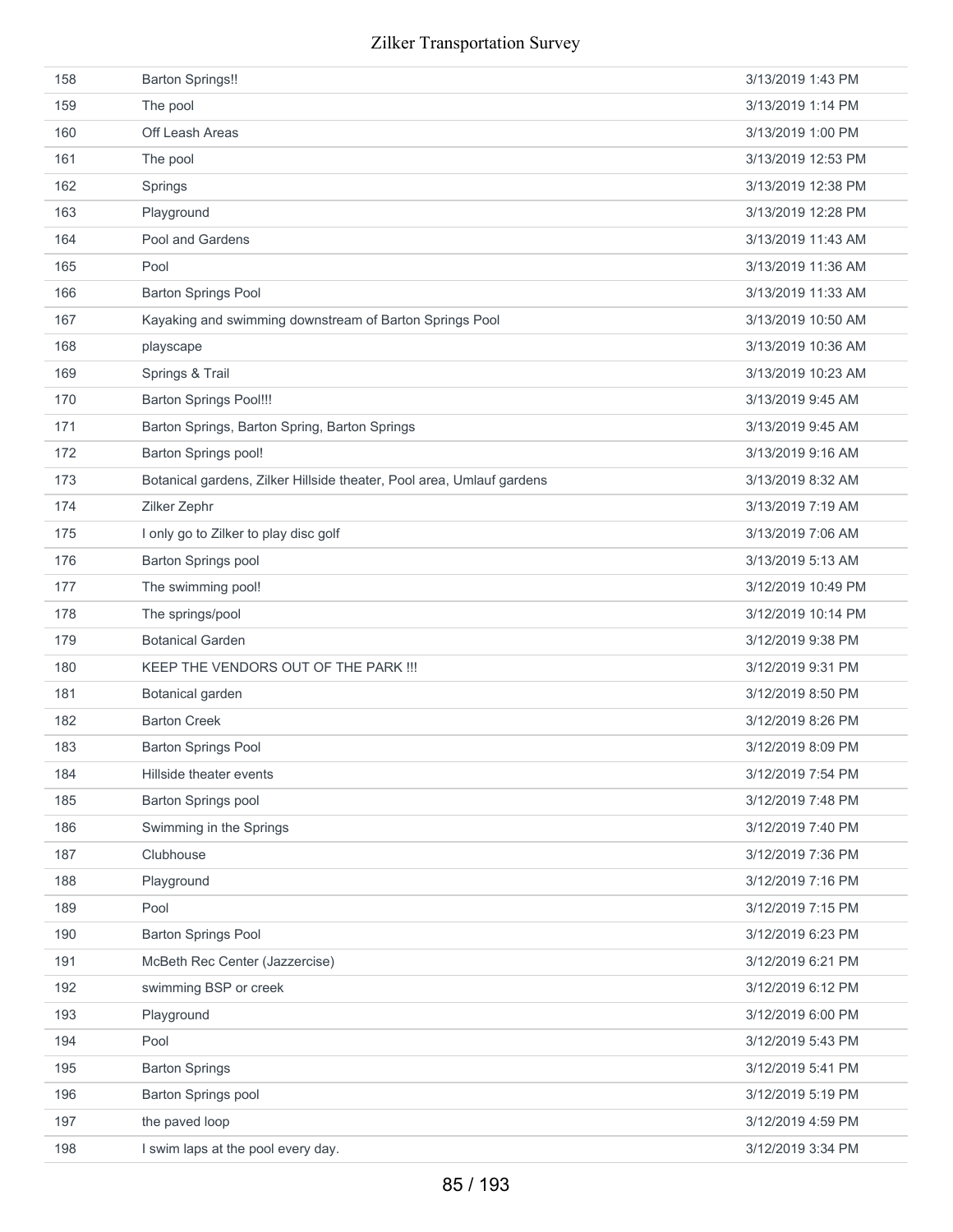| 199 | <b>Barton Springs Pool</b>                  | 3/12/2019 1:04 PM  |
|-----|---------------------------------------------|--------------------|
| 200 | the pool/creek!                             | 3/12/2019 12:00 PM |
| 201 | <b>Barton Springs Pool</b>                  | 3/12/2019 11:01 AM |
| 202 | <b>Barton Springs Pool</b>                  | 3/12/2019 10:40 AM |
| 203 | Theatre in the park                         | 3/11/2019 11:44 PM |
| 204 | <b>Barton Springs Pool</b>                  | 3/11/2019 11:16 PM |
| 205 | hike bike trail                             | 3/11/2019 5:28 PM  |
| 206 | none                                        | 3/11/2019 2:17 PM  |
| 207 | Springs                                     | 3/11/2019 1:21 PM  |
| 208 | <b>Barkin' Springs</b>                      | 3/11/2019 12:54 PM |
| 209 | dog park                                    | 3/11/2019 12:49 PM |
| 210 | 6 mile walk run on the hike and bike trail  | 3/11/2019 10:51 AM |
| 211 | pool                                        | 3/11/2019 9:27 AM  |
| 212 | Dog park                                    | 3/10/2019 9:21 AM  |
| 213 | <b>Barton Springs Pool</b>                  | 3/9/2019 8:20 PM   |
| 214 | <b>BSP</b>                                  | 3/9/2019 6:21 PM   |
| 215 | <b>Barton Springs Pool</b>                  | 3/9/2019 9:52 AM   |
| 216 | Pickup Soccer and off-leash dog activities. | 3/9/2019 9:50 AM   |
| 217 | <b>Barton Springs Pool</b>                  | 3/9/2019 8:44 AM   |
| 218 | <b>Education facilities</b>                 | 3/8/2019 7:49 PM   |
| 219 | Pool                                        | 3/3/2019 10:02 AM  |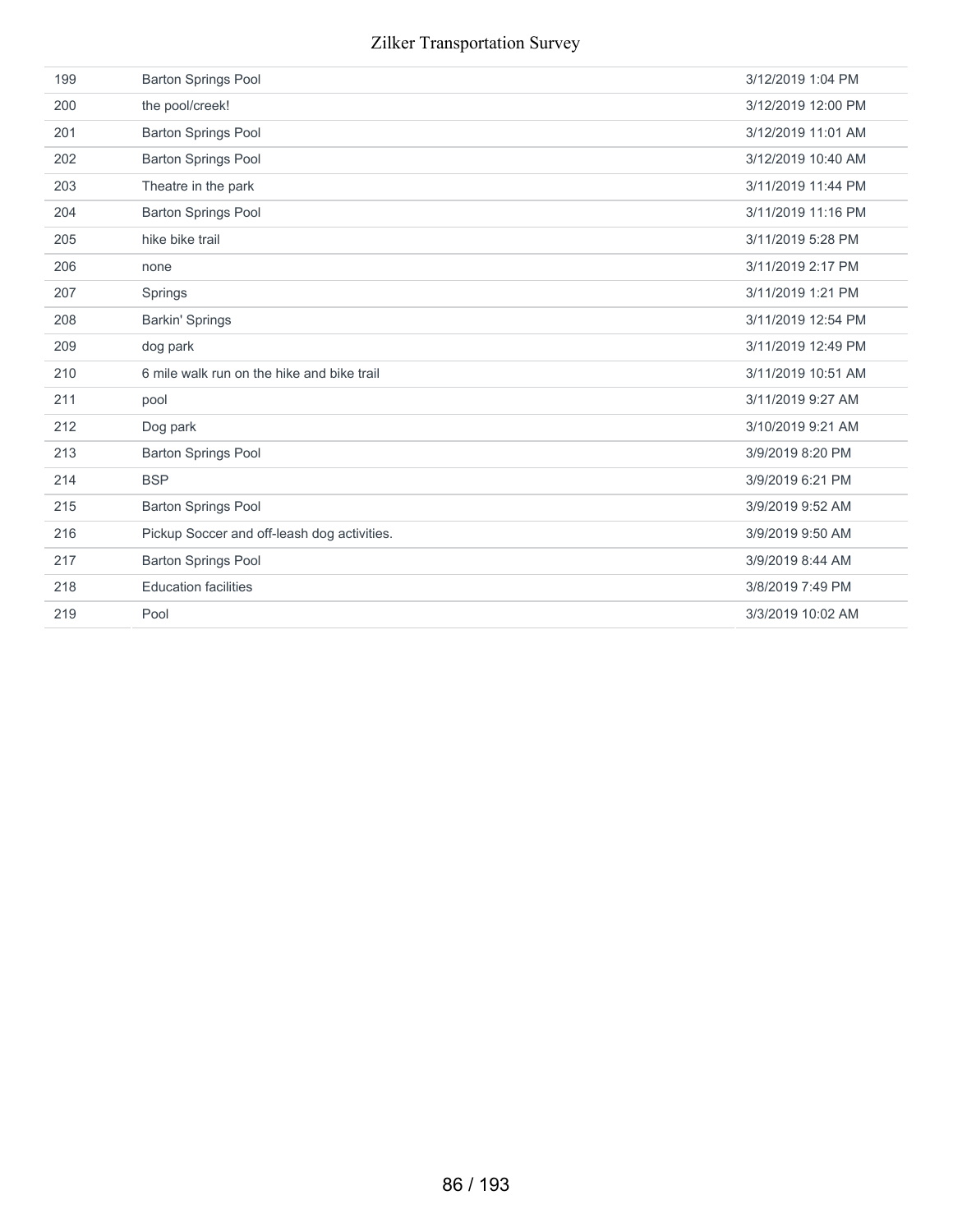## Q11 What events at Zilker do you attend? (Check all that apply.)



| <b>ANSWER CHOICES</b>                                         | <b>RESPONSES</b> |     |
|---------------------------------------------------------------|------------------|-----|
| <b>ACL Music Festival</b>                                     | 44.31%           | 378 |
| Blues on the Green                                            | 46.31%           | 395 |
| <b>Kite Festival</b>                                          | 48.30%           | 412 |
| Roots and Wings Festival (formerly Arbor Day and Monarch Day) | 6.57%            | 56  |
| Trail of Lights                                               | 67.06%           | 572 |
| Trail of Lights Fun Run                                       | 10.55%           | 90  |
| Zilker Tree Lighting                                          | 31.54%           | 269 |
| Movies at the Park                                            | 20.75%           | 177 |
| Zilker Summer Musical or Shakespeare in the Park              | 47.48%           | 405 |
| Other (please specify)                                        | 14.42%           | 123 |
| Total Respondents: 853                                        |                  |     |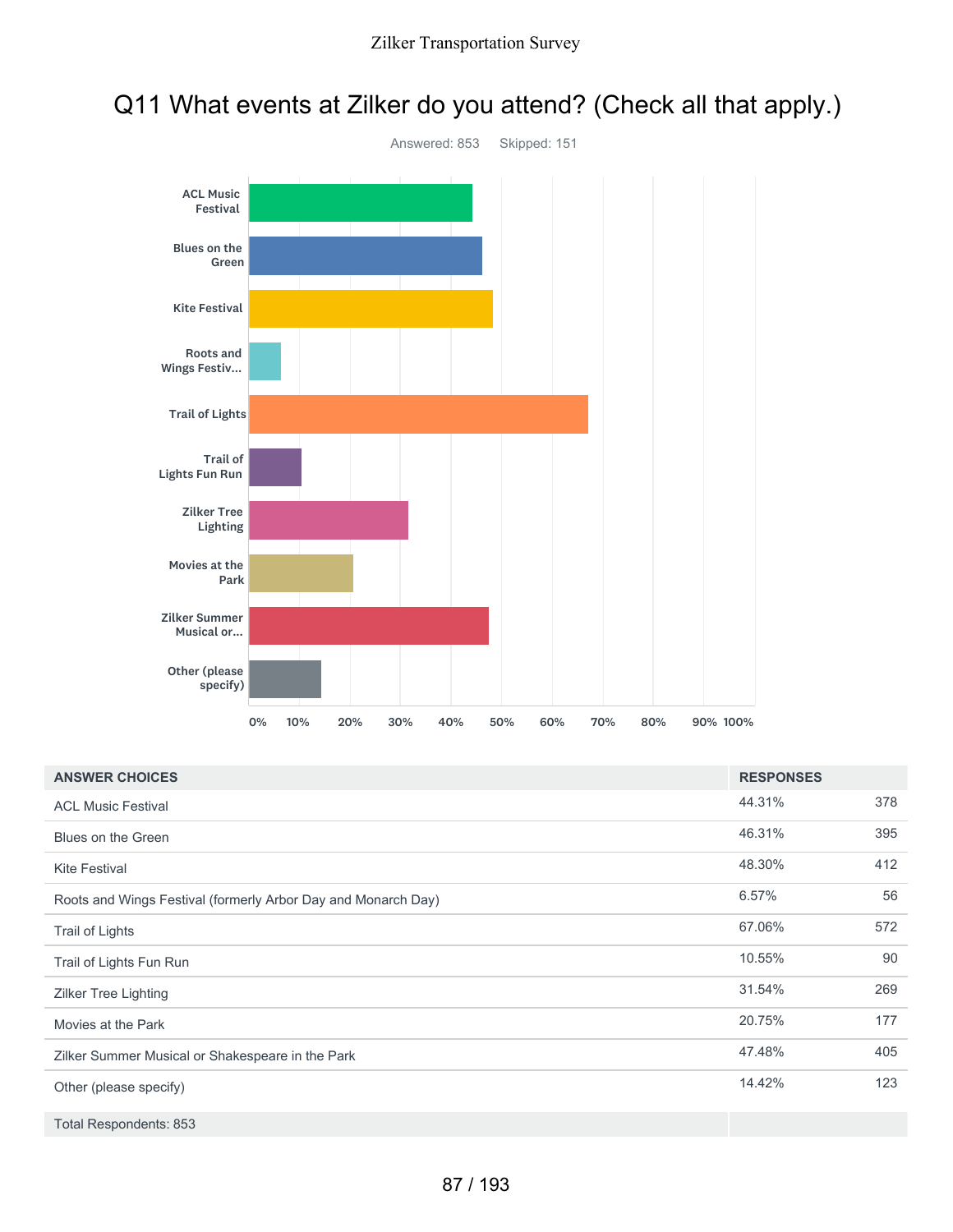| #              | <b>OTHER (PLEASE SPECIFY)</b>                                                                                                     | <b>DATE</b>        |
|----------------|-----------------------------------------------------------------------------------------------------------------------------------|--------------------|
| 1              | None dont believe there is enough space for any of these events at this park- events should be<br>moved                           | 3/22/2019 5:21 PM  |
| 2              | I avoid Zilker during events and visit most every other day                                                                       | 3/22/2019 4:13 PM  |
| 3              | Dont go to theseway to crowded and hard to get to                                                                                 | 3/22/2019 2:04 PM  |
| 4              | I used to go to lots of these, but traffic and people who take over all the tables early and all day on<br>Saturdays and Sundays. | 3/22/2019 11:57 AM |
| 5              | Summer camp programing                                                                                                            | 3/22/2019 11:57 AM |
| 6              | none any more because it's too damn crowded.                                                                                      | 3/22/2019 11:38 AM |
| $\overline{7}$ | plant sales                                                                                                                       | 3/22/2019 10:21 AM |
| 8              | we take our dogs there.                                                                                                           | 3/22/2019 10:01 AM |
| 9              | I like to walk the trails                                                                                                         | 3/22/2019 9:14 AM  |
| 10             | Austin Symphonic Band concerts                                                                                                    | 3/22/2019 7:48 AM  |
| 11             | ٠                                                                                                                                 | 3/22/2019 7:37 AM  |
| 12             | I enjoy Zilker when there are no events going on                                                                                  | 3/22/2019 7:16 AM  |
| 13             | Too crowded, being pushed out                                                                                                     | 3/22/2019 5:45 AM  |
| 14             | I enjoy walking the trails.                                                                                                       | 3/22/2019 4:16 AM  |
| 15             | all these events are too crowded for me to enjoy anymore                                                                          | 3/22/2019 12:01 AM |
| 16             | I would do more if access were simplified.                                                                                        | 3/21/2019 11:15 PM |
| 17             | All rarely though, due to crowds                                                                                                  | 3/21/2019 11:09 PM |
| 18             | New Year's Day swim                                                                                                               | 3/21/2019 10:40 PM |
| 19             | I go during the week and in the Fall pick up Pecans and always I enjoy the Park peace of a<br>weekday.                            | 3/21/2019 10:31 PM |
| 20             | Botanical Garden events, and club house events                                                                                    | 3/21/2019 10:18 PM |
| 21             | none to difficult to get there                                                                                                    | 3/21/2019 9:23 PM  |
| 22             | Dino day                                                                                                                          | 3/21/2019 9:18 PM  |
| 23             | <b>Birthday parties</b>                                                                                                           | 3/21/2019 9:00 PM  |
| 24             | Just to walk                                                                                                                      | 3/21/2019 8:15 PM  |
| 25             | high school cross country practice                                                                                                | 3/21/2019 7:07 PM  |
| 26             | too much traffic hassle                                                                                                           | 3/21/2019 6:29 PM  |
| 27             | None                                                                                                                              | 3/21/2019 6:19 PM  |
| 28             | 4th of July fireworks                                                                                                             | 3/21/2019 6:05 PM  |
| 29             | <b>SXSW</b>                                                                                                                       | 3/21/2019 6:05 PM  |
| 30             | None of these because I don't expect to find convenient parking.                                                                  | 3/21/2019 6:02 PM  |
| 31             | None, as there is not adequate transportation to the park.                                                                        | 3/21/2019 5:49 PM  |
| 32             | Yoga                                                                                                                              | 3/21/2019 5:44 PM  |
| 33             | I haven't done any because of parking and crowds                                                                                  | 3/21/2019 5:38 PM  |
| 34             | Austin Nature & Science Center events                                                                                             | 3/21/2019 5:30 PM  |
| 35             | None.                                                                                                                             | 3/21/2019 4:58 PM  |
| 36             | rarely go to big events because of crowds                                                                                         | 3/21/2019 4:46 PM  |
| 37             | Dino Day                                                                                                                          | 3/21/2019 3:59 PM  |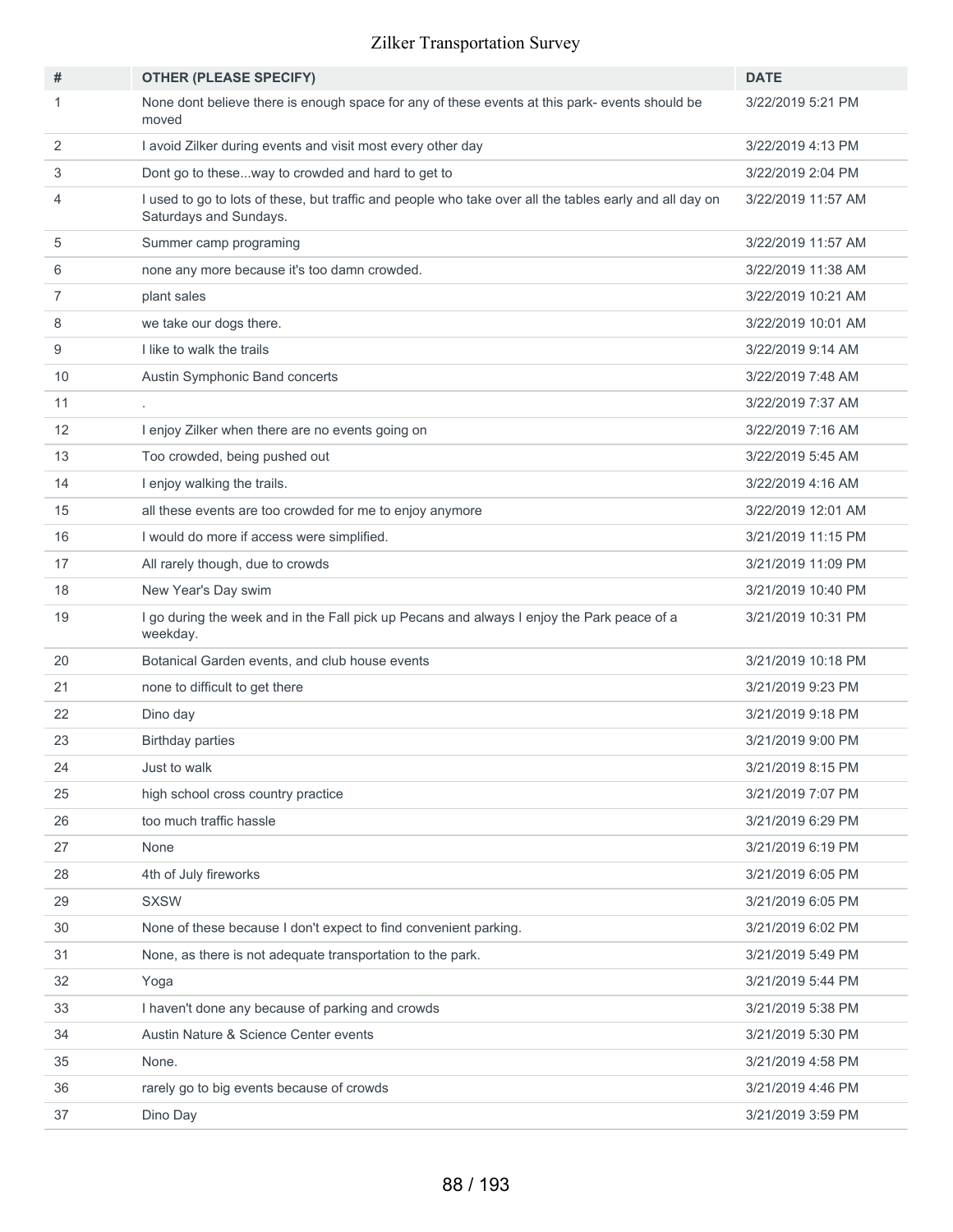| 38 | No big events because it's too big of a pain with the current system of closed roads, parking, and<br>shuttles.                                                                                                                             | 3/21/2019 3:38 PM  |
|----|---------------------------------------------------------------------------------------------------------------------------------------------------------------------------------------------------------------------------------------------|--------------------|
| 39 | Spring Garden Show & Sale                                                                                                                                                                                                                   | 3/21/2019 3:27 PM  |
| 40 | Those things are crowded                                                                                                                                                                                                                    | 3/21/2019 3:18 PM  |
| 41 | Ice Bowl (winter disc golf tournament sponsored by Waterloo Disc Golf club)                                                                                                                                                                 | 3/21/2019 3:04 PM  |
| 42 | none of these                                                                                                                                                                                                                               | 3/21/2019 2:58 PM  |
| 43 | Plant sales and other activities at Zilker Garden                                                                                                                                                                                           | 3/21/2019 2:53 PM  |
| 44 | Summer and Spring break Camp                                                                                                                                                                                                                | 3/21/2019 2:32 PM  |
| 45 | relax in nature                                                                                                                                                                                                                             | 3/21/2019 1:51 PM  |
| 46 | Austin Symphonic Band performances                                                                                                                                                                                                          | 3/20/2019 6:01 PM  |
| 47 | Often don't attend things such as Blues on the Green because of the hassle of getting there.                                                                                                                                                | 3/20/2019 7:50 AM  |
| 48 | N/A                                                                                                                                                                                                                                         | 3/18/2019 9:12 PM  |
| 49 | <b>Barton Springs</b>                                                                                                                                                                                                                       | 3/18/2019 8:34 PM  |
| 50 | I never attend events, unless it's the Rolling Stones.                                                                                                                                                                                      | 3/18/2019 3:48 PM  |
| 51 | club meetings                                                                                                                                                                                                                               | 3/18/2019 10:36 AM |
| 52 | Dino Day, flower shows, plant sales, Starlight Social, gardening programs, meetings                                                                                                                                                         | 3/18/2019 6:59 AM  |
| 53 | I mostly avoid these events. Too many people                                                                                                                                                                                                | 3/17/2019 10:56 PM |
| 54 | Plant and flower shows                                                                                                                                                                                                                      | 3/17/2019 10:19 PM |
| 55 | <b>MG Events</b>                                                                                                                                                                                                                            | 3/17/2019 9:40 PM  |
| 56 | I avoid all of these events as they all interfere with regular park usage                                                                                                                                                                   | 3/17/2019 12:11 PM |
| 57 | <b>Zilker Gardenfest</b>                                                                                                                                                                                                                    | 3/17/2019 10:04 AM |
| 58 | activities related to the Austin Area Garden Council                                                                                                                                                                                        | 3/17/2019 8:14 AM  |
| 59 | Barton Springs University, Watch Sports on Backside of Springs Fields                                                                                                                                                                       | 3/15/2019 7:01 PM  |
| 60 | Dino Day                                                                                                                                                                                                                                    | 3/15/2019 1:48 PM  |
| 61 | none of the above                                                                                                                                                                                                                           | 3/15/2019 1:28 PM  |
| 62 | shows by various AAGC groups; monthly club meetings                                                                                                                                                                                         | 3/15/2019 12:14 PM |
| 63 | monthly gardening meetins                                                                                                                                                                                                                   | 3/15/2019 10:29 AM |
| 64 | garden clubs and events at botanical garden                                                                                                                                                                                                 | 3/15/2019 10:05 AM |
| 65 | Plant shows and sales a Botanical Garden                                                                                                                                                                                                    | 3/15/2019 9:57 AM  |
| 66 | None, formal for-profit events should not be held on public parks if it means closing the park for<br>public use                                                                                                                            | 3/15/2019 8:27 AM  |
| 67 | monthly garden club meeting                                                                                                                                                                                                                 | 3/15/2019 1:58 AM  |
| 68 | N/A I live in Georgetown TX do not come to Austin Tx much.                                                                                                                                                                                  | 3/15/2019 12:12 AM |
| 69 | Master Gardener meetings                                                                                                                                                                                                                    | 3/14/2019 10:03 PM |
| 70 | None - Master Gardener Saturday education classes                                                                                                                                                                                           | 3/14/2019 8:21 PM  |
| 71 | I haven't attended any yet but would like to in the future.                                                                                                                                                                                 | 3/14/2019 7:46 PM  |
| 72 | None of the above                                                                                                                                                                                                                           | 3/14/2019 7:02 PM  |
| 73 | Parking and access to the park during these events is such a nightmare that I have stopped<br>coming. Whoever runs the parking and parking shuttles for the Trail of Lights should be put in a<br>mental hospital for the crimnally insane. | 3/14/2019 6:25 PM  |
| 74 | Garden Club meetings                                                                                                                                                                                                                        | 3/14/2019 5:53 PM  |
| 75 | Meetings                                                                                                                                                                                                                                    | 3/14/2019 5:53 PM  |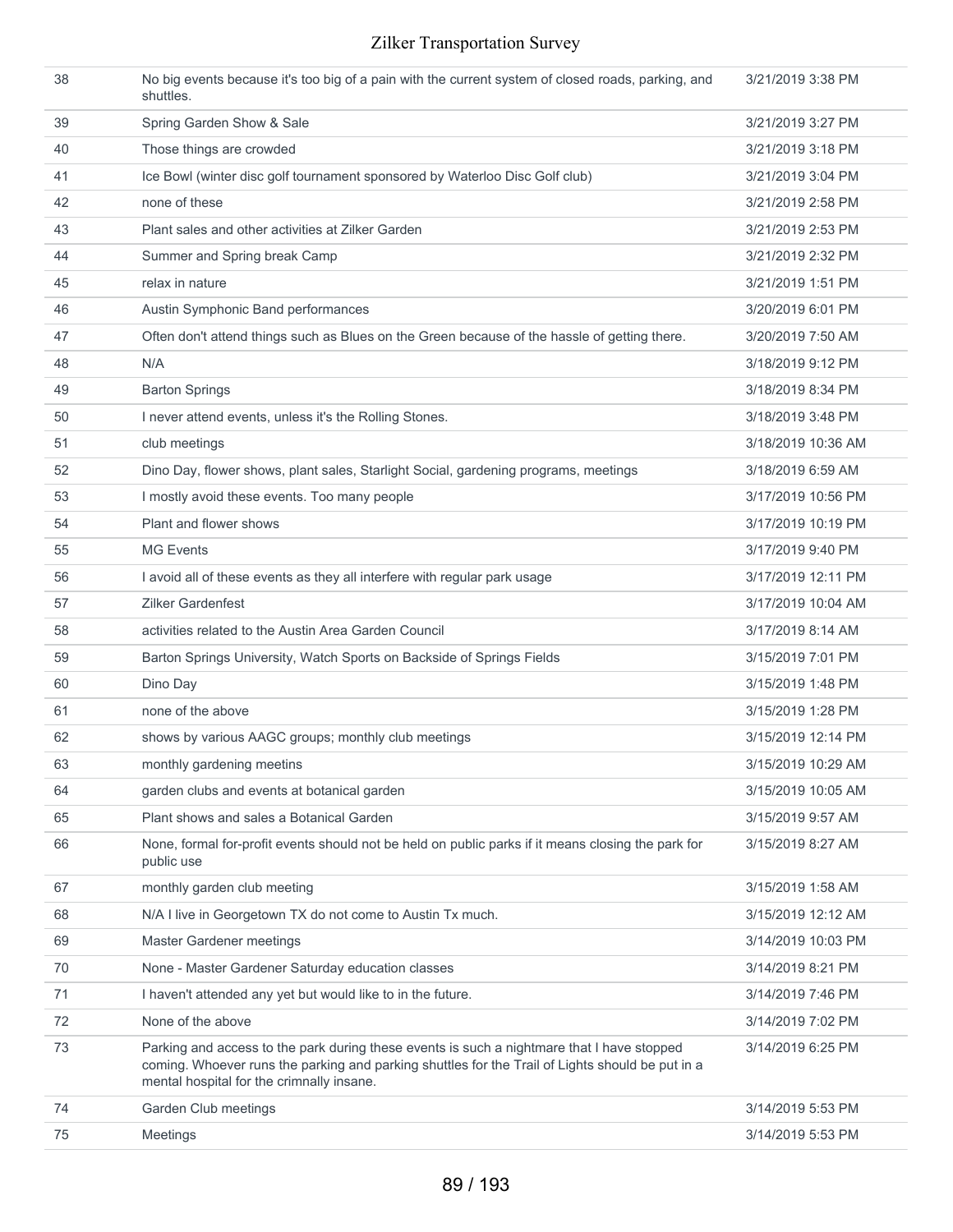| 76  | Pond society meetings                                                                                                                   | 3/14/2019 5:43 PM  |
|-----|-----------------------------------------------------------------------------------------------------------------------------------------|--------------------|
| 77  | TCMGA and garden club meetings                                                                                                          | 3/14/2019 5:25 PM  |
| 78  | Zilkerfest that has been permanently cancelled                                                                                          | 3/14/2019 5:22 PM  |
| 79  | garden clubs & garden events                                                                                                            | 3/14/2019 5:20 PM  |
| 80  | <b>Barton Springs University</b>                                                                                                        | 3/14/2019 2:17 PM  |
| 81  | All of these events are now way too crowded to even bother                                                                              | 3/14/2019 1:17 PM  |
| 82  | Disc Golf Tournaments/League                                                                                                            | 3/14/2019 11:01 AM |
| 83  | Waterloo Disc Golf events                                                                                                               | 3/14/2019 10:49 AM |
| 84  | <b>Barton Springs University</b>                                                                                                        | 3/14/2019 10:10 AM |
| 85  | Spring Garden Festival with Vendors and Flower Show                                                                                     | 3/14/2019 9:58 AM  |
| 86  | Austin Nature and Science Center events and day trips.                                                                                  | 3/14/2019 9:18 AM  |
| 87  | VC club                                                                                                                                 | 3/14/2019 7:00 AM  |
| 88  | None. The park for me is nature and events, especially for profit events like ACL should not be in<br>the park                          | 3/13/2019 11:49 PM |
| 89  | <b>Zilker Gardens</b>                                                                                                                   | 3/13/2019 10:03 PM |
| 90  | Club Meeting at the Zilker Garden & Flower shows.                                                                                       | 3/13/2019 9:54 PM  |
| 91  | Disc golf park wish good low it and stop killing all the grass with mulch.                                                              | 3/13/2019 9:12 PM  |
| 92  | Kayak on Barton Springs                                                                                                                 | 3/13/2019 7:57 PM  |
| 93  | stopped attending any of these events because they're too crowded and too hard to get parking<br>and/or transportation                  | 3/13/2019 7:36 PM  |
| 94  | Zilker Club house meetings                                                                                                              | 3/13/2019 6:16 PM  |
| 95  | AAGC club and Council meetings                                                                                                          | 3/13/2019 6:05 PM  |
| 96  | Swimming at Barton Springs only                                                                                                         | 3/13/2019 1:43 PM  |
| 97  | New Year plunge and SOS events                                                                                                          | 3/13/2019 1:14 PM  |
| 98  | Pool                                                                                                                                    | 3/13/2019 12:38 PM |
| 99  | <b>Zilker Garden Festival</b>                                                                                                           | 3/13/2019 11:33 AM |
| 100 | I have waned on ACL Fest and the Trail of Lights as their preparations and event dates are a<br>stress on my commute from work to home. | 3/13/2019 10:50 AM |
| 101 | Drum Circle at Mother Pecan                                                                                                             | 3/13/2019 9:45 AM  |
| 102 | Full moon swim                                                                                                                          | 3/13/2019 9:45 AM  |
| 103 | Huge crowds keep me away from activities that use to be east to attend.                                                                 | 3/13/2019 9:16 AM  |
| 104 | I will only go to Zilker park when I want to play disc golf                                                                             | 3/13/2019 7:06 AM  |
| 105 | Full moon                                                                                                                               | 3/12/2019 10:14 PM |
| 106 | KEEP THE VENDORS OUT OF THE PARK !!!                                                                                                    | 3/12/2019 9:31 PM  |
| 107 | I walk around the lake                                                                                                                  | 3/12/2019 8:11 PM  |
| 108 | <b>Blues on the Greens</b>                                                                                                              | 3/12/2019 7:36 PM  |
| 109 | ballet and others at the Hillside theater                                                                                               | 3/12/2019 7:16 PM  |
| 110 | open play on the "soccer" field                                                                                                         | 3/12/2019 6:21 PM  |
| 111 | Hosted events.                                                                                                                          | 3/12/2019 6:04 PM  |
| 112 | Sports                                                                                                                                  | 3/12/2019 5:58 PM  |
| 113 | none above                                                                                                                              | 3/12/2019 5:43 PM  |
| 114 | City should minimize events that limit access to park.                                                                                  | 3/12/2019 5:19 PM  |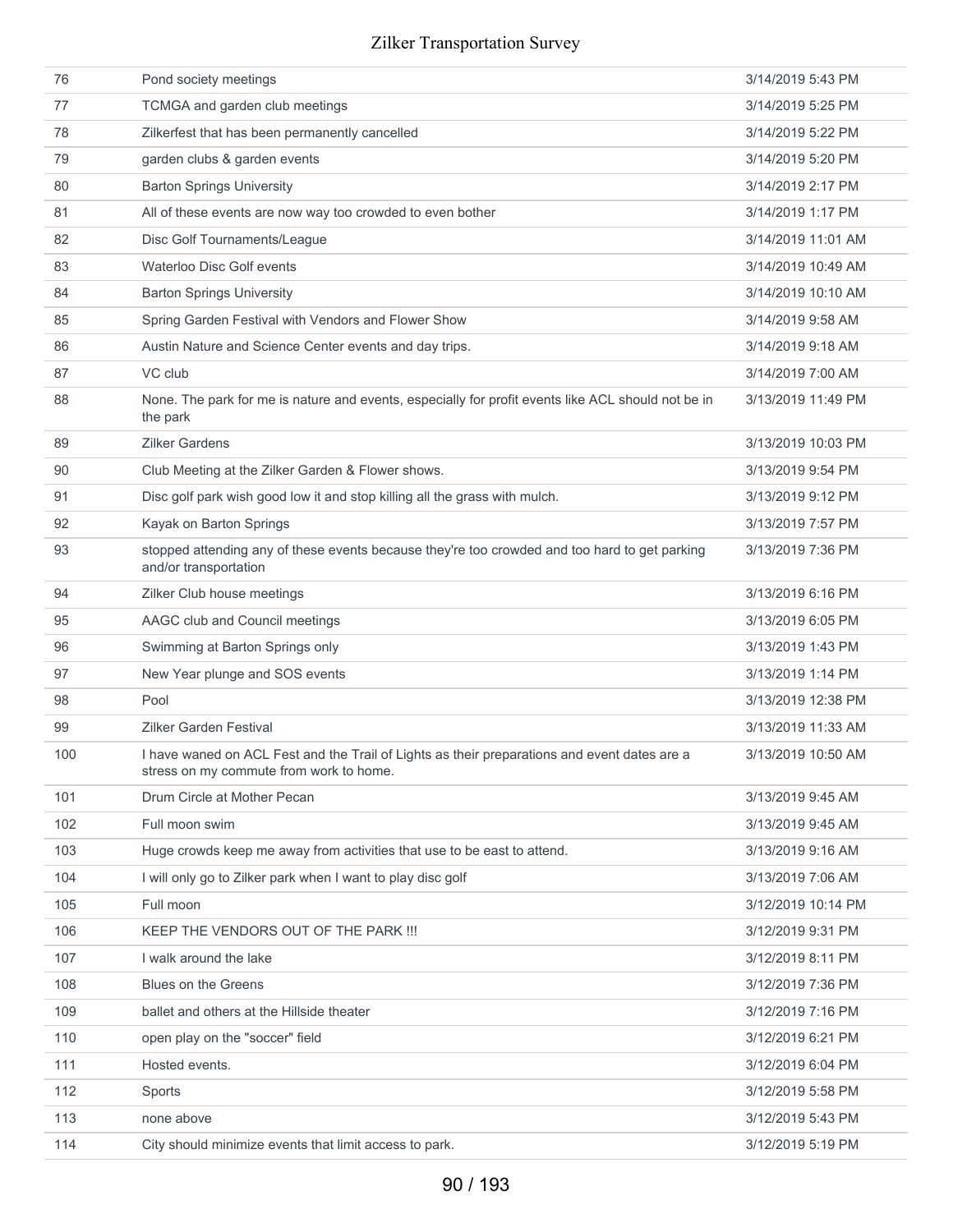| 115 | polar bear splash                                                                                                                                                                                                                                                                                            | 3/12/2019 4:59 PM  |
|-----|--------------------------------------------------------------------------------------------------------------------------------------------------------------------------------------------------------------------------------------------------------------------------------------------------------------|--------------------|
| 116 | I will make a comment here since acl is mentioned - I think that our parks are given over way to<br>often to "for profit" companies, the number of days that the large zilker field was closed because of<br>acl last year (set up, the shows, break down and then turf rehabilitation) was simply shameful. | 3/12/2019 3:34 PM  |
| 117 | Little League Baseball games                                                                                                                                                                                                                                                                                 | 3/12/2019 12:53 PM |
| 118 | None of the above                                                                                                                                                                                                                                                                                            | 3/12/2019 12:29 PM |
| 119 | None                                                                                                                                                                                                                                                                                                         | 3/12/2019 11:53 AM |
| 120 | avoid the busy times -- i enjoy early mornings.                                                                                                                                                                                                                                                              | 3/12/2019 11:01 AM |
| 121 | You idiots left off Zilker Relays. Also there are no regular movies in the park. Please at least fact<br>check your data with someone.                                                                                                                                                                       | 3/11/2019 6:21 PM  |
| 122 | none                                                                                                                                                                                                                                                                                                         | 3/11/2019 2:17 PM  |
| 123 | Tree                                                                                                                                                                                                                                                                                                         | 3/10/2019 1:10 PM  |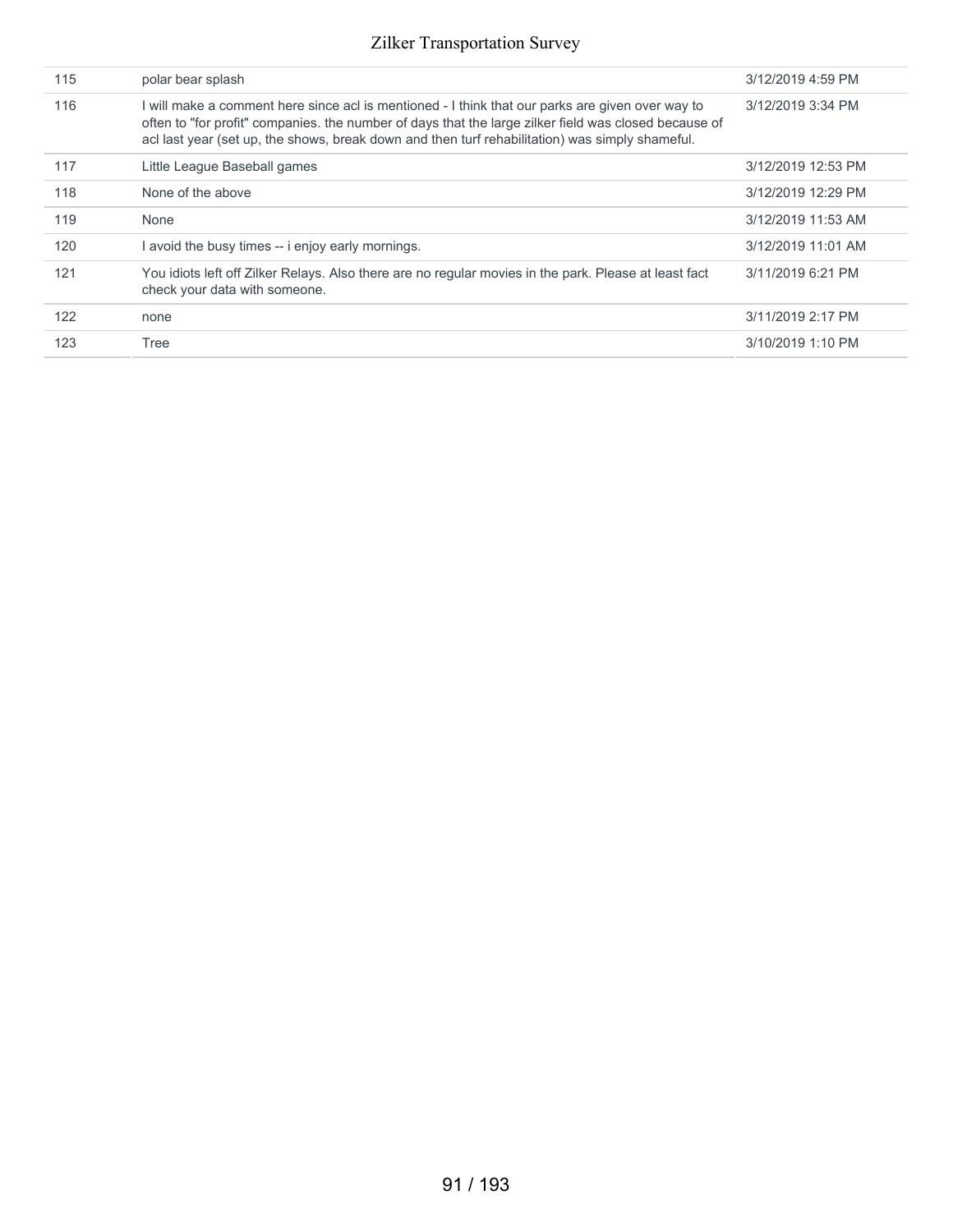# Q12 When you visit the park, who comes with you? (Check all that apply.)



| <b>ANSWER CHOICES</b>                  | <b>RESPONSES</b> |     |
|----------------------------------------|------------------|-----|
| Just me                                | 33.22%           | 300 |
| Spouse or partner or significant other | 70.43%           | 636 |
| Friends                                | 59.14%           | 534 |
| Children (1 or more)                   | 38.98%           | 352 |
| Pet                                    | 30.12%           | 272 |
| Other (please specify)                 | 3.99%            | 36  |
| Total Respondents: 903                 |                  |     |

| #              | <b>OTHER (PLEASE SPECIFY)</b> | <b>DATE</b>        |
|----------------|-------------------------------|--------------------|
|                | Grandchildren                 | 3/22/2019 2:46 PM  |
| $\mathcal{P}$  | Family from out of town       | 3/22/2019 12:19 PM |
| 3              | family, visitors to Austin    | 3/22/2019 7:38 AM  |
| $\overline{4}$ | Grand children                | 3/22/2019 7:16 AM  |
| 5              | <b>Visitors</b>               | 3/21/2019 11:09 PM |
| 6              | Family!                       | 3/21/2019 10:18 PM |
|                | <b>Extended family</b>        | 3/21/2019 6:50 PM  |
| 8              | And or grandchildren          | 3/21/2019 6:10 PM  |
| 9              | out of town family            | 3/21/2019 6:02 PM  |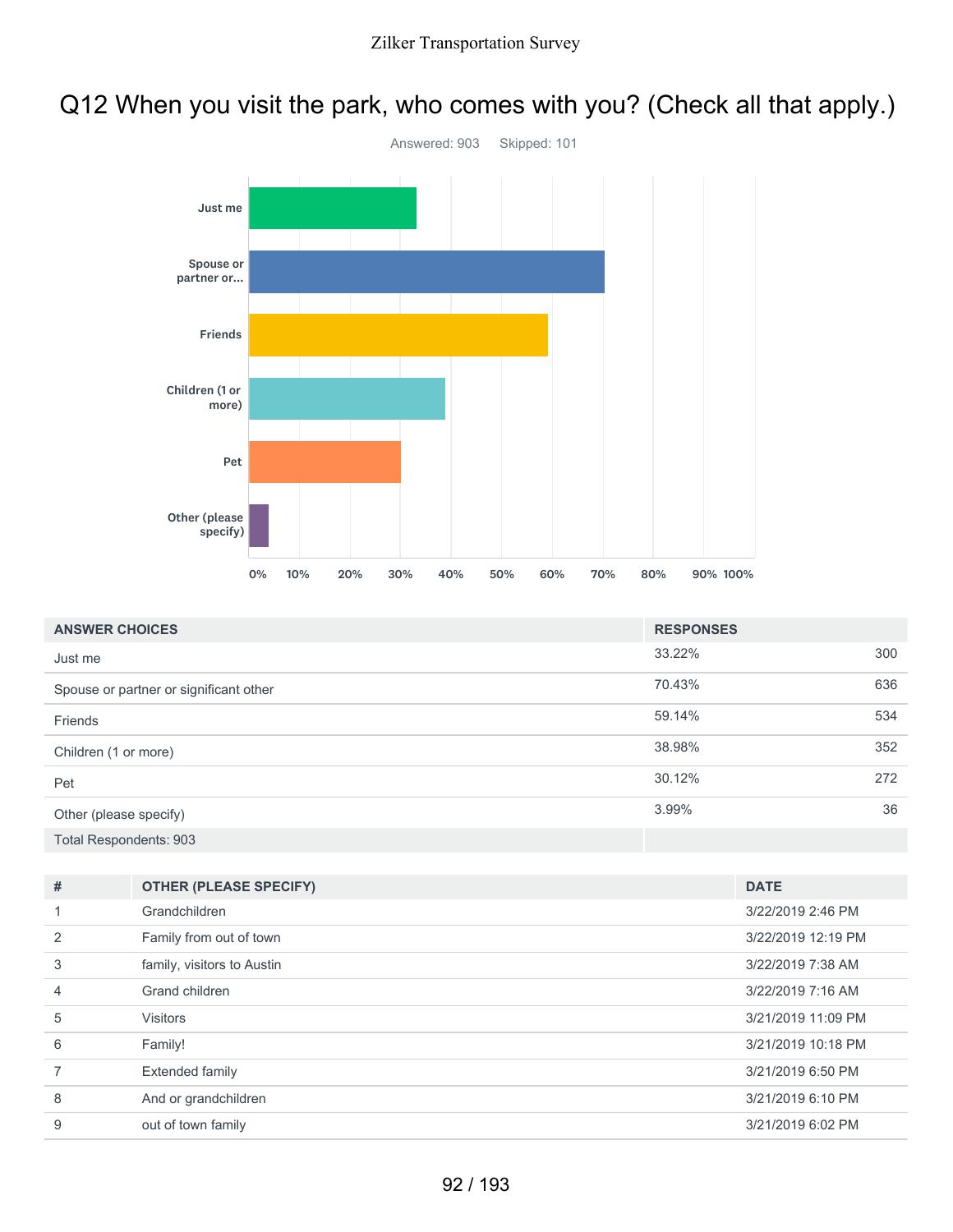| 10 | Family                                                                                         | 3/21/2019 5:16 PM  |
|----|------------------------------------------------------------------------------------------------|--------------------|
| 11 | I organize acrobatics meetups in the park, so a number of my friends/other acrobatics join me. | 3/21/2019 5:12 PM  |
| 12 | service dog                                                                                    | 3/21/2019 5:10 PM  |
| 13 | Relatives.                                                                                     | 3/21/2019 4:58 PM  |
| 14 | Out of town family                                                                             | 3/21/2019 4:52 PM  |
| 15 | Gremlins                                                                                       | 3/21/2019 3:18 PM  |
| 16 | out of town guests                                                                             | 3/18/2019 1:19 PM  |
| 17 | Family                                                                                         | 3/18/2019 11:47 AM |
| 18 | out of town visitors, judges for flower shows                                                  | 3/18/2019 6:59 AM  |
| 19 | Grandchildren                                                                                  | 3/17/2019 9:52 PM  |
| 20 | Other family members                                                                           | 3/17/2019 10:04 AM |
| 21 | Grandkids                                                                                      | 3/15/2019 10:01 PM |
| 22 | Varies                                                                                         | 3/15/2019 12:20 PM |
| 23 | family                                                                                         | 3/14/2019 7:51 PM  |
| 24 | Club meetings just me, unless out of town guest, gardens& Umlaf                                | 3/14/2019 7:00 AM  |
| 25 | Lady friends                                                                                   | 3/13/2019 9:45 AM  |
| 26 | Visitors from out of town                                                                      | 3/13/2019 5:13 AM  |
| 27 | Little sister through Big Brothers Big Sisters Central Texas                                   | 3/12/2019 10:29 PM |
| 28 | KEEP THE VENDORS OUT OF THE PARK !!!                                                           | 3/12/2019 9:31 PM  |
| 29 | Grandchildren                                                                                  | 3/12/2019 8:26 PM  |
| 30 | Grandchildren                                                                                  | 3/12/2019 7:40 PM  |
| 31 | Family                                                                                         | 3/12/2019 7:36 PM  |
| 32 | Other dog2 dogs total                                                                          | 3/12/2019 6:33 PM  |
| 33 | me and my pets - woof!                                                                         | 3/12/2019 4:59 PM  |
| 34 | at times my wife comes for hikes or to hang out. but for swimming, it is mostly me.            | 3/12/2019 3:34 PM  |
| 35 | teenage grandchildren                                                                          | 3/11/2019 12:08 PM |
| 36 | <b>Extended family</b>                                                                         | 3/3/2019 10:02 AM  |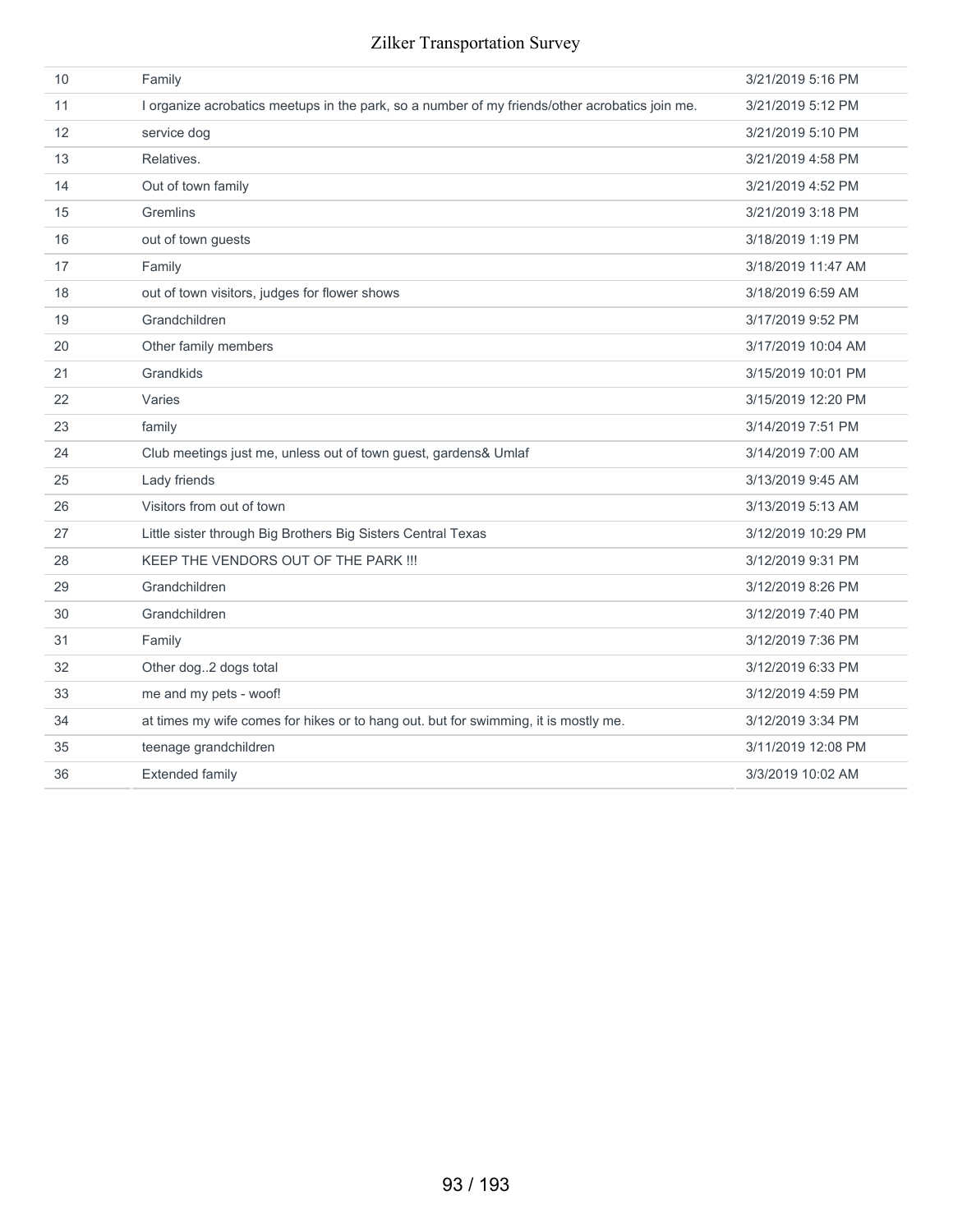# Q13 How often do you bring the following items with you to the park?

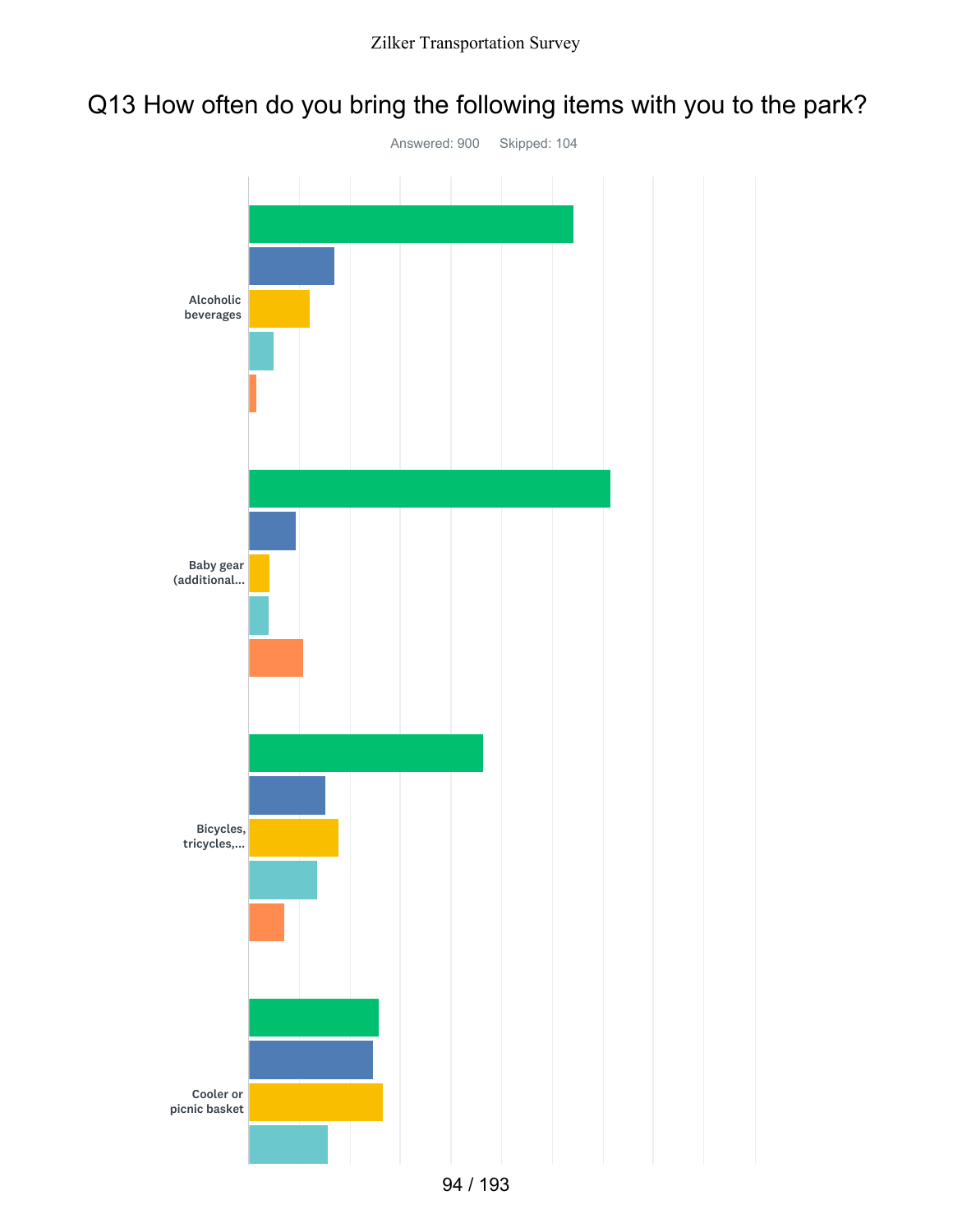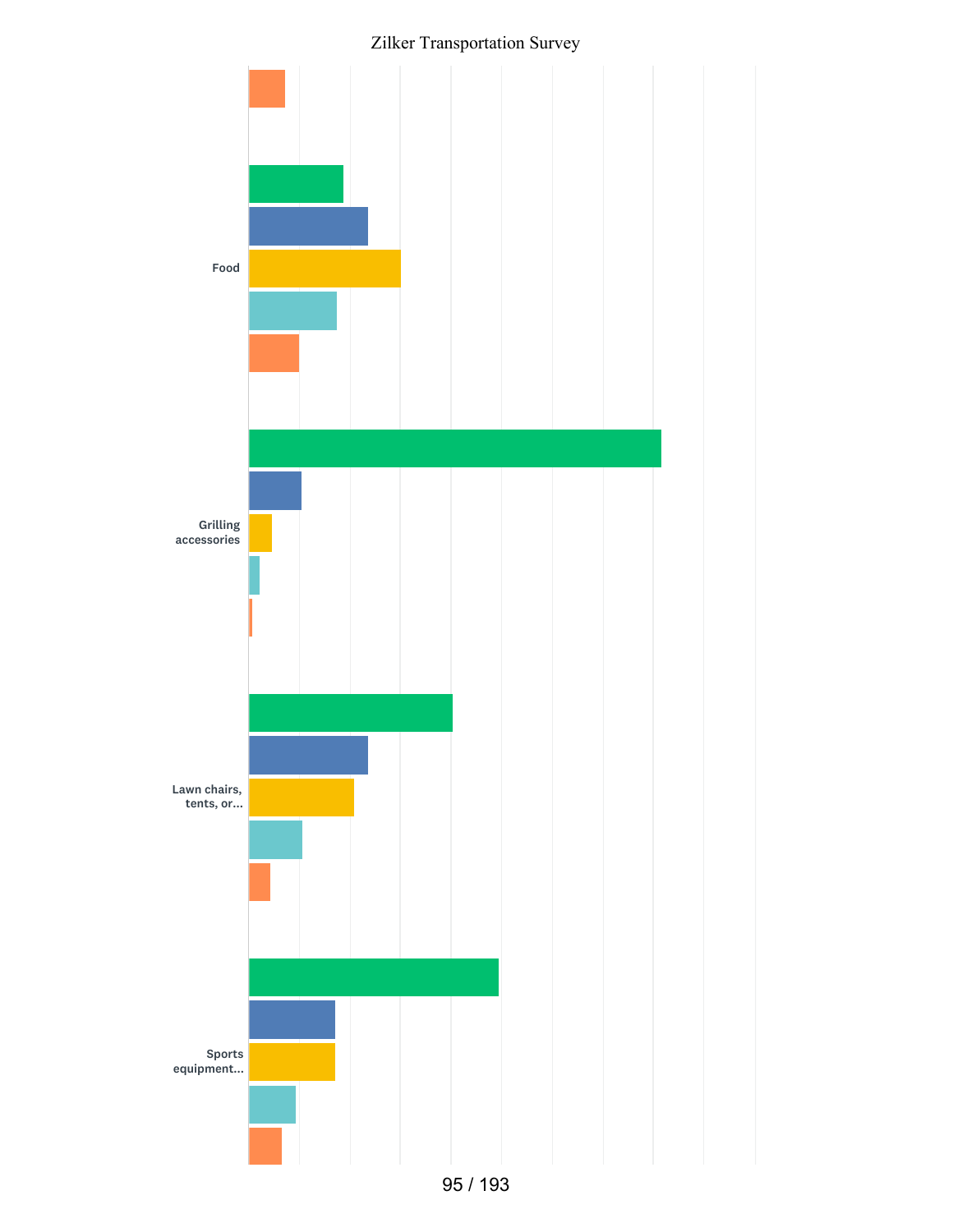

Never (no label) (no label) (no label) Always

|                                                       | <b>NEVER</b>  | (NO<br>LABEL) | (NO<br>LABEL) | (NO<br>LABEL) | <b>ALWAYS</b> | <b>TOTAL</b> |
|-------------------------------------------------------|---------------|---------------|---------------|---------------|---------------|--------------|
| Alcoholic beverages                                   | 64.13%<br>556 | 16.96%<br>147 | 12.11%<br>105 | 5.07%<br>44   | 1.73%<br>15   | 867          |
| Baby gear (additional bags, stroller, etc.)           | 71.63%        | 9.38%         | 4.10%         | 3.99%         | 10.90%        |              |
|                                                       | 611           | 80            | 35            | 34            | 93            | 853          |
| Bicycles, tricycles, unicycles                        | 46.35%        | 15.18%        | 17.73%        | 13.56%        | 7.18%         |              |
|                                                       | 400           | 131           | 153           | 117           | 62            | 863          |
| Cooler or picnic basket                               | 25.69%        | 24.77%        | 26.49%        | 15.71%        | 7.34%         |              |
|                                                       | 224           | 216           | 231           | 137           | 64            | 872          |
| Food                                                  | 18.79%        | 23.60%        | 30.13%        | 17.53%        | 9.97%         |              |
|                                                       | 164           | 206           | 263           | 153           | 87            | 873          |
| Grilling accessories                                  | 81.61%        | 10.46%        | 4.69%         | 2.40%         | 0.84%         |              |
|                                                       | 679           | 87            | 39            | 20            | 7             | 832          |
| Lawn chairs, tents, or canopies                       | 40.28%        | 23.61%        | 20.95%        | 10.76%        | 4.40%         |              |
|                                                       | 348           | 204           | 181           | 93            | 38            | 864          |
| Sports equipment (balls, cones, discs, weights, etc.) | 49.53%        | 17.17%        | 17.06%        | 9.46%         | 6.78%         |              |
|                                                       | 424           | 147           | 146           | 81            | 58            | 856          |
| Swimming gear (towels, changing bags, swim devices,   | 21.09%        | 16.76%        | 24.74%        | 22.23%        | 15.17%        |              |
| $etc.$ )                                              | 185           | 147           | 217           | 195           | 133           | 877          |

| # | <b>OTHER (PLEASE SPECIFY)</b>         | <b>DATE</b>        |
|---|---------------------------------------|--------------------|
|   | carry a backpack with water and phone | 3/22/2019 4:13 PM  |
|   | water, sports drinks, snacks          | 3/22/2019 2:47 PM  |
| 3 | N/A                                   | 3/22/2019 10:59 AM |
| 4 | dogs                                  | 3/22/2019 9:50 AM  |
| 5 | Special communications                | 3/22/2019 9:38 AM  |
| 6 | blanket for sitting                   | 3/22/2019 7:48 AM  |
|   | hammock                               | 3/22/2019 7:25 AM  |
| 8 | Dog toys/ treats and water bottle     | 3/22/2019 6:59 AM  |
|   |                                       |                    |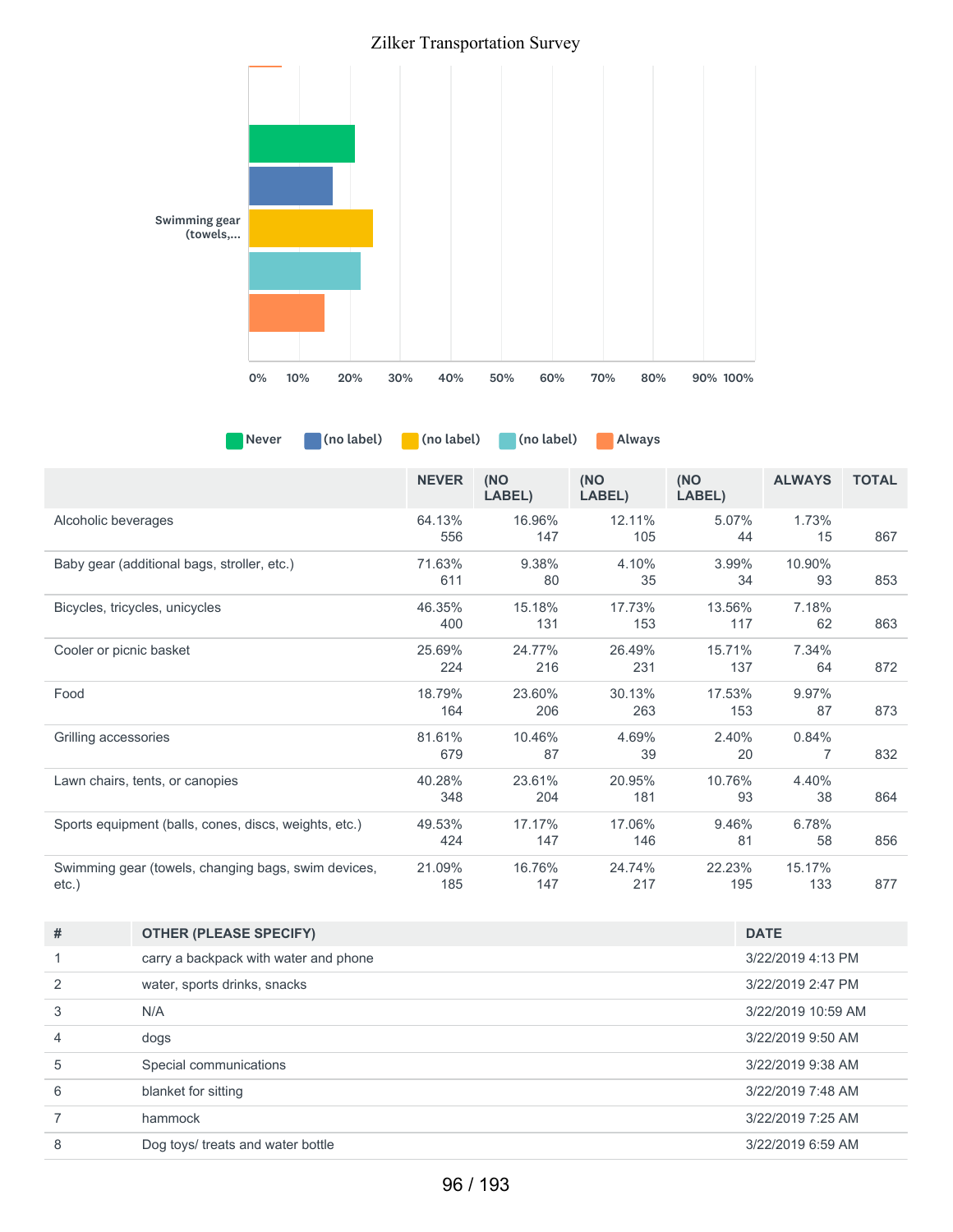| 9  | Always the dog                                                                                                                                                                                                 | 3/21/2019 11:40 PM |
|----|----------------------------------------------------------------------------------------------------------------------------------------------------------------------------------------------------------------|--------------------|
| 10 | Ball for the dog                                                                                                                                                                                               | 3/21/2019 9:26 PM  |
| 11 | Food                                                                                                                                                                                                           | 3/21/2019 9:00 PM  |
| 12 | camera, tripod                                                                                                                                                                                                 | 3/21/2019 7:16 PM  |
| 13 | dog poop bags, water                                                                                                                                                                                           | 3/21/2019 6:29 PM  |
| 14 | Bike and yoga mat                                                                                                                                                                                              | 3/21/2019 5:44 PM  |
| 15 | just backpack and water bottle                                                                                                                                                                                 | 3/21/2019 5:38 PM  |
| 16 | Work gear for park projects.                                                                                                                                                                                   | 3/21/2019 5:16 PM  |
| 17 | Acro mats.                                                                                                                                                                                                     | 3/21/2019 5:12 PM  |
| 18 | discs for disc golf                                                                                                                                                                                            | 3/21/2019 5:05 PM  |
| 19 | Sunscreen water bottles                                                                                                                                                                                        | 3/21/2019 4:55 PM  |
| 20 | Kayak                                                                                                                                                                                                          | 3/21/2019 4:49 PM  |
| 21 | Since it is so far to carry items / thus we don't go                                                                                                                                                           | 3/21/2019 3:27 PM  |
| 22 | water bottle, blanket                                                                                                                                                                                          | 3/21/2019 3:26 PM  |
| 23 | Running shoes, hiking boots                                                                                                                                                                                    | 3/21/2019 3:19 PM  |
| 24 | Free yoga in the park                                                                                                                                                                                          | 3/21/2019 3:13 PM  |
| 25 | Dog toys                                                                                                                                                                                                       | 3/20/2019 6:01 PM  |
| 26 | Hiking and walking gear                                                                                                                                                                                        | 3/18/2019 4:41 PM  |
| 27 | Bike and all the supplies that go with it; e.g., helmet, camelback, etc                                                                                                                                        | 3/18/2019 2:00 PM  |
| 28 | Gardening tools, office supplies, laptop, flowers                                                                                                                                                              | 3/18/2019 6:59 AM  |
| 29 | gardening equipment                                                                                                                                                                                            | 3/17/2019 8:14 AM  |
| 30 | wheelchair                                                                                                                                                                                                     | 3/16/2019 11:17 AM |
| 31 | Water bottle                                                                                                                                                                                                   | 3/15/2019 5:25 PM  |
| 32 | plants and props for shows and meetings                                                                                                                                                                        | 3/15/2019 12:14 PM |
| 33 | Seat cushion. Bottled water or container. Phone - good cell service essential, especially at large<br>events. Shade strategies.                                                                                | 3/15/2019 9:16 AM  |
| 34 | drones                                                                                                                                                                                                         | 3/15/2019 8:27 AM  |
| 35 | pottery and plants to garden center for events/shows                                                                                                                                                           | 3/14/2019 7:58 AM  |
| 36 | dog on leash                                                                                                                                                                                                   | 3/13/2019 7:36 PM  |
| 37 | dog accessories                                                                                                                                                                                                | 3/13/2019 4:11 PM  |
| 38 | Disc Golf supplies always                                                                                                                                                                                      | 3/13/2019 3:11 PM  |
| 39 | Did I mention alcohol? The ban should be lifted and let responsible adults enjoy adult beverages.<br>This is not church and it's not the 1920's. And, don't even try to conflate litter with beveridge flavor. | 3/13/2019 1:44 PM  |
| 40 | <b>Kites</b>                                                                                                                                                                                                   | 3/13/2019 1:30 PM  |
| 41 | Kayaks, snorkels, boogie boards, surfboard for kids to standup paddle on                                                                                                                                       | 3/13/2019 10:50 AM |
| 42 | Love                                                                                                                                                                                                           | 3/13/2019 9:45 AM  |
| 43 | Disc golf cart.                                                                                                                                                                                                | 3/12/2019 11:04 PM |
| 44 | Volleyball short court lines and volleyballs.                                                                                                                                                                  | 3/12/2019 10:28 PM |
| 45 | KEEP THE VENDORS OUT OF THE PARK !!!                                                                                                                                                                           | 3/12/2019 9:31 PM  |
| 46 | Dogs                                                                                                                                                                                                           | 3/12/2019 6:33 PM  |
| 47 | Dog training bummers                                                                                                                                                                                           | 3/12/2019 6:33 PM  |
|    |                                                                                                                                                                                                                |                    |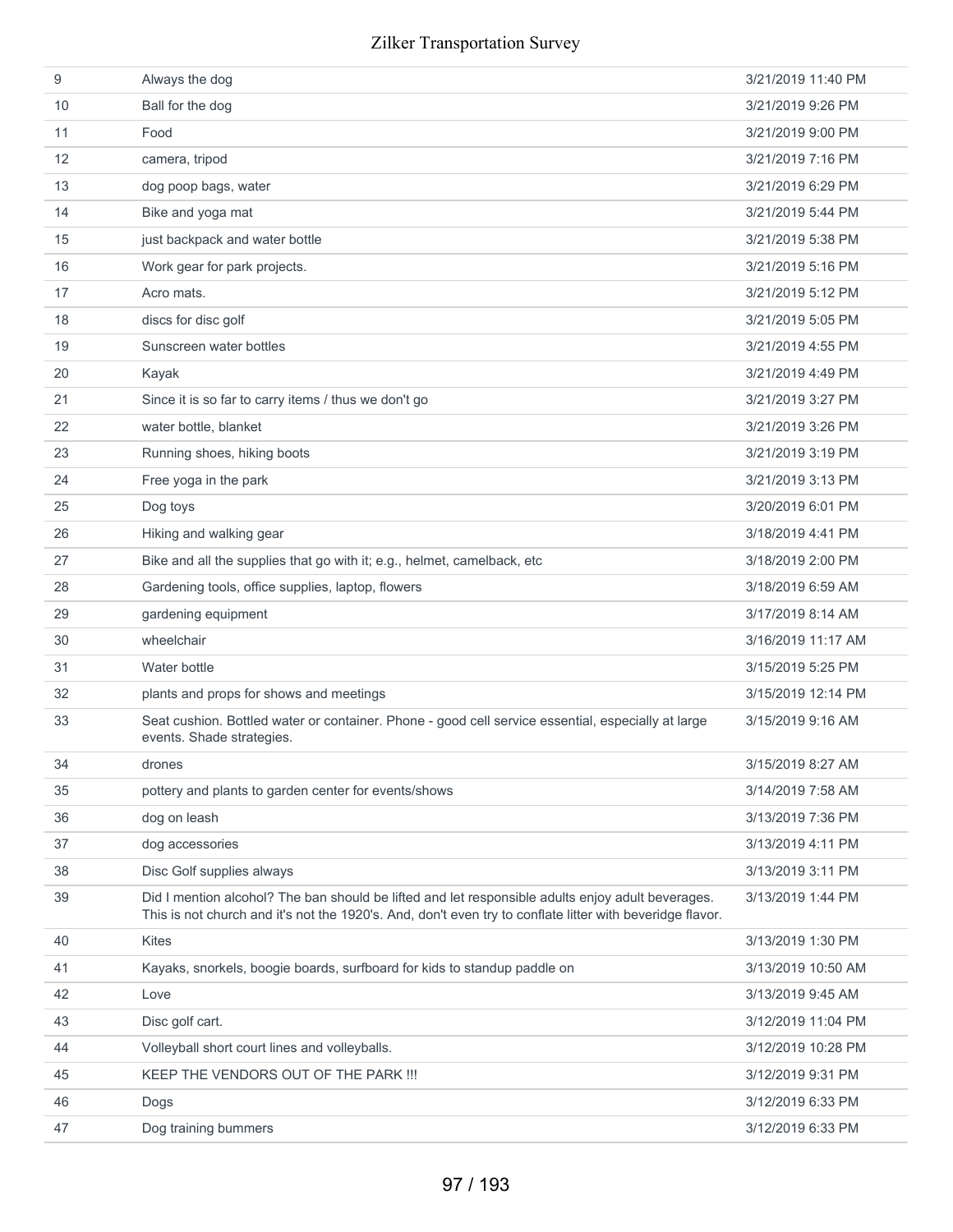| 48 | Dog, often                                   | 3/12/2019 6:23 PM  |
|----|----------------------------------------------|--------------------|
| 49 | dogs                                         | 3/12/2019 1:58 PM  |
| 50 | dog, always                                  | 3/12/2019 11:52 AM |
| 51 | DOGS, EVERY TIME.                            | 3/11/2019 12:49 PM |
| 52 | Dogs                                         | 3/10/2019 9:21 AM  |
| 53 | volleyballs, lines for the volleyball courts | 3/9/2019 9:49 PM   |
| 54 | running shoes                                | 3/9/2019 2:13 PM   |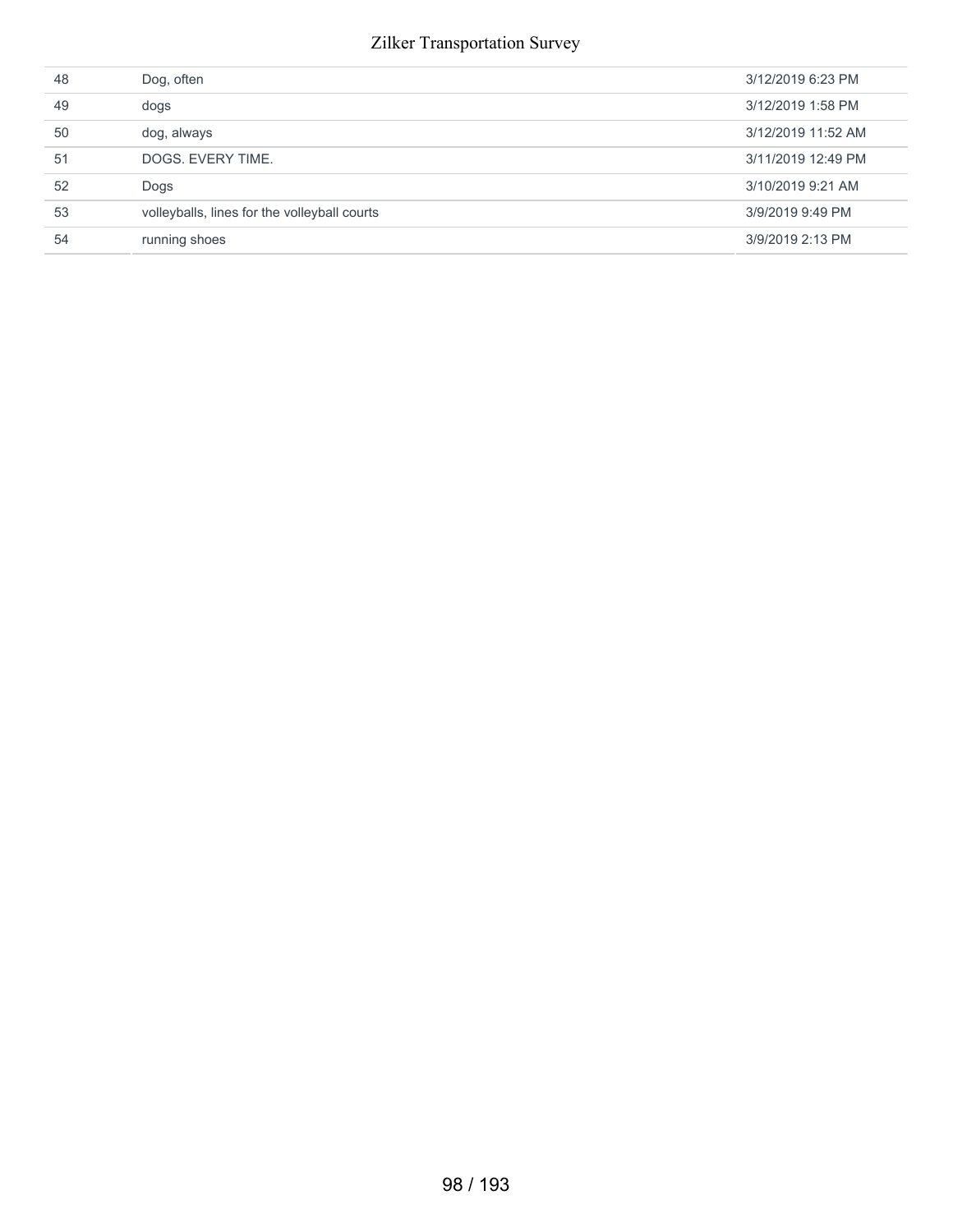# Q14 How much time do you typically spend at the park each visit?



| <b>ANSWER CHOICES</b> | <b>RESPONSES</b> |     |
|-----------------------|------------------|-----|
| 0-2 hours             | 49.11%           | 443 |
| 2-5 hours             | 47.12%           | 425 |
| More than 5 hours     | $3.77\%$         | 34  |
| <b>TOTAL</b>          |                  | 902 |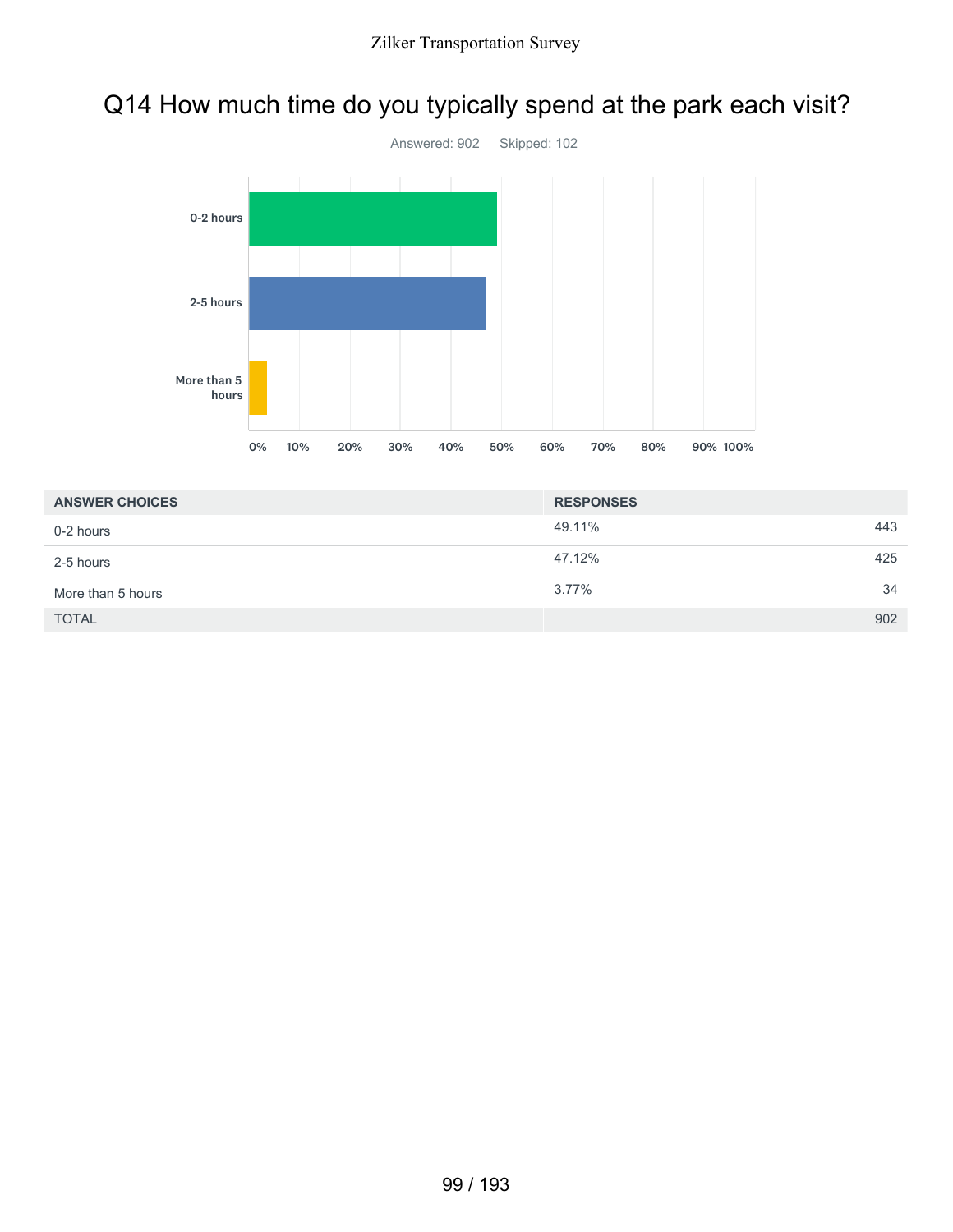## Q15 In the past 2 years, have you wanted to visit Zilker Park but deciced not to?



| <b>ANSWER CHOICES</b> | <b>RESPONSES</b> |     |
|-----------------------|------------------|-----|
| Yes                   | 71.48%           | 644 |
| <b>No</b>             | 28.52%           | 257 |
| <b>TOTAL</b>          |                  | 901 |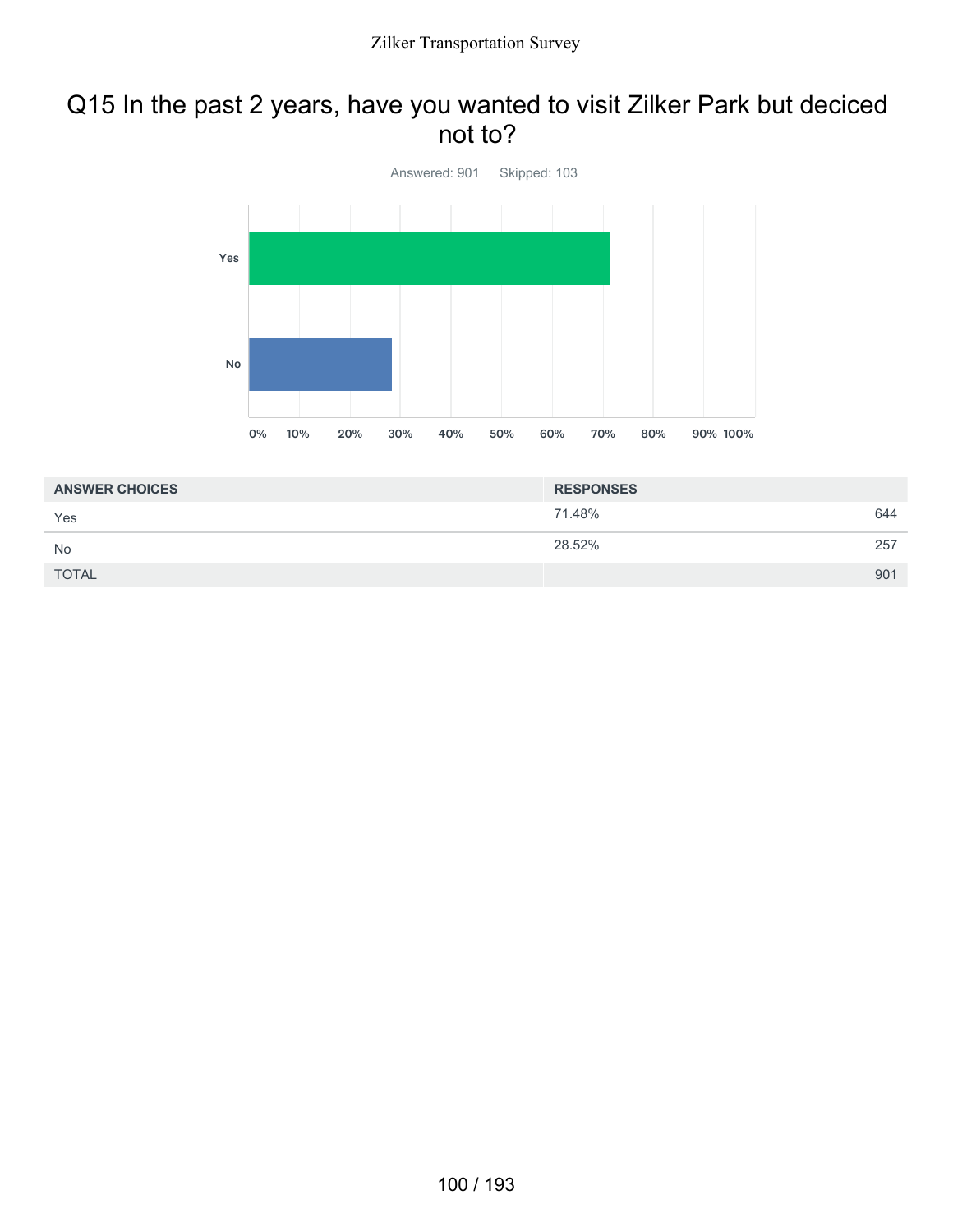# Q16 Why did you decide not to visit?

Answered: 711 Skipped: 293

| #                 | <b>RESPONSES</b>                                                                                                                                                                           | <b>DATE</b>       |
|-------------------|--------------------------------------------------------------------------------------------------------------------------------------------------------------------------------------------|-------------------|
| 1                 | Crowded                                                                                                                                                                                    | 3/22/2019 5:27 PM |
| 2                 | Raining or too cold                                                                                                                                                                        | 3/22/2019 5:24 PM |
| 3                 | Not accessible due to events. Pay for parking a deterrent.                                                                                                                                 | 3/22/2019 5:21 PM |
| 4                 | Too crowded                                                                                                                                                                                | 3/22/2019 5:15 PM |
| 5                 | Over crowded                                                                                                                                                                               | 3/22/2019 4:38 PM |
| 6                 | Trail of lights and it was too crowded or the weather was bad                                                                                                                              | 3/22/2019 4:38 PM |
| 7                 | Parking fee. Crowds. Traffic                                                                                                                                                               | 3/22/2019 4:37 PM |
| 8                 | Traffic parking crowds                                                                                                                                                                     | 3/22/2019 4:33 PM |
| 9                 | Crowded                                                                                                                                                                                    | 3/22/2019 4:27 PM |
| 10                | completely fenced off for ACL, thus inaccessible to walkers. Have to walk ON Stratford Road<br>because fencing blocks any off street walking                                               | 3/22/2019 4:13 PM |
| 11                | Heat, crowds, traffic                                                                                                                                                                      | 3/22/2019 4:04 PM |
| $12 \overline{ }$ | inconvenient to get there, too crowded                                                                                                                                                     | 3/22/2019 3:54 PM |
| 13                | Too much traffic tral of lights                                                                                                                                                            | 3/22/2019 3:37 PM |
| 14                | Hard to find parking                                                                                                                                                                       | 3/22/2019 3:36 PM |
| 15                | Traffic                                                                                                                                                                                    | 3/22/2019 3:32 PM |
| 16                | Not applicable.                                                                                                                                                                            | 3/22/2019 3:30 PM |
| 17                | Knew it would be too crowded and didn't want to deal with getting in and out.                                                                                                              | 3/22/2019 3:24 PM |
| 18                | The traffic situation is really bad, because of that left turn at the exit light.                                                                                                          | 3/22/2019 3:20 PM |
| 19                | bad timing                                                                                                                                                                                 | 3/22/2019 3:19 PM |
| 20                | Lengthy lines at Barton Springs. Difficulty accessing the park due to crowds and traffic. Festivals<br>also overtake the park and prevent the public from using it during festival season. | 3/22/2019 3:17 PM |
| 21                | Because of terrible survey designs                                                                                                                                                         | 3/22/2019 3:15 PM |
| 22                | Too crowded                                                                                                                                                                                | 3/22/2019 3:11 PM |
| 23                | Too many people                                                                                                                                                                            | 3/22/2019 3:05 PM |
| 24                | parking                                                                                                                                                                                    | 3/22/2019 2:53 PM |
| 25                | Too crowded with too many tourists.                                                                                                                                                        | 3/22/2019 2:47 PM |
| 26                | Too many people                                                                                                                                                                            | 3/22/2019 2:46 PM |
| 27                | too many people and traffic                                                                                                                                                                | 3/22/2019 2:46 PM |
| 28                | <b>NA</b>                                                                                                                                                                                  | 3/22/2019 2:44 PM |
| 29                | closed- usually in the fall after ACL                                                                                                                                                      | 3/22/2019 2:39 PM |
| 30                | Too many people, too hot, too noisy                                                                                                                                                        | 3/22/2019 2:31 PM |
| 31                | Traffic getting to the park                                                                                                                                                                | 3/22/2019 2:11 PM |
| 32                | Time                                                                                                                                                                                       | 3/22/2019 2:10 PM |
| 33                | Didn't                                                                                                                                                                                     | 3/22/2019 2:07 PM |
| 34                | Too crowded. No parking. Event.                                                                                                                                                            | 3/22/2019 2:04 PM |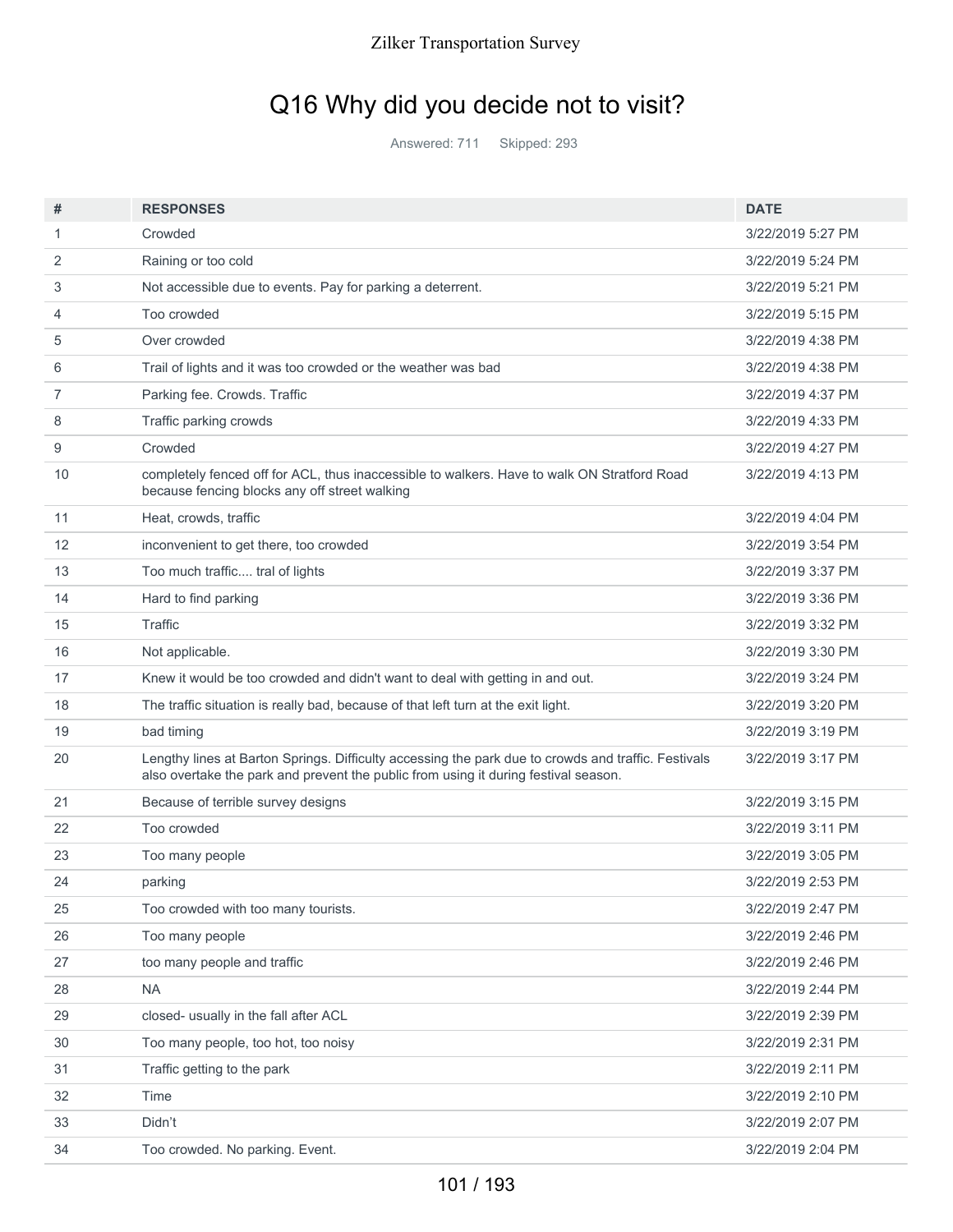| 35 | This is a trick question for some reason. It makes no sense. I have already indicated that I go to<br>Zilker multiple times a year, so I do visit. I feel this questions will probably be pulled to use to<br>support whatever initiative you are trying to pass because you have given people an unclear<br>question with no good choice of an answer. | 3/22/2019 2:04 PM  |
|----|---------------------------------------------------------------------------------------------------------------------------------------------------------------------------------------------------------------------------------------------------------------------------------------------------------------------------------------------------------|--------------------|
| 36 | Difficulty of attending Blues on the Green from Oak Hill.                                                                                                                                                                                                                                                                                               | 3/22/2019 2:04 PM  |
| 37 | <b>NA</b>                                                                                                                                                                                                                                                                                                                                               | 3/22/2019 1:57 PM  |
| 38 | Traffics and parking                                                                                                                                                                                                                                                                                                                                    | 3/22/2019 1:53 PM  |
| 39 | It can be a bit of a madhouse                                                                                                                                                                                                                                                                                                                           | 3/22/2019 1:40 PM  |
| 40 | traffic                                                                                                                                                                                                                                                                                                                                                 | 3/22/2019 1:29 PM  |
| 41 | N/A                                                                                                                                                                                                                                                                                                                                                     | 3/22/2019 1:29 PM  |
| 42 | Lack of parking                                                                                                                                                                                                                                                                                                                                         | 3/22/2019 1:25 PM  |
| 43 | Lack of transit options.                                                                                                                                                                                                                                                                                                                                | 3/22/2019 1:13 PM  |
| 44 | closed or limited access for ACL prep or Trail of Lights set up                                                                                                                                                                                                                                                                                         | 3/22/2019 1:12 PM  |
| 45 | Parking difficult/ fees                                                                                                                                                                                                                                                                                                                                 | 3/22/2019 1:11 PM  |
| 46 | weather, time                                                                                                                                                                                                                                                                                                                                           | 3/22/2019 1:04 PM  |
| 47 | Difficulty in getting there and parking                                                                                                                                                                                                                                                                                                                 | 3/22/2019 1:02 PM  |
| 48 | Parking, no easy access                                                                                                                                                                                                                                                                                                                                 | 3/22/2019 12:52 PM |
| 49 | Too any large festivals for locals to visit the park.                                                                                                                                                                                                                                                                                                   | 3/22/2019 12:49 PM |
| 50 | Not convenient to reach for free (free parking or free transit) in middle of a weekday if I'm not<br>already downtown.                                                                                                                                                                                                                                  | 3/22/2019 12:48 PM |
| 51 | No way to get there                                                                                                                                                                                                                                                                                                                                     | 3/22/2019 12:41 PM |
| 52 | Changed mind or decided not to because of traffic getting into park.                                                                                                                                                                                                                                                                                    | 3/22/2019 12:41 PM |
| 53 | Traffic was too intense on Mopac                                                                                                                                                                                                                                                                                                                        | 3/22/2019 12:40 PM |
| 54 | It is frequently too crowded                                                                                                                                                                                                                                                                                                                            | 3/22/2019 12:30 PM |
| 55 | N/A                                                                                                                                                                                                                                                                                                                                                     | 3/22/2019 12:19 PM |
| 56 | too much traffic to drive across town                                                                                                                                                                                                                                                                                                                   | 3/22/2019 12:16 PM |
| 57 | Heat and crowds with no promise of parking.                                                                                                                                                                                                                                                                                                             | 3/22/2019 12:15 PM |
| 58 | Wearied at the mere idea of traffic, finding a place to park, how far I'd have to walk and concern<br>about drunken people and other badly-behaved people, lack of Police presence                                                                                                                                                                      | 3/22/2019 11:57 AM |
| 59 | no parking in far South Austin near a bus stop; events too crowded                                                                                                                                                                                                                                                                                      | 3/22/2019 11:57 AM |
| 60 | Traffic                                                                                                                                                                                                                                                                                                                                                 | 3/22/2019 11:57 AM |
| 61 | Bad weather, muddy grounds, too much traffic                                                                                                                                                                                                                                                                                                            | 3/22/2019 11:49 AM |
| 62 | So hard to get to the trail of lights                                                                                                                                                                                                                                                                                                                   | 3/22/2019 11:47 AM |
| 63 | too damn many people and parking is a pain in the butt.                                                                                                                                                                                                                                                                                                 | 3/22/2019 11:38 AM |
| 64 | Crowded due to well, too many cars looking for free parking, I suspect!                                                                                                                                                                                                                                                                                 | 3/22/2019 11:38 AM |
| 65 | too much of a hassle to get there                                                                                                                                                                                                                                                                                                                       | 3/22/2019 11:37 AM |
| 66 | Impossible to drive or park anywhere near the park during music festivals. Even picking people up<br>from the park is impossible during those times. Traffic on I35 is absolutely insane.                                                                                                                                                               | 3/22/2019 11:19 AM |
| 67 | We missed the free swim time.                                                                                                                                                                                                                                                                                                                           | 3/22/2019 11:12 AM |
| 68 | Special events going on.                                                                                                                                                                                                                                                                                                                                | 3/22/2019 11:10 AM |
| 69 | takes too much energy; uncertainly about crowds                                                                                                                                                                                                                                                                                                         | 3/22/2019 11:01 AM |
| 70 | To many buses                                                                                                                                                                                                                                                                                                                                           | 3/22/2019 11:00 AM |
| 71 | Too crowded; hard to get to; hard to park.                                                                                                                                                                                                                                                                                                              | 3/22/2019 10:59 AM |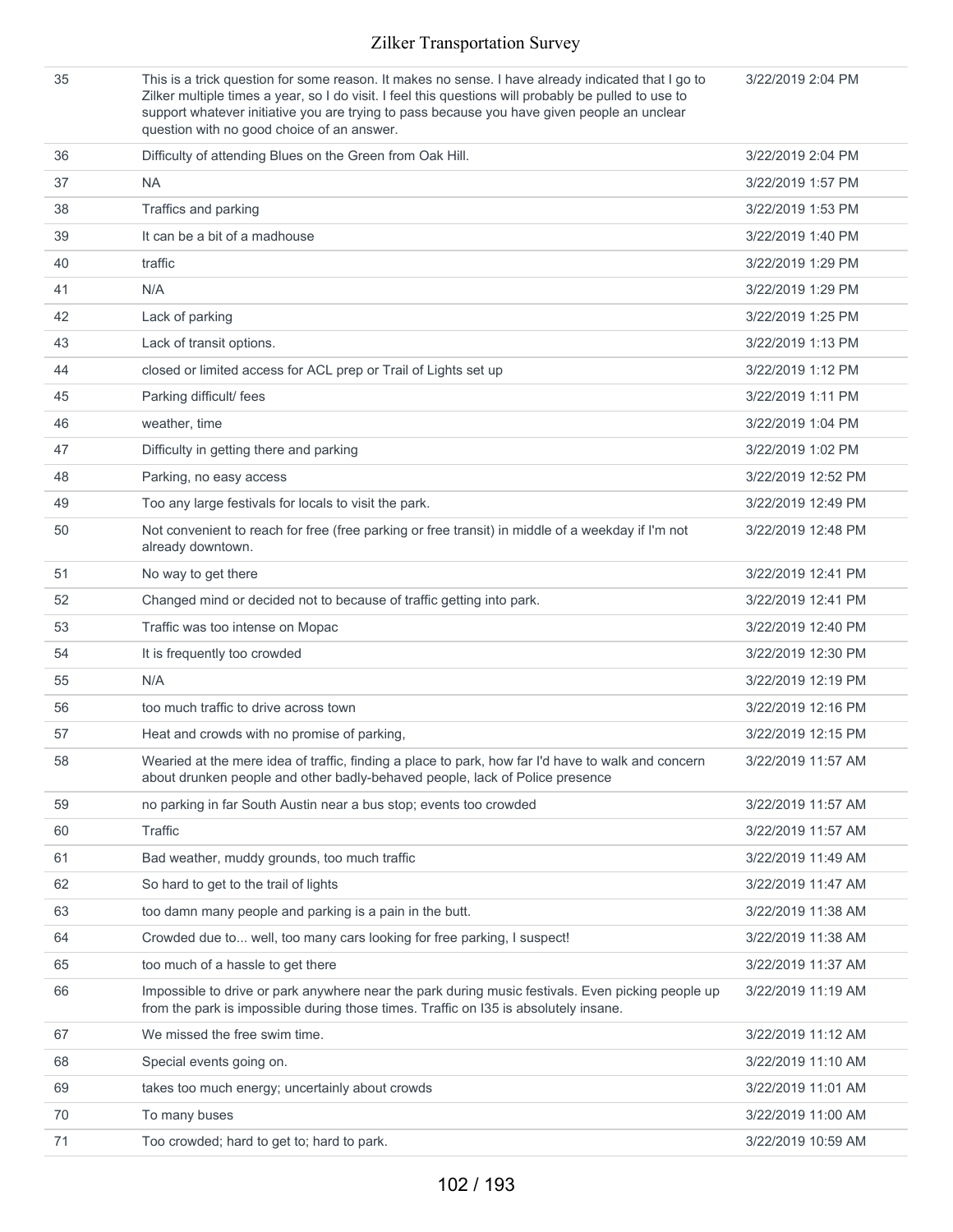| 72  | Traffic, parking during busy times                                                                                                                                                          | 3/22/2019 10:56 AM |
|-----|---------------------------------------------------------------------------------------------------------------------------------------------------------------------------------------------|--------------------|
| 73  | It is too far away from where I live (Cedar Park) and it is over crowed. I would use the park more if<br>public transportation was added in Cedar Park (train stop and bus stop) to Austin. | 3/22/2019 10:56 AM |
| 74  | Traffic congestion, lack of affordable parking                                                                                                                                              | 3/22/2019 10:48 AM |
| 75  | The line of cars getting to the park.                                                                                                                                                       | 3/22/2019 10:45 AM |
| 76  | Traffic. Parking availability                                                                                                                                                               | 3/22/2019 10:44 AM |
| 77  | Transportation options                                                                                                                                                                      | 3/22/2019 10:38 AM |
| 78  | Crowds, traffic, long lines without shade to get in to pool, long walks in blazing sun from home or<br>zilker parking to get to pool.                                                       | 3/22/2019 10:36 AM |
| 79  | Crowded conditions at Barton Springs Pool                                                                                                                                                   | 3/22/2019 10:36 AM |
| 80  | Traffic, crowds, closed due to restoration or events                                                                                                                                        | 3/22/2019 10:33 AM |
| 81  | Weather                                                                                                                                                                                     | 3/22/2019 10:33 AM |
| 82  | <b>Traffic hassle</b>                                                                                                                                                                       | 3/22/2019 10:30 AM |
| 83  | To avoid crowds at peak times.                                                                                                                                                              | 3/22/2019 10:27 AM |
| 84  | Traffic. Lack of parking.                                                                                                                                                                   | 3/22/2019 10:26 AM |
| 85  | barton springs was repeatedly contaminated and closed                                                                                                                                       | 3/22/2019 10:21 AM |
| 86  | Events. The parks is insanely busy.                                                                                                                                                         | 3/22/2019 10:19 AM |
| 87  | Parking, and too congested due to traffic in area.                                                                                                                                          | 3/22/2019 10:15 AM |
| 88  | Great lawn was closed for Trail of Lights or ACL                                                                                                                                            | 3/22/2019 10:13 AM |
| 89  | Time of day. Team practice is at 6pm and that is not a good time to go to Zilker                                                                                                            | 3/22/2019 10:12 AM |
| 90  | Visited because felt that it was convenient to go on the spur of the moment instead of having to<br>really plan it out like a major trip.                                                   | 3/22/2019 10:06 AM |
| 91  | Not applicable                                                                                                                                                                              | 3/22/2019 10:05 AM |
| 92  | Too crowded and no parking.                                                                                                                                                                 | 3/22/2019 10:03 AM |
| 93  | ?                                                                                                                                                                                           | 3/22/2019 10:01 AM |
| 94  | traffic                                                                                                                                                                                     | 3/22/2019 10:01 AM |
| 95  | Set up for special events limited available space; \$5 all-day parking fee not worth the cost if only<br>going for an hour.                                                                 | 3/22/2019 10:00 AM |
| 96  | Too hot                                                                                                                                                                                     | 3/22/2019 9:58 AM  |
| 97  | n/a                                                                                                                                                                                         | 3/22/2019 9:48 AM  |
| 98  | Parking availability                                                                                                                                                                        | 3/22/2019 9:47 AM  |
| 99  | The park was was closed for an event (preparation, event, clean-up)                                                                                                                         | 3/22/2019 9:44 AM  |
| 100 | Music festivals closing the park.                                                                                                                                                           | 3/22/2019 9:41 AM  |
| 101 | Too much trouble                                                                                                                                                                            | 3/22/2019 9:38 AM  |
| 102 | Too crowded                                                                                                                                                                                 | 3/22/2019 9:31 AM  |
| 103 | too much activity/events                                                                                                                                                                    | 3/22/2019 9:22 AM  |
| 104 | Too much traffic too many people and scooters                                                                                                                                               | 3/22/2019 9:20 AM  |
| 105 | Not as kid friendly. Used to go often before we had kids.                                                                                                                                   | 3/22/2019 9:14 AM  |
| 106 | Parking                                                                                                                                                                                     | 3/22/2019 9:12 AM  |
| 107 | Traffic/parking                                                                                                                                                                             | 3/22/2019 9:03 AM  |
| 108 | I always went because it's easy for me to drive to                                                                                                                                          | 3/22/2019 8:56 AM  |
| 109 | TOO CROWDED                                                                                                                                                                                 | 3/22/2019 8:47 AM  |
|     |                                                                                                                                                                                             |                    |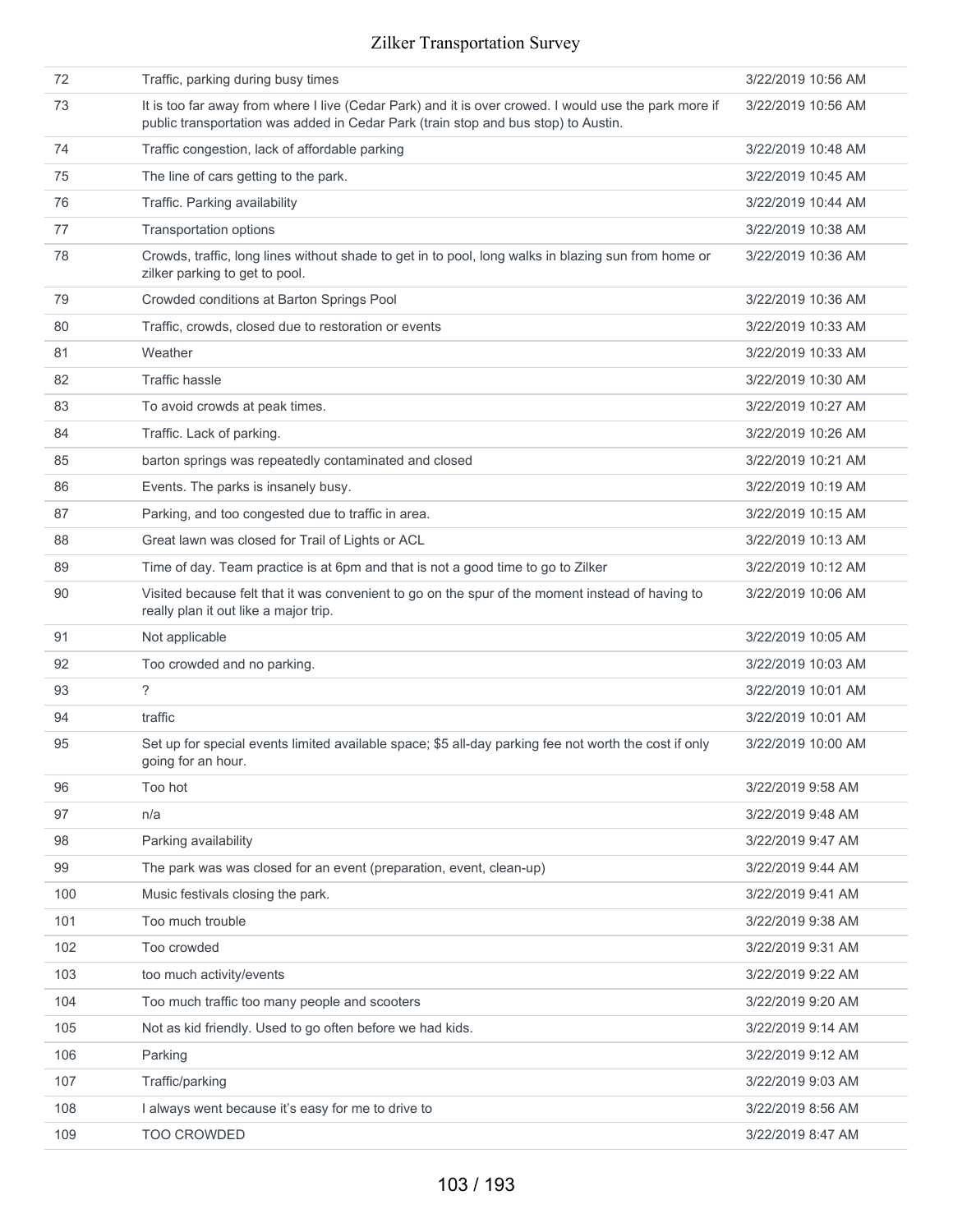| 110 | Toooo crowded                                                                                              | 3/22/2019 8:43 AM  |
|-----|------------------------------------------------------------------------------------------------------------|--------------------|
| 111 | Wanted to go to Zilker tree during holiday season, but logistics of crowds & parking were too<br>daunting. | 3/22/2019 8:40 AM  |
| 112 | Too crowded                                                                                                | 3/22/2019 8:40 AM  |
| 113 | Too hot outside                                                                                            | 3/22/2019 8:38 AM  |
| 114 | Traffic and crowds                                                                                         | 3/22/2019 8:37 AM  |
| 115 | Crowded                                                                                                    | 3/22/2019 8:31 AM  |
| 116 | <b>ACL SXSW</b>                                                                                            | 3/22/2019 8:27 AM  |
| 117 | too many people, not enough parking, too much of a hassle                                                  | 3/22/2019 8:20 AM  |
| 118 | Parking is a pain                                                                                          | 3/22/2019 8:18 AM  |
| 119 | Too crowded. Too dangerous for pedestrian access.                                                          | 3/22/2019 8:16 AM  |
| 120 | Parking is a hassle if you don't arrive very early in the AM.                                              | 3/22/2019 7:54 AM  |
| 121 | concert rainouts                                                                                           | 3/22/2019 7:48 AM  |
| 122 | Closed due to events  or bad weather                                                                       | 3/22/2019 7:45 AM  |
| 123 | Takes too long to get there                                                                                | 3/22/2019 7:40 AM  |
| 124 | too crowded or blocked off for festivals                                                                   | 3/22/2019 7:38 AM  |
| 125 | Hard to get there fighting through Lamar traffic. Lack or parking. Too crowded.                            | 3/22/2019 7:38 AM  |
| 126 | Overcrowding                                                                                               | 3/22/2019 7:37 AM  |
| 127 | Lack of parking/equivalent park facilities near home for less effort                                       | 3/22/2019 7:28 AM  |
| 128 | weather, anticipating busy times                                                                           | 3/22/2019 7:26 AM  |
| 129 | too crazy busy                                                                                             | 3/22/2019 7:25 AM  |
| 130 | Too much trouble to get to it                                                                              | 3/22/2019 7:22 AM  |
| 131 | Events that were goung on. ACL is the worse one!                                                           | 3/22/2019 7:16 AM  |
| 132 | Park closures due to ACL set up and TOL set up/ event.                                                     | 3/22/2019 7:10 AM  |
| 133 | Crowds                                                                                                     | 3/22/2019 7:09 AM  |
| 134 | Getting too dark                                                                                           | 3/22/2019 6:59 AM  |
| 135 | Too crowded, unruly people                                                                                 | 3/22/2019 5:45 AM  |
| 136 | <b>Na</b>                                                                                                  | 3/22/2019 5:28 AM  |
| 137 | Parking unavailability and lack of transportation                                                          | 3/22/2019 4:48 AM  |
| 138 | One of the festivals                                                                                       | 3/22/2019 4:16 AM  |
| 139 | Parking & traffic                                                                                          | 3/22/2019 4:08 AM  |
| 140 | Inconvenient bus service from where I live                                                                 | 3/22/2019 2:55 AM  |
| 141 | Takes too long to get there and fight all the traffic-vehicular and people                                 | 3/22/2019 2:50 AM  |
| 142 | Closed for maintenance after festivals                                                                     | 3/22/2019 2:20 AM  |
| 143 | Sections of park blocked off such as before and after and during ACL                                       | 3/22/2019 2:10 AM  |
| 144 | Too much travel time to get there and back                                                                 | 3/22/2019 1:11 AM  |
| 145 | it was closed for private profit; or too damn crowded - need to build other parks                          | 3/22/2019 12:01 AM |
| 146 | <b>Distance</b>                                                                                            | 3/21/2019 11:54 PM |
| 147 | Either it would be too crowded or it was too early to make it through the transients                       | 3/21/2019 11:40 PM |
| 148 | Crowds                                                                                                     | 3/21/2019 11:30 PM |
| 149 | It was closed for some event. Usually when the weather is nice                                             | 3/21/2019 11:30 PM |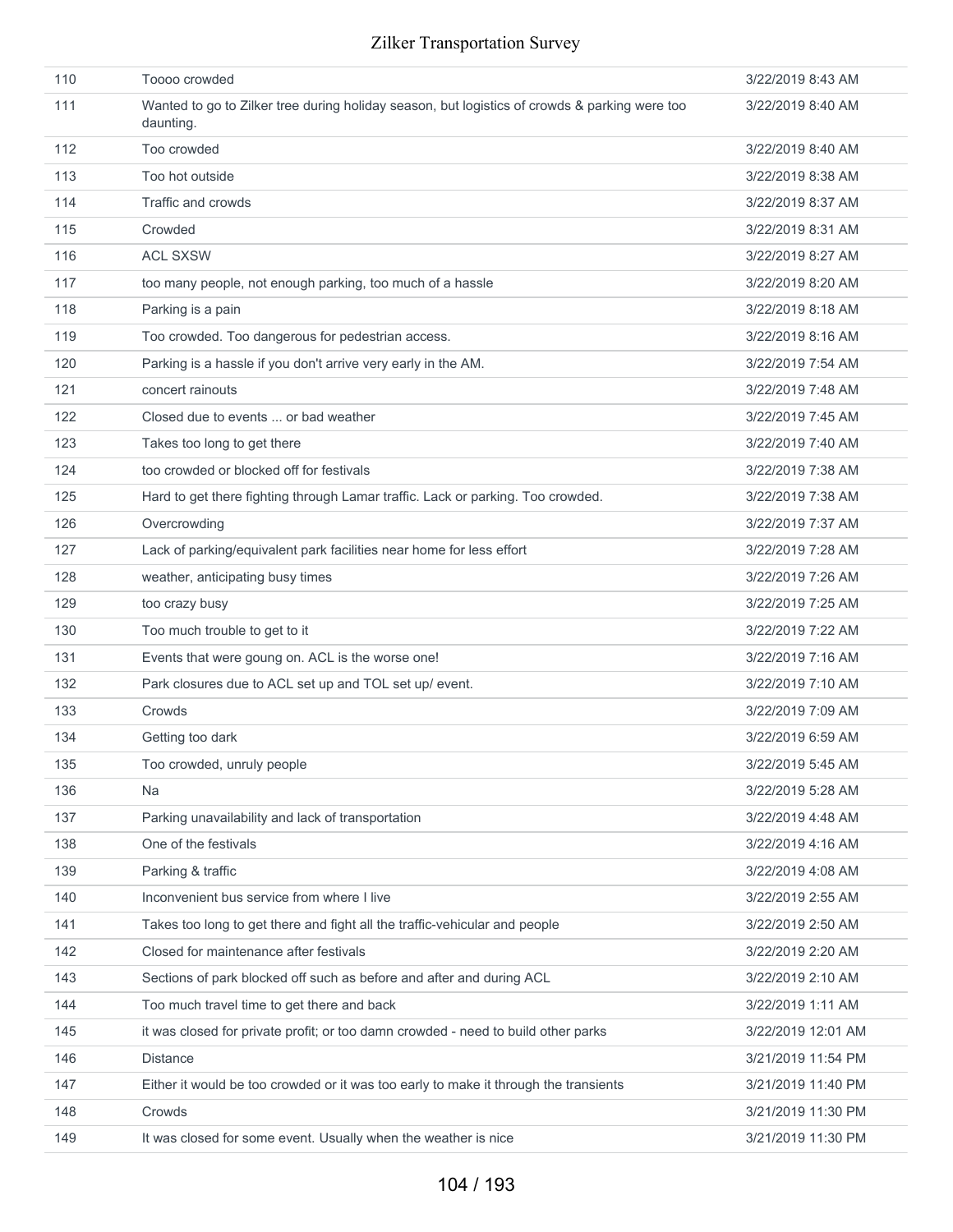| 150 | Too much traffic/no parking                                                                                                                                                             | 3/21/2019 11:15 PM |
|-----|-----------------------------------------------------------------------------------------------------------------------------------------------------------------------------------------|--------------------|
| 151 | Crowded, parking, general Austin traffic                                                                                                                                                | 3/21/2019 11:09 PM |
| 152 | no parking                                                                                                                                                                              | 3/21/2019 10:57 PM |
| 153 | Parking or lines                                                                                                                                                                        | 3/21/2019 10:38 PM |
| 154 | I did not decide to not visit.                                                                                                                                                          | 3/21/2019 10:37 PM |
| 155 | Traffic getting to park, availability of parking within park                                                                                                                            | 3/21/2019 10:35 PM |
| 156 | Too crowded                                                                                                                                                                             | 3/21/2019 10:33 PM |
| 157 | too crowded. I used to go to the Kite Fest and Blues on the Green but the crowds are unappealing.<br>Let's have some events in other parks around town, to coincide with Zilker Events. | 3/21/2019 10:31 PM |
| 158 | Too difficult. Not enough parking.                                                                                                                                                      | 3/21/2019 10:27 PM |
| 159 | Hastle, trouble. Not knowing how where to go, parking, closed for city events, the crowds.                                                                                              | 3/21/2019 10:18 PM |
| 160 | Traffic and special event causing congestion                                                                                                                                            | 3/21/2019 9:54 PM  |
| 161 | Barton springs closed on Thursday                                                                                                                                                       | 3/21/2019 9:51 PM  |
| 162 | Use of the park for other events, particularly ACL.                                                                                                                                     | 3/21/2019 9:42 PM  |
| 163 | I didn't want to have to deal with parking                                                                                                                                              | 3/21/2019 9:41 PM  |
| 164 | There was no parking and loose dogs were not being monitored                                                                                                                            | 3/21/2019 9:38 PM  |
| 165 | Because it's too hard to get to.                                                                                                                                                        | 3/21/2019 9:38 PM  |
| 166 | Too crowded, too much traffic or the park was in the endless setup/teardown mode for ACL and<br>TOL.                                                                                    | 3/21/2019 9:36 PM  |
| 167 | Tried to plan a BBQ for coworkers and was told no beer allowed                                                                                                                          | 3/21/2019 9:35 PM  |
| 168 | Zachary Scott took over the parking area I use! Not fair!                                                                                                                               | 3/21/2019 9:30 PM  |
| 169 | Usually for an event - traffic and parking too difficult                                                                                                                                | 3/21/2019 9:24 PM  |
| 170 | the drive to get there and parking just isn't worth it. Lots of other nice parks to go to that are closer<br>to me.                                                                     | 3/21/2019 9:23 PM  |
| 171 | Too crowded                                                                                                                                                                             | 3/21/2019 9:19 PM  |
| 172 | <b>ACL Fest craziness</b>                                                                                                                                                               | 3/21/2019 9:12 PM  |
| 173 | too busy, too hard to park, too many people in the springs                                                                                                                              | 3/21/2019 9:09 PM  |
| 174 | Traffic. Construction on parking areas making a longer walk or circling the area to find parking.                                                                                       | 3/21/2019 9:00 PM  |
| 175 | Weather                                                                                                                                                                                 | 3/21/2019 9:00 PM  |
| 176 | traffic on Barton Springs                                                                                                                                                               | 3/21/2019 8:52 PM  |
| 177 | Too inconvenient or expensive                                                                                                                                                           | 3/21/2019 8:50 PM  |
| 178 | Had to Pay to park. And a couple of times on the weekend the line was way too long at the Barton<br>springs pool.                                                                       | 3/21/2019 8:48 PM  |
| 179 | Too many people, limited parking                                                                                                                                                        | 3/21/2019 8:41 PM  |
| 180 | Crowds and no parking                                                                                                                                                                   | 3/21/2019 8:41 PM  |
| 181 | Cost to park. Not enough parking.                                                                                                                                                       | 3/21/2019 8:33 PM  |
| 182 | Worried about it being too crowded, traffic                                                                                                                                             | 3/21/2019 8:31 PM  |
| 183 | South by west to much people                                                                                                                                                            | 3/21/2019 8:31 PM  |
| 184 | Parking and Traffic                                                                                                                                                                     | 3/21/2019 8:20 PM  |
| 185 | Traffic and playground is difficult to utilize with some of it being broken                                                                                                             | 3/21/2019 8:19 PM  |
| 186 | n/a                                                                                                                                                                                     | 3/21/2019 8:16 PM  |
| 187 | Too crowded, parking too expensive, too hot                                                                                                                                             | 3/21/2019 8:15 PM  |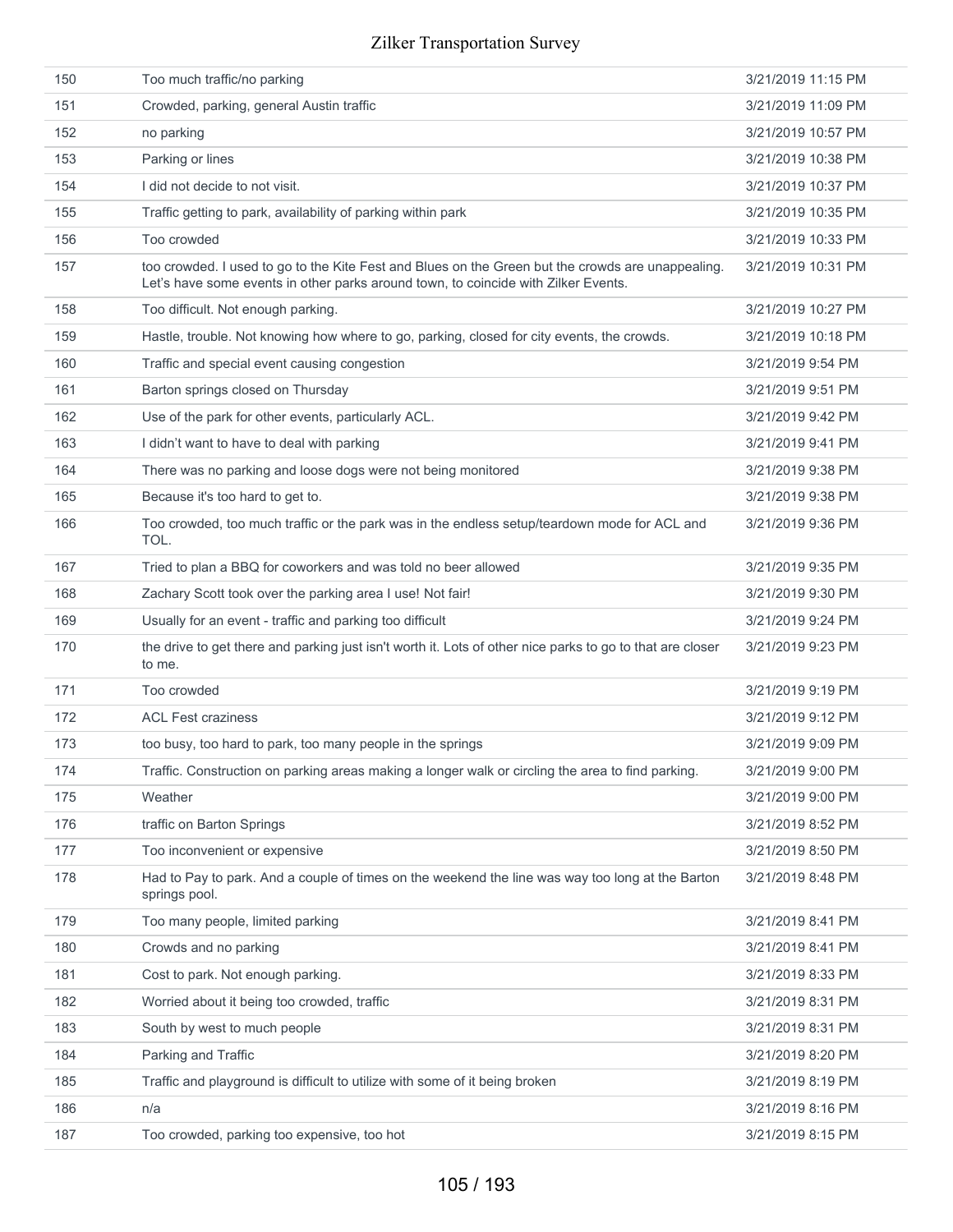| 188 | Crowds                                                                                                                                                                                                                                                                                                                                                                                                                                                                      | 3/21/2019 8:15 PM |
|-----|-----------------------------------------------------------------------------------------------------------------------------------------------------------------------------------------------------------------------------------------------------------------------------------------------------------------------------------------------------------------------------------------------------------------------------------------------------------------------------|-------------------|
| 189 | Parking                                                                                                                                                                                                                                                                                                                                                                                                                                                                     | 3/21/2019 8:07 PM |
| 190 | Crowds at night leaving the musical                                                                                                                                                                                                                                                                                                                                                                                                                                         | 3/21/2019 8:05 PM |
| 191 | Too busy, not enough Parking, paying for parking                                                                                                                                                                                                                                                                                                                                                                                                                            | 3/21/2019 8:04 PM |
| 192 | Cost. The greed of the City Of Austin to start charging fees for just about everything is absolutely<br>against what most people were attracted to Austin for, all the cool, free things going on all over<br>town. What drew me, my Woman, and most people I go to Zilker Park with was just about<br>everything was fine. If the city wouldn't mismanage it's funds so bad it could bring back all the<br>freebies for us, the hard working, outrageous tax paying public | 3/21/2019 8:01 PM |
| 193 | Parking                                                                                                                                                                                                                                                                                                                                                                                                                                                                     | 3/21/2019 8:00 PM |
| 194 | Crowded, long line                                                                                                                                                                                                                                                                                                                                                                                                                                                          | 3/21/2019 7:49 PM |
| 195 | Having to pay to park. I've lived in Austin my whole like so don't like the change from free to having<br>to pay for parking                                                                                                                                                                                                                                                                                                                                                | 3/21/2019 7:41 PM |
| 196 | Crowds/Traffic                                                                                                                                                                                                                                                                                                                                                                                                                                                              | 3/21/2019 7:36 PM |
| 197 | Crowds; possible lack of parking                                                                                                                                                                                                                                                                                                                                                                                                                                            | 3/21/2019 7:34 PM |
| 198 | Too crowded. Should make Hancock Golf Course into a Ziker like north of the river park                                                                                                                                                                                                                                                                                                                                                                                      | 3/21/2019 7:33 PM |
| 199 | Crowded                                                                                                                                                                                                                                                                                                                                                                                                                                                                     | 3/21/2019 7:33 PM |
| 200 | Lack of parking                                                                                                                                                                                                                                                                                                                                                                                                                                                             | 3/21/2019 7:29 PM |
| 201 | Never, unless ACL is going.                                                                                                                                                                                                                                                                                                                                                                                                                                                 | 3/21/2019 7:27 PM |
| 202 | To much traffic Conjestion on trails                                                                                                                                                                                                                                                                                                                                                                                                                                        | 3/21/2019 7:26 PM |
| 203 | too crowded.                                                                                                                                                                                                                                                                                                                                                                                                                                                                | 3/21/2019 7:24 PM |
| 204 | Transportation/parking                                                                                                                                                                                                                                                                                                                                                                                                                                                      | 3/21/2019 7:16 PM |
| 205 | I don't like to drive because of the traffic and few parking choices.                                                                                                                                                                                                                                                                                                                                                                                                       | 3/21/2019 7:16 PM |
| 206 | Parking fees at botanical garden during weekdays, too many off-leash dogs                                                                                                                                                                                                                                                                                                                                                                                                   | 3/21/2019 7:12 PM |
| 207 | Because parking near Barton Springs is a pain if you go too late in the day on a popular day                                                                                                                                                                                                                                                                                                                                                                                | 3/21/2019 7:07 PM |
| 208 | Ease                                                                                                                                                                                                                                                                                                                                                                                                                                                                        | 3/21/2019 7:04 PM |
| 209 | Too hot                                                                                                                                                                                                                                                                                                                                                                                                                                                                     | 3/21/2019 7:04 PM |
| 210 | Cost to park                                                                                                                                                                                                                                                                                                                                                                                                                                                                | 3/21/2019 7:03 PM |
| 211 | n/a                                                                                                                                                                                                                                                                                                                                                                                                                                                                         | 3/21/2019 7:01 PM |
| 212 | Too crowded.                                                                                                                                                                                                                                                                                                                                                                                                                                                                | 3/21/2019 7:00 PM |
| 213 | Too crowded                                                                                                                                                                                                                                                                                                                                                                                                                                                                 | 3/21/2019 6:57 PM |
| 214 | Weather, crowds                                                                                                                                                                                                                                                                                                                                                                                                                                                             | 3/21/2019 6:55 PM |
| 215 | No parking                                                                                                                                                                                                                                                                                                                                                                                                                                                                  | 3/21/2019 6:53 PM |
| 216 | Parking, commute, Barton Springs Road closed for event, traffic, etc.                                                                                                                                                                                                                                                                                                                                                                                                       | 3/21/2019 6:50 PM |
| 217 | Too many people who are not natural born Texans.                                                                                                                                                                                                                                                                                                                                                                                                                            | 3/21/2019 6:49 PM |
| 218 | Parking                                                                                                                                                                                                                                                                                                                                                                                                                                                                     | 3/21/2019 6:48 PM |
| 219 | <b>Busy</b>                                                                                                                                                                                                                                                                                                                                                                                                                                                                 | 3/21/2019 6:41 PM |
| 220 | Bicycle access is either very roundabout along the trail, or along roads with high speed traffic and<br>no physical protection for bike lanes,                                                                                                                                                                                                                                                                                                                              | 3/21/2019 6:38 PM |
| 221 | traffic and lack of parking                                                                                                                                                                                                                                                                                                                                                                                                                                                 | 3/21/2019 6:34 PM |
| 222 | Too many people, over crowded                                                                                                                                                                                                                                                                                                                                                                                                                                               | 3/21/2019 6:33 PM |
| 223 | Too hard to get to                                                                                                                                                                                                                                                                                                                                                                                                                                                          | 3/21/2019 6:30 PM |
| 224 | too crowded                                                                                                                                                                                                                                                                                                                                                                                                                                                                 | 3/21/2019 6:29 PM |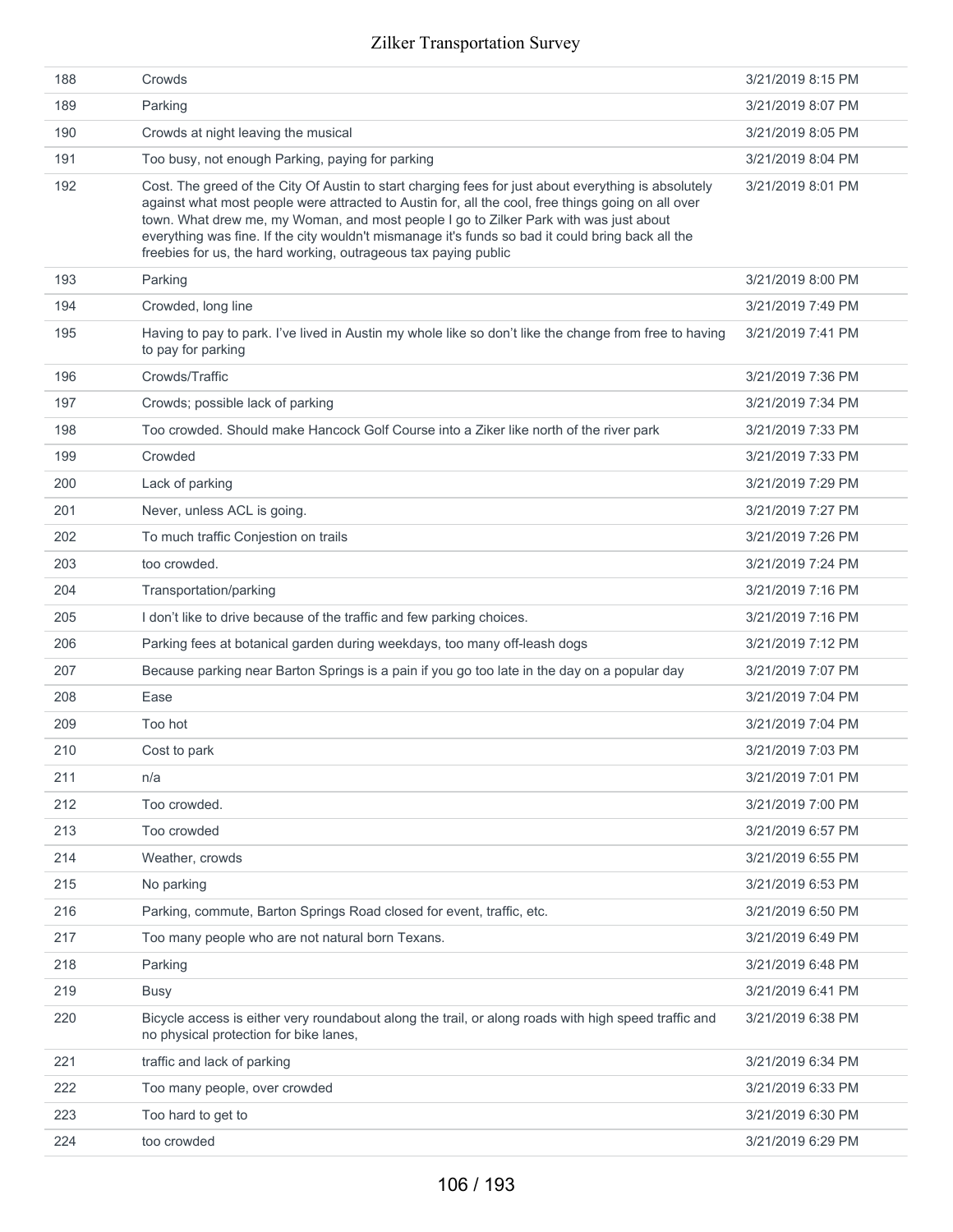| 225 | Have to drive there and prefer to walk                                                                                                                                                                                                                         | 3/21/2019 6:27 PM |
|-----|----------------------------------------------------------------------------------------------------------------------------------------------------------------------------------------------------------------------------------------------------------------|-------------------|
| 226 | <b>ACL</b>                                                                                                                                                                                                                                                     | 3/21/2019 6:26 PM |
| 227 | Big events, excessive marijuana use, too many homeless people being aggressive,                                                                                                                                                                                | 3/21/2019 6:19 PM |
| 228 | Parking and its distance to where I want to be                                                                                                                                                                                                                 | 3/21/2019 6:13 PM |
| 229 | Too hot to bike there.                                                                                                                                                                                                                                         | 3/21/2019 6:10 PM |
| 230 | <b>Bad knees</b>                                                                                                                                                                                                                                               | 3/21/2019 6:10 PM |
| 231 | Because in the summer it's a zoo. That means it is in high demand and access should NOT be<br>limited by preventing people from parking at the park! WE NEED ACCESS TO OUR PARK THAT<br>WE PAY FOR.                                                            | 3/21/2019 6:09 PM |
| 232 | festivals and other                                                                                                                                                                                                                                            | 3/21/2019 6:09 PM |
| 233 | No parking                                                                                                                                                                                                                                                     | 3/21/2019 6:05 PM |
| 234 | Traffic                                                                                                                                                                                                                                                        | 3/21/2019 6:05 PM |
| 235 | Too much traffic and inadequate parking                                                                                                                                                                                                                        | 3/21/2019 6:02 PM |
| 236 | Crowds                                                                                                                                                                                                                                                         | 3/21/2019 5:56 PM |
| 237 | Parking                                                                                                                                                                                                                                                        | 3/21/2019 5:53 PM |
| 238 | Paid parking by the playground                                                                                                                                                                                                                                 | 3/21/2019 5:53 PM |
| 239 | It will busy and parking can be tough                                                                                                                                                                                                                          | 3/21/2019 5:52 PM |
| 240 | Parking, crowds.                                                                                                                                                                                                                                               | 3/21/2019 5:52 PM |
| 241 | <b>Traffic woes</b>                                                                                                                                                                                                                                            | 3/21/2019 5:50 PM |
| 242 | Availability of parking, traffic, distance needed to walk for someone with a mobility impairment. The<br>park is most definitely not friendly to those with mobility impairments.                                                                              | 3/21/2019 5:49 PM |
| 243 | <b>ACL</b>                                                                                                                                                                                                                                                     | 3/21/2019 5:47 PM |
| 244 | Knee pain                                                                                                                                                                                                                                                      | 3/21/2019 5:47 PM |
| 245 | Too many cars due to free parking                                                                                                                                                                                                                              | 3/21/2019 5:44 PM |
| 246 | Crowds                                                                                                                                                                                                                                                         | 3/21/2019 5:42 PM |
| 247 | If parking was not easy we tend to find another trail, park. For example-Barton Creel Greenbelt,<br>Lady Bird Wildflower Center, etc                                                                                                                           | 3/21/2019 5:41 PM |
| 248 | Too many Humans, Parking is a nightmare                                                                                                                                                                                                                        | 3/21/2019 5:40 PM |
| 249 | The parking is terrible.                                                                                                                                                                                                                                       | 3/21/2019 5:40 PM |
| 250 | I don't have a car and the bus access is horrible. If I go I've had to pay a lot for a rideshare                                                                                                                                                               | 3/21/2019 5:40 PM |
| 251 | Traffic and parking                                                                                                                                                                                                                                            | 3/21/2019 5:38 PM |
| 252 | Too much of a pain to get there and to fight the crowds.                                                                                                                                                                                                       | 3/21/2019 5:36 PM |
| 253 | N/A                                                                                                                                                                                                                                                            | 3/21/2019 5:36 PM |
| 254 | Hassle of getting in, finding parking                                                                                                                                                                                                                          | 3/21/2019 5:34 PM |
| 255 | <b>Traffic</b>                                                                                                                                                                                                                                                 | 3/21/2019 5:33 PM |
| 256 | IT WAS TOO CROWDED OR HOT                                                                                                                                                                                                                                      | 3/21/2019 5:33 PM |
| 257 | I want to go much more than I do, the reason I don't go is due to parking. It is too much hassle to<br>park and I don't want to have to pay for an uber each time. I would rather drive further and go<br>hiking at a different spot where I can find parking. | 3/21/2019 5:32 PM |
| 258 | N/a                                                                                                                                                                                                                                                            | 3/21/2019 5:30 PM |
| 259 | difficulty parking or having to pay to park                                                                                                                                                                                                                    | 3/21/2019 5:29 PM |
| 260 | <b>Traffic</b>                                                                                                                                                                                                                                                 | 3/21/2019 5:27 PM |
| 261 | Hassle of parking and cost. Crowds                                                                                                                                                                                                                             | 3/21/2019 5:27 PM |
|     |                                                                                                                                                                                                                                                                |                   |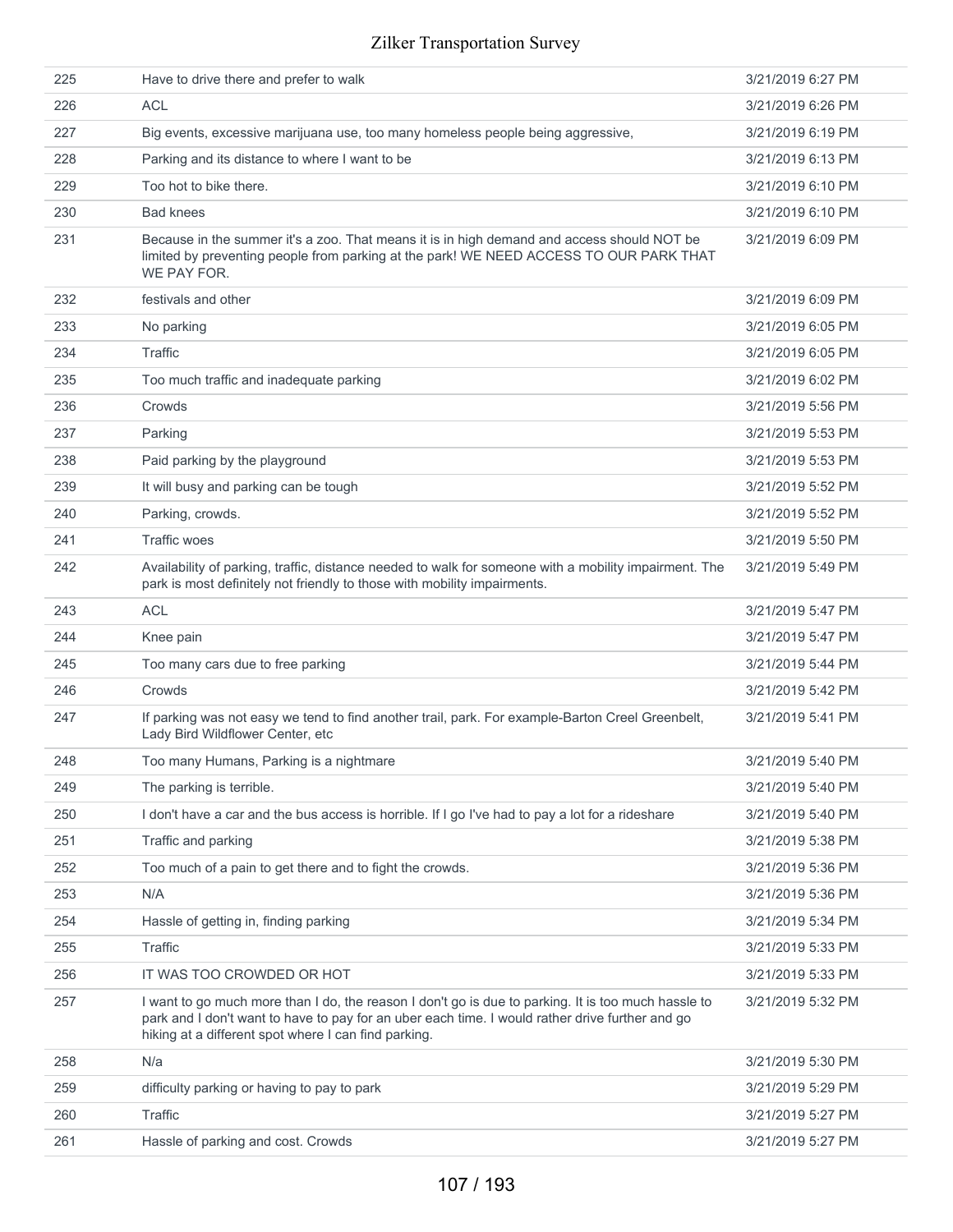| 262 | Too busy, parking issues. We avoid the park on weekends.                                                                                                                                                                           | 3/21/2019 5:27 PM |
|-----|------------------------------------------------------------------------------------------------------------------------------------------------------------------------------------------------------------------------------------|-------------------|
| 263 | I all ways come to Zilker Park                                                                                                                                                                                                     | 3/21/2019 5:27 PM |
| 264 | Too crowded                                                                                                                                                                                                                        | 3/21/2019 5:24 PM |
| 265 | Bad weather, bad traffic                                                                                                                                                                                                           | 3/21/2019 5:22 PM |
| 266 | Parking                                                                                                                                                                                                                            | 3/21/2019 5:22 PM |
| 267 | Crowds and parking                                                                                                                                                                                                                 | 3/21/2019 5:22 PM |
| 268 | Difficult access Lack of parking                                                                                                                                                                                                   | 3/21/2019 5:21 PM |
| 269 | crowded                                                                                                                                                                                                                            | 3/21/2019 5:15 PM |
| 270 | Crowds                                                                                                                                                                                                                             | 3/21/2019 5:12 PM |
| 271 | too big of a hassle to get there / park                                                                                                                                                                                            | 3/21/2019 5:12 PM |
| 272 | There were large events in the park that made it impossible to get to/too busy/closed off, such as<br>ACL. I wish private events would not stop tax-paying citizens from using the park.                                           | 3/21/2019 5:12 PM |
| 273 | Too crowded and parking sucks!                                                                                                                                                                                                     | 3/21/2019 5:12 PM |
| 274 | traffic; events                                                                                                                                                                                                                    | 3/21/2019 5:12 PM |
| 275 | It was hot, parking was horrible, and there were too many people.                                                                                                                                                                  | 3/21/2019 5:11 PM |
| 276 | <b>Na</b>                                                                                                                                                                                                                          | 3/21/2019 5:11 PM |
| 277 | Traffic on way, parking                                                                                                                                                                                                            | 3/21/2019 5:10 PM |
| 278 | moved farther away (S Congress near William Cannon) and hate driving places. would rather bike<br>(when able) or take public transport.                                                                                            | 3/21/2019 5:10 PM |
| 279 | no parking /too crowded                                                                                                                                                                                                            | 3/21/2019 5:09 PM |
| 280 | N/A                                                                                                                                                                                                                                | 3/21/2019 5:09 PM |
| 281 | Parking                                                                                                                                                                                                                            | 3/21/2019 5:09 PM |
| 282 | Parking and CROWDS                                                                                                                                                                                                                 | 3/21/2019 5:07 PM |
| 283 | Crowds                                                                                                                                                                                                                             | 3/21/2019 5:06 PM |
| 284 | Traffic & parking difficulties                                                                                                                                                                                                     | 3/21/2019 5:06 PM |
| 285 | Too crowded.                                                                                                                                                                                                                       | 3/21/2019 5:05 PM |
| 286 | Parking, Traffic to get into the park.                                                                                                                                                                                             | 3/21/2019 5:02 PM |
| 287 | The Park was either closed to the public for the damn ACL or the ACL damage to the area was<br>being cosmeticized, or the junky Trail of Lights had taken over the Park. Move that ACL out to the<br>racetrack and leave it there! | 3/21/2019 5:01 PM |
| 288 | There was a fee to park at the Botanical Gardens.                                                                                                                                                                                  | 3/21/2019 4:58 PM |
| 289 | For the pool specifically, we wouldn't get there early enough to find parking (we skip it if we<br>haven't left the house by 10am, and we live about fifteen minutes away).                                                        | 3/21/2019 4:58 PM |
| 290 | Heat companionsparking access                                                                                                                                                                                                      | 3/21/2019 4:55 PM |
| 291 | Traffic and number of people                                                                                                                                                                                                       | 3/21/2019 4:54 PM |
| 292 | Too many people. Too crowded. No parking or too much traffic.                                                                                                                                                                      | 3/21/2019 4:54 PM |
| 293 | Traffic was too miserable to suffer through between my house and the park.                                                                                                                                                         | 3/21/2019 4:52 PM |
| 294 | too crowded                                                                                                                                                                                                                        | 3/21/2019 4:51 PM |
| 295 | crowds at events prevent easy access to the pool especially the wheelchair accessable North<br>entrance. The South entrance is open during events but the pool's dressing rooms are not<br>accessable from that side.              | 3/21/2019 4:51 PM |
| 296 | Traffic, parking, weather                                                                                                                                                                                                          | 3/21/2019 4:49 PM |
| 297 | couldn't bring dog                                                                                                                                                                                                                 | 3/21/2019 4:49 PM |
|     |                                                                                                                                                                                                                                    |                   |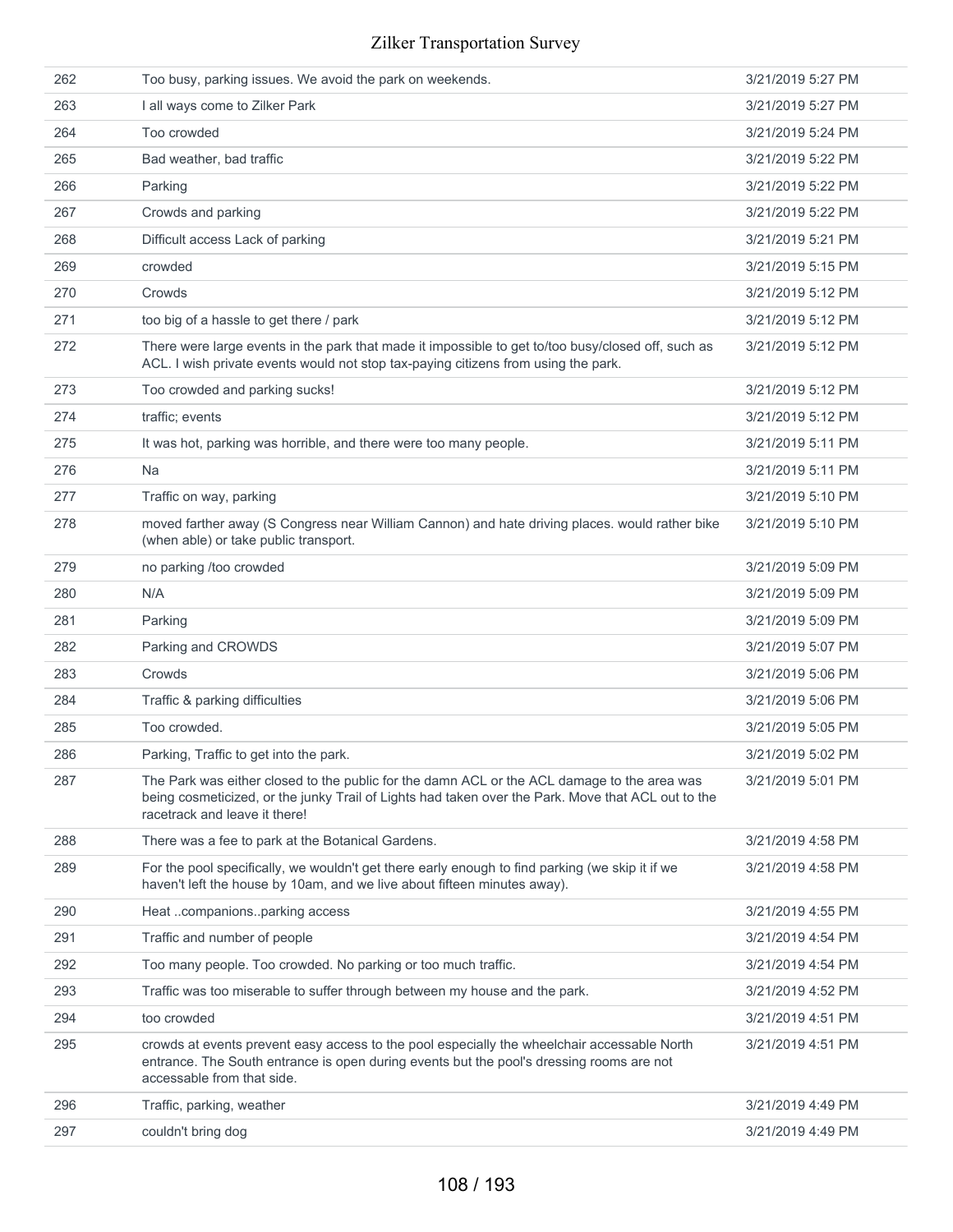| 298 | Too crowded                                                                                                                                                                                                                                                                                                                                                                                                                                                                                   | 3/21/2019 4:47 PM |
|-----|-----------------------------------------------------------------------------------------------------------------------------------------------------------------------------------------------------------------------------------------------------------------------------------------------------------------------------------------------------------------------------------------------------------------------------------------------------------------------------------------------|-------------------|
| 299 | crowds                                                                                                                                                                                                                                                                                                                                                                                                                                                                                        | 3/21/2019 4:46 PM |
| 300 | Too much traffic to get there                                                                                                                                                                                                                                                                                                                                                                                                                                                                 | 3/21/2019 4:45 PM |
| 301 | too difficult to get there and/or park                                                                                                                                                                                                                                                                                                                                                                                                                                                        | 3/21/2019 4:21 PM |
| 302 | Parking is terrible so access is a hastle.                                                                                                                                                                                                                                                                                                                                                                                                                                                    | 3/21/2019 4:09 PM |
| 303 | Too hard to find parking near amenities I wanted to visit and no easy way to get from point A to<br>point B                                                                                                                                                                                                                                                                                                                                                                                   | 3/21/2019 3:59 PM |
| 304 | difficulty finding parking close by                                                                                                                                                                                                                                                                                                                                                                                                                                                           | 3/21/2019 3:54 PM |
| 305 | N/A                                                                                                                                                                                                                                                                                                                                                                                                                                                                                           | 3/21/2019 3:53 PM |
| 306 | Traffic, parking.                                                                                                                                                                                                                                                                                                                                                                                                                                                                             | 3/21/2019 3:50 PM |
| 307 | Parking, traffic, and crowds                                                                                                                                                                                                                                                                                                                                                                                                                                                                  | 3/21/2019 3:49 PM |
| 308 | Other things come up                                                                                                                                                                                                                                                                                                                                                                                                                                                                          | 3/21/2019 3:47 PM |
| 309 | fencing park torn up due to festivals                                                                                                                                                                                                                                                                                                                                                                                                                                                         | 3/21/2019 3:43 PM |
| 310 | Too commercialized, too many people at events, has become a mob                                                                                                                                                                                                                                                                                                                                                                                                                               | 3/21/2019 3:42 PM |
| 311 | Too big of a nightmare to deal with traffic once you try to leave an event no matter which alternate<br>mode you chose.                                                                                                                                                                                                                                                                                                                                                                       | 3/21/2019 3:38 PM |
| 312 | If it's too hot I don't go.                                                                                                                                                                                                                                                                                                                                                                                                                                                                   | 3/21/2019 3:32 PM |
| 313 | Park in use for some festival or event. Parking, rude people, dogs out of control, kids out of control                                                                                                                                                                                                                                                                                                                                                                                        | 3/21/2019 3:27 PM |
| 314 | Crowds due to ACL fest and trail of lights. No parking available.                                                                                                                                                                                                                                                                                                                                                                                                                             | 3/21/2019 3:25 PM |
| 315 | N/A                                                                                                                                                                                                                                                                                                                                                                                                                                                                                           | 3/21/2019 3:21 PM |
| 316 | Nowhere to park. Too hot, not enough shade. Traffic.                                                                                                                                                                                                                                                                                                                                                                                                                                          | 3/21/2019 3:19 PM |
| 317 | Crowded no parking                                                                                                                                                                                                                                                                                                                                                                                                                                                                            | 3/21/2019 3:18 PM |
| 318 | Too many automobiles                                                                                                                                                                                                                                                                                                                                                                                                                                                                          | 3/21/2019 3:12 PM |
| 319 | Ironically, sometimes I skip on "nice" days when it's 70 degrees. Disc Golf park is usually packed.<br>So I tend to use it more on very hot or very cold days more when it's less busy.                                                                                                                                                                                                                                                                                                       | 3/21/2019 3:04 PM |
| 320 | crowds                                                                                                                                                                                                                                                                                                                                                                                                                                                                                        | 3/21/2019 2:59 PM |
| 321 | n/a                                                                                                                                                                                                                                                                                                                                                                                                                                                                                           | 3/21/2019 2:58 PM |
| 322 | Too much traffic                                                                                                                                                                                                                                                                                                                                                                                                                                                                              | 3/21/2019 2:37 PM |
| 323 | N/A                                                                                                                                                                                                                                                                                                                                                                                                                                                                                           | 3/21/2019 2:34 PM |
| 324 | Blues on the green has gotten too crazy. It's been flooded or it's closed for an event preparation                                                                                                                                                                                                                                                                                                                                                                                            | 3/21/2019 2:32 PM |
| 325 | Traffic, too many people                                                                                                                                                                                                                                                                                                                                                                                                                                                                      | 3/21/2019 2:32 PM |
| 326 | Limited parking or too crowded                                                                                                                                                                                                                                                                                                                                                                                                                                                                | 3/21/2019 2:31 PM |
| 327 | too many people there or rain or it was closed due to an event (ACL, Trail of Headlights, etc)                                                                                                                                                                                                                                                                                                                                                                                                | 3/21/2019 2:28 PM |
| 328 | challenges of getting there with a pet                                                                                                                                                                                                                                                                                                                                                                                                                                                        | 3/21/2019 2:27 PM |
| 329 | NO ROADS to get there easy                                                                                                                                                                                                                                                                                                                                                                                                                                                                    | 3/21/2019 2:25 PM |
| 330 | parking is horrible and the free area below the pool is no longer appropriate for families.                                                                                                                                                                                                                                                                                                                                                                                                   | 3/21/2019 2:21 PM |
| 331 | N/A                                                                                                                                                                                                                                                                                                                                                                                                                                                                                           | 3/21/2019 2:16 PM |
| 332 | too crowded, not enough parking                                                                                                                                                                                                                                                                                                                                                                                                                                                               | 3/21/2019 2:13 PM |
| 333 | It's too crowded. Streets are closed during sxsw and sporadically for other events. The traffic on<br>Lamar is unbearable. The area is becoming unbearable and like an adult playground with scooters<br>driving against traffic with inebriated drivers or 2 ppl per scooter. I'm surprised more people aren't<br>seriously injured. I'm also tired of dodging scooters while walking or running on the trail. I've lived<br>in Austin since 1993 and my husband is fifth generation Austin. | 3/21/2019 2:09 PM |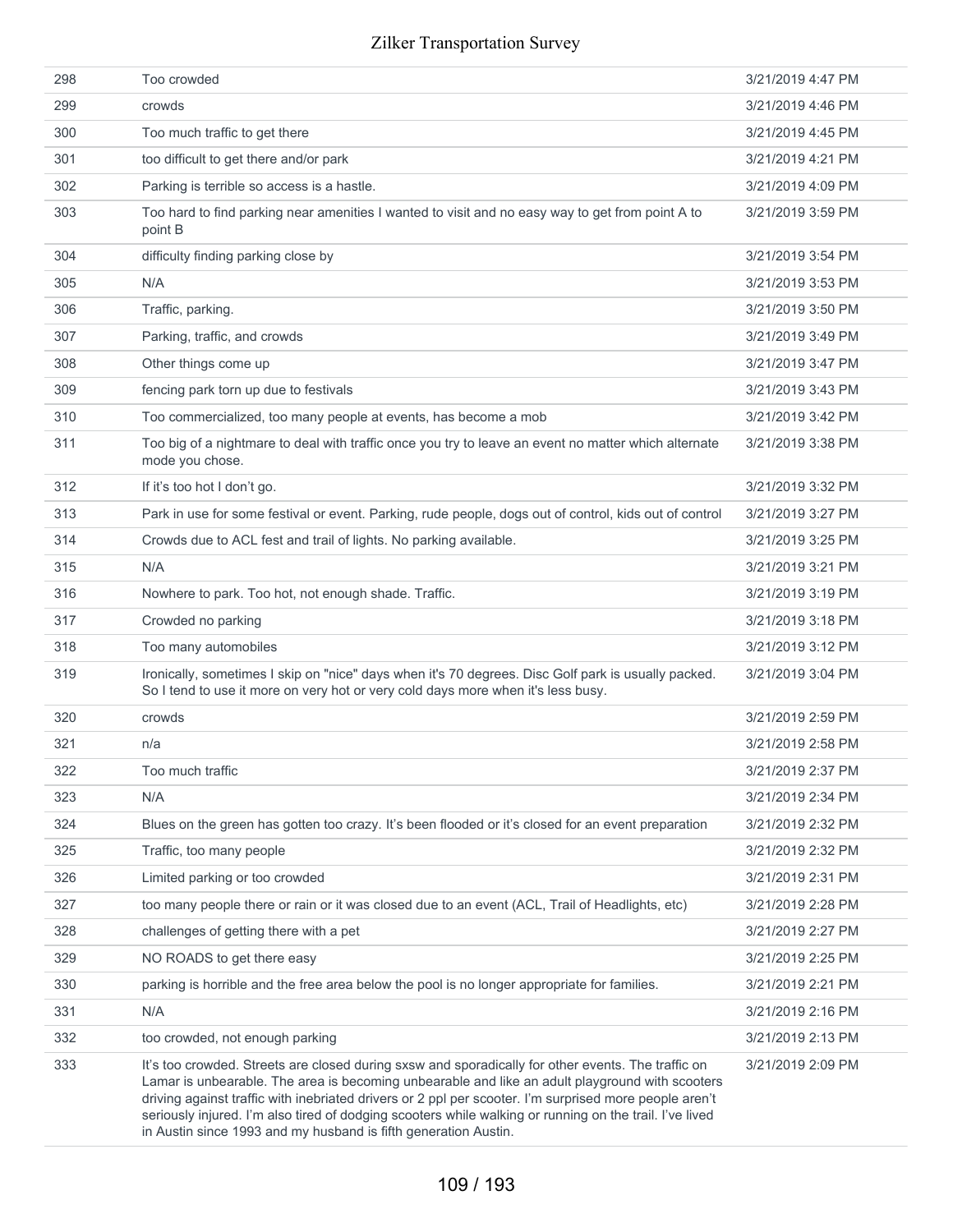| 334 | Crowd sizes and parking fees.                                                                                                                                                                                                                                                                                                    | 3/21/2019 2:06 PM  |
|-----|----------------------------------------------------------------------------------------------------------------------------------------------------------------------------------------------------------------------------------------------------------------------------------------------------------------------------------|--------------------|
| 335 | <b>Na</b>                                                                                                                                                                                                                                                                                                                        | 3/21/2019 2:05 PM  |
| 336 | Hard to get to.                                                                                                                                                                                                                                                                                                                  | 3/21/2019 2:04 PM  |
| 337 | parking                                                                                                                                                                                                                                                                                                                          | 3/21/2019 2:04 PM  |
| 338 | Crowds                                                                                                                                                                                                                                                                                                                           | 3/21/2019 2:04 PM  |
| 339 | park closed to visitors because of special events                                                                                                                                                                                                                                                                                | 3/21/2019 2:00 PM  |
| 340 | Logistics of parking                                                                                                                                                                                                                                                                                                             | 3/21/2019 1:59 PM  |
| 341 | ?                                                                                                                                                                                                                                                                                                                                | 3/21/2019 1:58 PM  |
| 342 | too much trouble parking                                                                                                                                                                                                                                                                                                         | 3/21/2019 1:55 PM  |
| 343 | Weather                                                                                                                                                                                                                                                                                                                          | 3/21/2019 1:55 PM  |
| 344 | Parking                                                                                                                                                                                                                                                                                                                          | 3/21/2019 1:54 PM  |
| 345 | Access into and out of the park                                                                                                                                                                                                                                                                                                  | 3/21/2019 1:54 PM  |
| 346 | Parking / congestion                                                                                                                                                                                                                                                                                                             | 3/21/2019 1:53 PM  |
| 347 | crowds, parking and traffic                                                                                                                                                                                                                                                                                                      | 3/21/2019 1:51 PM  |
| 348 | Crowds even though we live less than 1 mile away by foot.                                                                                                                                                                                                                                                                        | 3/21/2019 1:50 PM  |
| 349 | Too crowded -- looked like there was no available parking.                                                                                                                                                                                                                                                                       | 3/20/2019 6:01 PM  |
| 350 | Because it was closed for COMMERCIAL events.                                                                                                                                                                                                                                                                                     | 3/20/2019 5:18 PM  |
| 351 | Traffic too congested.                                                                                                                                                                                                                                                                                                           | 3/20/2019 3:55 PM  |
| 352 | ACL, Trail of Lights, Kite Fest, etc. often too crowded without a special event going on                                                                                                                                                                                                                                         | 3/20/2019 2:17 PM  |
| 353 | Line was too long to get into Barton Springs                                                                                                                                                                                                                                                                                     | 3/20/2019 12:19 PM |
| 354 | <b>NA</b>                                                                                                                                                                                                                                                                                                                        | 3/20/2019 11:52 AM |
| 355 | To many people and not parking                                                                                                                                                                                                                                                                                                   | 3/20/2019 8:54 AM  |
| 356 | Too much trouble to get there/park.                                                                                                                                                                                                                                                                                              | 3/20/2019 7:50 AM  |
| 357 | crowded                                                                                                                                                                                                                                                                                                                          | 3/20/2019 7:40 AM  |
| 358 | Too hard to get there, find parking, large crowds                                                                                                                                                                                                                                                                                | 3/20/2019 6:32 AM  |
| 359 | Trail of lights going on and I was unable to use the disc golf course                                                                                                                                                                                                                                                            | 3/19/2019 10:41 PM |
| 360 | Too crowded on weekend.                                                                                                                                                                                                                                                                                                          | 3/19/2019 12:24 PM |
| 361 | Limited parking/ playground and train over crowded                                                                                                                                                                                                                                                                               | 3/19/2019 7:22 AM  |
| 362 | too crowded                                                                                                                                                                                                                                                                                                                      | 3/19/2019 5:50 AM  |
| 363 | Traffic and parking                                                                                                                                                                                                                                                                                                              | 3/19/2019 3:56 AM  |
| 364 | Too crowded                                                                                                                                                                                                                                                                                                                      | 3/18/2019 11:12 PM |
| 365 | Too crowded                                                                                                                                                                                                                                                                                                                      | 3/18/2019 10:12 PM |
| 366 | N/A                                                                                                                                                                                                                                                                                                                              | 3/18/2019 9:12 PM  |
| 367 | Too much effort and heat.                                                                                                                                                                                                                                                                                                        | 3/18/2019 8:54 PM  |
| 368 | Closed off areas, too much of a hassle, too hot outside                                                                                                                                                                                                                                                                          | 3/18/2019 8:44 PM  |
| 369 | Paying for parking, lack of parking, crowds                                                                                                                                                                                                                                                                                      | 3/18/2019 8:35 PM  |
| 370 | Parking. And then we had our bicycles stolen when we tried to ride over (yes, they were locked<br>and ALL the bikes that day had their locks cut and were missing). Having a safe space, watched<br>by someone, would be better. And having a protected and truly safe bike lane on Barton Sprgs<br>Road would be a game changer | 3/18/2019 8:34 PM  |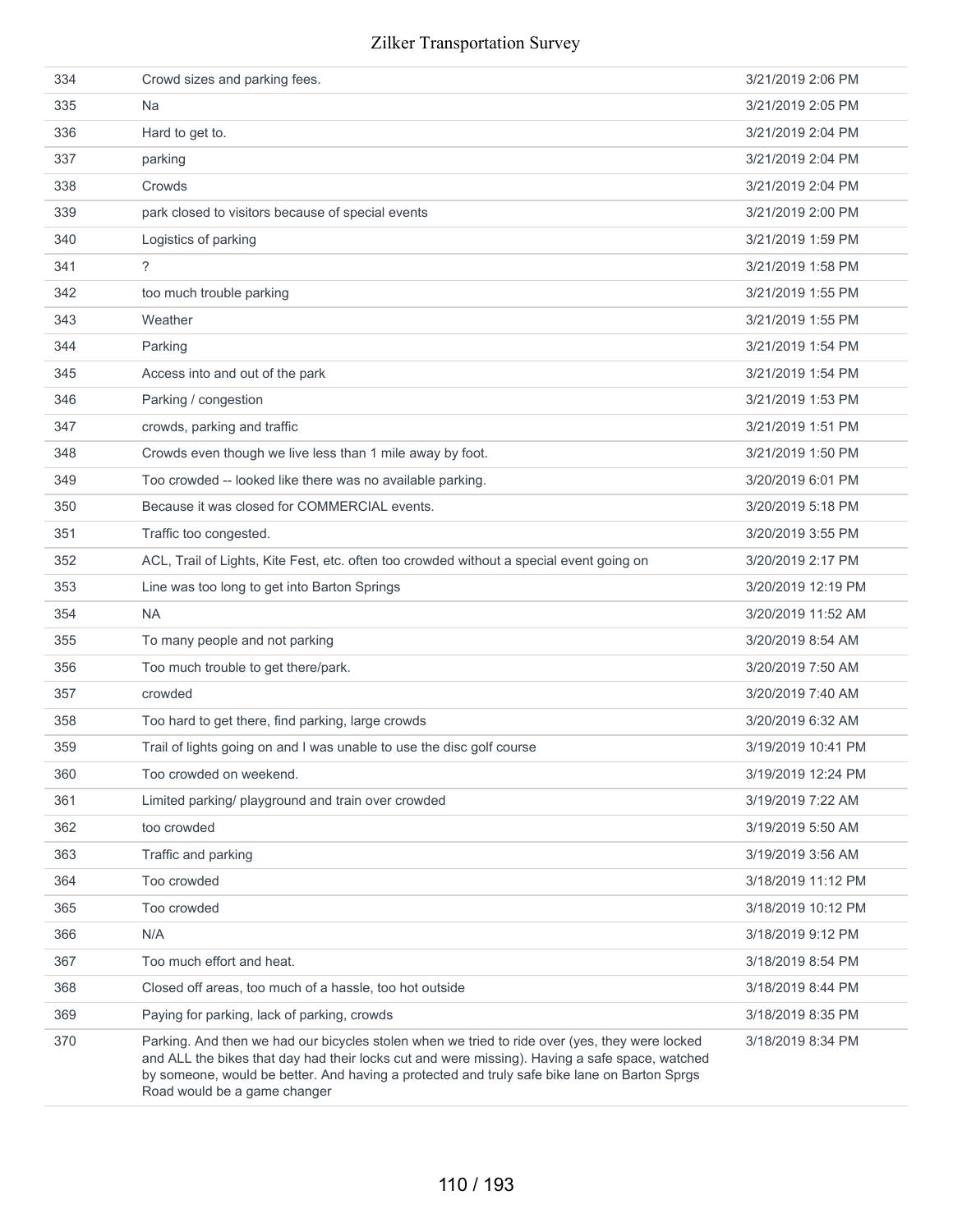| 371 | It gets very crowded, friends were put off by parking stress and are less willing to take the bus<br>than I am. I have the free UT bus pass, but they don't so they'be always been put off using the bus<br>for the first time. (Free month for new users of capital metro? Free rides from Zilker park stops?) | 3/18/2019 7:39 PM  |
|-----|-----------------------------------------------------------------------------------------------------------------------------------------------------------------------------------------------------------------------------------------------------------------------------------------------------------------|--------------------|
| 372 | Price of parking                                                                                                                                                                                                                                                                                                | 3/18/2019 7:01 PM  |
| 373 | Access from hike and bike trail was restricted (blocked with fences) from mid September through<br>early January.                                                                                                                                                                                               | 3/18/2019 4:41 PM  |
| 374 | It was being used for staging ACL.                                                                                                                                                                                                                                                                              | 3/18/2019 3:48 PM  |
| 375 | No parking, over crowded.                                                                                                                                                                                                                                                                                       | 3/18/2019 3:38 PM  |
| 376 | Full                                                                                                                                                                                                                                                                                                            | 3/18/2019 3:20 PM  |
| 377 | parking, lack of bathrooms with the small kids                                                                                                                                                                                                                                                                  | 3/18/2019 2:40 PM  |
| 378 | ACL crowd has gotten ridiculous large and damaged the grass. Also, major parts are closed b/c of<br>events throughout end of September thru December.                                                                                                                                                           | 3/18/2019 2:00 PM  |
| 379 | no parking for zilker train ride                                                                                                                                                                                                                                                                                | 3/18/2019 1:58 PM  |
| 380 | Traffic around and through the park.                                                                                                                                                                                                                                                                            | 3/18/2019 1:51 PM  |
| 381 | Paying to park                                                                                                                                                                                                                                                                                                  | 3/18/2019 1:26 PM  |
| 382 | There was no parking                                                                                                                                                                                                                                                                                            | 3/18/2019 1:26 PM  |
| 383 | if it's past 9am we do not want to try to find parking.                                                                                                                                                                                                                                                         | 3/18/2019 1:19 PM  |
| 384 | Events that are going on in and around the park hinder the ability to enjoy the area.                                                                                                                                                                                                                           | 3/18/2019 1:14 PM  |
| 385 | Limited parking                                                                                                                                                                                                                                                                                                 | 3/18/2019 1:07 PM  |
| 386 | Crowd                                                                                                                                                                                                                                                                                                           | 3/18/2019 12:56 PM |
| 387 | Crowd                                                                                                                                                                                                                                                                                                           | 3/18/2019 12:45 PM |
| 388 | Crowds, weather, have to pay to park                                                                                                                                                                                                                                                                            | 3/18/2019 12:29 PM |
| 389 | Too many people. Too many homeless people. No parking. Too many off leash dogs. Whole park<br>smells like marijuana and cigarettes.                                                                                                                                                                             | 3/18/2019 12:26 PM |
| 390 | Traffic and parking, actually.                                                                                                                                                                                                                                                                                  | 3/18/2019 12:14 PM |
| 391 | Crowds                                                                                                                                                                                                                                                                                                          | 3/18/2019 12:09 PM |
| 392 | to difficult to park                                                                                                                                                                                                                                                                                            | 3/18/2019 12:09 PM |
| 393 | Lack of parking availability - with children with me in the car                                                                                                                                                                                                                                                 | 3/18/2019 12:03 PM |
| 394 | Traffic                                                                                                                                                                                                                                                                                                         | 3/18/2019 12:00 PM |
| 395 | Tooo packed                                                                                                                                                                                                                                                                                                     | 3/18/2019 11:47 AM |
| 396 | Crowds                                                                                                                                                                                                                                                                                                          | 3/18/2019 11:45 AM |
| 397 | Parking                                                                                                                                                                                                                                                                                                         | 3/18/2019 11:41 AM |
| 398 | Other larvae event happening at the park that would make parking a hassle.                                                                                                                                                                                                                                      | 3/18/2019 11:29 AM |
| 399 | inability to par my car                                                                                                                                                                                                                                                                                         | 3/18/2019 10:36 AM |
| 400 | n/a                                                                                                                                                                                                                                                                                                             | 3/18/2019 6:59 AM  |
| 401 | Traffic                                                                                                                                                                                                                                                                                                         | 3/17/2019 10:56 PM |
| 402 | Traffic made it seem intimidating                                                                                                                                                                                                                                                                               | 3/17/2019 10:19 PM |
| 403 | previous events scheduled at the park that prevented other park activities                                                                                                                                                                                                                                      | 3/17/2019 9:40 PM  |
| 404 | TOO CROWDED !!!                                                                                                                                                                                                                                                                                                 | 3/17/2019 12:11 PM |
| 405 | No safe place to park. Too far to walk to the pool in swim clothes.                                                                                                                                                                                                                                             | 3/17/2019 10:04 AM |
| 406 | traffic from Blues on the Green and the Trail of Lights                                                                                                                                                                                                                                                         | 3/17/2019 8:14 AM  |
| 407 | It can be a pain on a busy weekend to travel there                                                                                                                                                                                                                                                              | 3/16/2019 10:56 PM |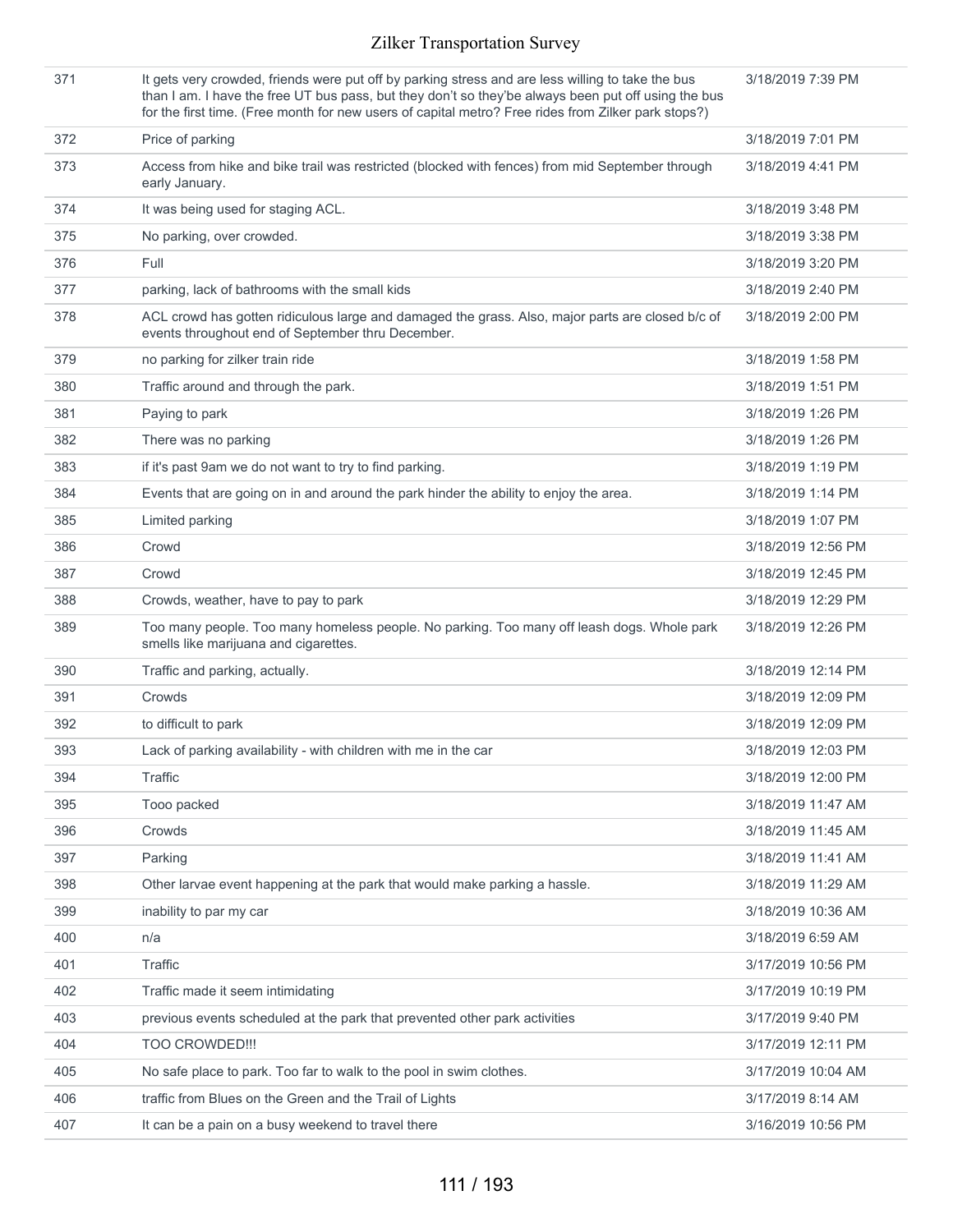| 408 | allergy issues, traffic                                                                                                                                                                                                             | 3/16/2019 6:41 PM  |
|-----|-------------------------------------------------------------------------------------------------------------------------------------------------------------------------------------------------------------------------------------|--------------------|
| 409 | weather, parking issues                                                                                                                                                                                                             | 3/16/2019 5:48 PM  |
| 410 | Time constraints or weather turning                                                                                                                                                                                                 | 3/16/2019 4:31 PM  |
| 411 | ACL set up and tear-down restricted access to park. Trail of lights set up and tear-down restricted<br>access to park. Park access (great lawn) restricted to residents about 25% of the year now for<br>corporate and paid events. | 3/16/2019 12:02 PM |
| 412 | Too crowded                                                                                                                                                                                                                         | 3/16/2019 11:27 AM |
| 413 | crowded, mosquitos                                                                                                                                                                                                                  | 3/16/2019 11:17 AM |
| 414 | Congestion                                                                                                                                                                                                                          | 3/16/2019 7:35 AM  |
| 415 | Too crowded                                                                                                                                                                                                                         | 3/16/2019 4:59 AM  |
| 416 | Can't walk & no alternative                                                                                                                                                                                                         | 3/16/2019 12:11 AM |
| 417 | Crowded                                                                                                                                                                                                                             | 3/15/2019 10:01 PM |
| 418 | too crowded, no parking.                                                                                                                                                                                                            | 3/15/2019 8:09 PM  |
| 419 | Traffic sometimes keeps people away                                                                                                                                                                                                 | 3/15/2019 7:01 PM  |
| 420 | Trail of lights not available                                                                                                                                                                                                       | 3/15/2019 6:07 PM  |
| 421 | Too hot, or too much traffic                                                                                                                                                                                                        | 3/15/2019 5:25 PM  |
| 422 | Too many people, parking is a hassle, and now you have to pay to park                                                                                                                                                               | 3/15/2019 3:09 PM  |
| 423 | You can't keep me away.                                                                                                                                                                                                             | 3/15/2019 2:47 PM  |
| 424 | No parking                                                                                                                                                                                                                          | 3/15/2019 2:34 PM  |
| 425 | Weather more often than not                                                                                                                                                                                                         | 3/15/2019 1:48 PM  |
| 426 | Lack of parking                                                                                                                                                                                                                     | 3/15/2019 12:20 PM |
| 427 | No parking                                                                                                                                                                                                                          | 3/15/2019 12:14 PM |
| 428 | too hard to park                                                                                                                                                                                                                    | 3/15/2019 12:14 PM |
| 429 | traffic                                                                                                                                                                                                                             | 3/15/2019 10:29 AM |
| 430 | paying to park and too many people                                                                                                                                                                                                  | 3/15/2019 10:05 AM |
| 431 | Traffic and parking                                                                                                                                                                                                                 | 3/15/2019 9:57 AM  |
| 432 | Event in progress                                                                                                                                                                                                                   | 3/15/2019 9:43 AM  |
| 433 | Too hot to take on the Zilker Summer Musical.                                                                                                                                                                                       | 3/15/2019 9:16 AM  |
| 434 | Too crowded and no parking                                                                                                                                                                                                          | 3/15/2019 9:02 AM  |
| 435 | lazy                                                                                                                                                                                                                                | 3/15/2019 8:31 AM  |
| 436 | Because it closed down due to setting up or taking down ACL.                                                                                                                                                                        | 3/15/2019 8:27 AM  |
| 437 | Parking                                                                                                                                                                                                                             | 3/15/2019 8:06 AM  |
| 438 | No parking                                                                                                                                                                                                                          | 3/15/2019 7:30 AM  |
| 439 | Too crowded.                                                                                                                                                                                                                        | 3/15/2019 6:42 AM  |
| 440 | Crowds                                                                                                                                                                                                                              | 3/15/2019 3:52 AM  |
| 441 | $\circ$                                                                                                                                                                                                                             | 3/14/2019 10:03 PM |
| 442 | Lack of parking and ecpensr                                                                                                                                                                                                         | 3/14/2019 8:41 PM  |
| 443 | lack of parking & crowds for events                                                                                                                                                                                                 | 3/14/2019 8:29 PM  |
| 444 | Not interested in activities, avoid crowds                                                                                                                                                                                          | 3/14/2019 8:21 PM  |
| 445 | Inconvenience                                                                                                                                                                                                                       | 3/14/2019 8:20 PM  |
| 446 | Access                                                                                                                                                                                                                              | 3/14/2019 7:58 PM  |
|     |                                                                                                                                                                                                                                     |                    |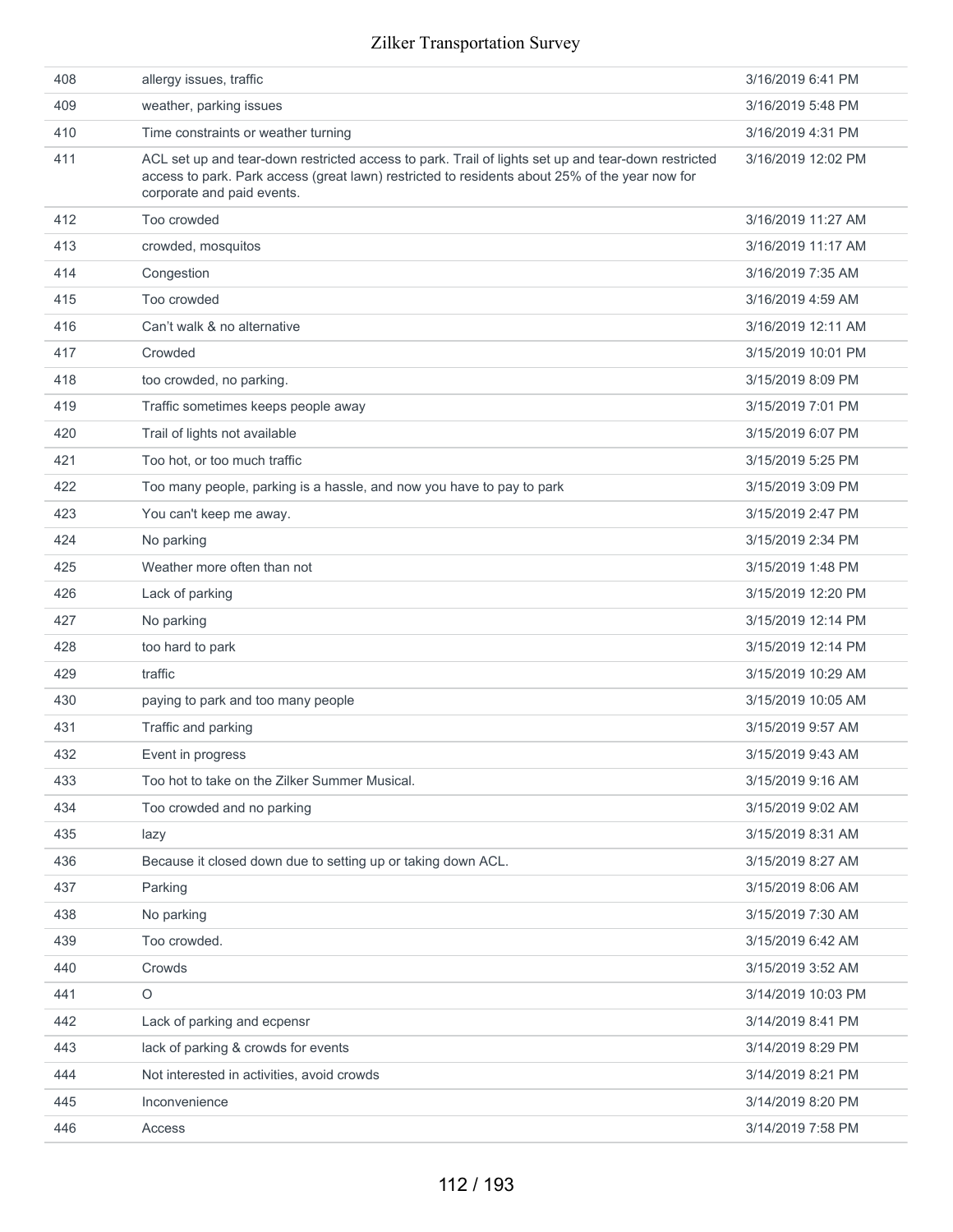| 447 | to many dogs, little kids with us and people aren't dog responsible                                                                                                                                                       | 3/14/2019 7:51 PM  |
|-----|---------------------------------------------------------------------------------------------------------------------------------------------------------------------------------------------------------------------------|--------------------|
| 448 | Too busy                                                                                                                                                                                                                  | 3/14/2019 7:46 PM  |
| 449 | Traffic                                                                                                                                                                                                                   | 3/14/2019 7:28 PM  |
| 450 | There was a big event or run/walk going through or near the park and the parking/traffic was too<br>difficult to manage                                                                                                   | 3/14/2019 7:21 PM  |
| 451 | No interest in the activities there.                                                                                                                                                                                      | 3/14/2019 7:02 PM  |
| 452 | Mopac Traffic                                                                                                                                                                                                             | 3/14/2019 6:45 PM  |
| 453 | Traffic & no parking                                                                                                                                                                                                      | 3/14/2019 6:28 PM  |
| 454 | Parking during events, such as the Trail of Light, is too difficult. If you take the shuttle, which is<br>beyond inconvienient, simply drops one off in a line with a multi-hour wait to get into the Trail of<br>Lights. | 3/14/2019 6:25 PM  |
| 455 | Logistics or crowds                                                                                                                                                                                                       | 3/14/2019 6:19 PM  |
| 456 | Music festival                                                                                                                                                                                                            | 3/14/2019 6:12 PM  |
| 457 | Too much traffic and no parking available.                                                                                                                                                                                | 3/14/2019 5:53 PM  |
| 458 | parking                                                                                                                                                                                                                   | 3/14/2019 5:47 PM  |
| 459 | Too many people not enough parking                                                                                                                                                                                        | 3/14/2019 5:43 PM  |
| 460 | Parking                                                                                                                                                                                                                   | 3/14/2019 5:25 PM  |
| 461 | Lack of parking                                                                                                                                                                                                           | 3/14/2019 5:22 PM  |
| 462 | parking                                                                                                                                                                                                                   | 3/14/2019 5:15 PM  |
| 463 | Too much of a hassle. Used to love it. Sad that it's become a chore.                                                                                                                                                      | 3/14/2019 5:10 PM  |
| 464 | No parking.                                                                                                                                                                                                               | 3/14/2019 4:48 PM  |
| 465 | Traffic                                                                                                                                                                                                                   | 3/14/2019 4:01 PM  |
| 466 | No parking                                                                                                                                                                                                                | 3/14/2019 2:29 PM  |
| 467 | Went to closer park on the east side.                                                                                                                                                                                     | 3/14/2019 2:19 PM  |
| 468 | PARK SHUT DOWN FOR ACL I think they should Move!! I live in Barton Heights and it is awful<br>with CARS CARS CARS                                                                                                         | 3/14/2019 2:17 PM  |
| 469 | Knew it would be hard to get to/from due to traffic.                                                                                                                                                                      | 3/14/2019 2:01 PM  |
| 470 | too crowded or some pain in the * event taking up the whole park, or setup for same                                                                                                                                       | 3/14/2019 1:17 PM  |
| 471 | The hassle associated with getting there                                                                                                                                                                                  | 3/14/2019 12:55 PM |
| 472 | too muddy/too much traffic                                                                                                                                                                                                | 3/14/2019 12:47 PM |
| 473 | I did not want to pay for a weekend parking March through September. The five dollars to park for<br>30 minutes is excessive, especially since I have to come on a daily basis.                                           | 3/14/2019 12:01 PM |
| 474 | Incredibly impossible traffic and parking situation. We don't even get near the area during ACL or<br><b>SXSW</b>                                                                                                         | 3/14/2019 11:34 AM |
| 475 | weather changes.                                                                                                                                                                                                          | 3/14/2019 11:09 AM |
| 476 | traffic                                                                                                                                                                                                                   | 3/14/2019 11:01 AM |
| 477 | crowds and parking                                                                                                                                                                                                        | 3/14/2019 10:49 AM |
| 478 | Not easy to get to with a stroller on capmetro and no parking driving our vehicle.                                                                                                                                        | 3/14/2019 10:34 AM |
| 479 | No space to park, too crowded                                                                                                                                                                                             | 3/14/2019 10:10 AM |
| 480 | Didn't want to face the parking situation when there was something special going on.                                                                                                                                      | 3/14/2019 9:58 AM  |
| 481 | rain                                                                                                                                                                                                                      | 3/14/2019 9:50 AM  |
| 482 | Traffic                                                                                                                                                                                                                   | 3/14/2019 9:27 AM  |
| 483 | Hard to get to, limited parking, not-great transit options                                                                                                                                                                | 3/14/2019 9:24 AM  |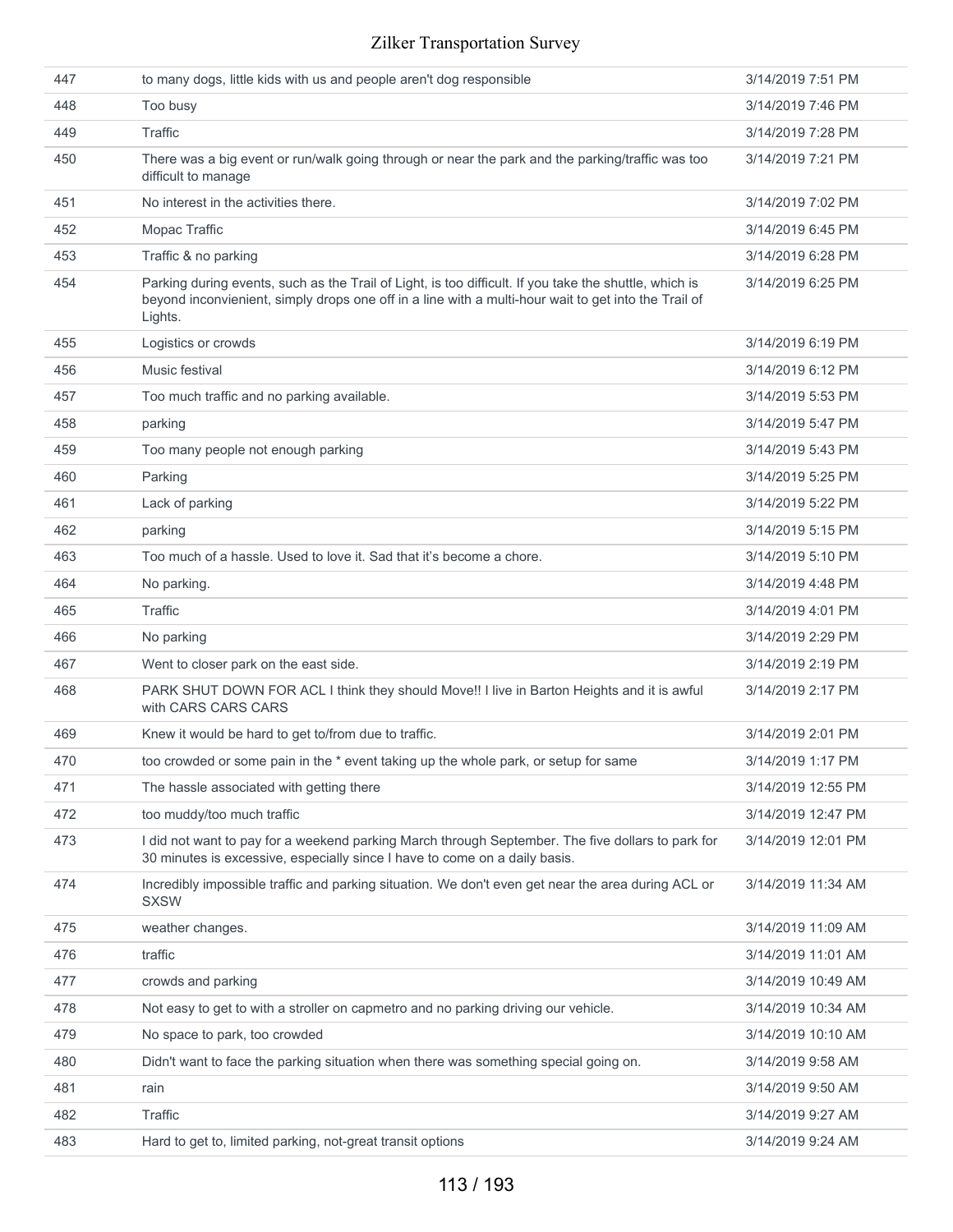| 484 | too busy                                                                                                                                                                   | 3/14/2019 9:18 AM  |
|-----|----------------------------------------------------------------------------------------------------------------------------------------------------------------------------|--------------------|
| 485 | Closed off due to special events.                                                                                                                                          | 3/14/2019 8:22 AM  |
| 486 | Not enough parking                                                                                                                                                         | 3/14/2019 7:58 AM  |
| 487 | Always visit                                                                                                                                                               | 3/14/2019 7:00 AM  |
| 488 | parking                                                                                                                                                                    | 3/14/2019 4:33 AM  |
| 489 | <b>Mobility</b>                                                                                                                                                            | 3/14/2019 1:38 AM  |
| 490 | Too crowded, no parking available                                                                                                                                          | 3/13/2019 10:45 PM |
| 491 | Time of the year , traffic and where do I park!                                                                                                                            | 3/13/2019 9:54 PM  |
| 492 | Guest did not wish to visit                                                                                                                                                | 3/13/2019 9:47 PM  |
| 493 | Weather                                                                                                                                                                    | 3/13/2019 9:42 PM  |
| 494 | The maintenance has gone down hill. Killing all the grass with mulch. Mowing skinny pairs while<br>the ready of the park is nicely noted. Looks terrible for pr city park. | 3/13/2019 9:12 PM  |
| 495 | No parking                                                                                                                                                                 | 3/13/2019 7:56 PM  |
| 496 | Heavy traffic                                                                                                                                                              | 3/13/2019 7:48 PM  |
| 497 | too crowded, no parking                                                                                                                                                    | 3/13/2019 7:39 PM  |
| 498 | No parking or reasonable transportation that avoids parking.                                                                                                               | 3/13/2019 7:36 PM  |
| 499 | To congested for older people                                                                                                                                              | 3/13/2019 6:16 PM  |
| 500 | N/a                                                                                                                                                                        | 3/13/2019 6:05 PM  |
| 501 | Too crowded.                                                                                                                                                               | 3/13/2019 4:18 PM  |
| 502 | Too crowded - no parking -or- Park closed due to ACL or Trail of Lights                                                                                                    | 3/13/2019 4:07 PM  |
| 503 | because it was *_\$*&_*(& closed due to ACL or Trail of Boredom.                                                                                                           | 3/13/2019 3:53 PM  |
| 504 | Traffic congestion                                                                                                                                                         | 3/13/2019 3:37 PM  |
| 505 | Not applicable                                                                                                                                                             | 3/13/2019 3:16 PM  |
| 506 | No parking and and traffic                                                                                                                                                 | 3/13/2019 3:11 PM  |
| 507 | Crowds                                                                                                                                                                     | 3/13/2019 2:38 PM  |
| 508 | Because it's being used by a festival                                                                                                                                      | 3/13/2019 2:27 PM  |
| 509 | Couldn't find parking and had to drive away.                                                                                                                               | 3/13/2019 2:02 PM  |
| 510 | Creek impassable due to flooding                                                                                                                                           | 3/13/2019 1:44 PM  |
| 511 | I knew that there would be no parking available and I would have to drive around and around to try<br>and swim.                                                            | 3/13/2019 1:43 PM  |
| 512 | Too crowded.                                                                                                                                                               | 3/13/2019 1:32 PM  |
| 513 | Even though we're really close it's still a bit of a hike. And I knew parking would be terrible.<br>Parking, for sure.                                                     | 3/13/2019 1:30 PM  |
| 514 | too many people/no parking kite festival                                                                                                                                   | 3/13/2019 1:21 PM  |
| 515 | Usually the weather or time constraints.                                                                                                                                   | 3/13/2019 1:18 PM  |
| 516 | No time, unable to bike there, too crowded with events, or pool closed by flooding                                                                                         | 3/13/2019 1:14 PM  |
| 517 | No Parking                                                                                                                                                                 | 3/13/2019 1:00 PM  |
| 518 | parking                                                                                                                                                                    | 3/13/2019 12:59 PM |
| 519 | Acl                                                                                                                                                                        | 3/13/2019 12:38 PM |
| 520 | Traffic, parking                                                                                                                                                           | 3/13/2019 12:28 PM |
| 521 | Paid parking                                                                                                                                                               | 3/13/2019 12:19 PM |
| 522 | n/a                                                                                                                                                                        | 3/13/2019 11:43 AM |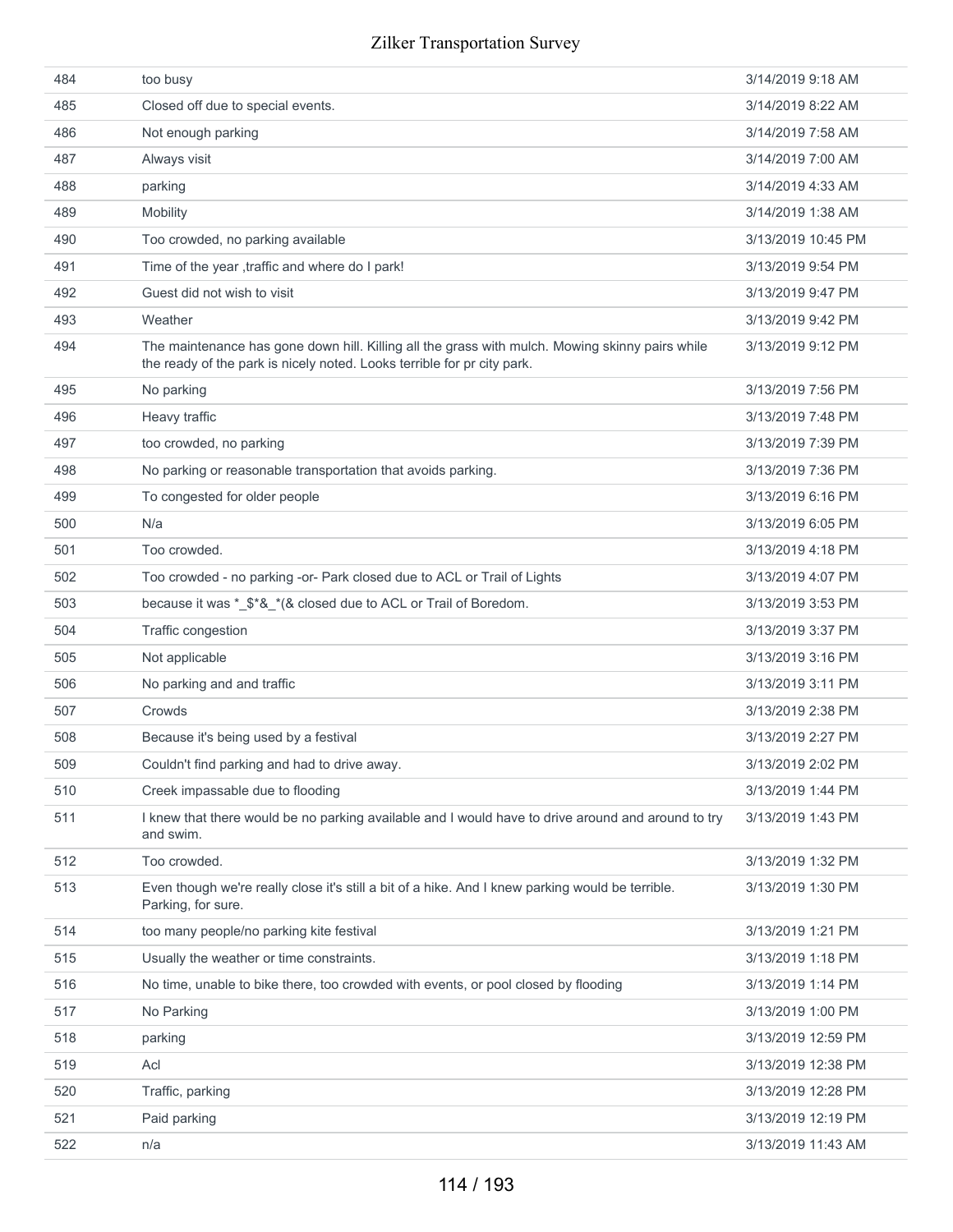| 523 | Too hot too crowded                                                                                                                                                                 | 3/13/2019 11:39 AM |
|-----|-------------------------------------------------------------------------------------------------------------------------------------------------------------------------------------|--------------------|
| 524 | Concerns about crowds and lack of parking.                                                                                                                                          | 3/13/2019 11:36 AM |
| 525 | To crowded, or too lazy to walk, bike down there from home.                                                                                                                         | 3/13/2019 11:33 AM |
| 526 | Too crowded.                                                                                                                                                                        | 3/13/2019 11:30 AM |
| 527 | Aggressive or inebriated vagrants along the east side along the pool and downstream of the pool.<br>This has become an issue for the safety of both my children and myself.         | 3/13/2019 10:50 AM |
| 528 | Not enough shade to hang out when it's hot                                                                                                                                          | 3/13/2019 10:35 AM |
| 529 | No 0ace to park                                                                                                                                                                     | 3/13/2019 10:32 AM |
| 530 | <b>Kite Festival</b>                                                                                                                                                                | 3/13/2019 10:26 AM |
| 531 | ACL ruins it. For a nominal 2 weekends the park is actually closed for 3 months. Even now, March<br>2019, there are segments still under repair. Public park used for private gain. | 3/13/2019 10:26 AM |
| 532 | too much traffic                                                                                                                                                                    | 3/13/2019 10:25 AM |
| 533 | events                                                                                                                                                                              | 3/13/2019 10:23 AM |
| 534 | BECAUSE OF THE PARKING RESTRICTIONS IN PLACE !!!                                                                                                                                    | 3/13/2019 10:08 AM |
| 535 | I was sick.                                                                                                                                                                         | 3/13/2019 9:45 AM  |
| 536 | Too hard to find parkingavailable parking is too far away from the pool                                                                                                             | 3/13/2019 9:45 AM  |
| 537 | parking                                                                                                                                                                             | 3/13/2019 9:27 AM  |
| 538 | to large of an event, ACL                                                                                                                                                           | 3/13/2019 9:26 AM  |
| 539 | Huge crowds, no parking.                                                                                                                                                            | 3/13/2019 9:16 AM  |
| 540 | Disruption caused by money making events like ACL and Trail of Lights. Zilker should be a park --<br>not a money making opportunity.                                                | 3/13/2019 9:03 AM  |
| 541 | too hot or too crowded                                                                                                                                                              | 3/13/2019 8:42 AM  |
| 542 | Too much traffic. Difficult to get to the park. Difficult to find a parking place.                                                                                                  | 3/13/2019 8:41 AM  |
| 543 | Too congested, and no parking available                                                                                                                                             | 3/13/2019 8:32 AM  |
| 544 | During Trail of Lights and ACL I avoid the area. That said, I don't object to those events.                                                                                         | 3/13/2019 8:12 AM  |
| 545 | Trail of lights (yuk, way too congested, too commercial) Kite festival (too big, too commercial)                                                                                    | 3/13/2019 8:11 AM  |
| 546 | too many people                                                                                                                                                                     | 3/13/2019 8:05 AM  |
| 547 | having to pay to park                                                                                                                                                               | 3/13/2019 7:47 AM  |
| 548 | traffic and parking availability                                                                                                                                                    | 3/13/2019 7:46 AM  |
| 549 | Large events in the park or general area.                                                                                                                                           | 3/13/2019 7:41 AM  |
| 550 | Too hot!                                                                                                                                                                            | 3/13/2019 7:19 AM  |
| 551 | Usually an event attracting too many people was in progress.                                                                                                                        | 3/13/2019 7:14 AM  |
| 552 | Did have time that day                                                                                                                                                              | 3/13/2019 7:06 AM  |
| 553 | Poor pedestrian access to botanical garden                                                                                                                                          | 3/13/2019 6:36 AM  |
| 554 | because it was overrun with people for an event that I was not attending                                                                                                            | 3/13/2019 5:39 AM  |
| 555 | Too crowded                                                                                                                                                                         | 3/13/2019 5:13 AM  |
| 556 | Weather or traffic                                                                                                                                                                  | 3/13/2019 1:58 AM  |
| 557 | Traffic                                                                                                                                                                             | 3/13/2019 12:05 AM |
| 558 | Traffic and parking can be too challenging                                                                                                                                          | 3/12/2019 11:33 PM |
| 559 | Homeless population dangerous for children. Too much litter and trash to enjoy the park                                                                                             | 3/12/2019 11:08 PM |
| 560 | Traffic or weather.                                                                                                                                                                 | 3/12/2019 11:04 PM |
| 561 | life conflicts                                                                                                                                                                      | 3/12/2019 10:43 PM |
|     |                                                                                                                                                                                     |                    |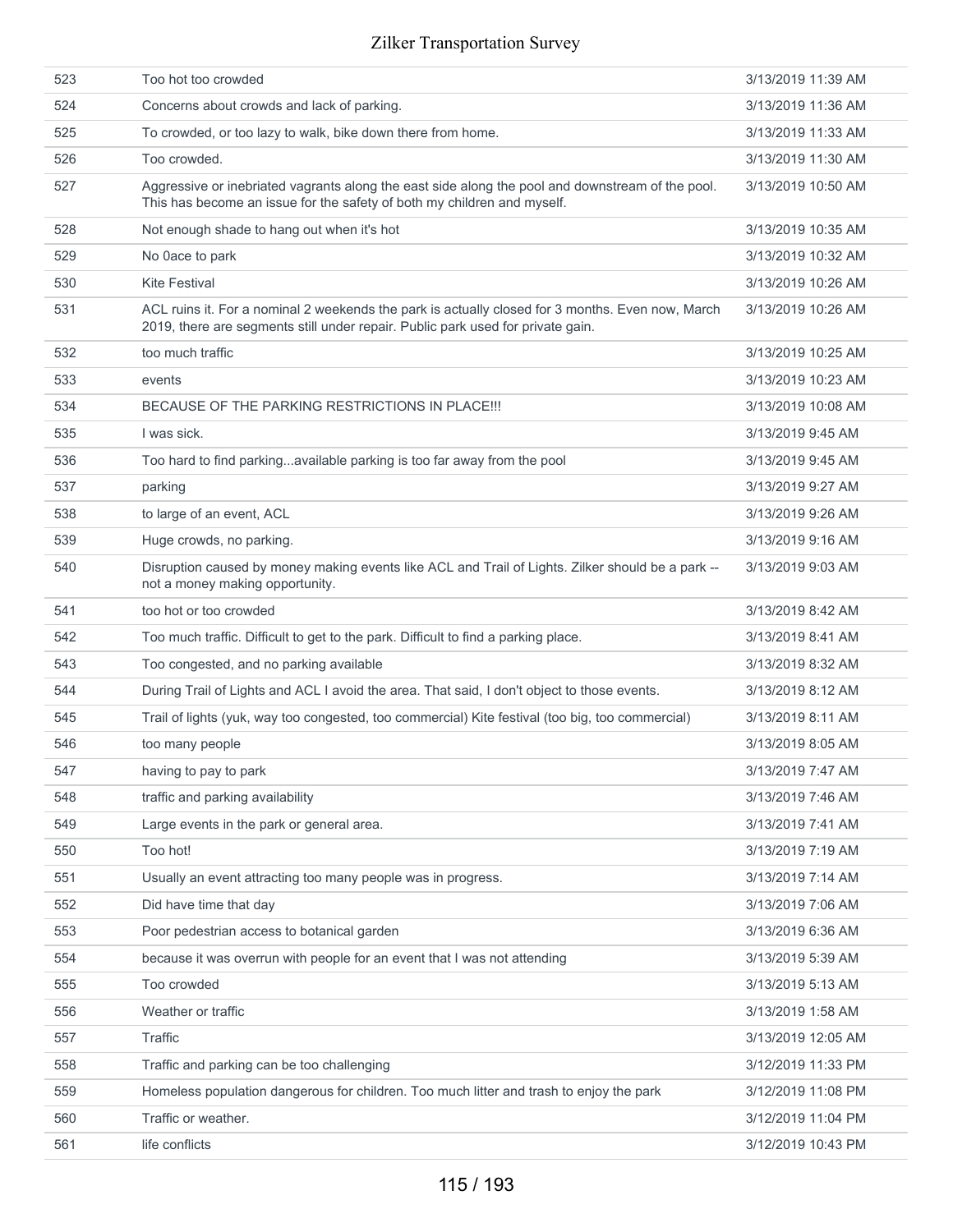| 562 | Too lazy                                                                                                                                                                                                                          | 3/12/2019 10:29 PM |
|-----|-----------------------------------------------------------------------------------------------------------------------------------------------------------------------------------------------------------------------------------|--------------------|
| 563 | schedule                                                                                                                                                                                                                          | 3/12/2019 10:28 PM |
| 564 | No parking due to events happening. Or charged parking during the summer.                                                                                                                                                         | 3/12/2019 10:20 PM |
| 565 | Special event making access difficult                                                                                                                                                                                             | 3/12/2019 10:19 PM |
| 566 | Too much of a hassle with parking and traffic                                                                                                                                                                                     | 3/12/2019 10:16 PM |
| 567 | Can't park                                                                                                                                                                                                                        | 3/12/2019 10:14 PM |
| 568 | Unprotected bike lanes so not comfortable biking, and not enough parking to drive.                                                                                                                                                | 3/12/2019 10:02 PM |
| 569 | Too crowded. Not enough parking. No designated public transportation available.                                                                                                                                                   | 3/12/2019 9:52 PM  |
| 570 | Unable to park                                                                                                                                                                                                                    | 3/12/2019 9:50 PM  |
| 571 | too fucking crowded                                                                                                                                                                                                               | 3/12/2019 9:43 PM  |
| 572 | There were drones flying around                                                                                                                                                                                                   | 3/12/2019 9:31 PM  |
| 573 | <b>TOO CROWDED</b>                                                                                                                                                                                                                | 3/12/2019 9:26 PM  |
| 574 | Traffic too difficult                                                                                                                                                                                                             | 3/12/2019 9:26 PM  |
| 575 | No parking                                                                                                                                                                                                                        | 3/12/2019 9:22 PM  |
| 576 | N/A                                                                                                                                                                                                                               | 3/12/2019 9:03 PM  |
| 577 | <b>Na</b>                                                                                                                                                                                                                         | 3/12/2019 8:56 PM  |
| 578 | I didn't decide not to visit.                                                                                                                                                                                                     | 3/12/2019 8:51 PM  |
| 579 | No parking. Traffic.                                                                                                                                                                                                              | 3/12/2019 8:50 PM  |
| 580 | I could not get my partner to go with me                                                                                                                                                                                          | 3/12/2019 8:49 PM  |
| 581 | inconvenience of parking                                                                                                                                                                                                          | 3/12/2019 8:42 PM  |
| 582 | Too crowded; no place to park                                                                                                                                                                                                     | 3/12/2019 8:37 PM  |
| 583 | Park is too crowded                                                                                                                                                                                                               | 3/12/2019 8:26 PM  |
| 584 | See answer 15                                                                                                                                                                                                                     | 3/12/2019 8:11 PM  |
| 585 | Parking situations                                                                                                                                                                                                                | 3/12/2019 7:48 PM  |
| 586 | Traffic and lack of parking                                                                                                                                                                                                       | 3/12/2019 7:41 PM  |
| 587 | Parking-too crowded                                                                                                                                                                                                               | 3/12/2019 7:40 PM  |
| 588 | Crowded due to acl, difficulties in arranging special transit rides for pickup and dropoffs. Some<br>areas are a barrier to mobility challenged and not safe to navigate through on walker or<br>wheelchair.                      | 3/12/2019 7:36 PM  |
| 589 | No parking. Too many people.                                                                                                                                                                                                      | 3/12/2019 7:28 PM  |
| 590 | Too crowded on the hillside, too crowded at blues on the green, too crowded in general. The<br>shuttles provided add to the unpleasantness. I wish there was a hillside theater somewhere else.                                   | 3/12/2019 7:16 PM  |
| 591 | Traffic crowds parking                                                                                                                                                                                                            | 3/12/2019 7:15 PM  |
| 592 | traffic, lack of parking when we got there                                                                                                                                                                                        | 3/12/2019 7:12 PM  |
| 593 | Weather, admission                                                                                                                                                                                                                | 3/12/2019 7:06 PM  |
| 594 | I don't find a problem going there                                                                                                                                                                                                | 3/12/2019 7:00 PM  |
| 595 | No parking.                                                                                                                                                                                                                       | 3/12/2019 6:54 PM  |
| 596 | Too crowdedno parking                                                                                                                                                                                                             | 3/12/2019 6:33 PM  |
| 597 | I visit almost daily                                                                                                                                                                                                              | 3/12/2019 6:33 PM  |
| 598 | Too often the park is inaccessible due to large scale events, particularly at the best times of the<br>year weatherwise. Please place stricter limits on the number of days that Zilker is leased out to<br>commercial interests. | 3/12/2019 6:28 PM  |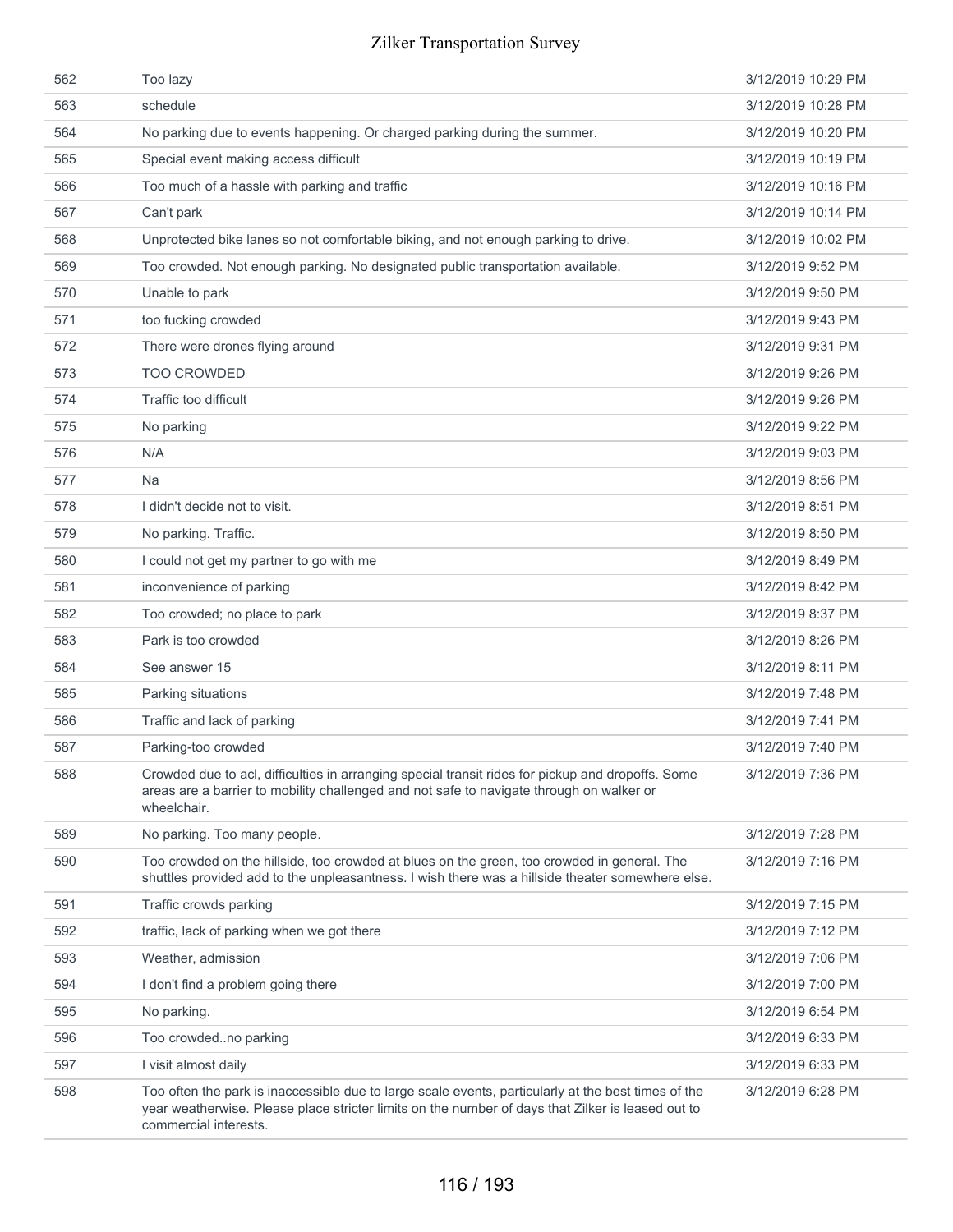| 599 | Too many rude people, too crowded.                                                                                                                                                                                                                         | 3/12/2019 6:23 PM |
|-----|------------------------------------------------------------------------------------------------------------------------------------------------------------------------------------------------------------------------------------------------------------|-------------------|
| 600 | I knew the Kite festival would be too crowded.                                                                                                                                                                                                             | 3/12/2019 6:23 PM |
| 601 | parking under the bridge was congested and I have even gotten "blocked in" by a third parking<br>row started by a creative-self centered driver                                                                                                            | 3/12/2019 6:21 PM |
| 602 | Lack of parking                                                                                                                                                                                                                                            | 3/12/2019 6:19 PM |
| 603 | Difficult access, congested parking                                                                                                                                                                                                                        | 3/12/2019 6:15 PM |
| 604 | no parking on weekends                                                                                                                                                                                                                                     | 3/12/2019 6:12 PM |
| 605 | Traffic, parking.                                                                                                                                                                                                                                          | 3/12/2019 6:04 PM |
| 606 | The traffic and cost of parking                                                                                                                                                                                                                            | 3/12/2019 6:03 PM |
| 607 | Crowds                                                                                                                                                                                                                                                     | 3/12/2019 6:01 PM |
| 608 | Traffic to/from park, parking.                                                                                                                                                                                                                             | 3/12/2019 5:59 PM |
| 609 | Too many people and traffic                                                                                                                                                                                                                                | 3/12/2019 5:58 PM |
| 610 | Weather or closed                                                                                                                                                                                                                                          | 3/12/2019 5:58 PM |
| 611 | <b>ACL</b>                                                                                                                                                                                                                                                 | 3/12/2019 5:58 PM |
| 612 | The f*\$%^&ing trail of lights or ACL snarl. Our family likes both events, but they really shouldn't be<br>held at Zilker. COTA or some other venue would be better, cause less disruption, not take up our<br>city's central park, and cause less damage. | 3/12/2019 5:54 PM |
| 613 | No parking                                                                                                                                                                                                                                                 | 3/12/2019 5:54 PM |
| 614 | overcrowded no parking                                                                                                                                                                                                                                     | 3/12/2019 5:48 PM |
| 615 | Poor weather                                                                                                                                                                                                                                               | 3/12/2019 5:46 PM |
| 616 | <b>Festival events</b>                                                                                                                                                                                                                                     | 3/12/2019 5:43 PM |
| 617 | Crowds                                                                                                                                                                                                                                                     | 3/12/2019 5:41 PM |
| 618 | ACL. It wrecks the whole area for weeks. I know it brings tourism but since when did Austin need<br>more people? 155 people move here per day now. I think we're good on incentivizing Austin.                                                             | 3/12/2019 5:41 PM |
| 619 | traffic, heat                                                                                                                                                                                                                                              | 3/12/2019 5:41 PM |
| 620 | Because it's closed almost 2 months out of the year for ACL. Please consider moving the festival<br>out of Zilker Park!                                                                                                                                    | 3/12/2019 5:37 PM |
| 621 | Mass events going on that we could not get around                                                                                                                                                                                                          | 3/12/2019 5:37 PM |
| 622 | Size of park and difficulty keeping track of two small children, but we still go mostly because of the<br>train and the learning center next to the pool that our kids love visiting                                                                       | 3/12/2019 5:28 PM |
| 623 | too crowded                                                                                                                                                                                                                                                | 3/12/2019 5:23 PM |
| 624 | Austin traffic limits hours that one can access roads to get to park.                                                                                                                                                                                      | 3/12/2019 5:19 PM |
| 625 | Because it was closed for horrible Trail of Lights for commercial interests!                                                                                                                                                                               | 3/12/2019 5:15 PM |
| 626 | ACL or other event                                                                                                                                                                                                                                         | 3/12/2019 5:11 PM |
| 627 | Too much hassle                                                                                                                                                                                                                                            | 3/12/2019 5:10 PM |
| 628 | Didnt                                                                                                                                                                                                                                                      | 3/12/2019 5:06 PM |
| 629 | weather                                                                                                                                                                                                                                                    | 3/12/2019 4:59 PM |
| 630 | too many people.                                                                                                                                                                                                                                           | 3/12/2019 4:58 PM |
| 631 | Access                                                                                                                                                                                                                                                     | 3/12/2019 4:55 PM |
| 632 | N/A                                                                                                                                                                                                                                                        | 3/12/2019 4:53 PM |
| 633 | na                                                                                                                                                                                                                                                         | 3/12/2019 4:53 PM |
| 634 | Parking                                                                                                                                                                                                                                                    | 3/12/2019 4:50 PM |
| 635 | Too heavily used, especially for commercial events.                                                                                                                                                                                                        | 3/12/2019 4:44 PM |
|     |                                                                                                                                                                                                                                                            |                   |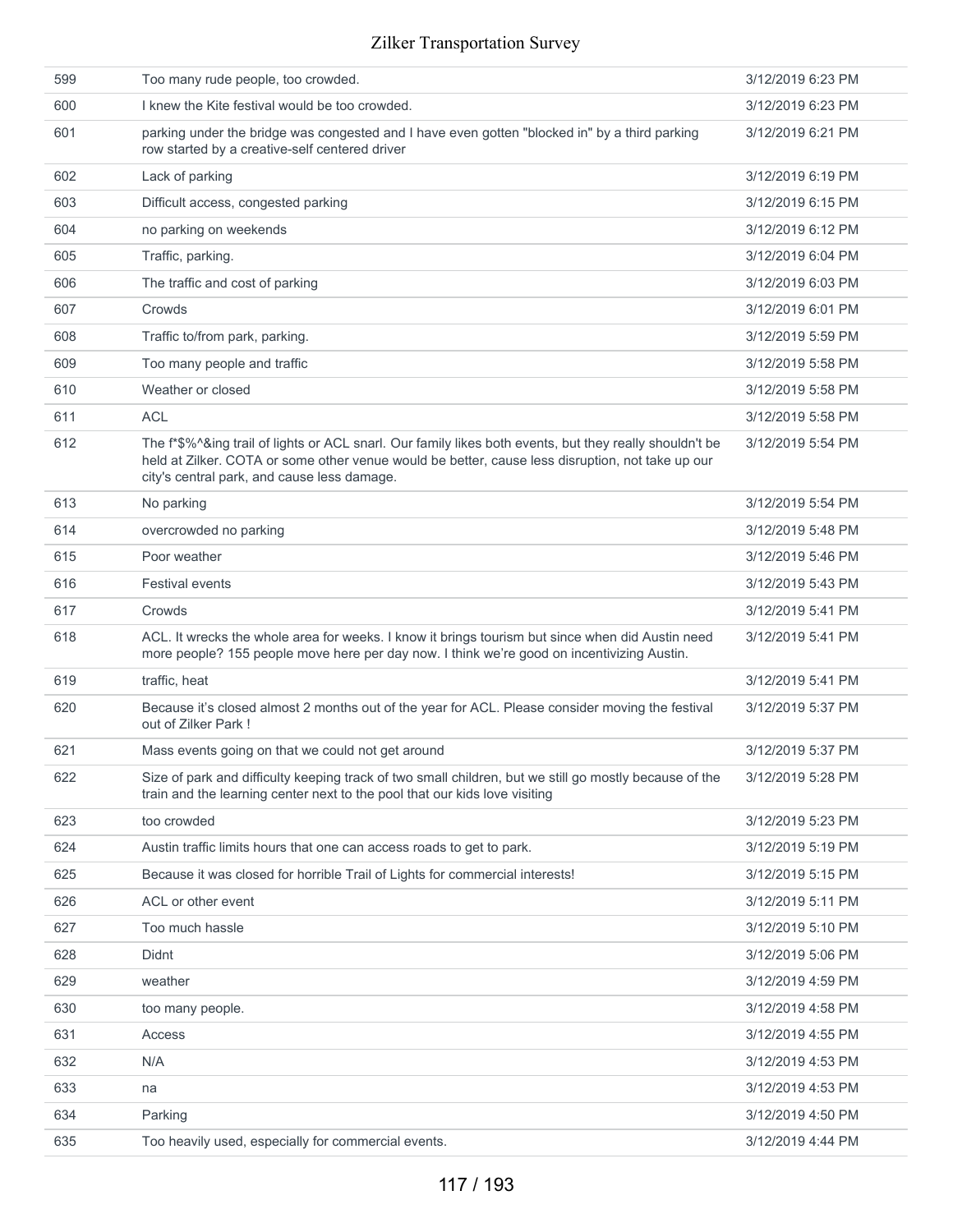| 636 | didn't want to drive and park and no bus would work                                                                                                                                                                                                                                                                                                                                                                                                                                                                                                                                                       | 3/12/2019 4:42 PM  |
|-----|-----------------------------------------------------------------------------------------------------------------------------------------------------------------------------------------------------------------------------------------------------------------------------------------------------------------------------------------------------------------------------------------------------------------------------------------------------------------------------------------------------------------------------------------------------------------------------------------------------------|--------------------|
| 637 | Too crowded                                                                                                                                                                                                                                                                                                                                                                                                                                                                                                                                                                                               | 3/12/2019 4:42 PM  |
| 638 | There are too many FOR PROFIT events that close the park to non paying/participating residents.<br>The ACL festival should not be allowed to close the park for several weeks for set up and tear<br>down. October is a lovely month of weather and the tax paying citizens are shut out of the park for<br>most of the month of October due to the festival and its set up and tear down. The Trail of Lights<br>goes on for too long. The City of Austin doesn't have enough park land and access as it is. I am<br>opposed to PRIVATE events that make a profit for sponsors using taxpayer park land. | 3/12/2019 4:39 PM  |
| 639 | weekends during the summer and even during the week sometimes if I do not get my laps in<br>around between 6 and 7am I may decide not to swim that day - mostly because I know the<br>parking, both front and back lots will be slammed and hard to find a spot. I choose not to park up<br>the hill (next to the back parking lot off azie morton) in the neighborhood because if I lived there I<br>would not like to have my street full every day during the summer months.                                                                                                                           | 3/12/2019 3:34 PM  |
| 640 | Park closures due to paid events. Crowds                                                                                                                                                                                                                                                                                                                                                                                                                                                                                                                                                                  | 3/12/2019 3:26 PM  |
| 641 | Parking had a fee                                                                                                                                                                                                                                                                                                                                                                                                                                                                                                                                                                                         | 3/12/2019 2:58 PM  |
| 642 | Traffic to get to the park, bad parking, weather                                                                                                                                                                                                                                                                                                                                                                                                                                                                                                                                                          | 3/12/2019 2:53 PM  |
| 643 | closed due to too many for-profit events or clean-up; difficult to park; have to pay for parking                                                                                                                                                                                                                                                                                                                                                                                                                                                                                                          | 3/12/2019 1:58 PM  |
| 644 | No parking, too crowded, or not at the park closed for other events                                                                                                                                                                                                                                                                                                                                                                                                                                                                                                                                       | 3/12/2019 1:04 PM  |
| 645 | Bad weather; too lacked with people                                                                                                                                                                                                                                                                                                                                                                                                                                                                                                                                                                       | 3/12/2019 12:53 PM |
| 646 | I hear they now charge for parking in the dirt lot under Mo-Pac                                                                                                                                                                                                                                                                                                                                                                                                                                                                                                                                           | 3/12/2019 12:35 PM |
| 647 | Parking challenges                                                                                                                                                                                                                                                                                                                                                                                                                                                                                                                                                                                        | 3/12/2019 12:34 PM |
| 648 | crowds                                                                                                                                                                                                                                                                                                                                                                                                                                                                                                                                                                                                    | 3/12/2019 12:00 PM |
| 649 | Traffic                                                                                                                                                                                                                                                                                                                                                                                                                                                                                                                                                                                                   | 3/12/2019 11:53 AM |
| 650 | n/a                                                                                                                                                                                                                                                                                                                                                                                                                                                                                                                                                                                                       | 3/12/2019 11:52 AM |
| 651 | N/A                                                                                                                                                                                                                                                                                                                                                                                                                                                                                                                                                                                                       | 3/12/2019 11:46 AM |
| 652 | Too difficult to park                                                                                                                                                                                                                                                                                                                                                                                                                                                                                                                                                                                     | 3/12/2019 11:16 AM |
| 653 | too many people already there                                                                                                                                                                                                                                                                                                                                                                                                                                                                                                                                                                             | 3/12/2019 11:01 AM |
| 654 | Fenced off due to Trail of Lights or ACL preparations.                                                                                                                                                                                                                                                                                                                                                                                                                                                                                                                                                    | 3/12/2019 10:40 AM |
| 655 | N/A                                                                                                                                                                                                                                                                                                                                                                                                                                                                                                                                                                                                       | 3/12/2019 10:27 AM |
| 656 | Competing for profit event - ACL                                                                                                                                                                                                                                                                                                                                                                                                                                                                                                                                                                          | 3/12/2019 10:23 AM |
| 657 | It being closed due to ACL/ACL damage and trail of lights. The park has yet to recover from last<br>fall/winter and the fields are a mess.                                                                                                                                                                                                                                                                                                                                                                                                                                                                | 3/12/2019 9:56 AM  |
| 658 | Didn't want to go by myself, weather was too hot, parking is a huge barrier                                                                                                                                                                                                                                                                                                                                                                                                                                                                                                                               | 3/11/2019 11:44 PM |
| 659 | too crowded with cars going into the park, too hot                                                                                                                                                                                                                                                                                                                                                                                                                                                                                                                                                        | 3/11/2019 11:17 PM |
| 660 | Difficulty of getting there without a car                                                                                                                                                                                                                                                                                                                                                                                                                                                                                                                                                                 | 3/11/2019 11:16 PM |
| 661 | ACL going on                                                                                                                                                                                                                                                                                                                                                                                                                                                                                                                                                                                              | 3/11/2019 6:09 PM  |
| 662 | crowd and traffic hassle                                                                                                                                                                                                                                                                                                                                                                                                                                                                                                                                                                                  | 3/11/2019 5:28 PM  |
| 663 | Weather                                                                                                                                                                                                                                                                                                                                                                                                                                                                                                                                                                                                   | 3/11/2019 5:25 PM  |
| 664 | Too muddy                                                                                                                                                                                                                                                                                                                                                                                                                                                                                                                                                                                                 | 3/11/2019 5:08 PM  |
| 665 | too crowded                                                                                                                                                                                                                                                                                                                                                                                                                                                                                                                                                                                               | 3/11/2019 3:51 PM  |
| 666 | N/a                                                                                                                                                                                                                                                                                                                                                                                                                                                                                                                                                                                                       | 3/11/2019 3:35 PM  |
|     |                                                                                                                                                                                                                                                                                                                                                                                                                                                                                                                                                                                                           |                    |
| 667 | No parking available                                                                                                                                                                                                                                                                                                                                                                                                                                                                                                                                                                                      | 3/11/2019 3:29 PM  |
| 668 | Traffic                                                                                                                                                                                                                                                                                                                                                                                                                                                                                                                                                                                                   | 3/11/2019 3:07 PM  |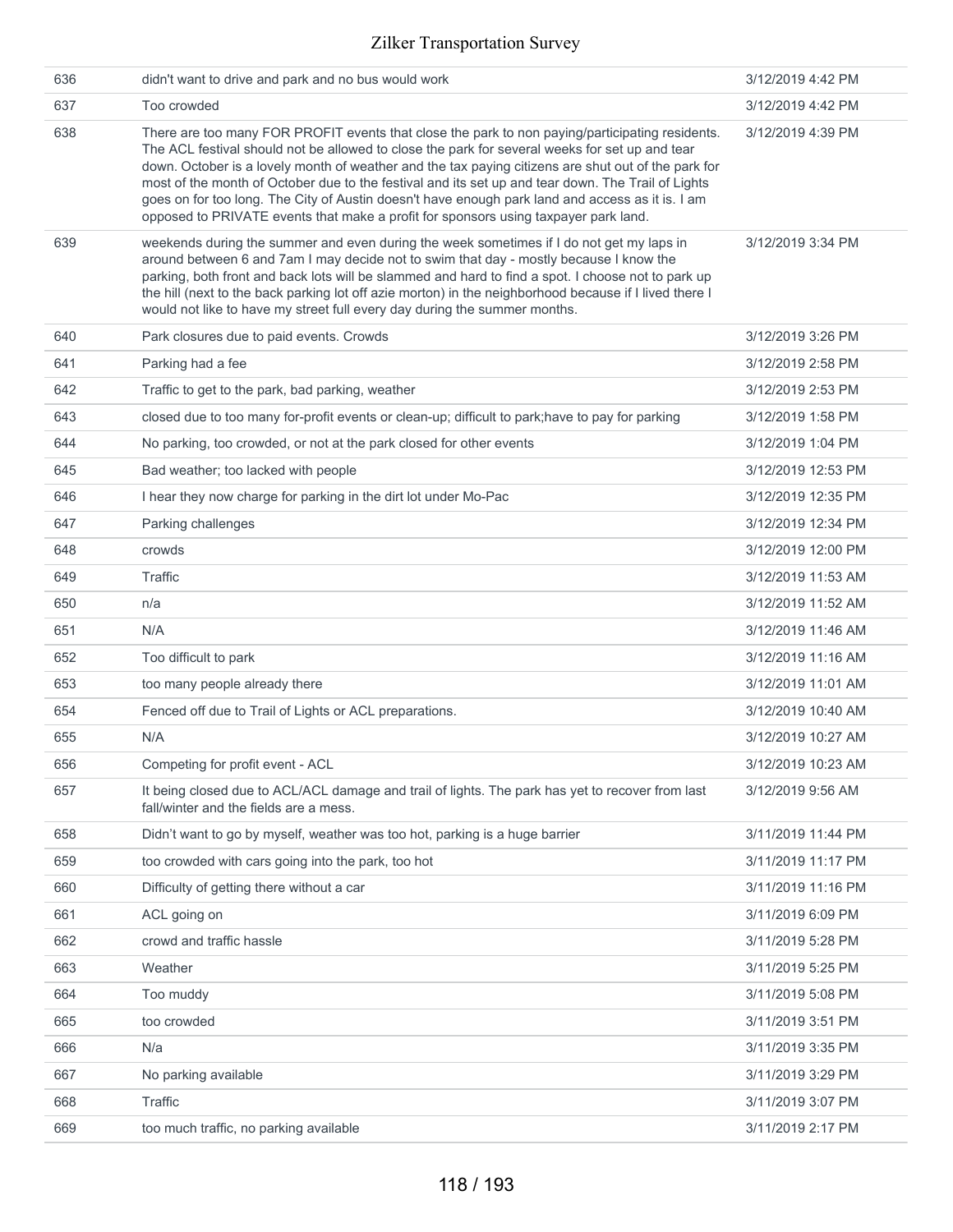| 670 | Nowhere to park                                                                                                                                     | 3/11/2019 1:54 PM  |
|-----|-----------------------------------------------------------------------------------------------------------------------------------------------------|--------------------|
| 671 | Too crowded                                                                                                                                         | 3/11/2019 1:42 PM  |
| 672 | Lack of parking                                                                                                                                     | 3/11/2019 1:30 PM  |
| 673 | Traffic                                                                                                                                             | 3/11/2019 1:21 PM  |
| 674 | park closed for special events                                                                                                                      | 3/11/2019 12:54 PM |
| 675 | Knew it would be hard to get downtown - usually during sxsw or a day that I didn't have a ton of<br>time so decided to go somewhere closer instead. | 3/11/2019 12:49 PM |
| 676 | Too far away and didn't want to take the bus (inconvenient)                                                                                         | 3/11/2019 12:31 PM |
| 677 | Closed                                                                                                                                              | 3/11/2019 12:04 PM |
| 678 | Traffic                                                                                                                                             | 3/11/2019 11:53 AM |
| 679 | to hard to find parking on weekend                                                                                                                  | 3/11/2019 11:50 AM |
| 680 | Crowds                                                                                                                                              | 3/11/2019 11:37 AM |
| 681 | N/A                                                                                                                                                 | 3/11/2019 11:33 AM |
| 682 | Parking                                                                                                                                             | 3/11/2019 11:04 AM |
| 683 | Hot summer day and access to Barton Springs pool was full. Long line and no parking.                                                                | 3/11/2019 10:59 AM |
| 684 | Don't visit during ACL due to access and parking                                                                                                    | 3/11/2019 10:51 AM |
| 685 | Realized it was closed or too crowded                                                                                                               | 3/11/2019 10:31 AM |
| 686 | Bad weather, festival had park closed.                                                                                                              | 3/11/2019 10:31 AM |
| 687 | Parking                                                                                                                                             | 3/11/2019 10:16 AM |
| 688 | Distance from apartment                                                                                                                             | 3/11/2019 10:03 AM |
| 689 | too crowded                                                                                                                                         | 3/11/2019 9:46 AM  |
| 690 | special events that caused too much traffic in the area.                                                                                            | 3/11/2019 9:27 AM  |
| 691 | I misread that question and can't go back. I meant I wanted to visit the park but couldn't, because<br>of extended Acl/TOL closures.                | 3/10/2019 8:39 PM  |
| 692 | No place to park, didn't want to walk                                                                                                               | 3/10/2019 6:45 PM  |
| 693 | Overcrowding                                                                                                                                        | 3/10/2019 2:56 PM  |
| 694 | Too crowded                                                                                                                                         | 3/10/2019 1:10 PM  |
| 695 | Trail of lights                                                                                                                                     | 3/10/2019 9:21 AM  |
| 696 | Fenced off for special event.                                                                                                                       | 3/10/2019 9:05 AM  |
| 697 | ACL festival makes it impossible to even cycle through the park or do anything in the park!!!!!                                                     | 3/9/2019 9:49 PM   |
| 698 | Too many people                                                                                                                                     | 3/9/2019 2:13 PM   |
| 699 | Difficult to park.                                                                                                                                  | 3/9/2019 12:50 PM  |
| 700 | Parking                                                                                                                                             | 3/9/2019 11:33 AM  |
| 701 | too crowded                                                                                                                                         | 3/9/2019 11:21 AM  |
| 702 | Too crowded                                                                                                                                         | 3/9/2019 10:57 AM  |
| 703 | No secure way to store my bike.                                                                                                                     | 3/9/2019 9:52 AM   |
| 704 | Closed for Trail of Lights                                                                                                                          | 3/9/2019 9:50 AM   |
| 705 | too crowded                                                                                                                                         | 3/9/2019 9:46 AM   |
| 706 | Overly crowded                                                                                                                                      | 3/9/2019 9:31 AM   |
| 707 | How crowded it would be at that time. Or if it was early how many transients might still be there.                                                  | 3/9/2019 9:24 AM   |
| 708 | Crowd at Barton Springs Pool                                                                                                                        | 3/9/2019 8:44 AM   |
|     |                                                                                                                                                     |                    |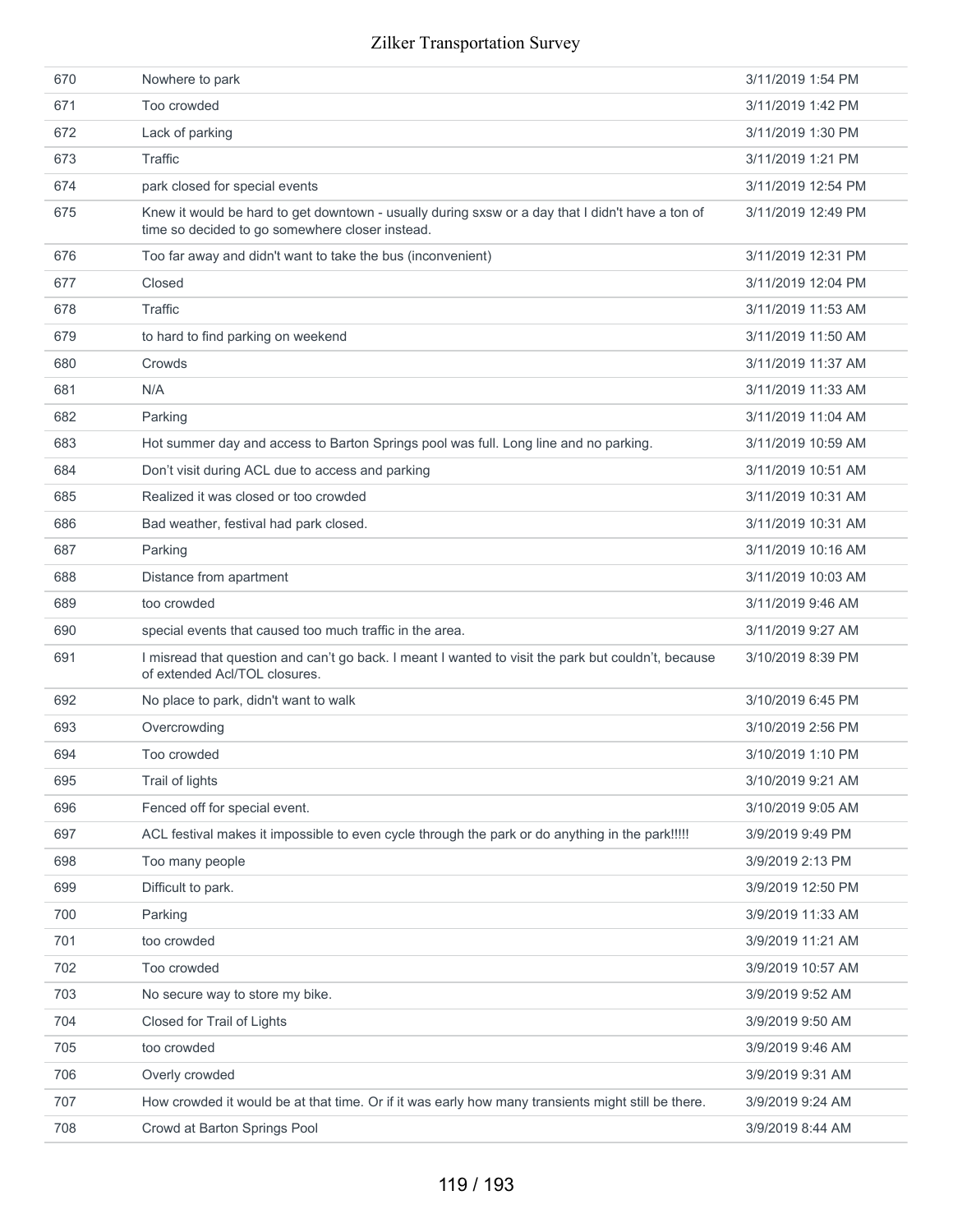| 709 | Too many people in the summer season   | 3/8/2019 7:49 PM  |
|-----|----------------------------------------|-------------------|
| 710 | hidg                                   | 3/3/2019 7:44 PM  |
| 711 | Limited parking during summer weekends | 3/3/2019 10:02 AM |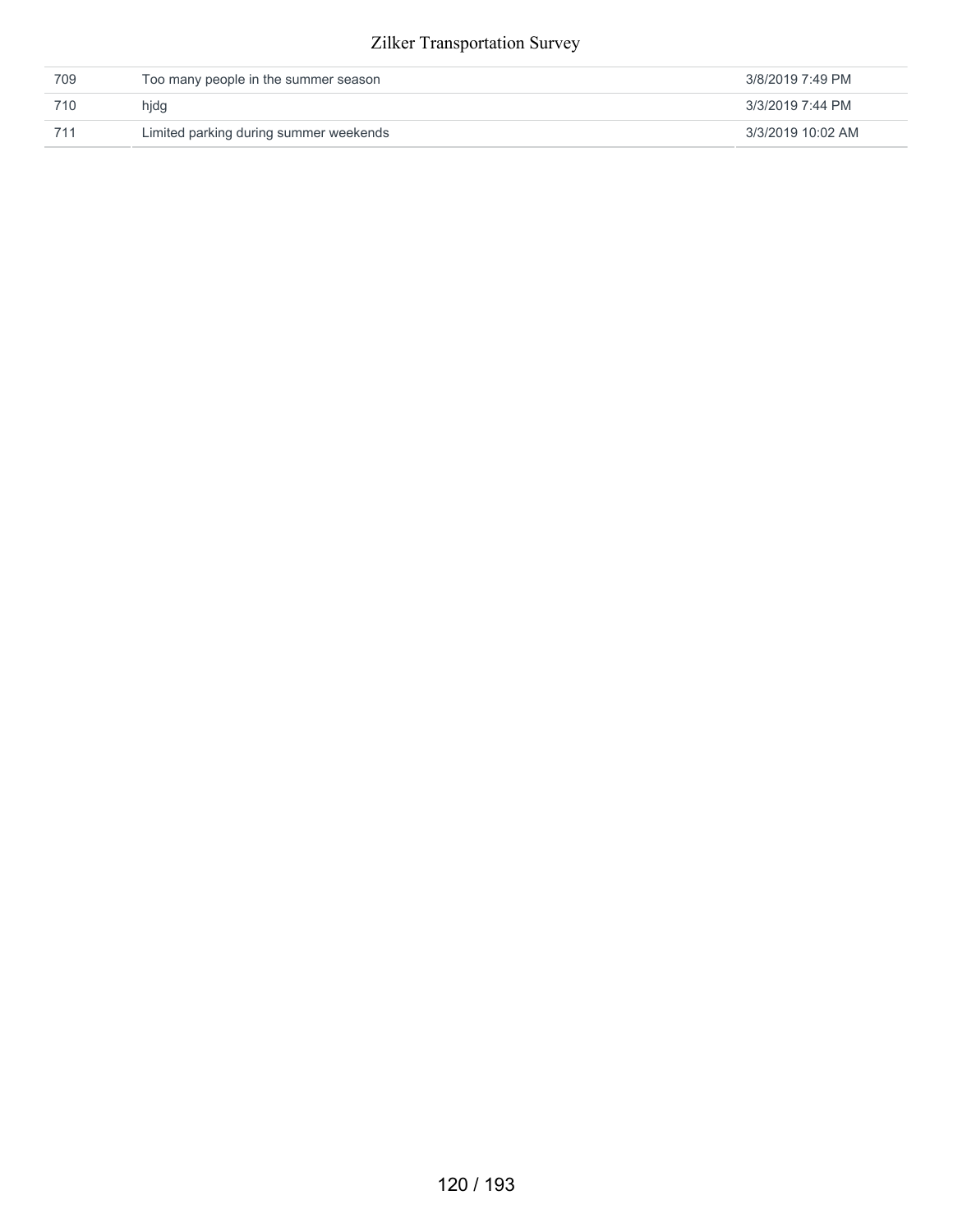## Q17 What mode of transportation do you use the majority of the time to get to the park?



| <b>ANSWER CHOICES</b>      | <b>RESPONSES</b> |                |
|----------------------------|------------------|----------------|
| Capital Metro              | 1.54%            | 14             |
| Dockless e-bike or scooter | 0.44%            | $\overline{4}$ |
| Pedicab                    | $0.00\%$         | $\mathbf 0$    |
| Personal automobile        | 67.81%           | 615            |
| Personal bicycle           | 10.36%           | 94             |
| Rideshare or taxi          | 1.10%            | 10             |
| Walking, jogging, running  | 15.21%           | 138            |
| Shuttle for events         | 0.88%            | 8              |
| Other (please specify)     | 2.65%            | 24             |
| <b>TOTAL</b>               |                  | 907            |
|                            |                  |                |

| # | <b>OTHER (PLEASE SPECIFY)</b> | <b>DATE</b>       |
|---|-------------------------------|-------------------|
|   | Auto or bicycle               | 3/22/2019 3:17 PM |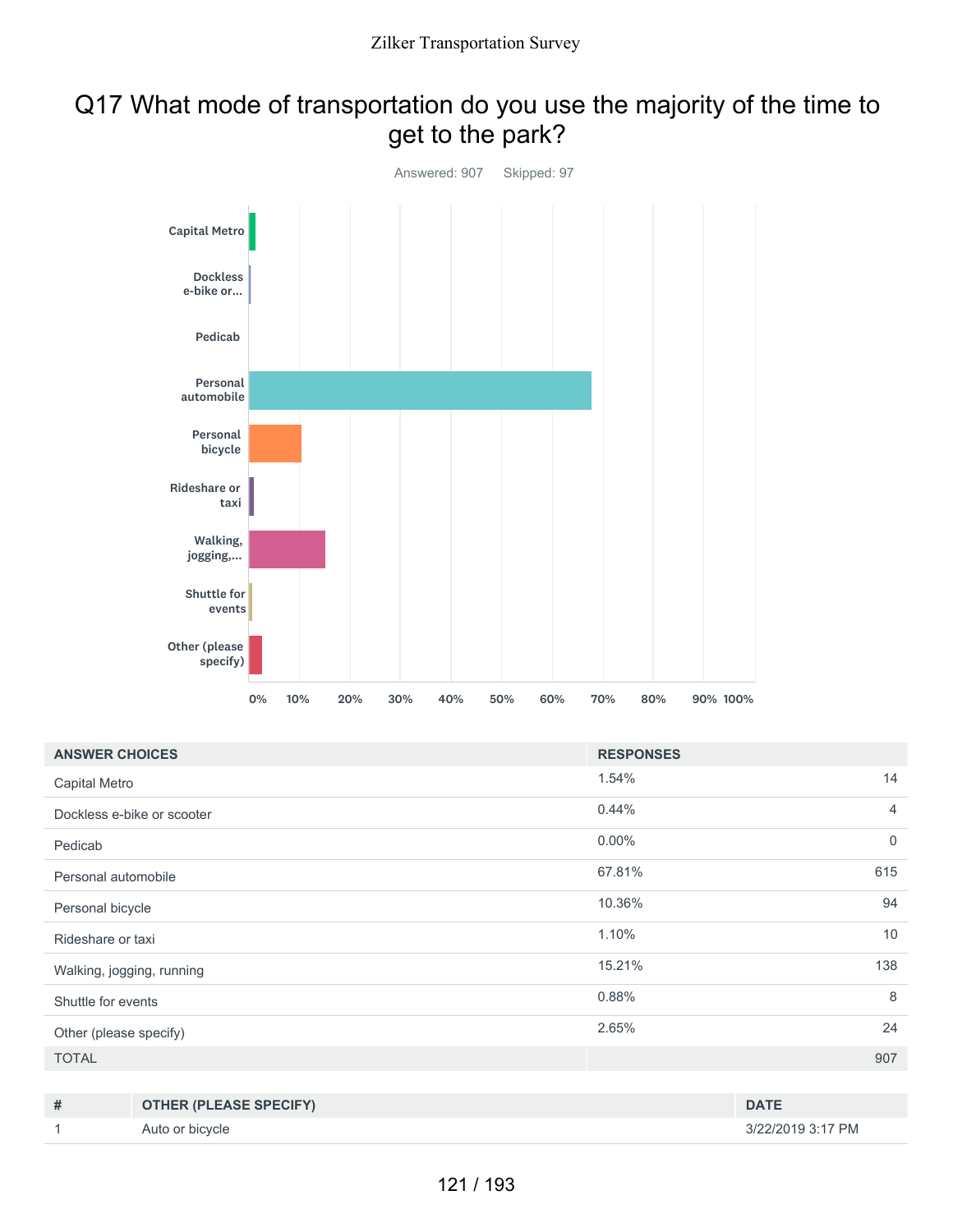| 2              | my car                                                                                                                                                                                                                                                                              | 3/22/2019 11:00 AM |
|----------------|-------------------------------------------------------------------------------------------------------------------------------------------------------------------------------------------------------------------------------------------------------------------------------------|--------------------|
| 3              | personal vehicle                                                                                                                                                                                                                                                                    | 3/22/2019 10:01 AM |
| 4              | Car                                                                                                                                                                                                                                                                                 | 3/22/2019 8:27 AM  |
| 5              | I live very nearby so have had the luxury of walking from my apartment                                                                                                                                                                                                              | 3/22/2019 6:59 AM  |
| 6              | Friend or children drop me off, if not them then Lyft.                                                                                                                                                                                                                              | 3/21/2019 10:31 PM |
| $\overline{7}$ | Personal vehicle or motorcycle                                                                                                                                                                                                                                                      | 3/21/2019 8:01 PM  |
| 8              | Car                                                                                                                                                                                                                                                                                 | 3/21/2019 7:34 PM  |
| 9              | Electric bicycles                                                                                                                                                                                                                                                                   | 3/21/2019 7:04 PM  |
| 10             | Our car                                                                                                                                                                                                                                                                             | 3/21/2019 5:41 PM  |
| 11             | Drive to nearby friend's house and walk from there                                                                                                                                                                                                                                  | 3/21/2019 5:10 PM  |
| 12             | "Majority" is misused here.                                                                                                                                                                                                                                                         | 3/21/2019 5:01 PM  |
| 13             | walk                                                                                                                                                                                                                                                                                | 3/21/2019 1:51 PM  |
| 14             | Why is a car not an option on here??? Like misreading Austin residents, I USE MY OWN CAR TO<br>GET AROUND. I live in far south Austin. This questionre is flawed. You left out the most popular<br>mode of transportation because you didn't want to include it in your "findings". | 3/18/2019 1:07 PM  |
| 15             | my car                                                                                                                                                                                                                                                                              | 3/15/2019 1:28 PM  |
| 16             | Car                                                                                                                                                                                                                                                                                 | 3/15/2019 12:12 AM |
| 17             | Personal car                                                                                                                                                                                                                                                                        | 3/14/2019 8:21 PM  |
| 18             | Are you kidding me? Bikes, pedicabs, walking and other such nonsence are suicidal along Barton<br>Creek Rd.                                                                                                                                                                         | 3/14/2019 6:25 PM  |
| 19             | Walk                                                                                                                                                                                                                                                                                | 3/13/2019 7:57 PM  |
| 20             | personal vehicle                                                                                                                                                                                                                                                                    | 3/13/2019 11:43 AM |
| 21             | Personal truck for transporting multiple kayaks.                                                                                                                                                                                                                                    | 3/13/2019 10:50 AM |
| 22             | car, bike, or walk                                                                                                                                                                                                                                                                  | 3/13/2019 10:25 AM |
| 23             | My truck                                                                                                                                                                                                                                                                            | 3/12/2019 5:58 PM  |
| 24             | Personal vehicle                                                                                                                                                                                                                                                                    | 3/11/2019 10:51 AM |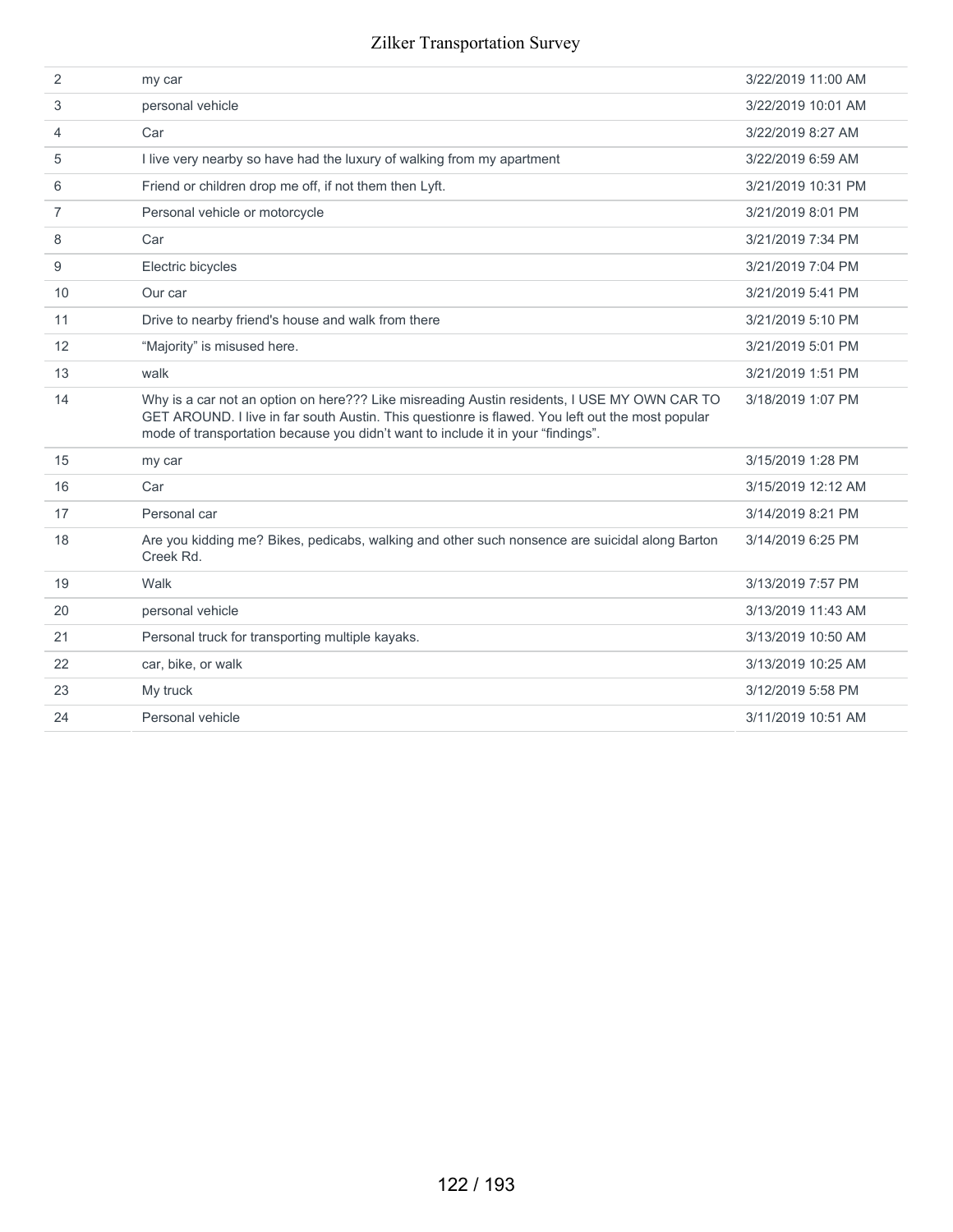## Q18 When you come to the park using a personal vehicle, where do you typically park? (The numbers correspond to their location on the map.)



123 / 193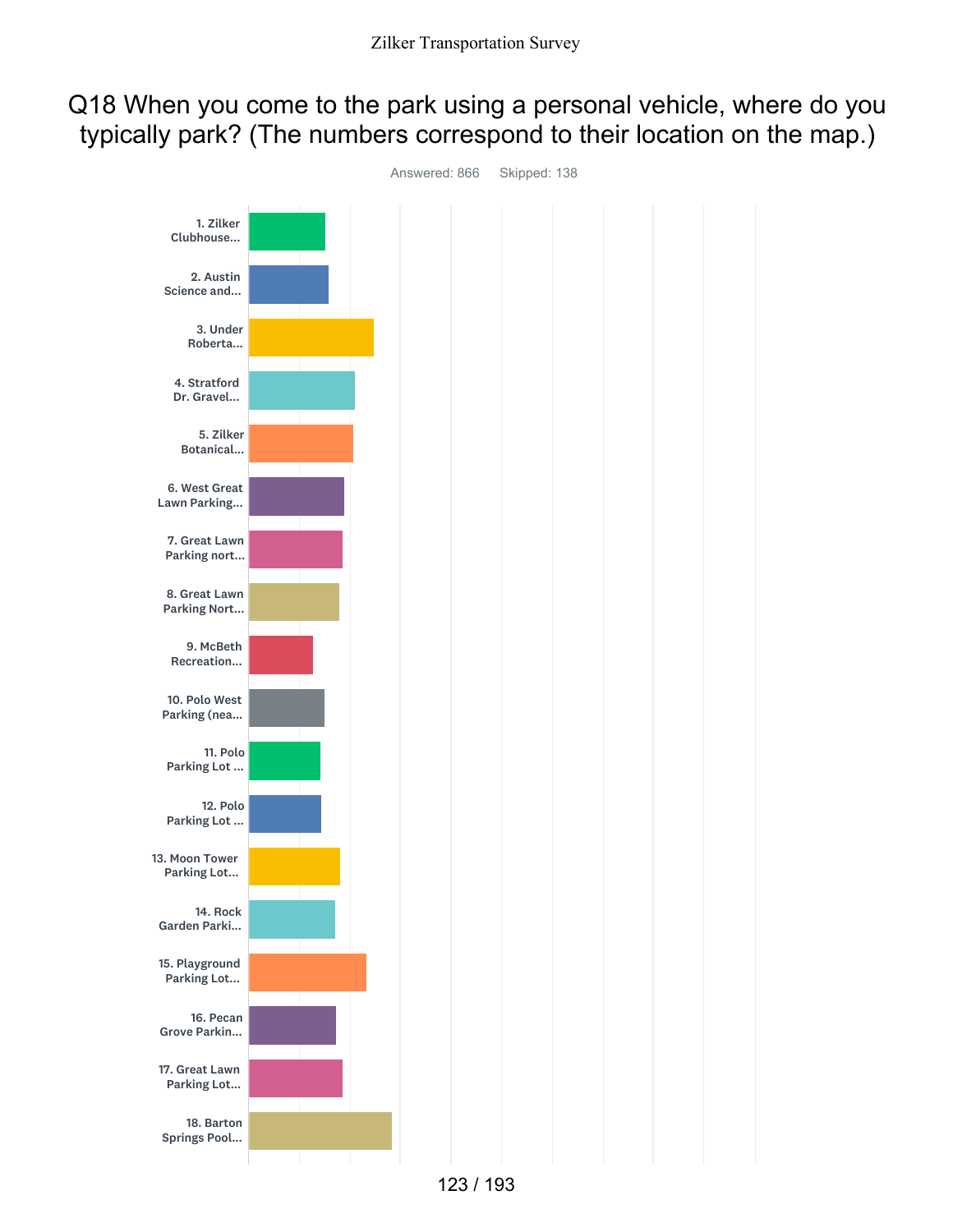

|                                                                                             | <b>NEVER</b>  | (NO<br>LABEL) | (NO<br>LABEL) | (NO<br>LABEL) | <b>ALWAYS</b><br>(WHEN<br><b>AVAILABLE)</b> | <b>TOTAL</b> | <b>WEIGHTED</b><br><b>AVERAGE</b> |
|---------------------------------------------------------------------------------------------|---------------|---------------|---------------|---------------|---------------------------------------------|--------------|-----------------------------------|
| 1. Zilker Clubhouse Parking                                                                 | 73.39%<br>491 | 12.86%<br>86  | 5.53%<br>37   | 3.44%<br>23   | 4.78%<br>32                                 | 669          | 1.53                              |
| 2. Austin Science and Nature Center Parking                                                 | 70.14%<br>465 | 14.18%<br>94  | 6.79%<br>45   | 5.73%<br>38   | 3.17%<br>21                                 | 663          | 1.58                              |
| 3. Under Roberta Crenshaw Bridge (MoPac<br>Bridge)                                          | 39.43%<br>276 | 15.14%<br>106 | 15.86%<br>111 | 17.00%<br>119 | 12.57%<br>88                                | 700          | 2.48                              |
| 4. Stratford Dr. Gravel Parking                                                             | 50.44%<br>342 | 14.60%<br>99  | 14.75%<br>100 | 12.68%<br>86  | 7.52%<br>51                                 | 678          | 2.12                              |
| 5. Zilker Botanical Garden Parking                                                          | 51.52%<br>357 | 18.18%<br>126 | 10.68%<br>74  | 9.81%<br>68   | 9.81%<br>68                                 | 693          | 2.08                              |
| 6. West Great Lawn Parking (Stratford Dr.<br>between Barton Springs Rd. and Lou Neff Rd.)   | 55.07%<br>364 | 18.00%<br>119 | 13.01%<br>86  | 9.38%<br>62   | 4.54%<br>30                                 | 661          | 1.90                              |
| 7. Great Lawn Parking north of volleyball courts<br>(Lou Neff Rd.)                          | 58.69%<br>385 | 16.62%<br>109 | 10.06%<br>66  | 9.30%<br>61   | 5.34%<br>35                                 | 656          | 1.86                              |
| 8. Great Lawn Parking North (Lou Neff Rd.)                                                  | 61.28%<br>402 | 14.79%<br>97  | 11.43%<br>75  | 8.08%<br>53   | 4.42%<br>29                                 | 656          | 1.80                              |
| 9. McBeth Recreation Center Parking                                                         | 84.63%<br>545 | 8.39%<br>54   | 3.73%<br>24   | 2.17%<br>14   | 1.09%<br>7                                  | 644          | 1.27                              |
| 10. Polo West Parking (near Disc Golf hole #1,<br>Andrew Zilker Rd.)                        | 75.92%<br>495 | 10.74%<br>70  | 4.91%<br>32   | 4.60%<br>30   | 3.83%<br>25                                 | 652          | 1.50                              |
| 11. Polo Parking Lot 1 (Andrew Zilker Rd.)                                                  | 76.55%<br>493 | 11.49%<br>74  | 6.52%<br>42   | 3.42%<br>22   | 2.02%<br>13                                 | 644          | 1.43                              |
| 12. Polo Parking Lot 2 (Andrew Zilker Rd.)                                                  | 75.66%<br>485 | 12.17%<br>78  | 6.86%<br>44   | 3.12%<br>20   | 2.18%<br>14                                 | 641          | 1.44                              |
| 13. Moon Tower Parking Lot (Andrew Zilker Rd.)                                              | 56.75%<br>374 | 18.36%<br>121 | 14.11%<br>93  | 6.83%<br>45   | 3.95%<br>26                                 | 659          | 1.83                              |
| 14. Rock Garden Parking Lot (Andrew Zilker Rd.)                                             | 63.21%<br>409 | 15.46%<br>100 | 11.59%<br>75  | 6.80%<br>44   | 2.94%<br>19                                 | 647          | 1.71                              |
| 15. Playground Parking Lot (north of playscape<br>and Caretaker Cottage, Andrew Zilker Rd.) | 44.89%<br>303 | 15.11%<br>102 | 13.48%<br>91  | 13.48%<br>91  | 13.04%<br>88                                | 675          | 2.35                              |
| 16. Pecan Grove Parking Lot (south of Barton<br>Springs Rd. at Lou Neff Rd.)                | 63.73%<br>413 | 15.59%<br>101 | 9.10%<br>59   | 7.10%<br>46   | 4.48%<br>29                                 | 648          | 1.73                              |
| 17. Great Lawn Parking Lot (south of Great Lawn,<br>Lou Neff Rd. near Barton Springs Rd.)   | 58.04%<br>379 | 16.54%<br>108 | 10.57%<br>69  | 9.65%<br>63   | 5.21%<br>34                                 | 653          | 1.87                              |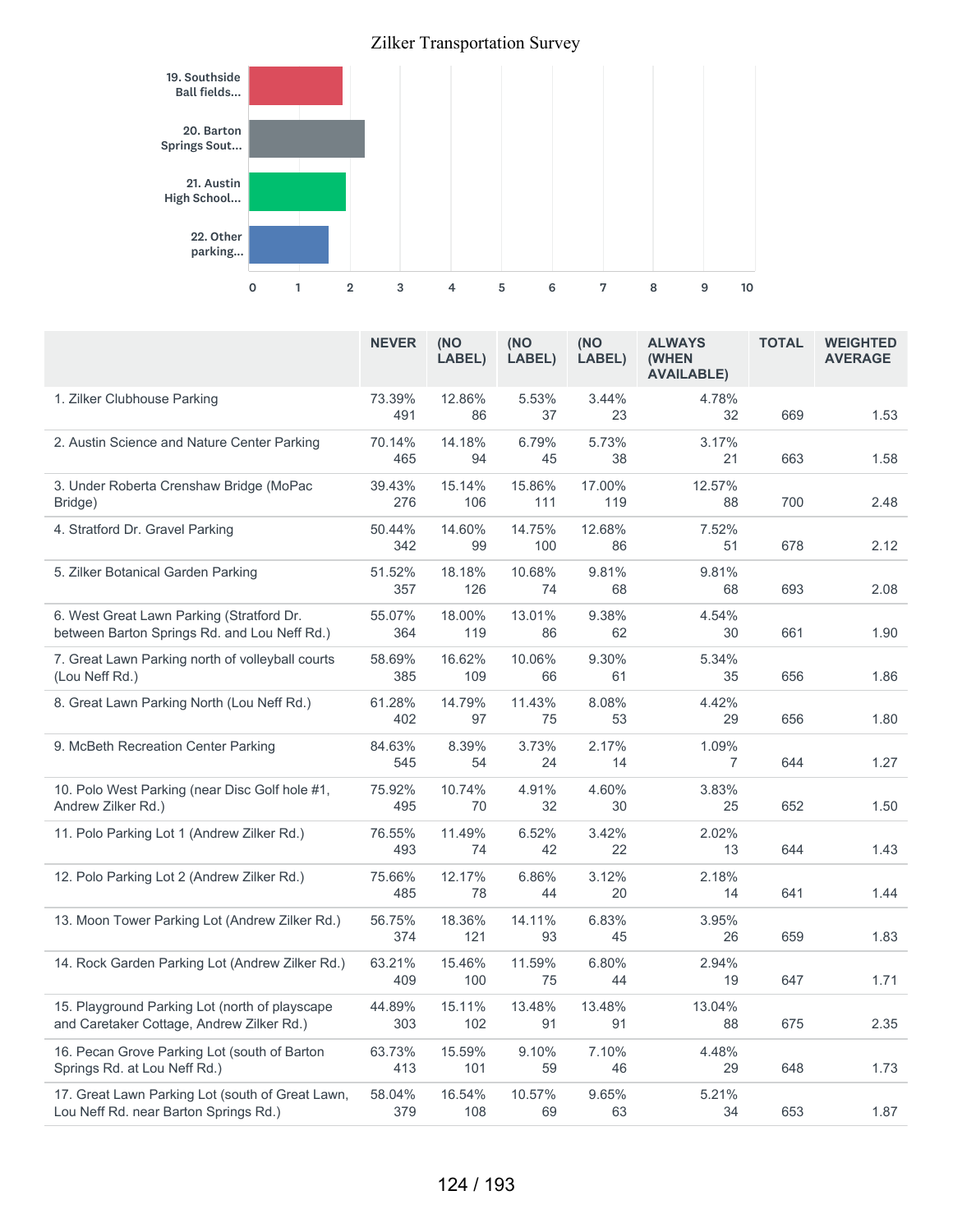| 18. Barton Springs Pool Parking Area (William<br>Barton Rd.)              | 27.32%<br>194 | 17.18%<br>122  | 18.31%<br>130  | 17.75%<br>126 | 19.44%<br>138  | 710 | 2.85 |
|---------------------------------------------------------------------------|---------------|----------------|----------------|---------------|----------------|-----|------|
| 19. Southside Ball fields (Azie Morton Rd.)                               | 60.92%<br>399 | 14.35%<br>94   | $9.01\%$<br>59 | 8.70%<br>57   | 7.02%<br>46    | 655 | 1.87 |
| 20. Barton Springs South Gate Parking (Azie<br>Morton Rd.)                | 49.34%<br>336 | 11.01%<br>75   | 12.92%<br>88   | 14.24%<br>97  | 12.48%<br>85   | 681 | 2.30 |
| 21. Austin High School Parking (outside park,<br>north of Lady Bird Lake) | 54.61%<br>361 | 18.15%<br>120  | 13.16%<br>87   | 8.17%<br>54   | $5.90\%$<br>39 | 661 | 1.93 |
| 22. Other parking location                                                | 73.73%<br>376 | $9.22\%$<br>47 | 6.47%<br>33    | 4.31%<br>22   | 6.27%<br>32    | 510 | 1.60 |

| #              | <b>OTHER (PLEASE SPECIFY)</b>                                                                                                                | <b>DATE</b>        |
|----------------|----------------------------------------------------------------------------------------------------------------------------------------------|--------------------|
| 1              | <b>Butler fields</b>                                                                                                                         | 3/22/2019 5:27 PM  |
| 2              | By Zach Scott                                                                                                                                | 3/22/2019 5:15 PM  |
| 3              | I live on Barton Springs Rd near park                                                                                                        | 3/22/2019 4:38 PM  |
| 4              | hate the parking meters at Austin High so have stopped parking there                                                                         | 3/22/2019 4:13 PM  |
| 5              | On the loop somewhere                                                                                                                        | 3/22/2019 3:32 PM  |
| 6              | under Mopac bridge on the north side                                                                                                         | 3/22/2019 3:19 PM  |
| $\overline{7}$ | close by theatre                                                                                                                             | 3/22/2019 2:05 PM  |
| 8              | Street parking                                                                                                                               | 3/22/2019 2:04 PM  |
| 9              | Lot near the Long Center then walk                                                                                                           | 3/22/2019 2:04 PM  |
| 10             | I live down the street.                                                                                                                      | 3/22/2019 1:40 PM  |
| 11             | my office at 6th St. & Baylor                                                                                                                | 3/22/2019 11:57 AM |
| 12             | Neighborhoods in the surrounding area                                                                                                        | 3/22/2019 10:56 AM |
| 13             | Off Veterans Drive near Mopac                                                                                                                | 3/22/2019 10:45 AM |
| 14             | I find it insulting (and bad survey design) that there is not an option for people who chose to not<br>have a personal vehicle!              | 3/22/2019 10:27 AM |
| 15             | i dont go by car                                                                                                                             | 3/22/2019 10:21 AM |
| 16             | Pard parking lot when Zachary Scott is not hogging it                                                                                        | 3/21/2019 9:30 PM  |
| 17             | Trail of lights parking field                                                                                                                | 3/21/2019 9:00 PM  |
| 18             | <b>Bike</b>                                                                                                                                  | 3/21/2019 9:00 PM  |
| 19             | Unsure                                                                                                                                       | 3/21/2019 8:15 PM  |
| 20             | Wherever I can find a spot                                                                                                                   | 3/21/2019 8:01 PM  |
| 21             | Ymca                                                                                                                                         | 3/21/2019 7:33 PM  |
| 22             | along the road outside park (Cesar Chavez?)                                                                                                  | 3/21/2019 7:07 PM  |
| 23             | We usually don't drive to the park (we've parked at the Botanical Garden once or twice); we<br>typically bike or take a ride share to events | 3/21/2019 7:01 PM  |
| 24             | Auditorium Shores or Zac Scott                                                                                                               | 3/21/2019 6:58 PM  |
| 25             | <b>Behind Doherty Arts Center</b>                                                                                                            | 3/21/2019 6:57 PM  |
| 26             | We have far too much parking wasting park land. We need selective paid parking and to make all<br>the rest grass again.                      | 3/21/2019 5:44 PM  |
| 27             | <b>I LIVE NEAR THE PARK AND THE POOL SO WALK</b>                                                                                             | 3/21/2019 5:33 PM  |
| 28             | I bring the bus don't have a car                                                                                                             | 3/21/2019 5:27 PM  |
| 29             | bike                                                                                                                                         | 3/21/2019 5:24 PM  |
|                |                                                                                                                                              |                    |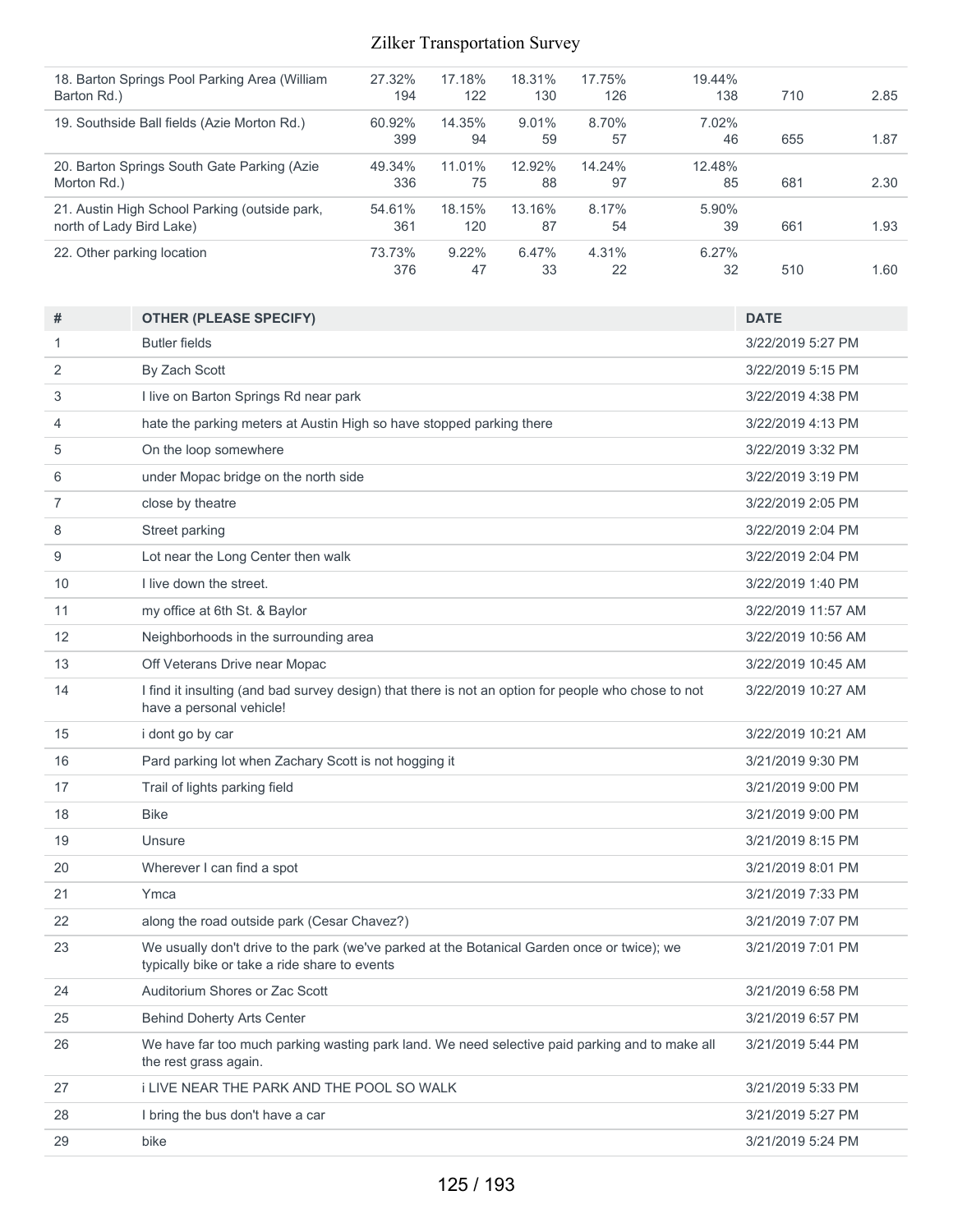| 30 | Sometimes park on the north side of the lake under MoPac.                                                                                                                                                                                                                                                | 3/21/2019 4:58 PM  |
|----|----------------------------------------------------------------------------------------------------------------------------------------------------------------------------------------------------------------------------------------------------------------------------------------------------------|--------------------|
| 31 | Offsite                                                                                                                                                                                                                                                                                                  | 3/21/2019 4:49 PM  |
| 32 | <b>Under Congress bridge</b>                                                                                                                                                                                                                                                                             | 3/21/2019 4:09 PM  |
| 33 | #14 and 15                                                                                                                                                                                                                                                                                               | 3/21/2019 3:40 PM  |
| 34 | I do not own a car and find it silly to drive to a destination when I am trying to spend time outdoors                                                                                                                                                                                                   | 3/21/2019 2:59 PM  |
| 35 | chuys or Toomey                                                                                                                                                                                                                                                                                          | 3/20/2019 12:19 PM |
| 36 | Along Violet Crown Trail                                                                                                                                                                                                                                                                                 | 3/20/2019 11:52 AM |
| 37 | I am in the neighborhood and walk                                                                                                                                                                                                                                                                        | 3/19/2019 12:50 PM |
| 38 | Husband work at 811 Barton spring and Walk to park                                                                                                                                                                                                                                                       | 3/19/2019 7:22 AM  |
| 39 | During trail of lights is when I park at Austin High, or the TXDoT campus on riverside                                                                                                                                                                                                                   | 3/18/2019 7:39 PM  |
| 40 | The Loop Running store                                                                                                                                                                                                                                                                                   | 3/18/2019 2:13 PM  |
| 41 | I don't drive there. Easier to bike or hike over.                                                                                                                                                                                                                                                        | 3/18/2019 2:00 PM  |
| 42 | where ever I find an opening                                                                                                                                                                                                                                                                             | 3/18/2019 12:09 PM |
| 43 | Street or lot parking north of river and walk back over to Zilker                                                                                                                                                                                                                                        | 3/17/2019 10:04 AM |
| 44 | Wheelchair van accessible parking                                                                                                                                                                                                                                                                        | 3/16/2019 11:17 AM |
| 45 | Holy Cow I didn't realize there were soo many parking lots in our Central Park! These should be<br>demolished.                                                                                                                                                                                           | 3/15/2019 5:25 PM  |
| 46 | by the greenhouses                                                                                                                                                                                                                                                                                       | 3/15/2019 1:28 PM  |
| 47 | Street parking on Toomey Road if possible                                                                                                                                                                                                                                                                | 3/14/2019 5:10 PM  |
| 48 | on riverside over off trail near auditorium shores.                                                                                                                                                                                                                                                      | 3/14/2019 11:09 AM |
| 49 | somtimes zach theater get on trail and head to park                                                                                                                                                                                                                                                      | 3/13/2019 11:49 PM |
| 50 | Up Barton Hills drive several blocks from park                                                                                                                                                                                                                                                           | 3/13/2019 10:45 PM |
| 51 | barton springd restaurants                                                                                                                                                                                                                                                                               | 3/13/2019 7:39 PM  |
| 52 | street parking where available                                                                                                                                                                                                                                                                           | 3/13/2019 4:11 PM  |
| 53 | Neighborhoods to the south.                                                                                                                                                                                                                                                                              | 3/13/2019 1:44 PM  |
| 54 | When I was younger with hardly any cash one thing I could do was park under Mopac by Austin<br>High to access the trail. I find it terrible and shameful that it's paid parking now. Even the street<br>parking near there. Seriously. That sucks. I would vote to take out those meters in a heartbeat. | 3/13/2019 1:30 PM  |
| 55 | I never take a car to the park                                                                                                                                                                                                                                                                           | 3/13/2019 1:14 PM  |
| 56 | Barton Springs restaurant parking after dining                                                                                                                                                                                                                                                           | 3/13/2019 10:36 AM |
| 57 | Home in Barton Hills.                                                                                                                                                                                                                                                                                    | 3/13/2019 9:45 AM  |
| 58 | I usually park at the YMCA where I am a member when I use the trail.                                                                                                                                                                                                                                     | 3/13/2019 9:03 AM  |
| 59 | Sunset Drive (off Barton Blvd)                                                                                                                                                                                                                                                                           | 3/13/2019 8:12 AM  |
| 60 | On a street between my house and Zilker.                                                                                                                                                                                                                                                                 | 3/13/2019 7:19 AM  |
| 61 | On the street on riverside or Toomey                                                                                                                                                                                                                                                                     | 3/12/2019 9:50 PM  |
| 62 | Auditorium shores parking off S First                                                                                                                                                                                                                                                                    | 3/12/2019 9:31 PM  |
| 63 | <b>YMCA</b>                                                                                                                                                                                                                                                                                              | 3/12/2019 9:26 PM  |
| 64 | Under Mopac, near lot #10                                                                                                                                                                                                                                                                                | 3/12/2019 8:37 PM  |
| 65 | At home                                                                                                                                                                                                                                                                                                  | 3/12/2019 8:11 PM  |
| 66 | PARD office parking lot.                                                                                                                                                                                                                                                                                 | 3/12/2019 7:44 PM  |
| 67 | Handicap zones                                                                                                                                                                                                                                                                                           | 3/12/2019 7:36 PM  |
| 68 | Neighborhoods                                                                                                                                                                                                                                                                                            | 3/12/2019 7:28 PM  |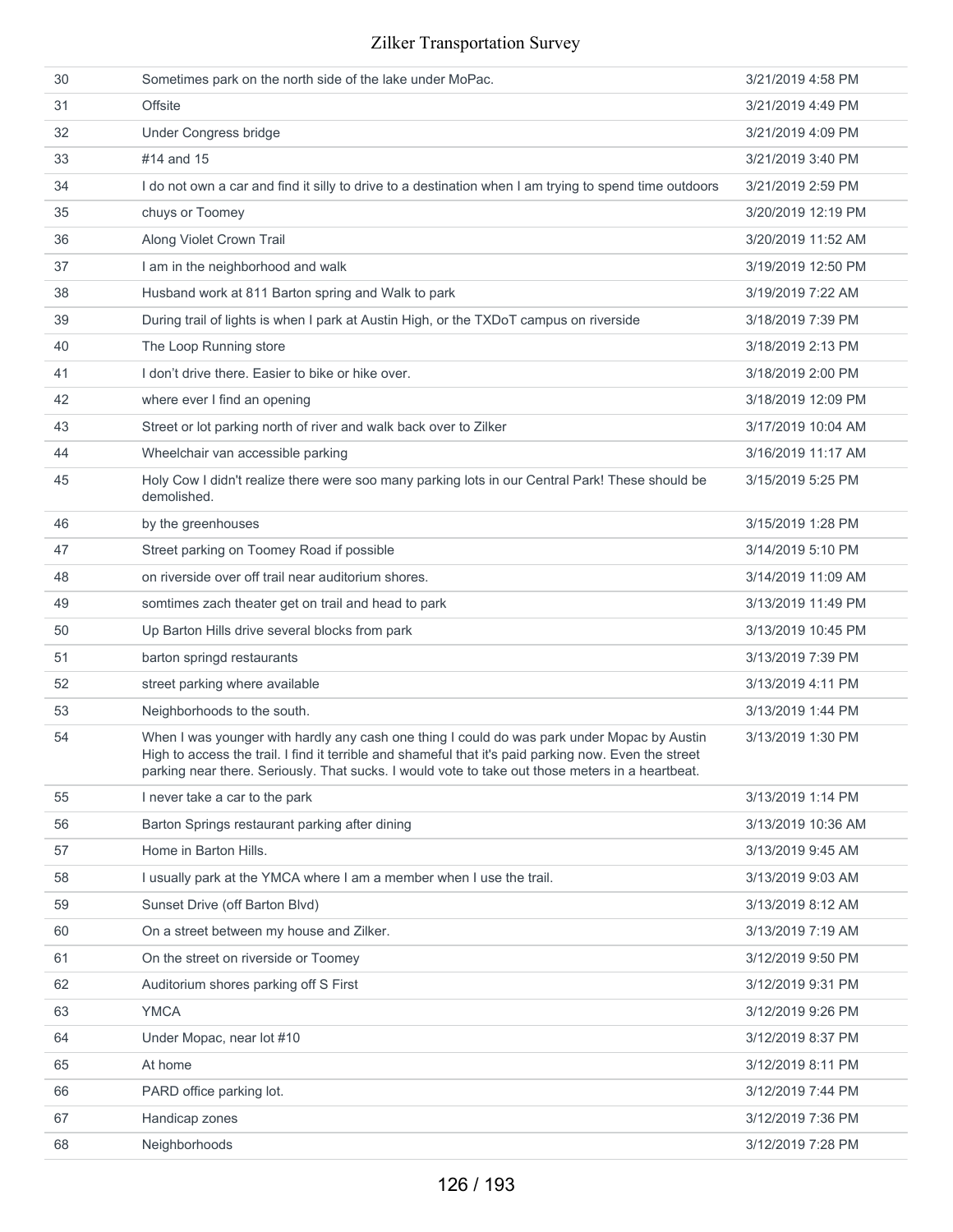| 69 | Deep Eddy                                            | 3/12/2019 6:54 PM  |
|----|------------------------------------------------------|--------------------|
| 70 | On riverside or in front of Zach Scott theater       | 3/12/2019 6:33 PM  |
| 71 | Park and bike from Auditorium Shores                 | 3/12/2019 6:28 PM  |
| 72 | <b>Butler Shores Parking</b>                         | 3/12/2019 5:45 PM  |
| 73 | My condo                                             | 3/12/2019 4:55 PM  |
| 74 | Too many cars parking in zookeeper neighborhood      | 3/12/2019 4:53 PM  |
| 75 | Don't take personal vehicle.                         | 3/12/2019 4:53 PM  |
| 76 | YMCA (Member)                                        | 3/12/2019 4:50 PM  |
| 77 | Lund St                                              | 3/12/2019 11:16 AM |
| 78 | <b>Barton Place</b>                                  | 3/12/2019 10:25 AM |
| 79 | This question is silly and way too complicated.      | 3/11/2019 6:21 PM  |
| 80 | Offisite (near auditorium shores)                    | 3/11/2019 12:49 PM |
| 81 | sometimes park at Spyglass and ride bike in.         | 3/11/2019 11:50 AM |
| 82 | The format of this question is difficult on a phone. | 3/11/2019 10:59 AM |
| 83 | Deep eddy pool parking                               | 3/11/2019 10:51 AM |
| 84 | Rowing Dock                                          | 3/11/2019 10:16 AM |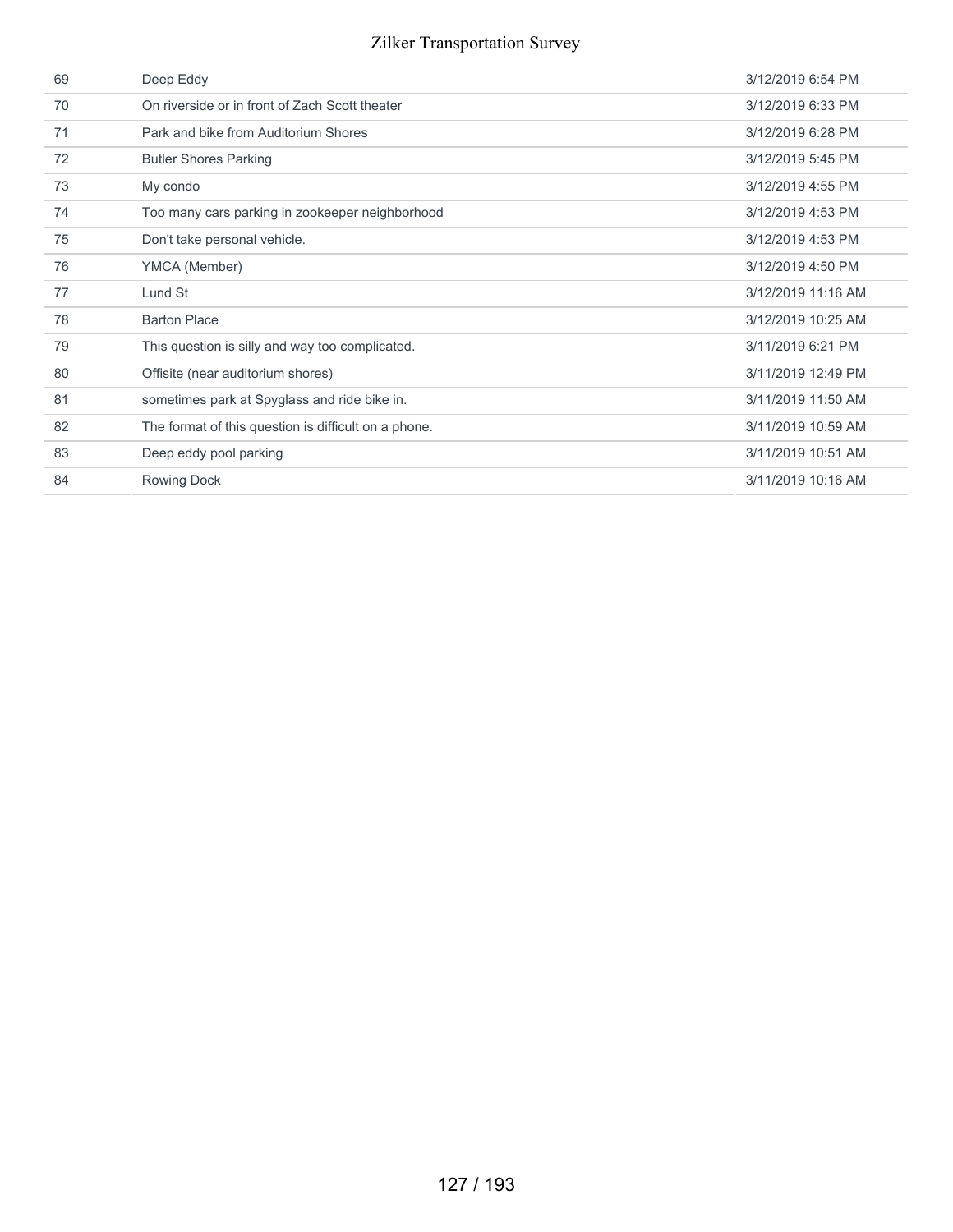

| <b>ANSWER CHOICES</b> | <b>RESPONSES</b> |     |
|-----------------------|------------------|-----|
| Female                | 60.43%           | 530 |
| Male                  | 35.35%           | 310 |
| Non-binary            | 0.57%            | 5   |
| Prefer not to answer  | 3.65%            | 32  |
| <b>TOTAL</b>          |                  | 877 |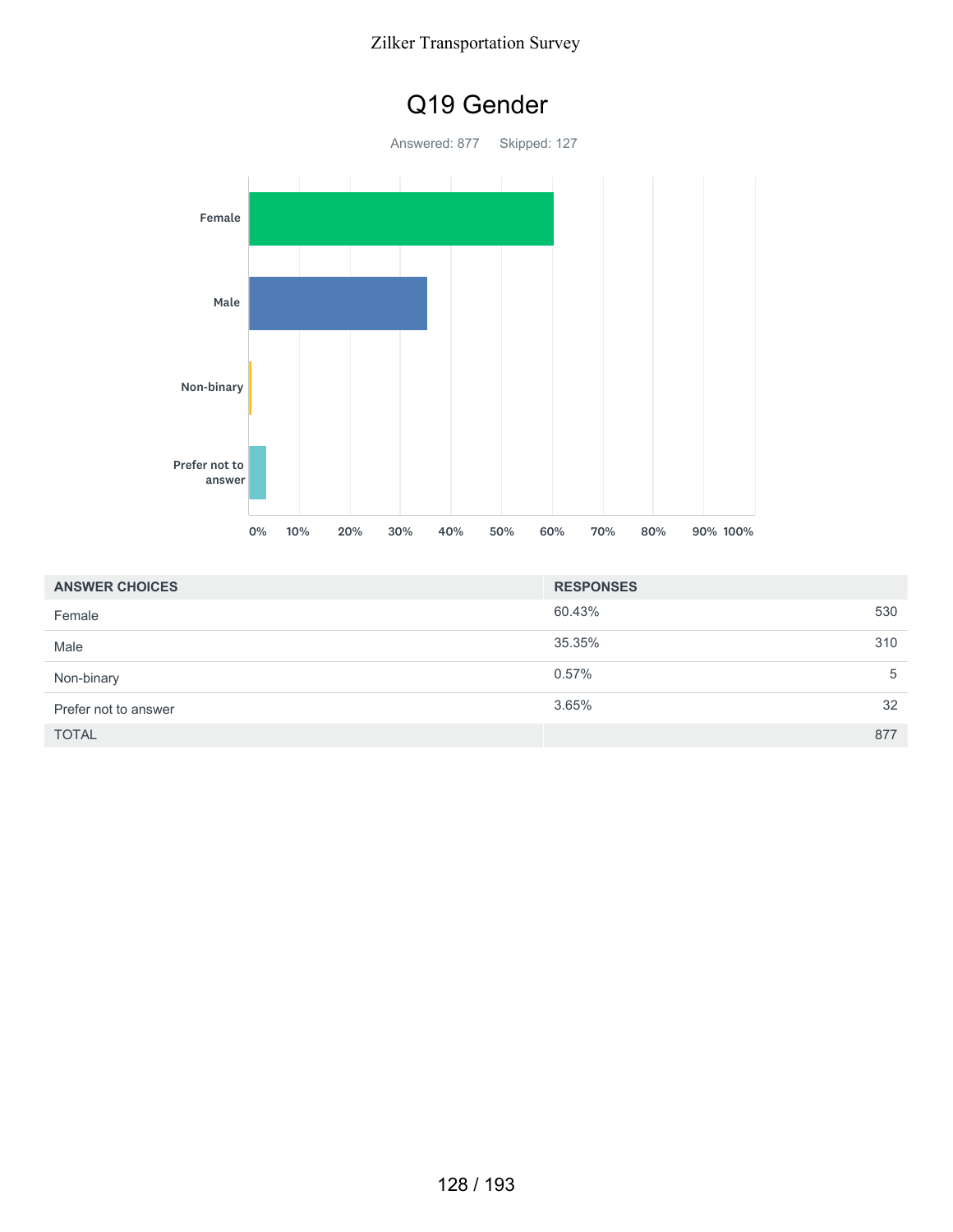

| <b>ANSWER CHOICES</b> | <b>RESPONSES</b> |                |
|-----------------------|------------------|----------------|
| 17 and under          | 0.23%            | $\overline{2}$ |
| 18-24                 | 1.14%            | 10             |
| 25-34                 | 13.68%           | 120            |
| 35-44                 | 21.89%           | 192            |
| 45-54                 | 19.16%           | 168            |
| 55-64                 | 22.69%           | 199            |
| $65+$                 | 21.21%           | 186            |
| <b>TOTAL</b>          |                  | 877            |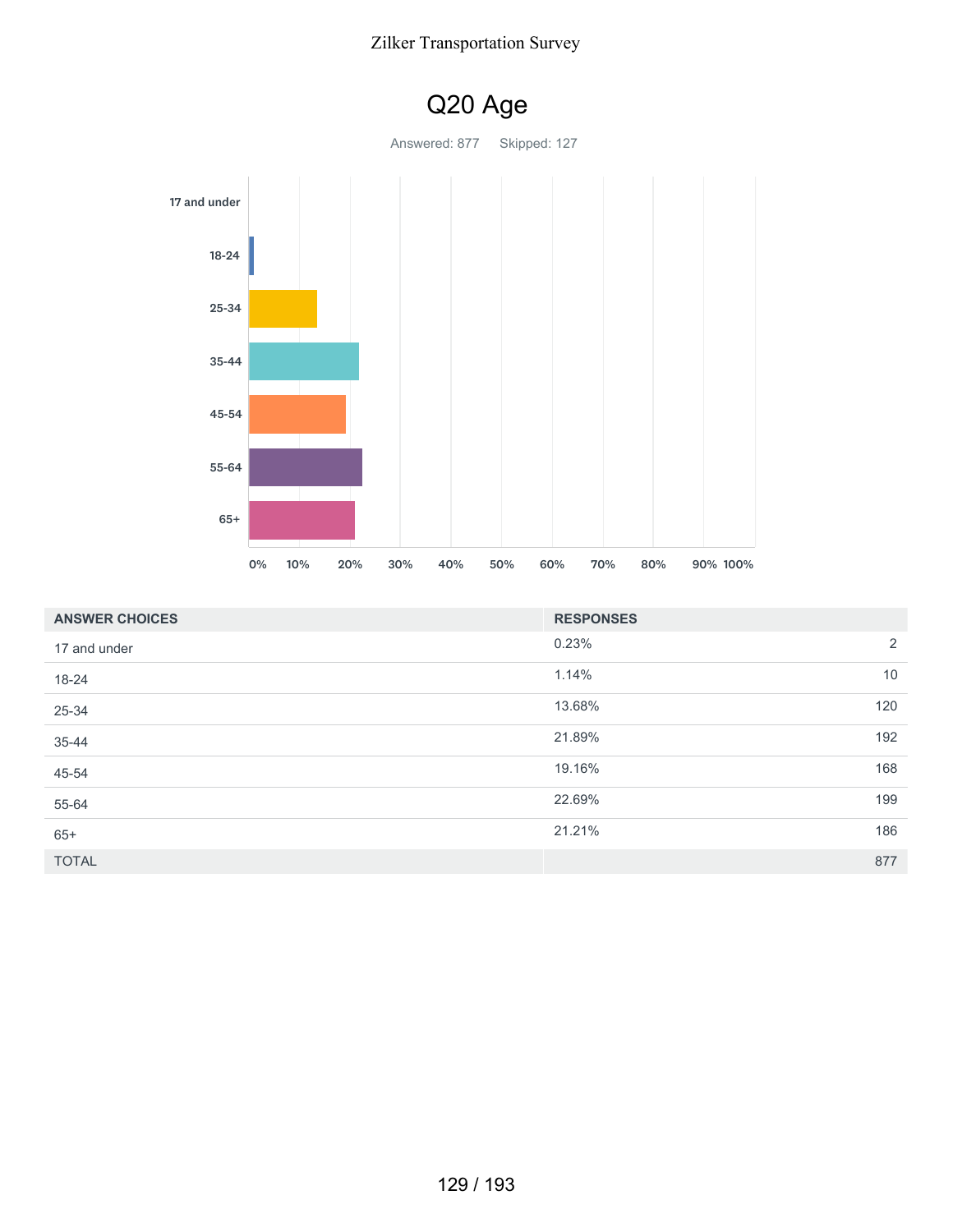



| <b>ANSWER CHOICES</b>  | <b>RESPONSES</b> |     |
|------------------------|------------------|-----|
| $0 - 5$                | 16.92%           | 146 |
| $6 - 10$               | 11.70%           | 101 |
| $11 - 15$              | 9.39%            | 81  |
| $16 - 18$              | 4.87%            | 42  |
| 19-24                  | 7.30%            | 63  |
| 25-34                  | 20.74%           | 179 |
| $35 - 44$              | 26.19%           | 226 |
| 45-54                  | 24.33%           | 210 |
| 55-64                  | 25.26%           | 218 |
| $65+$                  | 25.49%           | 220 |
| Total Respondents: 863 |                  |     |

130 / 193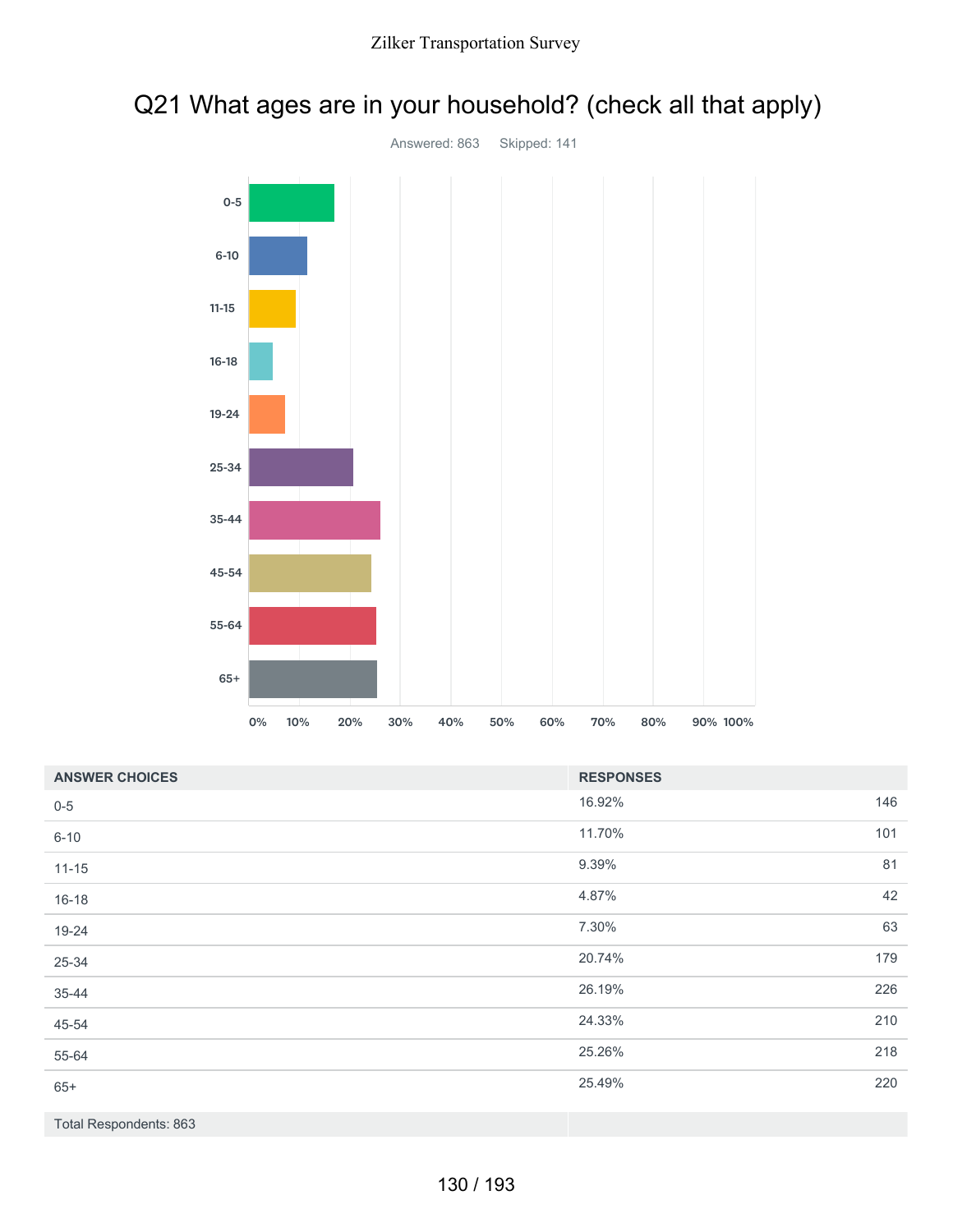



## Q22 Approximate household income

| <b>ANSWER CHOICES</b>           | <b>RESPONSES</b> |     |
|---------------------------------|------------------|-----|
| Under \$15,000                  | 1.73%            | 14  |
| Between \$15,000 and \$29,999   | 2.96%            | 24  |
| Between \$30,000 and \$49,999   | 8.27%            | 67  |
| Between \$50,000 and \$74,999   | 14.44%           | 117 |
| Between \$75,000 and \$99,999   | 16.67%           | 135 |
| Between \$100,000 and \$150,000 | 26.79%           | 217 |
| Over \$150,000                  | 29.14%           | 236 |
| <b>TOTAL</b>                    |                  | 810 |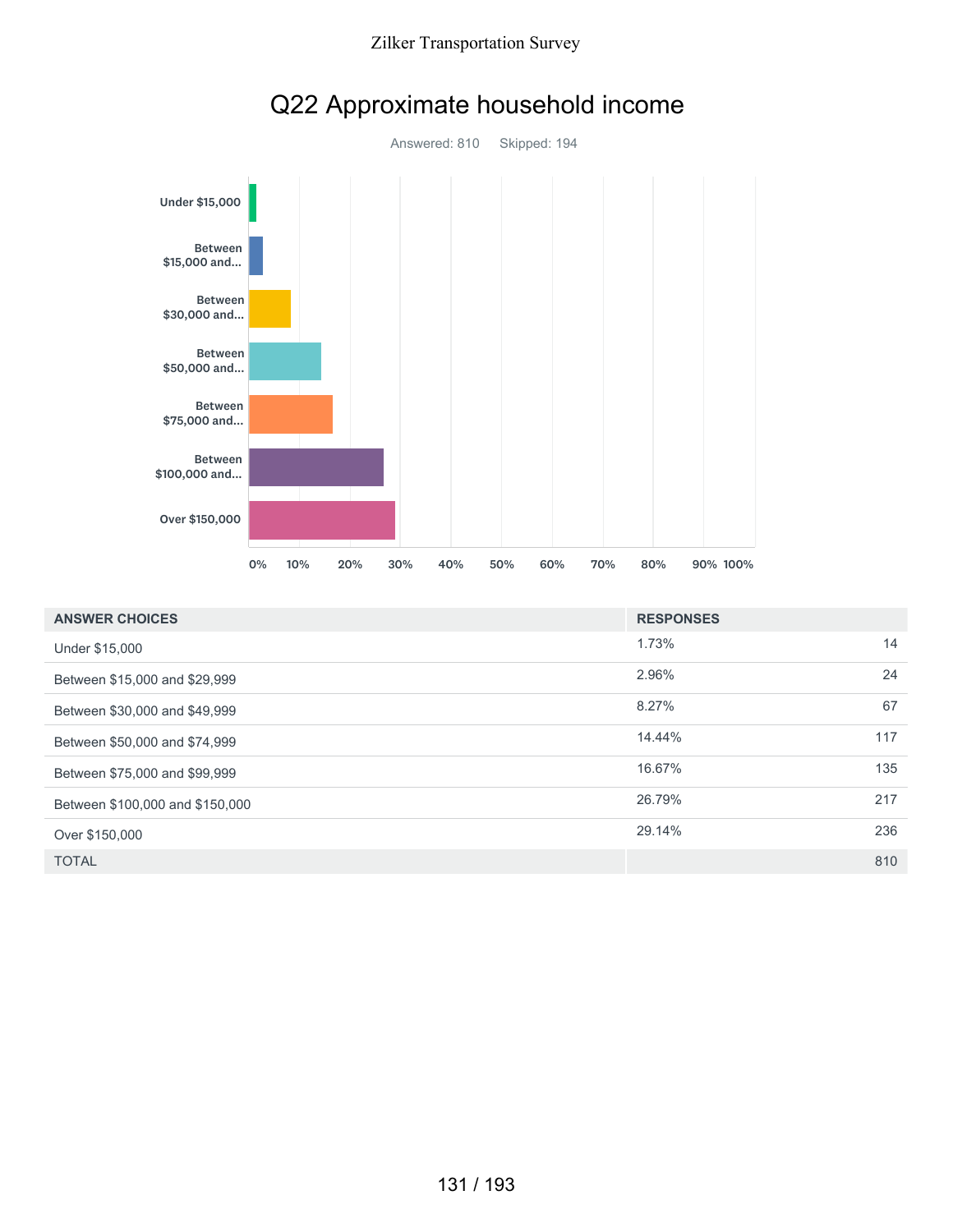# Q23 What is the primary language spoken in your home?

Answered: 845 Skipped: 159

| #              | <b>RESPONSES</b> | <b>DATE</b>       |
|----------------|------------------|-------------------|
| $\mathbf{1}$   | English          | 3/22/2019 5:25 PM |
| 2              | English          | 3/22/2019 5:22 PM |
| 3              | English          | 3/22/2019 5:15 PM |
| $\overline{4}$ | English          | 3/22/2019 5:07 PM |
| 5              | English          | 3/22/2019 5:04 PM |
| 6              | English          | 3/22/2019 4:42 PM |
| $\overline{7}$ | English          | 3/22/2019 4:39 PM |
| 8              | English          | 3/22/2019 4:39 PM |
| 9              | English          | 3/22/2019 4:38 PM |
| $10$           | English          | 3/22/2019 4:38 PM |
| 11             | English          | 3/22/2019 4:34 PM |
| 12             | English          | 3/22/2019 4:29 PM |
| 13             | English          | 3/22/2019 4:28 PM |
| 14             | English          | 3/22/2019 4:14 PM |
| 15             | English          | 3/22/2019 4:05 PM |
| 16             | English          | 3/22/2019 3:55 PM |
| 17             | English          | 3/22/2019 3:38 PM |
| 18             | English          | 3/22/2019 3:37 PM |
| 19             | English          | 3/22/2019 3:33 PM |
| 20             | English          | 3/22/2019 3:31 PM |
| 21             | English          | 3/22/2019 3:24 PM |
| 22             | English          | 3/22/2019 3:21 PM |
| 23             | English          | 3/22/2019 3:20 PM |
| 24             | english          | 3/22/2019 3:18 PM |
| 25             | English          | 3/22/2019 3:18 PM |
| 26             | English          | 3/22/2019 3:16 PM |
| 27             | English          | 3/22/2019 3:11 PM |
| 28             | English          | 3/22/2019 3:05 PM |
| 29             | English          | 3/22/2019 2:54 PM |
| $30\,$         | English          | 3/22/2019 2:47 PM |
| 31             | English          | 3/22/2019 2:47 PM |
| 32             | English          | 3/22/2019 2:47 PM |
| 33             | English          | 3/22/2019 2:45 PM |
| 34             | English          | 3/22/2019 2:40 PM |
| $35\,$         | English          | 3/22/2019 2:36 PM |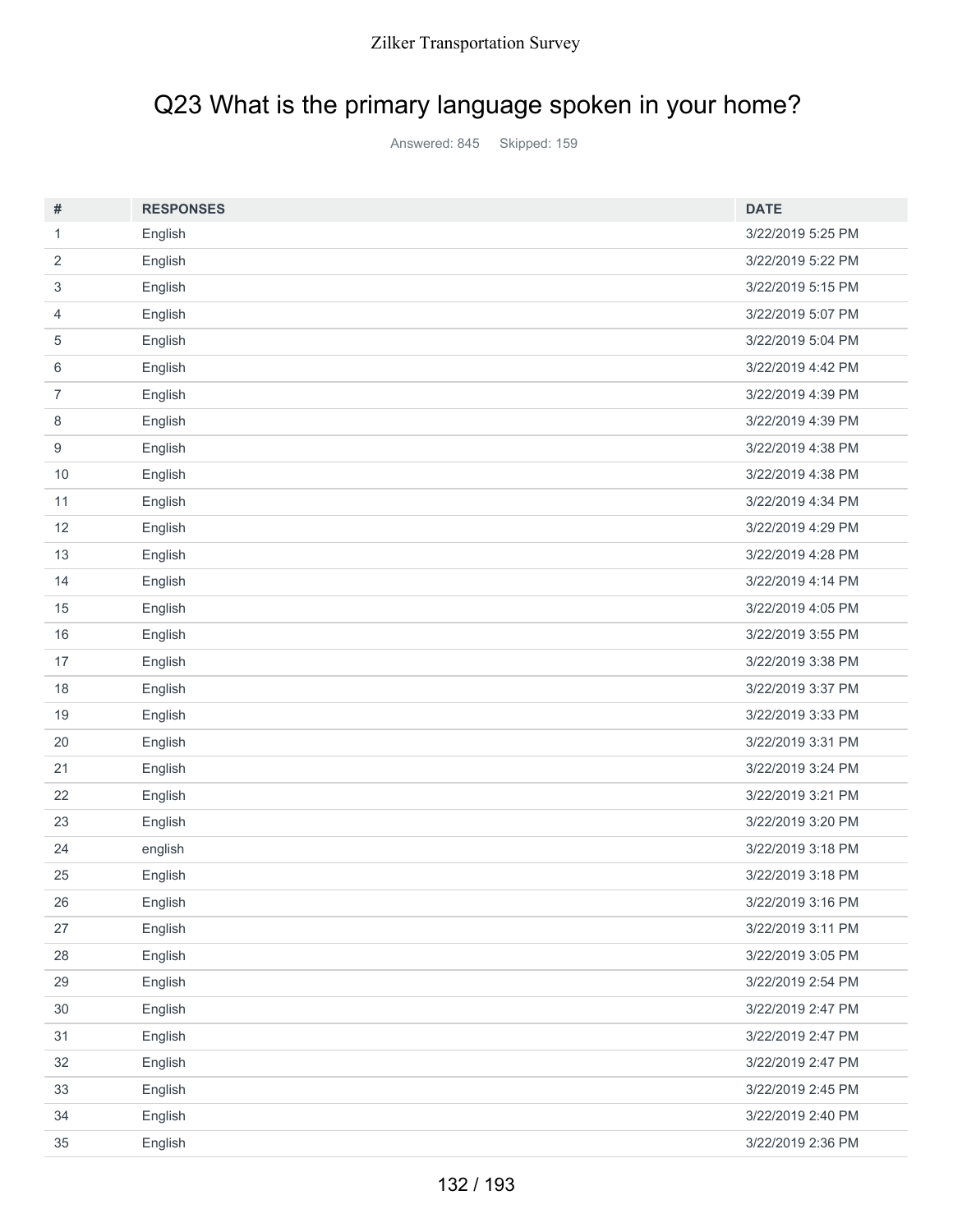| 36     | English        | 3/22/2019 2:12 PM  |
|--------|----------------|--------------------|
| 37     | English        | 3/22/2019 2:11 PM  |
| 38     | English        | 3/22/2019 2:09 PM  |
| 39     | english        | 3/22/2019 2:08 PM  |
| 40     | English        | 3/22/2019 2:07 PM  |
| 41     | English        | 3/22/2019 2:06 PM  |
| 42     | English        | 3/22/2019 2:05 PM  |
| 43     | English        | 3/22/2019 2:05 PM  |
| 44     | english        | 3/22/2019 1:58 PM  |
| 45     | English        | 3/22/2019 1:54 PM  |
| 46     | English        | 3/22/2019 1:44 PM  |
| 47     | English        | 3/22/2019 1:40 PM  |
| 48     | English        | 3/22/2019 1:33 PM  |
| 49     | English        | 3/22/2019 1:29 PM  |
| 50     | English        | 3/22/2019 1:27 PM  |
| 51     | English        | 3/22/2019 1:14 PM  |
| 52     | English        | 3/22/2019 1:13 PM  |
| 53     | english        | 3/22/2019 1:13 PM  |
| 54     | English        | 3/22/2019 1:12 PM  |
| 55     | English        | 3/22/2019 1:09 PM  |
| 56     | english        | 3/22/2019 1:02 PM  |
| 57     | English        | 3/22/2019 1:01 PM  |
| 58     | english        | 3/22/2019 12:57 PM |
| 59     | English        | 3/22/2019 12:53 PM |
| 60     | English        | 3/22/2019 12:49 PM |
| 61     | English        | 3/22/2019 12:48 PM |
| 62     | English        | 3/22/2019 12:42 PM |
| 63     | English        | 3/22/2019 12:42 PM |
| 64     | <b>ENGLISH</b> | 3/22/2019 12:41 PM |
| 65     | English        | 3/22/2019 12:37 PM |
| 66     | english        | 3/22/2019 12:31 PM |
| 67     | English        | 3/22/2019 12:20 PM |
| 68     | English        | 3/22/2019 12:17 PM |
| 69     | english        | 3/22/2019 12:16 PM |
| 70     | English        | 3/22/2019 11:58 AM |
| 71     | English        | 3/22/2019 11:58 AM |
| 72     | English        | 3/22/2019 11:57 AM |
| 73     | english        | 3/22/2019 11:51 AM |
| 74     | English        | 3/22/2019 11:48 AM |
| 75     | English        | 3/22/2019 11:46 AM |
| $76\,$ | english        | 3/22/2019 11:39 AM |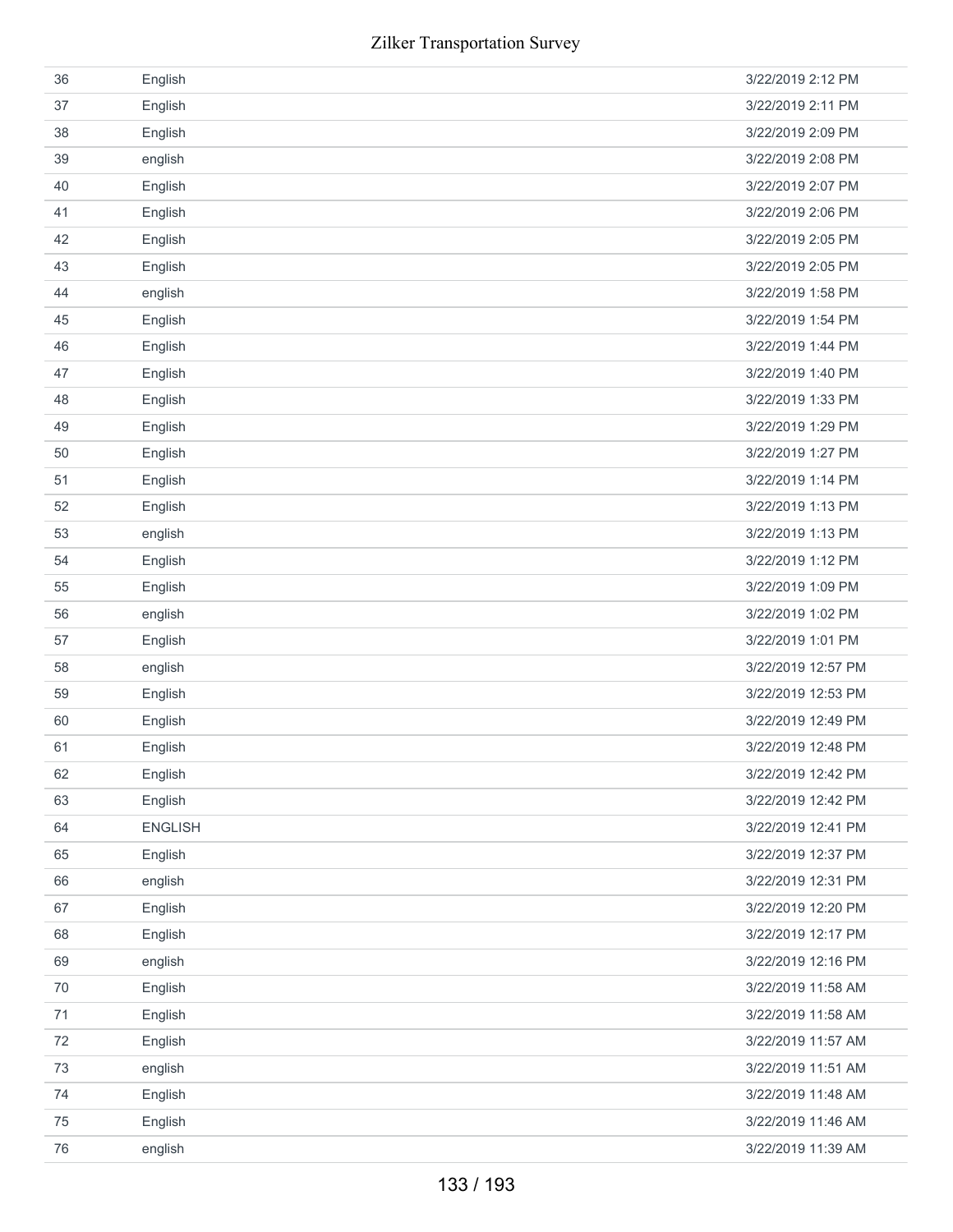| 77  | English           | 3/22/2019 11:38 AM |
|-----|-------------------|--------------------|
| 78  | English           | 3/22/2019 11:28 AM |
| 79  | English           | 3/22/2019 11:20 AM |
| 80  | English           | 3/22/2019 11:14 AM |
| 81  | English           | 3/22/2019 11:11 AM |
| 82  | english           | 3/22/2019 11:02 AM |
| 83  | English           | 3/22/2019 11:01 AM |
| 84  | english           | 3/22/2019 11:01 AM |
| 85  | English           | 3/22/2019 11:00 AM |
| 86  | English           | 3/22/2019 10:57 AM |
| 87  | English           | 3/22/2019 10:57 AM |
| 88  | English           | 3/22/2019 10:49 AM |
| 89  | English           | 3/22/2019 10:48 AM |
| 90  | English           | 3/22/2019 10:46 AM |
| 91  | English           | 3/22/2019 10:45 AM |
| 92  | English           | 3/22/2019 10:38 AM |
| 93  | English           | 3/22/2019 10:37 AM |
| 94  | English           | 3/22/2019 10:37 AM |
| 95  | english           | 3/22/2019 10:34 AM |
| 96  | English           | 3/22/2019 10:33 AM |
| 97  | English           | 3/22/2019 10:31 AM |
| 98  | English           | 3/22/2019 10:28 AM |
|     |                   |                    |
| 99  | English + Spanish | 3/22/2019 10:27 AM |
| 100 | english           | 3/22/2019 10:21 AM |
| 101 | English           | 3/22/2019 10:20 AM |
| 102 | English           | 3/22/2019 10:17 AM |
| 103 | English           | 3/22/2019 10:16 AM |
| 104 | English           | 3/22/2019 10:13 AM |
| 105 | English           | 3/22/2019 10:12 AM |
| 106 | English           | 3/22/2019 10:10 AM |
| 107 | English           | 3/22/2019 10:06 AM |
| 108 | English           | 3/22/2019 10:04 AM |
| 109 | English           | 3/22/2019 10:04 AM |
| 110 | english           | 3/22/2019 10:02 AM |
| 111 | English           | 3/22/2019 10:01 AM |
| 112 | english           | 3/22/2019 9:50 AM  |
| 113 | English           | 3/22/2019 9:48 AM  |
| 114 | English           | 3/22/2019 9:47 AM  |
| 115 | English           | 3/22/2019 9:46 AM  |
| 116 | English           | 3/22/2019 9:42 AM  |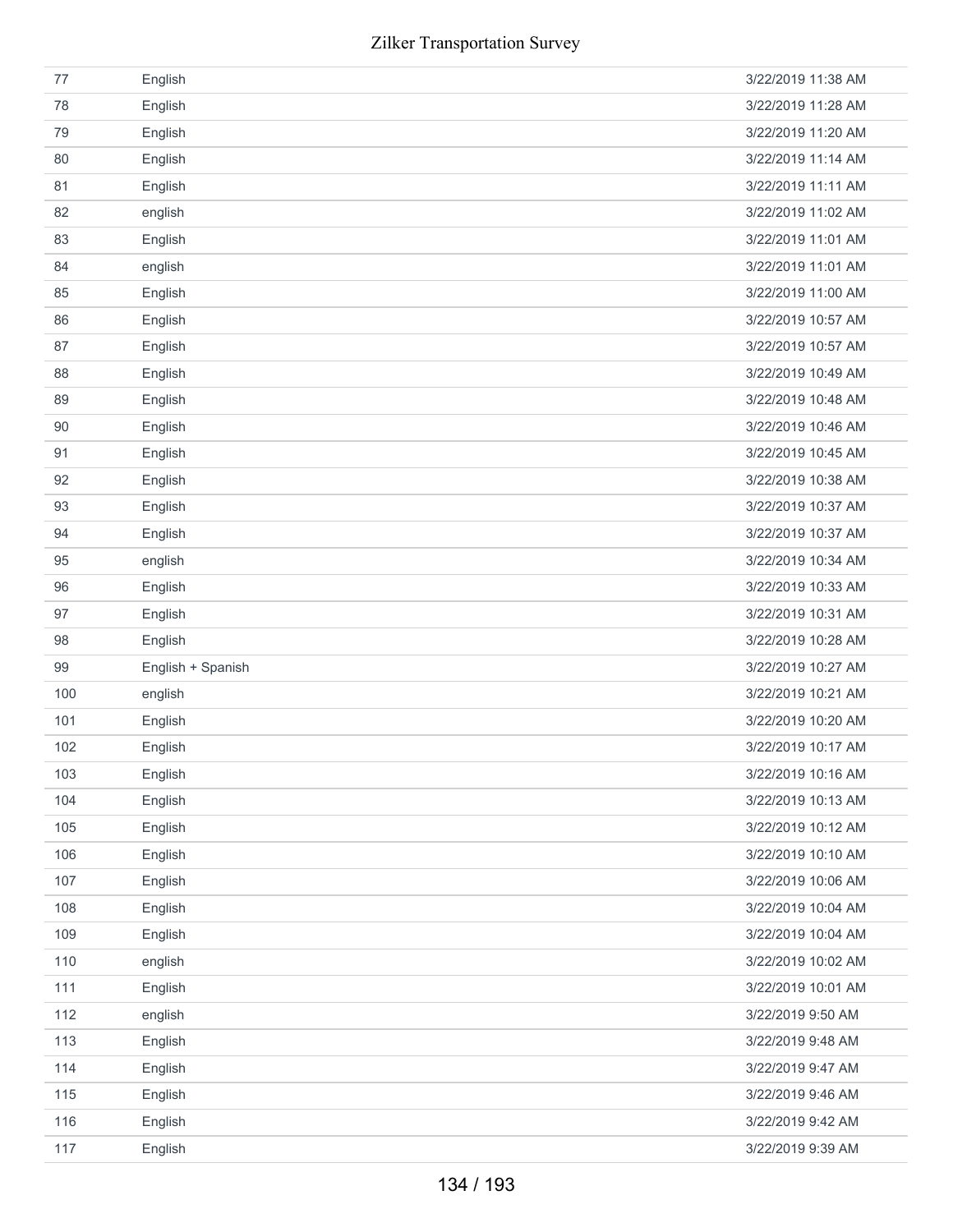| 118 | English | 3/22/2019 9:31 AM |
|-----|---------|-------------------|
| 119 | English | 3/22/2019 9:29 AM |
| 120 | English | 3/22/2019 9:21 AM |
| 121 | English | 3/22/2019 9:14 AM |
| 122 | English | 3/22/2019 9:13 AM |
| 123 | English | 3/22/2019 9:12 AM |
| 124 | English | 3/22/2019 9:04 AM |
| 125 | English | 3/22/2019 8:57 AM |
| 126 | English | 3/22/2019 8:48 AM |
| 127 | English | 3/22/2019 8:44 AM |
| 128 | English | 3/22/2019 8:41 AM |
| 129 | English | 3/22/2019 8:41 AM |
| 130 | English | 3/22/2019 8:40 AM |
| 131 | English | 3/22/2019 8:39 AM |
| 132 | English | 3/22/2019 8:37 AM |
| 133 | English | 3/22/2019 8:28 AM |
| 134 | Spanish | 3/22/2019 8:21 AM |
| 135 | English | 3/22/2019 8:18 AM |
| 136 | English | 3/22/2019 8:17 AM |
| 137 | English | 3/22/2019 8:05 AM |
| 138 | English | 3/22/2019 7:55 AM |
| 139 | English | 3/22/2019 7:49 AM |
| 140 | English | 3/22/2019 7:46 AM |
| 141 | English | 3/22/2019 7:44 AM |
| 142 | English | 3/22/2019 7:40 AM |
| 143 | english | 3/22/2019 7:39 AM |
| 144 | Texan   | 3/22/2019 7:31 AM |
| 145 | English | 3/22/2019 7:29 AM |
| 146 | English | 3/22/2019 7:28 AM |
| 147 | English | 3/22/2019 7:26 AM |
| 148 | English | 3/22/2019 7:26 AM |
| 149 | English | 3/22/2019 7:22 AM |
| 150 | English | 3/22/2019 7:17 AM |
| 151 | English | 3/22/2019 7:10 AM |
| 152 | English | 3/22/2019 7:10 AM |
| 153 | English | 3/22/2019 7:00 AM |
| 154 | English | 3/22/2019 6:25 AM |
| 155 | English | 3/22/2019 5:29 AM |
| 156 | Hindi   | 3/22/2019 4:49 AM |
| 157 | English | 3/22/2019 4:17 AM |
| 158 | English | 3/22/2019 2:56 AM |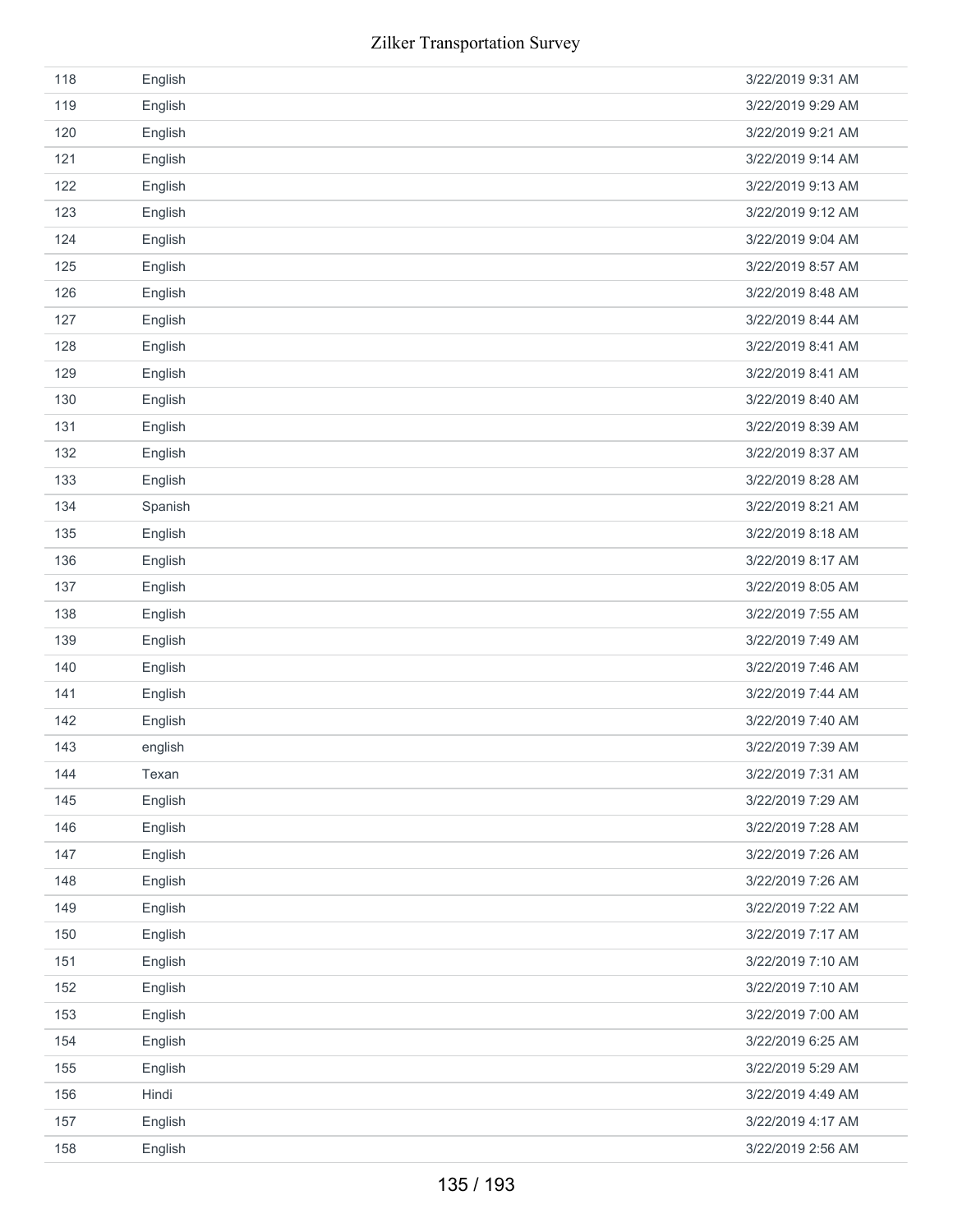| 159 | english        | 3/22/2019 2:51 AM  |
|-----|----------------|--------------------|
| 160 | English        | 3/22/2019 2:21 AM  |
| 161 | English        | 3/22/2019 2:10 AM  |
| 162 | english        | 3/22/2019 1:12 AM  |
| 163 | english        | 3/22/2019 12:03 AM |
| 164 | English        | 3/21/2019 11:55 PM |
| 165 | English        | 3/21/2019 11:48 PM |
| 166 | English        | 3/21/2019 11:46 PM |
| 167 | Why ask this   | 3/21/2019 11:42 PM |
| 168 | English        | 3/21/2019 11:35 PM |
| 169 | English        | 3/21/2019 11:32 PM |
| 170 | English        | 3/21/2019 11:31 PM |
| 171 | English/French | 3/21/2019 11:16 PM |
| 172 | Chinese        | 3/21/2019 10:58 PM |
| 173 | English        | 3/21/2019 10:42 PM |
| 174 | English        | 3/21/2019 10:40 PM |
| 175 | English        | 3/21/2019 10:39 PM |
| 176 | English        | 3/21/2019 10:36 PM |
| 177 | English        | 3/21/2019 10:35 PM |
| 178 | english        | 3/21/2019 10:33 PM |
| 179 | English        | 3/21/2019 10:32 PM |
| 180 | English        | 3/21/2019 10:32 PM |
| 181 | English        | 3/21/2019 10:28 PM |
| 182 | English        | 3/21/2019 10:19 PM |
| 183 | English        | 3/21/2019 10:08 PM |
| 184 | English        | 3/21/2019 9:55 PM  |
| 185 | English        | 3/21/2019 9:51 PM  |
| 186 | English        | 3/21/2019 9:43 PM  |
| 187 | English        | 3/21/2019 9:43 PM  |
| 188 | English        | 3/21/2019 9:42 PM  |
| 189 | English        | 3/21/2019 9:42 PM  |
| 190 | English        | 3/21/2019 9:39 PM  |
| 191 | English        | 3/21/2019 9:39 PM  |
| 192 | English        | 3/21/2019 9:36 PM  |
| 193 | English        | 3/21/2019 9:36 PM  |
| 194 | English        | 3/21/2019 9:35 PM  |
| 195 | English        | 3/21/2019 9:30 PM  |
| 196 | English        | 3/21/2019 9:26 PM  |
| 197 | English        | 3/21/2019 9:25 PM  |
| 198 | English        | 3/21/2019 9:25 PM  |
| 199 | English        | 3/21/2019 9:24 PM  |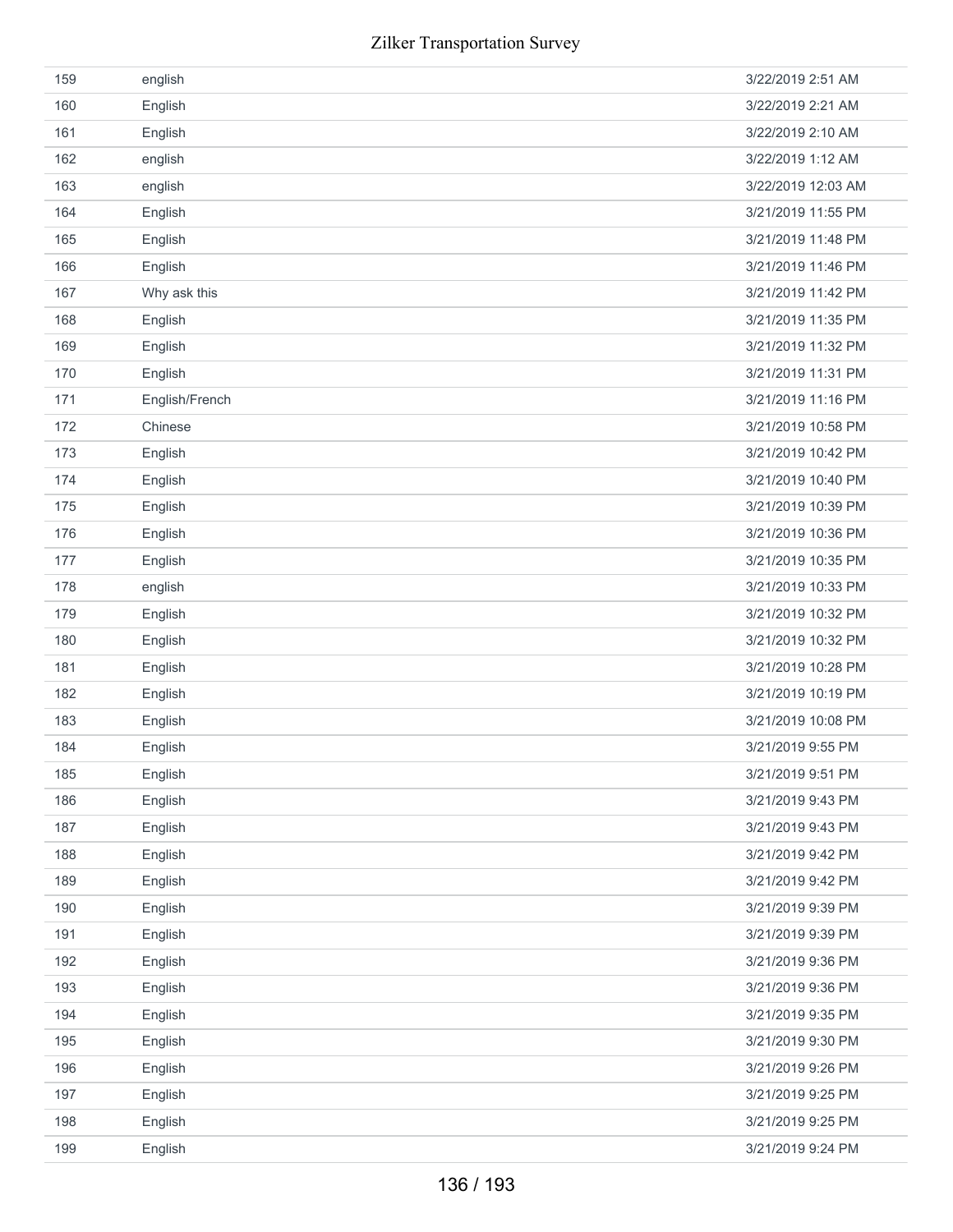| 200 | English                                                                                  | 3/21/2019 9:19 PM |
|-----|------------------------------------------------------------------------------------------|-------------------|
| 201 | English                                                                                  | 3/21/2019 9:19 PM |
| 202 | English                                                                                  | 3/21/2019 9:12 PM |
| 203 | english                                                                                  | 3/21/2019 9:09 PM |
| 204 | English                                                                                  | 3/21/2019 9:02 PM |
| 205 | English                                                                                  | 3/21/2019 9:01 PM |
| 206 | English                                                                                  | 3/21/2019 8:59 PM |
| 207 | english                                                                                  | 3/21/2019 8:53 PM |
| 208 | English                                                                                  | 3/21/2019 8:53 PM |
| 209 | English                                                                                  | 3/21/2019 8:50 PM |
| 210 | English                                                                                  | 3/21/2019 8:46 PM |
| 211 | English                                                                                  | 3/21/2019 8:42 PM |
| 212 | English                                                                                  | 3/21/2019 8:42 PM |
| 213 | english                                                                                  | 3/21/2019 8:34 PM |
| 214 | English                                                                                  | 3/21/2019 8:32 PM |
| 215 | English                                                                                  | 3/21/2019 8:32 PM |
| 216 | English                                                                                  | 3/21/2019 8:21 PM |
| 217 | English                                                                                  | 3/21/2019 8:20 PM |
| 218 | english                                                                                  | 3/21/2019 8:17 PM |
| 219 | English                                                                                  | 3/21/2019 8:16 PM |
| 220 | English                                                                                  | 3/21/2019 8:16 PM |
| 221 | English                                                                                  | 3/21/2019 8:08 PM |
| 222 | English                                                                                  | 3/21/2019 8:07 PM |
| 223 | English                                                                                  | 3/21/2019 8:06 PM |
| 224 | English, as it should be(I am 1/2 Cuban and speak Spanish, so do not lable me as racist) | 3/21/2019 8:03 PM |
| 225 | English                                                                                  | 3/21/2019 8:01 PM |
| 226 | English                                                                                  | 3/21/2019 7:50 PM |
| 227 | English                                                                                  | 3/21/2019 7:43 PM |
| 228 | English                                                                                  | 3/21/2019 7:37 PM |
| 229 | English                                                                                  | 3/21/2019 7:35 PM |
| 230 | English                                                                                  | 3/21/2019 7:35 PM |
| 231 | English                                                                                  | 3/21/2019 7:35 PM |
| 232 | English                                                                                  | 3/21/2019 7:34 PM |
| 233 | English                                                                                  | 3/21/2019 7:30 PM |
| 234 | English                                                                                  | 3/21/2019 7:29 PM |
| 235 | English                                                                                  | 3/21/2019 7:27 PM |
| 236 | english                                                                                  | 3/21/2019 7:25 PM |
| 237 | English                                                                                  | 3/21/2019 7:18 PM |
| 238 | English                                                                                  | 3/21/2019 7:17 PM |
| 239 | English                                                                                  | 3/21/2019 7:13 PM |
| 240 | english                                                                                  | 3/21/2019 7:08 PM |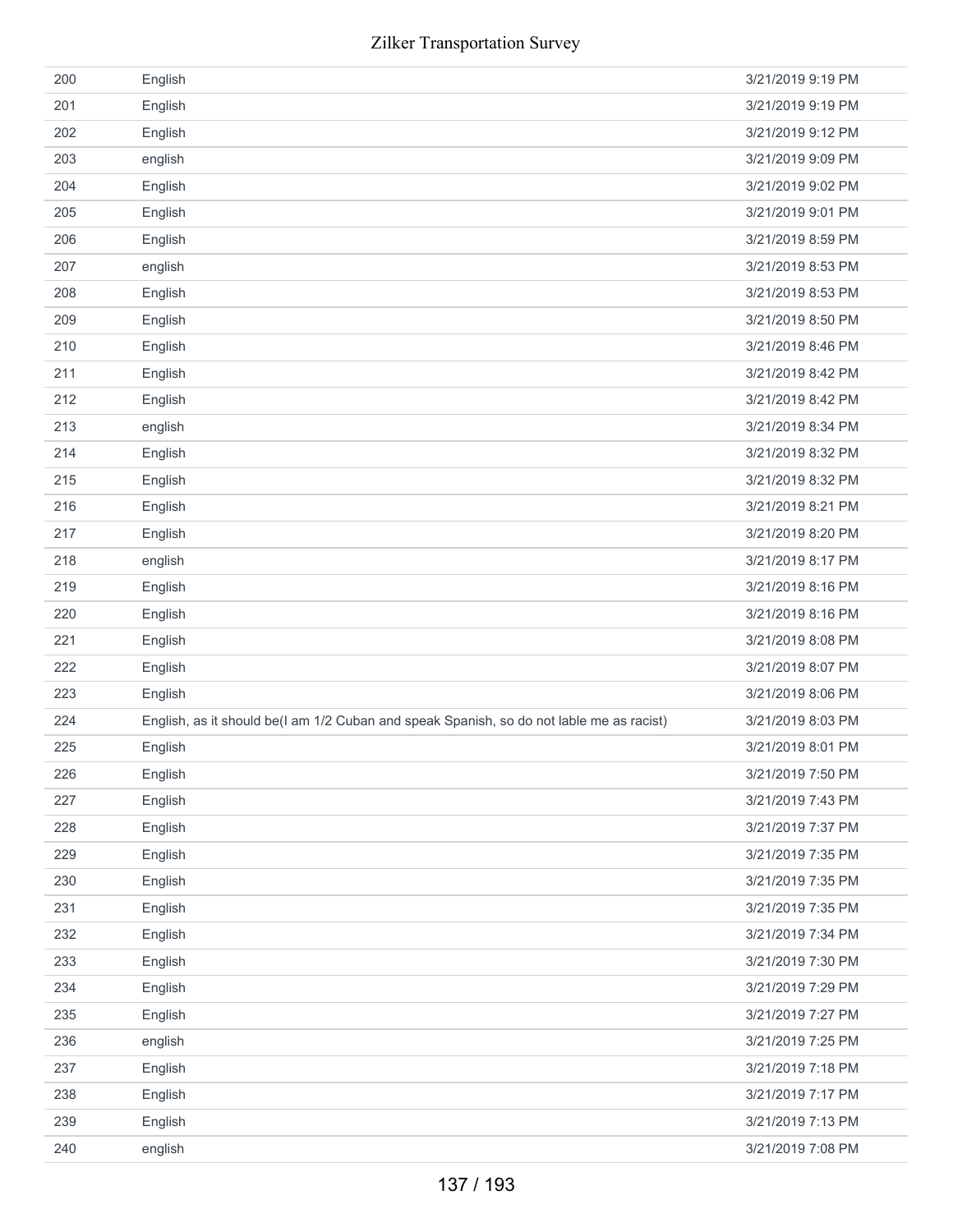| 241 | english  | 3/21/2019 7:05 PM |
|-----|----------|-------------------|
| 242 | English  | 3/21/2019 7:05 PM |
| 243 | English  | 3/21/2019 7:04 PM |
| 244 | English  | 3/21/2019 7:01 PM |
| 245 | English. | 3/21/2019 7:01 PM |
| 246 | English  | 3/21/2019 6:58 PM |
| 247 | English  | 3/21/2019 6:57 PM |
| 248 | English  | 3/21/2019 6:56 PM |
| 249 | English  | 3/21/2019 6:55 PM |
| 250 | English  | 3/21/2019 6:54 PM |
| 251 | English  | 3/21/2019 6:50 PM |
| 252 | English  | 3/21/2019 6:50 PM |
| 253 | English  | 3/21/2019 6:49 PM |
| 254 | English  | 3/21/2019 6:42 PM |
| 255 | English  | 3/21/2019 6:38 PM |
| 256 | english  | 3/21/2019 6:35 PM |
| 257 | English  | 3/21/2019 6:33 PM |
| 258 | English  | 3/21/2019 6:31 PM |
| 259 | English  | 3/21/2019 6:30 PM |
| 260 | English  | 3/21/2019 6:30 PM |
| 261 | english  | 3/21/2019 6:27 PM |
| 262 | English  | 3/21/2019 6:27 PM |
| 263 | English  | 3/21/2019 6:20 PM |
| 264 | english  | 3/21/2019 6:14 PM |
| 265 | English  | 3/21/2019 6:11 PM |
| 266 | English  | 3/21/2019 6:11 PM |
| 267 | english  | 3/21/2019 6:10 PM |
| 268 | English  | 3/21/2019 6:10 PM |
| 269 | Englis   | 3/21/2019 6:10 PM |
| 270 | English  | 3/21/2019 6:08 PM |
| 271 | English  | 3/21/2019 6:06 PM |
| 272 | English  | 3/21/2019 6:03 PM |
| 273 | English  | 3/21/2019 6:01 PM |
| 274 | English  | 3/21/2019 6:00 PM |
| 275 | Englisg  | 3/21/2019 5:57 PM |
| 276 | English  | 3/21/2019 5:54 PM |
| 277 | English  | 3/21/2019 5:53 PM |
| 278 | English  | 3/21/2019 5:53 PM |
| 279 | english  | 3/21/2019 5:53 PM |
| 280 | English  | 3/21/2019 5:53 PM |
| 281 | English  | 3/21/2019 5:51 PM |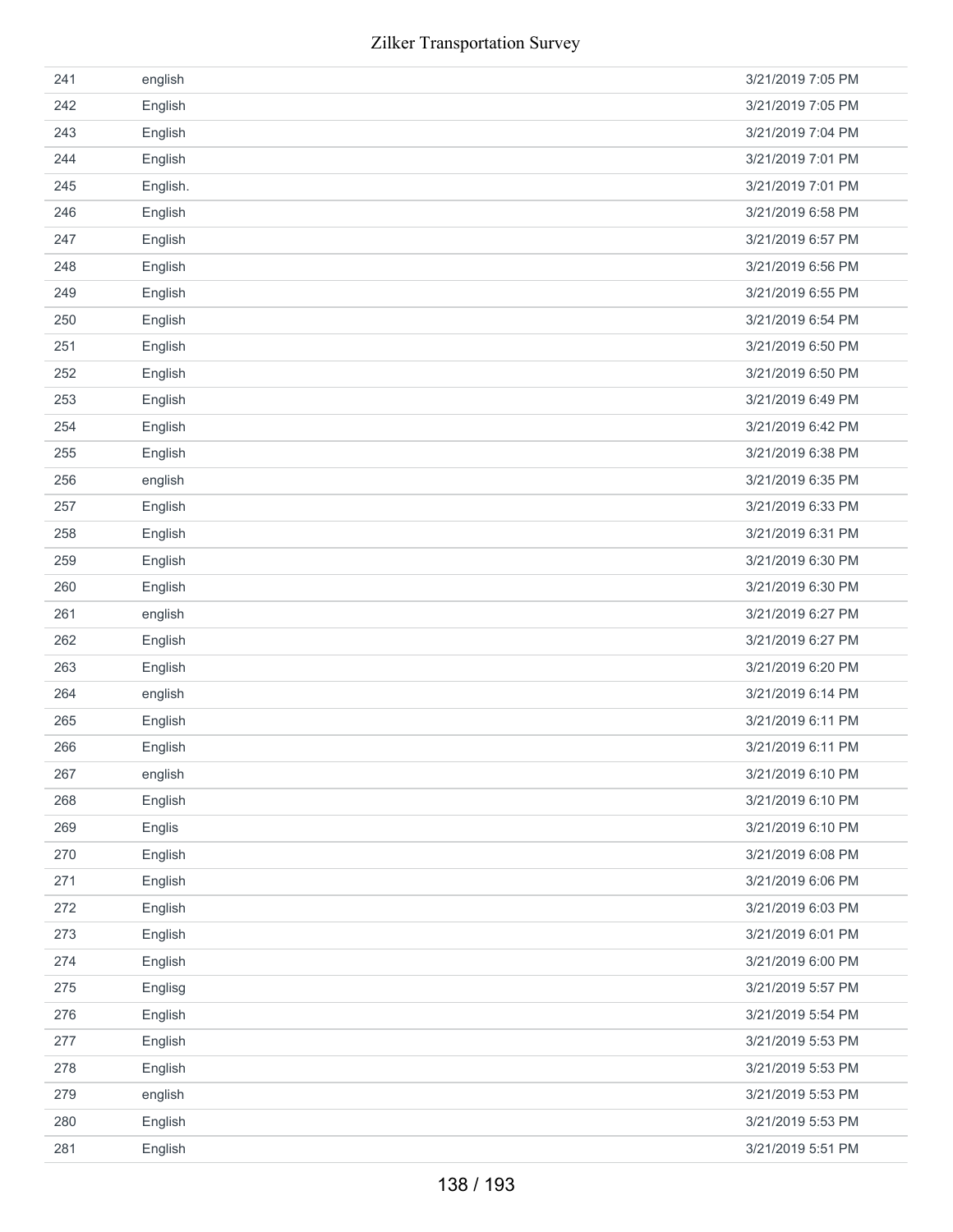| 282 | English        | 3/21/2019 5:49 PM |
|-----|----------------|-------------------|
| 283 | English        | 3/21/2019 5:49 PM |
| 284 | English        | 3/21/2019 5:48 PM |
| 285 | English        | 3/21/2019 5:48 PM |
| 286 | Eng            | 3/21/2019 5:44 PM |
| 287 | English        | 3/21/2019 5:43 PM |
| 288 | English        | 3/21/2019 5:42 PM |
| 289 | English        | 3/21/2019 5:41 PM |
| 290 | English        | 3/21/2019 5:39 PM |
| 291 | English        | 3/21/2019 5:37 PM |
| 292 | English        | 3/21/2019 5:36 PM |
| 293 | English        | 3/21/2019 5:35 PM |
| 294 | English        | 3/21/2019 5:34 PM |
| 295 | English        | 3/21/2019 5:34 PM |
| 296 | <b>ENGLISH</b> | 3/21/2019 5:33 PM |
| 297 | English        | 3/21/2019 5:33 PM |
| 298 | English        | 3/21/2019 5:31 PM |
| 299 | English        | 3/21/2019 5:30 PM |
| 300 | English        | 3/21/2019 5:28 PM |
| 301 | English        | 3/21/2019 5:28 PM |
| 302 | English        | 3/21/2019 5:28 PM |
| 303 | English        | 3/21/2019 5:28 PM |
| 304 | English        | 3/21/2019 5:25 PM |
| 305 | English        | 3/21/2019 5:24 PM |
| 306 | English        | 3/21/2019 5:23 PM |
| 307 | English        | 3/21/2019 5:23 PM |
| 308 | English        | 3/21/2019 5:23 PM |
| 309 | English        | 3/21/2019 5:22 PM |
| 310 | English        | 3/21/2019 5:19 PM |
| 311 | English        | 3/21/2019 5:17 PM |
| 312 | English        | 3/21/2019 5:17 PM |
| 313 | english        | 3/21/2019 5:16 PM |
| 314 | <b>ENGLISH</b> | 3/21/2019 5:13 PM |
| 315 | english        | 3/21/2019 5:13 PM |
| 316 | English        | 3/21/2019 5:13 PM |
| 317 | English        | 3/21/2019 5:12 PM |
| 318 | english        | 3/21/2019 5:12 PM |
| 319 | English        | 3/21/2019 5:12 PM |
| 320 | English        | 3/21/2019 5:11 PM |
| 321 | English        | 3/21/2019 5:11 PM |
| 322 | english        | 3/21/2019 5:10 PM |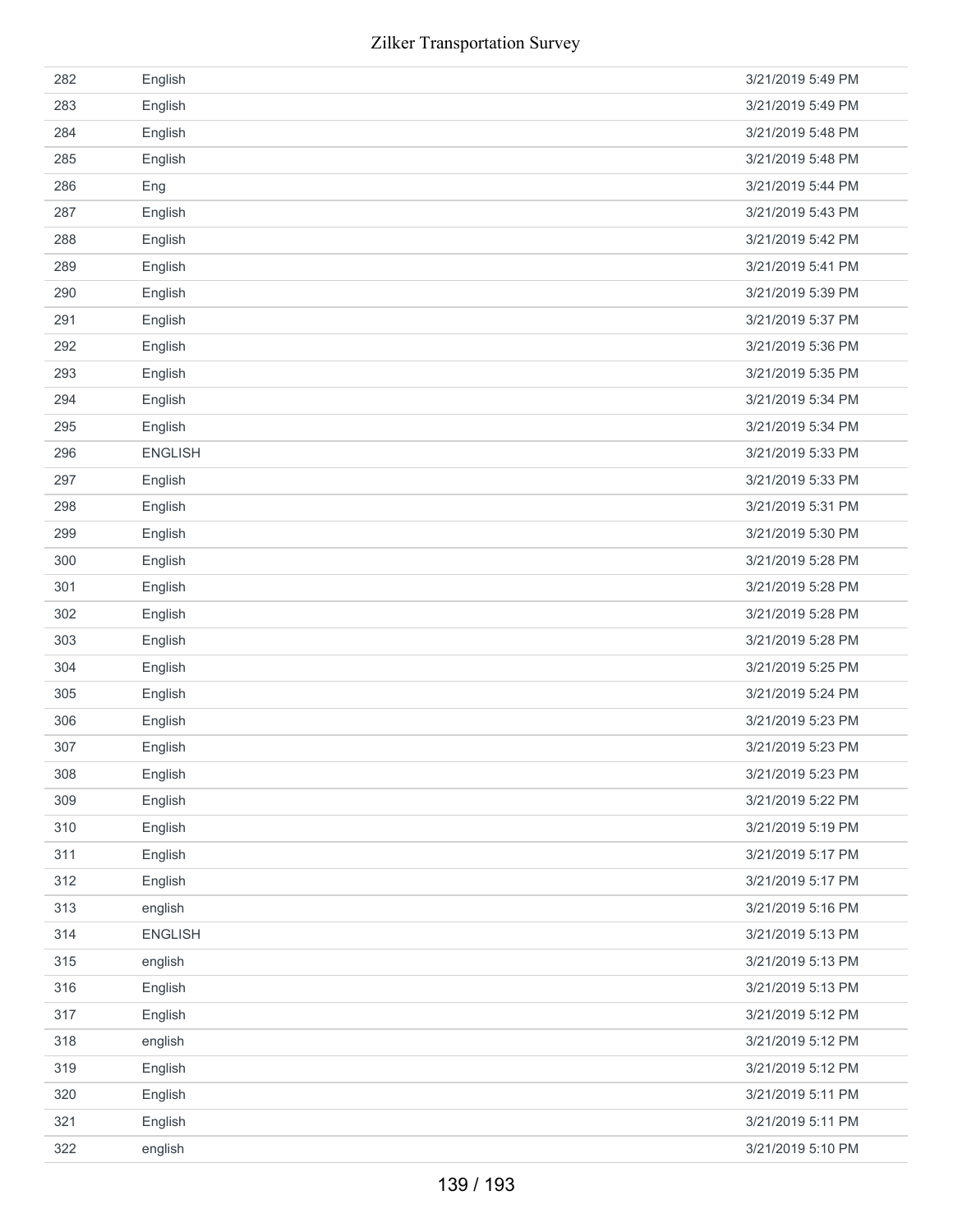| 323 | english           | 3/21/2019 5:10 PM |
|-----|-------------------|-------------------|
| 324 | English           | 3/21/2019 5:10 PM |
| 325 | Englewood         | 3/21/2019 5:10 PM |
| 326 | English           | 3/21/2019 5:07 PM |
| 327 | English           | 3/21/2019 5:07 PM |
| 328 | English           | 3/21/2019 5:03 PM |
| 329 | Italian           | 3/21/2019 5:02 PM |
| 330 | English           | 3/21/2019 4:59 PM |
| 331 | english           | 3/21/2019 4:58 PM |
| 332 | English           | 3/21/2019 4:58 PM |
| 333 | English           | 3/21/2019 4:55 PM |
| 334 | English           | 3/21/2019 4:55 PM |
| 335 | English / Spanish | 3/21/2019 4:53 PM |
| 336 | English           | 3/21/2019 4:53 PM |
| 337 | English           | 3/21/2019 4:52 PM |
| 338 | English           | 3/21/2019 4:52 PM |
| 339 | English           | 3/21/2019 4:51 PM |
| 340 | english           | 3/21/2019 4:50 PM |
| 341 | English           | 3/21/2019 4:50 PM |
| 342 | english           | 3/21/2019 4:50 PM |
| 343 | english           | 3/21/2019 4:49 PM |
| 344 | english           | 3/21/2019 4:49 PM |
| 345 | English           | 3/21/2019 4:48 PM |
| 346 | English           | 3/21/2019 4:47 PM |
| 347 | English           | 3/21/2019 4:46 PM |
| 348 | English           | 3/21/2019 4:22 PM |
| 349 | English           | 3/21/2019 4:14 PM |
| 350 | English           | 3/21/2019 4:09 PM |
| 351 | English           | 3/21/2019 3:59 PM |
| 352 | English           | 3/21/2019 3:56 PM |
| 353 | English           | 3/21/2019 3:54 PM |
| 354 | English           | 3/21/2019 3:50 PM |
| 355 | English           | 3/21/2019 3:48 PM |
| 356 | english           | 3/21/2019 3:44 PM |
| 357 | English           | 3/21/2019 3:43 PM |
| 358 | English           | 3/21/2019 3:41 PM |
| 359 | English           | 3/21/2019 3:39 PM |
| 360 | English           | 3/21/2019 3:33 PM |
| 361 | English           | 3/21/2019 3:30 PM |
| 362 |                   |                   |
|     | english           | 3/21/2019 3:27 PM |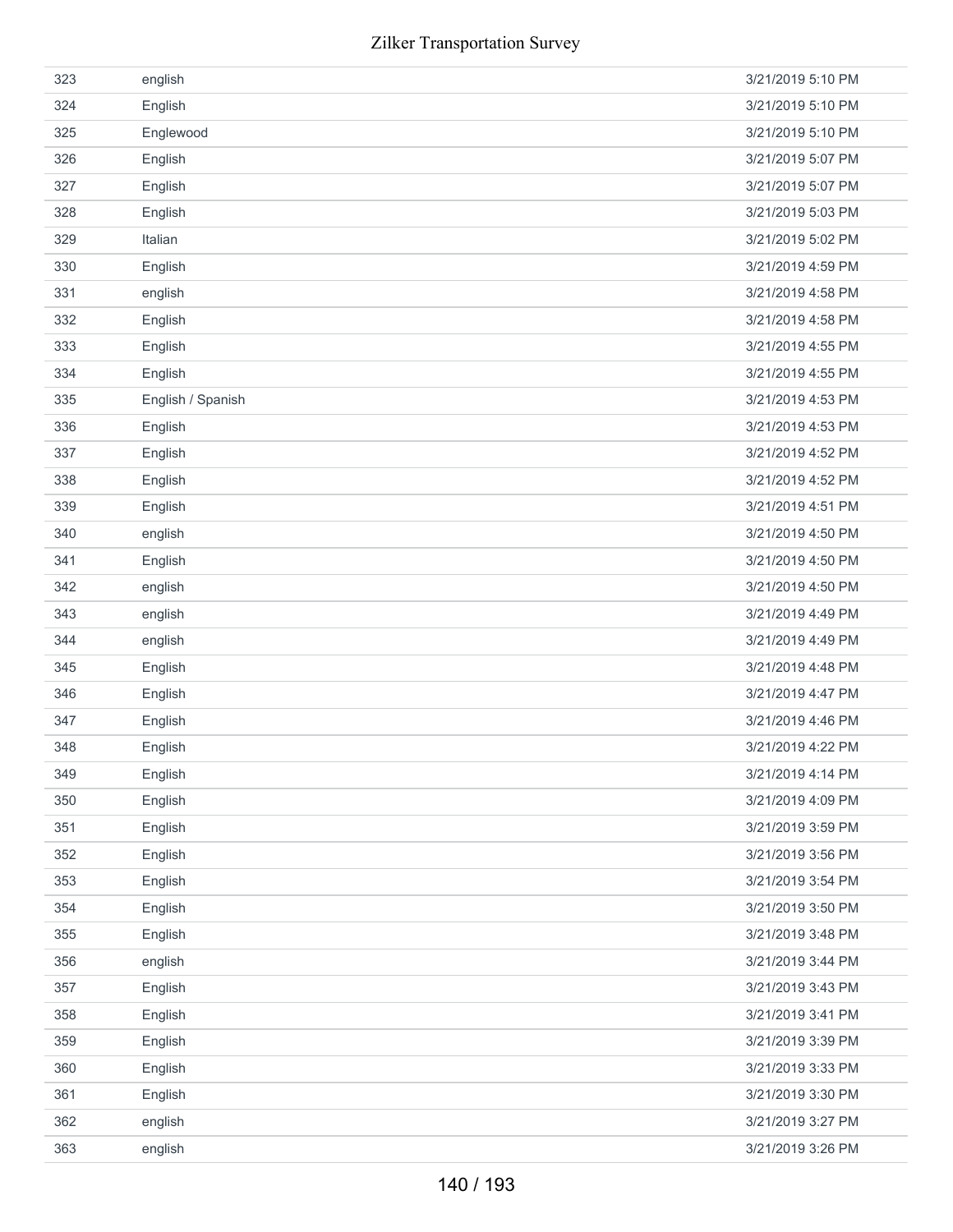| 364 | English         | 3/21/2019 3:20 PM |
|-----|-----------------|-------------------|
| 365 | English         | 3/21/2019 3:19 PM |
| 366 | English         | 3/21/2019 3:14 PM |
| 367 | English         | 3/21/2019 3:12 PM |
| 368 | English         | 3/21/2019 3:05 PM |
| 369 | English         | 3/21/2019 3:00 PM |
| 370 | english         | 3/21/2019 3:00 PM |
| 371 | English         | 3/21/2019 2:59 PM |
| 372 | english         | 3/21/2019 2:53 PM |
| 373 | English         | 3/21/2019 2:49 PM |
| 374 | English         | 3/21/2019 2:38 PM |
| 375 | English         | 3/21/2019 2:34 PM |
| 376 | English         | 3/21/2019 2:34 PM |
| 377 | English         | 3/21/2019 2:33 PM |
| 378 | English         | 3/21/2019 2:32 PM |
| 379 | English         | 3/21/2019 2:30 PM |
| 380 | english         | 3/21/2019 2:29 PM |
| 381 | English         | 3/21/2019 2:28 PM |
| 382 | English         | 3/21/2019 2:22 PM |
| 383 | English/Spanish | 3/21/2019 2:21 PM |
| 384 | English         | 3/21/2019 2:19 PM |
|     |                 |                   |
| 385 | English         | 3/21/2019 2:16 PM |
| 386 | english         | 3/21/2019 2:15 PM |
| 387 | english         | 3/21/2019 2:14 PM |
| 388 | Slovenian       | 3/21/2019 2:10 PM |
| 389 | English         | 3/21/2019 2:08 PM |
| 390 | English         | 3/21/2019 2:07 PM |
| 391 | English         | 3/21/2019 2:06 PM |
| 392 | english         | 3/21/2019 2:05 PM |
| 393 | English         | 3/21/2019 2:05 PM |
| 394 | English         | 3/21/2019 2:04 PM |
| 395 | English         | 3/21/2019 2:02 PM |
| 396 | English         | 3/21/2019 2:01 PM |
| 397 | English         | 3/21/2019 2:00 PM |
| 398 | English         | 3/21/2019 1:59 PM |
| 399 | English         | 3/21/2019 1:57 PM |
| 400 | english         | 3/21/2019 1:56 PM |
| 401 | English         | 3/21/2019 1:55 PM |
| 402 | English         | 3/21/2019 1:55 PM |
| 403 | English         | 3/21/2019 1:54 PM |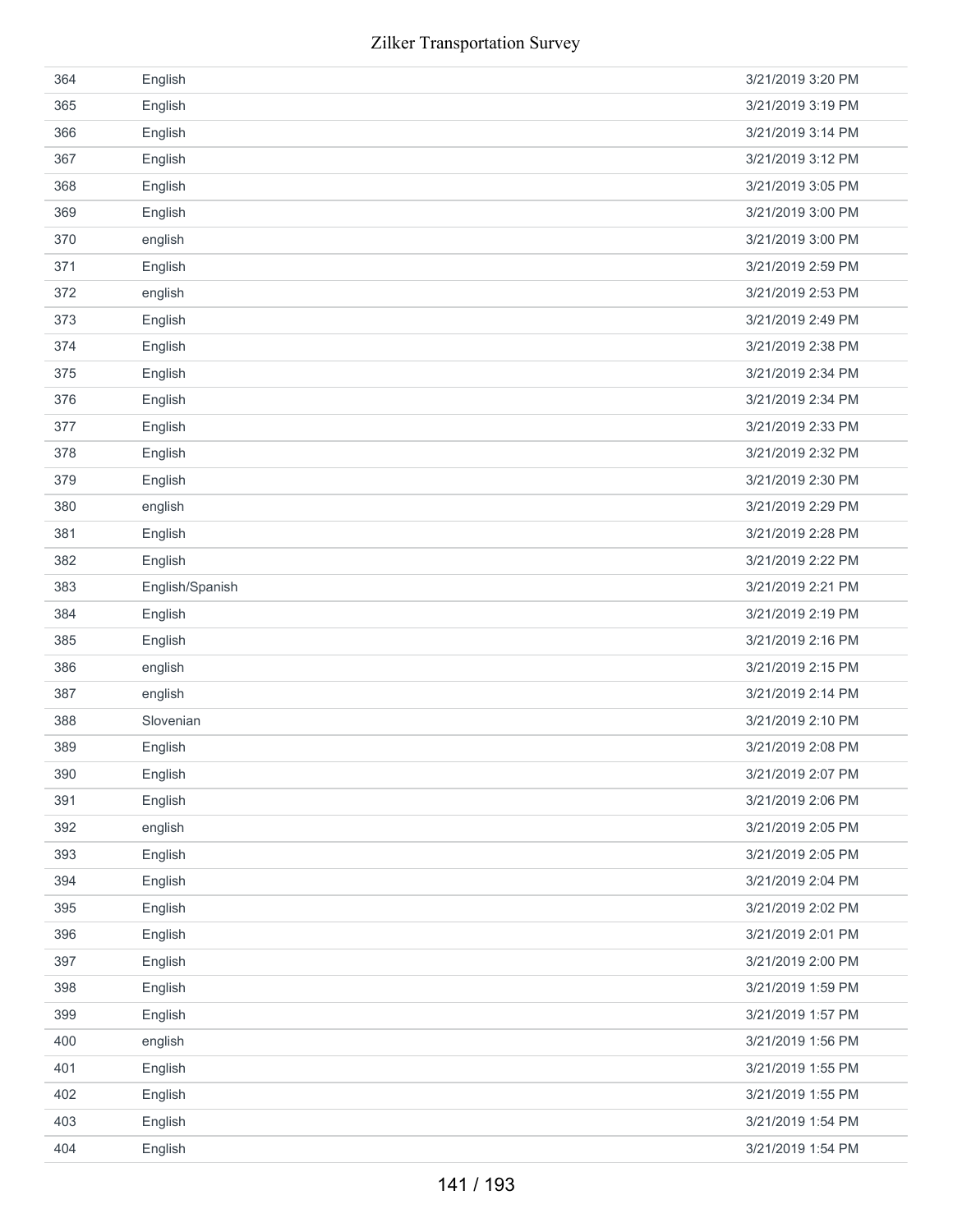| 405 | English   | 3/21/2019 1:51 PM  |
|-----|-----------|--------------------|
| 406 | English   | 3/21/2019 1:48 PM  |
| 407 | English   | 3/20/2019 6:02 PM  |
| 408 | English   | 3/20/2019 5:19 PM  |
| 409 | English   | 3/20/2019 3:56 PM  |
| 410 | pig latin | 3/20/2019 2:18 PM  |
| 411 | english   | 3/20/2019 12:20 PM |
| 412 | English   | 3/20/2019 11:52 AM |
| 413 | English   | 3/20/2019 10:36 AM |
| 414 | English   | 3/20/2019 8:56 AM  |
| 415 | english   | 3/20/2019 7:40 AM  |
| 416 | English   | 3/20/2019 6:32 AM  |
| 417 | English   | 3/19/2019 10:41 PM |
| 418 | English   | 3/19/2019 8:13 PM  |
| 419 | English   | 3/19/2019 7:20 PM  |
| 420 | English   | 3/19/2019 1:14 PM  |
| 421 | English   | 3/19/2019 12:51 PM |
| 422 | English   | 3/19/2019 12:48 PM |
| 423 | English   | 3/19/2019 12:26 PM |
| 424 | English   | 3/19/2019 7:23 AM  |
| 425 | english   | 3/19/2019 5:51 AM  |
| 426 | English   | 3/19/2019 3:57 AM  |
| 427 | English   | 3/18/2019 11:13 PM |
| 428 | English   | 3/18/2019 10:41 PM |
| 429 | English   | 3/18/2019 10:14 PM |
| 430 | English   | 3/18/2019 9:13 PM  |
| 431 | English   | 3/18/2019 8:55 PM  |
| 432 | English   | 3/18/2019 8:44 PM  |
| 433 | English   | 3/18/2019 8:35 PM  |
| 434 | English   | 3/18/2019 8:35 PM  |
| 435 | English   | 3/18/2019 7:40 PM  |
| 436 | English   | 3/18/2019 7:01 PM  |
| 437 | English   | 3/18/2019 5:27 PM  |
| 438 | English   | 3/18/2019 5:08 PM  |
| 439 | English   | 3/18/2019 4:42 PM  |
| 440 | English   | 3/18/2019 3:48 PM  |
| 441 | English   | 3/18/2019 3:39 PM  |
| 442 | English   | 3/18/2019 3:21 PM  |
| 443 | english   | 3/18/2019 2:40 PM  |
|     |           |                    |
| 444 | English   | 3/18/2019 2:14 PM  |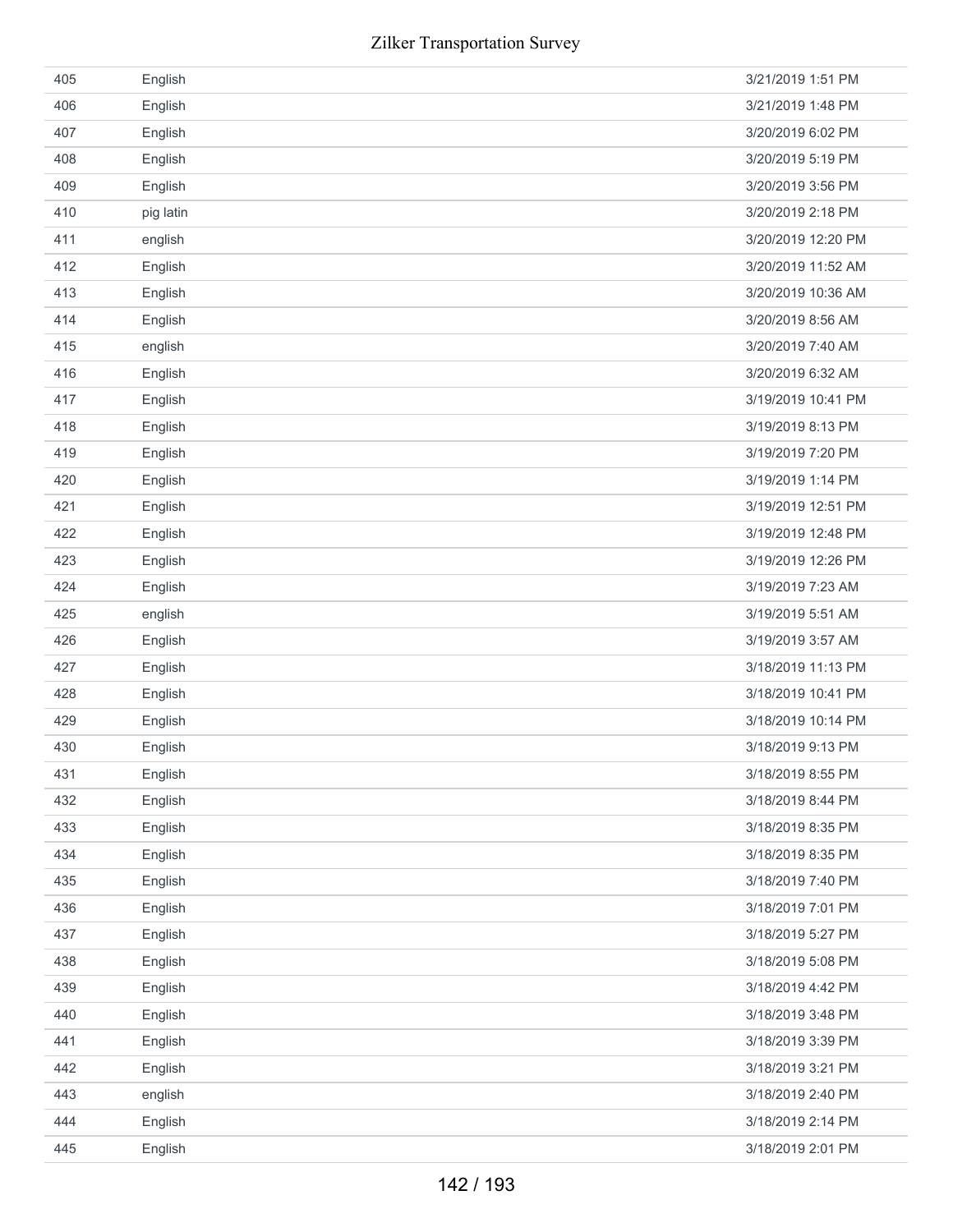| 446 | english                | 3/18/2019 1:59 PM  |
|-----|------------------------|--------------------|
| 447 | English                | 3/18/2019 1:39 PM  |
| 448 | English                | 3/18/2019 1:27 PM  |
| 449 | English                | 3/18/2019 1:20 PM  |
| 450 | English                | 3/18/2019 1:15 PM  |
| 451 | Englisj                | 3/18/2019 12:56 PM |
| 452 | English                | 3/18/2019 12:50 PM |
| 453 | English                | 3/18/2019 12:46 PM |
| 454 | English                | 3/18/2019 12:30 PM |
| 455 | English                | 3/18/2019 12:27 PM |
| 456 | English                | 3/18/2019 12:15 PM |
| 457 | English                | 3/18/2019 12:10 PM |
| 458 | english                | 3/18/2019 12:10 PM |
| 459 | english                | 3/18/2019 12:03 PM |
| 460 | English                | 3/18/2019 12:00 PM |
| 461 | English                | 3/18/2019 11:48 AM |
| 462 | English                | 3/18/2019 11:46 AM |
| 463 | English                | 3/18/2019 11:41 AM |
| 464 | English                | 3/18/2019 11:30 AM |
| 465 | English                | 3/18/2019 10:37 AM |
| 466 | English                | 3/18/2019 9:05 AM  |
| 467 | English                | 3/18/2019 7:00 AM  |
| 468 | English                | 3/17/2019 10:57 PM |
| 469 | English                | 3/17/2019 10:20 PM |
| 470 | English                | 3/17/2019 9:53 PM  |
| 471 | American English y'all | 3/17/2019 12:13 PM |
| 472 | English                | 3/17/2019 10:05 AM |
| 473 | English                | 3/17/2019 9:12 AM  |
| 474 | English                | 3/17/2019 8:18 AM  |
| 475 | English                | 3/16/2019 10:57 PM |
| 476 | english                | 3/16/2019 6:42 PM  |
| 477 | English                | 3/16/2019 4:32 PM  |
| 478 | English                | 3/16/2019 12:03 PM |
| 479 | English                | 3/16/2019 11:27 AM |
| 480 | english                | 3/16/2019 11:18 AM |
| 481 | English                | 3/16/2019 10:32 AM |
| 482 | English                | 3/16/2019 7:37 AM  |
| 483 | English                | 3/16/2019 5:00 AM  |
| 484 | English                | 3/16/2019 12:12 AM |
| 485 | English                | 3/15/2019 10:02 PM |
| 486 | English                | 3/15/2019 8:10 PM  |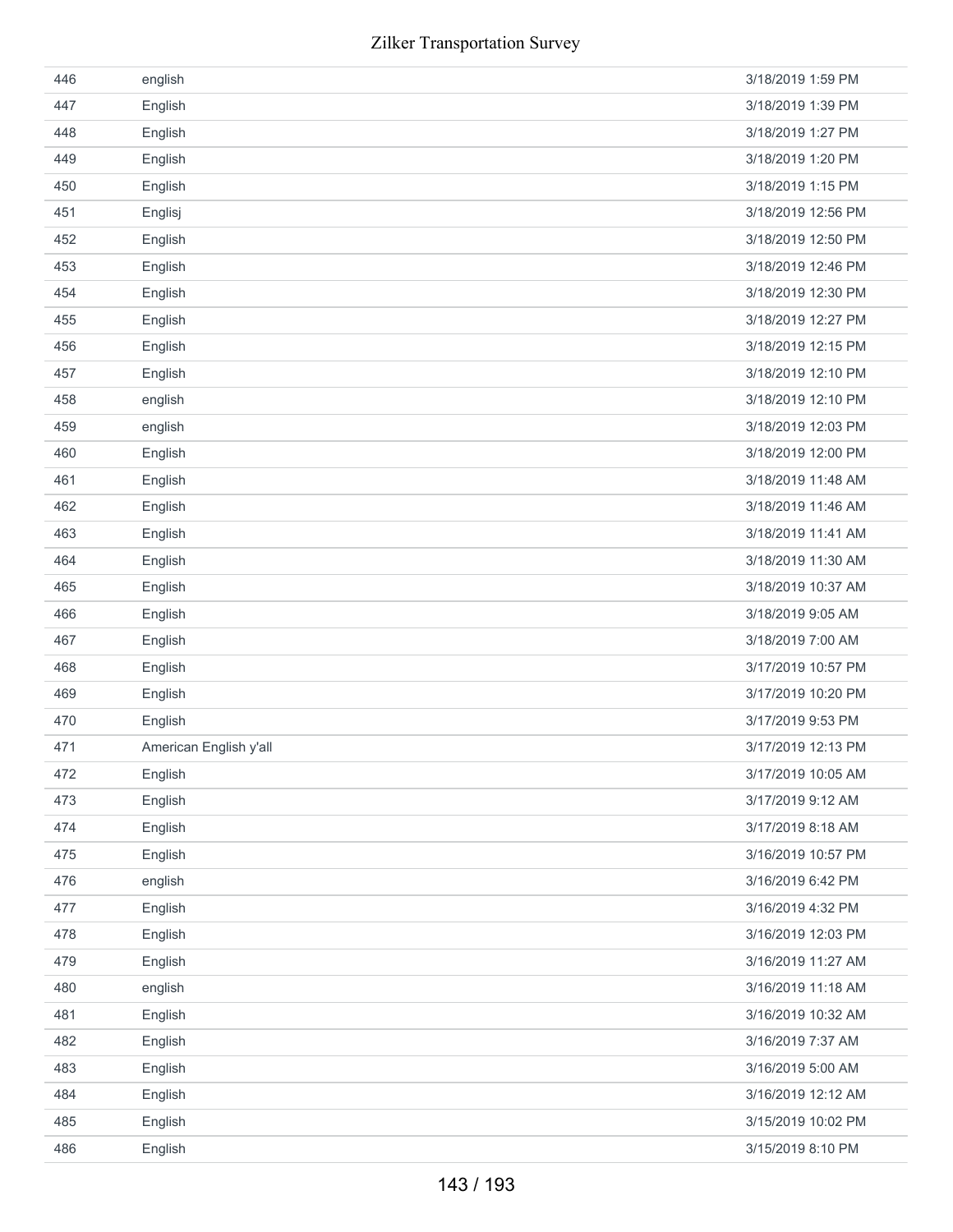| 487 | Queen's English | 3/15/2019 7:01 PM  |
|-----|-----------------|--------------------|
| 488 | English         | 3/15/2019 6:08 PM  |
| 489 | English         | 3/15/2019 5:25 PM  |
| 490 | English         | 3/15/2019 5:07 PM  |
| 491 | English         | 3/15/2019 3:09 PM  |
| 492 | English         | 3/15/2019 2:47 PM  |
| 493 | English         | 3/15/2019 2:35 PM  |
| 494 | English         | 3/15/2019 2:31 PM  |
| 495 | English         | 3/15/2019 1:48 PM  |
| 496 | English         | 3/15/2019 1:29 PM  |
| 497 | English         | 3/15/2019 1:10 PM  |
| 498 | English         | 3/15/2019 12:21 PM |
| 499 | English         | 3/15/2019 12:14 PM |
| 500 | english         | 3/15/2019 12:14 PM |
| 501 | english         | 3/15/2019 10:30 AM |
| 502 | english         | 3/15/2019 10:06 AM |
| 503 | English         | 3/15/2019 9:58 AM  |
| 504 | English         | 3/15/2019 9:45 AM  |
| 505 | English         | 3/15/2019 9:16 AM  |
| 506 | english         | 3/15/2019 9:02 AM  |
| 507 | english         | 3/15/2019 8:32 AM  |
| 508 | english         | 3/15/2019 8:28 AM  |
| 509 | English         | 3/15/2019 8:07 AM  |
| 510 | English         | 3/15/2019 7:35 AM  |
| 511 | English         | 3/15/2019 6:43 AM  |
| 512 | English         | 3/15/2019 4:08 AM  |
| 513 | English         | 3/15/2019 3:53 AM  |
| 514 | english         | 3/15/2019 1:59 AM  |
| 515 | English         | 3/15/2019 1:04 AM  |
| 516 | English         | 3/15/2019 12:14 AM |
| 517 | English         | 3/14/2019 10:03 PM |
| 518 | English         | 3/14/2019 8:47 PM  |
| 519 | English         | 3/14/2019 8:42 PM  |
| 520 | English         | 3/14/2019 8:30 PM  |
| 521 | English         | 3/14/2019 8:22 PM  |
| 522 | English         | 3/14/2019 8:21 PM  |
| 523 | English         | 3/14/2019 7:59 PM  |
| 524 | english         | 3/14/2019 7:53 PM  |
| 525 | English         | 3/14/2019 7:46 PM  |
| 526 | English         | 3/14/2019 7:29 PM  |
| 527 | English         | 3/14/2019 7:22 PM  |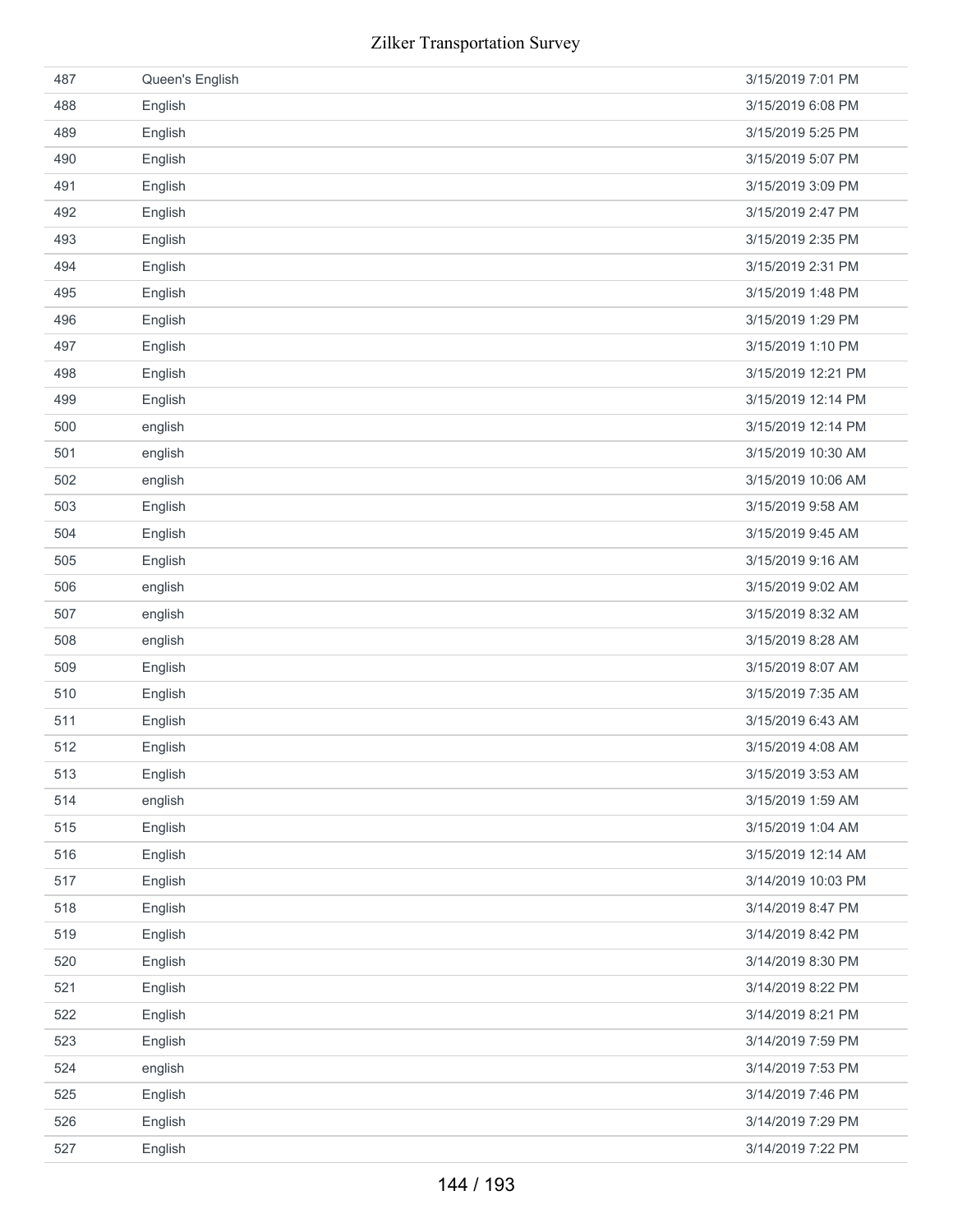| 528 | English       | 3/14/2019 7:02 PM  |
|-----|---------------|--------------------|
| 529 | English       | 3/14/2019 6:46 PM  |
| 530 | English       | 3/14/2019 6:29 PM  |
| 531 | Engllish      | 3/14/2019 6:26 PM  |
| 532 | English       | 3/14/2019 6:21 PM  |
| 533 | English       | 3/14/2019 6:13 PM  |
| 534 | English       | 3/14/2019 6:00 PM  |
| 535 | English       | 3/14/2019 5:54 PM  |
| 536 | English       | 3/14/2019 5:54 PM  |
| 537 | english       | 3/14/2019 5:48 PM  |
| 538 | english       | 3/14/2019 5:44 PM  |
| 539 | English       | 3/14/2019 5:26 PM  |
| 540 | English       | 3/14/2019 5:23 PM  |
| 541 | English       | 3/14/2019 5:21 PM  |
| 542 | english       | 3/14/2019 5:16 PM  |
| 543 | english       | 3/14/2019 5:13 PM  |
| 544 | English c'mon | 3/14/2019 5:11 PM  |
| 545 | English       | 3/14/2019 5:06 PM  |
| 546 | english       | 3/14/2019 4:54 PM  |
| 547 | english       | 3/14/2019 4:46 PM  |
| 548 | English       | 3/14/2019 4:30 PM  |
| 549 | English       | 3/14/2019 4:17 PM  |
| 550 | English       | 3/14/2019 4:02 PM  |
| 551 | English       | 3/14/2019 2:30 PM  |
| 552 | English       | 3/14/2019 2:20 PM  |
| 553 | English       | 3/14/2019 2:18 PM  |
| 554 | English       | 3/14/2019 2:02 PM  |
| 555 | english       | 3/14/2019 1:19 PM  |
| 556 | English       | 3/14/2019 1:18 PM  |
| 557 | English       | 3/14/2019 12:55 PM |
| 558 | english       | 3/14/2019 12:48 PM |
| 559 | English       | 3/14/2019 12:33 PM |
| 560 | English       | 3/14/2019 12:02 PM |
| 561 | English       | 3/14/2019 11:35 AM |
| 562 | English       | 3/14/2019 11:10 AM |
| 563 | english       | 3/14/2019 11:09 AM |
| 564 | english       | 3/14/2019 11:01 AM |
| 565 | english       | 3/14/2019 10:50 AM |
| 566 | English       | 3/14/2019 10:35 AM |
| 567 | English       | 3/14/2019 9:59 AM  |
| 568 | american      | 3/14/2019 9:51 AM  |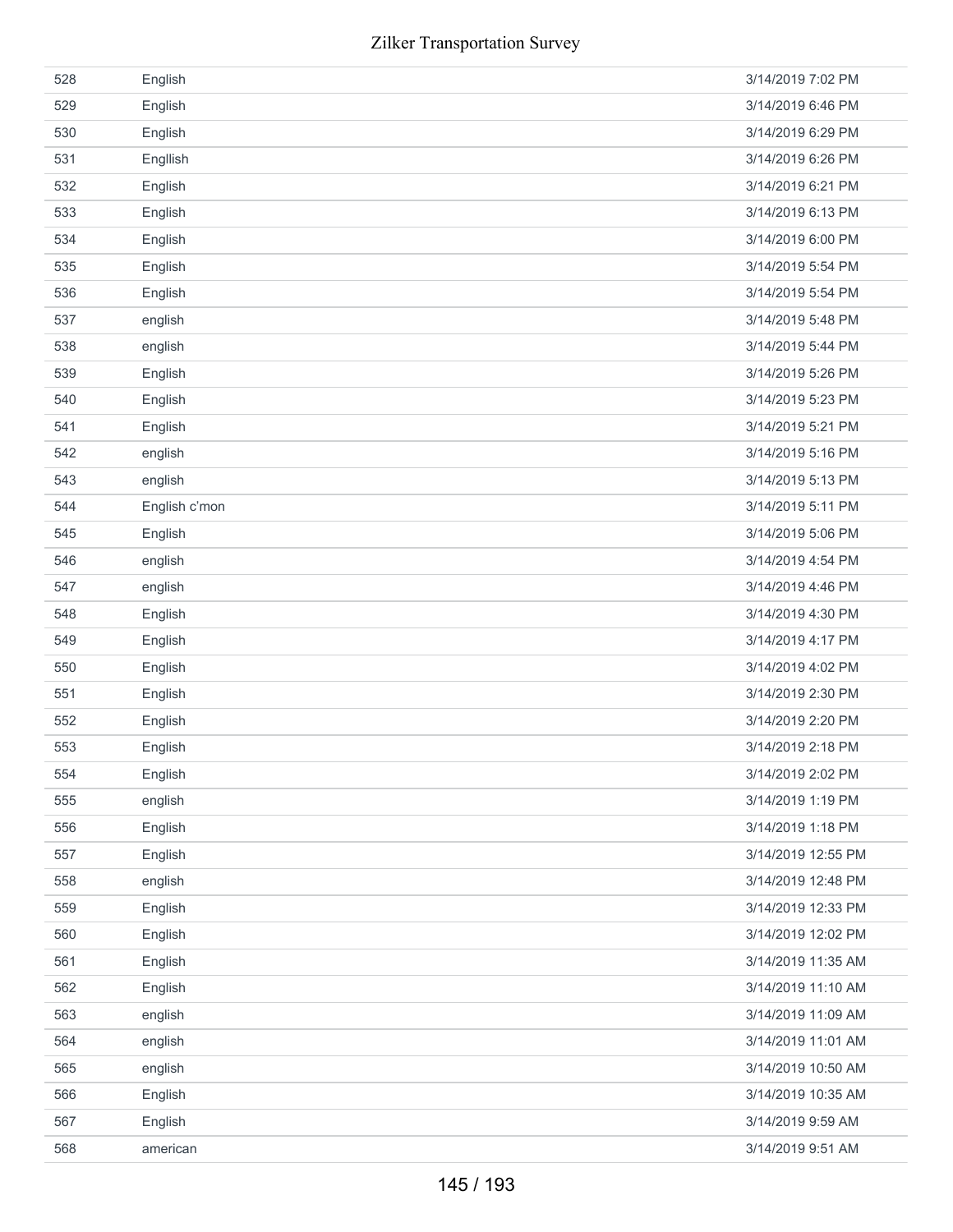|     | Zilker Transportation Survey |                    |
|-----|------------------------------|--------------------|
| 569 | English                      | 3/14/2019 9:28 AM  |
| 570 | English                      | 3/14/2019 9:25 AM  |
| 571 | english                      | 3/14/2019 8:35 AM  |
| 572 | english                      | 3/14/2019 8:31 AM  |
| 573 | English                      | 3/14/2019 8:22 AM  |
| 574 | English                      | 3/14/2019 7:59 AM  |
| 575 | English                      | 3/14/2019 7:01 AM  |
| 576 | English                      | 3/14/2019 4:35 AM  |
| 577 | English                      | 3/14/2019 1:39 AM  |
| 578 | spainish                     | 3/13/2019 11:50 PM |
| 579 | English                      | 3/13/2019 10:46 PM |
| 580 | English                      | 3/13/2019 10:04 PM |
| 581 | English                      | 3/13/2019 9:56 PM  |
| 582 | English                      | 3/13/2019 9:49 PM  |
| 583 | English                      | 3/13/2019 9:43 PM  |
| 584 | Noneya                       | 3/13/2019 9:13 PM  |
| 585 | English                      | 3/13/2019 8:57 PM  |
| 586 | English                      | 3/13/2019 8:22 PM  |
| 587 | English                      | 3/13/2019 7:56 PM  |
| 588 | English                      | 3/13/2019 7:52 PM  |
| 589 | english                      | 3/13/2019 7:40 PM  |
| 590 | English                      | 3/13/2019 7:38 PM  |
| 591 | English                      | 3/13/2019 7:37 PM  |
| 592 | English                      | 3/13/2019 7:31 PM  |
| 593 | English                      | 3/13/2019 6:18 PM  |
| 594 | English                      | 3/13/2019 6:06 PM  |
| 595 | English                      | 3/13/2019 5:48 PM  |
| 596 | English                      | 3/13/2019 4:19 PM  |
| 597 | English                      | 3/13/2019 4:12 PM  |
| 598 | English                      | 3/13/2019 4:08 PM  |
| 599 | English                      | 3/13/2019 3:54 PM  |
| 600 | English                      | 3/13/2019 3:38 PM  |
| 601 | English                      | 3/13/2019 3:16 PM  |
| 602 | Spanish                      | 3/13/2019 3:12 PM  |
| 603 | English                      | 3/13/2019 2:47 PM  |
| 604 | English                      | 3/13/2019 2:39 PM  |
| 605 | english                      | 3/13/2019 2:28 PM  |
| 606 | english                      | 3/13/2019 2:03 PM  |
| 607 | english                      | 3/13/2019 1:45 PM  |
| 608 | English                      | 3/13/2019 1:45 PM  |
| 609 | English                      | 3/13/2019 1:44 PM  |
|     | 146 / 193                    |                    |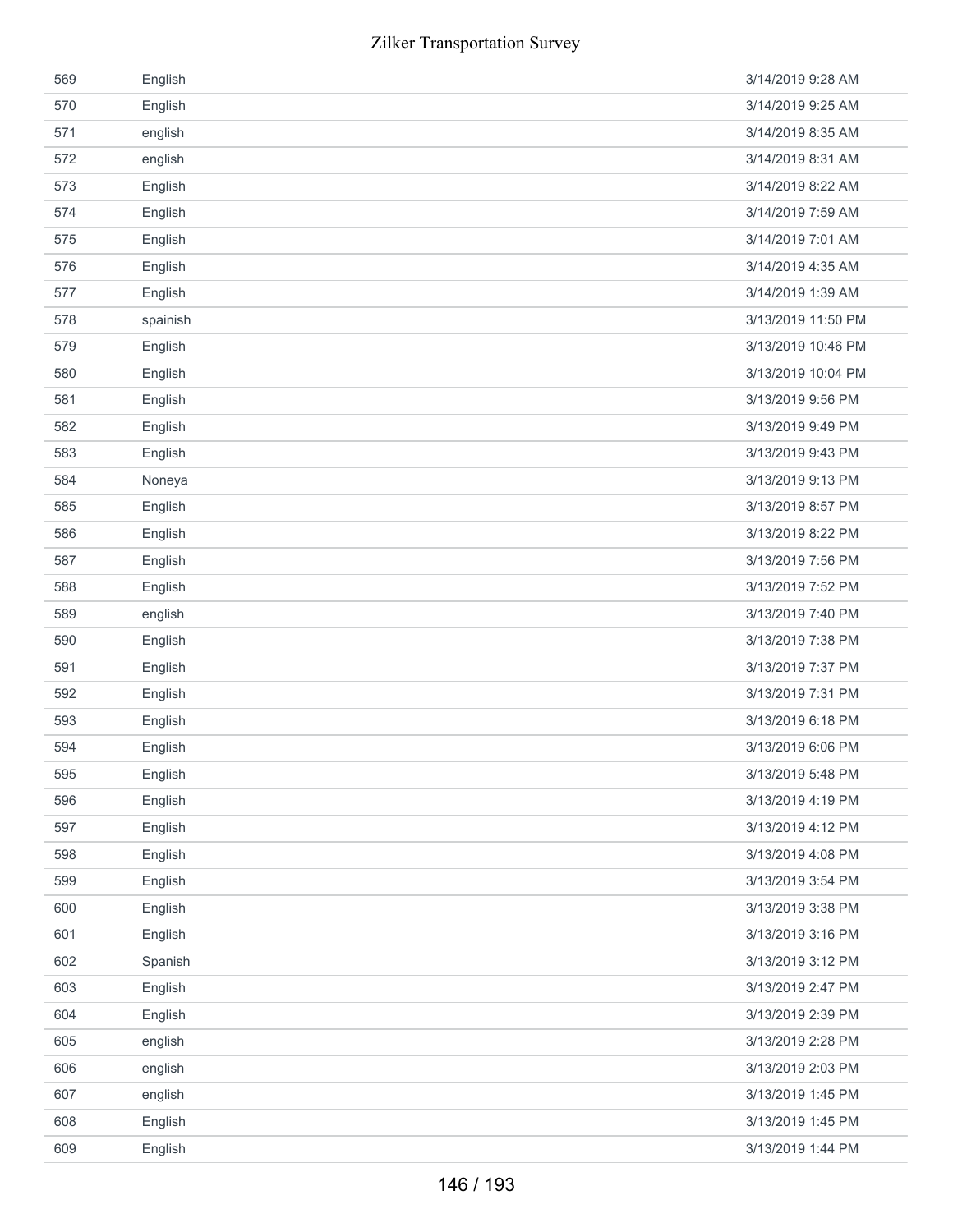| 610 | English            | 3/13/2019 1:33 PM  |
|-----|--------------------|--------------------|
| 611 | English            | 3/13/2019 1:30 PM  |
| 612 | english            | 3/13/2019 1:24 PM  |
| 613 | english            | 3/13/2019 1:22 PM  |
| 614 | English            | 3/13/2019 1:18 PM  |
| 615 | english            | 3/13/2019 1:18 PM  |
| 616 | English            | 3/13/2019 1:01 PM  |
| 617 | English            | 3/13/2019 1:00 PM  |
| 618 | English            | 3/13/2019 12:59 PM |
| 619 | english            | 3/13/2019 12:54 PM |
| 620 | English            | 3/13/2019 12:39 PM |
| 621 | English            | 3/13/2019 12:29 PM |
| 622 | English            | 3/13/2019 11:45 AM |
| 623 | English            | 3/13/2019 11:40 AM |
| 624 | English            | 3/13/2019 11:37 AM |
| 625 | English            | 3/13/2019 11:34 AM |
| 626 | English            | 3/13/2019 11:31 AM |
| 627 | English            | 3/13/2019 11:17 AM |
| 628 | English and French | 3/13/2019 11:07 AM |
| 629 | english            | 3/13/2019 10:51 AM |
| 630 | English            | 3/13/2019 10:38 AM |
| 631 | English            | 3/13/2019 10:27 AM |
| 632 | English            | 3/13/2019 10:27 AM |
| 633 | English            | 3/13/2019 10:24 AM |
| 634 | English            | 3/13/2019 10:09 AM |
| 635 | English            | 3/13/2019 9:59 AM  |
| 636 | English            | 3/13/2019 9:46 AM  |
| 637 | English            | 3/13/2019 9:46 AM  |
| 638 | English            | 3/13/2019 9:43 AM  |
| 639 | English            | 3/13/2019 9:28 AM  |
| 640 | english            | 3/13/2019 9:27 AM  |
| 641 | English            | 3/13/2019 9:25 AM  |
| 642 | English            | 3/13/2019 9:17 AM  |
| 643 | English            | 3/13/2019 9:09 AM  |
| 644 | English            | 3/13/2019 9:04 AM  |
| 645 | english            | 3/13/2019 8:43 AM  |
| 646 | America            | 3/13/2019 8:43 AM  |
| 647 | English            | 3/13/2019 8:33 AM  |
| 648 | English            | 3/13/2019 8:13 AM  |
| 649 | English            | 3/13/2019 8:12 AM  |
| 650 | English            | 3/13/2019 8:12 AM  |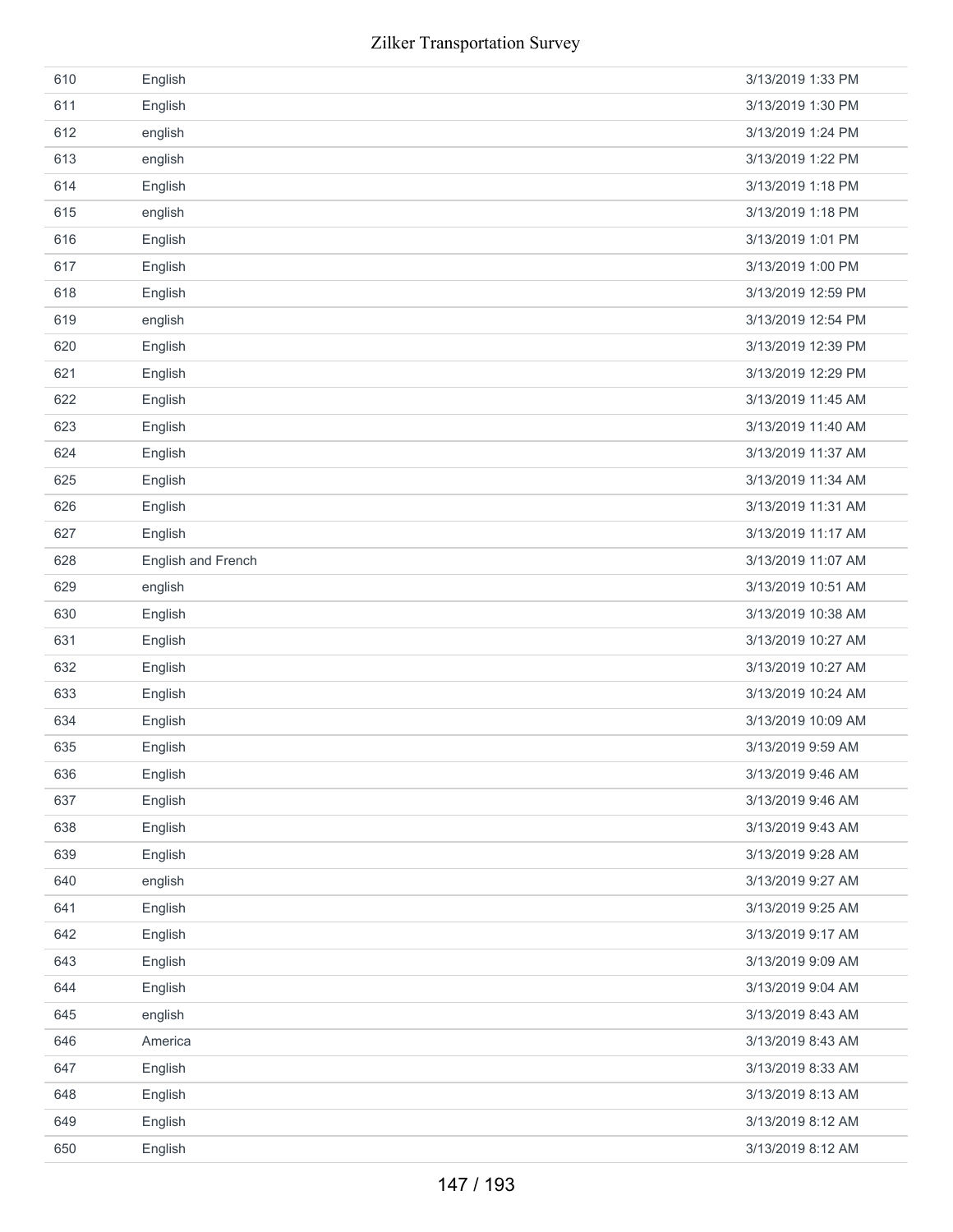| 651 | english                 | 3/13/2019 8:05 AM  |
|-----|-------------------------|--------------------|
| 652 | English                 | 3/13/2019 7:46 AM  |
| 653 | English                 | 3/13/2019 7:46 AM  |
| 654 | English                 | 3/13/2019 7:42 AM  |
| 655 | English                 | 3/13/2019 7:42 AM  |
| 656 | English                 | 3/13/2019 7:20 AM  |
| 657 | English                 | 3/13/2019 7:14 AM  |
| 658 | English                 | 3/13/2019 7:07 AM  |
| 659 | english                 | 3/13/2019 6:37 AM  |
| 660 | English                 | 3/13/2019 6:15 AM  |
| 661 | English                 | 3/13/2019 5:40 AM  |
| 662 | English                 | 3/13/2019 5:14 AM  |
| 663 | English                 | 3/13/2019 4:40 AM  |
| 664 | English                 | 3/13/2019 4:30 AM  |
| 665 | English                 | 3/13/2019 2:35 AM  |
| 666 | English                 | 3/13/2019 2:00 AM  |
| 667 | English                 | 3/13/2019 12:06 AM |
| 668 | English                 | 3/12/2019 11:34 PM |
| 669 | English                 | 3/12/2019 11:10 PM |
| 670 | English                 | 3/12/2019 11:06 PM |
|     |                         | 3/12/2019 10:50 PM |
| 671 | English                 |                    |
| 672 | <b>Standard English</b> | 3/12/2019 10:44 PM |
| 673 | English                 | 3/12/2019 10:30 PM |
| 674 | english                 | 3/12/2019 10:29 PM |
| 675 | English                 | 3/12/2019 10:22 PM |
| 676 | English                 | 3/12/2019 10:20 PM |
| 677 | English                 | 3/12/2019 10:16 PM |
| 678 | English                 | 3/12/2019 10:15 PM |
| 679 | English                 | 3/12/2019 10:03 PM |
| 680 | English                 | 3/12/2019 9:52 PM  |
| 681 | English                 | 3/12/2019 9:51 PM  |
| 682 | english                 | 3/12/2019 9:44 PM  |
| 683 | english                 | 3/12/2019 9:44 PM  |
| 684 | English                 | 3/12/2019 9:38 PM  |
| 685 | Ebglish                 | 3/12/2019 9:32 PM  |
| 686 | english                 | 3/12/2019 9:30 PM  |
| 687 | german                  | 3/12/2019 9:27 PM  |
| 688 | English                 | 3/12/2019 9:26 PM  |
| 689 | English                 | 3/12/2019 9:23 PM  |
| 690 | English                 | 3/12/2019 9:20 PM  |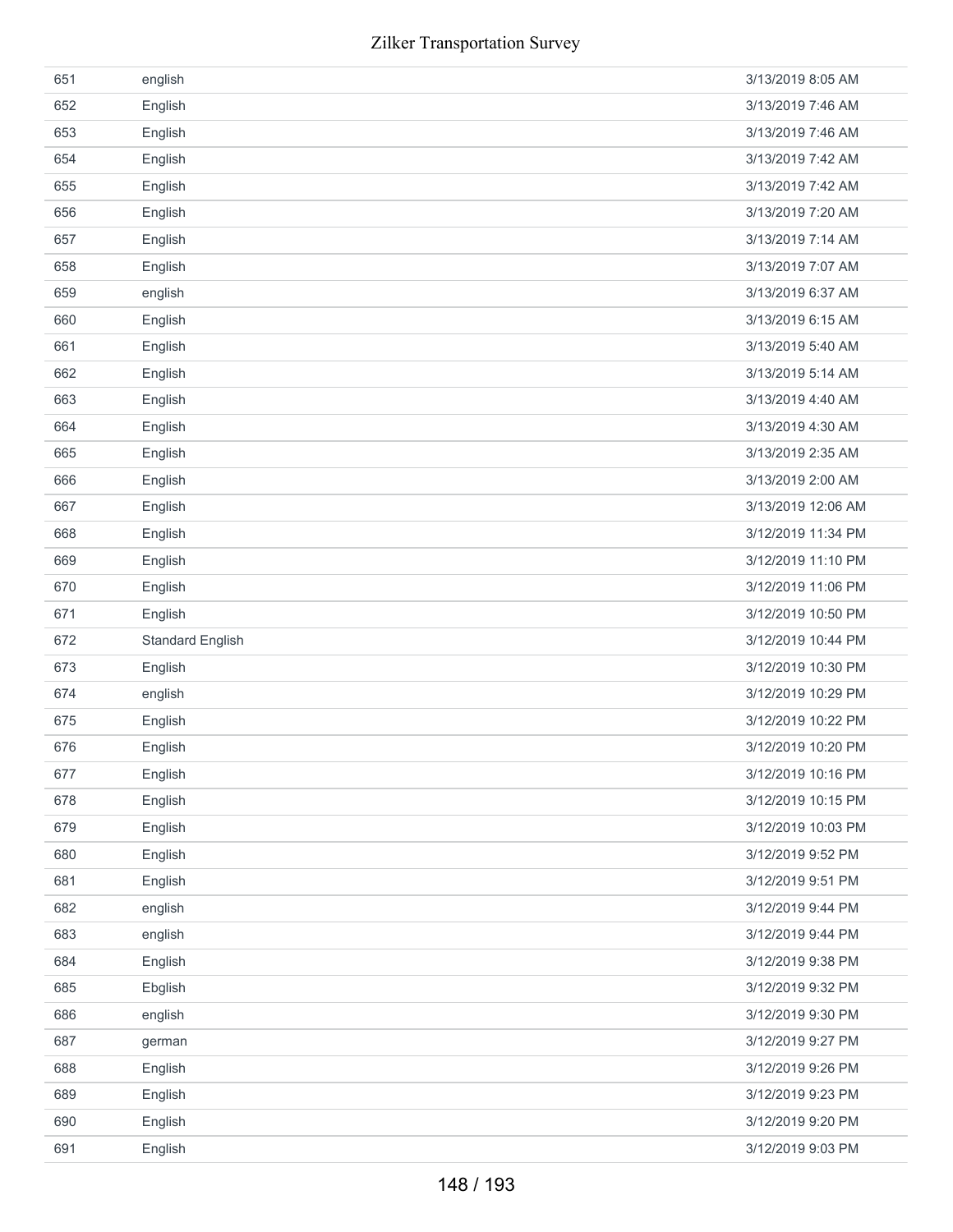|     | <b>Zilker Transportation Survey</b> |                   |
|-----|-------------------------------------|-------------------|
| 692 | English                             | 3/12/2019 8:57 PM |
| 693 | English                             | 3/12/2019 8:52 PM |
| 694 | English                             | 3/12/2019 8:51 PM |
| 695 | English                             | 3/12/2019 8:50 PM |
| 696 | english                             | 3/12/2019 8:43 PM |
| 697 | English                             | 3/12/2019 8:38 PM |
| 698 | English                             | 3/12/2019 8:27 PM |
| 699 | English                             | 3/12/2019 8:15 PM |
| 700 | english                             | 3/12/2019 8:10 PM |
| 701 | Kings English                       | 3/12/2019 8:08 PM |
| 702 | English                             | 3/12/2019 7:58 PM |
| 703 | English                             | 3/12/2019 7:55 PM |
| 704 | English                             | 3/12/2019 7:49 PM |
| 705 | English                             | 3/12/2019 7:45 PM |
| 706 | English                             | 3/12/2019 7:42 PM |
| 707 | English                             | 3/12/2019 7:41 PM |
| 708 | English                             | 3/12/2019 7:37 PM |
| 709 | English                             | 3/12/2019 7:29 PM |
| 710 | English                             | 3/12/2019 7:17 PM |
| 711 | English                             | 3/12/2019 7:16 PM |
| 712 | English                             | 3/12/2019 7:13 PM |
| 713 | english                             | 3/12/2019 7:13 PM |
| 714 | English                             | 3/12/2019 7:07 PM |
| 715 | English                             | 3/12/2019 7:01 PM |
| 716 | English                             | 3/12/2019 6:54 PM |
| 717 | English                             | 3/12/2019 6:34 PM |
| 718 | English                             | 3/12/2019 6:33 PM |
| 719 | English                             | 3/12/2019 6:29 PM |
| 720 | English                             | 3/12/2019 6:24 PM |
| 721 | English                             | 3/12/2019 6:24 PM |
| 722 | English                             | 3/12/2019 6:23 PM |
| 723 | English                             | 3/12/2019 6:23 PM |
| 724 | English                             | 3/12/2019 6:20 PM |
| 725 | English                             | 3/12/2019 6:17 PM |
| 726 | english                             | 3/12/2019 6:13 PM |
| 727 | English                             | 3/12/2019 6:05 PM |
| 728 | English                             | 3/12/2019 6:04 PM |
| 729 | English                             | 3/12/2019 6:02 PM |
| 730 | English                             | 3/12/2019 6:01 PM |
| 731 | English                             | 3/12/2019 6:00 PM |
| 732 | English                             | 3/12/2019 5:59 PM |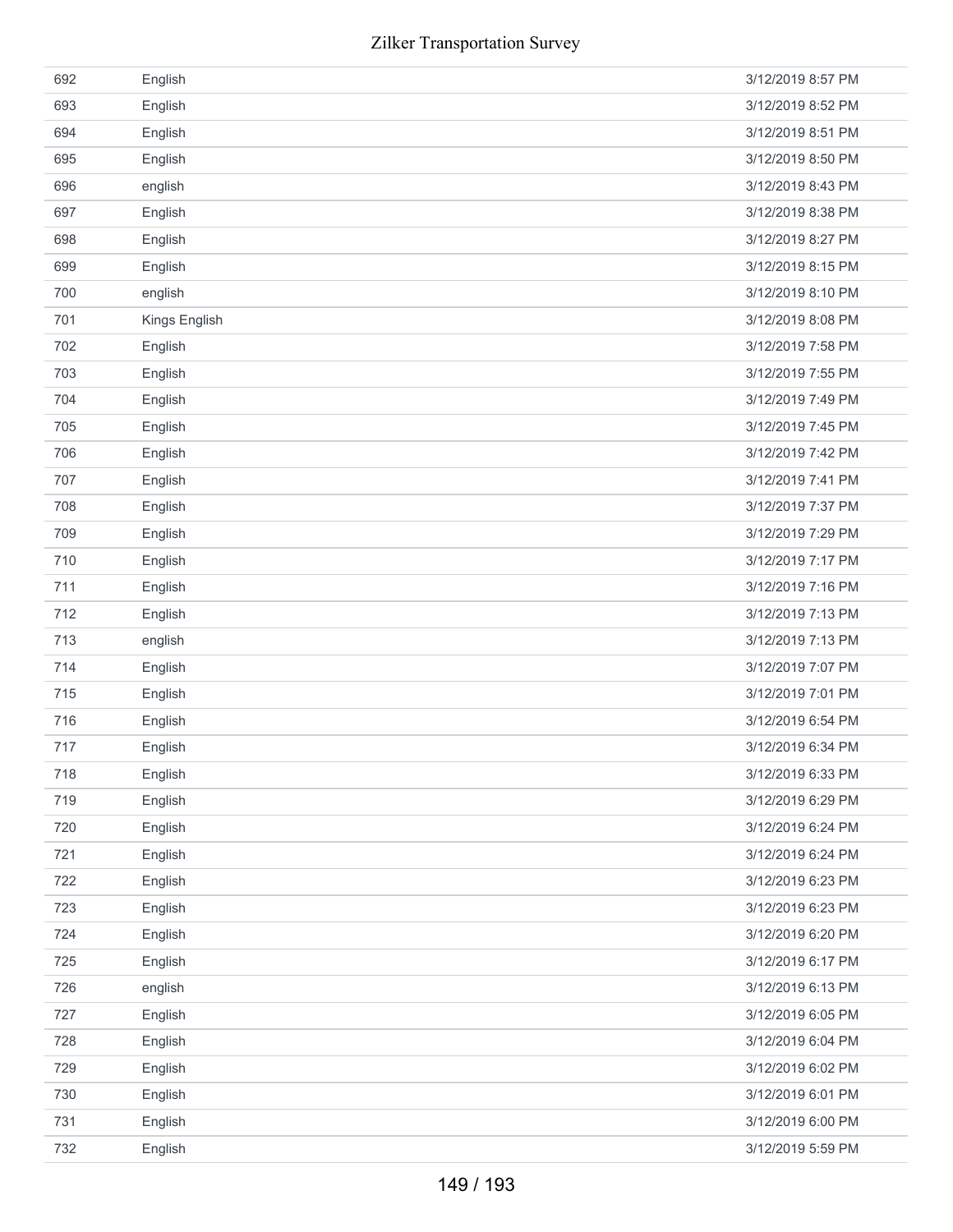| 733 | English                  | 3/12/2019 5:59 PM  |
|-----|--------------------------|--------------------|
| 734 | English                  | 3/12/2019 5:59 PM  |
| 735 | English only, no Mexican | 3/12/2019 5:55 PM  |
| 736 | english                  | 3/12/2019 5:49 PM  |
| 737 | English                  | 3/12/2019 5:47 PM  |
| 738 | duhh                     | 3/12/2019 5:44 PM  |
| 739 | English                  | 3/12/2019 5:42 PM  |
| 740 | English                  | 3/12/2019 5:42 PM  |
| 741 | English                  | 3/12/2019 5:42 PM  |
| 742 | English                  | 3/12/2019 5:41 PM  |
| 743 | english                  | 3/12/2019 5:38 PM  |
| 744 | English                  | 3/12/2019 5:29 PM  |
| 745 | English                  | 3/12/2019 5:28 PM  |
| 746 | English                  | 3/12/2019 5:24 PM  |
| 747 | English                  | 3/12/2019 5:20 PM  |
| 748 | english                  | 3/12/2019 5:16 PM  |
| 749 | english                  | 3/12/2019 5:12 PM  |
| 750 | English                  | 3/12/2019 5:11 PM  |
| 751 | English                  | 3/12/2019 5:07 PM  |
| 752 | english                  | 3/12/2019 4:58 PM  |
| 753 | Texan                    | 3/12/2019 4:56 PM  |
| 754 | English                  | 3/12/2019 4:55 PM  |
| 755 | English                  | 3/12/2019 4:54 PM  |
| 756 | English                  | 3/12/2019 4:50 PM  |
| 757 | english                  | 3/12/2019 4:46 PM  |
| 758 | English                  | 3/12/2019 4:45 PM  |
| 759 | English and Spanish      | 3/12/2019 4:43 PM  |
| 760 | English                  | 3/12/2019 4:40 PM  |
| 761 | English                  | 3/12/2019 3:39 PM  |
| 762 | english                  | 3/12/2019 3:34 PM  |
| 763 | English                  | 3/12/2019 3:22 PM  |
| 764 | English                  | 3/12/2019 2:58 PM  |
| 765 | English                  | 3/12/2019 2:53 PM  |
| 766 | English                  | 3/12/2019 1:34 PM  |
| 767 | English                  | 3/12/2019 1:06 PM  |
| 768 | English                  | 3/12/2019 12:54 PM |
| 769 | English                  | 3/12/2019 12:36 PM |
| 770 | English                  | 3/12/2019 12:34 PM |
| 771 | English                  | 3/12/2019 12:14 PM |
| 772 | English                  | 3/12/2019 12:14 PM |
| 773 | english                  | 3/12/2019 12:00 PM |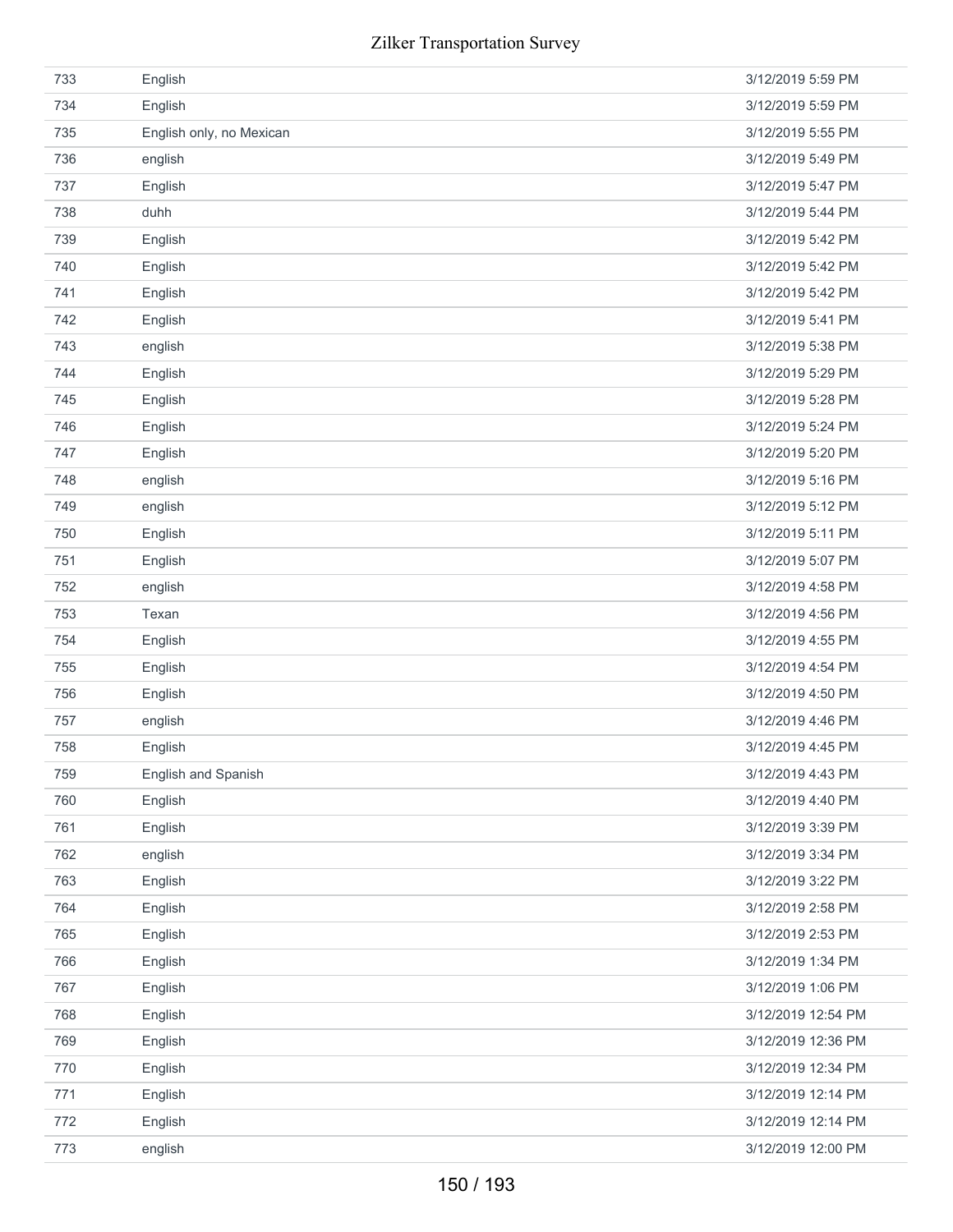|     | Zilker Transportation Survey |                    |
|-----|------------------------------|--------------------|
| 774 | English                      | 3/12/2019 11:54 AM |
| 775 | English                      | 3/12/2019 11:53 AM |
| 776 | English                      | 3/12/2019 11:47 AM |
| 777 | English                      | 3/12/2019 11:32 AM |
| 778 | english                      | 3/12/2019 11:02 AM |
| 779 | English                      | 3/12/2019 10:41 AM |
| 780 | English                      | 3/12/2019 10:28 AM |
| 781 | English                      | 3/12/2019 10:26 AM |
| 782 | English                      | 3/12/2019 10:24 AM |
| 783 | English                      | 3/12/2019 9:57 AM  |
| 784 | English                      | 3/11/2019 11:45 PM |
| 785 | English                      | 3/11/2019 11:18 PM |
| 786 | English                      | 3/11/2019 11:17 PM |
| 787 | English                      | 3/11/2019 8:02 PM  |
| 788 | English                      | 3/11/2019 6:21 PM  |
| 789 | English                      | 3/11/2019 6:11 PM  |
| 790 | english                      | 3/11/2019 5:29 PM  |
| 791 | English                      | 3/11/2019 5:25 PM  |
| 792 | English                      | 3/11/2019 5:09 PM  |
| 793 | English                      | 3/11/2019 4:49 PM  |
| 794 | english                      | 3/11/2019 3:52 PM  |
| 795 | English                      | 3/11/2019 3:36 PM  |
| 796 | English                      | 3/11/2019 3:29 PM  |
| 797 | English                      | 3/11/2019 3:12 PM  |
| 798 | English                      | 3/11/2019 3:08 PM  |
| 799 | english                      | 3/11/2019 2:25 PM  |
| 800 | English                      | 3/11/2019 2:03 PM  |
| 801 | English                      | 3/11/2019 1:43 PM  |
| 802 | English                      | 3/11/2019 1:30 PM  |
| 803 | English                      | 3/11/2019 1:22 PM  |
| 804 | English                      | 3/11/2019 12:55 PM |
| 805 | English                      | 3/11/2019 12:50 PM |
| 806 | German                       | 3/11/2019 12:32 PM |
| 807 | English                      | 3/11/2019 12:09 PM |
| 808 | English                      | 3/11/2019 11:54 AM |
| 809 | english                      | 3/11/2019 11:51 AM |
| 810 | English                      | 3/11/2019 11:38 AM |
| 811 | English                      | 3/11/2019 11:33 AM |
| 812 | English                      | 3/11/2019 11:05 AM |
| 813 | English                      | 3/11/2019 11:00 AM |
| 814 | English                      | 3/11/2019 10:52 AM |
|     | 151 / 193                    |                    |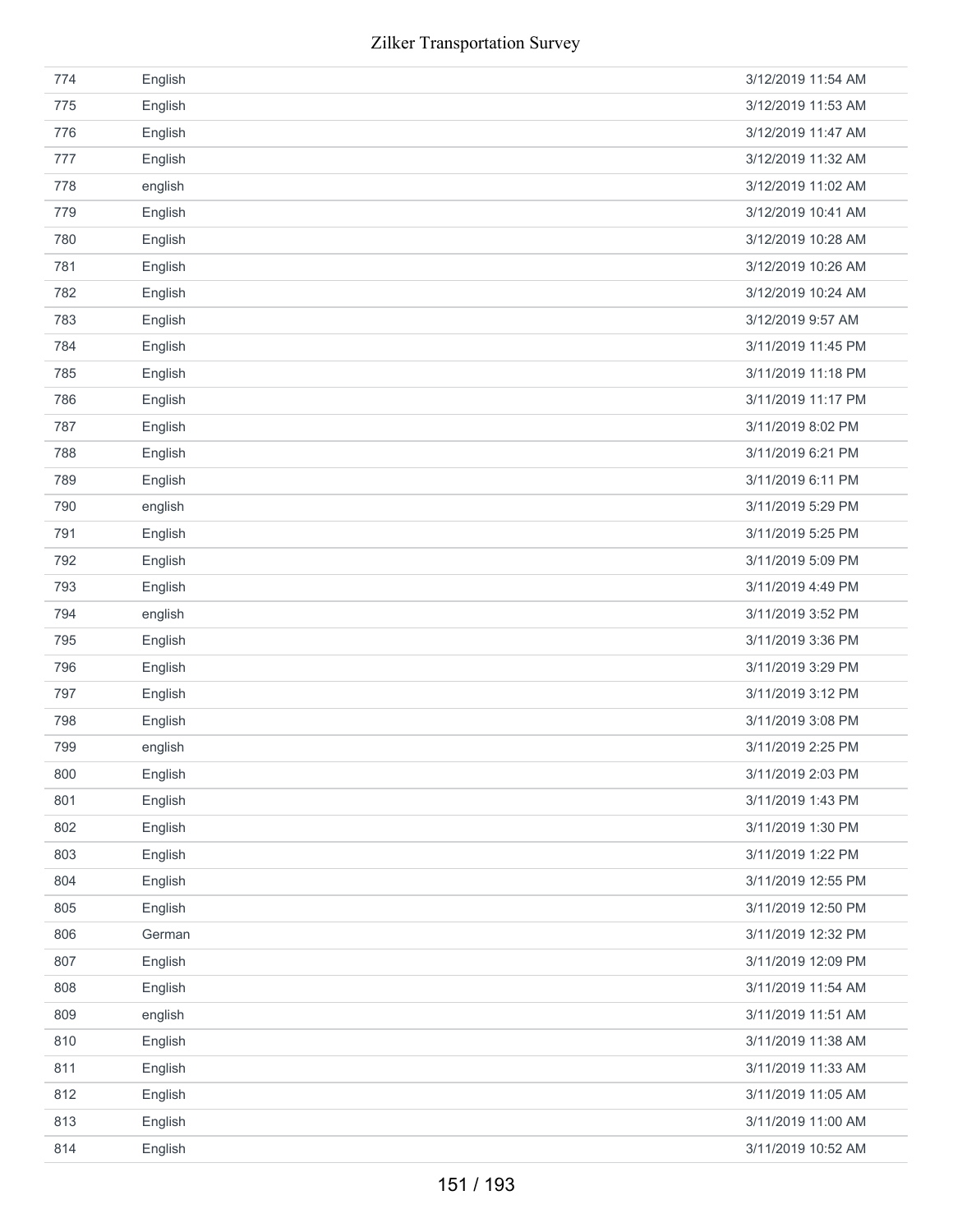| 815 | English | 3/11/2019 10:33 AM |
|-----|---------|--------------------|
| 816 | English | 3/11/2019 10:32 AM |
| 817 | English | 3/11/2019 10:23 AM |
| 818 | English | 3/11/2019 10:17 AM |
| 819 | English | 3/11/2019 10:04 AM |
| 820 | English | 3/11/2019 10:02 AM |
| 821 | english | 3/11/2019 9:47 AM  |
| 822 | English | 3/11/2019 9:29 AM  |
| 823 | English | 3/10/2019 8:40 PM  |
| 824 | English | 3/10/2019 6:46 PM  |
| 825 | English | 3/10/2019 2:56 PM  |
| 826 | English | 3/10/2019 1:23 PM  |
| 827 | English | 3/10/2019 1:11 PM  |
| 828 | English | 3/10/2019 9:21 AM  |
| 829 | English | 3/10/2019 9:05 AM  |
| 830 | english | 3/10/2019 1:28 AM  |
| 831 | English | 3/9/2019 9:49 PM   |
| 832 | English | 3/9/2019 8:21 PM   |
| 833 | English | 3/9/2019 2:13 PM   |
| 834 | English | 3/9/2019 12:51 PM  |
| 835 | English | 3/9/2019 11:56 AM  |
| 836 | english | 3/9/2019 11:21 AM  |
| 837 | English | 3/9/2019 10:58 AM  |
| 838 | English | 3/9/2019 9:53 AM   |
| 839 | English | 3/9/2019 9:51 AM   |
| 840 | English | 3/9/2019 9:47 AM   |
| 841 | English | 3/9/2019 9:32 AM   |
| 842 | English | 3/9/2019 9:25 AM   |
| 843 | English | 3/8/2019 7:51 PM   |
| 844 | khg     | 3/3/2019 7:44 PM   |
| 845 | English | 3/3/2019 10:03 AM  |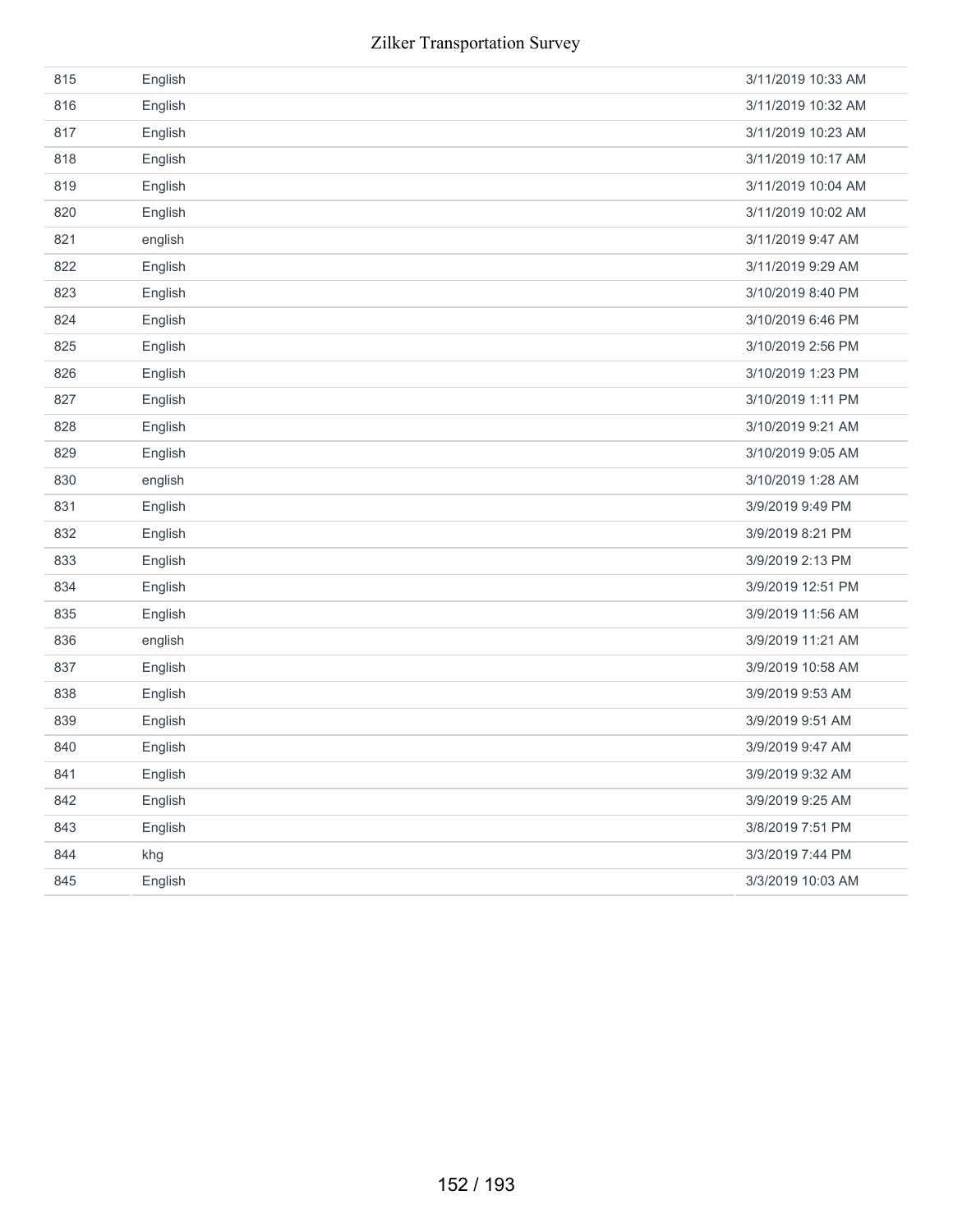## Q24 Home zip code

Answered: 860 Skipped: 144

| #              | <b>RESPONSES</b> | <b>DATE</b>       |
|----------------|------------------|-------------------|
| 1              | 78731            | 3/22/2019 5:25 PM |
| 2              | 78744            | 3/22/2019 5:22 PM |
| 3              | 78745            | 3/22/2019 5:15 PM |
| 4              | 78741            | 3/22/2019 5:07 PM |
| 5              | 78704            | 3/22/2019 5:04 PM |
| 6              | 78704            | 3/22/2019 4:42 PM |
| $\overline{7}$ | 78704            | 3/22/2019 4:39 PM |
| 8              | 78727            | 3/22/2019 4:39 PM |
| 9              | 78723            | 3/22/2019 4:38 PM |
| 10             | 78727            | 3/22/2019 4:38 PM |
| 11             | 78759            | 3/22/2019 4:34 PM |
| 12             | 78756            | 3/22/2019 4:29 PM |
| 13             | 78757            | 3/22/2019 4:28 PM |
| 14             | 78703            | 3/22/2019 4:14 PM |
| 15             | 78748            | 3/22/2019 4:05 PM |
| 16             | 78749            | 3/22/2019 3:55 PM |
| 17             | 78745            | 3/22/2019 3:37 PM |
| 18             | 78703            | 3/22/2019 3:33 PM |
| 19             | 78704            | 3/22/2019 3:31 PM |
| 20             | 78745            | 3/22/2019 3:24 PM |
| 21             | 78727            | 3/22/2019 3:21 PM |
| 22             | 78744            | 3/22/2019 3:20 PM |
| 23             | 78702            | 3/22/2019 3:18 PM |
| 24             | 78702            | 3/22/2019 3:16 PM |
| 25             | 78704            | 3/22/2019 3:11 PM |
| 26             | 78704            | 3/22/2019 3:05 PM |
| 27             | 78703            | 3/22/2019 2:54 PM |
| 28             | 78702            | 3/22/2019 2:47 PM |
| 29             | 78704            | 3/22/2019 2:47 PM |
| $30\,$         | 78745            | 3/22/2019 2:47 PM |
| 31             | 78702            | 3/22/2019 2:45 PM |
| 32             | 78704            | 3/22/2019 2:40 PM |
| 33             | 78704            | 3/22/2019 2:36 PM |
| 34             | 78751            | 3/22/2019 2:12 PM |
| 35             | 78730            | 3/22/2019 2:11 PM |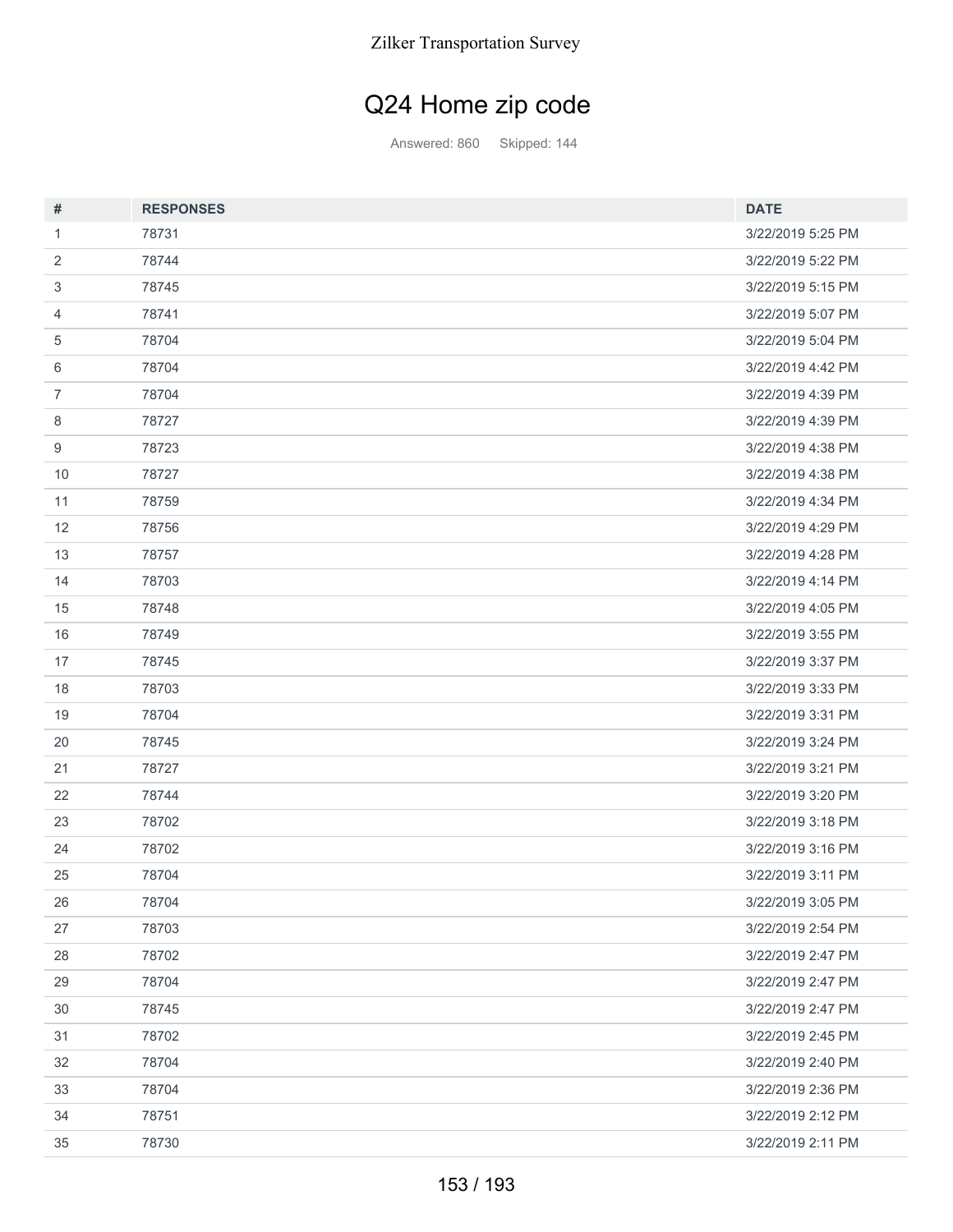| 36 | 78704           | 3/22/2019 2:09 PM  |
|----|-----------------|--------------------|
| 37 | 78726           | 3/22/2019 2:08 PM  |
| 38 | 78704           | 3/22/2019 2:07 PM  |
| 39 | 79745           | 3/22/2019 2:06 PM  |
| 40 | 78736           | 3/22/2019 2:05 PM  |
| 41 | 78758           | 3/22/2019 2:05 PM  |
| 42 | 78704           | 3/22/2019 1:58 PM  |
| 43 | 78746           | 3/22/2019 1:54 PM  |
| 44 | 78704           | 3/22/2019 1:44 PM  |
| 45 | 78704           | 3/22/2019 1:40 PM  |
| 46 | 78756           | 3/22/2019 1:33 PM  |
| 47 | 78705           | 3/22/2019 1:29 PM  |
| 48 | 78733 and 78704 | 3/22/2019 1:27 PM  |
| 49 | 78704           | 3/22/2019 1:14 PM  |
| 50 | 78258           | 3/22/2019 1:13 PM  |
| 51 | 78741           | 3/22/2019 1:13 PM  |
| 52 | 78749           | 3/22/2019 1:12 PM  |
| 53 | 78704           | 3/22/2019 1:09 PM  |
| 54 | 78759           | 3/22/2019 1:02 PM  |
| 55 | 78704           | 3/22/2019 1:01 PM  |
| 56 | 78704           | 3/22/2019 12:57 PM |
| 57 | 78749           | 3/22/2019 12:53 PM |
| 58 | 78748           | 3/22/2019 12:49 PM |
| 59 | 78756           | 3/22/2019 12:48 PM |
| 60 | 78749           | 3/22/2019 12:42 PM |
| 61 | 78723           | 3/22/2019 12:42 PM |
| 62 | 78759           | 3/22/2019 12:41 PM |
| 63 | 78704           | 3/22/2019 12:37 PM |
| 64 | 78731           | 3/22/2019 12:31 PM |
| 65 | 78741           | 3/22/2019 12:20 PM |
| 66 | 78702           | 3/22/2019 12:17 PM |
| 67 | 78745           | 3/22/2019 12:16 PM |
| 68 | 78752           | 3/22/2019 11:58 AM |
| 69 | 78748           | 3/22/2019 11:58 AM |
| 70 | 78753           | 3/22/2019 11:57 AM |
| 71 | 78703           | 3/22/2019 11:51 AM |
| 72 | 78758           | 3/22/2019 11:48 AM |
| 73 | 78745           | 3/22/2019 11:39 AM |
| 74 | 78758           | 3/22/2019 11:38 AM |
| 75 | 78746           | 3/22/2019 11:28 AM |
| 76 | 78727           | 3/22/2019 11:20 AM |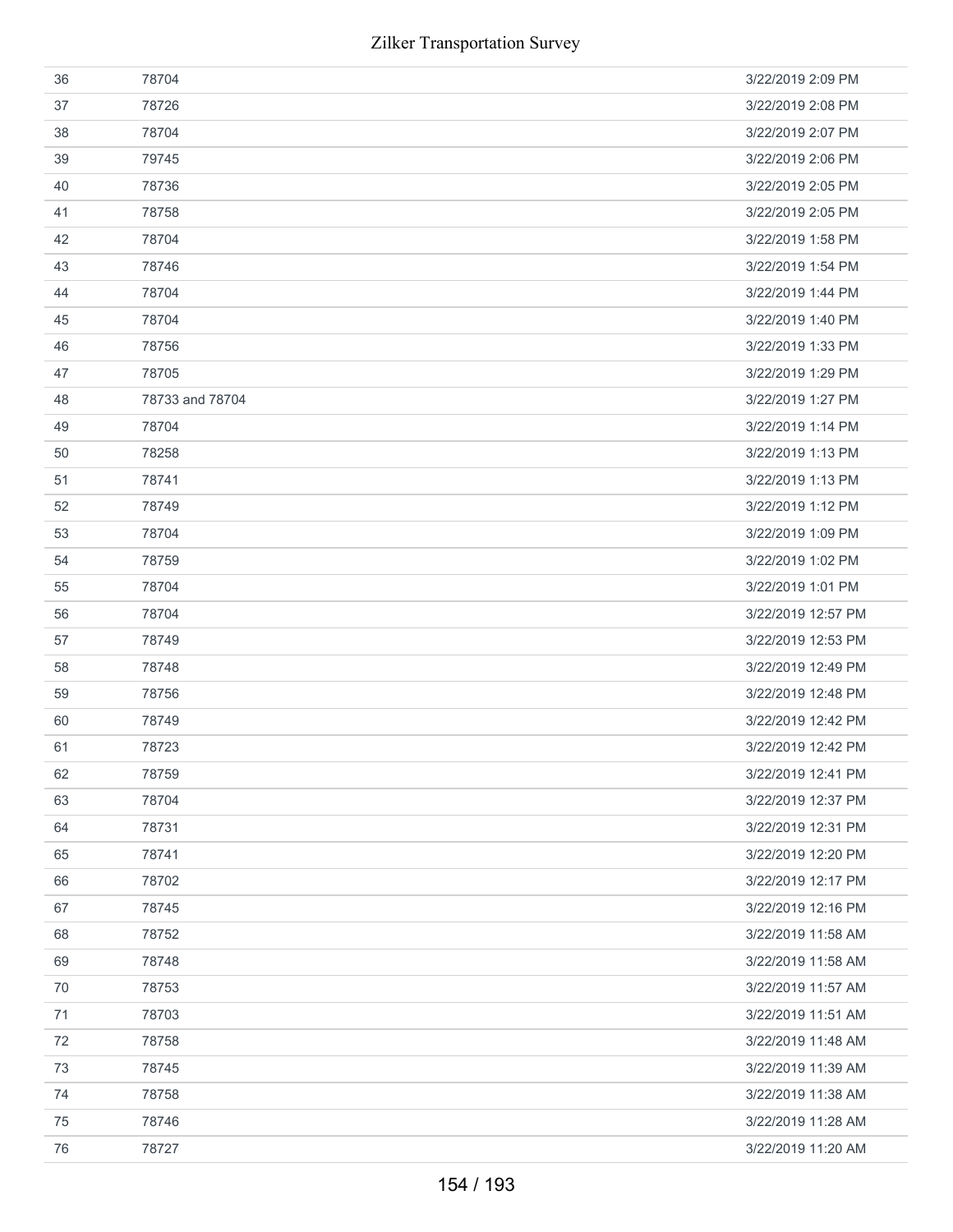| 77  | 78741 | 3/22/2019 11:14 AM |
|-----|-------|--------------------|
| 78  | 78749 | 3/22/2019 11:11 AM |
| 79  | 78721 | 3/22/2019 11:02 AM |
| 80  | 78747 | 3/22/2019 11:01 AM |
| 81  | 78704 | 3/22/2019 11:01 AM |
| 82  | 78759 | 3/22/2019 11:00 AM |
| 83  | 78758 | 3/22/2019 10:57 AM |
| 84  | 78613 | 3/22/2019 10:57 AM |
| 85  | 78723 | 3/22/2019 10:49 AM |
| 86  | 78753 | 3/22/2019 10:48 AM |
| 87  | 78747 | 3/22/2019 10:46 AM |
| 88  | 78729 | 3/22/2019 10:45 AM |
| 89  | 78705 | 3/22/2019 10:38 AM |
| 90  | 78703 | 3/22/2019 10:37 AM |
| 91  | 78704 | 3/22/2019 10:37 AM |
| 92  | 78756 | 3/22/2019 10:34 AM |
| 93  | 78750 | 3/22/2019 10:33 AM |
| 94  | 78702 | 3/22/2019 10:31 AM |
| 95  | 78704 | 3/22/2019 10:28 AM |
| 96  | 78704 | 3/22/2019 10:27 AM |
| 97  | 78745 | 3/22/2019 10:21 AM |
| 98  | 78745 | 3/22/2019 10:20 AM |
| 99  | 78727 | 3/22/2019 10:17 AM |
| 100 | 78660 | 3/22/2019 10:16 AM |
| 101 | 78745 | 3/22/2019 10:13 AM |
| 102 | 78722 | 3/22/2019 10:12 AM |
| 103 | 78744 | 3/22/2019 10:10 AM |
| 104 | 78746 | 3/22/2019 10:06 AM |
| 105 | 78727 | 3/22/2019 10:04 AM |
| 106 | 78731 | 3/22/2019 10:04 AM |
| 107 | 78723 | 3/22/2019 10:02 AM |
| 108 | 78759 | 3/22/2019 10:01 AM |
| 109 | 78751 | 3/22/2019 9:50 AM  |
| 110 | 78704 | 3/22/2019 9:48 AM  |
| 111 | 78759 | 3/22/2019 9:47 AM  |
| 112 | 78704 | 3/22/2019 9:46 AM  |
| 113 | 78745 | 3/22/2019 9:42 AM  |
| 114 | 78757 | 3/22/2019 9:39 AM  |
| 115 | 78703 | 3/22/2019 9:31 AM  |
| 116 | 78722 | 3/22/2019 9:29 AM  |
| 117 | 78748 | 3/22/2019 9:21 AM  |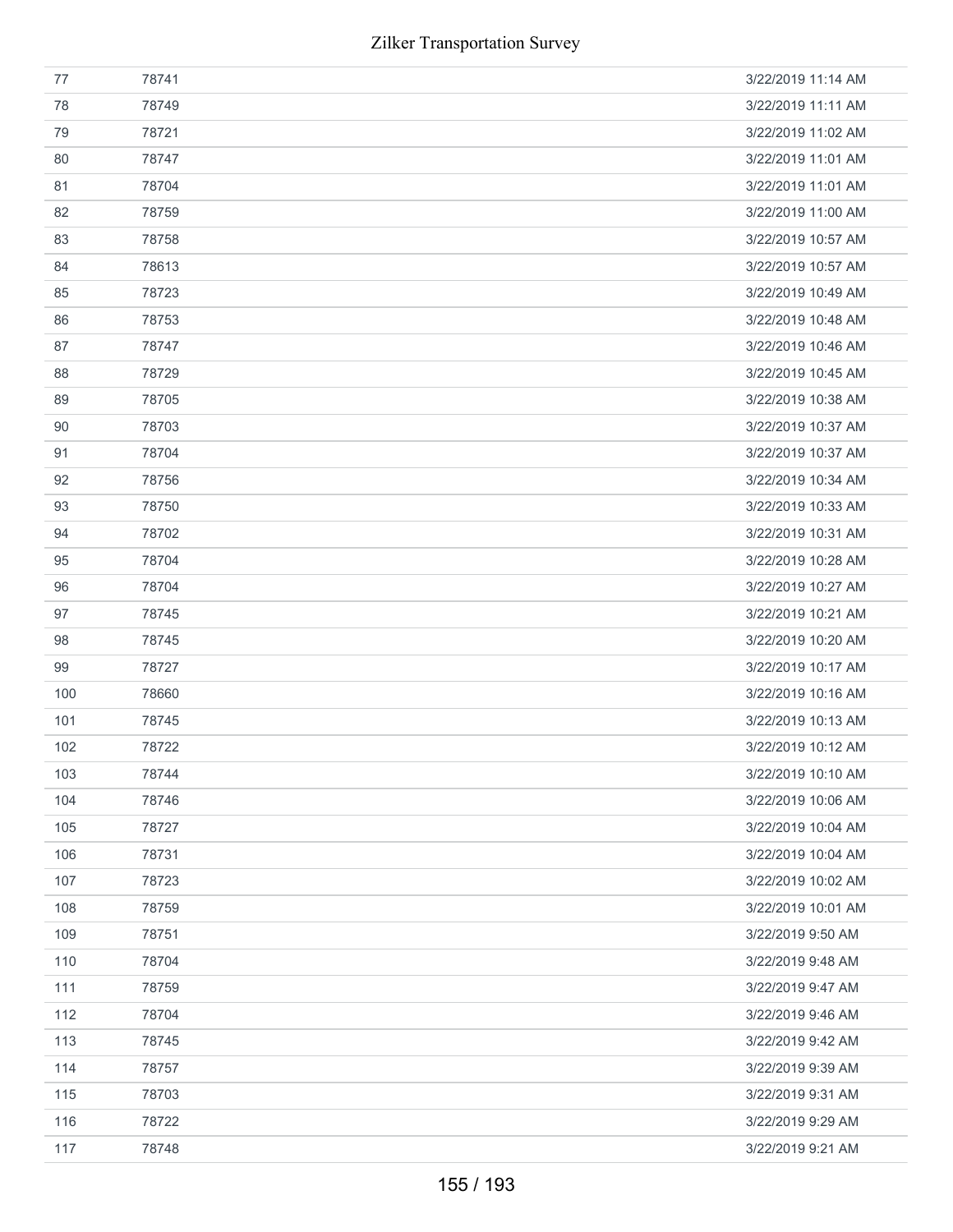| 118 | 78729 | 3/22/2019 9:14 AM |
|-----|-------|-------------------|
| 119 | 78757 | 3/22/2019 9:13 AM |
| 120 | 78739 | 3/22/2019 9:12 AM |
| 121 | 78748 | 3/22/2019 9:04 AM |
| 122 | 78745 | 3/22/2019 8:57 AM |
| 123 | 78746 | 3/22/2019 8:48 AM |
| 124 | 78730 | 3/22/2019 8:44 AM |
| 125 | 78745 | 3/22/2019 8:41 AM |
| 126 | 78731 | 3/22/2019 8:41 AM |
| 127 | 78701 | 3/22/2019 8:40 AM |
| 128 | 78704 | 3/22/2019 8:39 AM |
| 129 | 78704 | 3/22/2019 8:37 AM |
| 130 | 78704 | 3/22/2019 8:32 AM |
| 131 | 78723 | 3/22/2019 8:28 AM |
| 132 | 78744 | 3/22/2019 8:21 AM |
| 133 | 78727 | 3/22/2019 8:18 AM |
| 134 | 78704 | 3/22/2019 8:17 AM |
| 135 | 78723 | 3/22/2019 8:05 AM |
| 136 | 78723 | 3/22/2019 7:55 AM |
| 137 | 78759 | 3/22/2019 7:49 AM |
| 138 | 78756 | 3/22/2019 7:46 AM |
| 139 | 78759 | 3/22/2019 7:44 AM |
| 140 | 78701 | 3/22/2019 7:40 AM |
| 141 | 78746 | 3/22/2019 7:39 AM |
| 142 | 78731 | 3/22/2019 7:31 AM |
| 143 | 78759 | 3/22/2019 7:29 AM |
| 144 | 78704 | 3/22/2019 7:28 AM |
| 145 | 78754 | 3/22/2019 7:26 AM |
| 146 | 78704 | 3/22/2019 7:26 AM |
| 147 | 78752 | 3/22/2019 7:22 AM |
| 148 | 78736 | 3/22/2019 7:17 AM |
| 149 | 78704 | 3/22/2019 7:10 AM |
| 150 | 78746 | 3/22/2019 7:10 AM |
| 151 | 78704 | 3/22/2019 7:00 AM |
| 152 | 78751 | 3/22/2019 6:25 AM |
| 153 | 78749 | 3/22/2019 5:29 AM |
| 154 | 78747 | 3/22/2019 4:49 AM |
| 155 | 78759 | 3/22/2019 4:17 AM |
| 156 | 78756 | 3/22/2019 2:56 AM |
| 157 | 78735 | 3/22/2019 2:51 AM |
| 158 | 78704 | 3/22/2019 2:21 AM |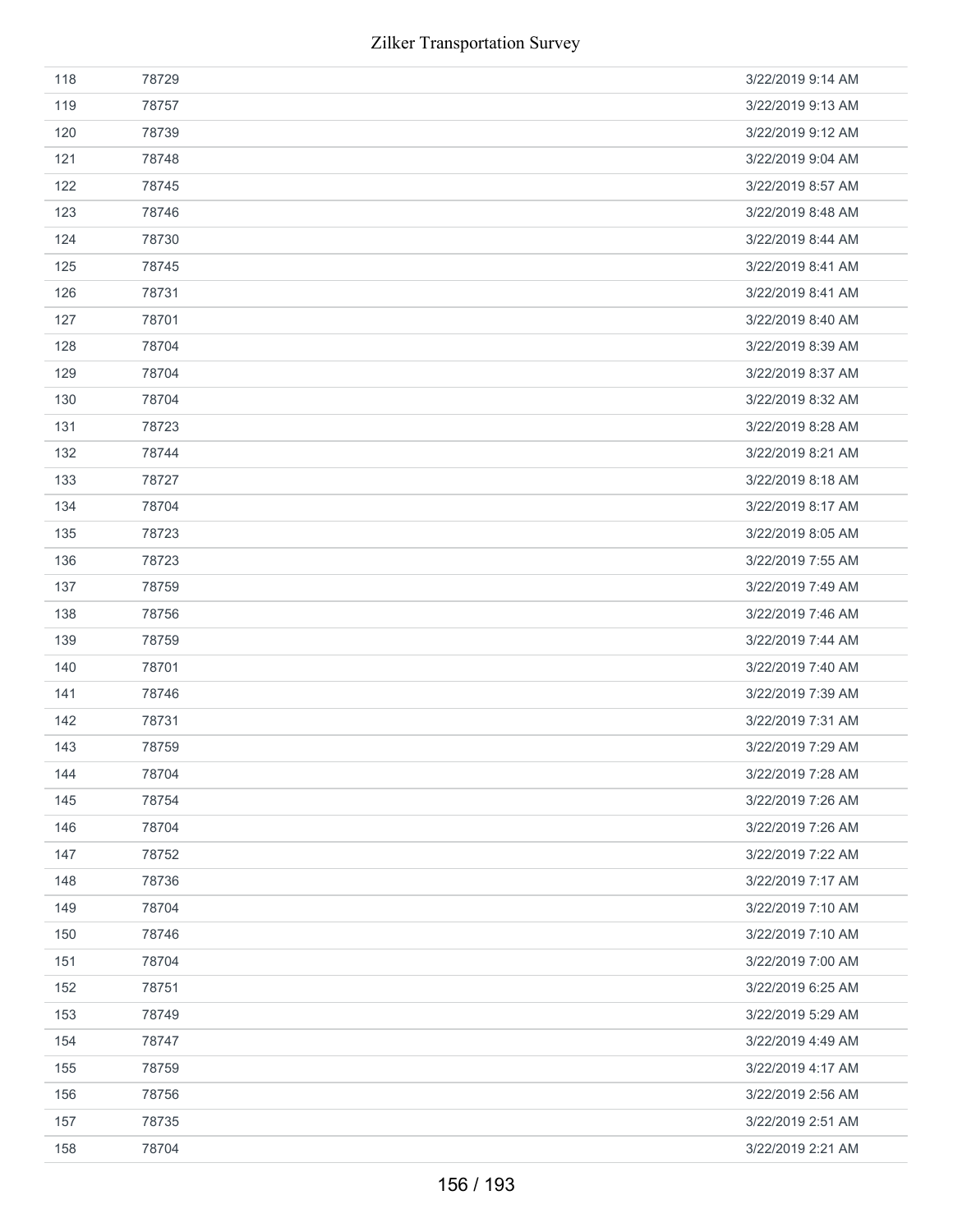| 159 | 78703 | 3/22/2019 2:10 AM  |
|-----|-------|--------------------|
| 160 | 78723 | 3/22/2019 1:12 AM  |
| 161 | 78731 | 3/21/2019 11:55 PM |
| 162 | 78704 | 3/21/2019 11:48 PM |
| 163 | 78731 | 3/21/2019 11:46 PM |
| 164 | 78704 | 3/21/2019 11:42 PM |
| 165 | 78704 | 3/21/2019 11:35 PM |
| 166 | 78704 | 3/21/2019 11:32 PM |
| 167 | 78739 | 3/21/2019 11:31 PM |
| 168 | 78705 | 3/21/2019 11:16 PM |
| 169 | 78735 | 3/21/2019 10:58 PM |
| 170 | 78704 | 3/21/2019 10:42 PM |
| 171 | 78704 | 3/21/2019 10:40 PM |
| 172 | 78745 | 3/21/2019 10:39 PM |
| 173 | 78702 | 3/21/2019 10:36 PM |
| 174 | 78719 | 3/21/2019 10:35 PM |
| 175 | 04    | 3/21/2019 10:33 PM |
| 176 | 79748 | 3/21/2019 10:32 PM |
| 177 | 78704 | 3/21/2019 10:32 PM |
| 178 | 78704 | 3/21/2019 10:28 PM |
| 179 | 78757 | 3/21/2019 10:19 PM |
| 180 | 78745 | 3/21/2019 10:08 PM |
| 181 | 78641 | 3/21/2019 9:55 PM  |
| 182 | 78704 | 3/21/2019 9:43 PM  |
| 183 | 78731 | 3/21/2019 9:43 PM  |
| 184 | 78731 | 3/21/2019 9:42 PM  |
| 185 | 78731 | 3/21/2019 9:42 PM  |
| 186 | 78748 | 3/21/2019 9:39 PM  |
| 187 | 78749 | 3/21/2019 9:39 PM  |
| 188 | 78704 | 3/21/2019 9:36 PM  |
| 189 | 78731 | 3/21/2019 9:36 PM  |
| 190 | 78759 | 3/21/2019 9:35 PM  |
| 191 | 78704 | 3/21/2019 9:30 PM  |
| 192 | 78704 | 3/21/2019 9:26 PM  |
| 193 | 78731 | 3/21/2019 9:25 PM  |
| 194 | 78704 | 3/21/2019 9:25 PM  |
| 195 | 78717 | 3/21/2019 9:24 PM  |
| 196 |       |                    |
|     | 78757 | 3/21/2019 9:19 PM  |
| 197 | 78704 | 3/21/2019 9:19 PM  |
| 198 | 78731 | 3/21/2019 9:12 PM  |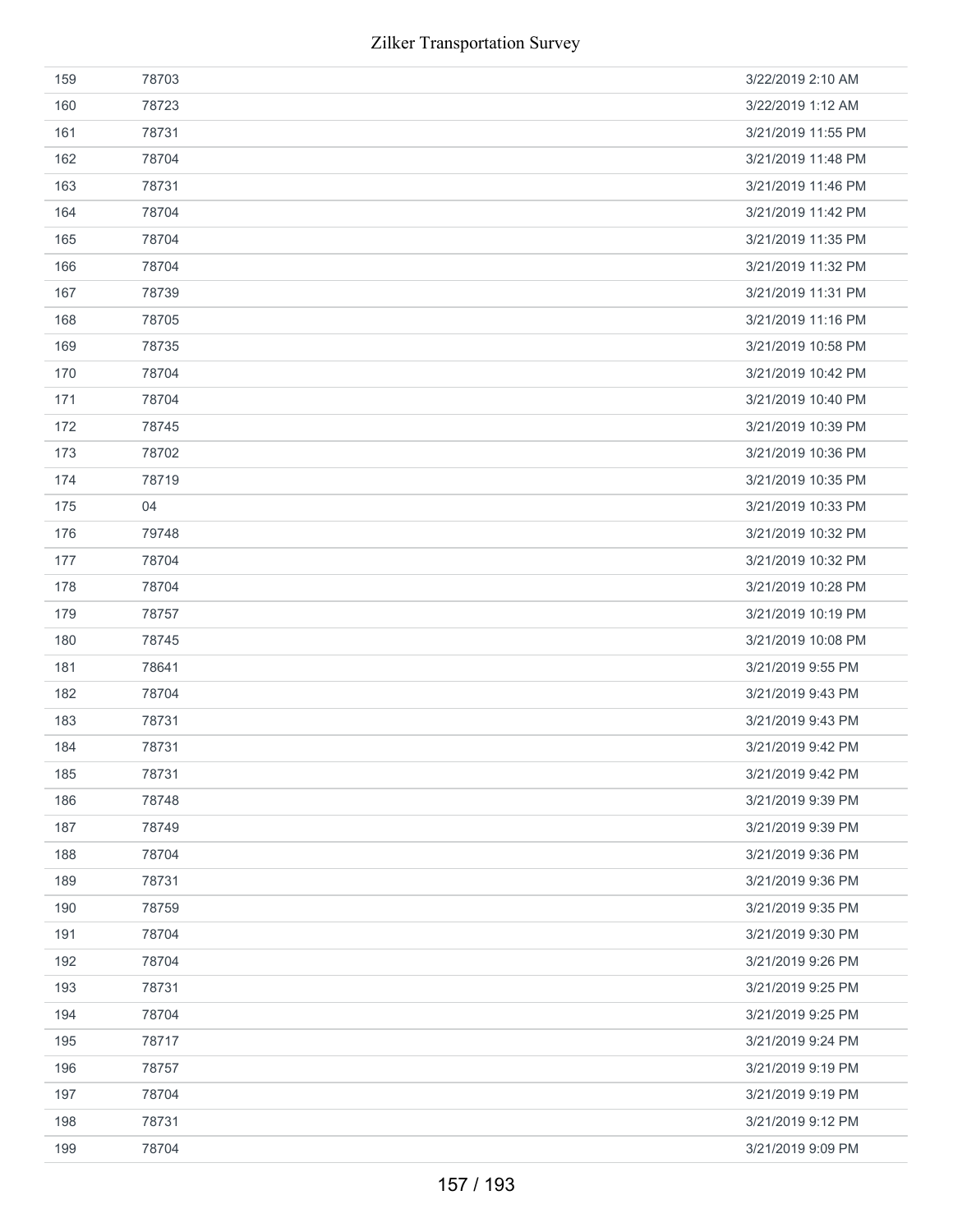| 200 | 78747 | 3/21/2019 9:02 PM |
|-----|-------|-------------------|
| 201 | 78704 | 3/21/2019 9:01 PM |
| 202 | 78758 | 3/21/2019 8:59 PM |
| 203 | 78731 | 3/21/2019 8:53 PM |
| 204 | 78704 | 3/21/2019 8:53 PM |
| 205 | 78758 | 3/21/2019 8:52 PM |
| 206 | 78757 | 3/21/2019 8:50 PM |
| 207 | 78704 | 3/21/2019 8:46 PM |
| 208 | 78749 | 3/21/2019 8:42 PM |
| 209 | 78704 | 3/21/2019 8:42 PM |
| 210 | 78749 | 3/21/2019 8:34 PM |
| 211 | 78745 | 3/21/2019 8:32 PM |
| 212 | 78758 | 3/21/2019 8:32 PM |
| 213 | 78758 | 3/21/2019 8:21 PM |
| 214 | 78753 | 3/21/2019 8:20 PM |
| 215 | 78703 | 3/21/2019 8:17 PM |
| 216 | 78703 | 3/21/2019 8:16 PM |
| 217 | 78749 | 3/21/2019 8:16 PM |
| 218 | 78703 | 3/21/2019 8:08 PM |
| 219 | 78729 | 3/21/2019 8:07 PM |
| 220 | 78758 | 3/21/2019 8:06 PM |
| 221 | 78729 | 3/21/2019 8:03 PM |
| 222 | 78754 | 3/21/2019 8:01 PM |
| 223 | 78735 | 3/21/2019 7:50 PM |
| 224 | 78745 | 3/21/2019 7:43 PM |
| 225 | 78752 | 3/21/2019 7:37 PM |
| 226 | 78704 | 3/21/2019 7:35 PM |
| 227 | 78704 | 3/21/2019 7:35 PM |
| 228 | 78751 | 3/21/2019 7:35 PM |
| 229 | 78741 | 3/21/2019 7:34 PM |
| 230 | 78758 | 3/21/2019 7:30 PM |
| 231 | 78747 | 3/21/2019 7:29 PM |
| 232 | 78704 | 3/21/2019 7:27 PM |
| 233 | 78705 | 3/21/2019 7:25 PM |
| 234 | 78750 | 3/21/2019 7:18 PM |
| 235 | 78727 | 3/21/2019 7:17 PM |
| 236 | 78704 | 3/21/2019 7:13 PM |
| 237 | 78731 | 3/21/2019 7:08 PM |
| 238 | 78749 | 3/21/2019 7:05 PM |
| 239 | 78703 | 3/21/2019 7:05 PM |
| 240 | 78759 | 3/21/2019 7:04 PM |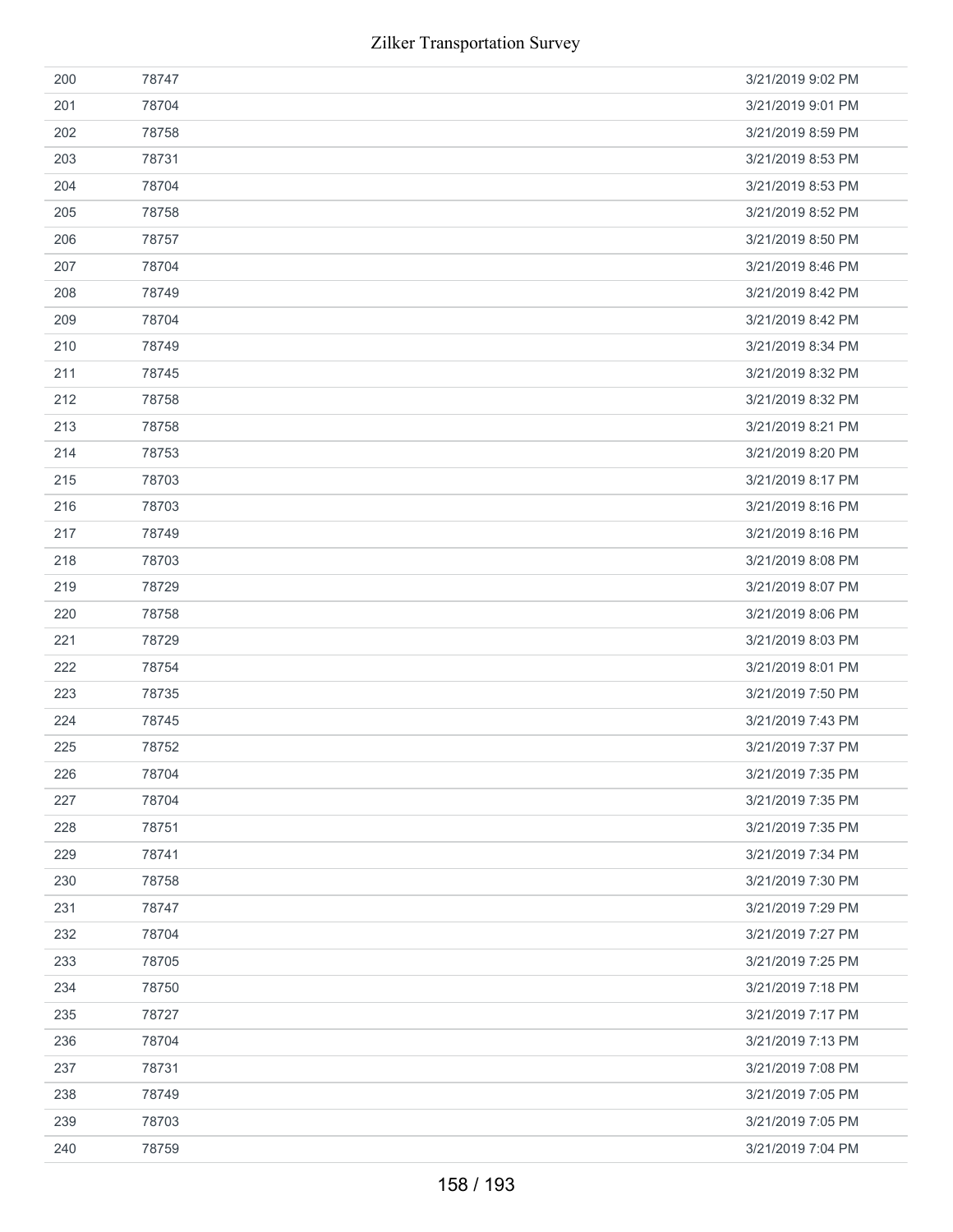| 241 | 78702 | 3/21/2019 7:01 PM |
|-----|-------|-------------------|
| 242 | 78739 | 3/21/2019 7:01 PM |
| 243 | 78735 | 3/21/2019 6:58 PM |
| 244 | 78704 | 3/21/2019 6:57 PM |
| 245 | 78704 | 3/21/2019 6:56 PM |
| 246 | 78746 | 3/21/2019 6:55 PM |
| 247 | 78729 | 3/21/2019 6:54 PM |
| 248 | 78729 | 3/21/2019 6:50 PM |
| 249 | 78754 | 3/21/2019 6:50 PM |
| 250 | 78745 | 3/21/2019 6:49 PM |
| 251 | 78758 | 3/21/2019 6:42 PM |
| 252 | 78704 | 3/21/2019 6:38 PM |
| 253 | 78727 | 3/21/2019 6:35 PM |
| 254 | 78704 | 3/21/2019 6:33 PM |
| 255 | 78702 | 3/21/2019 6:31 PM |
| 256 | 78750 | 3/21/2019 6:30 PM |
| 257 | 78748 | 3/21/2019 6:30 PM |
| 258 | 78759 | 3/21/2019 6:27 PM |
| 259 | 78703 | 3/21/2019 6:27 PM |
| 260 | 78749 | 3/21/2019 6:20 PM |
| 261 | 78704 | 3/21/2019 6:14 PM |
| 262 | 78758 | 3/21/2019 6:11 PM |
| 263 | 78705 | 3/21/2019 6:11 PM |
| 264 | 78735 | 3/21/2019 6:10 PM |
| 265 | 78748 | 3/21/2019 6:10 PM |
| 266 | 78758 | 3/21/2019 6:10 PM |
| 267 | 78722 | 3/21/2019 6:08 PM |
| 268 | 78731 | 3/21/2019 6:06 PM |
| 269 | 78746 | 3/21/2019 6:03 PM |
| 270 | 79737 | 3/21/2019 6:01 PM |
| 271 | 78704 | 3/21/2019 6:00 PM |
| 272 | 78748 | 3/21/2019 5:57 PM |
| 273 | 78745 | 3/21/2019 5:54 PM |
| 274 | 78736 | 3/21/2019 5:53 PM |
| 275 | 78749 | 3/21/2019 5:53 PM |
| 276 | 78704 | 3/21/2019 5:53 PM |
| 277 | 78704 | 3/21/2019 5:53 PM |
| 278 | 78753 | 3/21/2019 5:51 PM |
| 279 |       |                   |
|     | 78752 | 3/21/2019 5:49 PM |
| 280 | 78704 | 3/21/2019 5:49 PM |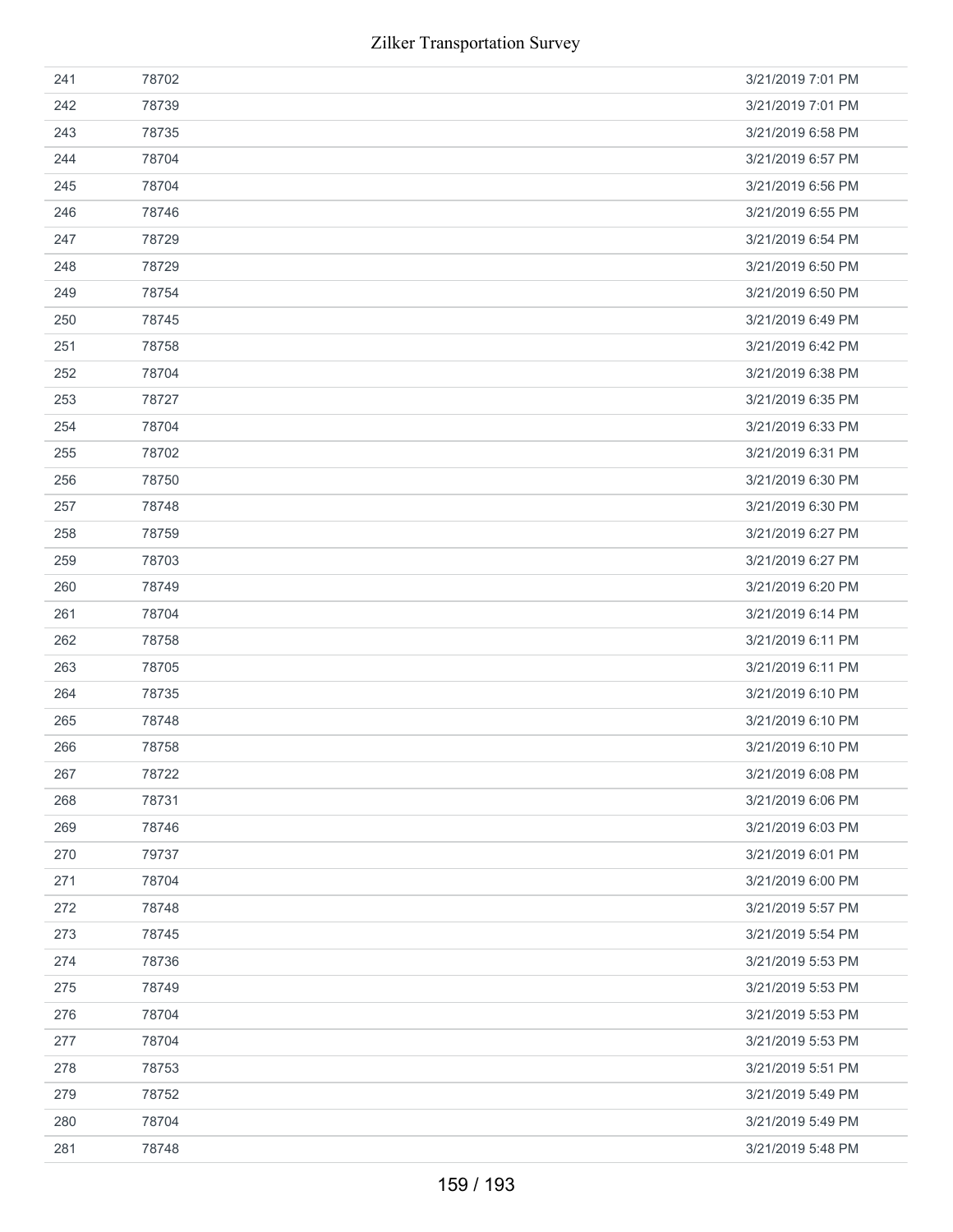| 282 | 78759 | 3/21/2019 5:48 PM |
|-----|-------|-------------------|
| 283 | 78704 | 3/21/2019 5:44 PM |
| 284 | 78735 | 3/21/2019 5:43 PM |
| 285 | 78753 | 3/21/2019 5:42 PM |
| 286 | 7847  | 3/21/2019 5:41 PM |
| 287 | 78703 | 3/21/2019 5:40 PM |
| 288 | 78759 | 3/21/2019 5:39 PM |
| 289 | 78617 | 3/21/2019 5:37 PM |
| 290 | 78731 | 3/21/2019 5:36 PM |
| 291 | 78759 | 3/21/2019 5:35 PM |
| 292 | 78758 | 3/21/2019 5:34 PM |
| 293 | 78704 | 3/21/2019 5:34 PM |
| 294 | 78704 | 3/21/2019 5:33 PM |
| 295 | 78731 | 3/21/2019 5:33 PM |
| 296 | 78704 | 3/21/2019 5:31 PM |
| 297 | 78704 | 3/21/2019 5:30 PM |
| 298 | 78759 | 3/21/2019 5:28 PM |
| 299 | 78704 | 3/21/2019 5:28 PM |
| 300 | 78748 | 3/21/2019 5:28 PM |
| 301 | 78723 | 3/21/2019 5:28 PM |
| 302 | 78735 | 3/21/2019 5:25 PM |
| 303 | 78741 | 3/21/2019 5:24 PM |
| 304 | 78735 | 3/21/2019 5:23 PM |
| 305 | 78749 | 3/21/2019 5:23 PM |
| 306 | 78745 | 3/21/2019 5:23 PM |
| 307 | 78727 | 3/21/2019 5:22 PM |
| 308 | 78748 | 3/21/2019 5:19 PM |
| 309 | 78704 | 3/21/2019 5:17 PM |
| 310 | 78703 | 3/21/2019 5:17 PM |
| 311 | 78704 | 3/21/2019 5:16 PM |
| 312 | 78725 | 3/21/2019 5:13 PM |
| 313 | 78735 | 3/21/2019 5:13 PM |
| 314 | 78748 | 3/21/2019 5:13 PM |
| 315 | 78704 | 3/21/2019 5:12 PM |
| 316 | 78727 | 3/21/2019 5:12 PM |
| 317 | 78748 | 3/21/2019 5:12 PM |
| 318 | 78702 | 3/21/2019 5:11 PM |
| 319 | 78731 | 3/21/2019 5:11 PM |
| 320 | 78745 | 3/21/2019 5:10 PM |
| 321 | 78731 | 3/21/2019 5:10 PM |
| 322 | 78704 | 3/21/2019 5:10 PM |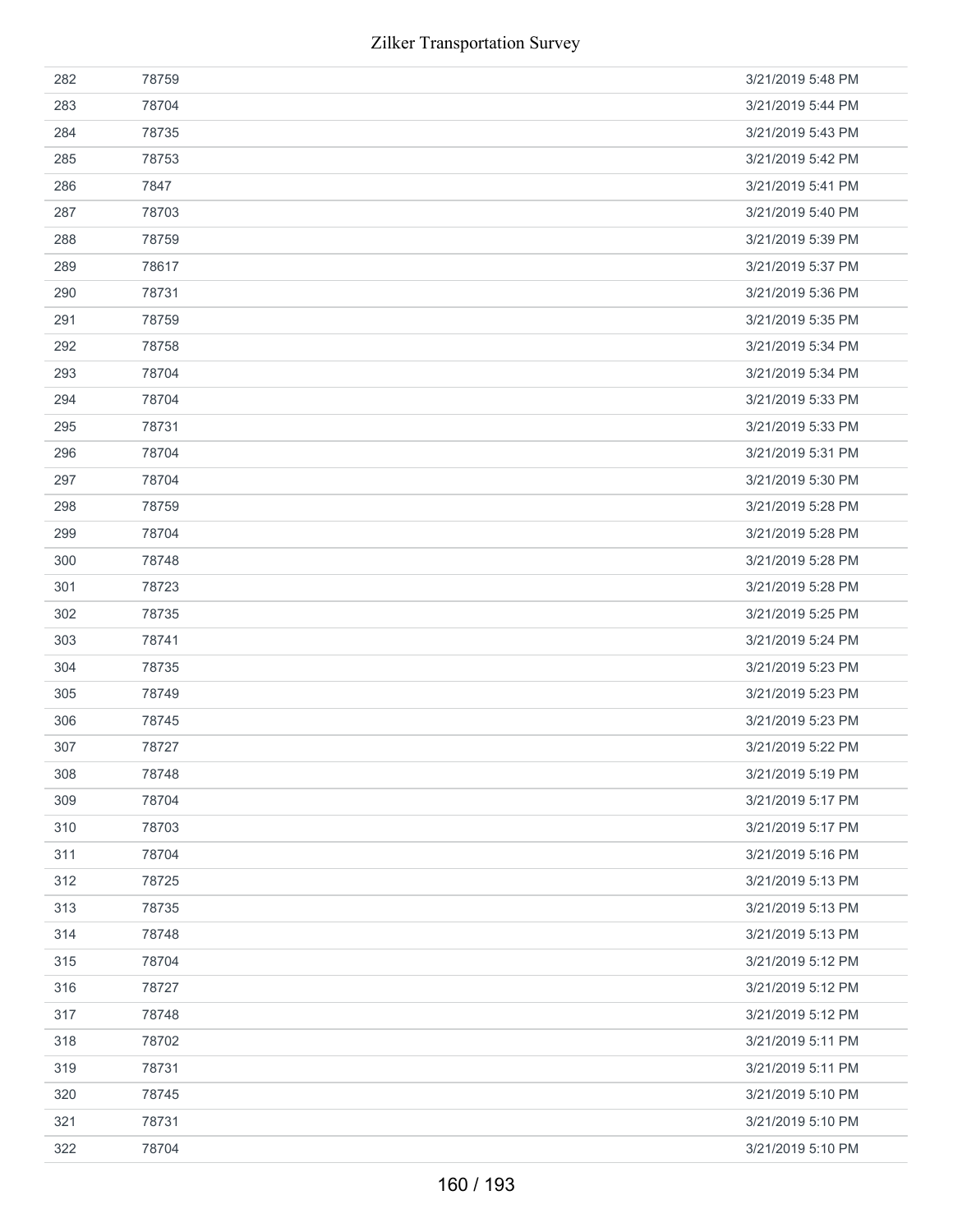| 323 | 78736 | 3/21/2019 5:10 PM |
|-----|-------|-------------------|
| 324 | 78744 | 3/21/2019 5:07 PM |
| 325 | 78704 | 3/21/2019 5:07 PM |
| 326 | 78722 | 3/21/2019 5:06 PM |
| 327 | 78752 | 3/21/2019 5:03 PM |
| 328 | 78703 | 3/21/2019 5:02 PM |
| 329 | 78756 | 3/21/2019 4:59 PM |
| 330 | 78748 | 3/21/2019 4:58 PM |
| 331 | 78731 | 3/21/2019 4:58 PM |
| 332 | 78723 | 3/21/2019 4:55 PM |
| 333 | 78745 | 3/21/2019 4:55 PM |
| 334 | 78701 | 3/21/2019 4:53 PM |
| 335 | 78703 | 3/21/2019 4:53 PM |
| 336 | 78759 | 3/21/2019 4:52 PM |
| 337 | 78703 | 3/21/2019 4:52 PM |
| 338 | 78751 | 3/21/2019 4:51 PM |
| 339 | 78758 | 3/21/2019 4:50 PM |
| 340 | 78731 | 3/21/2019 4:50 PM |
| 341 | 78704 | 3/21/2019 4:50 PM |
| 342 | 78745 | 3/21/2019 4:49 PM |
| 343 | 78704 | 3/21/2019 4:49 PM |
| 344 | 78731 | 3/21/2019 4:48 PM |
| 345 | 78704 | 3/21/2019 4:47 PM |
| 346 | 78751 | 3/21/2019 4:46 PM |
| 347 | 78704 | 3/21/2019 4:22 PM |
| 348 | 78704 | 3/21/2019 4:14 PM |
| 349 | 78653 | 3/21/2019 4:09 PM |
| 350 | 78741 | 3/21/2019 3:59 PM |
| 351 | 78745 | 3/21/2019 3:56 PM |
| 352 | 78704 | 3/21/2019 3:54 PM |
| 353 | 78745 | 3/21/2019 3:51 PM |
| 354 | 78745 | 3/21/2019 3:50 PM |
| 355 | 78724 | 3/21/2019 3:48 PM |
| 356 | 78704 | 3/21/2019 3:44 PM |
| 357 | 78709 | 3/21/2019 3:43 PM |
| 358 | 78704 | 3/21/2019 3:41 PM |
| 359 | 78757 | 3/21/2019 3:39 PM |
| 360 |       |                   |
|     | 78748 | 3/21/2019 3:33 PM |
| 361 | 78749 | 3/21/2019 3:30 PM |
| 362 | 78704 | 3/21/2019 3:27 PM |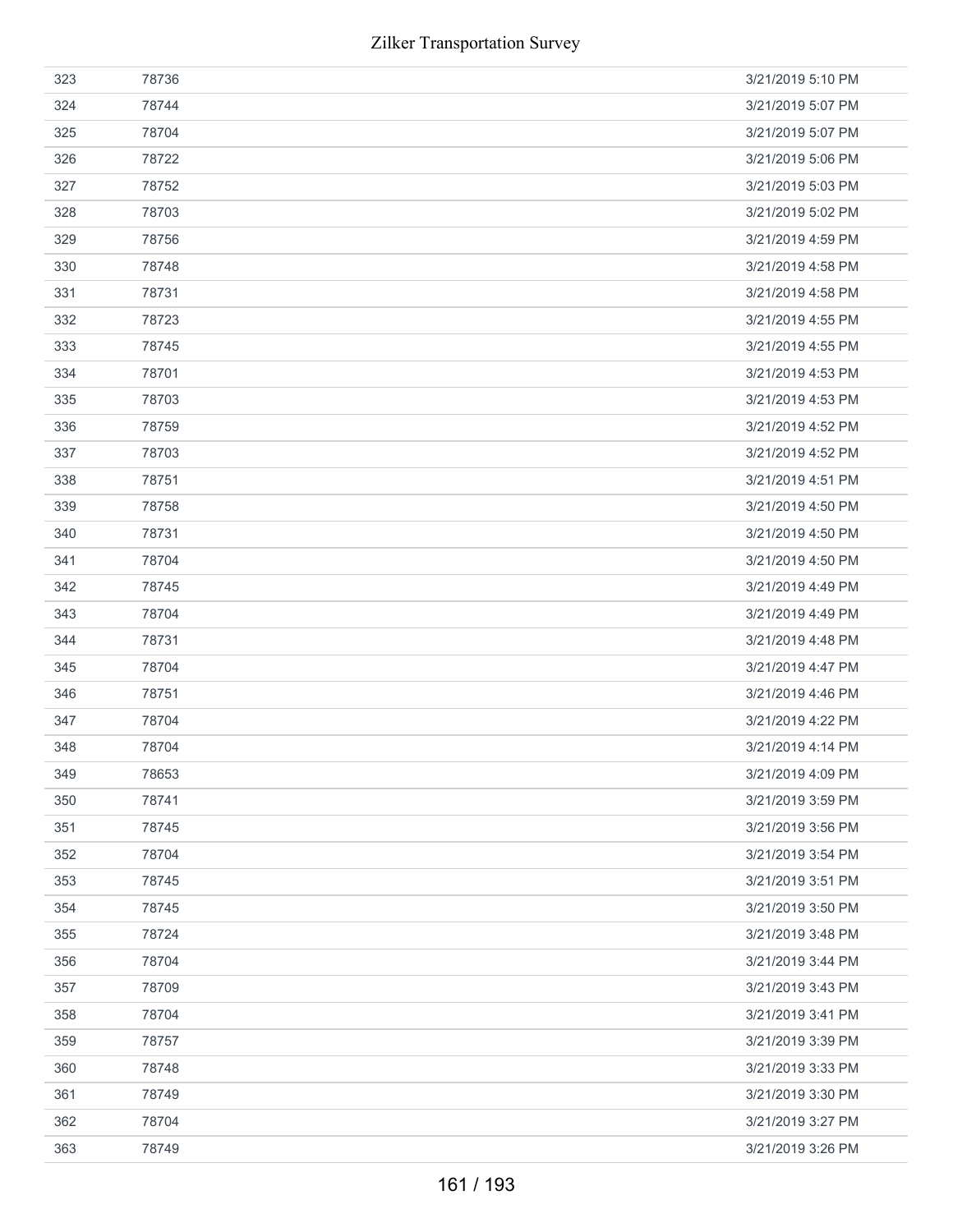| 364 | 78704 | 3/21/2019 3:22 PM |
|-----|-------|-------------------|
| 365 | 78704 | 3/21/2019 3:20 PM |
| 366 | 78731 | 3/21/2019 3:19 PM |
| 367 | 79739 | 3/21/2019 3:14 PM |
| 368 | 78702 | 3/21/2019 3:12 PM |
| 369 | 78704 | 3/21/2019 3:05 PM |
| 370 | 78704 | 3/21/2019 3:00 PM |
| 371 | 78702 | 3/21/2019 3:00 PM |
| 372 | 78723 | 3/21/2019 2:59 PM |
| 373 | 78745 | 3/21/2019 2:53 PM |
| 374 | 78745 | 3/21/2019 2:49 PM |
| 375 | 78748 | 3/21/2019 2:38 PM |
| 376 | 78703 | 3/21/2019 2:34 PM |
| 377 | 78704 | 3/21/2019 2:34 PM |
| 378 | 78747 | 3/21/2019 2:33 PM |
| 379 | 78748 | 3/21/2019 2:32 PM |
| 380 | 78704 | 3/21/2019 2:30 PM |
| 381 | 78704 | 3/21/2019 2:29 PM |
| 382 | 78729 | 3/21/2019 2:28 PM |
| 383 | 78704 | 3/21/2019 2:22 PM |
| 384 | 78739 | 3/21/2019 2:21 PM |
| 385 | 78745 | 3/21/2019 2:19 PM |
| 386 | 78704 | 3/21/2019 2:16 PM |
| 387 | 78745 | 3/21/2019 2:15 PM |
| 388 | 78704 | 3/21/2019 2:14 PM |
| 389 | 78735 | 3/21/2019 2:08 PM |
| 390 | 78757 | 3/21/2019 2:07 PM |
| 391 | 79745 | 3/21/2019 2:06 PM |
| 392 | 78748 | 3/21/2019 2:05 PM |
| 393 | 78660 | 3/21/2019 2:05 PM |
| 394 | 78745 | 3/21/2019 2:04 PM |
| 395 | 78704 | 3/21/2019 2:02 PM |
| 396 | 78745 | 3/21/2019 2:01 PM |
| 397 | 78745 | 3/21/2019 2:00 PM |
| 398 | 78745 | 3/21/2019 1:59 PM |
| 399 | 78704 | 3/21/2019 1:57 PM |
| 400 | 78747 | 3/21/2019 1:56 PM |
| 401 | 78704 | 3/21/2019 1:55 PM |
| 402 | 78704 | 3/21/2019 1:55 PM |
| 403 | 78744 | 3/21/2019 1:54 PM |
| 404 | 78748 | 3/21/2019 1:54 PM |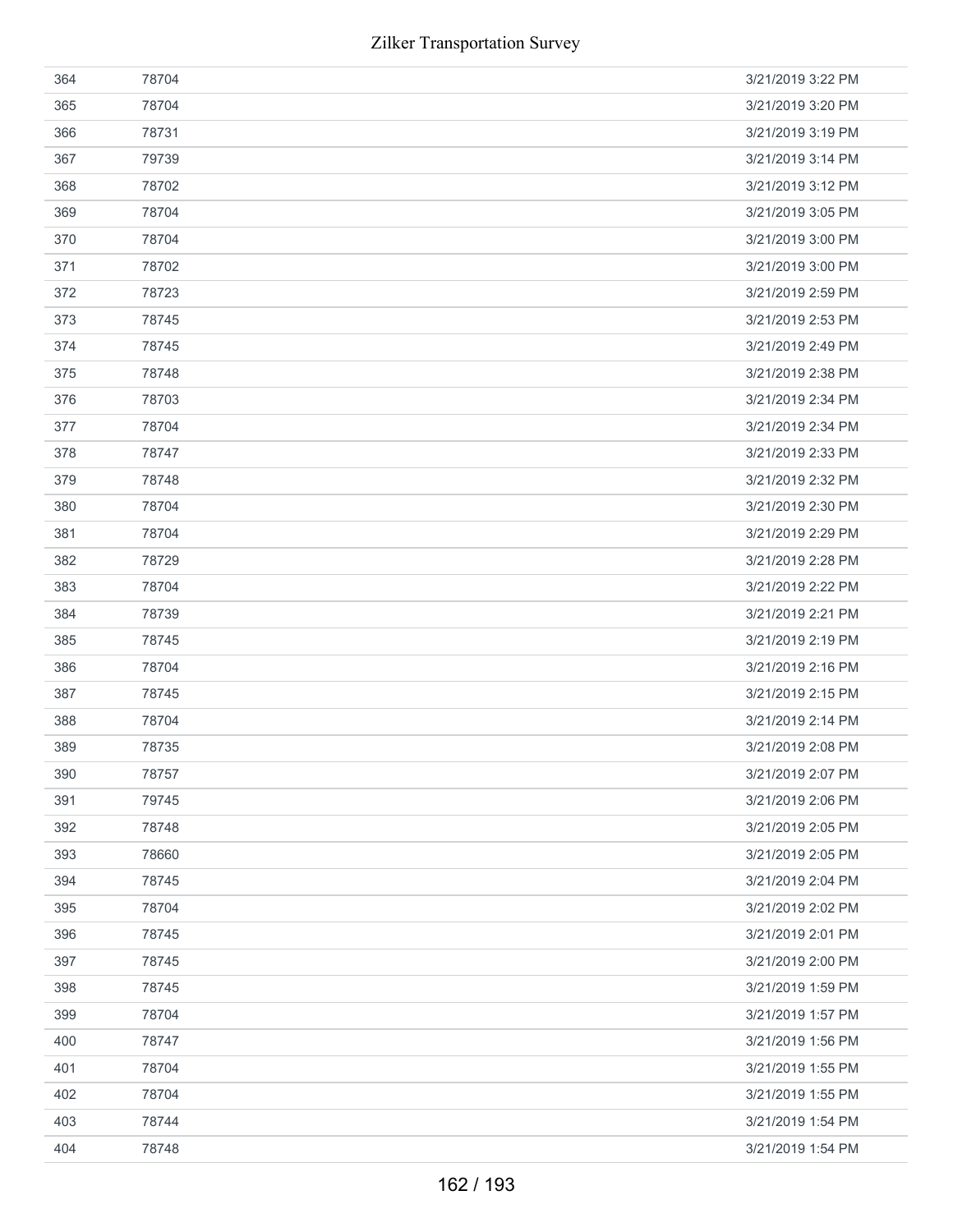| 405 | 78704 | 3/21/2019 1:52 PM  |
|-----|-------|--------------------|
| 406 | 78704 | 3/21/2019 1:51 PM  |
| 407 | 78703 | 3/21/2019 1:48 PM  |
| 408 | 78704 | 3/20/2019 6:02 PM  |
| 409 | 78704 | 3/20/2019 5:19 PM  |
| 410 | 78751 | 3/20/2019 3:56 PM  |
| 411 | 78704 | 3/20/2019 2:18 PM  |
| 412 | 78737 | 3/20/2019 12:20 PM |
| 413 | 78748 | 3/20/2019 11:52 AM |
| 414 | 78704 | 3/20/2019 10:36 AM |
| 415 | 78727 | 3/20/2019 8:56 AM  |
| 416 | 78751 | 3/20/2019 7:51 AM  |
| 417 | 78705 | 3/20/2019 7:40 AM  |
| 418 | 78748 | 3/20/2019 6:32 AM  |
| 419 | 78723 | 3/19/2019 10:41 PM |
| 420 | 78704 | 3/19/2019 8:13 PM  |
| 421 | 78704 | 3/19/2019 7:20 PM  |
| 422 | 78748 | 3/19/2019 1:14 PM  |
| 423 | 78704 | 3/19/2019 12:51 PM |
| 424 | 78741 | 3/19/2019 12:48 PM |
| 425 | 78704 | 3/19/2019 12:26 PM |
| 426 | 78739 | 3/19/2019 7:23 AM  |
| 427 | 78664 | 3/19/2019 5:51 AM  |
| 428 | 78757 | 3/19/2019 3:57 AM  |
| 429 | 78704 | 3/18/2019 11:13 PM |
| 430 | 78744 | 3/18/2019 10:41 PM |
| 431 | 78741 | 3/18/2019 10:14 PM |
| 432 | 78750 | 3/18/2019 9:13 PM  |
| 433 | 78701 | 3/18/2019 8:55 PM  |
| 434 | 78757 | 3/18/2019 8:44 PM  |
| 435 | 78749 | 3/18/2019 8:35 PM  |
| 436 | 78704 | 3/18/2019 8:35 PM  |
| 437 | 78705 | 3/18/2019 7:40 PM  |
| 438 | 78748 | 3/18/2019 7:01 PM  |
| 439 | 78703 | 3/18/2019 5:27 PM  |
| 440 | 78704 | 3/18/2019 5:08 PM  |
| 441 | 78704 | 3/18/2019 4:42 PM  |
| 442 | 78704 | 3/18/2019 3:48 PM  |
| 443 | 78748 | 3/18/2019 3:39 PM  |
| 444 | 78749 | 3/18/2019 3:21 PM  |
| 445 | 78727 | 3/18/2019 2:40 PM  |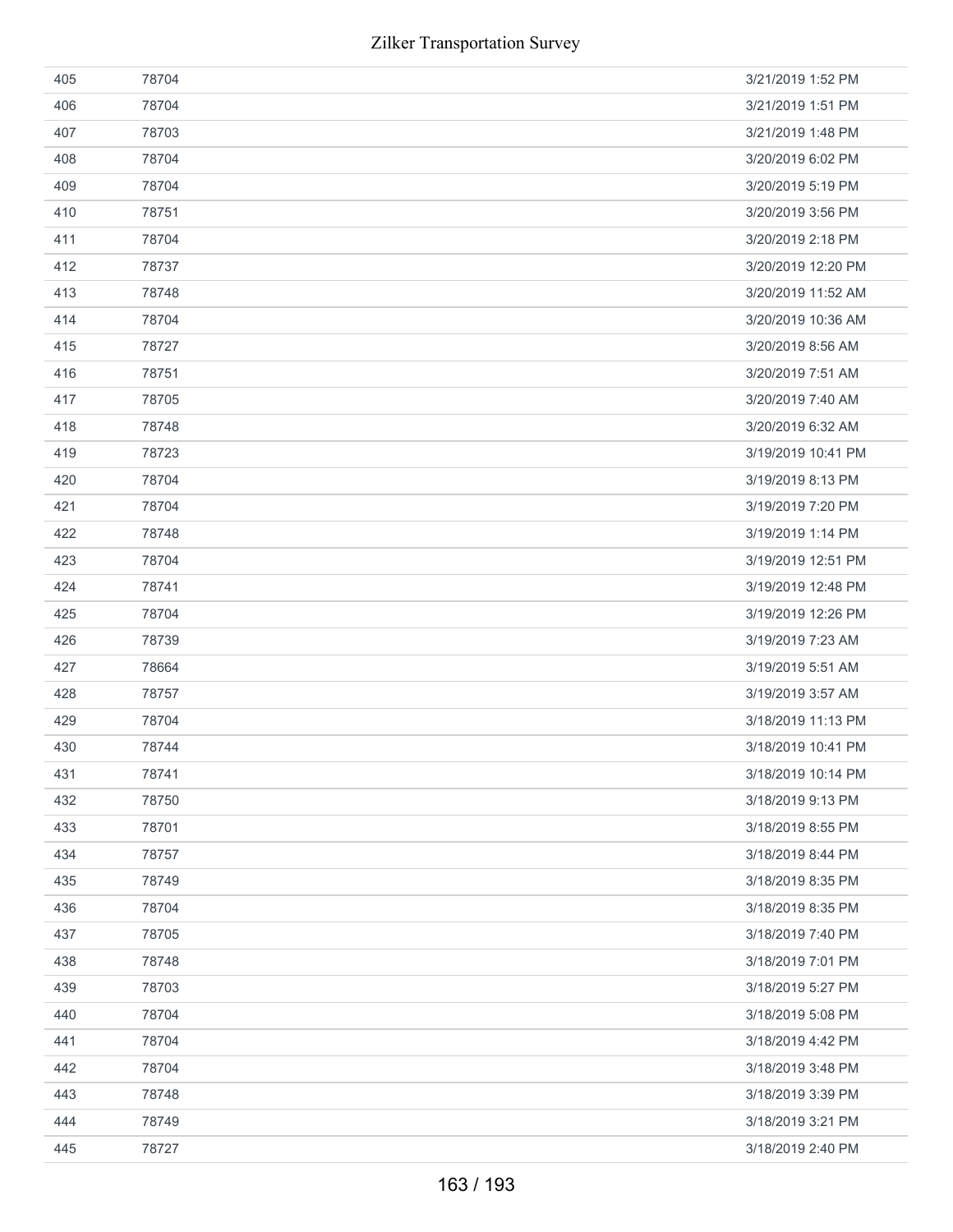| 446 | 78757 | 3/18/2019 2:14 PM  |
|-----|-------|--------------------|
| 447 | 78704 | 3/18/2019 2:01 PM  |
| 448 | 78725 | 3/18/2019 1:59 PM  |
| 449 | 78757 | 3/18/2019 1:39 PM  |
| 450 | 78744 | 3/18/2019 1:27 PM  |
| 451 | 78723 | 3/18/2019 1:27 PM  |
| 452 | 78745 | 3/18/2019 1:20 PM  |
| 453 | 78737 | 3/18/2019 1:15 PM  |
| 454 | 78739 | 3/18/2019 12:56 PM |
| 455 | 78741 | 3/18/2019 12:50 PM |
| 456 | 78704 | 3/18/2019 12:46 PM |
| 457 | 78748 | 3/18/2019 12:30 PM |
| 458 | 78749 | 3/18/2019 12:27 PM |
| 459 | 78640 | 3/18/2019 12:15 PM |
| 460 | 78751 | 3/18/2019 12:10 PM |
| 461 | 78634 | 3/18/2019 12:10 PM |
| 462 | 78759 | 3/18/2019 12:03 PM |
| 463 | 78737 | 3/18/2019 12:00 PM |
| 464 | 78665 | 3/18/2019 11:48 AM |
| 465 | 78664 | 3/18/2019 11:46 AM |
| 466 | 78748 | 3/18/2019 11:41 AM |
| 467 | 78752 | 3/18/2019 11:30 AM |
| 468 | 78704 | 3/18/2019 10:37 AM |
| 469 | 78753 | 3/18/2019 9:05 AM  |
| 470 | 78739 | 3/18/2019 7:00 AM  |
| 471 | 78705 | 3/17/2019 10:57 PM |
| 472 | 78758 | 3/17/2019 10:20 PM |
| 473 | 78704 | 3/17/2019 9:53 PM  |
| 474 | 78749 | 3/17/2019 12:13 PM |
| 475 | 78749 | 3/17/2019 10:05 AM |
| 476 | 78731 | 3/17/2019 9:12 AM  |
| 477 | 78640 | 3/17/2019 8:18 AM  |
| 478 | 78745 | 3/16/2019 10:57 PM |
| 479 | 78745 | 3/16/2019 6:42 PM  |
| 480 | 78701 | 3/16/2019 4:32 PM  |
| 481 | 78704 | 3/16/2019 12:03 PM |
| 482 | 78748 | 3/16/2019 11:27 AM |
| 483 | 78745 | 3/16/2019 11:18 AM |
| 484 | 78748 | 3/16/2019 10:32 AM |
| 485 | 78704 | 3/16/2019 7:37 AM  |
|     |       |                    |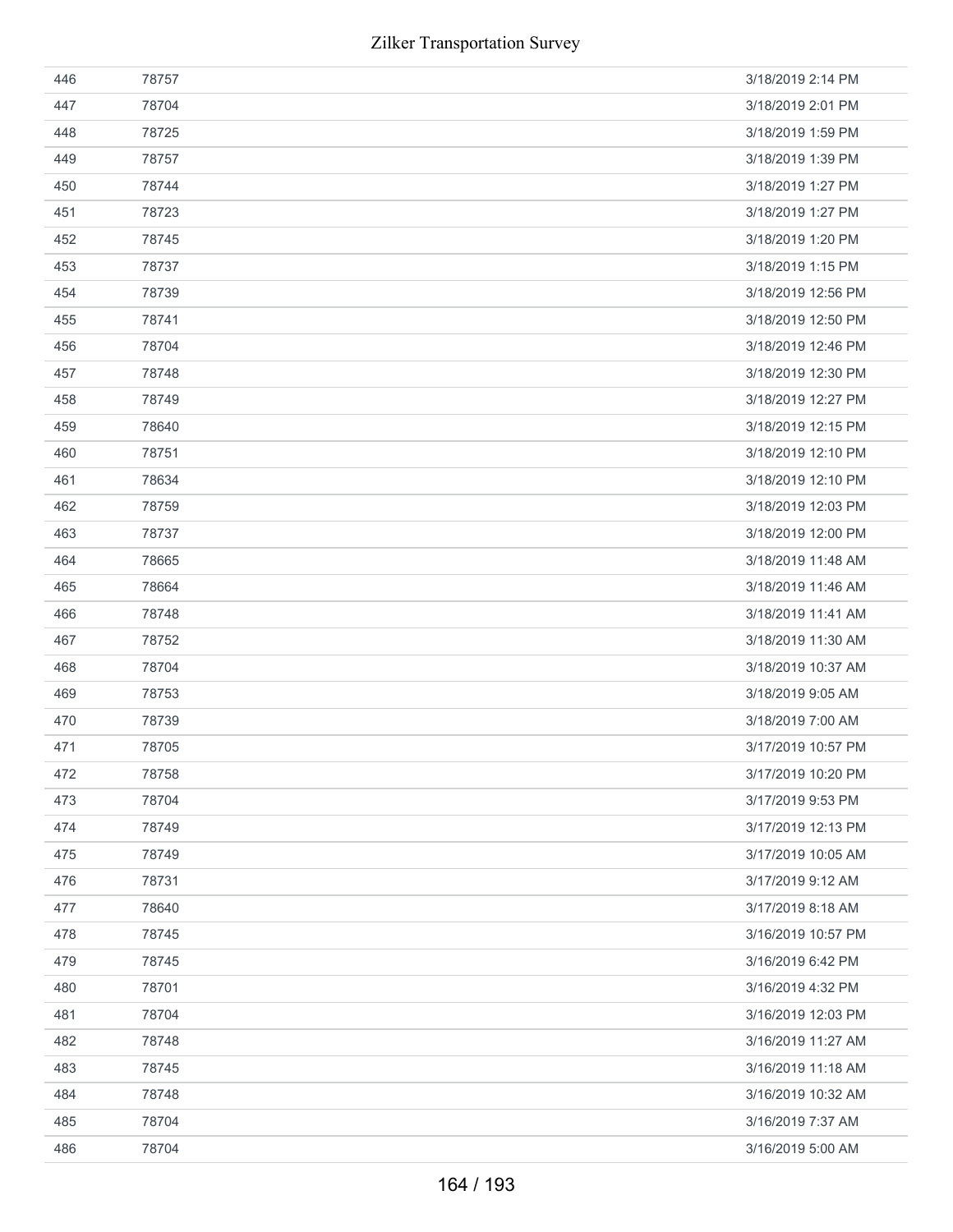| 487 | 78704 | 3/16/2019 12:12 AM |
|-----|-------|--------------------|
| 488 | 78620 | 3/15/2019 10:02 PM |
| 489 | 78703 | 3/15/2019 8:10 PM  |
| 490 | 78704 | 3/15/2019 7:01 PM  |
| 491 | 78703 | 3/15/2019 5:25 PM  |
| 492 | 78734 | 3/15/2019 5:07 PM  |
| 493 | 78758 | 3/15/2019 3:09 PM  |
| 494 | 78728 | 3/15/2019 2:47 PM  |
| 495 | 78733 | 3/15/2019 2:35 PM  |
| 496 | 78704 | 3/15/2019 2:31 PM  |
| 497 | 78704 | 3/15/2019 1:48 PM  |
| 498 | 78660 | 3/15/2019 1:29 PM  |
| 499 | 78749 | 3/15/2019 1:10 PM  |
| 500 | 6     | 3/15/2019 12:21 PM |
| 501 | 78704 | 3/15/2019 12:14 PM |
| 502 | 78735 | 3/15/2019 12:14 PM |
| 503 | 78731 | 3/15/2019 10:30 AM |
| 504 | 78746 | 3/15/2019 10:06 AM |
| 505 | 78759 | 3/15/2019 9:58 AM  |
| 506 | 78733 | 3/15/2019 9:45 AM  |
| 507 | 78757 | 3/15/2019 9:16 AM  |
| 508 | 78704 | 3/15/2019 9:02 AM  |
| 509 | 78759 | 3/15/2019 8:32 AM  |
| 510 | 78746 | 3/15/2019 8:28 AM  |
| 511 | 78728 | 3/15/2019 8:07 AM  |
| 512 | 78705 | 3/15/2019 7:35 AM  |
| 513 | 78704 | 3/15/2019 6:43 AM  |
| 514 | 78723 | 3/15/2019 4:08 AM  |
| 515 | 78628 | 3/15/2019 3:53 AM  |
| 516 | 78745 | 3/15/2019 1:59 AM  |
| 517 | 78704 | 3/15/2019 1:04 AM  |
| 518 | 78633 | 3/15/2019 12:14 AM |
| 519 | 78745 | 3/14/2019 10:03 PM |
| 520 | 78726 | 3/14/2019 8:47 PM  |
| 521 | 78633 | 3/14/2019 8:42 PM  |
| 522 | 78681 | 3/14/2019 8:30 PM  |
| 523 | 78758 | 3/14/2019 8:22 PM  |
| 524 | 78735 | 3/14/2019 8:21 PM  |
| 525 | 78749 | 3/14/2019 7:59 PM  |
| 526 | 78753 | 3/14/2019 7:53 PM  |
| 527 | 78724 | 3/14/2019 7:46 PM  |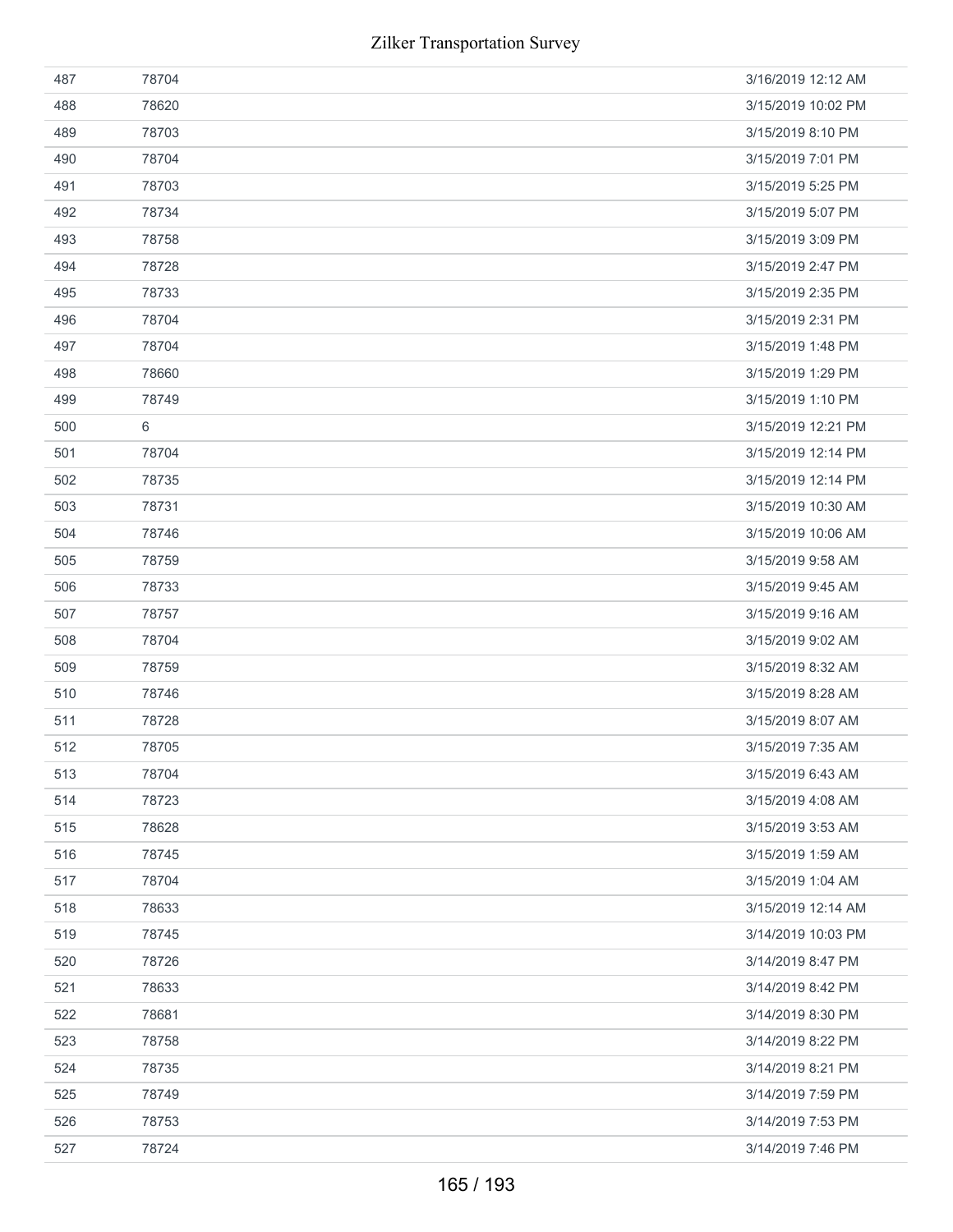| 528 | 78736 | 3/14/2019 7:29 PM  |
|-----|-------|--------------------|
| 529 | 78746 | 3/14/2019 7:22 PM  |
| 530 | 78748 | 3/14/2019 7:02 PM  |
| 531 | 78759 | 3/14/2019 6:46 PM  |
| 532 | 78745 | 3/14/2019 6:29 PM  |
| 533 | 78753 | 3/14/2019 6:26 PM  |
| 534 | 78645 | 3/14/2019 6:21 PM  |
| 535 | 78745 | 3/14/2019 6:13 PM  |
| 536 | 78745 | 3/14/2019 6:00 PM  |
| 537 | 78704 | 3/14/2019 5:54 PM  |
| 538 | 78730 | 3/14/2019 5:54 PM  |
| 539 | 78748 | 3/14/2019 5:48 PM  |
| 540 | 78745 | 3/14/2019 5:44 PM  |
| 541 | 78660 | 3/14/2019 5:26 PM  |
| 542 | 78613 | 3/14/2019 5:23 PM  |
| 543 | 78750 | 3/14/2019 5:21 PM  |
| 544 | 78745 | 3/14/2019 5:16 PM  |
| 545 | 78704 | 3/14/2019 5:13 PM  |
| 546 | 78653 | 3/14/2019 5:11 PM  |
| 547 | 78745 | 3/14/2019 5:06 PM  |
| 548 | 78681 | 3/14/2019 4:54 PM  |
| 549 | 78745 | 3/14/2019 4:46 PM  |
| 550 | 78704 | 3/14/2019 4:30 PM  |
| 551 | 78704 | 3/14/2019 4:17 PM  |
| 552 | 78749 | 3/14/2019 4:02 PM  |
| 553 | 78704 | 3/14/2019 2:30 PM  |
| 554 | 78721 | 3/14/2019 2:20 PM  |
| 555 | 78704 | 3/14/2019 2:18 PM  |
| 556 | 78749 | 3/14/2019 2:02 PM  |
| 557 | 78610 | 3/14/2019 1:19 PM  |
| 558 | 78704 | 3/14/2019 1:18 PM  |
| 559 | 78748 | 3/14/2019 12:55 PM |
| 560 | 78735 | 3/14/2019 12:48 PM |
| 561 | 78748 | 3/14/2019 12:33 PM |
| 562 | 78735 | 3/14/2019 12:02 PM |
| 563 | 78749 | 3/14/2019 11:35 AM |
| 564 | 78704 | 3/14/2019 11:10 AM |
| 565 | 78748 | 3/14/2019 11:09 AM |
| 566 | 78745 | 3/14/2019 11:01 AM |
| 567 | 78757 | 3/14/2019 10:50 AM |
| 568 | 78729 | 3/14/2019 10:35 AM |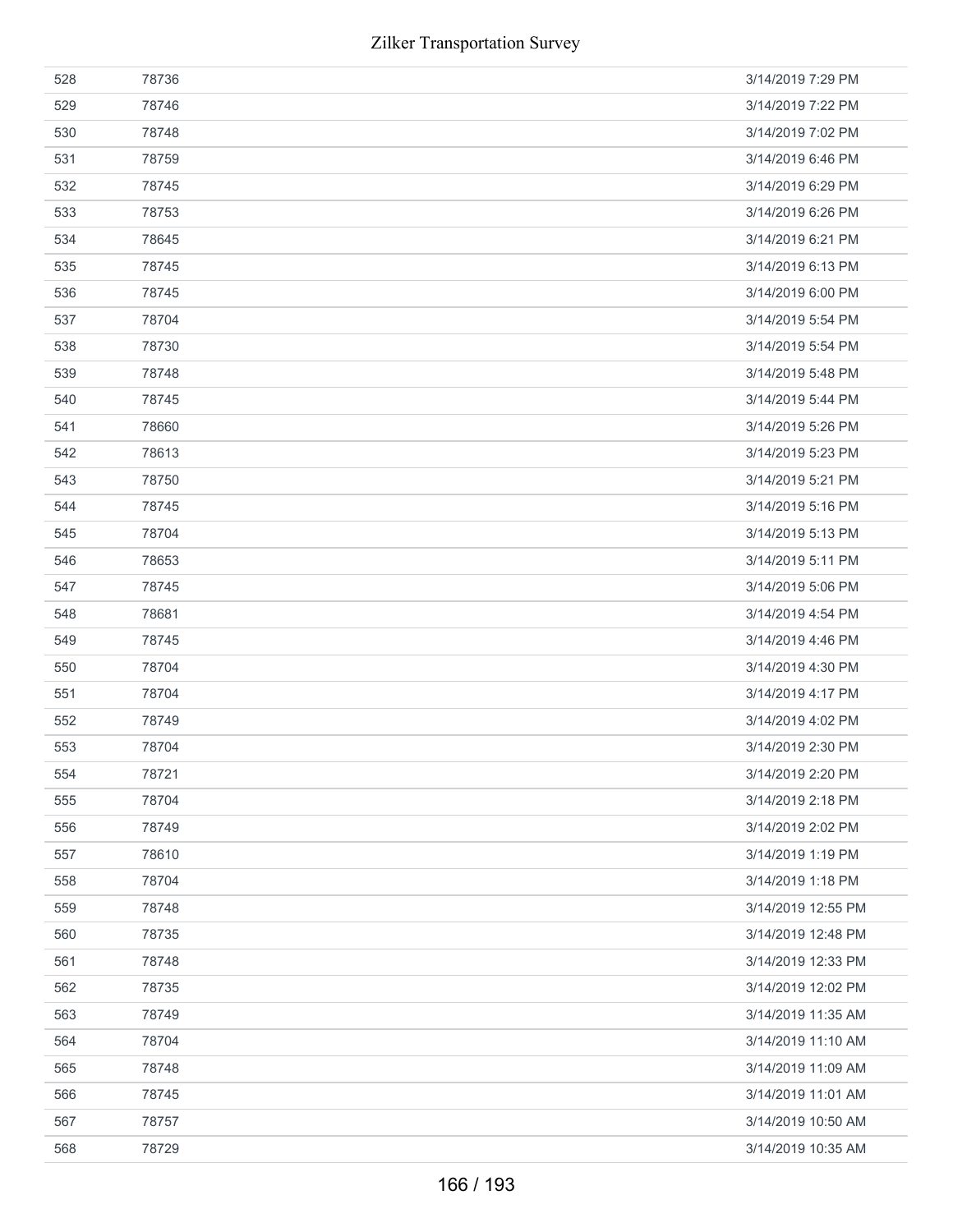| 569 | 78759 | 3/14/2019 9:59 AM  |
|-----|-------|--------------------|
| 570 | 78745 | 3/14/2019 9:51 AM  |
| 571 | 78753 | 3/14/2019 9:28 AM  |
| 572 | 78752 | 3/14/2019 9:25 AM  |
| 573 | 78702 | 3/14/2019 9:19 AM  |
| 574 | 78704 | 3/14/2019 8:35 AM  |
| 575 | 78702 | 3/14/2019 8:31 AM  |
| 576 | 78702 | 3/14/2019 8:22 AM  |
| 577 | 78745 | 3/14/2019 7:59 AM  |
| 578 | 78732 | 3/14/2019 7:01 AM  |
| 579 | 78704 | 3/14/2019 4:35 AM  |
| 580 | 78704 | 3/14/2019 1:39 AM  |
| 581 | 78704 | 3/13/2019 11:50 PM |
| 582 | 78704 | 3/13/2019 10:46 PM |
| 583 | 78757 | 3/13/2019 10:04 PM |
| 584 | 78759 | 3/13/2019 9:56 PM  |
| 585 | 78703 | 3/13/2019 9:49 PM  |
| 586 | 78704 | 3/13/2019 9:43 PM  |
| 587 | 78749 | 3/13/2019 9:13 PM  |
| 588 | 78723 | 3/13/2019 8:57 PM  |
| 589 | 78739 | 3/13/2019 8:22 PM  |
| 590 | 78704 | 3/13/2019 7:58 PM  |
| 591 | 78748 | 3/13/2019 7:56 PM  |
| 592 | 78758 | 3/13/2019 7:52 PM  |
| 593 | 78702 | 3/13/2019 7:40 PM  |
| 594 | 78702 | 3/13/2019 7:38 PM  |
| 595 | 78745 | 3/13/2019 7:37 PM  |
| 596 | 78745 | 3/13/2019 7:31 PM  |
| 597 | 78759 | 3/13/2019 6:18 PM  |
| 598 | 78745 | 3/13/2019 6:06 PM  |
| 599 | 78703 | 3/13/2019 5:48 PM  |
| 600 | 78704 | 3/13/2019 4:19 PM  |
| 601 | 78704 | 3/13/2019 4:12 PM  |
| 602 | 78704 | 3/13/2019 4:08 PM  |
| 603 | 78704 | 3/13/2019 3:54 PM  |
| 604 | 78703 | 3/13/2019 3:38 PM  |
| 605 | 78704 | 3/13/2019 3:16 PM  |
| 606 | 78613 | 3/13/2019 3:12 PM  |
| 607 | 78704 | 3/13/2019 2:47 PM  |
| 608 | 78745 | 3/13/2019 2:39 PM  |
|     | 78745 | 3/13/2019 2:28 PM  |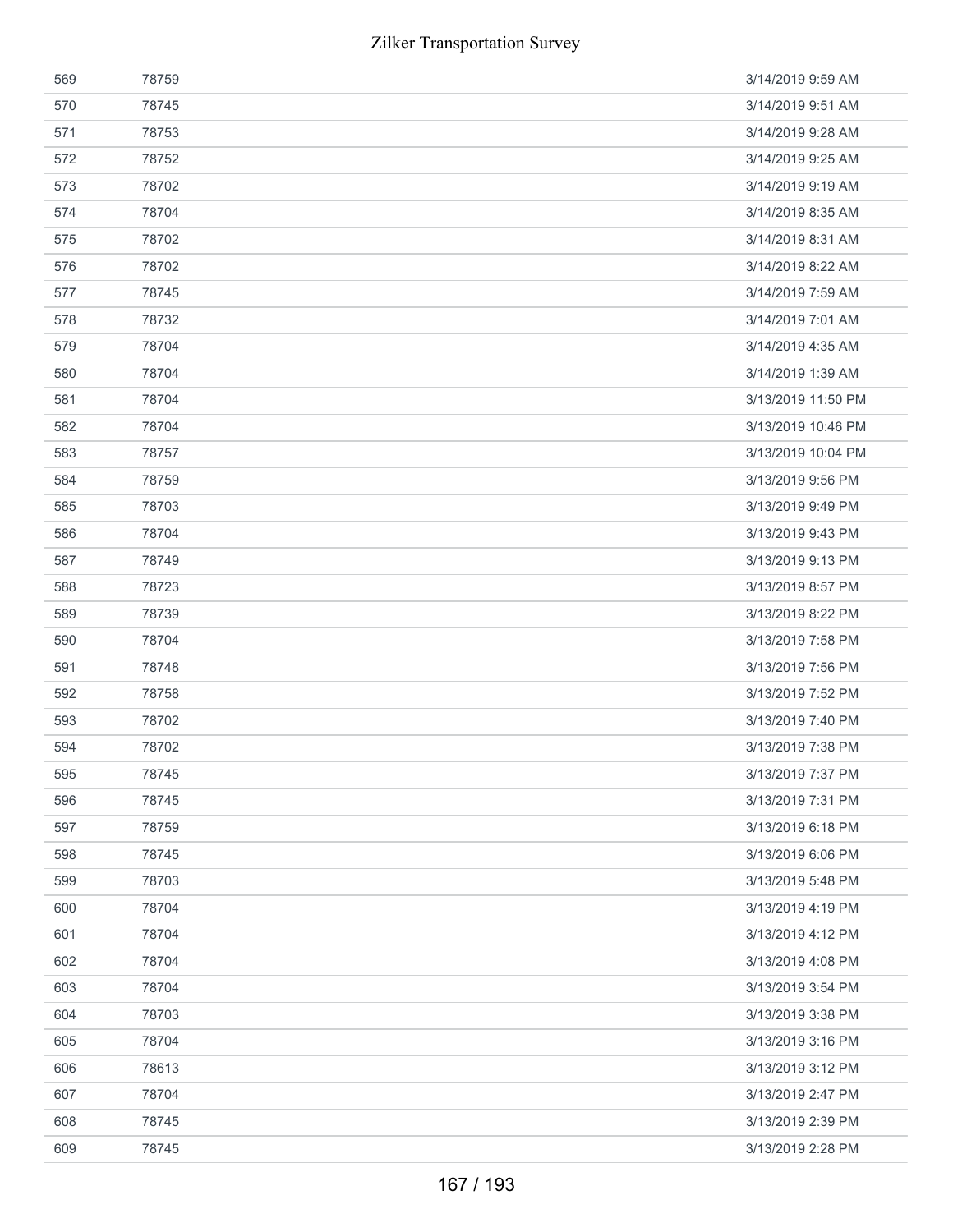| 610 | 78745 | 3/13/2019 2:03 PM  |
|-----|-------|--------------------|
| 611 | 78704 | 3/13/2019 1:45 PM  |
| 612 | 78745 | 3/13/2019 1:45 PM  |
| 613 | 78745 | 3/13/2019 1:44 PM  |
| 614 | 78741 | 3/13/2019 1:33 PM  |
| 615 | 78704 | 3/13/2019 1:30 PM  |
| 616 | 78748 | 3/13/2019 1:24 PM  |
| 617 | 78748 | 3/13/2019 1:22 PM  |
| 618 | 78704 | 3/13/2019 1:18 PM  |
| 619 | 78704 | 3/13/2019 1:18 PM  |
| 620 | 78745 | 3/13/2019 1:01 PM  |
| 621 | 78737 | 3/13/2019 1:00 PM  |
| 622 | 78704 | 3/13/2019 12:59 PM |
| 623 | 78704 | 3/13/2019 12:54 PM |
| 624 | 78745 | 3/13/2019 12:39 PM |
| 625 | 78704 | 3/13/2019 12:29 PM |
| 626 | 78748 | 3/13/2019 11:45 AM |
| 627 | 78748 | 3/13/2019 11:40 AM |
| 628 | 78721 | 3/13/2019 11:37 AM |
| 629 | 78704 | 3/13/2019 11:34 AM |
| 630 | 78704 | 3/13/2019 11:31 AM |
| 631 | 78701 | 3/13/2019 11:17 AM |
| 632 | 78704 | 3/13/2019 11:07 AM |
| 633 | 78704 | 3/13/2019 10:51 AM |
| 634 | 78745 | 3/13/2019 10:38 AM |
| 635 | 78704 | 3/13/2019 10:36 AM |
| 636 | 78704 | 3/13/2019 10:27 AM |
| 637 | 78704 | 3/13/2019 10:27 AM |
| 638 | 78703 | 3/13/2019 10:26 AM |
| 639 | 78704 | 3/13/2019 10:24 AM |
| 640 | 78736 | 3/13/2019 10:09 AM |
| 641 | 78704 | 3/13/2019 9:59 AM  |
| 642 | 78704 | 3/13/2019 9:46 AM  |
| 643 | 78750 | 3/13/2019 9:46 AM  |
| 644 | 78748 | 3/13/2019 9:43 AM  |
| 645 | 78745 | 3/13/2019 9:28 AM  |
| 646 | 78704 | 3/13/2019 9:27 AM  |
| 647 | 78745 | 3/13/2019 9:25 AM  |
| 648 | 78735 | 3/13/2019 9:17 AM  |
| 649 | 78704 | 3/13/2019 9:09 AM  |
| 650 | 78704 | 3/13/2019 9:04 AM  |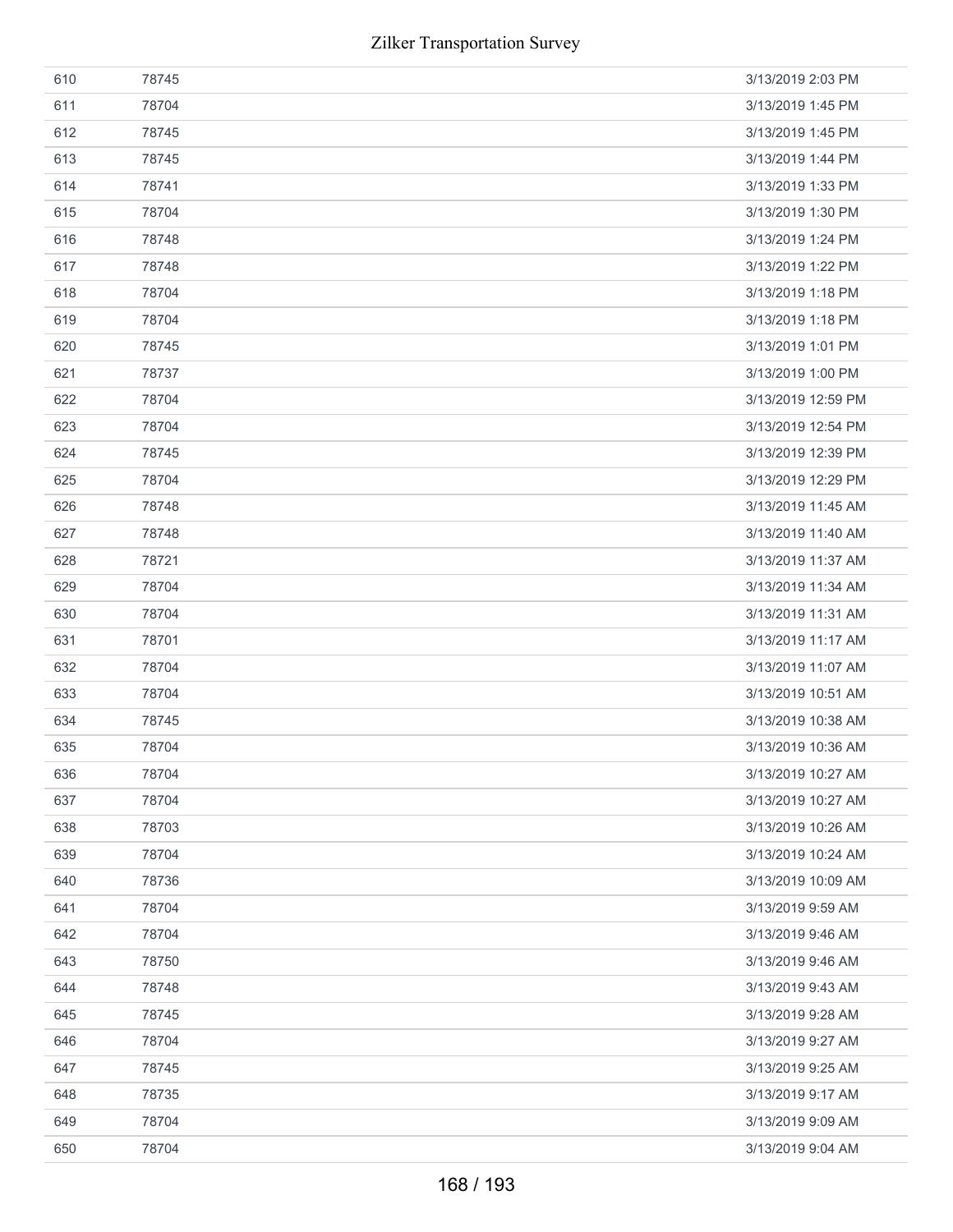| 651 | 78704  | 3/13/2019 8:43 AM  |
|-----|--------|--------------------|
| 652 | 78730  | 3/13/2019 8:43 AM  |
| 653 | 78704  | 3/13/2019 8:33 AM  |
| 654 | 78704  | 3/13/2019 8:13 AM  |
| 655 | 78704  | 3/13/2019 8:12 AM  |
| 656 | 78748  | 3/13/2019 8:12 AM  |
| 657 | 78739  | 3/13/2019 8:05 AM  |
| 658 | 78745  | 3/13/2019 7:46 AM  |
| 659 | 78757  | 3/13/2019 7:46 AM  |
| 660 | 78748  | 3/13/2019 7:42 AM  |
| 661 | 78704  | 3/13/2019 7:42 AM  |
| 662 | 78704  | 3/13/2019 7:20 AM  |
| 663 | 78704  | 3/13/2019 7:14 AM  |
| 664 | 78669  | 3/13/2019 7:07 AM  |
| 665 | 78756  | 3/13/2019 6:37 AM  |
| 666 | 78704  | 3/13/2019 6:15 AM  |
| 667 | 78704  | 3/13/2019 5:40 AM  |
| 668 | 78735  | 3/13/2019 5:14 AM  |
| 669 | 78704  | 3/13/2019 4:40 AM  |
| 670 | 78703  | 3/13/2019 4:30 AM  |
| 671 | 78748  | 3/13/2019 2:35 AM  |
| 672 | 78702  | 3/13/2019 2:00 AM  |
| 673 | 78757  | 3/13/2019 12:06 AM |
| 674 | 78723  | 3/12/2019 11:34 PM |
| 675 | 78704  | 3/12/2019 11:10 PM |
| 676 | 78727  | 3/12/2019 11:06 PM |
| 677 | 78703  | 3/12/2019 10:50 PM |
| 678 | 78704  | 3/12/2019 10:30 PM |
| 679 | 78704  | 3/12/2019 10:29 PM |
| 680 | 78756  | 3/12/2019 10:22 PM |
| 681 | 78745  | 3/12/2019 10:20 PM |
| 682 | 78741  | 3/12/2019 10:16 PM |
| 683 | 78745  | 3/12/2019 10:15 PM |
| 684 | 78746  | 3/12/2019 10:03 PM |
| 685 | 78759  | 3/12/2019 9:52 PM  |
| 686 | 78704  | 3/12/2019 9:52 PM  |
| 687 | 78704  | 3/12/2019 9:51 PM  |
| 688 | 787804 | 3/12/2019 9:44 PM  |
| 689 | 78745  | 3/12/2019 9:44 PM  |
| 690 | 78704  | 3/12/2019 9:38 PM  |
| 691 | 78745  | 3/12/2019 9:32 PM  |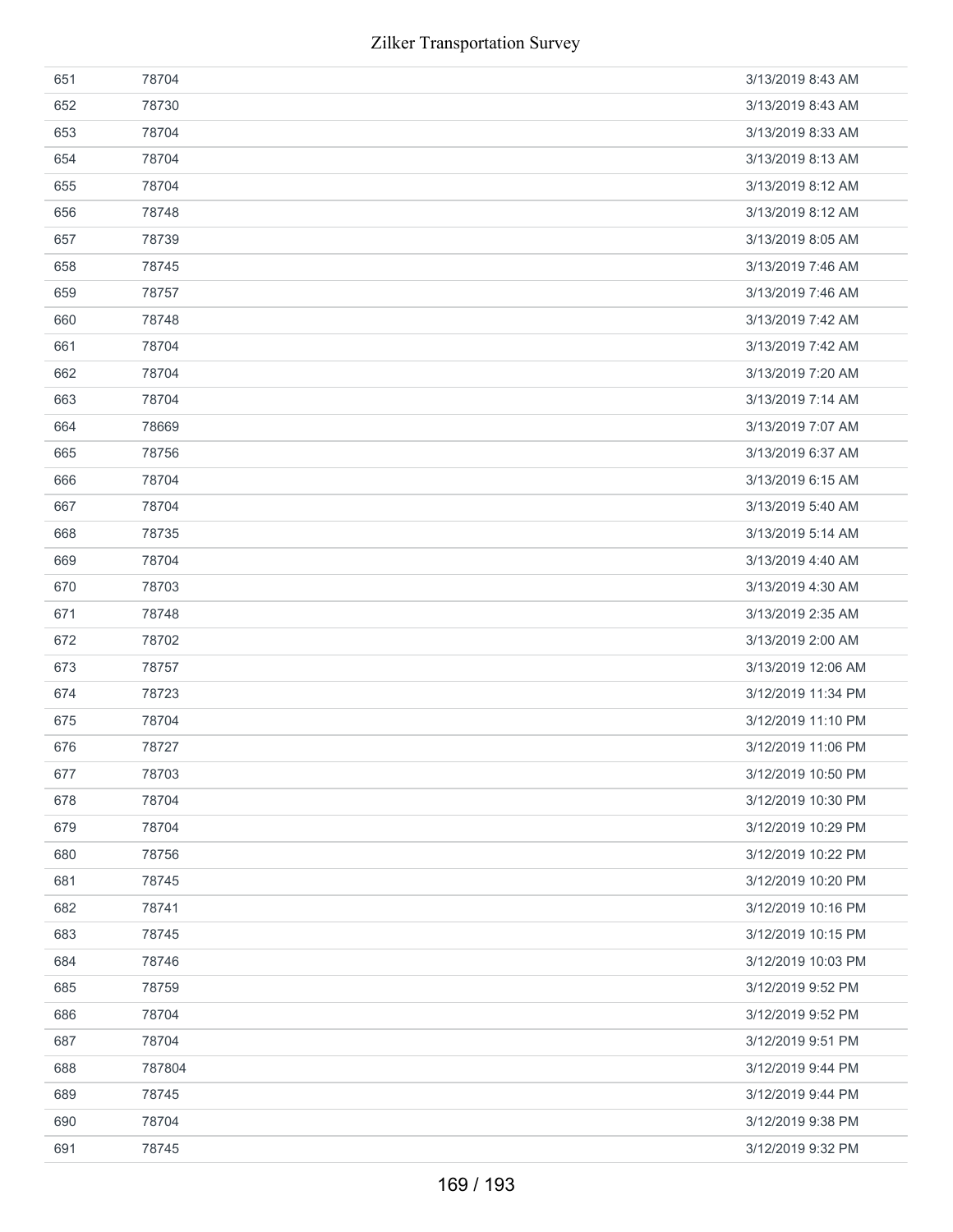| 692 | 78704 | 3/12/2019 9:30 PM |
|-----|-------|-------------------|
| 693 | 78745 | 3/12/2019 9:27 PM |
| 694 | 78702 | 3/12/2019 9:26 PM |
| 695 | 78745 | 3/12/2019 9:23 PM |
| 696 | 78704 | 3/12/2019 9:20 PM |
| 697 | 78704 | 3/12/2019 9:03 PM |
| 698 | 78746 | 3/12/2019 8:57 PM |
| 699 | 78704 | 3/12/2019 8:52 PM |
| 700 | 78748 | 3/12/2019 8:51 PM |
| 701 | 78704 | 3/12/2019 8:50 PM |
| 702 | 78704 | 3/12/2019 8:43 PM |
| 703 | 78620 | 3/12/2019 8:38 PM |
| 704 | 78745 | 3/12/2019 8:27 PM |
| 705 | 78704 | 3/12/2019 8:15 PM |
| 706 | 78704 | 3/12/2019 8:10 PM |
| 707 | 78704 | 3/12/2019 8:08 PM |
| 708 | 78759 | 3/12/2019 7:58 PM |
| 709 | 78704 | 3/12/2019 7:55 PM |
| 710 | 78749 | 3/12/2019 7:49 PM |
| 711 | 78704 | 3/12/2019 7:45 PM |
| 712 | 78753 | 3/12/2019 7:42 PM |
| 713 | 78704 | 3/12/2019 7:41 PM |
| 714 | 78704 | 3/12/2019 7:37 PM |
| 715 | 78745 | 3/12/2019 7:29 PM |
| 716 | 78748 | 3/12/2019 7:17 PM |
| 717 | 78701 | 3/12/2019 7:16 PM |
| 718 | 78704 | 3/12/2019 7:13 PM |
| 719 | 78747 | 3/12/2019 7:13 PM |
| 720 | 78747 | 3/12/2019 7:07 PM |
| 721 | 78704 | 3/12/2019 7:01 PM |
| 722 | 78704 | 3/12/2019 6:34 PM |
| 723 | 78704 | 3/12/2019 6:33 PM |
| 724 | 78748 | 3/12/2019 6:29 PM |
| 725 | 78748 | 3/12/2019 6:24 PM |
| 726 | 78745 | 3/12/2019 6:24 PM |
| 727 | 78704 | 3/12/2019 6:23 PM |
| 728 | 78745 | 3/12/2019 6:23 PM |
| 729 | 78745 | 3/12/2019 6:20 PM |
| 730 | 78747 | 3/12/2019 6:17 PM |
| 731 | 78735 | 3/12/2019 6:13 PM |
| 732 | 78748 | 3/12/2019 6:05 PM |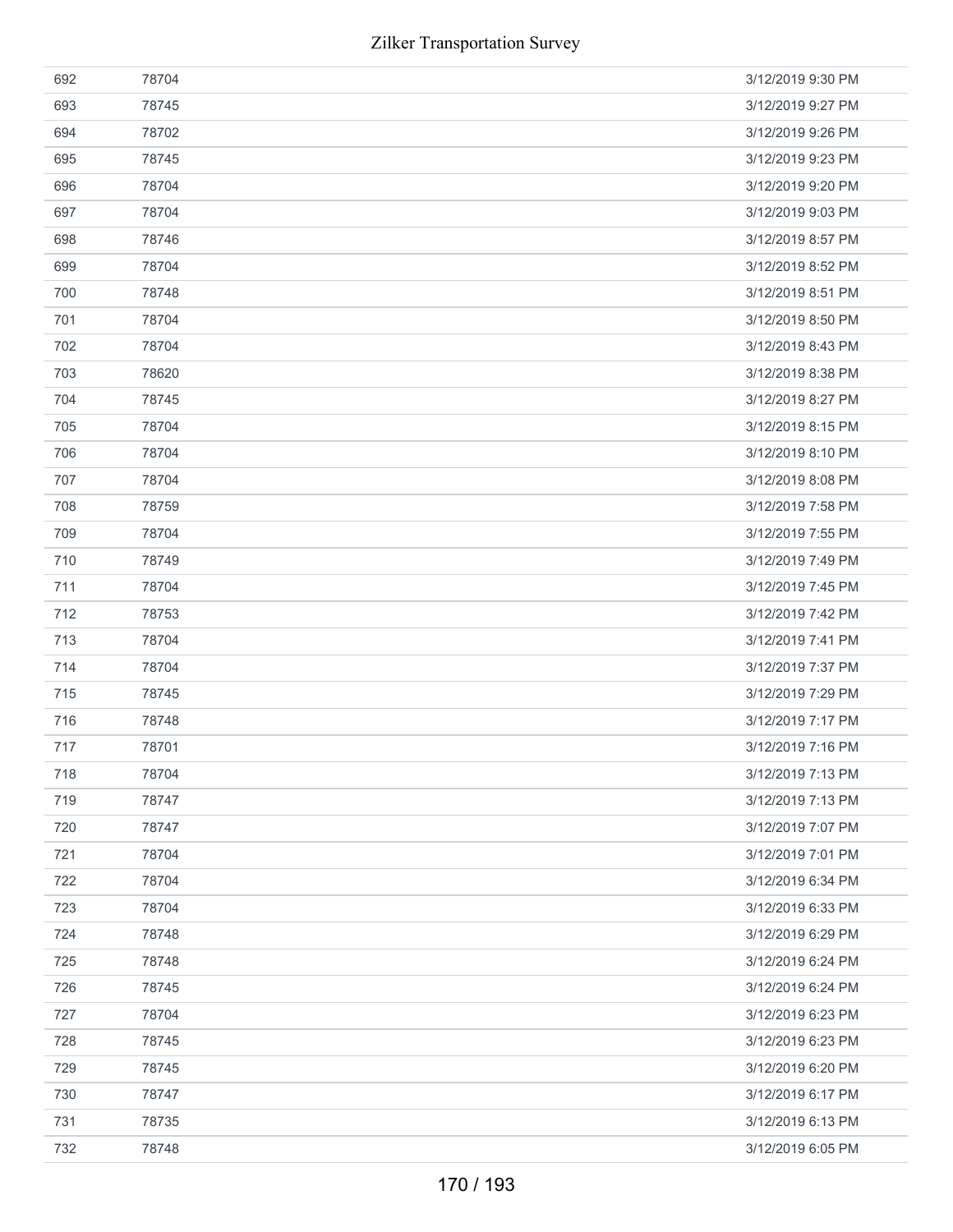| 733 | 78748 | 3/12/2019 6:04 PM |
|-----|-------|-------------------|
| 734 | 78748 | 3/12/2019 6:02 PM |
| 735 | 78745 | 3/12/2019 6:01 PM |
| 736 | 78735 | 3/12/2019 6:00 PM |
| 737 | 78748 | 3/12/2019 5:59 PM |
| 738 | 78704 | 3/12/2019 5:59 PM |
| 739 | 78704 | 3/12/2019 5:59 PM |
| 740 | 78745 | 3/12/2019 5:55 PM |
| 741 | 78704 | 3/12/2019 5:54 PM |
| 742 | 78744 | 3/12/2019 5:49 PM |
| 743 | 78704 | 3/12/2019 5:47 PM |
| 744 | 78704 | 3/12/2019 5:44 PM |
| 745 | 78704 | 3/12/2019 5:42 PM |
| 746 | 78745 | 3/12/2019 5:42 PM |
| 747 | 78749 | 3/12/2019 5:42 PM |
| 748 | 78748 | 3/12/2019 5:41 PM |
| 749 | 78704 | 3/12/2019 5:38 PM |
| 750 | 78704 | 3/12/2019 5:29 PM |
| 751 | 78745 | 3/12/2019 5:28 PM |
| 752 | 78704 | 3/12/2019 5:24 PM |
| 753 | 78705 | 3/12/2019 5:20 PM |
| 754 | 78704 | 3/12/2019 5:16 PM |
| 755 | 78704 | 3/12/2019 5:12 PM |
| 756 | 78745 | 3/12/2019 5:11 PM |
| 757 | 78704 | 3/12/2019 5:07 PM |
| 758 | 78704 | 3/12/2019 4:58 PM |
| 759 | 78704 | 3/12/2019 4:56 PM |
| 760 | 78704 | 3/12/2019 4:56 PM |
| 761 | 78704 | 3/12/2019 4:55 PM |
| 762 | 78704 | 3/12/2019 4:54 PM |
| 763 | 78704 | 3/12/2019 4:50 PM |
| 764 | 78704 | 3/12/2019 4:46 PM |
| 765 | 78704 | 3/12/2019 4:45 PM |
| 766 | 78704 | 3/12/2019 4:43 PM |
| 767 | 78704 | 3/12/2019 4:43 PM |
| 768 | 78704 | 3/12/2019 4:40 PM |
| 769 | 78704 | 3/12/2019 3:39 PM |
| 770 | 78704 | 3/12/2019 3:34 PM |
| 771 | 78704 | 3/12/2019 3:27 PM |
| 772 | 78704 | 3/12/2019 3:22 PM |
| 773 | 78704 | 3/12/2019 2:58 PM |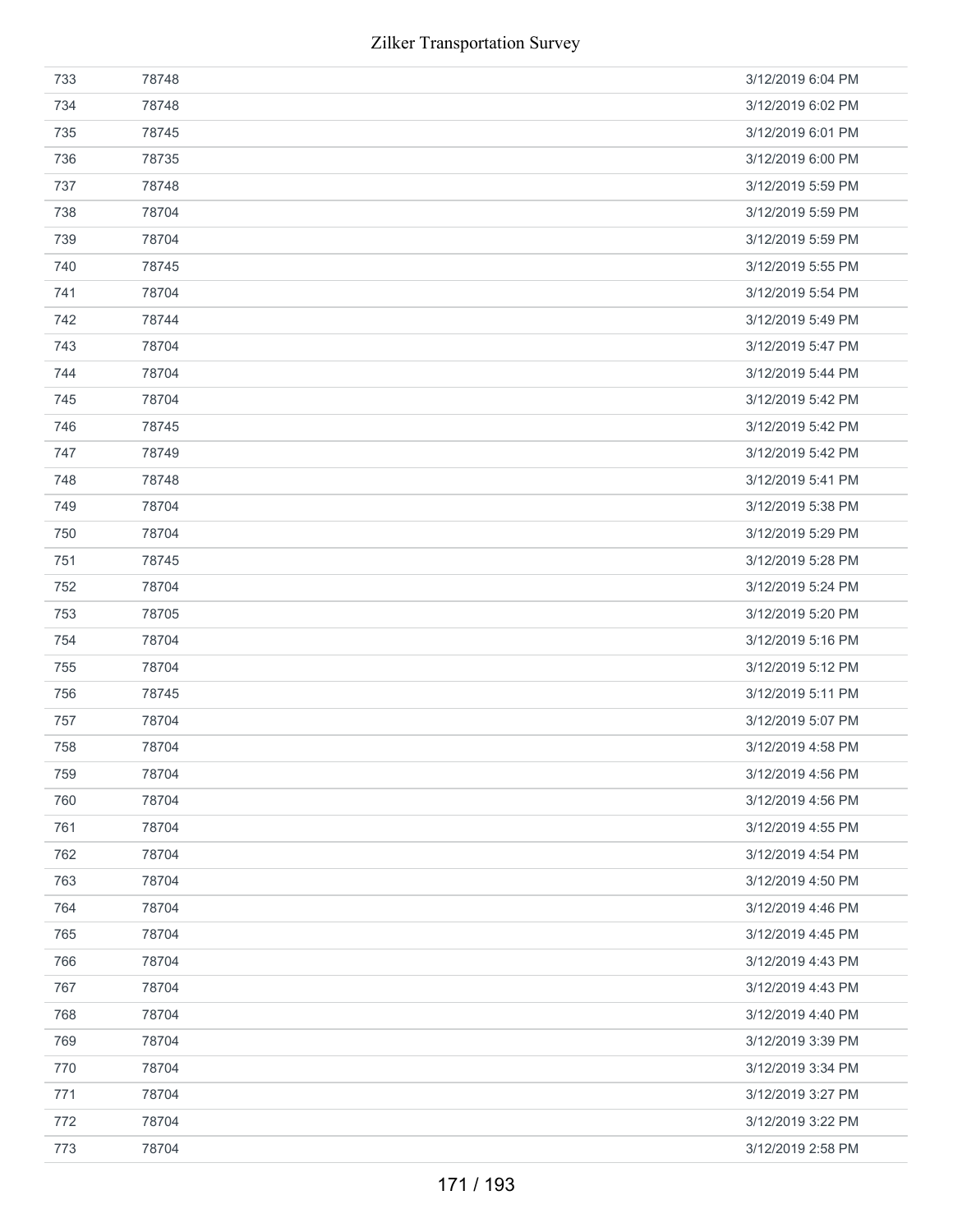| 774 | 78745 | 3/12/2019 2:53 PM  |
|-----|-------|--------------------|
| 775 | 78704 | 3/12/2019 2:23 PM  |
| 776 | 78704 | 3/12/2019 1:59 PM  |
| 777 | 78704 | 3/12/2019 1:34 PM  |
| 778 | 78704 | 3/12/2019 1:06 PM  |
| 779 | 78704 | 3/12/2019 12:54 PM |
| 780 | 78723 | 3/12/2019 12:36 PM |
| 781 | 78653 | 3/12/2019 12:34 PM |
| 782 | 78704 | 3/12/2019 12:29 PM |
| 783 | 78704 | 3/12/2019 12:14 PM |
| 784 | 78704 | 3/12/2019 12:14 PM |
| 785 | 78704 | 3/12/2019 12:00 PM |
| 786 | 78704 | 3/12/2019 11:54 AM |
| 787 | 78704 | 3/12/2019 11:53 AM |
| 788 | 78704 | 3/12/2019 11:47 AM |
| 789 | 78704 | 3/12/2019 11:32 AM |
| 790 | 78704 | 3/12/2019 11:02 AM |
| 791 | 78704 | 3/12/2019 10:41 AM |
| 792 | 78704 | 3/12/2019 10:28 AM |
| 793 | 78704 | 3/12/2019 10:26 AM |
| 794 | 78704 | 3/12/2019 10:24 AM |
| 795 | 78704 | 3/12/2019 9:57 AM  |
| 796 | 78705 | 3/11/2019 11:45 PM |
| 797 | 78723 | 3/11/2019 11:18 PM |
| 798 | 78723 | 3/11/2019 11:17 PM |
| 799 | 78701 | 3/11/2019 8:02 PM  |
| 800 | 78735 | 3/11/2019 6:21 PM  |
| 801 | 78703 | 3/11/2019 6:11 PM  |
| 802 | 78704 | 3/11/2019 5:29 PM  |
| 803 | 78746 | 3/11/2019 5:09 PM  |
| 804 | 78642 | 3/11/2019 4:49 PM  |
| 805 | 78704 | 3/11/2019 3:52 PM  |
| 806 | 78701 | 3/11/2019 3:36 PM  |
| 807 | 78758 | 3/11/2019 3:29 PM  |
| 808 | 78704 | 3/11/2019 3:12 PM  |
| 809 | 78130 | 3/11/2019 3:08 PM  |
| 810 | 78745 | 3/11/2019 2:25 PM  |
| 811 | 78735 | 3/11/2019 2:18 PM  |
| 812 | 78745 | 3/11/2019 2:03 PM  |
| 813 | 78240 | 3/11/2019 1:43 PM  |
| 814 | 78745 | 3/11/2019 1:30 PM  |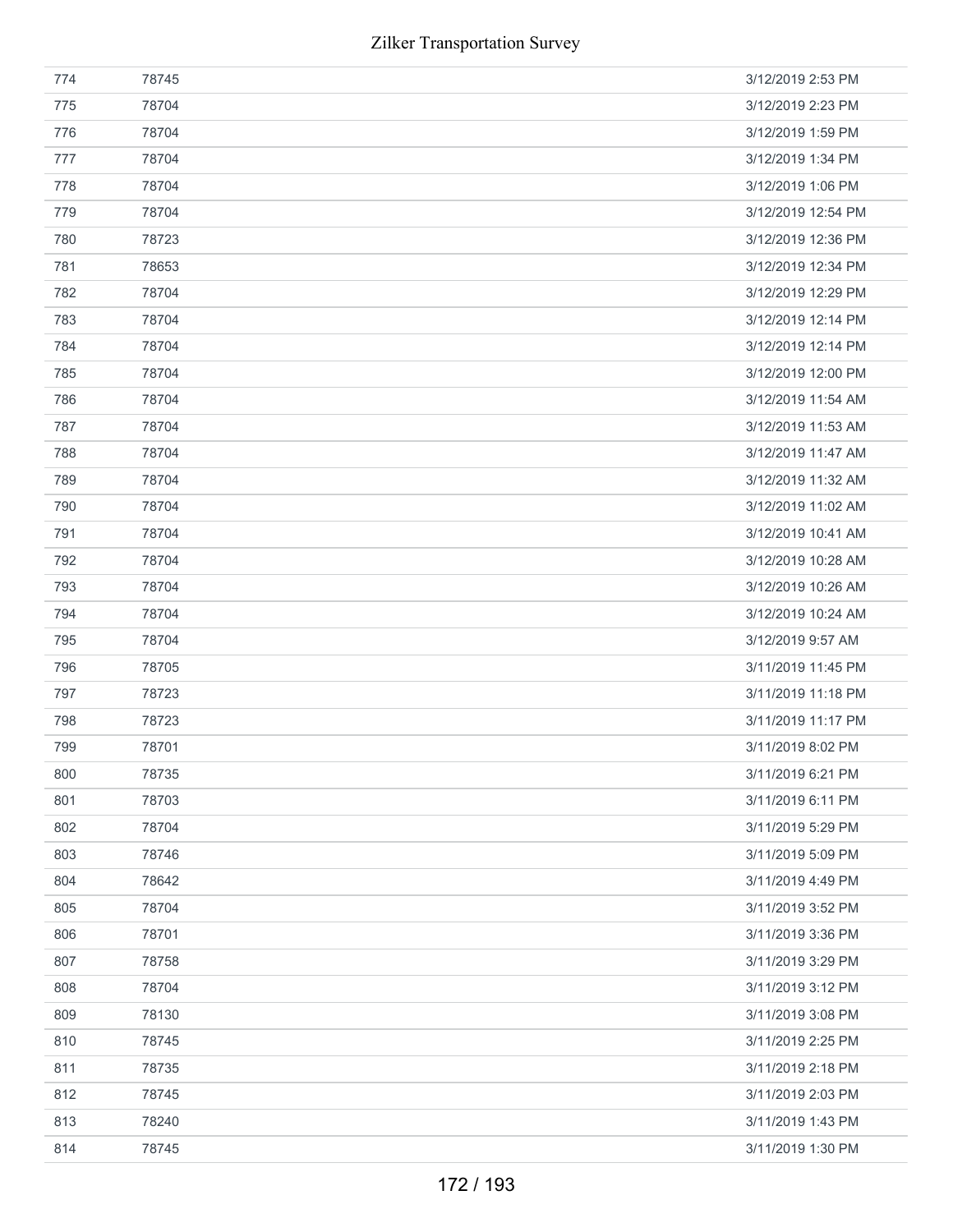| 815 | 78722 | 3/11/2019 1:22 PM  |
|-----|-------|--------------------|
| 816 | 78704 | 3/11/2019 12:55 PM |
| 817 | 78757 | 3/11/2019 12:50 PM |
| 818 | 78701 | 3/11/2019 12:32 PM |
| 819 | 78704 | 3/11/2019 12:09 PM |
| 820 | 78731 | 3/11/2019 11:54 AM |
| 821 | 78748 | 3/11/2019 11:51 AM |
| 822 | 78759 | 3/11/2019 11:38 AM |
| 823 | 78701 | 3/11/2019 11:33 AM |
| 824 | 78704 | 3/11/2019 11:05 AM |
| 825 | 78702 | 3/11/2019 11:00 AM |
| 826 | 78735 | 3/11/2019 10:52 AM |
| 827 | 78704 | 3/11/2019 10:33 AM |
| 828 | 78704 | 3/11/2019 10:32 AM |
| 829 | 78731 | 3/11/2019 10:23 AM |
| 830 | 78737 | 3/11/2019 10:21 AM |
| 831 | 78741 | 3/11/2019 10:17 AM |
| 832 | 78752 | 3/11/2019 10:04 AM |
| 833 | 78704 | 3/11/2019 10:02 AM |
| 834 | 78724 | 3/11/2019 9:47 AM  |
| 835 | 78717 | 3/11/2019 9:29 AM  |
| 836 | 78704 | 3/10/2019 8:40 PM  |
| 837 | 78704 | 3/10/2019 6:46 PM  |
| 838 | 78704 | 3/10/2019 2:56 PM  |
| 839 | 78704 | 3/10/2019 1:23 PM  |
| 840 | 78704 | 3/10/2019 1:11 PM  |
| 841 | 78704 | 3/10/2019 9:21 AM  |
| 842 | 78704 | 3/10/2019 9:05 AM  |
| 843 | 78704 | 3/10/2019 1:28 AM  |
| 844 | 78704 | 3/9/2019 9:49 PM   |
| 845 | 78620 | 3/9/2019 8:21 PM   |
| 846 | 78704 | 3/9/2019 2:13 PM   |
| 847 |       |                    |
| 848 | 78704 | 3/9/2019 12:51 PM  |
|     | 78704 | 3/9/2019 11:56 AM  |
| 849 | 78704 | 3/9/2019 11:33 AM  |
| 850 | 78704 | 3/9/2019 11:21 AM  |
| 851 | 78704 | 3/9/2019 10:58 AM  |
| 852 | 78704 | 3/9/2019 9:53 AM   |
| 853 | 78704 | 3/9/2019 9:51 AM   |
| 854 | 78704 | 3/9/2019 9:47 AM   |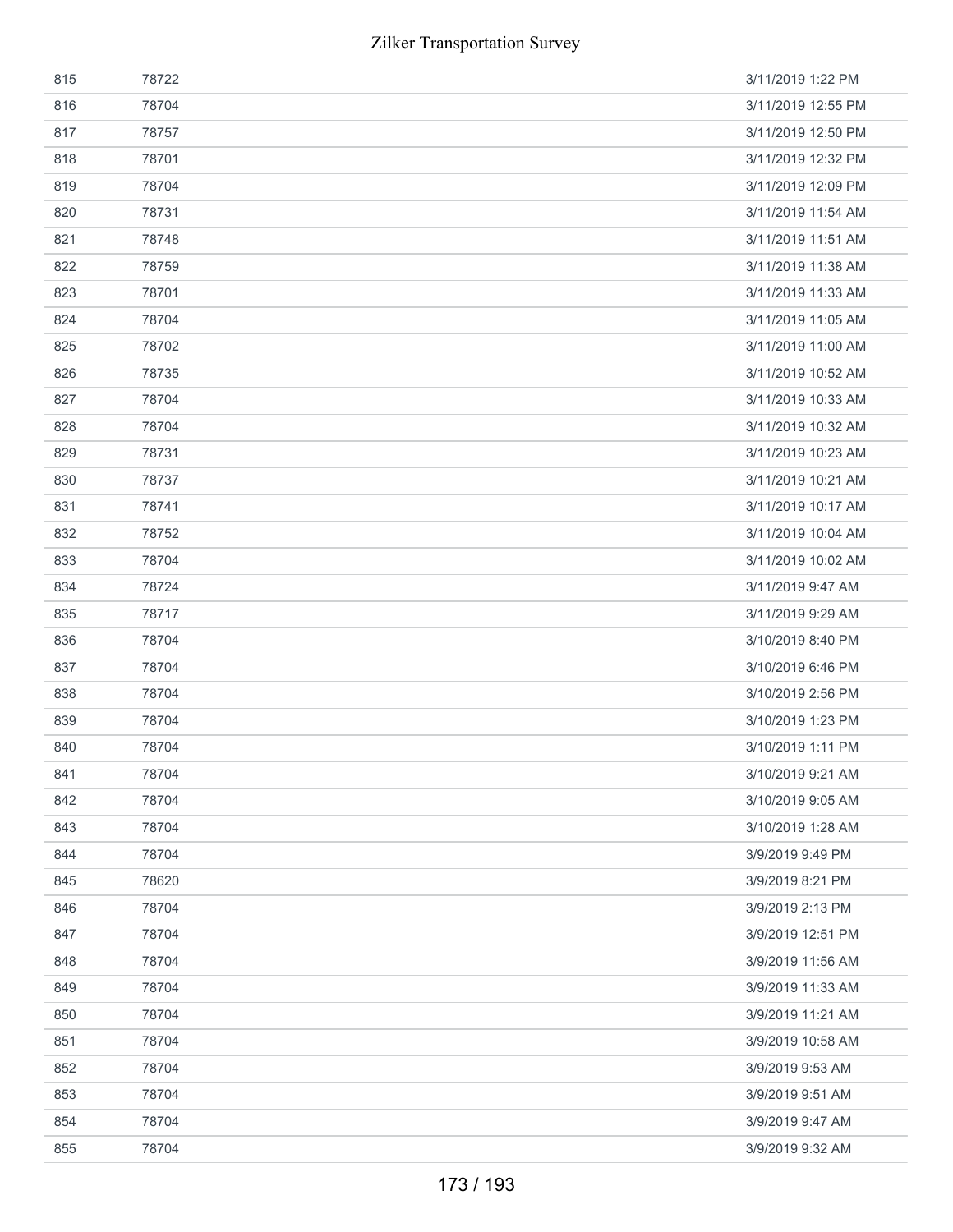## Zilker Transportation Survey

| 856 | 78704 | 3/9/2019 9:25 AM  |
|-----|-------|-------------------|
| 857 | 78704 | 3/9/2019 8:45 AM  |
| 858 | 78736 | 3/8/2019 7:51 PM  |
| 859 | ihf   | 3/3/2019 7:44 PM  |
| 860 | 78759 | 3/3/2019 10:03 AM |
|     |       |                   |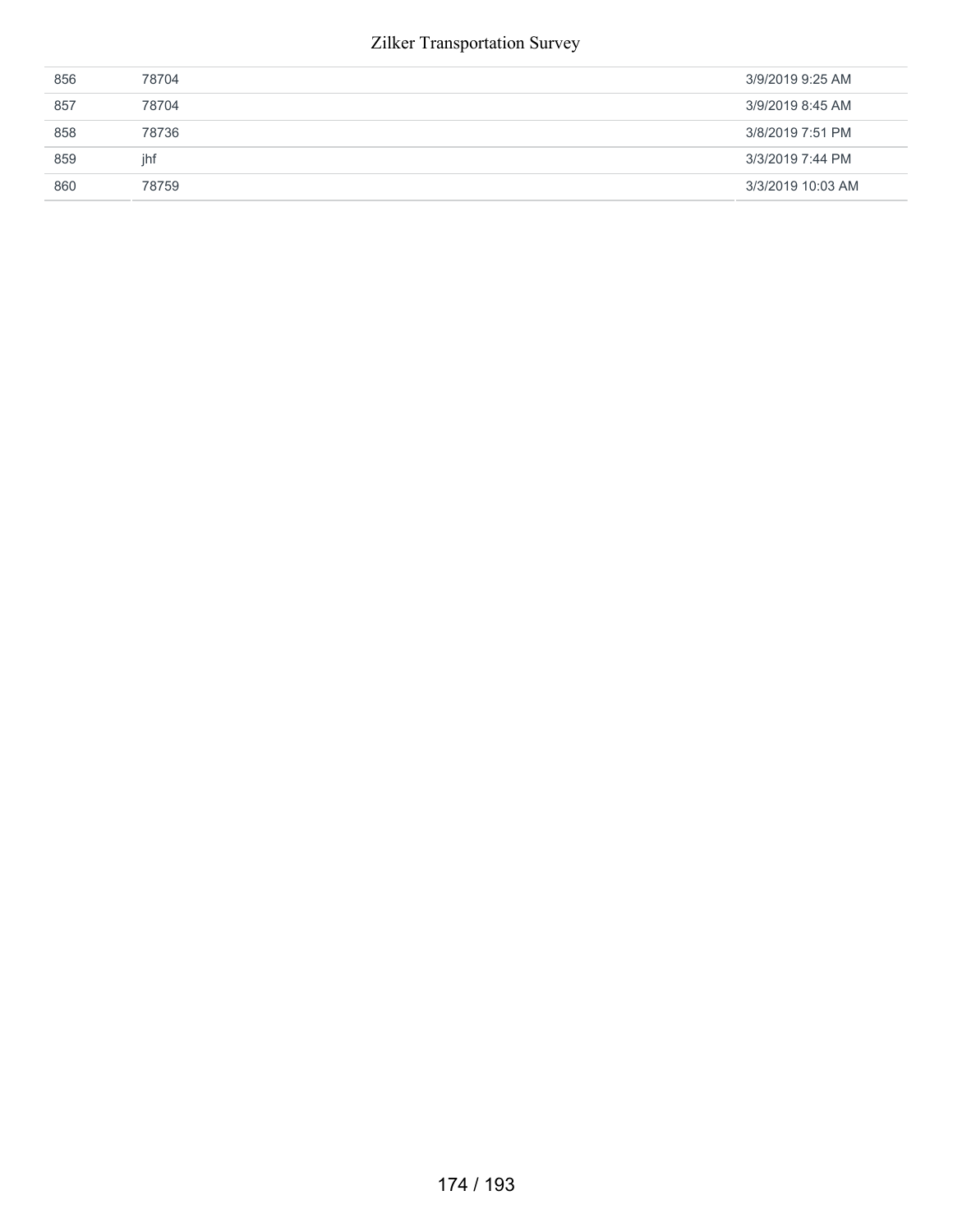## Q25 Race or ethnicity

Answered: 769 Skipped: 235

| #              | <b>RESPONSES</b>                                                             | <b>DATE</b>       |
|----------------|------------------------------------------------------------------------------|-------------------|
| $\mathbf{1}$   | White                                                                        | 3/22/2019 5:25 PM |
| 2              | Hispanic                                                                     | 3/22/2019 5:22 PM |
| 3              | White                                                                        | 3/22/2019 5:15 PM |
| $\overline{4}$ | Hispanic                                                                     | 3/22/2019 5:07 PM |
| 5              | White                                                                        | 3/22/2019 5:04 PM |
| 6              | Caucasian                                                                    | 3/22/2019 4:42 PM |
| $\overline{7}$ | White                                                                        | 3/22/2019 4:39 PM |
| 8              | Caucasian                                                                    | 3/22/2019 4:39 PM |
| 9              | Caucasian                                                                    | 3/22/2019 4:38 PM |
| 10             | White                                                                        | 3/22/2019 4:34 PM |
| 11             | white                                                                        | 3/22/2019 4:29 PM |
| 12             | White                                                                        | 3/22/2019 4:28 PM |
| 13             | Hispanic                                                                     | 3/22/2019 4:05 PM |
| 14             | white                                                                        | 3/22/2019 3:55 PM |
| 15             | Hispanic                                                                     | 3/22/2019 3:37 PM |
| 16             | White rice                                                                   | 3/22/2019 3:33 PM |
| 17             | Caucasian                                                                    | 3/22/2019 3:31 PM |
| 18             | White                                                                        | 3/22/2019 3:24 PM |
| 19             | Caucasian                                                                    | 3/22/2019 3:21 PM |
| 20             | white                                                                        | 3/22/2019 3:20 PM |
| 21             | Caucasian and hispanic                                                       | 3/22/2019 3:18 PM |
| 22             | Latinx                                                                       | 3/22/2019 3:16 PM |
| 23             | White                                                                        | 3/22/2019 3:11 PM |
| 24             | Caucasian                                                                    | 3/22/2019 3:05 PM |
| 25             | caucasian                                                                    | 3/22/2019 2:54 PM |
| 26             | Mexican America                                                              | 3/22/2019 2:47 PM |
| 27             | Caucasian                                                                    | 3/22/2019 2:47 PM |
| 28             | White                                                                        | 3/22/2019 2:45 PM |
| 29             | Caucasian                                                                    | 3/22/2019 2:40 PM |
| 30             | White                                                                        | 3/22/2019 2:36 PM |
| 31             | Caucasian                                                                    | 3/22/2019 2:11 PM |
| 32             | White                                                                        | 3/22/2019 2:09 PM |
| 33             | mix (asian/caucasian)                                                        | 3/22/2019 2:08 PM |
| 34             | White                                                                        | 3/22/2019 2:07 PM |
| 35             | White. Note that income info and age is bogus. I dont answer those question. | 3/22/2019 2:06 PM |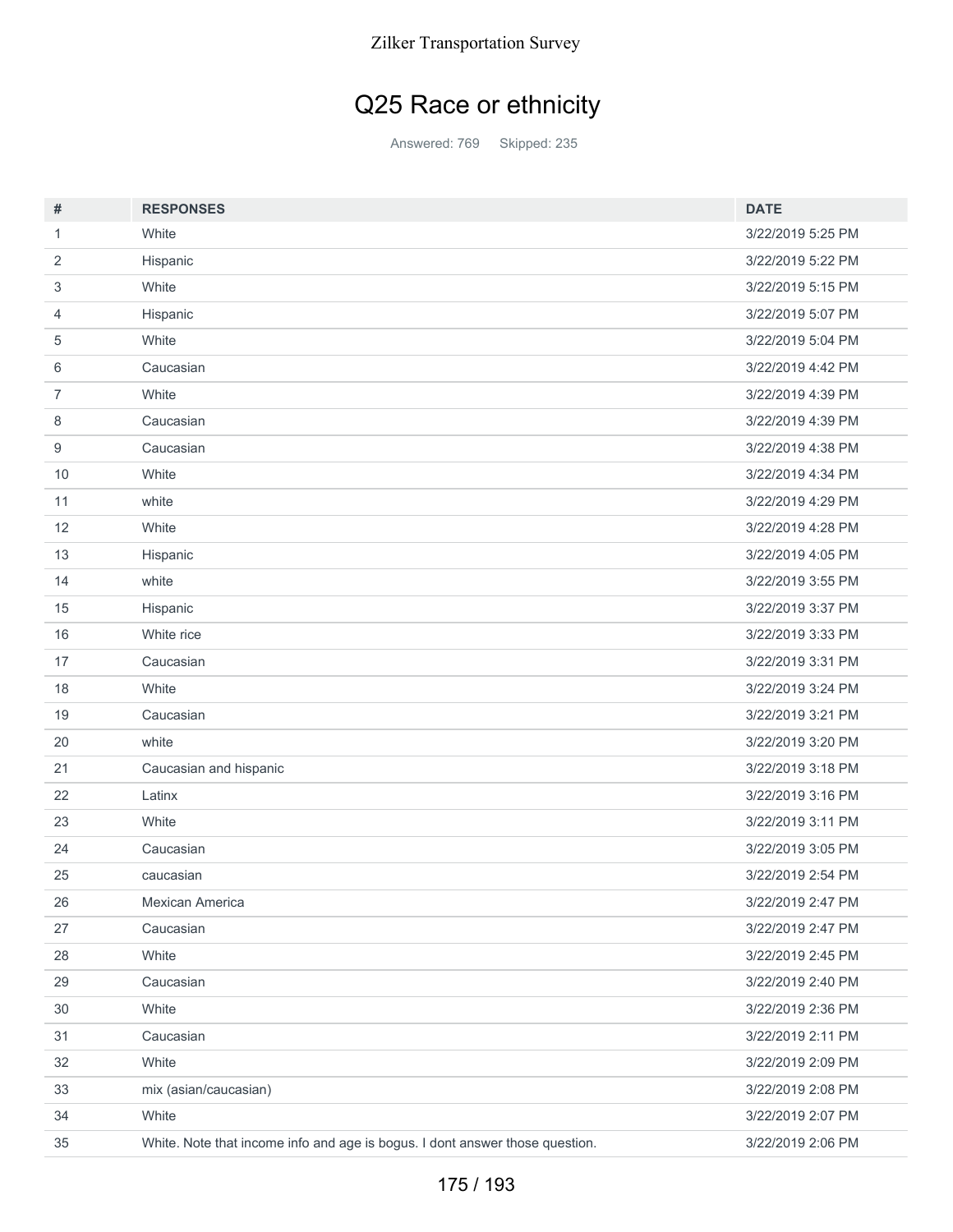| 36     | White/Hispanic     | 3/22/2019 2:05 PM  |
|--------|--------------------|--------------------|
| 37     | White              | 3/22/2019 2:05 PM  |
| 38     | white              | 3/22/2019 1:58 PM  |
| 39     | Asian              | 3/22/2019 1:54 PM  |
| 40     | Caucasian          | 3/22/2019 1:44 PM  |
| 41     | White              | 3/22/2019 1:40 PM  |
| 42     | Anglo              | 3/22/2019 1:33 PM  |
| 43     | White              | 3/22/2019 1:29 PM  |
| 44     | caucasion          | 3/22/2019 1:27 PM  |
| 45     | White              | 3/22/2019 1:14 PM  |
| 46     | Hispanic           | 3/22/2019 1:13 PM  |
| 47     | white              | 3/22/2019 1:13 PM  |
| 48     | Caucasian          | 3/22/2019 1:12 PM  |
| 49     | White              | 3/22/2019 1:09 PM  |
| 50     | caucasian          | 3/22/2019 1:02 PM  |
| 51     | Caucasian          | 3/22/2019 1:01 PM  |
| 52     | white              | 3/22/2019 12:57 PM |
| 53     | white              | 3/22/2019 12:49 PM |
| 54     | White              | 3/22/2019 12:48 PM |
| 55     | Caucasian/Hispanic | 3/22/2019 12:42 PM |
| 56     | African American   | 3/22/2019 12:42 PM |
| 57     | white              | 3/22/2019 12:37 PM |
| 58     | white              | 3/22/2019 12:31 PM |
| 59     | Caucasian          | 3/22/2019 12:20 PM |
| 60     | anglo              | 3/22/2019 12:17 PM |
| 61     | white              | 3/22/2019 12:16 PM |
| 62     | white              | 3/22/2019 11:58 AM |
| 63     | Caucasian          | 3/22/2019 11:58 AM |
| 64     | Caucasion          | 3/22/2019 11:57 AM |
| 65     | white              | 3/22/2019 11:51 AM |
| 66     | White              | 3/22/2019 11:48 AM |
| 67     | human              | 3/22/2019 11:39 AM |
| 68     | White              | 3/22/2019 11:38 AM |
| 69     | White              | 3/22/2019 11:28 AM |
| 70     | White              | 3/22/2019 11:20 AM |
| 71     | white              | 3/22/2019 11:14 AM |
| 72     | Caucasian          | 3/22/2019 11:11 AM |
| 73     | caucasian          | 3/22/2019 11:02 AM |
| 74     | Hispanic           | 3/22/2019 11:01 AM |
| 75     | Caucasian          | 3/22/2019 11:01 AM |
| $76\,$ | Caucasian          | 3/22/2019 11:00 AM |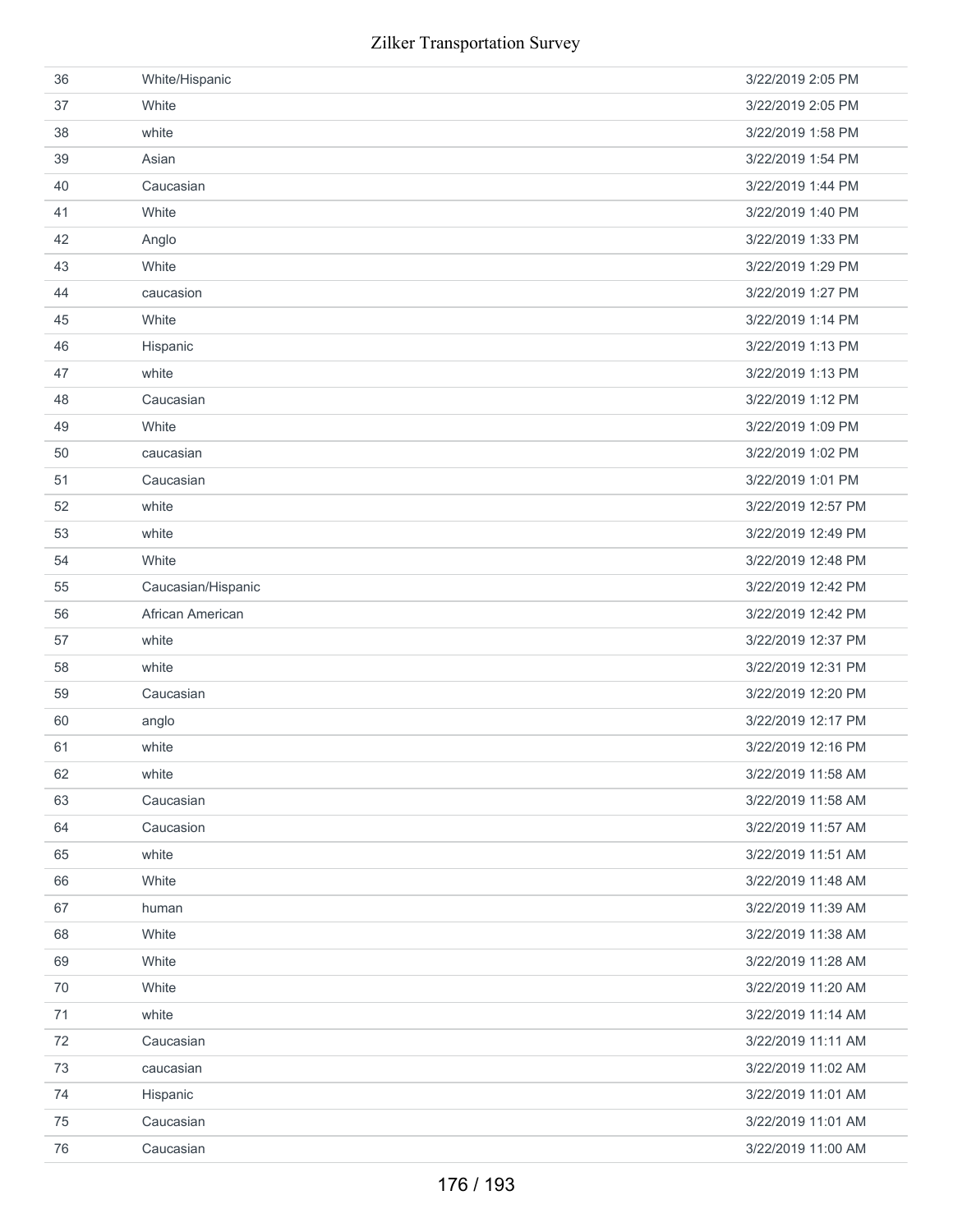| 77  | White, non-hispanic              | 3/22/2019 10:57 AM |
|-----|----------------------------------|--------------------|
| 78  | White                            | 3/22/2019 10:57 AM |
| 79  | White                            | 3/22/2019 10:49 AM |
| 80  | White                            | 3/22/2019 10:46 AM |
| 81  | Hispanic                         | 3/22/2019 10:45 AM |
| 82  | White non-hispanic               | 3/22/2019 10:38 AM |
| 83  | white                            | 3/22/2019 10:37 AM |
| 84  | White                            | 3/22/2019 10:34 AM |
| 85  | Caucasian                        | 3/22/2019 10:33 AM |
| 86  | Asian                            | 3/22/2019 10:31 AM |
| 87  | White                            | 3/22/2019 10:28 AM |
| 88  | Caucasian                        | 3/22/2019 10:27 AM |
| 89  | very mixed                       | 3/22/2019 10:21 AM |
| 90  | Caucasian, Hispanic              | 3/22/2019 10:20 AM |
| 91  | yes                              | 3/22/2019 10:17 AM |
| 92  | Hispanic                         | 3/22/2019 10:16 AM |
| 93  | White                            | 3/22/2019 10:13 AM |
| 94  | White                            | 3/22/2019 10:12 AM |
| 95  | Hispanic                         | 3/22/2019 10:10 AM |
| 96  | Caucasian and Asian in household | 3/22/2019 10:06 AM |
| 97  | Caucasian                        | 3/22/2019 10:04 AM |
| 98  | Hispanic                         | 3/22/2019 10:04 AM |
| 99  | anglo                            | 3/22/2019 10:02 AM |
| 100 | Hispanic                         | 3/22/2019 10:01 AM |
| 101 | white                            | 3/22/2019 9:50 AM  |
| 102 | White                            | 3/22/2019 9:48 AM  |
| 103 | Caucasian                        | 3/22/2019 9:47 AM  |
| 104 | Anglo                            | 3/22/2019 9:46 AM  |
| 105 | Caucasian                        | 3/22/2019 9:42 AM  |
| 106 | Would like to race               | 3/22/2019 9:39 AM  |
| 107 | White                            | 3/22/2019 9:31 AM  |
| 108 | White                            | 3/22/2019 9:29 AM  |
| 109 | Mixed                            | 3/22/2019 9:21 AM  |
| 110 | White                            | 3/22/2019 9:14 AM  |
| 111 | White                            | 3/22/2019 9:13 AM  |
| 112 | White                            | 3/22/2019 9:12 AM  |
| 113 | White                            | 3/22/2019 9:04 AM  |
| 114 | White                            | 3/22/2019 8:57 AM  |
| 115 | Mixed                            | 3/22/2019 8:48 AM  |
| 116 |                                  |                    |
|     | White                            | 3/22/2019 8:44 AM  |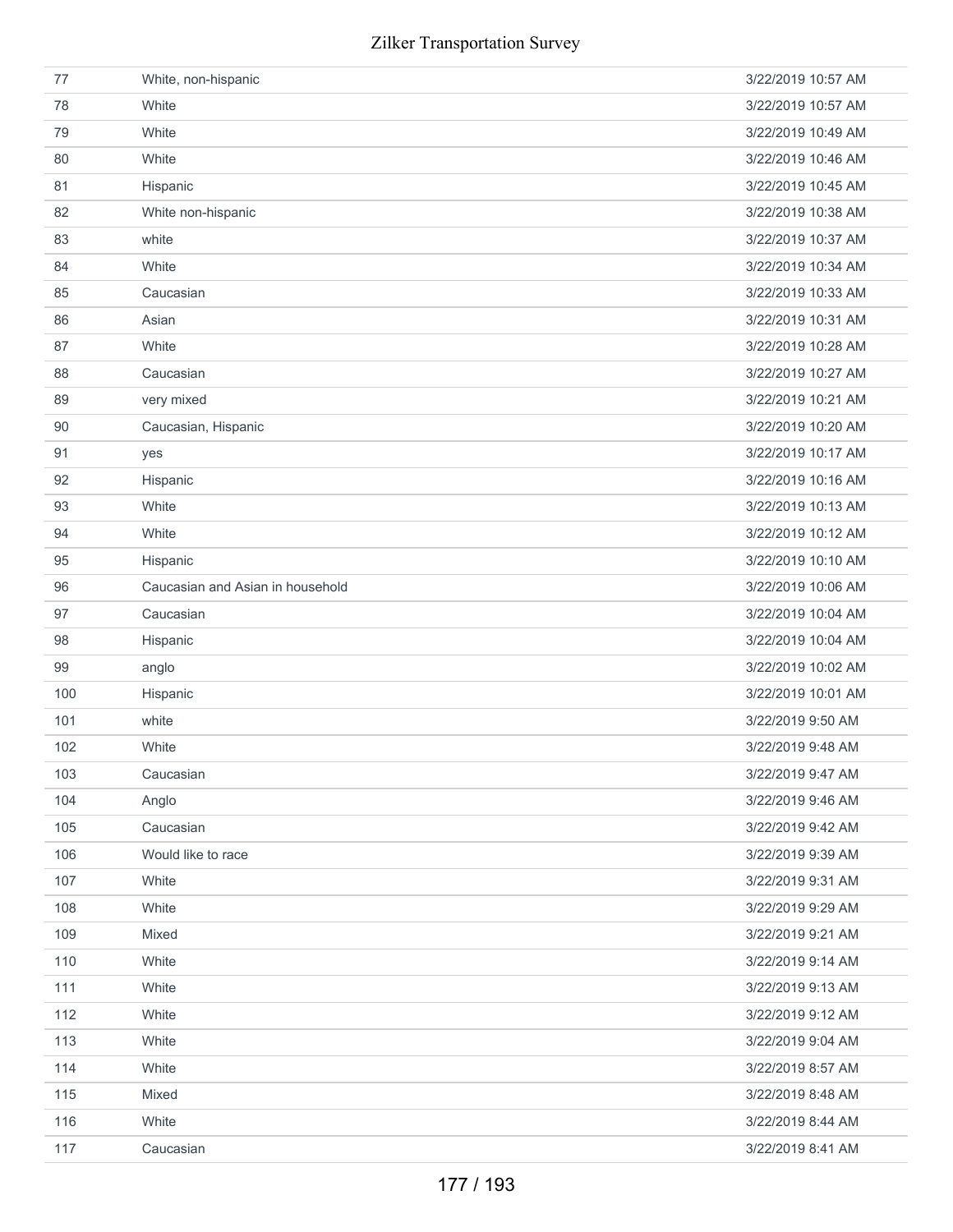| 118 | N/a               | 3/22/2019 8:41 AM  |
|-----|-------------------|--------------------|
| 119 | White             | 3/22/2019 8:40 AM  |
| 120 | White             | 3/22/2019 8:39 AM  |
| 121 | White             | 3/22/2019 8:37 AM  |
| 122 | European          | 3/22/2019 8:28 AM  |
| 123 | Two or more races | 3/22/2019 8:21 AM  |
| 124 | White             | 3/22/2019 8:18 AM  |
| 125 | White/caucasian   | 3/22/2019 8:17 AM  |
| 126 | White             | 3/22/2019 8:05 AM  |
| 127 | Caucasian         | 3/22/2019 7:55 AM  |
| 128 | anglo             | 3/22/2019 7:49 AM  |
| 129 | White             | 3/22/2019 7:46 AM  |
| 130 | Caucasion         | 3/22/2019 7:44 AM  |
| 131 | White             | 3/22/2019 7:40 AM  |
| 132 | human             | 3/22/2019 7:39 AM  |
| 133 | Anglo             | 3/22/2019 7:31 AM  |
| 134 | white             | 3/22/2019 7:28 AM  |
| 135 | white             | 3/22/2019 7:26 AM  |
| 136 | White             | 3/22/2019 7:22 AM  |
| 137 | Caucasian         | 3/22/2019 7:17 AM  |
| 138 | White             | 3/22/2019 7:10 AM  |
| 139 | Anglo             | 3/22/2019 7:10 AM  |
| 140 | Caucasian         | 3/22/2019 7:00 AM  |
| 141 | White             | 3/22/2019 6:25 AM  |
| 142 | White             | 3/22/2019 5:29 AM  |
| 143 | Indian            | 3/22/2019 4:49 AM  |
| 144 | Caucasian         | 3/22/2019 4:17 AM  |
| 145 | White             | 3/22/2019 2:56 AM  |
| 146 | caucasian         | 3/22/2019 2:51 AM  |
| 147 | White             | 3/22/2019 2:21 AM  |
| 148 | bi-racial         | 3/22/2019 1:12 AM  |
| 149 | White             | 3/21/2019 11:55 PM |
| 150 | Honky             | 3/21/2019 11:48 PM |
| 151 | Caucasian         | 3/21/2019 11:46 PM |
| 152 | We are all people | 3/21/2019 11:42 PM |
| 153 | Na                | 3/21/2019 11:35 PM |
| 154 | Caucasian (white( | 3/21/2019 11:32 PM |
| 155 | Asian             | 3/21/2019 11:31 PM |
| 156 | Asian             | 3/21/2019 10:58 PM |
| 157 | anglo             | 3/21/2019 10:42 PM |
| 158 | Caucasian         | 3/21/2019 10:40 PM |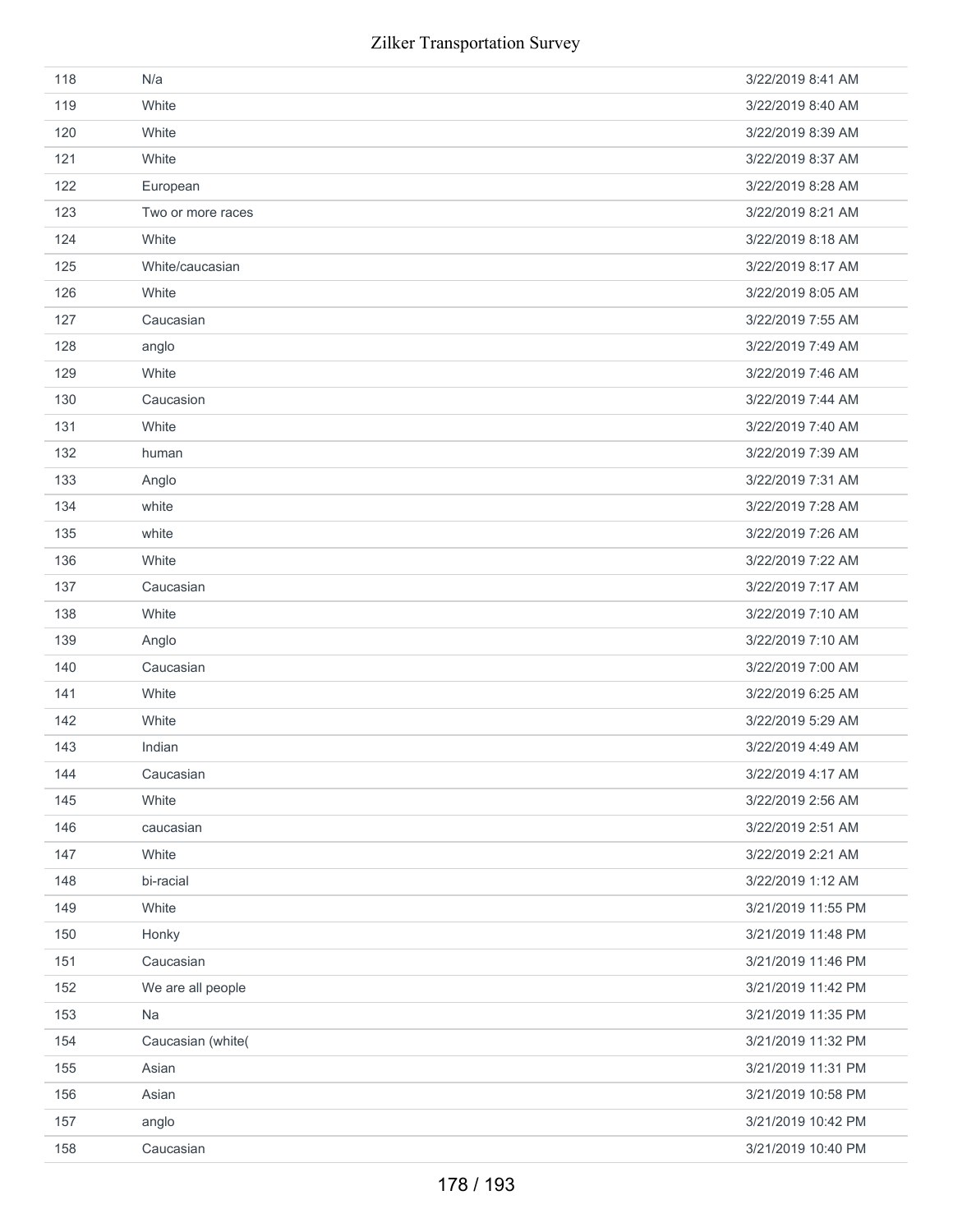| 159 | Caucasian          | 3/21/2019 10:39 PM |
|-----|--------------------|--------------------|
| 160 | White              | 3/21/2019 10:36 PM |
| 161 | Hispanic           | 3/21/2019 10:35 PM |
| 162 | european-american  | 3/21/2019 10:33 PM |
| 163 | White              | 3/21/2019 10:32 PM |
| 164 | Hispanic and white | 3/21/2019 10:32 PM |
| 165 | Mexican American   | 3/21/2019 10:28 PM |
| 166 | White              | 3/21/2019 10:19 PM |
| 167 | white              | 3/21/2019 10:08 PM |
| 168 | White              | 3/21/2019 9:55 PM  |
| 169 | White              | 3/21/2019 9:43 PM  |
| 170 | White              | 3/21/2019 9:42 PM  |
| 171 | White              | 3/21/2019 9:42 PM  |
| 172 | White              | 3/21/2019 9:39 PM  |
| 173 | White              | 3/21/2019 9:39 PM  |
| 174 | Anglo              | 3/21/2019 9:36 PM  |
| 175 | White              | 3/21/2019 9:36 PM  |
| 176 | White              | 3/21/2019 9:35 PM  |
| 177 | White              | 3/21/2019 9:26 PM  |
| 178 | Caucasian          | 3/21/2019 9:25 PM  |
| 179 | Caucasian          | 3/21/2019 9:25 PM  |
| 180 | white              | 3/21/2019 9:24 PM  |
| 181 | White              | 3/21/2019 9:19 PM  |
| 182 | Caucasion          | 3/21/2019 9:19 PM  |
| 183 | Various            | 3/21/2019 9:12 PM  |
| 184 | white              | 3/21/2019 9:09 PM  |
| 185 | White: Spanish     | 3/21/2019 9:02 PM  |
| 186 | Hispanic           | 3/21/2019 9:01 PM  |
| 187 | Caucasian          | 3/21/2019 8:59 PM  |
| 188 | white              | 3/21/2019 8:53 PM  |
| 189 | Caucasian          | 3/21/2019 8:53 PM  |
| 190 | Caucasian          | 3/21/2019 8:42 PM  |
| 191 | American           | 3/21/2019 8:42 PM  |
| 192 | Caucasian          | 3/21/2019 8:34 PM  |
| 193 | White              | 3/21/2019 8:32 PM  |
| 194 | White              | 3/21/2019 8:32 PM  |
| 195 | Caucasian          | 3/21/2019 8:21 PM  |
| 196 | White              | 3/21/2019 8:20 PM  |
| 197 | White              | 3/21/2019 8:16 PM  |
| 198 | Anglo              | 3/21/2019 8:08 PM  |
| 199 | Caucasian          | 3/21/2019 8:07 PM  |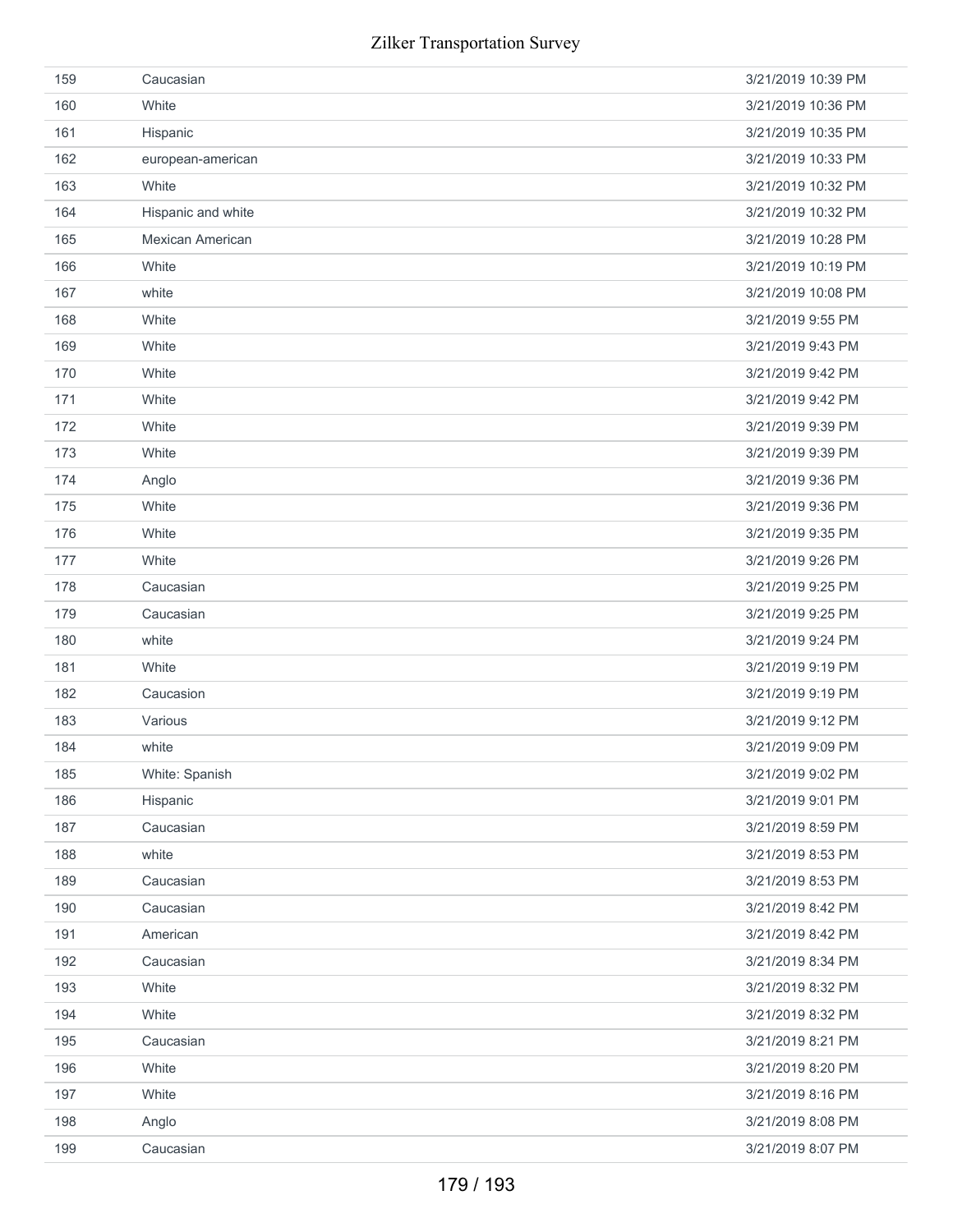| 200 | White                | 3/21/2019 8:06 PM |
|-----|----------------------|-------------------|
| 201 | White                | 3/21/2019 8:03 PM |
| 202 | Whiye                | 3/21/2019 8:01 PM |
| 203 | European American    | 3/21/2019 7:50 PM |
| 204 | Anglo                | 3/21/2019 7:43 PM |
| 205 | White                | 3/21/2019 7:37 PM |
| 206 | White                | 3/21/2019 7:35 PM |
| 207 | Anglo                | 3/21/2019 7:35 PM |
| 208 | Whiteish and Latinx  | 3/21/2019 7:35 PM |
| 209 | Na                   | 3/21/2019 7:34 PM |
| 210 | White                | 3/21/2019 7:30 PM |
| 211 | White                | 3/21/2019 7:29 PM |
| 212 | White                | 3/21/2019 7:27 PM |
| 213 | white                | 3/21/2019 7:25 PM |
| 214 | White                | 3/21/2019 7:18 PM |
| 215 | W                    | 3/21/2019 7:17 PM |
| 216 | Hispanic             | 3/21/2019 7:13 PM |
| 217 | white                | 3/21/2019 7:08 PM |
| 218 | White                | 3/21/2019 7:05 PM |
| 219 | Caucasian            | 3/21/2019 7:04 PM |
| 220 | caucasian            | 3/21/2019 7:01 PM |
| 221 | White                | 3/21/2019 7:01 PM |
| 222 | White                | 3/21/2019 6:58 PM |
| 223 | White                | 3/21/2019 6:57 PM |
| 224 | white                | 3/21/2019 6:56 PM |
| 225 | White                | 3/21/2019 6:55 PM |
| 226 | Caucasian            | 3/21/2019 6:54 PM |
| 227 | None                 | 3/21/2019 6:50 PM |
| 228 | White                | 3/21/2019 6:50 PM |
| 229 | Caucasian            | 3/21/2019 6:49 PM |
| 230 | White - not hispanic | 3/21/2019 6:42 PM |
| 231 | White                | 3/21/2019 6:38 PM |
| 232 | Bob                  | 3/21/2019 6:35 PM |
| 233 | Na                   | 3/21/2019 6:33 PM |
| 234 | anglo                | 3/21/2019 6:31 PM |
| 235 | White                | 3/21/2019 6:30 PM |
| 236 | White/asian          | 3/21/2019 6:30 PM |
| 237 | hispanic             | 3/21/2019 6:27 PM |
| 238 | Latino               | 3/21/2019 6:20 PM |
| 239 | white                | 3/21/2019 6:14 PM |
| 240 | Caucasian            | 3/21/2019 6:11 PM |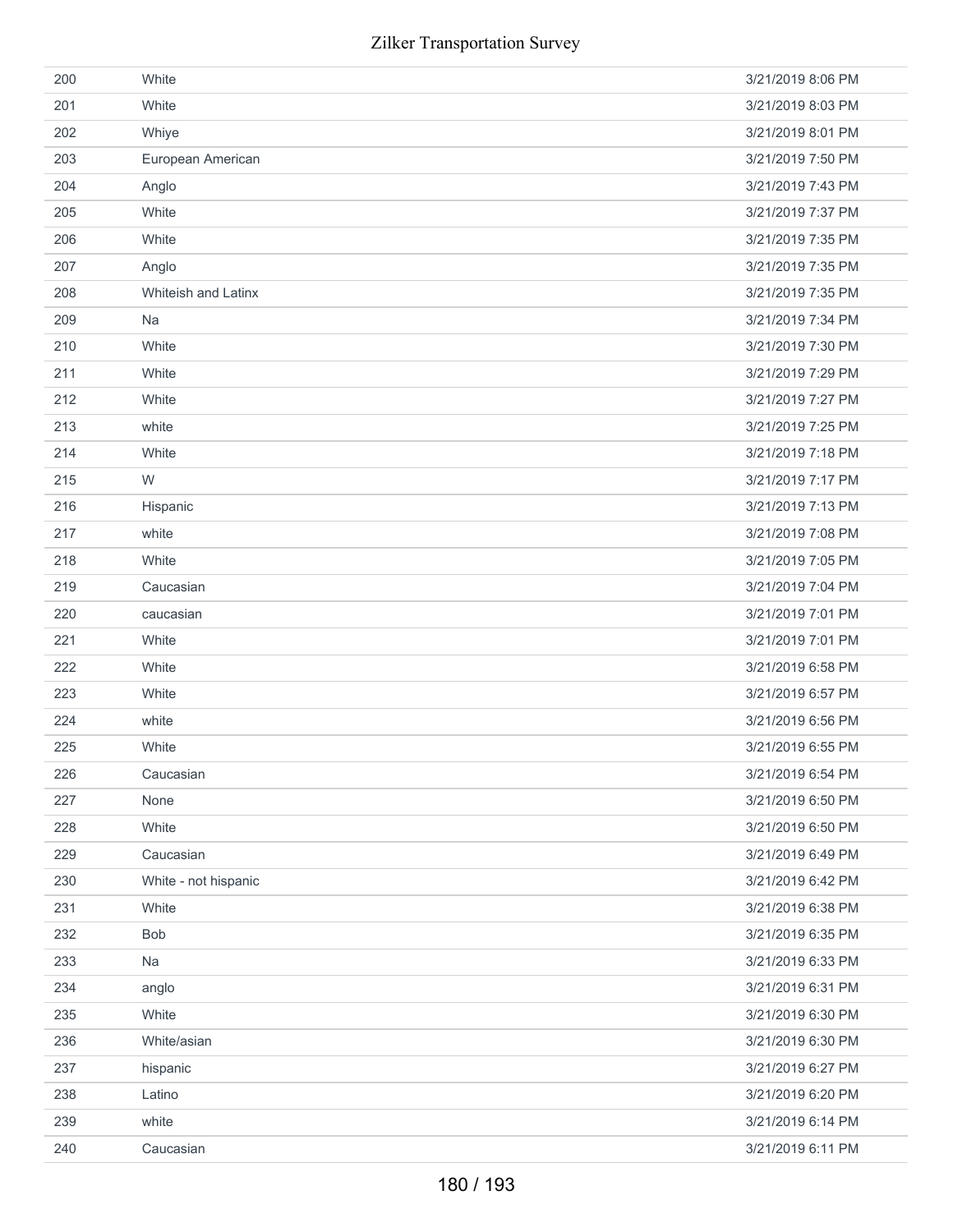| 241 | White        | 3/21/2019 6:11 PM |
|-----|--------------|-------------------|
| 242 | caucasian    | 3/21/2019 6:10 PM |
| 243 | White        | 3/21/2019 6:10 PM |
| 244 | White        | 3/21/2019 6:10 PM |
| 245 | White        | 3/21/2019 6:08 PM |
| 246 | Na           | 3/21/2019 6:06 PM |
| 247 | American     | 3/21/2019 6:03 PM |
| 248 | White        | 3/21/2019 5:57 PM |
| 249 | White        | 3/21/2019 5:54 PM |
| 250 | White        | 3/21/2019 5:53 PM |
| 251 | anglo        | 3/21/2019 5:53 PM |
| 252 | White        | 3/21/2019 5:53 PM |
| 253 | White        | 3/21/2019 5:51 PM |
| 254 | Caucasian    | 3/21/2019 5:49 PM |
| 255 | Anglo        | 3/21/2019 5:49 PM |
| 256 | Caucasian    | 3/21/2019 5:48 PM |
| 257 | Caucasian    | 3/21/2019 5:48 PM |
| 258 | W            | 3/21/2019 5:44 PM |
| 259 | White        | 3/21/2019 5:43 PM |
| 260 | White        | 3/21/2019 5:42 PM |
| 261 | White        | 3/21/2019 5:41 PM |
| 262 | white        | 3/21/2019 5:39 PM |
| 263 | Caucasian    | 3/21/2019 5:37 PM |
| 264 | N/A          | 3/21/2019 5:36 PM |
| 265 | White        | 3/21/2019 5:34 PM |
| 266 | Caucasian    | 3/21/2019 5:34 PM |
| 267 | CAUCASIAN    | 3/21/2019 5:33 PM |
| 268 | Human        | 3/21/2019 5:33 PM |
| 269 | Hispanic     | 3/21/2019 5:31 PM |
| 270 | Caucasian    | 3/21/2019 5:30 PM |
| 271 | White        | 3/21/2019 5:28 PM |
| 272 | <b>Black</b> | 3/21/2019 5:28 PM |
| 273 | Caucasian    | 3/21/2019 5:28 PM |
| 274 | Caucasian    | 3/21/2019 5:25 PM |
| 275 | White        | 3/21/2019 5:24 PM |
| 276 | Anglo        | 3/21/2019 5:23 PM |
| 277 | Latinx       | 3/21/2019 5:23 PM |
| 278 | White        | 3/21/2019 5:23 PM |
| 279 | White        | 3/21/2019 5:22 PM |
| 280 | white        | 3/21/2019 5:19 PM |
| 281 | Caucasian    | 3/21/2019 5:17 PM |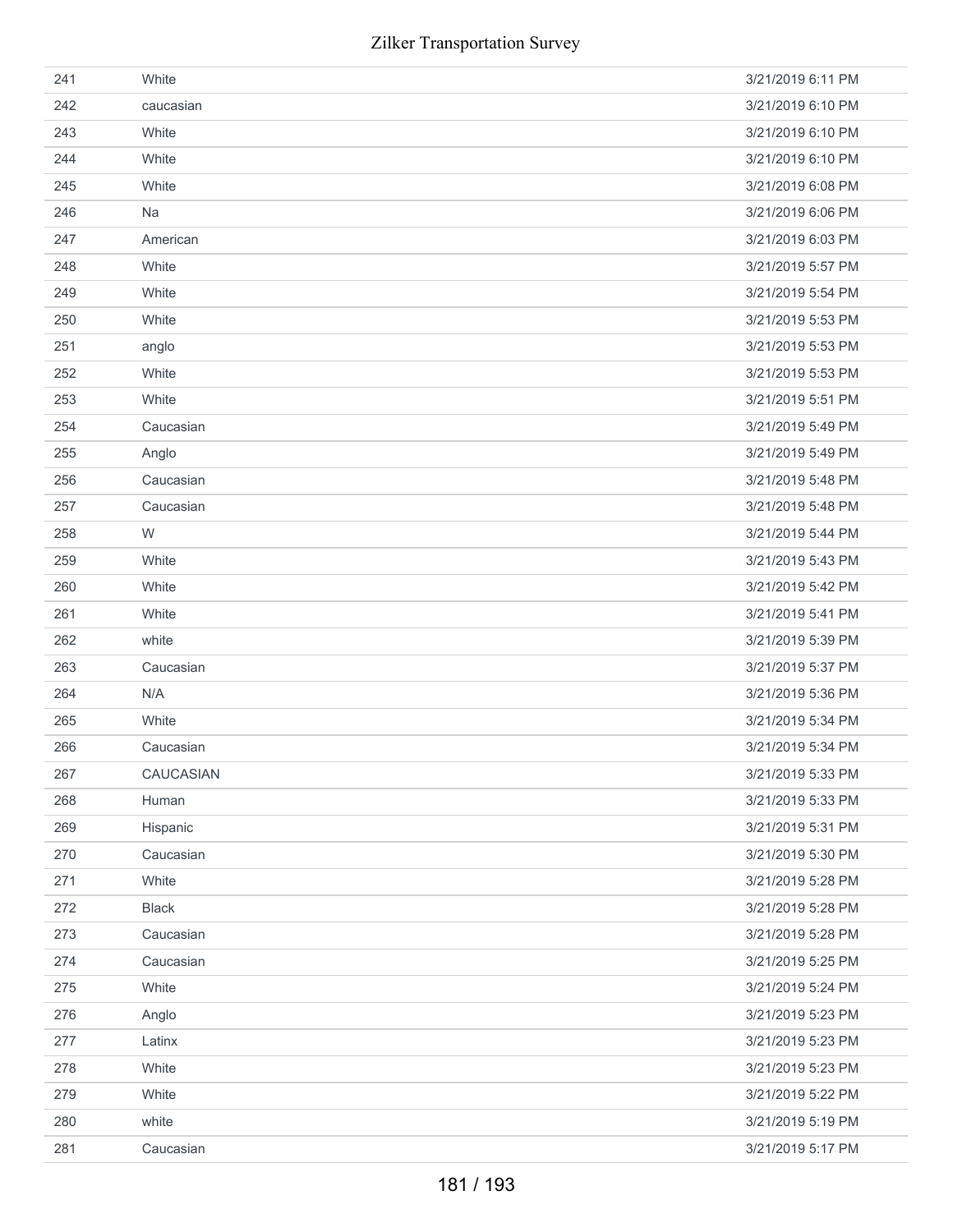| 282 | White           | 3/21/2019 5:17 PM |
|-----|-----------------|-------------------|
| 283 | other           | 3/21/2019 5:16 PM |
| 284 | <b>WHITE</b>    | 3/21/2019 5:13 PM |
| 285 | white           | 3/21/2019 5:13 PM |
| 286 | Caucasian       | 3/21/2019 5:13 PM |
| 287 | White           | 3/21/2019 5:12 PM |
| 288 | white           | 3/21/2019 5:12 PM |
| 289 | White           | 3/21/2019 5:12 PM |
| 290 | Whire           | 3/21/2019 5:11 PM |
| 291 | white           | 3/21/2019 5:11 PM |
| 292 | white           | 3/21/2019 5:10 PM |
| 293 | human           | 3/21/2019 5:10 PM |
| 294 | Caucasian       | 3/21/2019 5:07 PM |
| 295 | Caucasien       | 3/21/2019 5:07 PM |
| 296 | fuck off        | 3/21/2019 5:06 PM |
| 297 | White           | 3/21/2019 5:03 PM |
| 298 | Human           | 3/21/2019 5:02 PM |
| 299 | Caucasian       | 3/21/2019 4:59 PM |
| 300 | White           | 3/21/2019 4:58 PM |
| 301 | White           | 3/21/2019 4:55 PM |
| 302 | white           | 3/21/2019 4:55 PM |
| 303 | White           | 3/21/2019 4:53 PM |
| 304 | White           | 3/21/2019 4:53 PM |
| 305 | Asian           | 3/21/2019 4:52 PM |
| 306 | Caucasian       | 3/21/2019 4:52 PM |
| 307 | white           | 3/21/2019 4:51 PM |
| 308 | white           | 3/21/2019 4:50 PM |
| 309 | White           | 3/21/2019 4:50 PM |
| 310 | white           | 3/21/2019 4:50 PM |
| 311 | anglo           | 3/21/2019 4:49 PM |
| 312 | white           | 3/21/2019 4:49 PM |
| 313 | White           | 3/21/2019 4:48 PM |
| 314 | white           | 3/21/2019 4:47 PM |
| 315 | White           | 3/21/2019 4:46 PM |
| 316 | white           | 3/21/2019 4:22 PM |
| 317 | human           | 3/21/2019 4:14 PM |
| 318 | European        | 3/21/2019 3:59 PM |
| 319 | Hispanic        | 3/21/2019 3:56 PM |
| 320 | White           | 3/21/2019 3:54 PM |
| 321 | Native American | 3/21/2019 3:51 PM |
| 322 | Hispanic        | 3/21/2019 3:50 PM |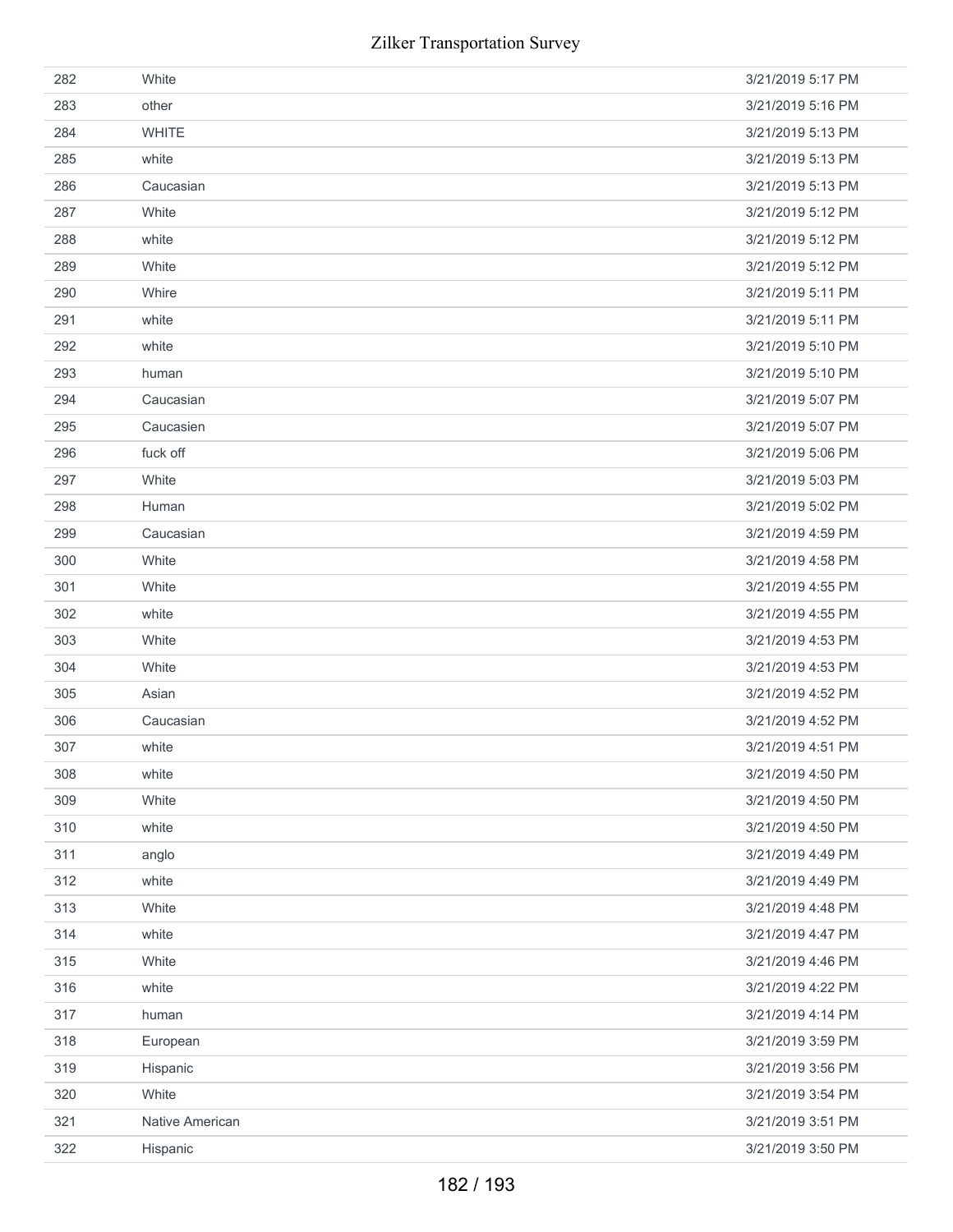| 323 | White          | 3/21/2019 3:48 PM |
|-----|----------------|-------------------|
| 324 | White          | 3/21/2019 3:43 PM |
| 325 | White          | 3/21/2019 3:41 PM |
| 326 | yes            | 3/21/2019 3:39 PM |
| 327 | Caucasian      | 3/21/2019 3:33 PM |
| 328 | White          | 3/21/2019 3:30 PM |
| 329 | white          | 3/21/2019 3:27 PM |
| 330 | Hispanic       | 3/21/2019 3:20 PM |
| 331 | No             | 3/21/2019 3:19 PM |
| 332 | White          | 3/21/2019 3:12 PM |
| 333 | White          | 3/21/2019 3:05 PM |
| 334 | hispanic       | 3/21/2019 3:00 PM |
| 335 | caucasian      | 3/21/2019 3:00 PM |
| 336 | White          | 3/21/2019 2:59 PM |
| 337 | Caucasian      | 3/21/2019 2:53 PM |
| 338 | Caucasian      | 3/21/2019 2:49 PM |
| 339 | white          | 3/21/2019 2:38 PM |
| 340 | Anglo          | 3/21/2019 2:34 PM |
| 341 | Caucasian      | 3/21/2019 2:34 PM |
| 342 | Hispanic       | 3/21/2019 2:33 PM |
| 343 | White/Hispanic | 3/21/2019 2:32 PM |
|     |                |                   |
| 344 | Caucasian      | 3/21/2019 2:30 PM |
| 345 | white          | 3/21/2019 2:29 PM |
| 346 | White          | 3/21/2019 2:28 PM |
| 347 | White          | 3/21/2019 2:22 PM |
| 348 | Hispanic       | 3/21/2019 2:21 PM |
| 349 | Latino         | 3/21/2019 2:19 PM |
| 350 | White          | 3/21/2019 2:16 PM |
| 351 | white          | 3/21/2019 2:15 PM |
| 352 | white          | 3/21/2019 2:14 PM |
| 353 | Rainbow        | 3/21/2019 2:10 PM |
| 354 | White          | 3/21/2019 2:08 PM |
| 355 | White          | 3/21/2019 2:07 PM |
| 356 | White          | 3/21/2019 2:06 PM |
| 357 | Hispanic       | 3/21/2019 2:05 PM |
| 358 | Caucasian      | 3/21/2019 2:04 PM |
| 359 | Caucasian      | 3/21/2019 2:02 PM |
| 360 | white          | 3/21/2019 2:01 PM |
| 361 | White          | 3/21/2019 2:00 PM |
| 362 | White          | 3/21/2019 1:59 PM |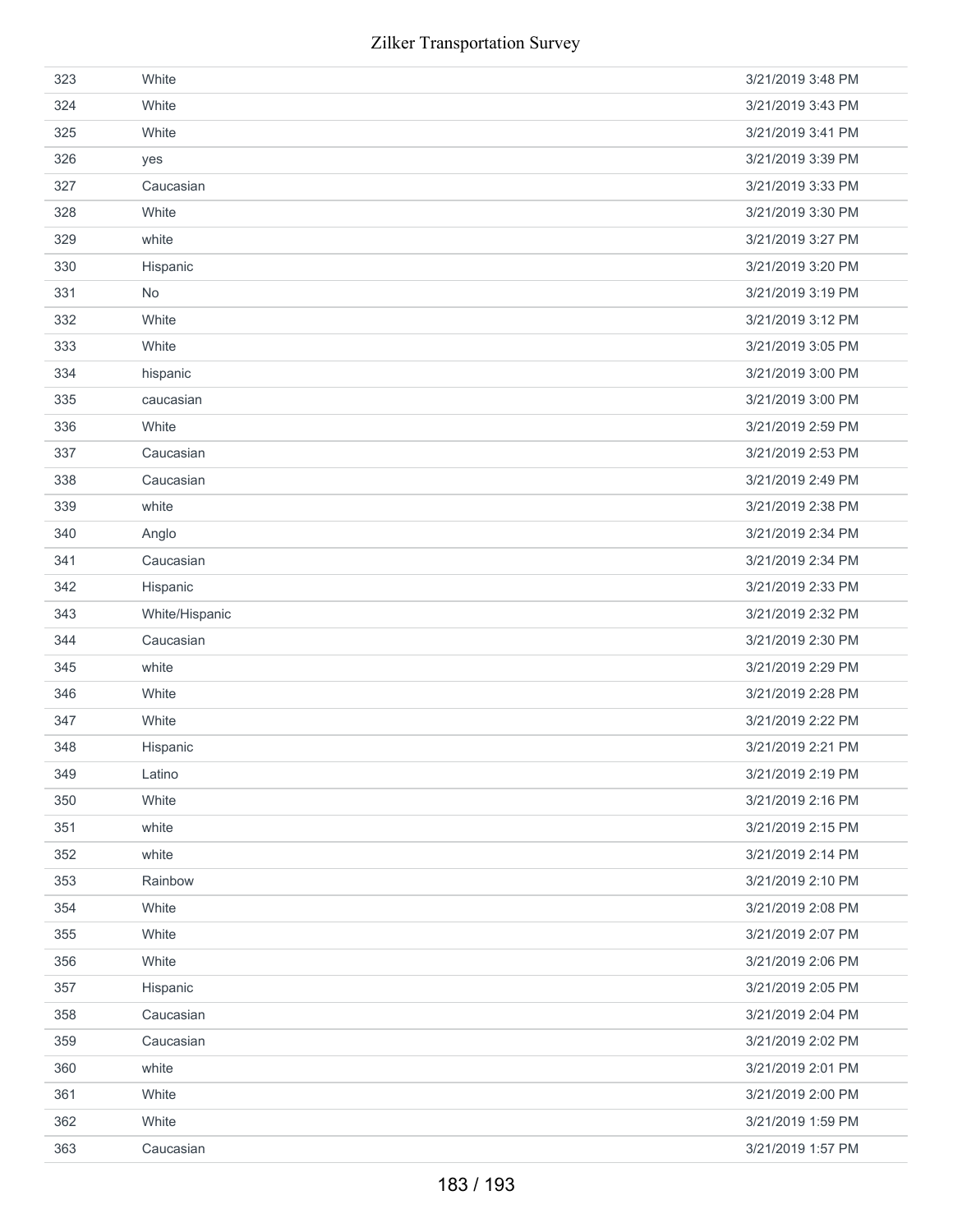| 364 | black                            | 3/21/2019 1:56 PM  |
|-----|----------------------------------|--------------------|
| 365 | White                            | 3/21/2019 1:55 PM  |
| 366 | White                            | 3/21/2019 1:55 PM  |
| 367 | White                            | 3/21/2019 1:54 PM  |
| 368 | White / Hispanic                 | 3/21/2019 1:54 PM  |
| 369 | White                            | 3/21/2019 1:51 PM  |
| 370 | White                            | 3/21/2019 1:48 PM  |
| 371 | White                            | 3/20/2019 6:02 PM  |
| 372 | White                            | 3/20/2019 5:19 PM  |
| 373 | White                            | 3/20/2019 3:56 PM  |
| 374 | human                            | 3/20/2019 2:18 PM  |
| 375 | white                            | 3/20/2019 12:20 PM |
| 376 | White                            | 3/20/2019 11:52 AM |
| 377 | White                            | 3/20/2019 8:56 AM  |
| 378 | hispanic                         | 3/20/2019 7:40 AM  |
| 379 | White                            | 3/19/2019 10:41 PM |
| 380 | White                            | 3/19/2019 8:13 PM  |
| 381 | White                            | 3/19/2019 7:20 PM  |
| 382 | White                            | 3/19/2019 1:14 PM  |
| 383 | White                            | 3/19/2019 12:51 PM |
| 384 |                                  |                    |
|     | Caucasian/Mixed race white/black | 3/19/2019 12:26 PM |
| 385 | White                            | 3/19/2019 7:23 AM  |
| 386 | white                            | 3/19/2019 5:51 AM  |
| 387 | White                            | 3/19/2019 3:57 AM  |
| 388 | Anglo                            | 3/18/2019 11:13 PM |
| 389 | White                            | 3/18/2019 10:41 PM |
| 390 | White                            | 3/18/2019 10:14 PM |
| 391 | Caucasian                        | 3/18/2019 9:13 PM  |
| 392 | Caucasian                        | 3/18/2019 8:55 PM  |
| 393 | White                            | 3/18/2019 8:35 PM  |
| 394 | Caucasian                        | 3/18/2019 8:35 PM  |
| 395 | White                            | 3/18/2019 7:40 PM  |
| 396 | Anglo                            | 3/18/2019 7:01 PM  |
| 397 | White                            | 3/18/2019 5:27 PM  |
| 398 | White                            | 3/18/2019 5:08 PM  |
| 399 | Caucasian                        | 3/18/2019 4:42 PM  |
| 400 | White                            | 3/18/2019 3:48 PM  |
| 401 | Caucasian                        | 3/18/2019 3:39 PM  |
| 402 | White                            | 3/18/2019 3:21 PM  |
| 403 | white                            | 3/18/2019 2:40 PM  |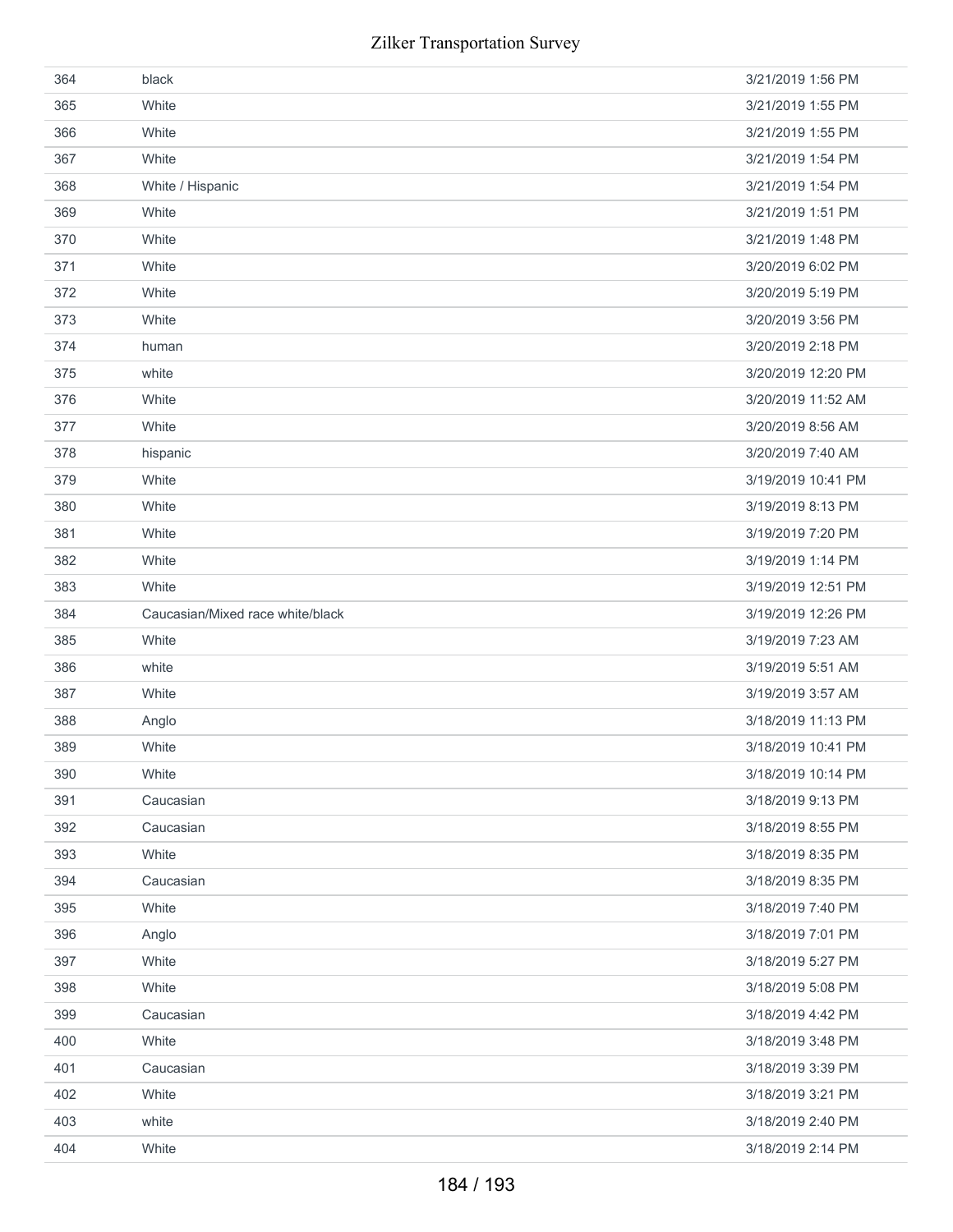| 405 | Caucasian            | 3/18/2019 2:01 PM  |
|-----|----------------------|--------------------|
| 406 | latino               | 3/18/2019 1:59 PM  |
| 407 | white                | 3/18/2019 1:39 PM  |
| 408 | Hispanic             | 3/18/2019 1:27 PM  |
| 409 | White                | 3/18/2019 1:27 PM  |
| 410 | hispanic             | 3/18/2019 1:20 PM  |
| 411 | White                | 3/18/2019 1:15 PM  |
| 412 | White                | 3/18/2019 12:56 PM |
| 413 | White                | 3/18/2019 12:50 PM |
| 414 | N/a                  | 3/18/2019 12:46 PM |
| 415 | Hispanic             | 3/18/2019 12:30 PM |
| 416 | Hispanic             | 3/18/2019 12:27 PM |
| 417 | White                | 3/18/2019 12:15 PM |
| 418 | White                | 3/18/2019 12:10 PM |
| 419 | white                | 3/18/2019 12:10 PM |
| 420 | white                | 3/18/2019 12:03 PM |
| 421 | Caucasian            | 3/18/2019 11:46 AM |
| 422 | White                | 3/18/2019 11:41 AM |
| 423 | Hispanic             | 3/18/2019 11:30 AM |
| 424 | white                | 3/18/2019 10:37 AM |
| 425 | White                | 3/18/2019 9:05 AM  |
| 426 | white                | 3/18/2019 7:00 AM  |
| 427 | White                | 3/17/2019 10:57 PM |
| 428 | White                | 3/17/2019 10:20 PM |
| 429 | White                | 3/17/2019 9:53 PM  |
| 430 | white                | 3/17/2019 12:13 PM |
| 431 | Mixed                | 3/17/2019 10:05 AM |
| 432 | White                | 3/17/2019 9:12 AM  |
| 433 | white                | 3/17/2019 8:18 AM  |
| 434 | White                | 3/16/2019 10:57 PM |
| 435 | Caucasian / European | 3/16/2019 4:32 PM  |
| 436 | White                | 3/16/2019 11:27 AM |
| 437 | White                | 3/16/2019 11:18 AM |
| 438 | Caucasian            | 3/16/2019 10:32 AM |
| 439 | Caucasion            | 3/16/2019 7:37 AM  |
| 440 | White                | 3/16/2019 5:00 AM  |
| 441 | White                | 3/16/2019 12:12 AM |
| 442 | Caucasian            | 3/15/2019 8:10 PM  |
| 443 | White                | 3/15/2019 7:01 PM  |
| 444 | White                | 3/15/2019 5:25 PM  |
| 445 | White                | 3/15/2019 5:07 PM  |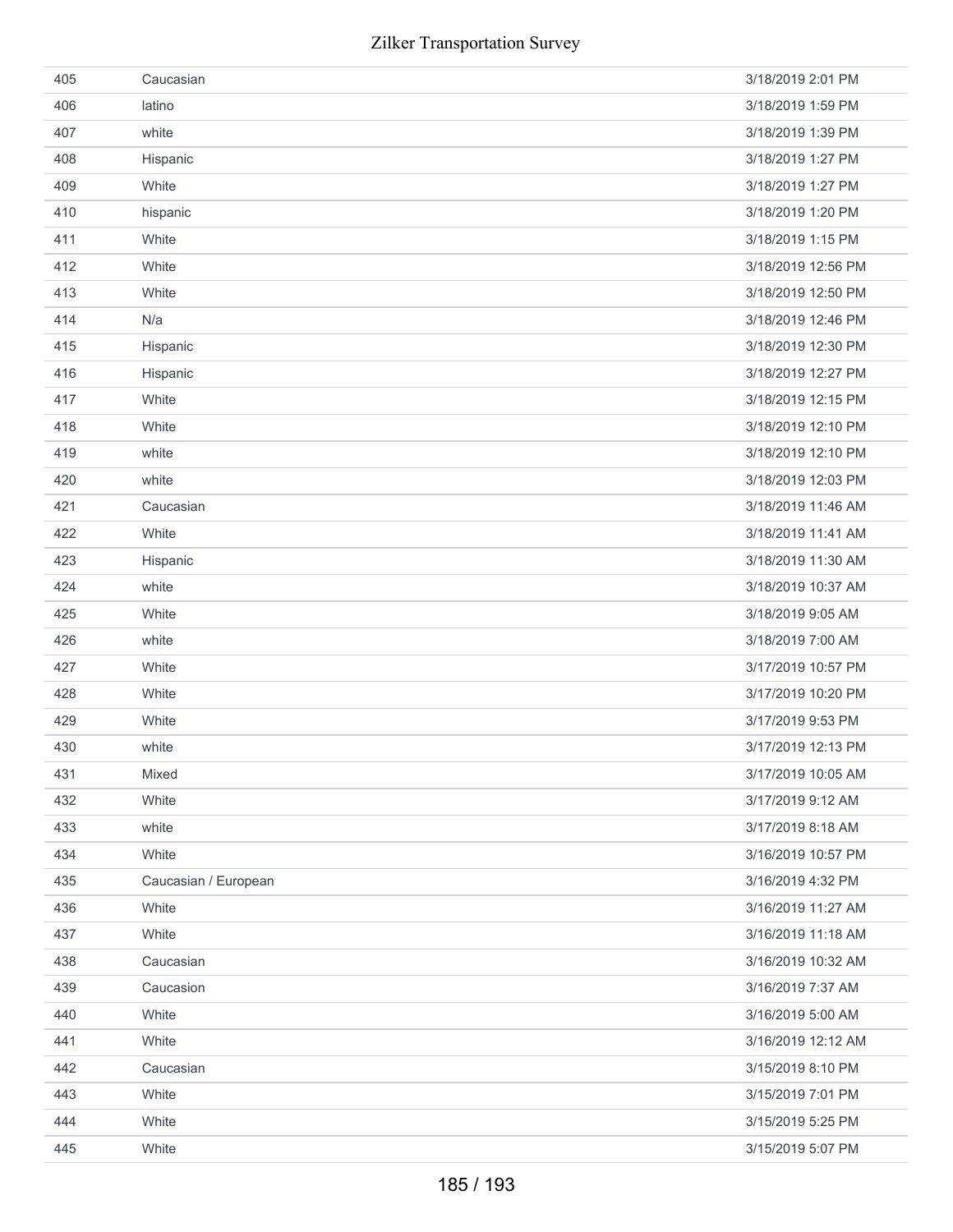| 446 | White                 | 3/15/2019 3:09 PM  |
|-----|-----------------------|--------------------|
| 447 | White                 | 3/15/2019 2:47 PM  |
| 448 | White                 | 3/15/2019 2:35 PM  |
| 449 | Anglo                 | 3/15/2019 2:31 PM  |
| 450 | White                 | 3/15/2019 1:48 PM  |
| 451 | Caucasian             | 3/15/2019 1:29 PM  |
| 452 | White                 | 3/15/2019 1:10 PM  |
| 453 | Caucasian             | 3/15/2019 12:21 PM |
| 454 | white                 | 3/15/2019 12:14 PM |
| 455 | anglo                 | 3/15/2019 12:14 PM |
| 456 | white                 | 3/15/2019 10:30 AM |
| 457 | white                 | 3/15/2019 10:06 AM |
| 458 | multi                 | 3/15/2019 9:58 AM  |
| 459 | Caucasian             | 3/15/2019 9:45 AM  |
| 460 | Anglo                 | 3/15/2019 9:16 AM  |
| 461 | anglo                 | 3/15/2019 9:02 AM  |
| 462 | white                 | 3/15/2019 8:32 AM  |
| 463 | Latino                | 3/15/2019 8:28 AM  |
| 464 | Hispanic              | 3/15/2019 8:07 AM  |
| 465 | White                 | 3/15/2019 7:35 AM  |
| 466 | Whire                 | 3/15/2019 6:43 AM  |
| 467 | caucasian             | 3/15/2019 4:08 AM  |
| 468 | White                 | 3/15/2019 3:53 AM  |
| 469 | white                 | 3/15/2019 1:59 AM  |
| 470 | White                 | 3/15/2019 1:04 AM  |
| 471 | White                 | 3/15/2019 12:14 AM |
| 472 | Cauc                  | 3/14/2019 10:03 PM |
| 473 | White                 | 3/14/2019 8:47 PM  |
| 474 | White                 | 3/14/2019 8:42 PM  |
| 475 | white                 | 3/14/2019 8:30 PM  |
| 476 | White                 | 3/14/2019 8:22 PM  |
| 477 | na                    | 3/14/2019 8:21 PM  |
| 478 | Hispanic              | 3/14/2019 7:59 PM  |
| 479 | <b>Black American</b> | 3/14/2019 7:53 PM  |
| 480 | White                 | 3/14/2019 7:46 PM  |
| 481 | Asian, Hispanic       | 3/14/2019 7:29 PM  |
| 482 | White                 | 3/14/2019 7:22 PM  |
| 483 | <b>Black</b>          | 3/14/2019 6:46 PM  |
| 484 | White                 | 3/14/2019 6:29 PM  |
| 485 | White                 | 3/14/2019 6:26 PM  |
| 486 | Caucasian             | 3/14/2019 6:21 PM  |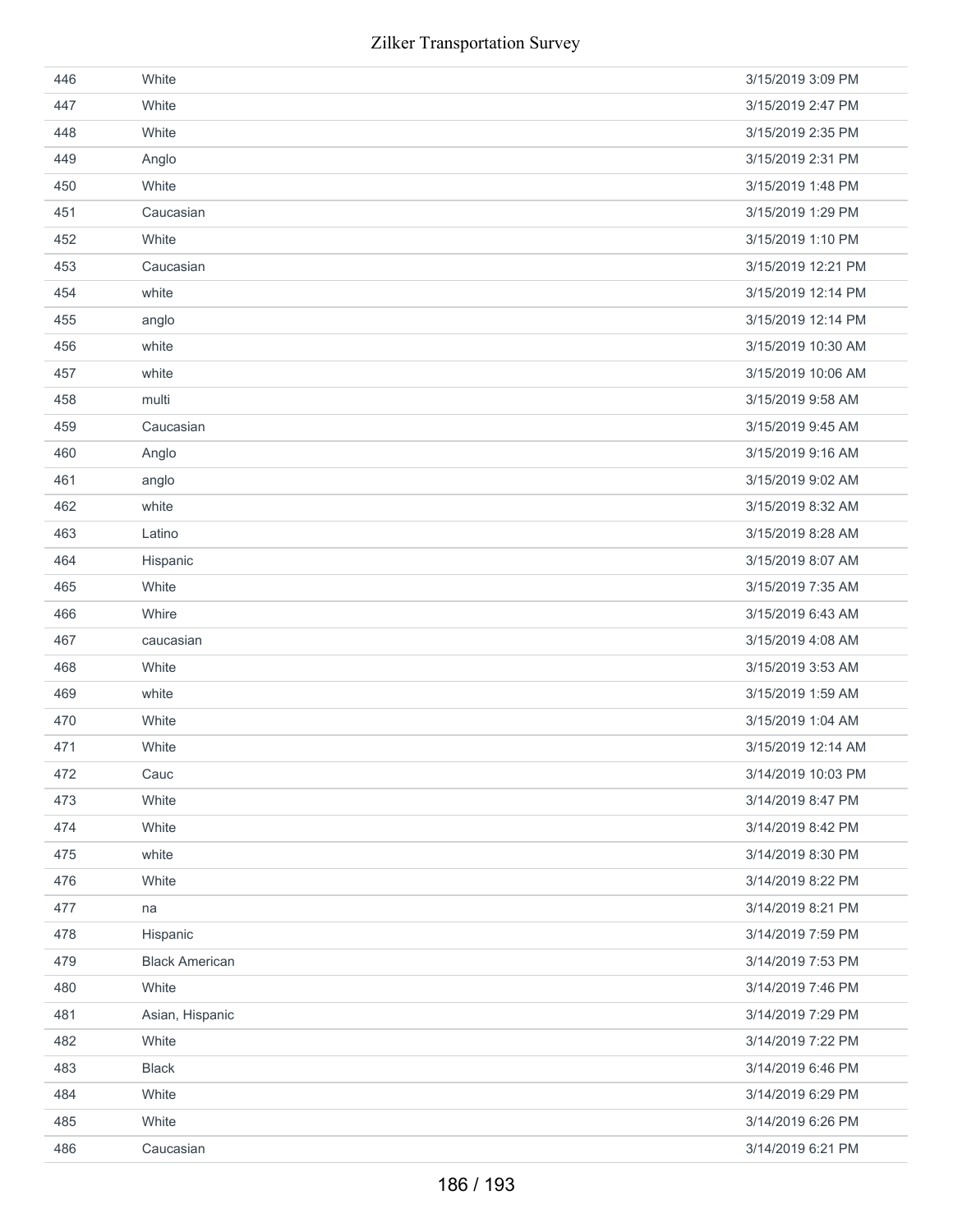| 487 | African american           | 3/14/2019 6:13 PM  |
|-----|----------------------------|--------------------|
| 488 | Caucasian                  | 3/14/2019 6:00 PM  |
| 489 | Caucasian                  | 3/14/2019 5:54 PM  |
| 490 | White                      | 3/14/2019 5:54 PM  |
| 491 | White                      | 3/14/2019 5:48 PM  |
| 492 | white                      | 3/14/2019 5:44 PM  |
| 493 | Caucasian                  | 3/14/2019 5:26 PM  |
| 494 | White                      | 3/14/2019 5:23 PM  |
| 495 | caucasion                  | 3/14/2019 5:21 PM  |
| 496 | white                      | 3/14/2019 5:16 PM  |
| 497 | caucasian                  | 3/14/2019 5:13 PM  |
| 498 | American                   | 3/14/2019 5:11 PM  |
| 499 | White (Caucasian)          | 3/14/2019 5:06 PM  |
| 500 | white                      | 3/14/2019 4:54 PM  |
| 501 | anglo                      | 3/14/2019 4:46 PM  |
| 502 | white                      | 3/14/2019 4:30 PM  |
| 503 | White                      | 3/14/2019 4:17 PM  |
| 504 | Caucasion                  | 3/14/2019 4:02 PM  |
| 505 | Anglo                      | 3/14/2019 2:30 PM  |
| 506 | Hispanic                   | 3/14/2019 2:20 PM  |
| 507 | White                      | 3/14/2019 2:18 PM  |
| 508 | Caucasian/African American | 3/14/2019 2:02 PM  |
| 509 | unknown                    | 3/14/2019 1:19 PM  |
| 510 | White                      | 3/14/2019 1:18 PM  |
| 511 | Polish                     | 3/14/2019 12:55 PM |
| 512 | white                      | 3/14/2019 12:48 PM |
| 513 | Caucasian                  | 3/14/2019 12:02 PM |
| 514 | White                      | 3/14/2019 11:35 AM |
| 515 | Caucasian                  | 3/14/2019 11:10 AM |
| 516 | latino                     | 3/14/2019 11:09 AM |
| 517 | Caucasian                  | 3/14/2019 11:01 AM |
| 518 | anglo/asian                | 3/14/2019 10:50 AM |
| 519 | white                      | 3/14/2019 10:35 AM |
| 520 | White                      | 3/14/2019 9:59 AM  |
| 521 | none                       | 3/14/2019 9:51 AM  |
| 522 | Mixed                      | 3/14/2019 9:28 AM  |
|     |                            |                    |
| 523 | White                      | 3/14/2019 9:25 AM  |
| 524 | Hispanic                   | 3/14/2019 9:19 AM  |
| 525 | Human                      | 3/14/2019 8:35 AM  |
| 526 | anglo                      | 3/14/2019 8:31 AM  |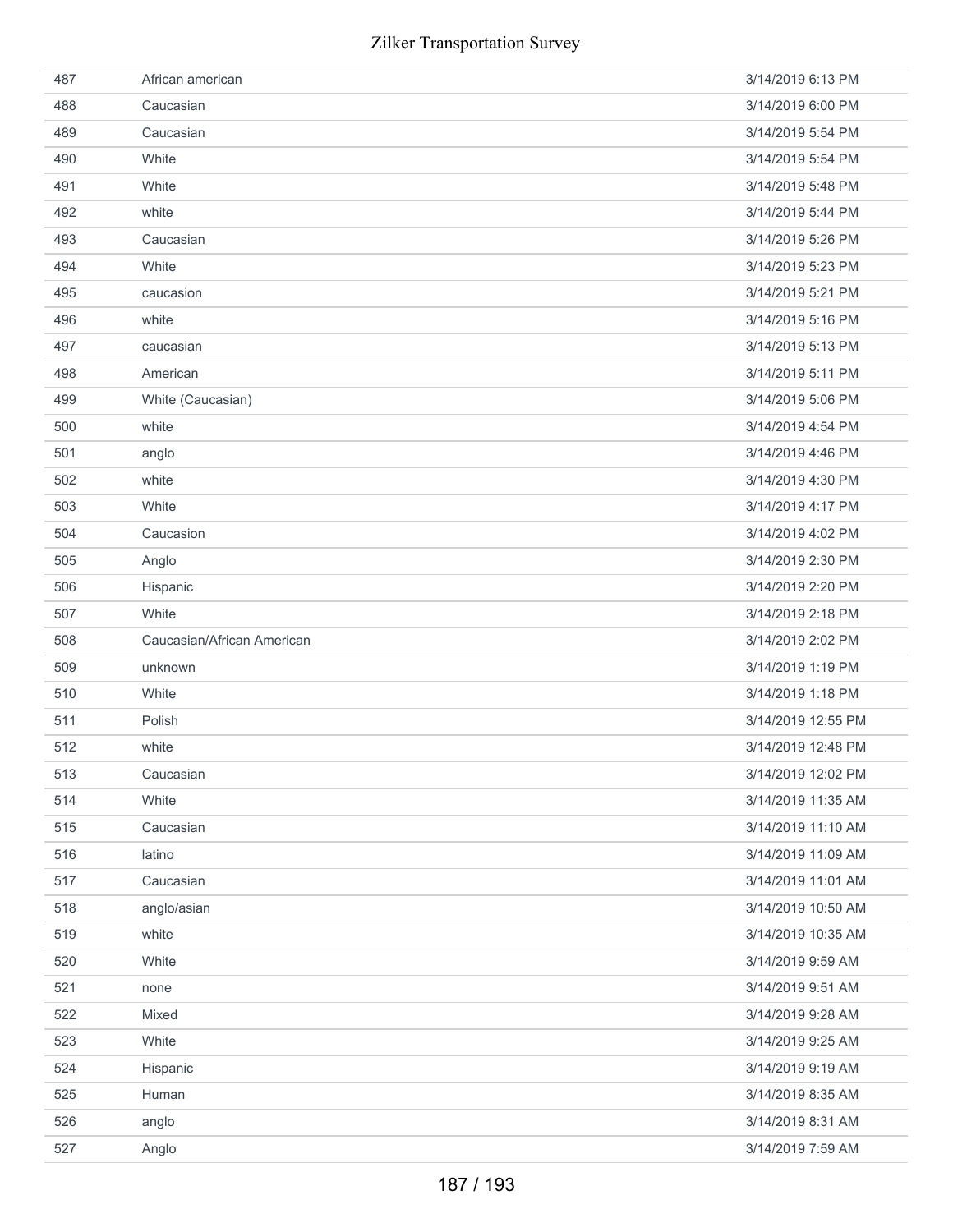| 528 | Caucasian       | 3/14/2019 7:01 AM  |
|-----|-----------------|--------------------|
| 529 | Anglo           | 3/14/2019 4:35 AM  |
| 530 | White           | 3/14/2019 1:39 AM  |
| 531 | White           | 3/13/2019 10:46 PM |
| 532 | White           | 3/13/2019 10:04 PM |
| 533 | Native American | 3/13/2019 9:56 PM  |
| 534 | Caucasian       | 3/13/2019 9:49 PM  |
| 535 | White           | 3/13/2019 9:43 PM  |
| 536 | No bearing      | 3/13/2019 9:13 PM  |
| 537 | white           | 3/13/2019 8:57 PM  |
| 538 | White           | 3/13/2019 8:22 PM  |
| 539 | Hispanic        | 3/13/2019 7:56 PM  |
| 540 | White           | 3/13/2019 7:52 PM  |
| 541 | hispanic        | 3/13/2019 7:40 PM  |
| 542 | White           | 3/13/2019 7:38 PM  |
| 543 | white           | 3/13/2019 7:37 PM  |
| 544 | Caucaian        | 3/13/2019 7:31 PM  |
| 545 | White           | 3/13/2019 6:18 PM  |
| 546 | White           | 3/13/2019 6:06 PM  |
| 547 | white           | 3/13/2019 5:48 PM  |
| 548 | Caucasian       | 3/13/2019 4:19 PM  |
| 549 | white           | 3/13/2019 4:12 PM  |
| 550 | White           | 3/13/2019 4:08 PM  |
| 551 | white           | 3/13/2019 3:54 PM  |
| 552 | White           | 3/13/2019 3:16 PM  |
| 553 | Hispanic        | 3/13/2019 3:12 PM  |
| 554 | white           | 3/13/2019 2:47 PM  |
| 555 | caucasian       | 3/13/2019 2:03 PM  |
| 556 | yes             | 3/13/2019 1:45 PM  |
| 557 | Caucasian       | 3/13/2019 1:45 PM  |
| 558 | white           | 3/13/2019 1:44 PM  |
| 559 | White           | 3/13/2019 1:33 PM  |
| 560 | white           | 3/13/2019 1:30 PM  |
| 561 | hispanic        | 3/13/2019 1:24 PM  |
| 562 | latino          | 3/13/2019 1:22 PM  |
| 563 | White           | 3/13/2019 1:18 PM  |
| 564 | English         | 3/13/2019 1:18 PM  |
| 565 | White           | 3/13/2019 1:01 PM  |
| 566 | caucasion       | 3/13/2019 1:00 PM  |
| 567 | white           | 3/13/2019 12:54 PM |
| 568 | Caucasian       | 3/13/2019 12:39 PM |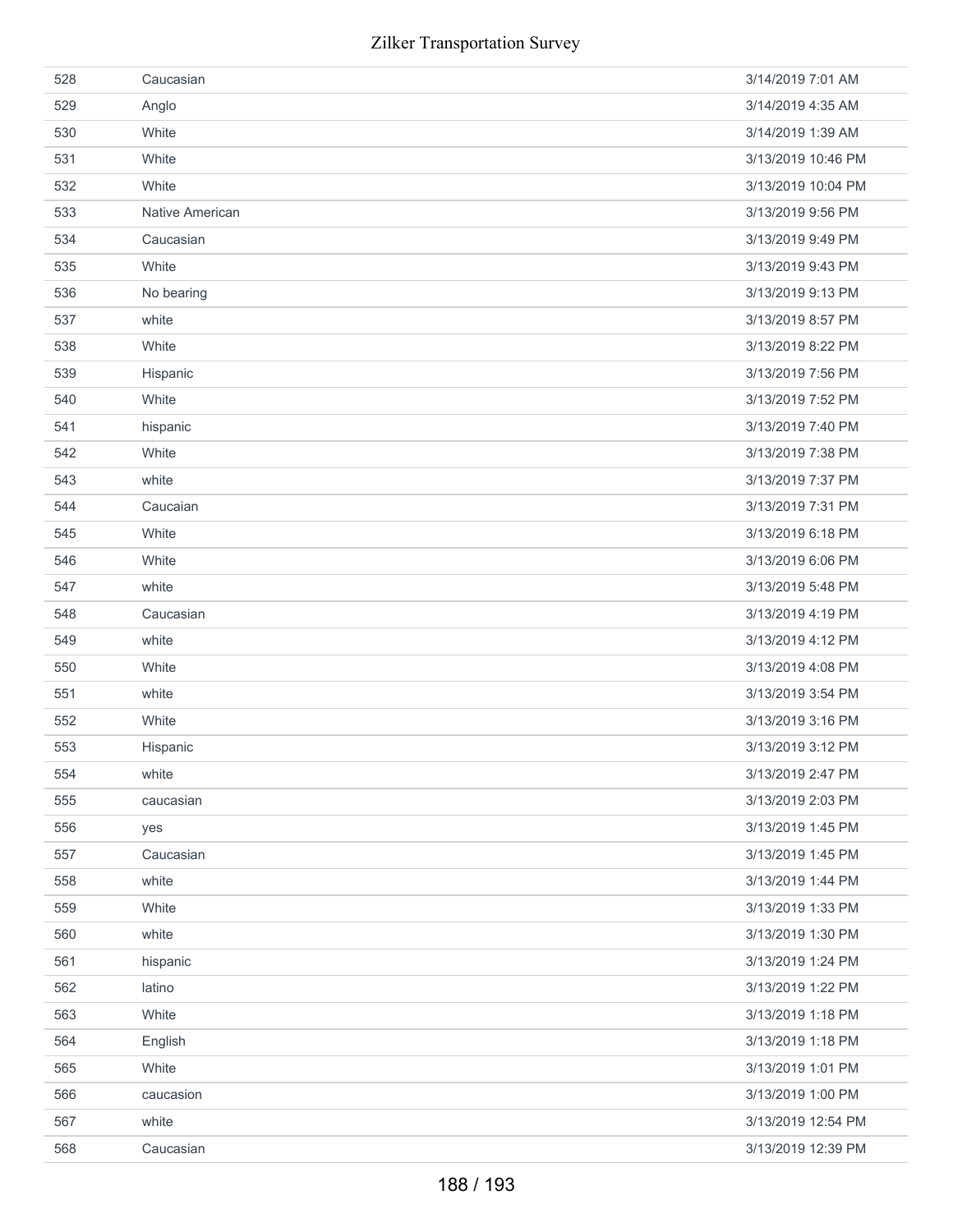| 569 | White              | 3/13/2019 12:29 PM |
|-----|--------------------|--------------------|
| 570 | white/hispanic     | 3/13/2019 11:45 AM |
| 571 | White              | 3/13/2019 11:37 AM |
| 572 | white              | 3/13/2019 11:34 AM |
| 573 | Hispanic           | 3/13/2019 11:31 AM |
| 574 | White              | 3/13/2019 11:07 AM |
| 575 | caucasian          | 3/13/2019 10:51 AM |
| 576 | Asian              | 3/13/2019 10:36 AM |
| 577 | White              | 3/13/2019 10:27 AM |
| 578 | N/A                | 3/13/2019 10:27 AM |
| 579 | human              | 3/13/2019 10:26 AM |
| 580 | White              | 3/13/2019 10:24 AM |
| 581 | Human - Christian  | 3/13/2019 10:09 AM |
| 582 | Anglo-Saxon        | 3/13/2019 9:59 AM  |
| 583 | Cherokee, White    | 3/13/2019 9:46 AM  |
| 584 | White              | 3/13/2019 9:46 AM  |
| 585 | white              | 3/13/2019 9:43 AM  |
| 586 | Hispanic           | 3/13/2019 9:28 AM  |
| 587 | white              | 3/13/2019 9:27 AM  |
| 588 | Whlite             | 3/13/2019 9:25 AM  |
| 589 | Caucasian          | 3/13/2019 9:17 AM  |
| 590 | White              | 3/13/2019 9:04 AM  |
| 591 | latinx             | 3/13/2019 8:43 AM  |
| 592 | Other              | 3/13/2019 8:43 AM  |
| 593 | White              | 3/13/2019 8:33 AM  |
| 594 | White              | 3/13/2019 8:13 AM  |
| 595 | Caucasian          | 3/13/2019 8:12 AM  |
| 596 | White              | 3/13/2019 8:12 AM  |
| 597 | hispanic           | 3/13/2019 8:05 AM  |
| 598 | Caucasian          | 3/13/2019 7:46 AM  |
| 599 | White              | 3/13/2019 7:46 AM  |
| 600 | White              | 3/13/2019 7:42 AM  |
| 601 | white              | 3/13/2019 7:42 AM  |
| 602 | White and Hispanic | 3/13/2019 7:20 AM  |
| 603 | Caucasian          | 3/13/2019 7:14 AM  |
| 604 | White              | 3/13/2019 7:07 AM  |
| 605 | white              | 3/13/2019 6:37 AM  |
| 606 | White              | 3/13/2019 6:15 AM  |
| 607 | caucasian          | 3/13/2019 5:40 AM  |
| 608 | Anglo              | 3/13/2019 5:14 AM  |
| 609 | White              | 3/13/2019 4:40 AM  |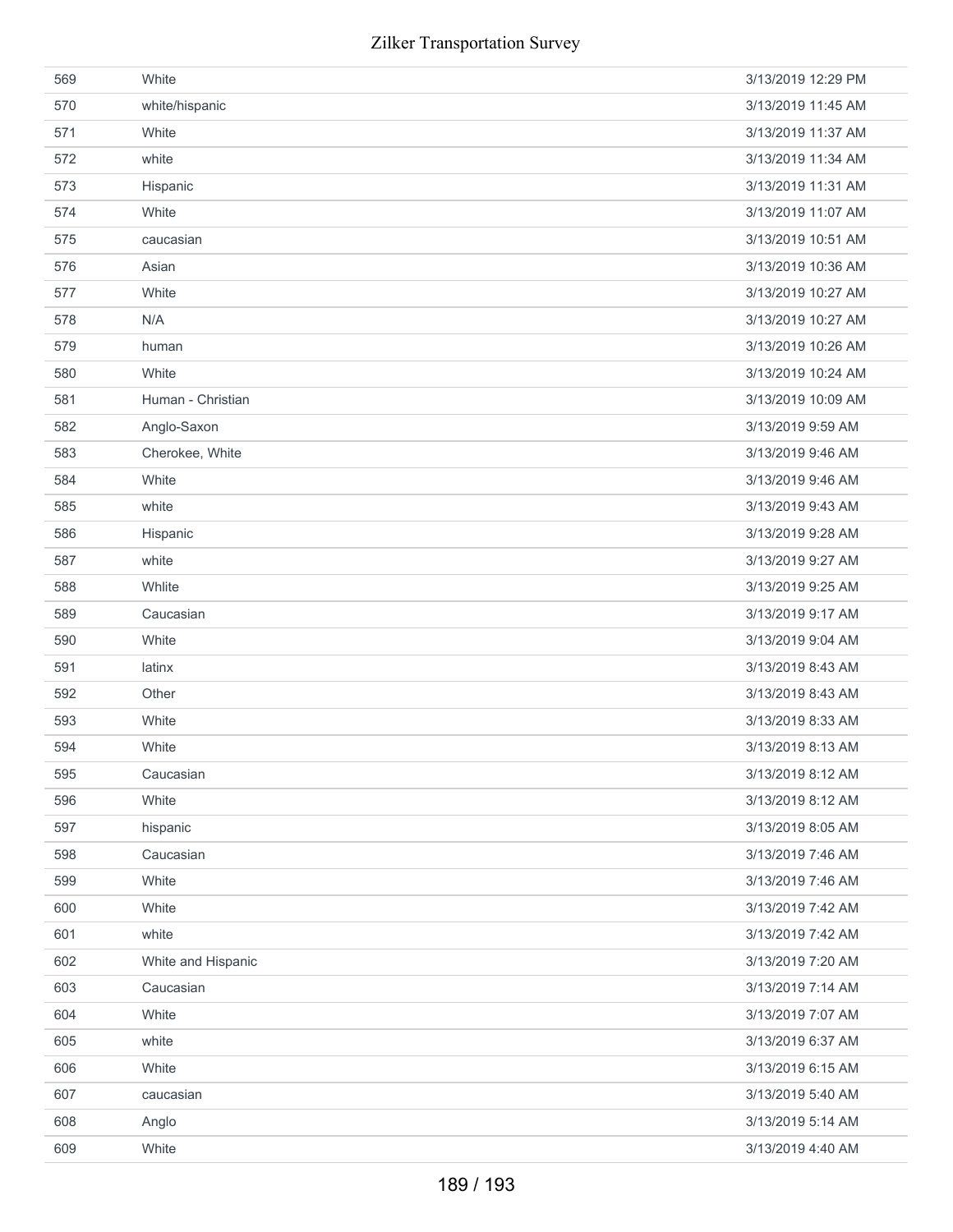| 610 | White             | 3/13/2019 4:30 AM  |
|-----|-------------------|--------------------|
| 611 | Caucasian         | 3/13/2019 2:35 AM  |
| 612 | White             | 3/13/2019 2:00 AM  |
| 613 | Asian             | 3/13/2019 12:06 AM |
| 614 | Caucasian         | 3/12/2019 11:34 PM |
| 615 | White             | 3/12/2019 11:10 PM |
| 616 | Caucasian         | 3/12/2019 11:06 PM |
| 617 | caucasian         | 3/12/2019 10:50 PM |
| 618 | N/A               | 3/12/2019 10:44 PM |
| 619 | white             | 3/12/2019 10:30 PM |
| 620 | white             | 3/12/2019 10:29 PM |
| 621 | White             | 3/12/2019 10:22 PM |
| 622 | White             | 3/12/2019 10:20 PM |
| 623 | White             | 3/12/2019 10:16 PM |
| 624 | Hispanic          | 3/12/2019 10:03 PM |
| 625 | White             | 3/12/2019 9:51 PM  |
| 626 | white             | 3/12/2019 9:44 PM  |
| 627 | Caucasian         | 3/12/2019 9:38 PM  |
| 628 | N/a               | 3/12/2019 9:32 PM  |
| 629 | white             | 3/12/2019 9:30 PM  |
| 630 | White             | 3/12/2019 9:26 PM  |
| 631 | White             | 3/12/2019 9:20 PM  |
| 632 | White             | 3/12/2019 9:03 PM  |
| 633 | White             | 3/12/2019 8:57 PM  |
| 634 | White             | 3/12/2019 8:52 PM  |
| 635 | White             | 3/12/2019 8:51 PM  |
| 636 | Euro-American     | 3/12/2019 8:50 PM  |
| 637 | caucasian         | 3/12/2019 8:43 PM  |
| 638 | Caucasian         | 3/12/2019 8:38 PM  |
| 639 | Other             | 3/12/2019 8:15 PM  |
| 640 | White             | 3/12/2019 8:08 PM  |
| 641 | Asian Indian      | 3/12/2019 7:58 PM  |
| 642 | White             | 3/12/2019 7:55 PM  |
| 643 | Angelo and Latinx | 3/12/2019 7:49 PM  |
| 644 | White             | 3/12/2019 7:45 PM  |
| 645 | Caucasian         | 3/12/2019 7:42 PM  |
| 646 | White             | 3/12/2019 7:41 PM  |
| 647 | White             | 3/12/2019 7:37 PM  |
| 648 | Other             | 3/12/2019 7:29 PM  |
| 649 | White             | 3/12/2019 7:17 PM  |
| 650 | White             | 3/12/2019 7:16 PM  |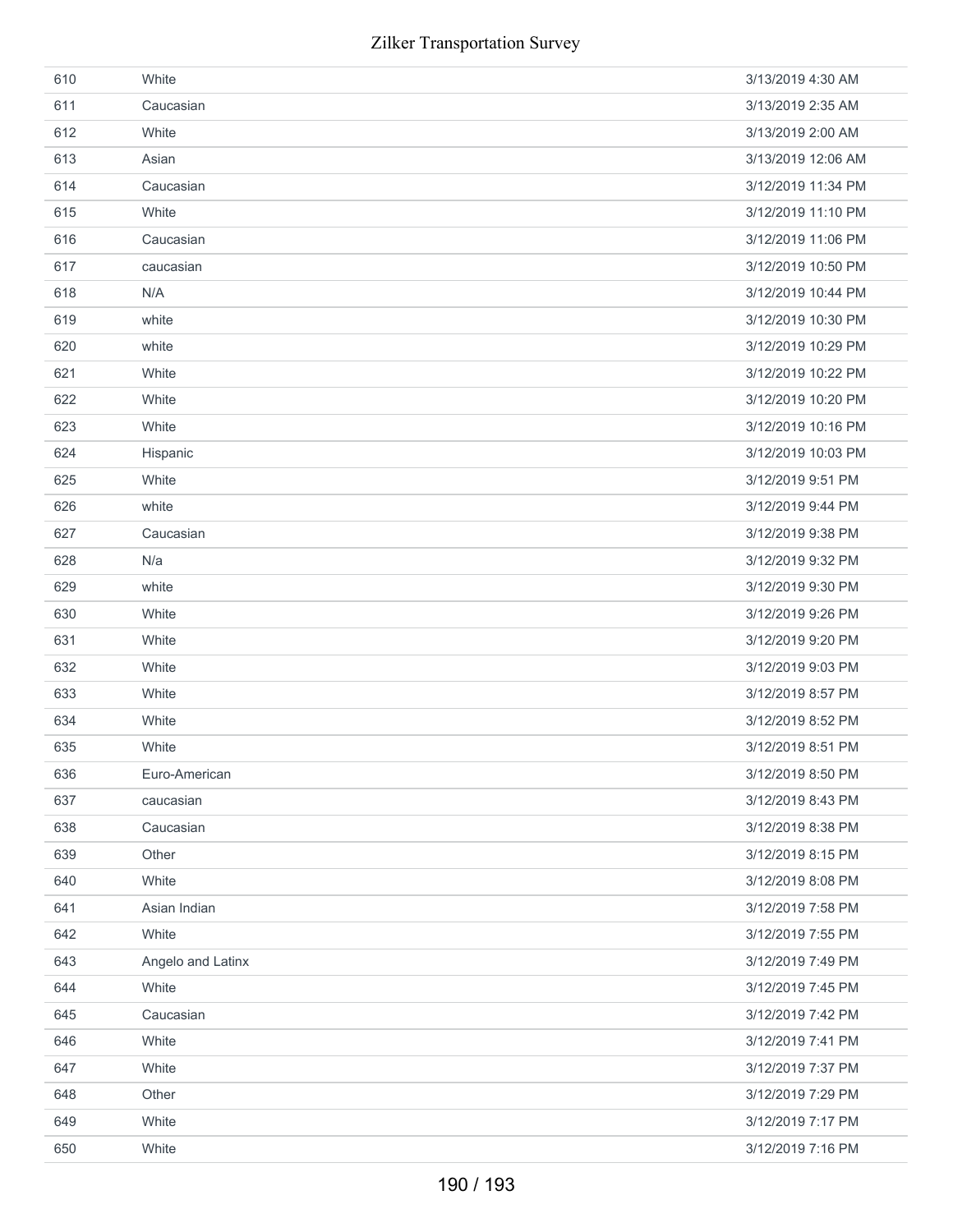| 651 | Caucasian            | 3/12/2019 7:13 PM |
|-----|----------------------|-------------------|
| 652 | more than one race   | 3/12/2019 7:13 PM |
| 653 | Caucasian            | 3/12/2019 7:07 PM |
| 654 | White                | 3/12/2019 7:01 PM |
| 655 | Hispanic/white       | 3/12/2019 6:34 PM |
| 656 | White                | 3/12/2019 6:29 PM |
| 657 | white                | 3/12/2019 6:24 PM |
| 658 | Anglo                | 3/12/2019 6:24 PM |
| 659 | white                | 3/12/2019 6:23 PM |
| 660 | Caucasion            | 3/12/2019 6:17 PM |
| 661 | white                | 3/12/2019 6:13 PM |
| 662 | Latina               | 3/12/2019 6:05 PM |
| 663 | White/ Black mixed   | 3/12/2019 6:04 PM |
| 664 | White                | 3/12/2019 6:02 PM |
| 665 | White                | 3/12/2019 6:01 PM |
| 666 | White                | 3/12/2019 6:00 PM |
| 667 | Caucasian.           | 3/12/2019 5:59 PM |
| 668 | American             | 3/12/2019 5:59 PM |
| 669 | White                | 3/12/2019 5:59 PM |
| 670 | American White       | 3/12/2019 5:55 PM |
| 671 | caucasian            | 3/12/2019 5:49 PM |
|     |                      |                   |
| 672 | White - Non-hispanic | 3/12/2019 5:47 PM |
| 673 | W                    | 3/12/2019 5:44 PM |
| 674 | white                | 3/12/2019 5:42 PM |
| 675 | White                | 3/12/2019 5:42 PM |
| 676 | Doesn't matter       | 3/12/2019 5:41 PM |
| 677 | non-hispanic white   | 3/12/2019 5:38 PM |
| 678 | White                | 3/12/2019 5:28 PM |
| 679 | White and Asian      | 3/12/2019 5:24 PM |
| 680 | White                | 3/12/2019 5:20 PM |
| 681 | white                | 3/12/2019 5:16 PM |
| 682 | white                | 3/12/2019 5:12 PM |
| 683 | White                | 3/12/2019 5:11 PM |
| 684 | White                | 3/12/2019 5:07 PM |
| 685 | white                | 3/12/2019 4:58 PM |
| 686 | Racist question.     | 3/12/2019 4:56 PM |
| 687 | caucasion            | 3/12/2019 4:55 PM |
| 688 | White                | 3/12/2019 4:54 PM |
| 689 | White                | 3/12/2019 4:50 PM |
| 690 | white                | 3/12/2019 4:46 PM |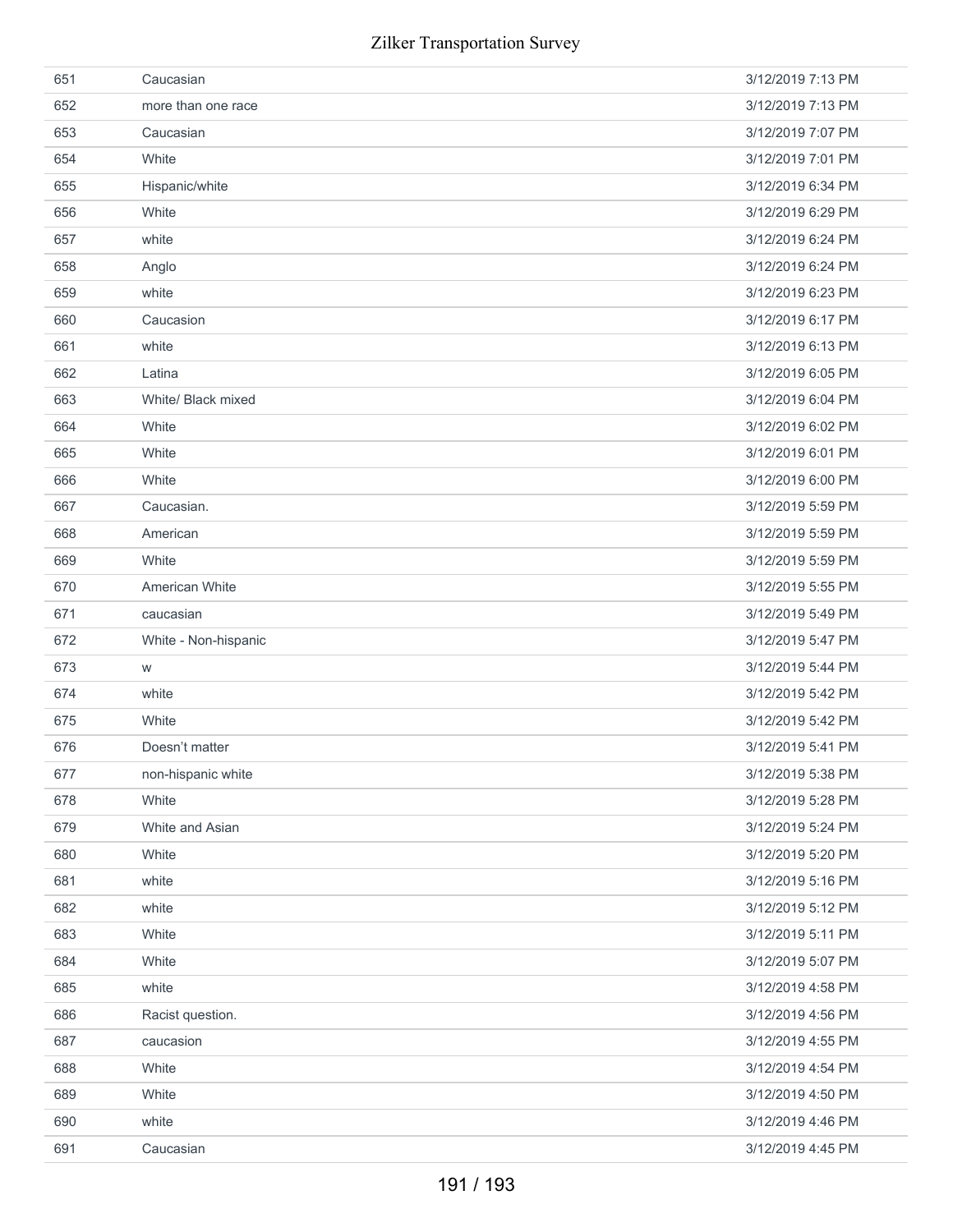| 692 | Latinx     | 3/12/2019 4:43 PM  |
|-----|------------|--------------------|
| 693 | White      | 3/12/2019 4:40 PM  |
| 694 | Hispanic   | 3/12/2019 3:39 PM  |
| 695 | Caucasian  | 3/12/2019 2:58 PM  |
| 696 | White      | 3/12/2019 2:53 PM  |
| 697 | Whitr      | 3/12/2019 1:34 PM  |
| 698 | Caucasian  | 3/12/2019 1:06 PM  |
| 699 | White      | 3/12/2019 12:54 PM |
| 700 | White      | 3/12/2019 12:36 PM |
| 701 | White      | 3/12/2019 12:34 PM |
| 702 | Human      | 3/12/2019 12:29 PM |
| 703 | White      | 3/12/2019 12:14 PM |
| 704 | WHite      | 3/12/2019 12:14 PM |
| 705 | crackers   | 3/12/2019 12:00 PM |
| 706 | White      | 3/12/2019 11:54 AM |
| 707 | caucasion  | 3/12/2019 11:53 AM |
| 708 | Why?       | 3/12/2019 11:47 AM |
| 709 | White      | 3/12/2019 11:32 AM |
| 710 | white      | 3/12/2019 11:02 AM |
| 711 | Caucasian  | 3/12/2019 10:41 AM |
| 712 | White      | 3/12/2019 10:28 AM |
| 713 | white      | 3/12/2019 10:26 AM |
| 714 | angle      | 3/12/2019 10:24 AM |
| 715 | Caucasian  | 3/12/2019 9:57 AM  |
| 716 | White      | 3/11/2019 11:45 PM |
| 717 | white      | 3/11/2019 11:18 PM |
| 718 | White      | 3/11/2019 11:17 PM |
| 719 | White      | 3/11/2019 8:02 PM  |
| 720 | Caucasian  | 3/11/2019 6:11 PM  |
| 721 | W          | 3/11/2019 5:29 PM  |
| 722 | White      | 3/11/2019 5:25 PM  |
| 723 | Caucasian  | 3/11/2019 5:09 PM  |
| 724 | White      | 3/11/2019 4:49 PM  |
| 725 | human      | 3/11/2019 3:52 PM  |
| 726 | East Asian | 3/11/2019 3:36 PM  |
| 727 | Caucasian  | 3/11/2019 3:29 PM  |
| 728 | white      | 3/11/2019 3:12 PM  |
| 729 | White      | 3/11/2019 3:08 PM  |
| 730 | White      | 3/11/2019 1:43 PM  |
| 731 | White      | 3/11/2019 1:30 PM  |
| 732 | White      | 3/11/2019 1:22 PM  |